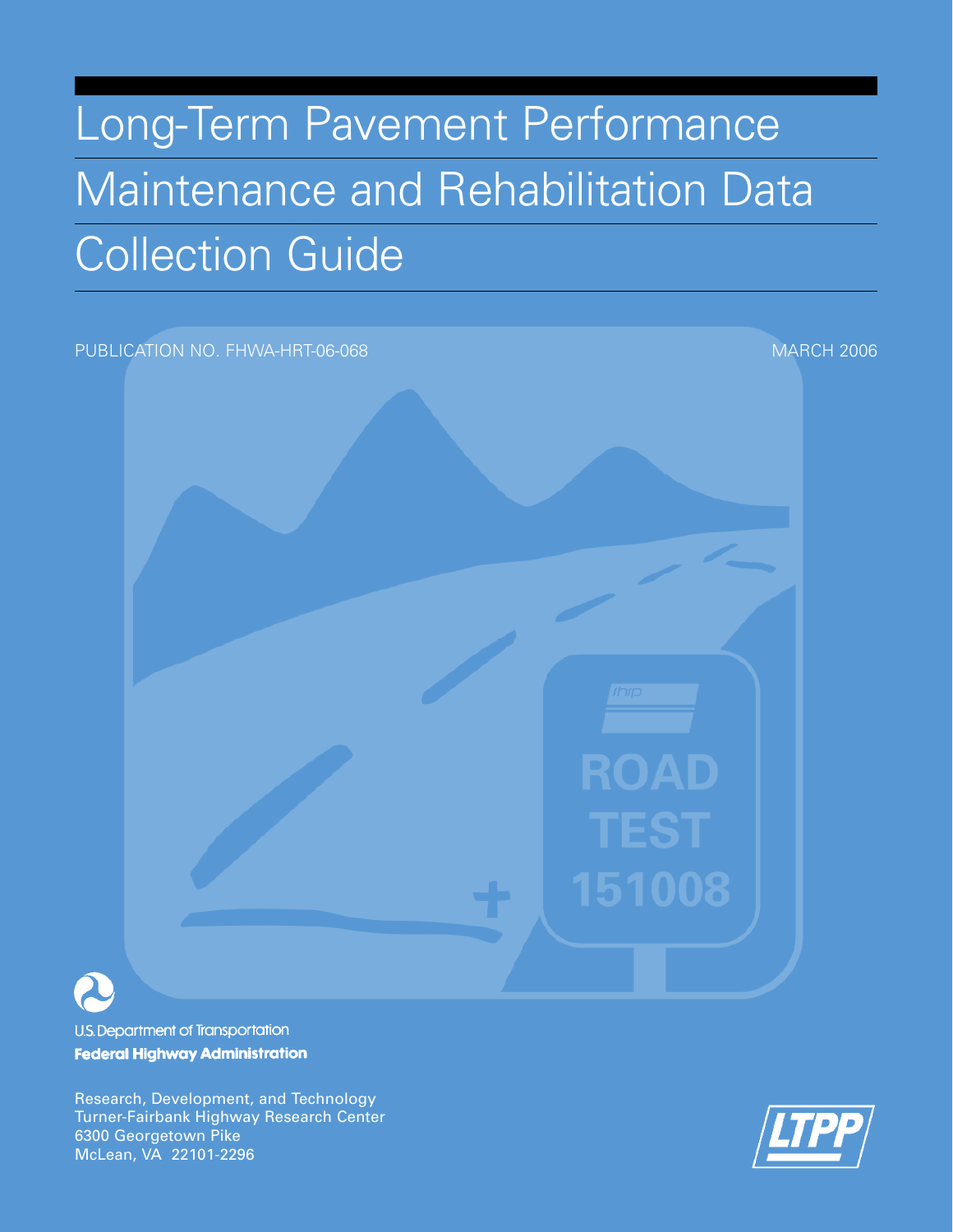#### **FOREWORD**

The Long-Term Pavement Performance (LTPP) program is ongoing and active. To obtain current information and access to other technical references, LTPP data users should visit the LTPP Web site at http://www.tfhrc.gov/pavement/ltpp/ltpp.htm. LTPP data requests, technical questions, and data user feedback can be submitted to LTPP customer service via e-mail at ltppinfo@fhwa.dot.gov.

> Gary L. Henderson Director, Office of Infrastructure Research and Development

#### **Notice**

This document is distributed under the sponsorship of the U.S. Department of Transportation in the interest of information exchange. The U.S. Government assumes no liability for its contents or use thereof. This report does not constitute a standard, specification, or regulation.

The U.S. Government does not endorse products or manufacturers. Trade and manufacturers' names appear in this report only because they are considered essential to the object of the document.

#### **Quality Assurance Statement**

The Federal Highway Administration (FHWA) provides high-quality information to serve Government, industry, and the public in a manner that promotes understanding. Standards and policies are used to ensure and maximize the quality, objectivity, utility, and integrity of its information. FHWA periodically reviews quality issues and adjusts its programs and processes to ensure continuous quality improvement.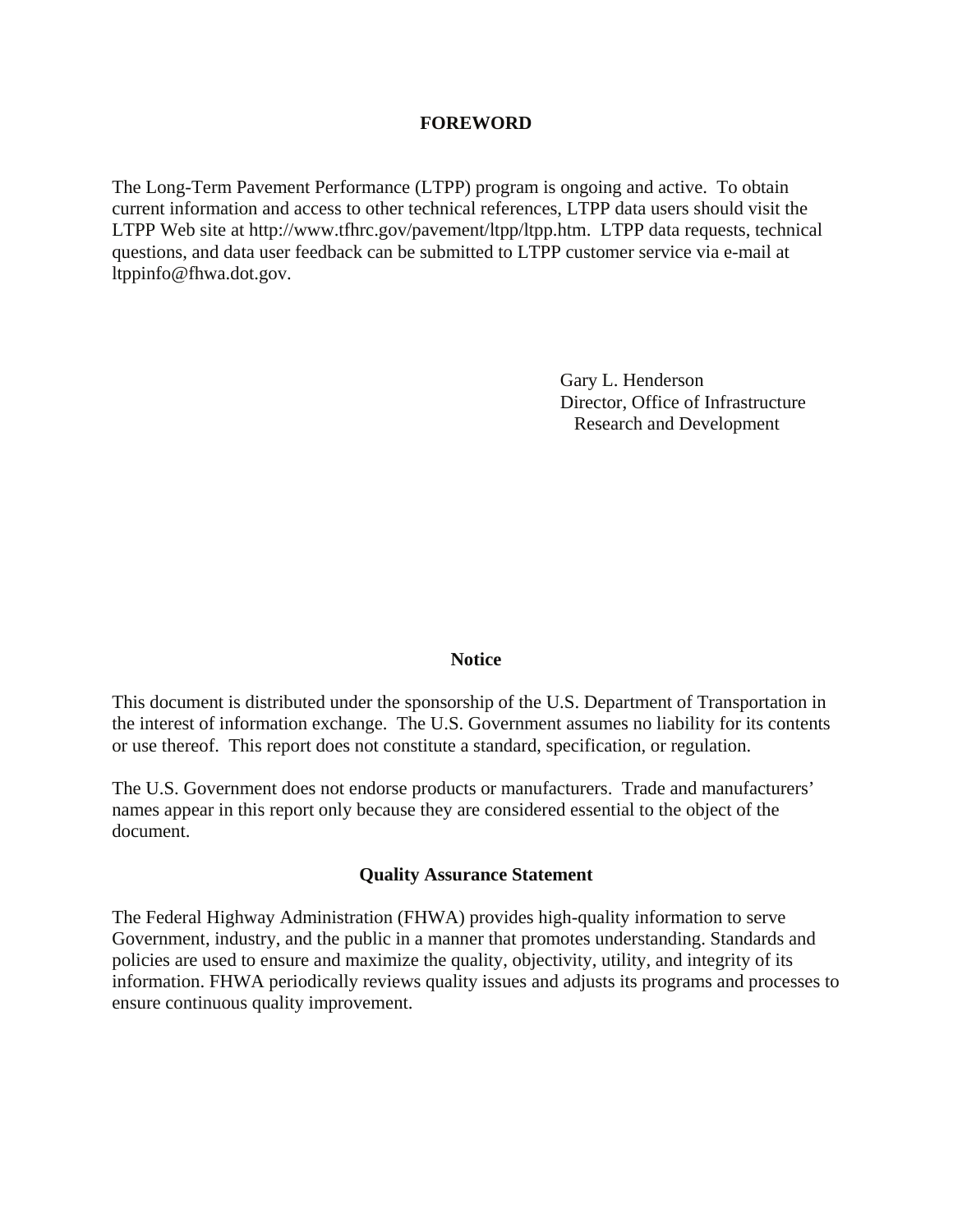## **Technical Report Documentation Page**

| 1. Report No.<br><b>FHWA-HRT-06-068</b>                                                                                                                                                                                                                                                                                                                                                                                                                                                                                                                                                                                                                                                                                                                                                                                                 | 2. Government Accession No.                                                                                                                                                                                         | 3. Recipient's Catalog No.                                                           |  |  |
|-----------------------------------------------------------------------------------------------------------------------------------------------------------------------------------------------------------------------------------------------------------------------------------------------------------------------------------------------------------------------------------------------------------------------------------------------------------------------------------------------------------------------------------------------------------------------------------------------------------------------------------------------------------------------------------------------------------------------------------------------------------------------------------------------------------------------------------------|---------------------------------------------------------------------------------------------------------------------------------------------------------------------------------------------------------------------|--------------------------------------------------------------------------------------|--|--|
| 4. Title and Subtitle<br>LONG-TERM PAVEMENT PERFORMANCE<br>MAINTENANCE AND REHABILITATION DATA                                                                                                                                                                                                                                                                                                                                                                                                                                                                                                                                                                                                                                                                                                                                          | 5. Report Date<br>March 2006                                                                                                                                                                                        |                                                                                      |  |  |
| <b>COLLECTION GUIDE</b>                                                                                                                                                                                                                                                                                                                                                                                                                                                                                                                                                                                                                                                                                                                                                                                                                 |                                                                                                                                                                                                                     | 6. Performing Organization Code                                                      |  |  |
| 7. Author(s)<br>Amy L. Simpson, Travis Thompson                                                                                                                                                                                                                                                                                                                                                                                                                                                                                                                                                                                                                                                                                                                                                                                         |                                                                                                                                                                                                                     | 8. Performing Organization Report No.                                                |  |  |
| 9. Performing Organization Name and Address<br>MACTEC Engineering and Consulting, Inc.                                                                                                                                                                                                                                                                                                                                                                                                                                                                                                                                                                                                                                                                                                                                                  |                                                                                                                                                                                                                     | 10. Work Unit No. (TRAIS)                                                            |  |  |
| 12104 Indian Creek Court, Suite A<br>Beltsville, MD 20705-1242                                                                                                                                                                                                                                                                                                                                                                                                                                                                                                                                                                                                                                                                                                                                                                          |                                                                                                                                                                                                                     | 11. Contract or Grant No.<br>DTFH61-02-C-00007                                       |  |  |
| 12. Sponsoring Agency Name and Address<br>Office of Infrastructure Research and Development<br>Federal Highway Administration                                                                                                                                                                                                                                                                                                                                                                                                                                                                                                                                                                                                                                                                                                           |                                                                                                                                                                                                                     | 13. Type of Report and Period Covered<br>Final Report, July 2005 to<br>December 2005 |  |  |
| 6300 Georgetown Pike<br>McLean, VA 22101-2296                                                                                                                                                                                                                                                                                                                                                                                                                                                                                                                                                                                                                                                                                                                                                                                           |                                                                                                                                                                                                                     | 14. Sponsoring Agency Code                                                           |  |  |
| 15. Supplementary Notes<br>Contracting Officer's Technical Representative (COTR): Aramis Lopez, Jr., HRDI-13                                                                                                                                                                                                                                                                                                                                                                                                                                                                                                                                                                                                                                                                                                                            |                                                                                                                                                                                                                     |                                                                                      |  |  |
| 16. Abstract<br>This document provides guidelines and forms for documenting maintenance and rehabilitation<br>treatments on test sections in the Long-Term Pavement Performance (LTPP) program and is an<br>update to chapters 6 and 7 of the 1993 version of the LTPP Data Collection Guide. The terms<br>maintenance and rehabilitation are used within the LTPP program to classify how various<br>treatments which alter a test section's structure are documented in the database. This is an<br>important distinction, since classification of some of these treatments may differ from highway<br>agency terminology. For example, thin overlays that some agencies may classify as maintenance<br>are classified within the LTPP program as rehabilitation, since the data forms for overlays of any<br>thickness are the same. |                                                                                                                                                                                                                     |                                                                                      |  |  |
| 17. Key Words<br>asphalt concrete, chip seal, continuously reinforced concrete<br>pavement, crack and seat, crack sealing, fog seal, grinding,<br>grooving, heater scarification, joint load transfer restoration,<br>joint resealing, jointed plain concrete pavement, jointed<br>reinforced concrete pavement, LTPP, maintenance, milling,<br>overlay, patching, portland cement concrete, pressure relief<br>joints, recycled overlay, rehabilitation, retrofit subdrainage,<br>seal coat, shoulder restoration, slab replacement, slurry seal,<br>subsealing, surface treatment, undersealing PCC<br>19. Security Classif. (of this report)                                                                                                                                                                                         | 18. Distribution Statement<br>No restrictions. This document is<br>available to the public through the<br><b>National Technical Information</b><br>Service, Springfield, VA 22161.<br>21. No. of Pages<br>22. Price |                                                                                      |  |  |
| Unclassified                                                                                                                                                                                                                                                                                                                                                                                                                                                                                                                                                                                                                                                                                                                                                                                                                            | 20. Security Classif. (of this page)<br>Unclassified                                                                                                                                                                | 245                                                                                  |  |  |
| Form DOT F 1700.7 (8-72)                                                                                                                                                                                                                                                                                                                                                                                                                                                                                                                                                                                                                                                                                                                                                                                                                |                                                                                                                                                                                                                     | Reproduction of completed page authorized.                                           |  |  |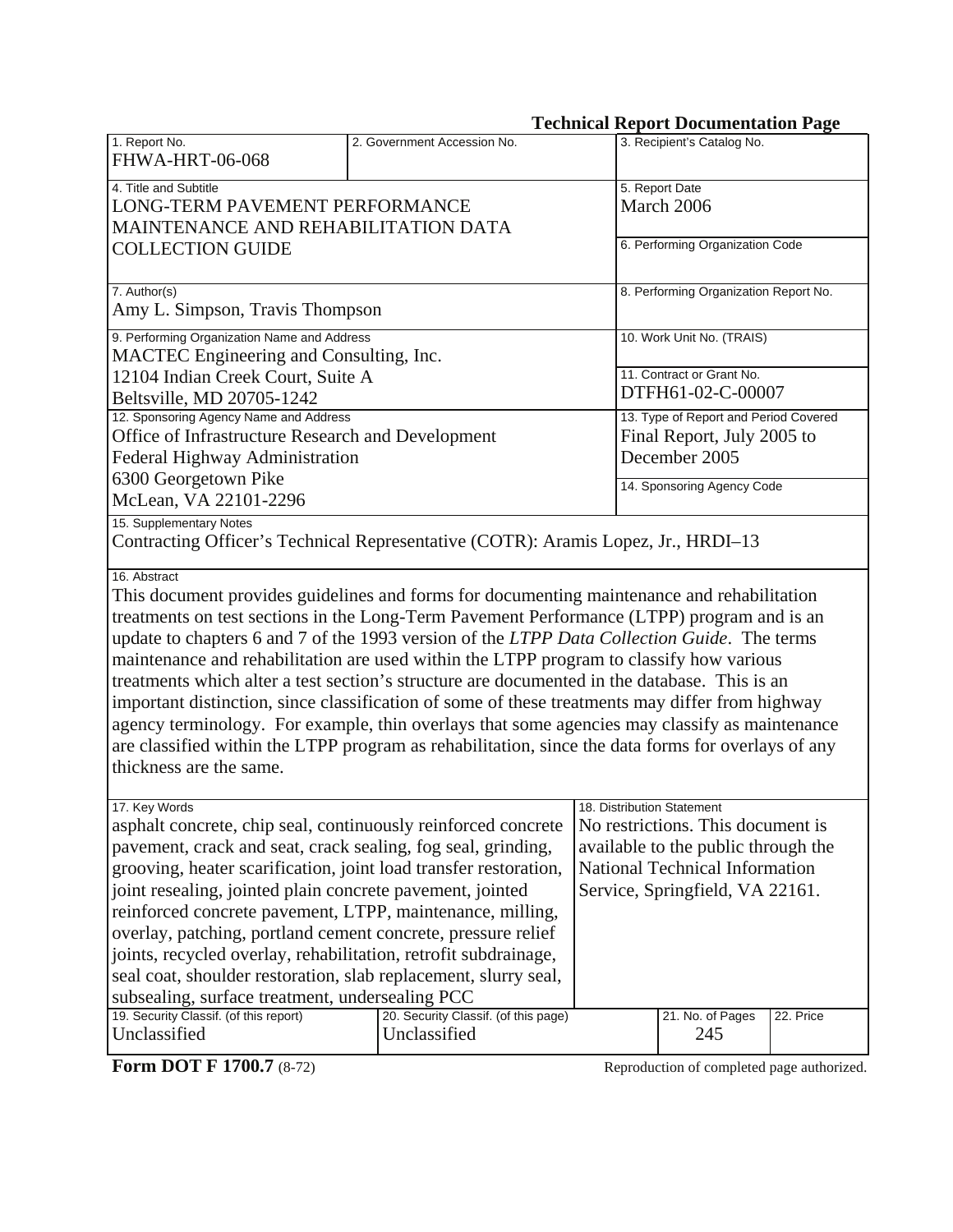| SI* (MODERN METRIC) CONVERSION FACTORS |                             |                                                                    |                                          |                            |  |  |
|----------------------------------------|-----------------------------|--------------------------------------------------------------------|------------------------------------------|----------------------------|--|--|
|                                        |                             | <b>APPROXIMATE CONVERSIONS TO SI UNITS</b>                         |                                          |                            |  |  |
| <b>Symbol</b>                          | <b>When You Know</b>        | <b>Multiply By</b>                                                 | <b>To Find</b>                           | <b>Symbol</b>              |  |  |
|                                        |                             | <b>LENGTH</b>                                                      |                                          |                            |  |  |
| in                                     | inches                      | 25.4                                                               | millimeters                              | mm                         |  |  |
| ft                                     | feet                        | 0.305                                                              | meters                                   | m                          |  |  |
| yd                                     | yards                       | 0.914                                                              | meters                                   | m                          |  |  |
| mi                                     | miles                       | 1.61                                                               | kilometers                               | km                         |  |  |
|                                        |                             | <b>AREA</b>                                                        |                                          |                            |  |  |
| $in^2$                                 | square inches               | 645.2                                                              | square millimeters                       | $\mbox{mm}^2$              |  |  |
| $\mathsf{ft}^2$                        | square feet                 | 0.093                                                              | square meters                            | m <sup>2</sup>             |  |  |
| yd <sup>2</sup>                        | square yard                 | 0.836                                                              | square meters                            | m <sup>2</sup>             |  |  |
| ac<br>mi <sup>2</sup>                  | acres<br>square miles       | 0.405<br>2.59                                                      | hectares<br>square kilometers            | ha<br>km <sup>2</sup>      |  |  |
|                                        |                             | <b>VOLUME</b>                                                      |                                          |                            |  |  |
| fl oz                                  |                             | 29.57                                                              |                                          | mL                         |  |  |
|                                        | fluid ounces<br>gallons     | 3.785                                                              | milliliters<br>liters                    | L                          |  |  |
| $\frac{gal}{ft^3}$                     | cubic feet                  | 0.028                                                              | cubic meters                             | m <sup>3</sup>             |  |  |
| $yd^3$                                 | cubic yards                 | 0.765                                                              | cubic meters                             | m <sup>3</sup>             |  |  |
|                                        |                             | NOTE: volumes greater than 1000 L shall be shown in m <sup>3</sup> |                                          |                            |  |  |
|                                        |                             | <b>MASS</b>                                                        |                                          |                            |  |  |
| 0Z                                     | ounces                      | 28.35                                                              | grams                                    | g                          |  |  |
| lb                                     | pounds                      | 0.454                                                              | kilograms                                | kg                         |  |  |
| T                                      | short tons (2000 lb)        | 0.907                                                              | megagrams (or "metric ton")              | $Mq$ (or "t")              |  |  |
|                                        |                             | <b>TEMPERATURE</b> (exact degrees)                                 |                                          |                            |  |  |
| $\overline{F}$                         | Fahrenheit                  | 5 (F-32)/9                                                         | Celsius                                  | $^{\circ}C$                |  |  |
|                                        |                             | or (F-32)/1.8                                                      |                                          |                            |  |  |
|                                        |                             | <b>ILLUMINATION</b>                                                |                                          |                            |  |  |
| fc                                     | foot-candles                | 10.76                                                              | lux                                      | Ιx                         |  |  |
| fl                                     | foot-Lamberts               | 3.426                                                              | candela/ $m2$                            | cd/m <sup>2</sup>          |  |  |
|                                        |                             | <b>FORCE and PRESSURE or STRESS</b>                                |                                          |                            |  |  |
| lbf                                    | poundforce                  | 4.45                                                               | newtons                                  | N                          |  |  |
| lbf/in <sup>2</sup>                    | poundforce per square inch  | 6.89                                                               | kilopascals                              | kPa                        |  |  |
|                                        |                             | <b>APPROXIMATE CONVERSIONS FROM SI UNITS</b>                       |                                          |                            |  |  |
| <b>Symbol</b>                          | <b>When You Know</b>        | <b>Multiply By</b>                                                 | <b>To Find</b>                           | <b>Symbol</b>              |  |  |
|                                        |                             | <b>LENGTH</b>                                                      |                                          |                            |  |  |
| mm                                     | millimeters                 | 0.039                                                              | inches                                   | in                         |  |  |
| m                                      | meters                      | 3.28                                                               | feet                                     | ft                         |  |  |
| m                                      | meters                      | 1.09                                                               | yards                                    | yd                         |  |  |
| km                                     | kilometers                  | 0.621                                                              | miles                                    | mi                         |  |  |
|                                        |                             | <b>AREA</b>                                                        |                                          |                            |  |  |
| mm <sup>2</sup>                        | square millimeters          | 0.0016                                                             | square inches                            | $in^2$                     |  |  |
| m <sup>2</sup>                         | square meters               | 10.764                                                             | square feet                              | $ft^2$                     |  |  |
| m <sup>2</sup>                         | square meters               | 1.195                                                              | square yards                             | $yd^2$                     |  |  |
| ha                                     | hectares                    | 2.47                                                               | acres                                    | ac                         |  |  |
| $\mbox{km}^2$                          | square kilometers           | 0.386                                                              | square miles                             | $\text{mi}^2$              |  |  |
|                                        |                             | <b>VOLUME</b>                                                      |                                          |                            |  |  |
|                                        |                             |                                                                    |                                          |                            |  |  |
| mL                                     | milliliters                 | 0.034                                                              | fluid ounces                             | fl oz                      |  |  |
| L                                      | liters                      | 0.264                                                              | gallons                                  |                            |  |  |
| $\mathsf{m}^3$                         | cubic meters                | 35.314                                                             | cubic feet                               | $\frac{gal}{ft^3}$         |  |  |
| m <sup>3</sup>                         | cubic meters                | 1.307                                                              | cubic yards                              | $yd^3$                     |  |  |
|                                        |                             | <b>MASS</b>                                                        |                                          |                            |  |  |
| g                                      | grams                       | 0.035                                                              | ounces                                   | 0Z                         |  |  |
| kg                                     | kilograms                   | 2.202                                                              | pounds                                   | lb                         |  |  |
| Mg (or "t")                            | megagrams (or "metric ton") | 1.103                                                              | short tons (2000 lb)                     | т                          |  |  |
|                                        |                             | <b>TEMPERATURE (exact degrees)</b>                                 |                                          |                            |  |  |
| $^{\circ} \text{C}$                    | Celsius                     | $1.8C + 32$                                                        | Fahrenheit                               | $\mathrm{P}$               |  |  |
|                                        |                             | <b>ILLUMINATION</b>                                                |                                          |                            |  |  |
| Ιx                                     | lux                         | 0.0929                                                             | foot-candles                             | fc                         |  |  |
| $\text{cd/m}^2$                        | candela/ $m2$               | 0.2919                                                             | foot-Lamberts                            | fl                         |  |  |
|                                        |                             | <b>FORCE and PRESSURE or STRESS</b>                                |                                          |                            |  |  |
| Ν<br>kPa                               | newtons<br>kilopascals      | 0.225<br>0.145                                                     | poundforce<br>poundforce per square inch | Ibf<br>lbf/in <sup>2</sup> |  |  |

\*SI is the symbol for the International System of Units. Appropriate rounding should be made to comply with Section 4 of ASTM E380.<br>(Revised March 2003)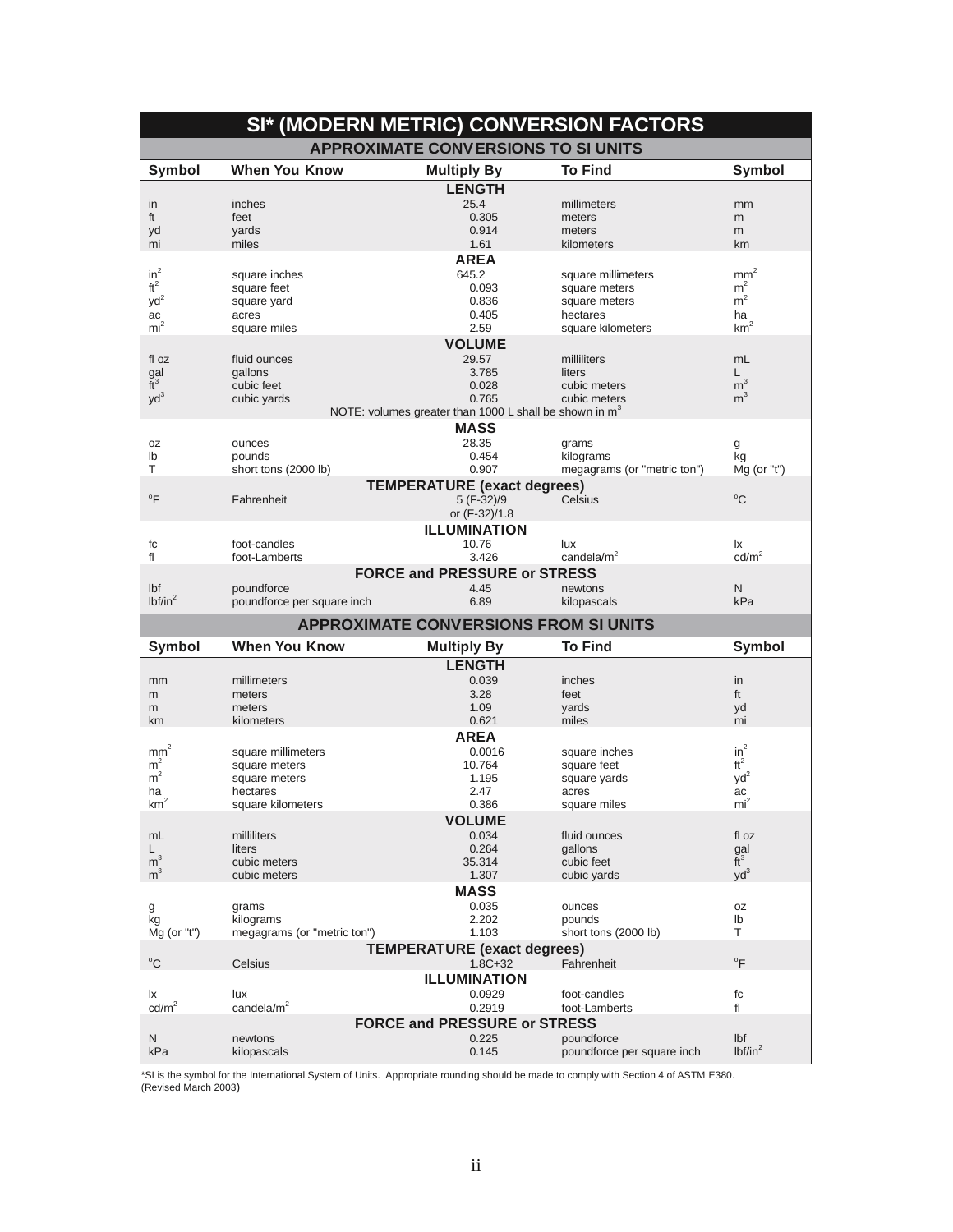## **TABLE OF CONTENTS**

| 1.1 DEFINITION OF MAINTENANCE AND REHABILITATION 1                         |  |
|----------------------------------------------------------------------------|--|
|                                                                            |  |
|                                                                            |  |
|                                                                            |  |
|                                                                            |  |
|                                                                            |  |
|                                                                            |  |
|                                                                            |  |
|                                                                            |  |
|                                                                            |  |
|                                                                            |  |
|                                                                            |  |
|                                                                            |  |
|                                                                            |  |
|                                                                            |  |
|                                                                            |  |
|                                                                            |  |
|                                                                            |  |
|                                                                            |  |
|                                                                            |  |
| <b>4.2 GUIDELINES FOR REHABILITATION OF TEST SECTIONS  58</b>              |  |
|                                                                            |  |
|                                                                            |  |
| 4.3.2 Rehabilitation of GPS-1, GPS-2, SPS-1, SPS-3 (Nonoverlay), SPS-8     |  |
|                                                                            |  |
|                                                                            |  |
| 4.3.3 Rehabilitation of GPS-3, GPS-4, GPS-5, GPS-7R, SPS-2, SPS-4, SPS-6   |  |
|                                                                            |  |
| 4.3.4 Rehabilitation of GPS-6, SPS-3 (Overlay), SPS-5, and SPS-9 (Overlay) |  |
|                                                                            |  |
|                                                                            |  |
|                                                                            |  |
|                                                                            |  |
|                                                                            |  |
|                                                                            |  |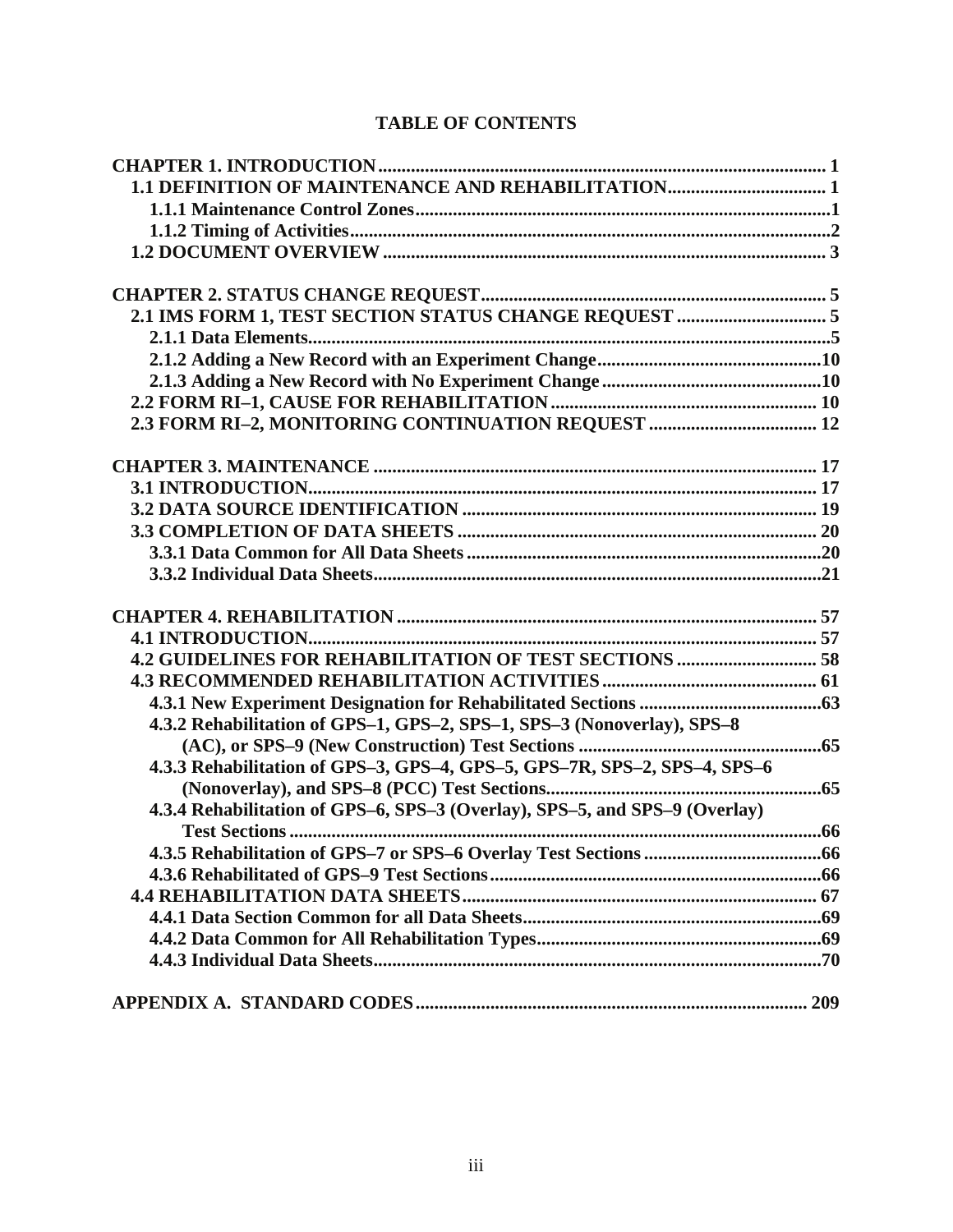## **LIST OF TABLES**

| Table 3. Acceptable Rehabilitation Treatments for Monitoring Continuation in LTPP |  |
|-----------------------------------------------------------------------------------|--|
|                                                                                   |  |
|                                                                                   |  |
|                                                                                   |  |
|                                                                                   |  |
| Table A.1. Table of Standard Codes for States, District of Columbia, Puerto Rico, |  |
|                                                                                   |  |
|                                                                                   |  |
|                                                                                   |  |
|                                                                                   |  |
|                                                                                   |  |
|                                                                                   |  |
|                                                                                   |  |
|                                                                                   |  |
| Table A.9. Soil and Soil-Aggregate Mixture Type Codes, AASHTO Classification 224  |  |
|                                                                                   |  |
|                                                                                   |  |
|                                                                                   |  |
| Table A.13. Codes for Asphalt Refiners and Processors in the United States  228   |  |
|                                                                                   |  |
| Table A.15. Grades of Asphalt, Emulsified Asphalt, and Cutback Asphalt Codes 231  |  |
|                                                                                   |  |
|                                                                                   |  |
|                                                                                   |  |
|                                                                                   |  |
|                                                                                   |  |
|                                                                                   |  |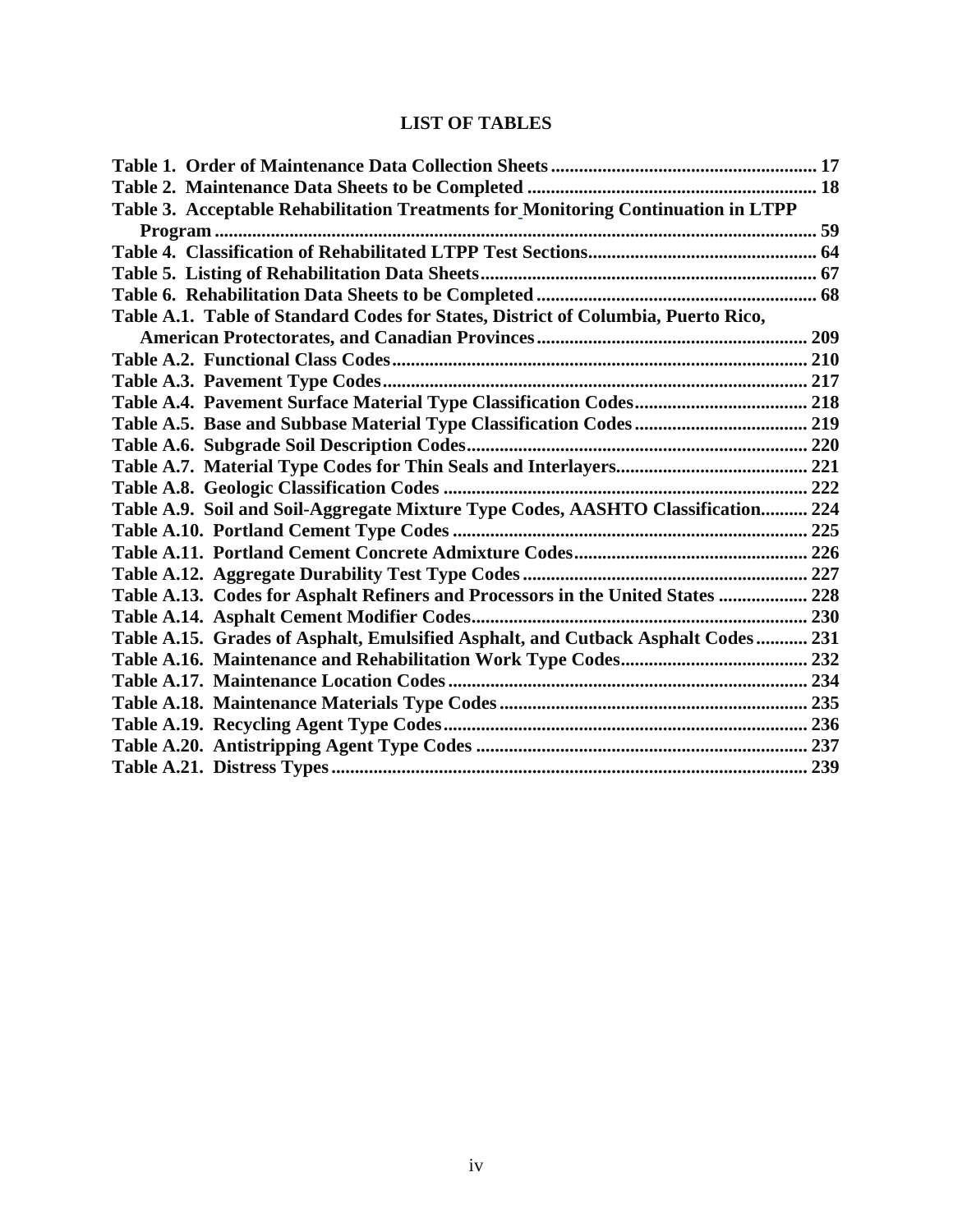## **LIST OF ACRONYMS AND ABBREVIATIONS**

| <b>AASHTO</b> | American Association of State Highway and Transportation Officials |
|---------------|--------------------------------------------------------------------|
| AC            | asphalt concrete                                                   |
| <b>ACI</b>    | <b>American Concrete Institute</b>                                 |
| <b>ASTM</b>   | American Society for Testing and Materials                         |
| <b>CN</b>     | construction numbers                                               |
| <b>CPR</b>    | concrete pavement restoration                                      |
| <b>CRCP</b>   | continuously reinforced concrete pavement                          |
| <b>ESAL</b>   | equivalent single axle load                                        |
| <b>FHWA</b>   | Federal Highway Administration                                     |
| <b>FWD</b>    | falling weight deflectometer                                       |
| <b>GPS</b>    | <b>General Pavement Studies</b>                                    |
| <b>HMAC</b>   | Hot-mix asphalt concrete                                           |
| <b>IMS</b>    | <b>Information Management System</b>                               |
| <b>JCP</b>    | jointed concrete pavement                                          |
| <b>JPCP</b>   | jointed plain concrete pavement                                    |
| <b>JRCP</b>   | jointed reinforced concrete pavement                               |
| <b>LTE</b>    | load transfer efficiency                                           |
| <b>LTPP</b>   | Long-Term Pavement Performance                                     |
| <b>PCC</b>    | portland cement concrete                                           |
| <b>RSC</b>    | <b>Regional Support Contractor</b>                                 |
| <b>SAMI</b>   | stress-absorbing membrane interlayers                              |
| <b>SHA</b>    | State highway agency                                               |
| <b>SHRP</b>   | <b>Strategic Highway Research Program</b>                          |
| <b>SMP</b>    | <b>Seasonal Monitoring Program</b>                                 |
| <b>SPS</b>    | <b>Specific Pavement Studies</b>                                   |
| <b>TSSC</b>   | <b>Technical Support Services Contractor</b>                       |
| <b>VMA</b>    | voids in mineral aggregate                                         |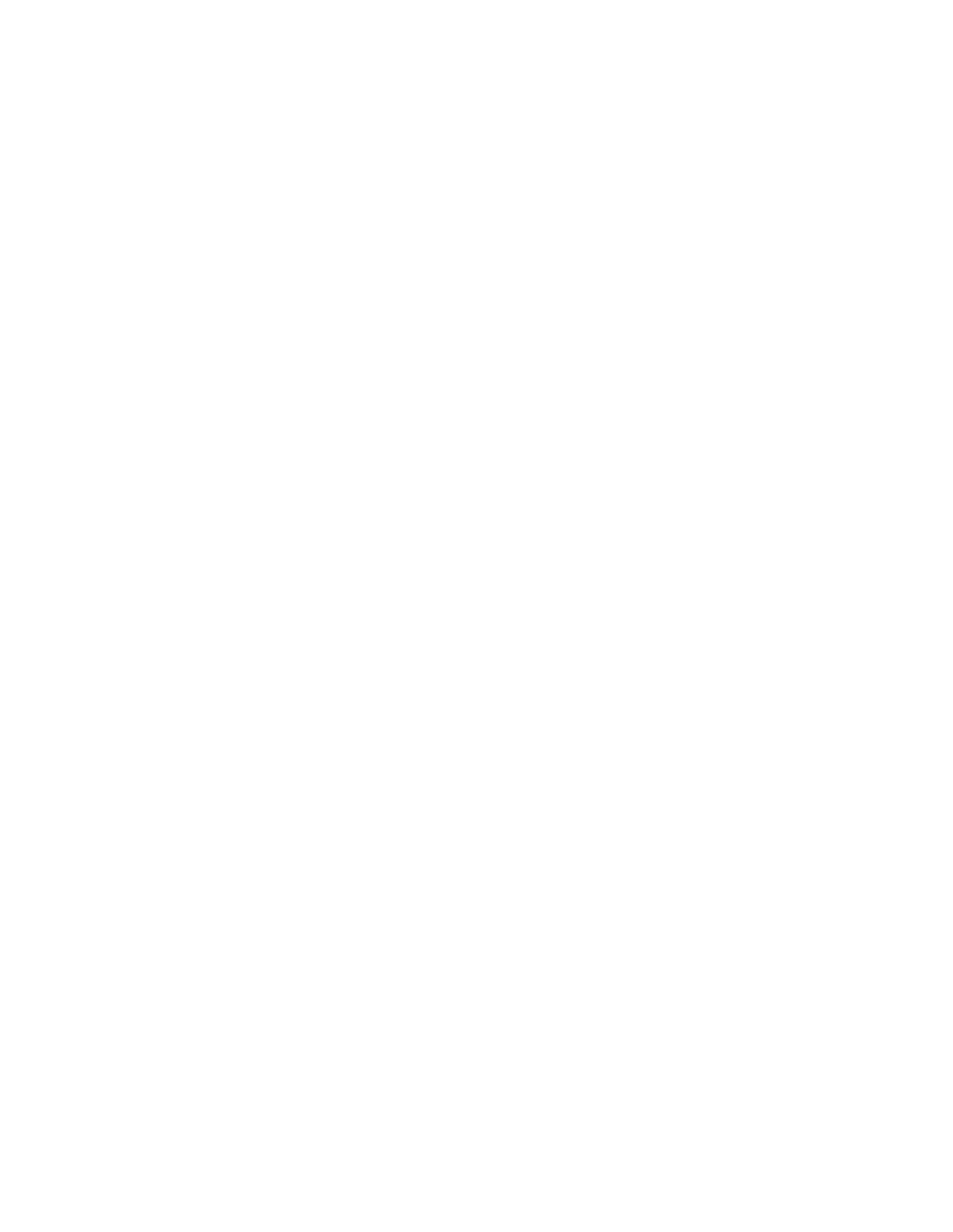### **CHAPTER 1. INTRODUCTION**

#### <span id="page-8-0"></span>**1.1 DEFINITION OF MAINTENANCE AND REHABILITATION**

Long-Term Pavement Performance (LTPP) pavement test sections should remain inservice for as long as possible so that performance trends can be established. Since the pavement test sections used in the LTPP program are located on public roads, however, some form of modification to the pavement structure will ultimately occur to keep the road in a safe and serviceable condition.

The terms maintenance and rehabilitation are used in the LTPP program to classify how various treatments that alter a test section's structure are documented in the database. This is an important distinction, since classification of some of these treatments may differ from highway agency terminology. For example, thin overlays that some agencies may classify as maintenance are classified by the LTPP program as rehabilitation since the data forms for overlays of any thickness are the same.

Maintenance activities include seal coats, crack sealing, patching, joint sealing, grinding, milling less than 25.4 millimeters (mm) (1 inch) deep, and grooving. Limitations on maintenance are intended to eliminate those activities that would reduce or destroy the amount of information that can be obtained from a test site. Maintenance of nonpavement related items such as guard rails, lighting, and signs are not affected by these guidelines.

Rehabilitation activities include overlays and associated pretreatments (patching, milling, joint repair, etc.), inlays (mill and fill), pressure relief joints in portland cement concrete (PCC) pavements, subsealing or undersealing, retrofitted subdrainage, joint load transfer restoration, and shoulder restoration.

#### **1.1.1 Maintenance Control Zones**

A maintenance control zone beginning 152.4 meters (m) (500 feet (ft)) before the monitoring site and ending 76.2 m (250 ft) past the monitoring site has been established around each LTPP test section or project to coordinate maintenance activities in the area and to reduce the influence of other maintenance activities on the performance of the test section. Therefore, these guidelines pertain only to the maintenance activities within this maintenance control zone. The control zones should receive attention only in response to a direct pavement need in accordance with guidelines. In addition, all maintenance treatments within a zone should be performed using the corresponding highway agency's standard procedures and materials.

For General Pavement Studies (GPS) test sections, the maintenance control zone is located adjacent to the ends of the test section. For Specific Pavement Studies (SPS) projects, the maintenance control zone is established before the beginning of the first test section and terminated after the end of the last test section. For SPS sites with test sections located more than 1.6 kilometers (km) (1 mile (mi)) apart, the maintenance control zone should be established for each group of test sections.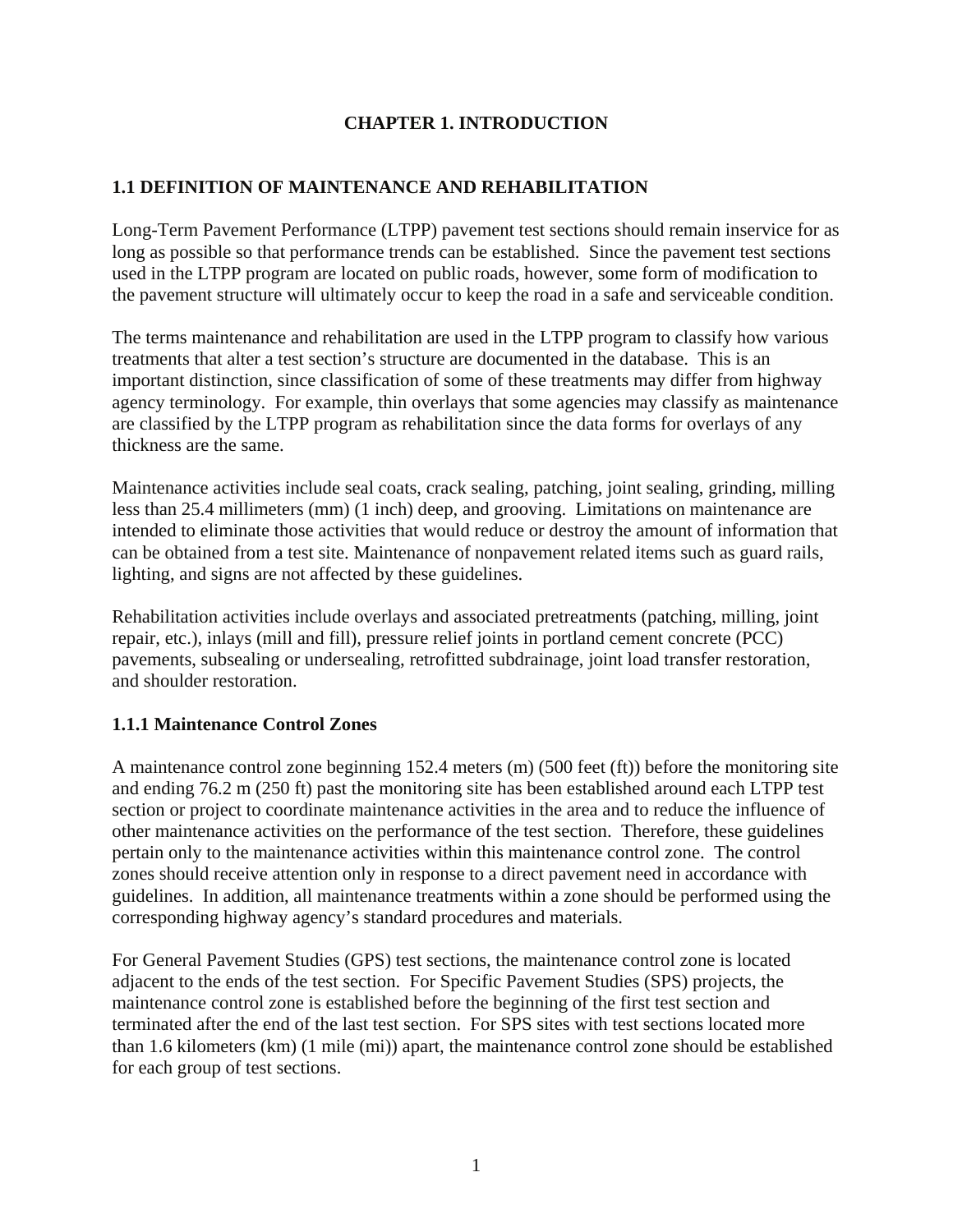<span id="page-9-0"></span>Rehabilitation work, or any activities that will significantly alter the pavement performance, should not be performed on the test sections during the study period. These activities include extensive milling, grinding, grooving, or use of heater planer, undersealing, overlays (hot-mix asphalt concrete (HMAC)/PCC), slab jacking, retrofitting underdrains or edge drains, and other specific types of activities that affect the structural response of the monitoring site.

If these measures are applied to the pavement outside of the maintenance control zone, transitions the distance from these treatments to the control zone should be of sufficient length (recommended 61 m (200 ft) from the beginning or end of the control zone) to ensure the monitoring site is not influenced. If any of these types of treatments are planned for an area adjacent to a control zone, or for adjoining lanes or shoulders, the Regional Support Contractor (RSC) must be notified as soon as possible.

Although application of these treatments is strongly discouraged during the LTPP monitoring performance period, at some point the condition of the test section will deteriorate to a level that requires some type of extensive rehabilitative measure. In this event, the RSC should be notified to coordinate the last round of evaluation measurements. Since large amounts of information have been collected on these monitoring sites, these sections should be included as part of a rehabilitated pavement study. If the section is continued as one of the LTPP rehabilitation experiments, then data on the types of treatments should be collected following the guidelines established in chapter 4 of this guide.

#### **1.1.2 Timing of Activities**

Safety-related maintenance required by the participating agency's standards may be performed at any time. Safety-related maintenance used in this context refers to spot patching of potholes, punchouts, blowups, or other surface defects as well as restoration of friction resistance. For slowly deteriorating safety conditions, it would be desirable to notify the LTPP RSC in advance of any corrective action so that an observation of the pavement condition before application of the treatment can be made.

Until the end of 2003, restoration and rehabilitation were permitted on LTPP test sections as long as the guidelines for monitoring continuation specified in this document were followed.

When restoration or rehabilitation treatments are applied, the distance from these treatments to the monitoring section should be of sufficient length to ensure that performance of the test section is not influenced. If any of these types of treatments are planned for the pavement surrounding a test section or project, or for an adjoining lane or shoulder, the RSC must be notified as early as possible to enable adequate monitoring of pavement condition before treatment application. For test sections that will remain in study after a rehabilitation treatment, it is important that appropriate LTPP rehabilitation forms be completed to document treatment application. These forms can be obtained from the LTPP RSC and should be completed and returned to the RSC as soon as possible following the rehabilitation treatment.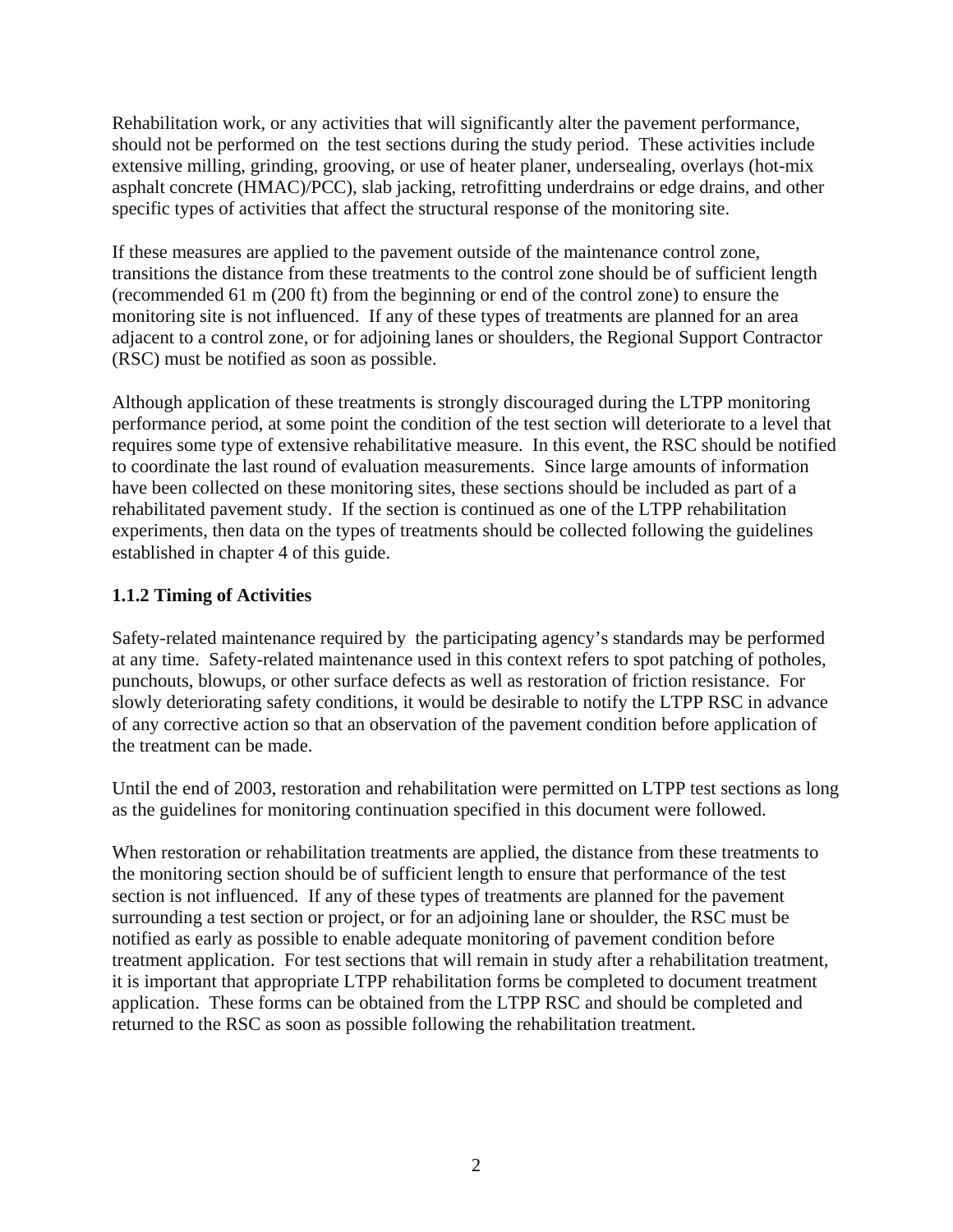#### <span id="page-10-0"></span>**1.2 DOCUMENT OVERVIEW**

The following chapters provide descriptions of the data forms used in collecting information about the maintenance or rehabilitation treatments applied to the LTPP test sections and guidelines for completing these forms. These chapters also address the restrictions placed on each type of treatment to keep these sections in the study for as long as possible.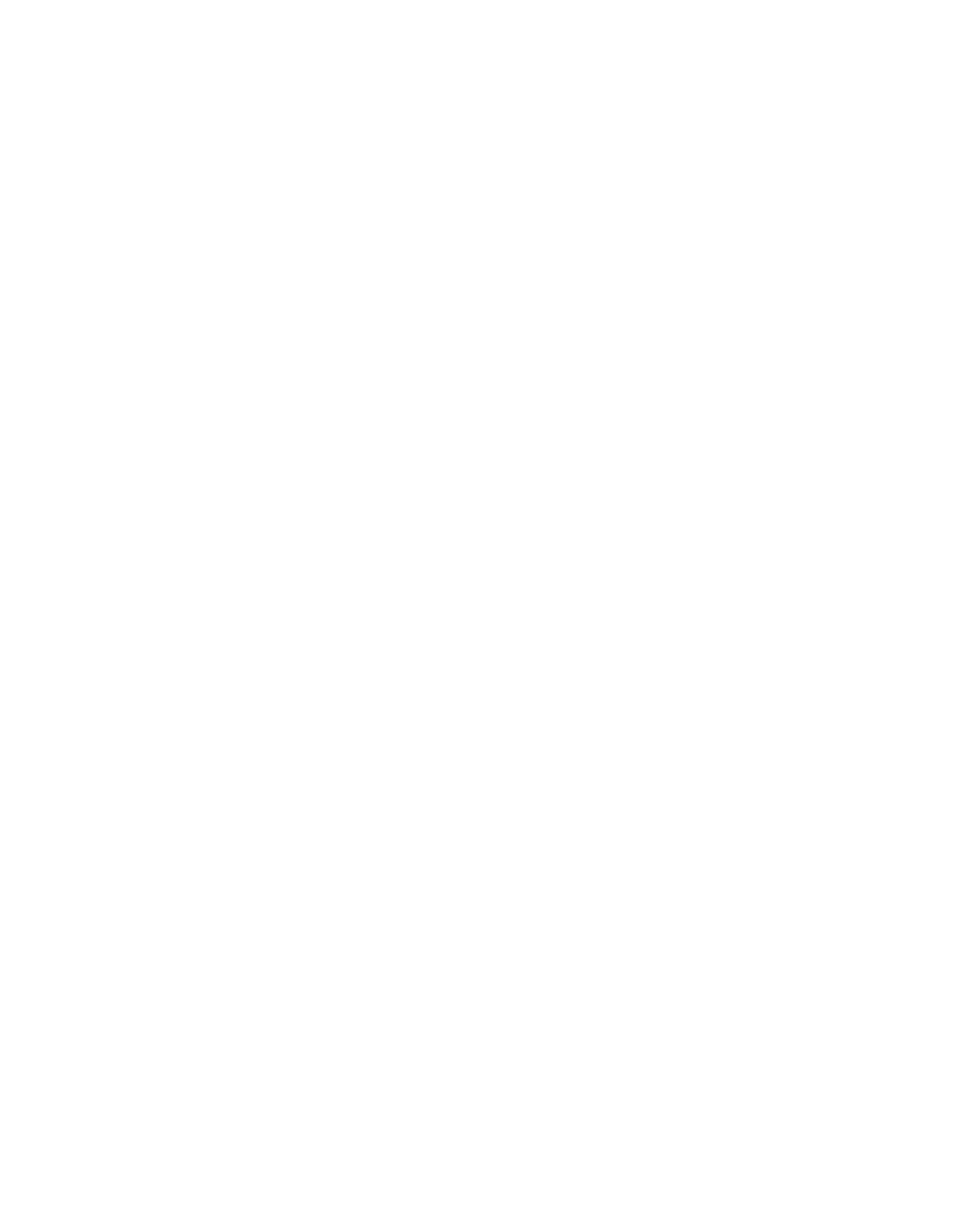#### **CHAPTER 2. STATUS CHANGE REQUEST**

<span id="page-12-0"></span>A specific set of forms is required for any maintenance or rehabilitation activity on a test section. First, when a highway agency notifies the LTPP program that rehabilitation of a test section is planned or rehabilitates a test section without previous notification, the RSC must coordinate with the agency to complete Rehabilitation Information Form RI-1, (Cause for Rehabilitation), in accordance with LTPP guidelines.

If the proposed rehabilitation treatment conforms to current LTPP policy on monitoring continuation of rehabilitated test sections and the highway agency is willing to support continued monitoring, the responsible RSC must coordinate with the highway agency to complete Rehabilitation Information Form RI–2 (Monitoring Continuation Request) and have it signed by the appropriate highway agency official.

Regardless of what sort of activity takes place and whether or not the section will continue to be monitored, a Test Section Status Change Request (IMS Form 1) must be completed and submitted by the RSC.

This chapter provides directions for completing these forms.

#### **2.1 IMS FORM 1, TEST SECTION STATUS CHANGE REQUEST**

The information provided here is based on LTPP Program Directive I–84 (Directive I–84) and concerns the changes associated with rehabilitation of a test section. Additional information about this form and its uses can be found in the directive.

Requests for changes to information contained in the EXPERIMENT\_SECTION table in the LTPP Information Management System (IMS) must be made using the IMS Form 1. Completed copies of this form along with supporting information must be submitted to the Federal Highway Administration (FHWA) LTPP team, with a copy to the LTPP Technical Support Services Contractor (TSSC). IMS Form 1 submissions must be signed or submitted by either the Regional Database Manager or the Regional Program Manager.

#### **2.1.1 Data Elements**

Data elements contained on the IMS Form 1 include:

*State Code*: State code is the number used to identify the State or the Canadian Province in which the pavement section is located. The codes presented in appendix A, table A.1 are to be used.

*SHRP ID*: SHRP ID is the four-digit identification number assigned to the test section by the LTPP program. This number is used to facilitate database referencing and field identification.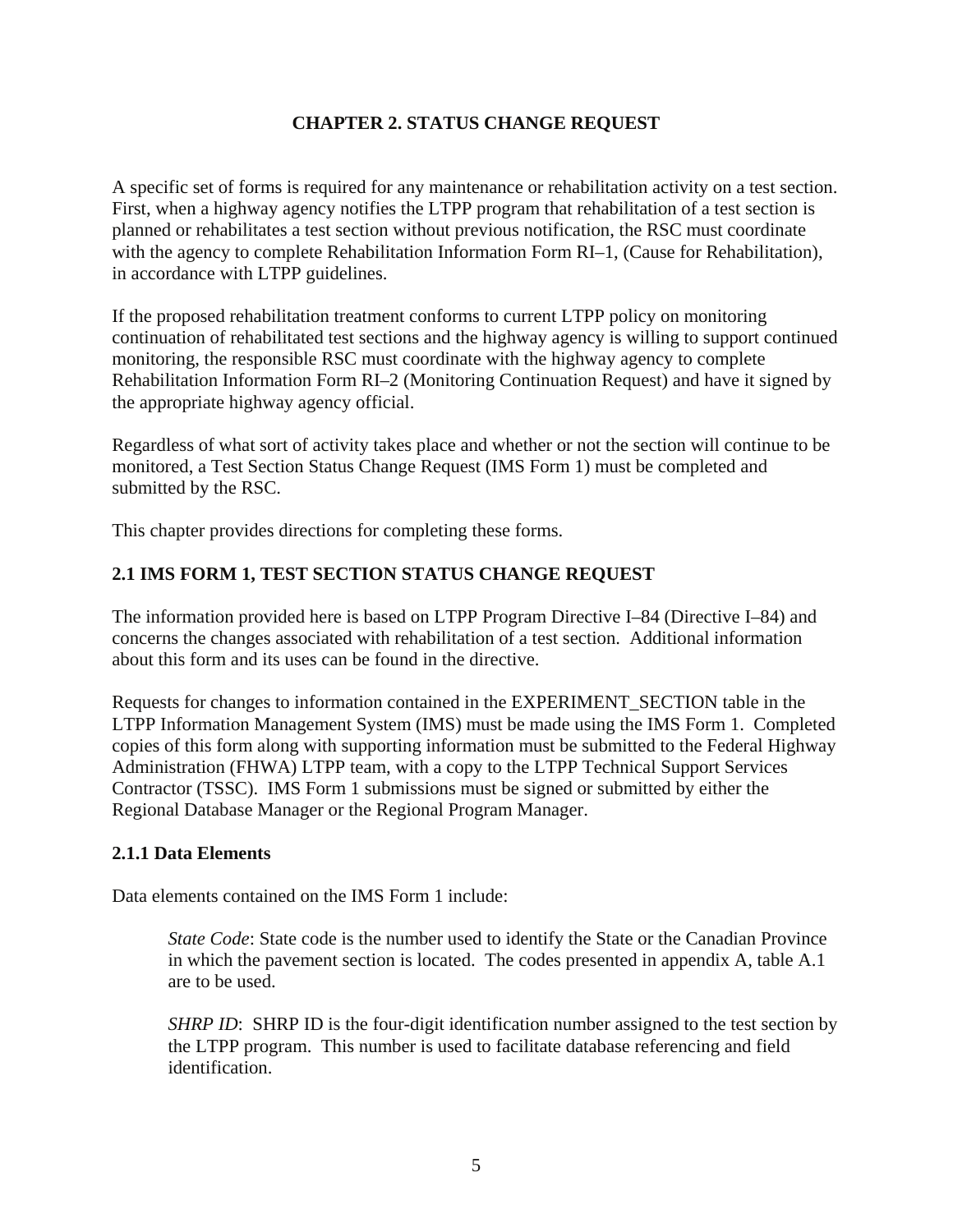*Date:* This is the date the form was submitted.

*Region (Item 1):* The numeric code used to identify the region submitting the form. The region code assignments are:

| North Atlantic Region | 1                           |
|-----------------------|-----------------------------|
| North Central Region  | $\mathcal{D}_{\mathcal{L}}$ |
| Southern Region       | 3                           |
| <b>Western Region</b> | $\Delta$                    |

*New Record to be Added to Experiment Section (Item 2):* Typically, new records are added to the EXPERIMENT\_SECTION table due to a change in CONSTRUCTION\_NO caused by a maintenance or rehabilitation event. This part of the form is used for the addition of a record with a new construction number for an existing test section, whether or not the experiment type has changed. The fields included in this section are:

*CONSTRUCTION\_NO:* Event number used to relate changes in pavement structure with other time dependent data elements. This field is set to 1 when a test section is initially accepted into LTPP and is incremented with each construction related change to the pavement.

*CN\_ASSIGN\_DATE:* The assignment date for the beginning of a construction event. It is equal to the acceptance date when a test section is first accepted into the LTPP program, e.g., CONSTRUCTION\_NO  $= 1$ . It corresponds to the construction activity start date when the pavement layer structure is modified by maintenance or rehabilitation. CN\_ASSIGN\_DATE is used by the IMS software to assign construction numbers (CN) to records contained in other tables. When a construction event occurs that causes an increment in CONSTRUCTION\_NO, CN\_ASSIGN\_DATE (CN) must be less than or occur before CN\_ASSIGN\_DATE (CN+1).

*CN\_CHANGE\_REASON:* Code indicating the reason(s) for changing CONSTRUCTION\_NO. A numeric code is assigned to the CN\_CHANGE\_REASON to indicate the type of maintenance or rehabilitation a test section received. Multiple codes may be assigned to indicate various maintenance/rehabilitation treatments a test section received. When multiple codes are entered, they should be separated with commas. Leading zeroes for single digit codes shall not be used. The codes can be found in appendix A, table A.16.

*GPS\_SPS:* Code indicating if the section is either assigned to the GPS (G) or SPS (S).

*EXPERIMENT\_NO:* Indicates which LTPP experiment the pavement section is assigned to. This two-digit code consists of a number followed by an optional suffix letter. The suffix is used for some experiments to indicate a subcategory of test sections.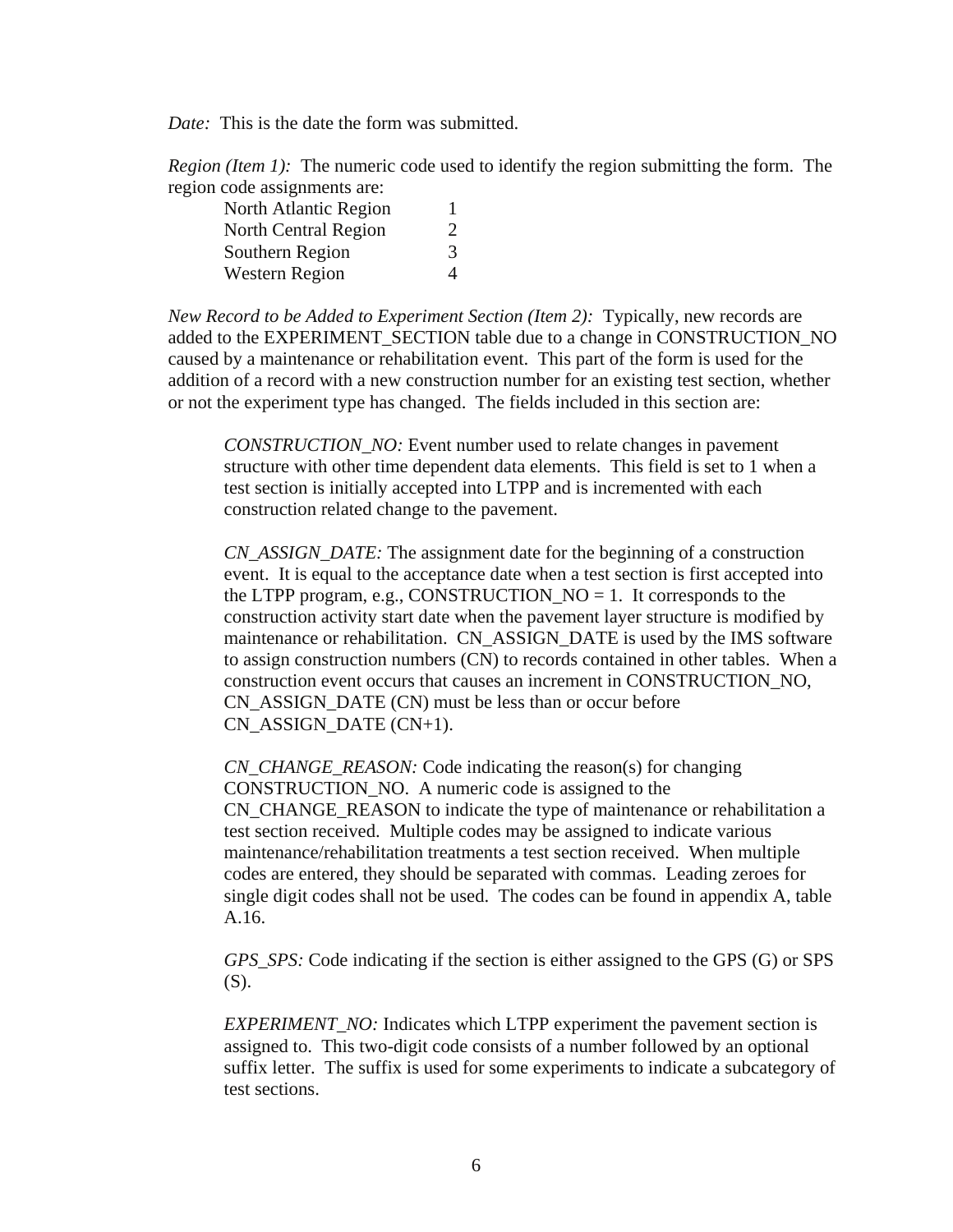*ASSIGN\_DATE:* Date when a test section was assigned to the LTPP experiment. The LTPP experiment for a test section is the combination of EXPERIMENT\_NO and GPS\_SPS fields in the record. When a section is first accepted into LTPP, ASSIGN\_DATE is the acceptance date. ASSIGN\_DATE is the construction start date and should equal the  $CN\_ASSIGN\_DATE$ , e.g., ASSIGN\_DATE  $(CN+1) =$ CN\_ASSIGN\_DATE (CN+1) if EXPERIMENT\_NO (CN)  $\neq$ EXPERIMENT\_NO (CN+1).

*SEAS\_ID:* State-specific Seasonal Monitoring Program (SMP) identification code indicating that SMP measurements were made for the corresponding construction number. SEAS\_ID is set to A for the first SMP site installed in a State, B for the second site, etc. This field shall only be populated for construction numbers in which SMP data were collected. When a construction event occurs on a SMP test section that results in termination of its participation in the SMP, or if SMP monitoring was previously terminated before a new construction event occurs, SEAS\_ID shall be set to null in the EXPERIMENT\_SECTION record corresponding to the new CN for which no SMP data are available.

*SUPPLEMENTAL:* This field is set to "S" if the test section is a highway agency supplemental section on SPS project sites.

*Changes to Existing EXPERIMENT\_SECTION Record(s) (Item 3):* This section should be used to make changes to existing records in the EXPERIMENT\_SECTION table. For instance, in the case of a rehabilitation event, the DEASSIGN\_DATE for all records with the experiment type immediately preceding the new experiment should be set to the ASSIGN\_DATE for the new record. Under this heading, there are two columns to be completed for each element. The column on the left should contain the data as it currently exists in the EXPERIMENT\_SECTION table and the column on the right should contain the required changes for that record.

*CONSTRUCTION\_NO:* Event number used to relate changes in pavement structure with other time-dependent data elements. This field is set to "1" when a test section is initially accepted into LTPP and is incremented with each construction related change to the pavement. Since the change being applied can be for more than one CONSTRUCTION\_NO, the first blank should indicate the lowest CONSTRUCTION\_NO requiring the change and the second should indicate the largest CONSTRUCTION\_NO being changed. If only one CONSTRUCTION\_NO is being changed, only the first blank should be filled in.

*CN\_ASSIGN\_DATE:* The assignment date for the beginning of a construction event. It is equal to the acceptance date when a test section is first accepted into the LTPP program, e.g., CONSTRUCTION  $NO = 1$ . It corresponds to the construction activity start date when the pavement layer structure is modified by maintenance or rehabilitation. CN\_ASSIGN\_DATE is used by the IMS software to assign CNs to records contained in other tables. When a construction event occurs that causes an increment in CONSTRUCTION\_NO, CN\_ASSIGN\_DATE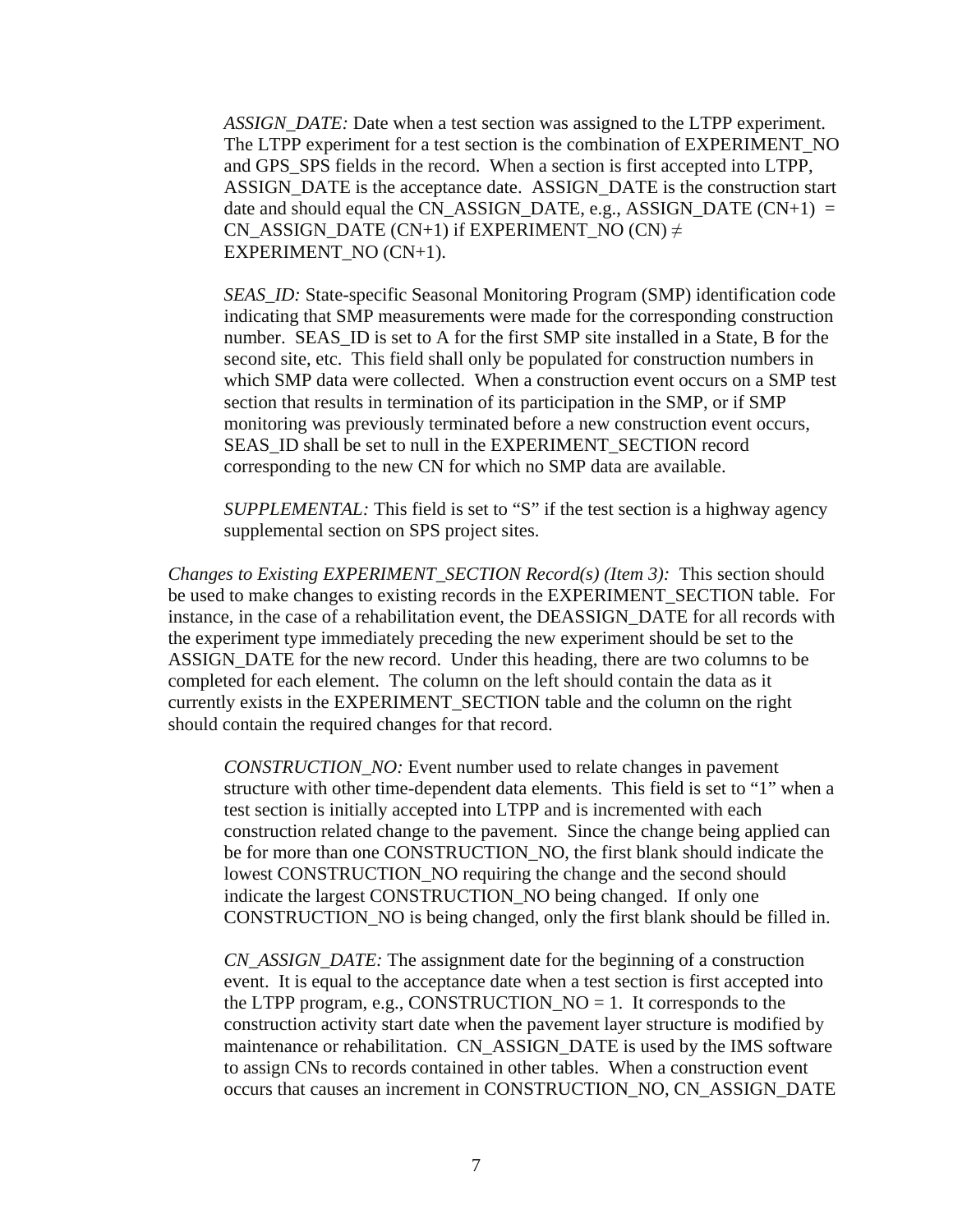(CN) must be less than or occur before CN\_ASSIGN\_DATE (CN+1). For changes to more than one CONSTRUCTION\_NO, this field should be left blank.

*CN\_CHANGE\_REASON:* Code indicating the reason(s) for changing CONSTRUCTION\_NO. A numeric code is assigned to the CN\_CHANGE\_REASON to indicate the type of maintenance or rehabilitation a test section received. Multiple codes may be assigned to indicate various maintenance/rehabilitation treatments a test section received. When multiple codes are entered, they should be separated with commas. Leading zeroes for single digit codes are not used. The codes can be found in appendix A, table A.16.

*GPS\_SPS:* Code indicating if the section is assigned to the GPS (G) or SPS (S).

*EXPERIMENT\_NO:* Indicates which LTPP experiment the pavement section is assigned to. This two-digit code consists of a number followed by an optional suffix letter. The suffix is used for some experiments to indicate a subcategory of test sections.

*STATUS:* Code indicating the current monitoring status of a section. A null value indicates the test section has been approved and has an active monitoring status. A value of O indicates that the test section has been placed out of study and no future monitoring measurements will be made. This field should only be set to O when a test section goes out of study. At that time, the STATUS field in all records in EXPERIMENT\_SECTION with matching STATE\_CODE and SHRP\_ID should be set to O. A value of R indicates a rejected test section that, due to some fatal flaw, is being removed from the LTPP program and all data entries in the IMS deleted.

*ASSIGN\_DATE:* Date when a test section was assigned to the LTPP experiment. The experiment designation for a test section is the combination of EXPERIMENT\_NO and GPS\_SPS fields in the record. When a section is first accepted into LTPP, ASSIGN\_DATE is the acceptance date. ASSIGN\_DATE is the construction start date and should equal the CN\_ASSIGN\_DATE, e.g.,  $ASSIGN\_DATE (CN+1) = CN\_ASSIGN\_DATE (CN+1)$  if  $EXPERIMENT\_NO$  $(CN) \neq EXPERIMENT NO (CN+1).$ 

*DEASSIGN\_DATE:* Date when a test section changed to another experiment or was placed in out of study status in the LTPP program  $(STATUS = O)$ . This field should be null until a rehabilitation construction event occurs which causes a change in EXPERIMENT\_NO, or the test section goes out of test. When a test section changes experiments due to rehabilitation, the DEASSIGN\_DATE for the previous CN should equal the CN\_ASSIGN\_DATE for the next CN, e.g., DEASSIGN\_DATE  $(CN) = CN$  ASSIGN\_DATE  $(CN+1)$ , if EXPERIMENT\_NO (CN)  $\neq$  EXPERIMENT\_NO (CN+1). If a maintenance related construction event occurs that does not result in an experiment change, the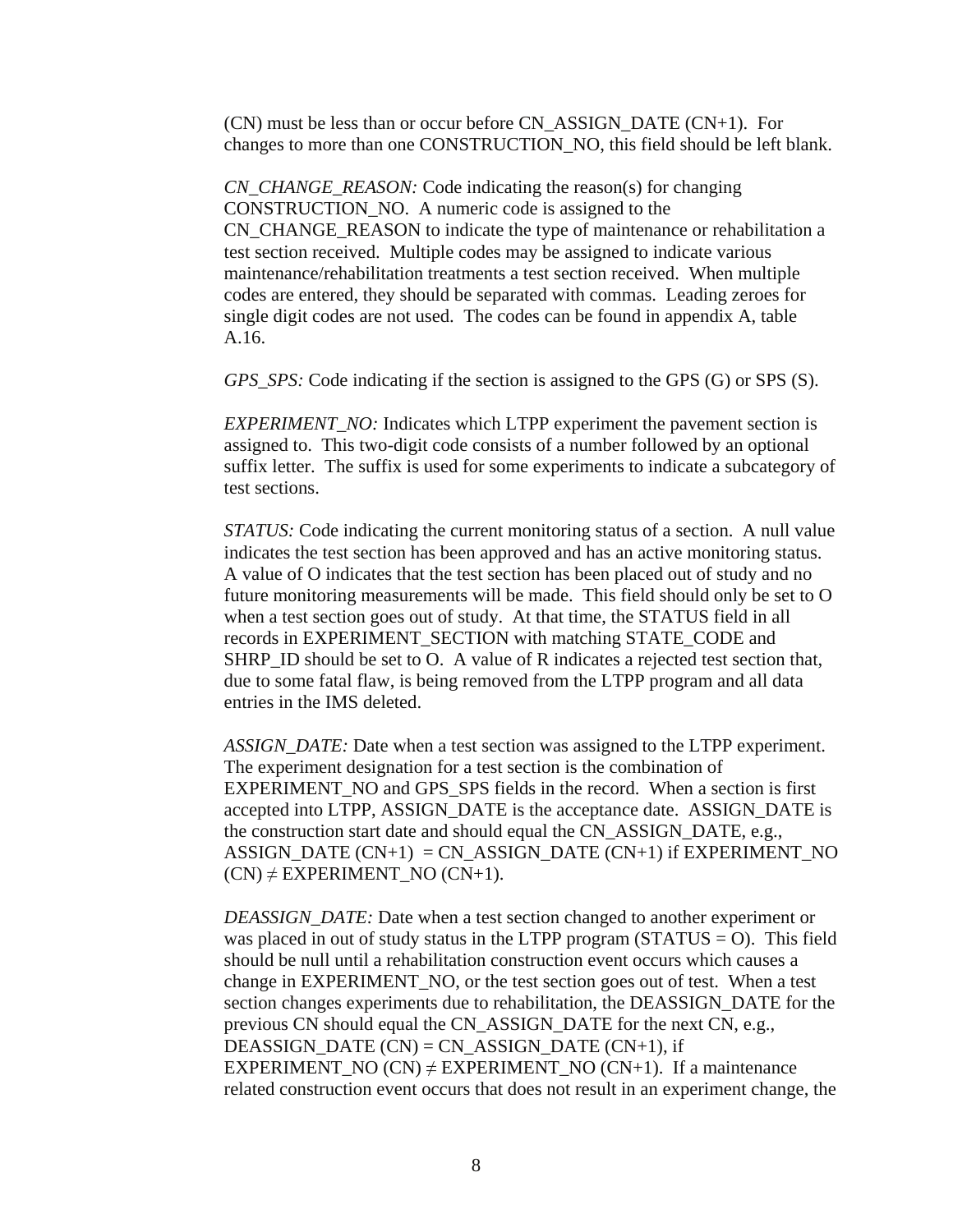DEASSIGN\_DATE for the previous CN should equal the DEASSIGN\_DATE for the next CN, e.g., DEASSIGN\_DATE  $(CN) = DEASSIGN\_DATE (CN+1)$  (even if null), if  $EXPERIMENT_NO (CN) = EXPERIMENT_NO (CN+1)$ .

*SEAS ID:* State-specific SMP identification code indicating that SMP measurements were made for the corresponding construction number. SEAS\_ID is set to A for the first SMP site installed in a State, B for the second site, etc. This field shall only be populated for construction numbers in which SMP data were collected. When a construction event occurs on a SMP test section that results in termination of its participation in the SMP, or if SMP monitoring was previously terminated prior to occurrence of a new construction event, SEAS\_ID shall be set to null in the EXPERIMENT\_SECTION record corresponding to the new CN for which no SMP data are available.

*SUPPLEMENTAL:* This field is set to S if the test section is a highway agency supplemental section on SPS project sites.

*Test Section Out of Study?:* This field should be set to Y if the section is being taken out of study. 'Y' indicates a request to set STATUS for every records for this section in EXPERIMENT\_SECTION to 'O.'

*Other Change Documentation Attached? (Y/N) (Item 4): If changes concerning the test* section status other than those noted above are proposed, provide an explanation under comments in item 5 and enter a Y in the space indicating that the supporting documentation is attached to the form. An explanation and documentation are required for all other changes.

*Comments (Item 5):* This space is provided for entry of comments or explanations from the requestor on the nature of the requested changes. Additional sheets should be attached to the form if more room is needed or the change requires additional documentation.

*Approval Status (Item 6):* The approval status of the requested changes is indicated with a check mark in the boxes under this item.

*Approval Comments (Item 7):* This portion of the form is reserved for comments from the approval authority on actions to be taken to implement changes, explanations of any modifications to the proposed changes, or reason(s) why the proposed changes were not approved.

*Requestor and Organization:* Form 1 submissions must be signed or submitted by either the Regional Database Manager or the Regional Program Manager.

*Approved By:* The signature of the party responsible for approving the change to the EXPERIMENT\_SECTION table along with the party's organization name and the date the change was approved.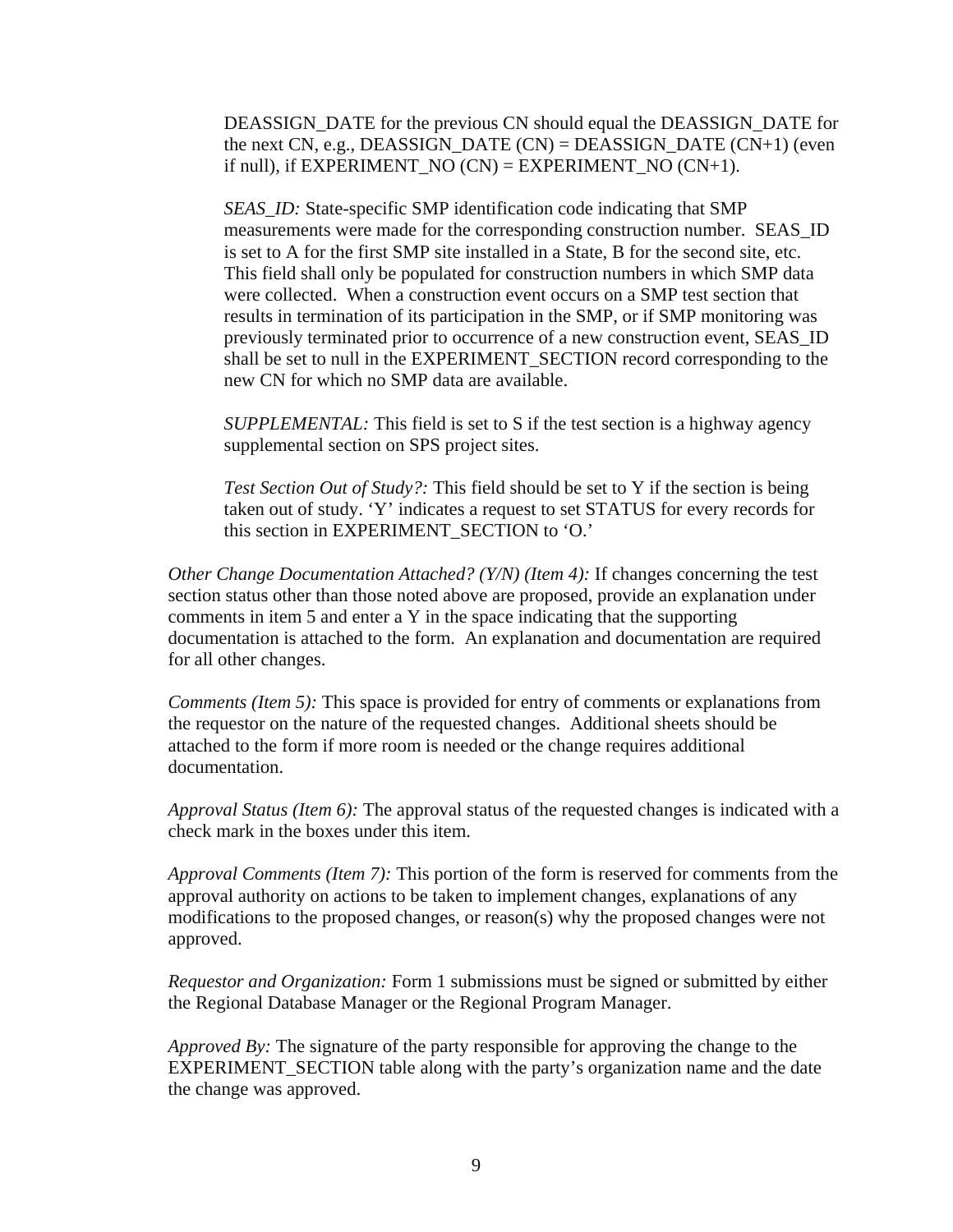#### <span id="page-17-0"></span>**2.1.2 Adding a New Record With an Experiment Change**

If a new record is proposed with an accompanying change in experiment, both sections 2 and 3 of form 1 must be completed. In section 2, the CN\_ASSIGN\_DATE should be equal to the ASSIGN\_DATE for the newly created record, and both should equal the date the rehabilitation event started. It is important that the ASSIGN\_DATE be set after the date of the last monitoring measurement and prior to or equal to the first day of the construction activity associated with the new CN event.

Data collected after construction events that require a change to a new experiment designation shall not be entered into the IMS until the change to EXPERIMENT SECTION has been approved and performed. At the very minimum, enough information on the nature of the construction treatments applied to a test section that cause the change in experiment must be supplied with form 1 so that the new experiment designation can be verified.

Section 3 of form 1 must be completed to identify the records that must be given a deassign date due to the assignment of a new experiment to the test section. The DEASSIGN\_DATE for all records with the experiment type immediately preceding the new experiment should be set to the ASSIGN\_DATE for the new record.

Because a change in experiment requires approval from FHWA for monitoring continuation, this request generally should not be made until form RI–2 has been completed and approved. Therefore, it is expected that a completed form RI–2 will be submitted with all requests to change experiment.

### **2.1.3 Adding a New Record With No Experiment Change**

If a new record is proposed without an accompanying change in experiment, section 2 of form 1 must be filled out. In section 2, the CN\_ASSIGN\_DATE should be equal to the date the rehabilitation/maintenance started, not the day before. The ASSIGN\_DATE should be equal to the ASSIGN\_DATE for the previous construction number. Section 3 of form 1 is not required for this operation.

### **2.2 FORM RI–1, CAUSE FOR REHABILITATION**

Rehabilitation Information Form RI–1, Cause for Rehabilitation, shall be submitted to the participating highway agency for completion for all LTPP test sections that are scheduled for rehabilitation. A separate form shall be completed for each test section, even when multiple test sections located on the same project are rehabilitated at the same time. This form should be completed for all test sections scheduled for rehabilitation regardless of whether or not the test section will remain in the LTPP program after rehabilitation.

The following information is requested on the form:

*State Code:* The State code is the number used to identify the State or the Canadian Province in which the pavement section is located.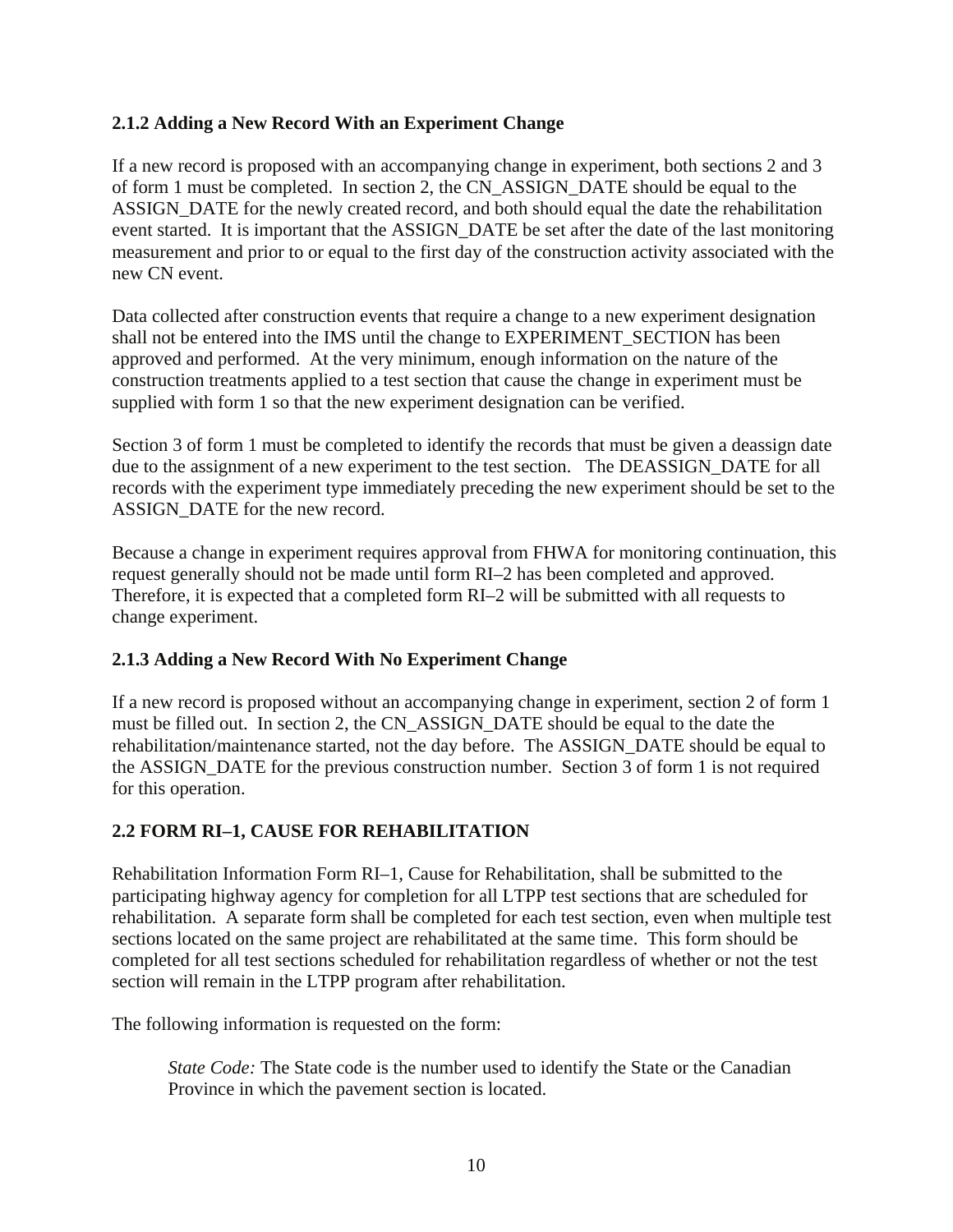*LTPP Section ID:* The LTPP section ID is the four digit identification number assigned to the test section by the LTPP program. This number is used to facilitate computer referencing and for field identification.

*Date:* Enter the date the form was completed.

*Primary Reason for Rehabilitation (Item 1):* Place an X in the box that best describes the primary reason that the test section is being rehabilitated. Rehabilitation can be performed to address pavement condition problems or for other reasons. Since pavement condition problems may exist on the project in which the test section is located and not on the test section itself, the first two boxes are provided to indicate whether or not a pavement condition problem leading to the rehabilitation is present on the test section. The last box is provided to signify that the cause for the planned rehabilitation is not related to a problem with the condition of the pavement.

*General Pavement Related Rehabilitation Causes (Item 2):* If the reason for rehabilitation is due to a pavement condition problem, the primary general factor affecting the decision to rehabilitate the pavement section should be indicated. This response should be independent of whether or not the problem occurs on the test section. If the rehabilitation cause is not due to a pavement condition problem, do not enter a response. A single response indicating the most significant single factor leading to the rehabilitation decision is desired. The agency can also respond by using a pavement condition index based on a combination of multiple pavement distresses and/or roughness attributes. If the predefined responses are not adequate to describe the primary reason for the planned rehabilitation, then an "other" category is provided that requires a brief explanation of the reason for rehabilitation.

*Contributing Pavement Condition Related Rehabilitation Causes (Item 3):* Since many contributing pavement condition factors can affect a rehabilitation decision, these can be described under this item. The intent is to include those pavement condition items that contributed to the rehabilitation decision rather than all pavement distresses that may be present. Most of the predefined responses are pavement distress types as defined in the LTPP *Distress Identification Manual*. If the cause for the rehabilitation is not related to pavement condition, no response should be made in this blank.

*Nonpavement Condition Related Reasons (Item 4):* If a nonpavement condition reason is the cause for the planned rehabilitation, mark the appropriate box or provide a short explanation under "other."

*Scheduled Date for Start of Construction Activities (Item 5):* Indicate the month and year that construction activities are scheduled to begin. When possible, indicate the date when construction activities on the portion of the project on which the test section is located are expected to begin.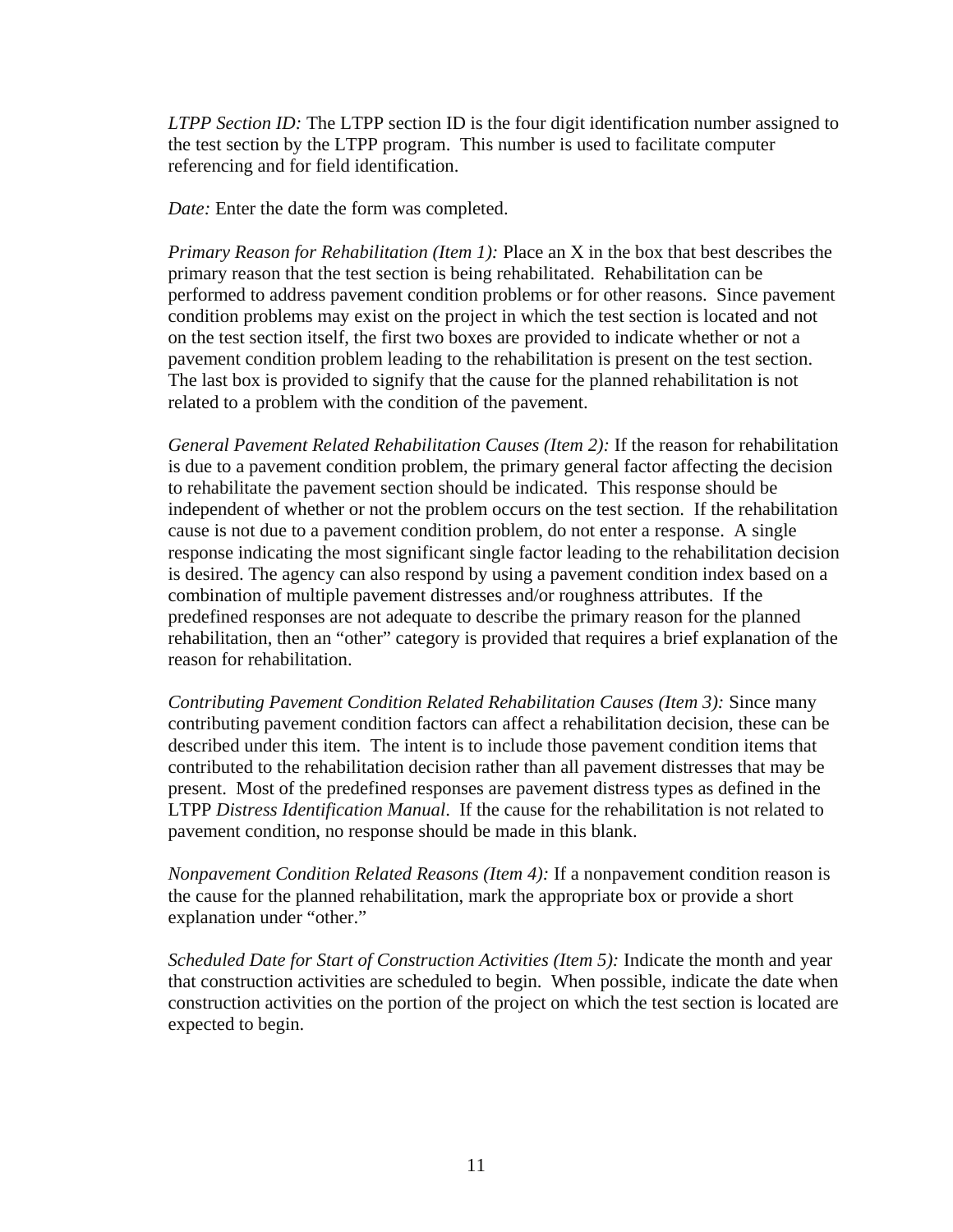#### <span id="page-19-0"></span>**2.3 FORM RI–2, MONITORING CONTINUATION REQUEST**

When the participating highway agency notifies the LTPP that test section rehabilitation is planned, the agency is interested in continuing monitoring activities on the rehabilitated section, and the proposed rehabilitation treatment conforms with current LTPP policy on monitoring continuation of rehabilitated test sections, then a form RI–2 should be completed and submitted with the form RI–1.

It is the responsibility of the LTPP RSC to coordinate with the highway agency to complete form RI–2 and have it signed by a highway agency official. The completed form should be submitted to FHWA with a copy to the LTPP TSSC.

The guidelines for completing the RI–2 are:

*State Code:* State code is the number used to identify the State or the Canadian Province in which the pavement section is located.

*SHRP ID:* SHRP ID is the four-digit identification number assigned to the test section by the LTPP program. This number is used to facilitate computer referencing and for field identification.

*Date:* Enter date when the form was submitted.

*Existing Experiment Designation and Pavement Structure (Item 1):* Indicate the current experiment designation for the test section. Use G for GPS and S for SPS, the assigned single digit experiment number, and the suffix code as applicable. Please use a P or A suffix code to differentiate between SPS–9P and SPS–9A test sections. For example, if a test section started as a GPS–1, but was subsequently overlaid and is currently in the GPS–6B experiment, a G6B should be entered.

If the test section is in SPS–8, check the box corresponding to the type of pavement structure. If the test section is in SPS–9, check the box corresponding to the type of pavement.

*Estimated Rehabilitation Construction Start Date (Item 2):* Provide the best available estimate of the planned date for start of rehabilitation construction. Estimates to the nearest month are acceptable.

*Proposed Rehabilitation Treatments—AC Surfaced Pavements (Item 3):* Check applicable boxes that describe all the rehabilitation treatment activities planned for AC surfaced test sections. Also provide milling depths and overlay thickness as applicable. Provide details under "other" for rehabilitation treatment activities not adequately covered by one of the provided responses. Attach additional pages if more space is needed.

*Proposed Rehabilitation Treatments—PCC Surfaced Pavements (Item 4):* Check applicable boxes that describe all rehabilitation treatment activities planned for PCC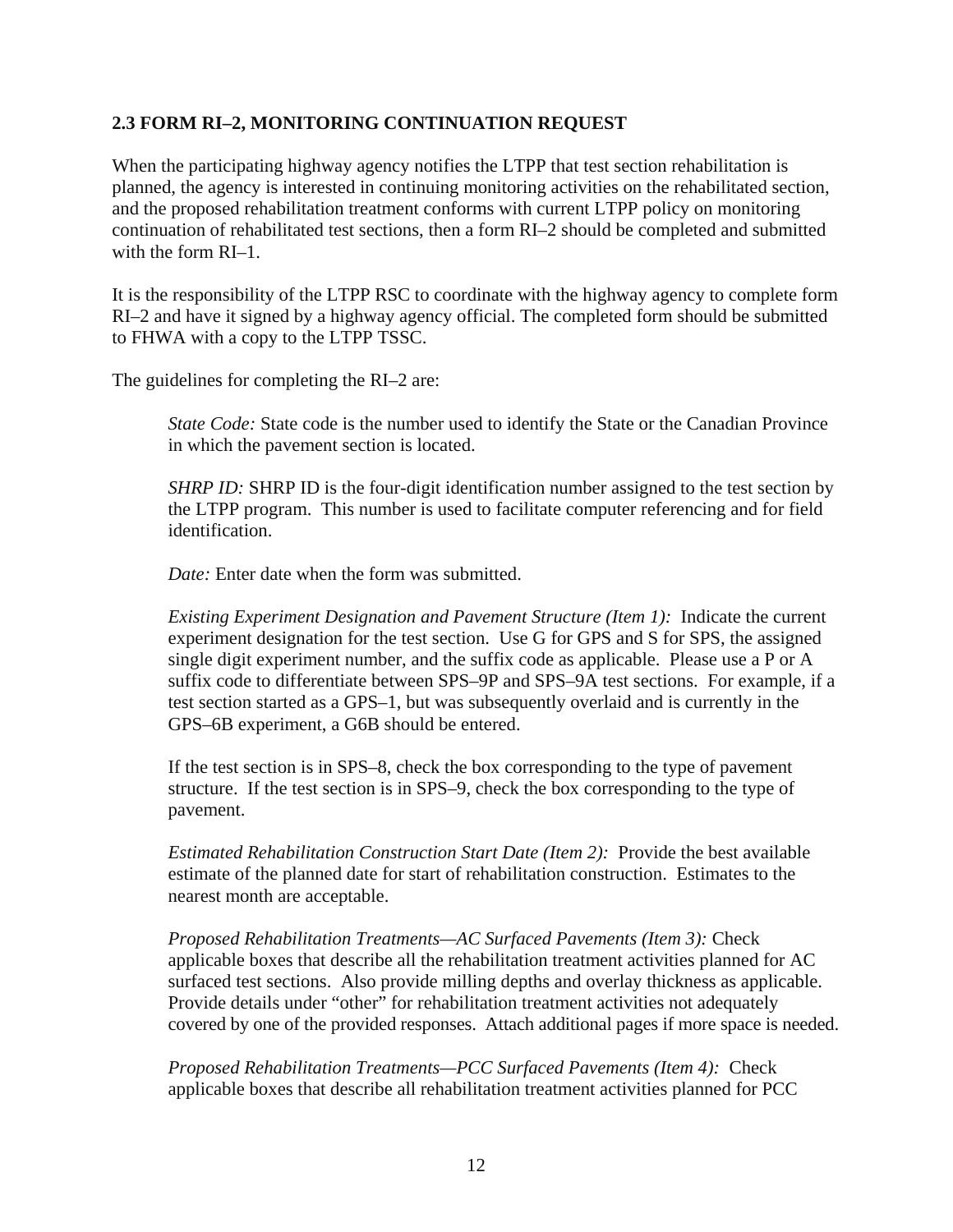surfaced test sections. If the structure to be rehabilitated is an existing AC overlay on a PCC type pavement, mark any of the treatment activities planned for the PCC layer listed under this item. Provide entries for overlay thickness and debond layer type, as applicable.

Provide details under "other" for rehabilitation treatment activities not adequately covered by one of the provided responses. Attach additional pages if more space is needed.

*Other Construction Activities within 300 m of Test Section (Item 5): Check all applicable boxes* for other construction activities to be performed within 300 m (985 ft) from either end of the test section. Provide details under "other" for construction activities within or near this zone around the test section that might affect traffic patterns on the test section or its performance, but that are not adequately covered under one of the provided responses. Attach additional pages if more space is needed.

*Dates of Last/Planned Monitoring Measurements (Item 6):* The RSC shall provide the dates of the last LTPP monitoring measurements performed on the test section. Also, an estimated date for any monitoring planned to be performed before construction must be provided.

*Agency Activities:* Check all of the activities the agency agrees to perform with respect to the planned rehabilitation and subsequent monitoring. If one of the listed activities is not checked, attach an explanation of the circumstances and how the activity will be accomplished.

*Signatures:* A highway agency official and the responsible RSC engineer submitting this information must sign the form in the indicated spaces.

Indicate the number of pages of supplemental information included in the data form submission in the space provided.

Copies of IMS forms 1, RI–1, and RI–2 are shown below on pages 14–16.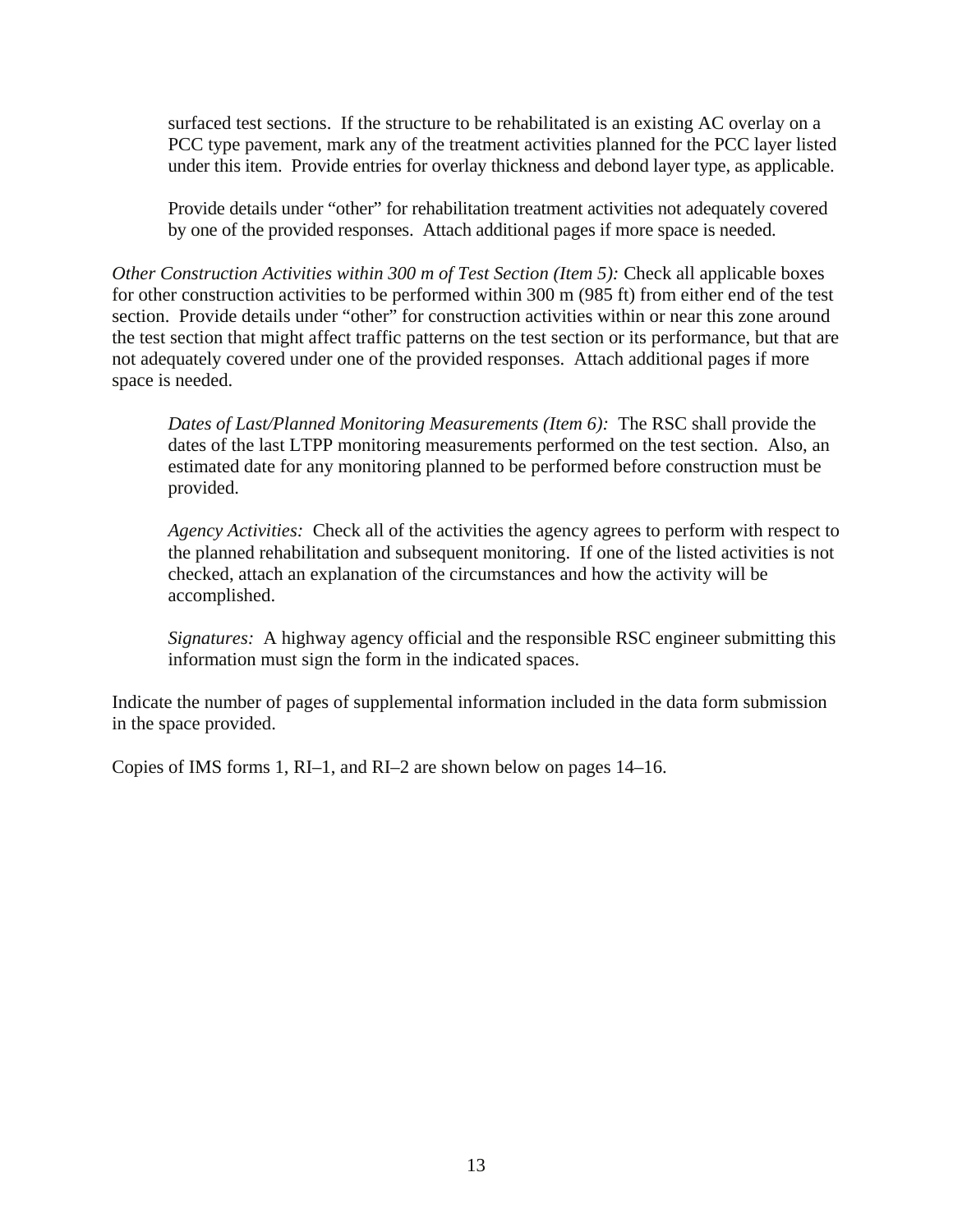| <b>LTPP Test Section Status</b>                                                          | <b>State Code</b>                                                 |
|------------------------------------------------------------------------------------------|-------------------------------------------------------------------|
| <b>IMS</b> Form 1                                                                        | <b>SHRP ID</b>                                                    |
| <b>Test Section Status Change Request</b>                                                | Date (dd/mm/yyyy)                                                 |
|                                                                                          |                                                                   |
| 1. Region (1 - North Atlantic; 2 - North Central; 3 - Southern; 4 - Western)             | $[-]$                                                             |
| 2. New Record to be added to EXPERIMENT_SECTION (provide explanation under comments)     |                                                                   |
| CONSTRUCTION_NO                                                                          | EXPERIMENT_NO                                                     |
| $[- -/ - - -/ - - -]$<br>CN_ASSIGN_DATE                                                  | $[- -/$ $1$<br><b>ASSIGN_DATE</b>                                 |
| $CN\_CHANGE\_REASON$ $[$                                                                 | <b>SEAS ID</b>                                                    |
| GPS_SPS                                                                                  | <b>SUPPLEMENTAL</b>                                               |
| 3. Changes to existing EXPERIMENT_SECTION record(s) (provide explanation under comments) | Proposed Changes<br>Record to be Changed                          |
| CONSTRUCTION_NO                                                                          | $[-]$ $[-]$<br>$[-]$ - $[-]$                                      |
| <b>CN_ASSIGN_DATE</b>                                                                    |                                                                   |
| <b>CN_CHANGE_REASON</b>                                                                  |                                                                   |
| GPS_SPS                                                                                  |                                                                   |
| EXPERIMENT_NO                                                                            |                                                                   |
| <b>STATUS</b>                                                                            |                                                                   |
| <b>ASSIGN_DATE</b>                                                                       |                                                                   |
| <b>DEASSIGN_DATE</b>                                                                     |                                                                   |
| <b>SEAS_ID</b>                                                                           |                                                                   |
| <b>SUPPLEMENTAL</b>                                                                      |                                                                   |
| Test section out of study? (Y/N)                                                         |                                                                   |
| CONSTRUCTION_NO must be specified. If only one record, use only first blank.             |                                                                   |
| Codes can be found in Table A.16 of the Data Collection Guide for LTPP Studies.          |                                                                   |
|                                                                                          |                                                                   |
| 4. Other change documentation attached? $(Y / N)$                                        | $[-]$                                                             |
| 5. Comments                                                                              |                                                                   |
|                                                                                          |                                                                   |
|                                                                                          |                                                                   |
|                                                                                          |                                                                   |
| 6. "Approved as submitted                                                                | " Approved changes noted under approval comments<br>"Not Approved |
| 7. Approval comments                                                                     |                                                                   |
|                                                                                          | <u> 1980 - Jan Alexandri, fizikar matematika (h. 1980).</u>       |
|                                                                                          |                                                                   |
|                                                                                          |                                                                   |
|                                                                                          |                                                                   |
|                                                                                          |                                                                   |
|                                                                                          |                                                                   |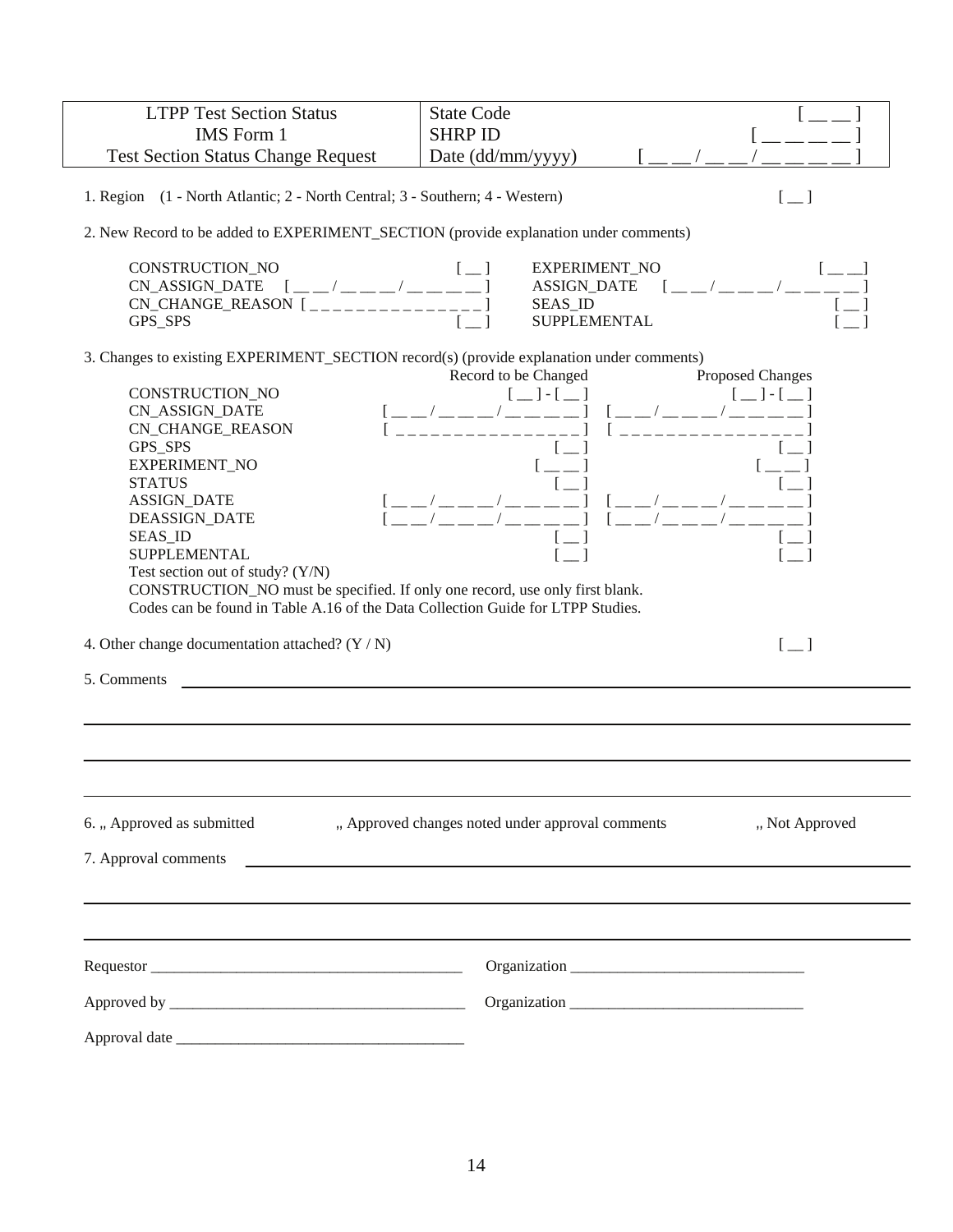|       | <b>LTPP Test Section Rehabilitation</b><br>Rehabilitation Information Form RI-1<br><b>Cause for Rehabilitation</b>                                             |                                | <b>State Code</b><br><b>SHRP ID</b><br>Date (dd/mm/yyyy) |                                  |                           |                                                    |
|-------|----------------------------------------------------------------------------------------------------------------------------------------------------------------|--------------------------------|----------------------------------------------------------|----------------------------------|---------------------------|----------------------------------------------------|
|       | 1. Primary reason for rehabilitation:<br>] test section pavement condition $\Box$ non-test section pavement condition $\Box$ not related to pavement condition |                                |                                                          |                                  |                           |                                                    |
|       | 2. General pavement related rehabilitation causes (check the one most important factor)                                                                        |                                |                                                          |                                  |                           |                                                    |
|       | pavement distress                                                                                                                                              | ] roughness                    |                                                          | $\Box$ friction                  |                           | agency condition index                             |
|       |                                                                                                                                                                |                                |                                                          |                                  |                           |                                                    |
|       |                                                                                                                                                                |                                |                                                          |                                  |                           |                                                    |
|       | 3. Contributing pavement condition related rehabilitation causes (check all that apply)                                                                        |                                |                                                          |                                  |                           |                                                    |
|       | wheel path cracking<br>non-wheel path cracking<br>raveling<br>joint spalling                                                                                   | rutting<br>shoving<br>bleeding | punchouts                                                | roughness<br>faulting<br>scaling | condition index           | surface friction<br>polished aggregate<br>potholes |
| Other |                                                                                                                                                                |                                |                                                          |                                  |                           |                                                    |
|       |                                                                                                                                                                |                                |                                                          |                                  |                           |                                                    |
|       | 4. Non-pavement condition related reasons (check all that apply)                                                                                               |                                |                                                          |                                  |                           |                                                    |
|       | added lane<br>political related causes                                                                                                                         |                                | route realignment                                        |                                  | adjacent land use changes |                                                    |
| Other | <u> 1980 - Andrea Barbara, amerikan personal (h. 1980).</u>                                                                                                    |                                |                                                          |                                  |                           |                                                    |
|       |                                                                                                                                                                |                                |                                                          |                                  |                           |                                                    |
|       | 5. Scheduled date for start of construction activities (mm/yyyyy) $\begin{bmatrix} 1 & 1 \\ 1 & 1 \end{bmatrix}$                                               |                                |                                                          |                                  |                           |                                                    |
|       |                                                                                                                                                                |                                |                                                          |                                  |                           |                                                    |
|       |                                                                                                                                                                |                                |                                                          |                                  |                           |                                                    |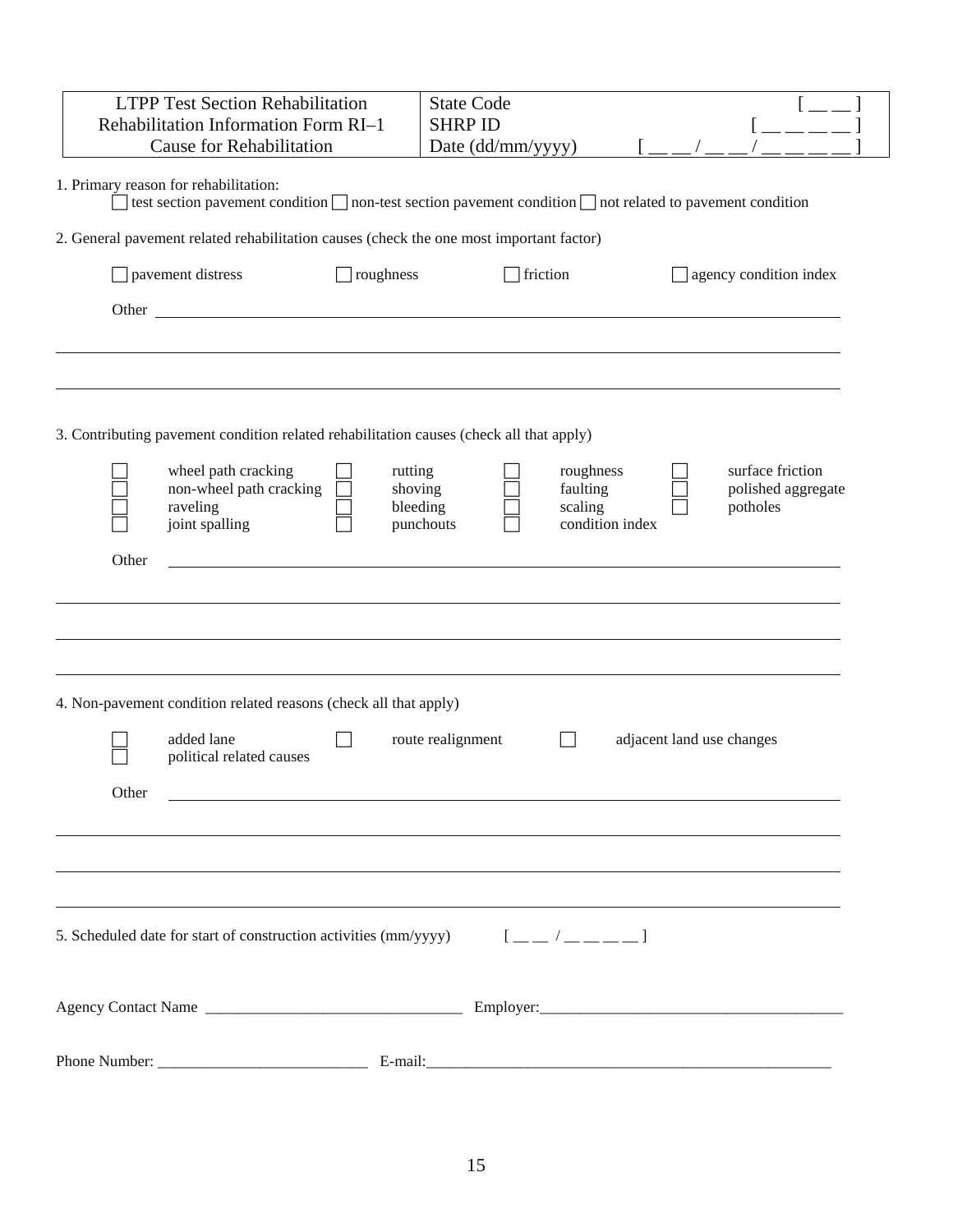|    | <b>LTPP Test Section Rehabilitation</b><br><b>Rehabilitation Information Form RI-2</b><br><b>Monitoring Continuation Request</b>                                                                                                                                                                                                                                                                                                                                                                            | <b>State Code</b><br><b>SHRP ID</b><br>Date (dd/mm/yyyy)                                                                                |                                                                                                                                                                                                                                                                                                                                                                                                                                                                                                                                                                                                                                                                                                                                                                                                                                                                 |
|----|-------------------------------------------------------------------------------------------------------------------------------------------------------------------------------------------------------------------------------------------------------------------------------------------------------------------------------------------------------------------------------------------------------------------------------------------------------------------------------------------------------------|-----------------------------------------------------------------------------------------------------------------------------------------|-----------------------------------------------------------------------------------------------------------------------------------------------------------------------------------------------------------------------------------------------------------------------------------------------------------------------------------------------------------------------------------------------------------------------------------------------------------------------------------------------------------------------------------------------------------------------------------------------------------------------------------------------------------------------------------------------------------------------------------------------------------------------------------------------------------------------------------------------------------------|
| 1. | Existing experiment designation and pavement type ({G-GPS; S-SPS}/#/suffix – if applicable) $[\_\_ \_\_ ]$<br>SPS-8 pavement structure:<br>SPS-9 pavement structure:                                                                                                                                                                                                                                                                                                                                        | New / reconstructed; $\Box$ Overlay                                                                                                     | Asphalt Concrete; Portland cement concrete                                                                                                                                                                                                                                                                                                                                                                                                                                                                                                                                                                                                                                                                                                                                                                                                                      |
| 2. | Estimated rehabilitation construction start date (dd/mm/yyyy) $[\underline{\hspace{1cm}}\underline{\hspace{1cm}}\underline{\hspace{1cm}}\underline{\hspace{1cm}}\underline{\hspace{1cm}}\underline{\hspace{1cm}}\underline{\hspace{1cm}}\underline{\hspace{1cm}}\underline{\hspace{1cm}}\underline{\hspace{1cm}}\underline{\hspace{1cm}}\underline{\hspace{1cm}}\underline{\hspace{1cm}}\underline{\hspace{1cm}}\underline{\hspace{1cm}}\underline{\hspace{1cm}}\underline{\hspace{1cm}}\underline{\hspace$ |                                                                                                                                         |                                                                                                                                                                                                                                                                                                                                                                                                                                                                                                                                                                                                                                                                                                                                                                                                                                                                 |
| 3. | Proposed rehabilitation treatments - AC surface pavements<br>$\Box$ Plain jointed PCC $\Box$ Jointed reinforced PCC $\Box$ Continuously reinforced PCC<br>Other contracts and the contract of the contract of the contract of the contract of the contract of the contract of the contract of the contract of the contract of the contract of the contract of the contract of the contra                                                                                                                    |                                                                                                                                         | Pre-overlay treatments: □ None □ Patching □ Heater-scarification □ Fabric □ Milling - Total Depth ____mm<br>Overlay thickness _____ mm<br>Overlay material: □ Conventional virgin HMA mixture □ Recycled HMA mixture □ HMA with modified binder                                                                                                                                                                                                                                                                                                                                                                                                                                                                                                                                                                                                                 |
| 4. | Proposed rehabilitation treatments - PCC pavements<br>$\Box$ CPR treatments without overlay<br>Full Surface Diamond Grinding Debond Interlayer: Type __________________________                                                                                                                                                                                                                                                                                                                             | □ Overlay – thickness <u>■ mm</u>                                                                                                       | Pre-overlay treatments: □ Partial depth patching □ Full depth patching and joint/crack replacement □ Undersealing<br>Load Transfer Restoration □ Retrofitted subsurface drainage system □ Crack/Break & Seat □ Rubblization<br>Overlay material: Conventional virgin HMA mixture $\Box$ Recycled HMA mixture $\Box$ HMA with modified binder<br>Plain jointed PCC $\Box$ Jointed reinforced PCC $\Box$ Continuously reinforced PCC $\Box$ Saw and seal HMA overlay layer                                                                                                                                                                                                                                                                                                                                                                                        |
|    | Other contracts and the contracts of the contracts of the contracts of the contracts of the contracts of the contracts of the contracts of the contracts of the contracts of the contracts of the contracts of the contracts o                                                                                                                                                                                                                                                                              |                                                                                                                                         |                                                                                                                                                                                                                                                                                                                                                                                                                                                                                                                                                                                                                                                                                                                                                                                                                                                                 |
| 5. | Other construction activities within 300-m of test section<br>Widening of the LTPP test lane Lane added next to LTPP test lane<br>Tied concrete shoulder<br>Other                                                                                                                                                                                                                                                                                                                                           | $\Box$ Traffic signal                                                                                                                   | $\Box$ Intersection or ramps                                                                                                                                                                                                                                                                                                                                                                                                                                                                                                                                                                                                                                                                                                                                                                                                                                    |
| 6. | Dates of last/planned monitoring measurements:<br>Deflection (mm/yyyy)<br>Distress (manual or PASCO) (mm/yyyy)<br>Profile (mm/yyyy)<br>Agency activities. The highway agency agrees to provide: check all applicable<br>◯ Onsite traffic monitoring ◯ Monitoring measurement traffic control ◯ Mark and sign test section                                                                                                                                                                                   | <b>Last Measurements</b><br>Performed<br>$[$ $\_\,\_\,\_\,\_\,\_\,\_\,\_\,\_\,\_\,\_\,\_\,\_\,]$<br>$[$ $\_\_$ $/$ $\_\_$ $\_\_$ $\_\_$ | <b>Planned Measurements</b><br>Prior to Rehabilitation<br>$[$ $\frac{1}{2}$ $\frac{1}{2}$ $\frac{1}{2}$ $\frac{1}{2}$ $\frac{1}{2}$ $\frac{1}{2}$ $\frac{1}{2}$ $\frac{1}{2}$ $\frac{1}{2}$ $\frac{1}{2}$ $\frac{1}{2}$ $\frac{1}{2}$ $\frac{1}{2}$ $\frac{1}{2}$ $\frac{1}{2}$ $\frac{1}{2}$ $\frac{1}{2}$ $\frac{1}{2}$ $\frac{1}{2}$ $\frac{1}{2}$ $\frac{1}{2}$ $\frac{1}{2$<br>$[- -/ - - - -]$<br>$[$ $\frac{1}{2}$ $\frac{1}{2}$ $\frac{1}{2}$ $\frac{1}{2}$ $\frac{1}{2}$ $\frac{1}{2}$ $\frac{1}{2}$ $\frac{1}{2}$ $\frac{1}{2}$ $\frac{1}{2}$ $\frac{1}{2}$ $\frac{1}{2}$ $\frac{1}{2}$ $\frac{1}{2}$ $\frac{1}{2}$ $\frac{1}{2}$ $\frac{1}{2}$ $\frac{1}{2}$ $\frac{1}{2}$ $\frac{1}{2}$ $\frac{1}{2}$ $\frac{1}{2$<br>$\Box$ Materials field sampling and testing $\Box$ Rehabilitation construction data $\Box$ Notification prior to construction |
|    | Signatures Highway agency official and RSC Engineer must sign verifying information<br>Highway Agency Official                                                                                                                                                                                                                                                                                                                                                                                              |                                                                                                                                         |                                                                                                                                                                                                                                                                                                                                                                                                                                                                                                                                                                                                                                                                                                                                                                                                                                                                 |
|    |                                                                                                                                                                                                                                                                                                                                                                                                                                                                                                             |                                                                                                                                         | Name: Comparison Comparison Comparison Comparison Comparison Comparison Comparison Comparison Comparison Comparison Comparison Comparison Comparison Comparison Comparison Comparison Comparison Comparison Comparison Compari                                                                                                                                                                                                                                                                                                                                                                                                                                                                                                                                                                                                                                  |
|    | <b>RSC</b> Engineer                                                                                                                                                                                                                                                                                                                                                                                                                                                                                         |                                                                                                                                         |                                                                                                                                                                                                                                                                                                                                                                                                                                                                                                                                                                                                                                                                                                                                                                                                                                                                 |
|    |                                                                                                                                                                                                                                                                                                                                                                                                                                                                                                             |                                                                                                                                         | Name: Comparison Comparison Comparison Comparison Comparison Comparison Comparison Comparison Comparison Comparison Comparison Comparison Comparison Comparison Comparison Comparison Comparison Comparison Comparison Compari                                                                                                                                                                                                                                                                                                                                                                                                                                                                                                                                                                                                                                  |
|    | 9. Attached number of pages                                                                                                                                                                                                                                                                                                                                                                                                                                                                                 | $[-1]$                                                                                                                                  |                                                                                                                                                                                                                                                                                                                                                                                                                                                                                                                                                                                                                                                                                                                                                                                                                                                                 |
|    | Rehabilitation Information Form RI-2                                                                                                                                                                                                                                                                                                                                                                                                                                                                        | September 1998                                                                                                                          |                                                                                                                                                                                                                                                                                                                                                                                                                                                                                                                                                                                                                                                                                                                                                                                                                                                                 |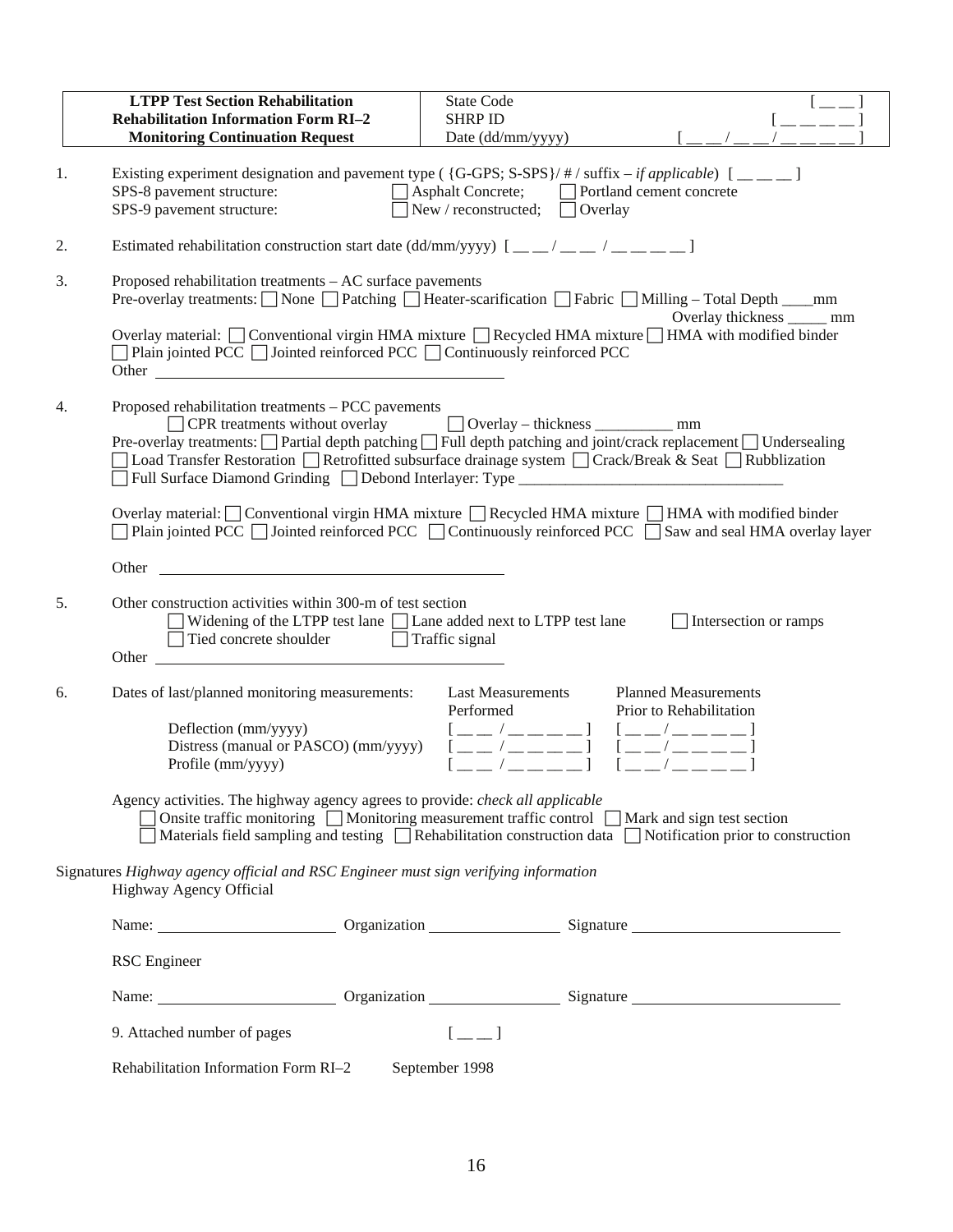#### **CHAPTER 3. MAINTENANCE**

#### <span id="page-24-0"></span>**3.1 INTRODUCTION**

This chapter provides data sheets and instructions for their use in collecting information concerning maintenance applications and treatments on LTPP monitored test sections. The maintenance data collection plan addresses two separate time periods referred to as: (1) historical data and (2) LTPP accumulated data. Historical data consists of information collected on or near the monitoring site up to the time that site specific maintenance data collection using LTPP guidelines begins. Maintenance data sheet No. 1 is used for this period. Maintenance data sheets Nos. 2 through 19 are used for the period dating from the time monitoring of the test section begins. In brief, it is the intent that these sheets be used to record those data items during maintenance activities that reasonably identify existing pavement conditions before treatment, properties and quantities of materials used, and construction techniques applied during treatment. The data collection sheets are listed in table 1. Copies appear on pages 37 through 55.

| <b>Description</b>                         | <b>Sheet Number</b>         |
|--------------------------------------------|-----------------------------|
| <b>Historical Maintenance Information</b>  |                             |
| <b>Maintenance Location Summary</b>        | $\mathcal{D}_{\mathcal{L}}$ |
| Seal Coat AC Pavement                      | $3 - 4$                     |
| <b>Crack Sealing AC Pavement</b>           | 5                           |
| Patching AC Pavement                       | 6                           |
| <b>Partial Depth Patching PCC Pavement</b> | $7 - 9$                     |
| Joint Resealing PCC Pavement               | $10 - 11$                   |
| Grinding, Milling, and Grooving            | 12                          |
| <b>Full Depth Repair of PCC Pavement</b>   | $13 - 16$                   |
| Cost Data                                  | 17                          |
| <b>Crack Sealing PCC Pavement</b>          | 18                          |
| <b>Improvement Listing</b>                 | 19                          |

|  |  | <b>Table 1. Order of Maintenance Data Collection Sheets</b> |  |  |  |
|--|--|-------------------------------------------------------------|--|--|--|
|--|--|-------------------------------------------------------------|--|--|--|

AC – Asphalt Concrete

PCC – Portland Cement Concrete

As noted previously, a maintenance control zone has been established around each test section. Any application of treatments within this zone will require certain data to be entered into the database, including IMS form 1 described in chapter 2.

For each specific type of treatment (or work type) the appropriate data sheets should be completed (see table 2). Work type codes presented in appendix A, table A.16 and not listed in table 2 are considered rehabilitation activities and will be covered in chapter 4.

The maintenance data sheets provided do not include descriptions of pavements to be repaired; however, the "State Code" and the "Strategic Highway Research Program (SHRP) ID" connect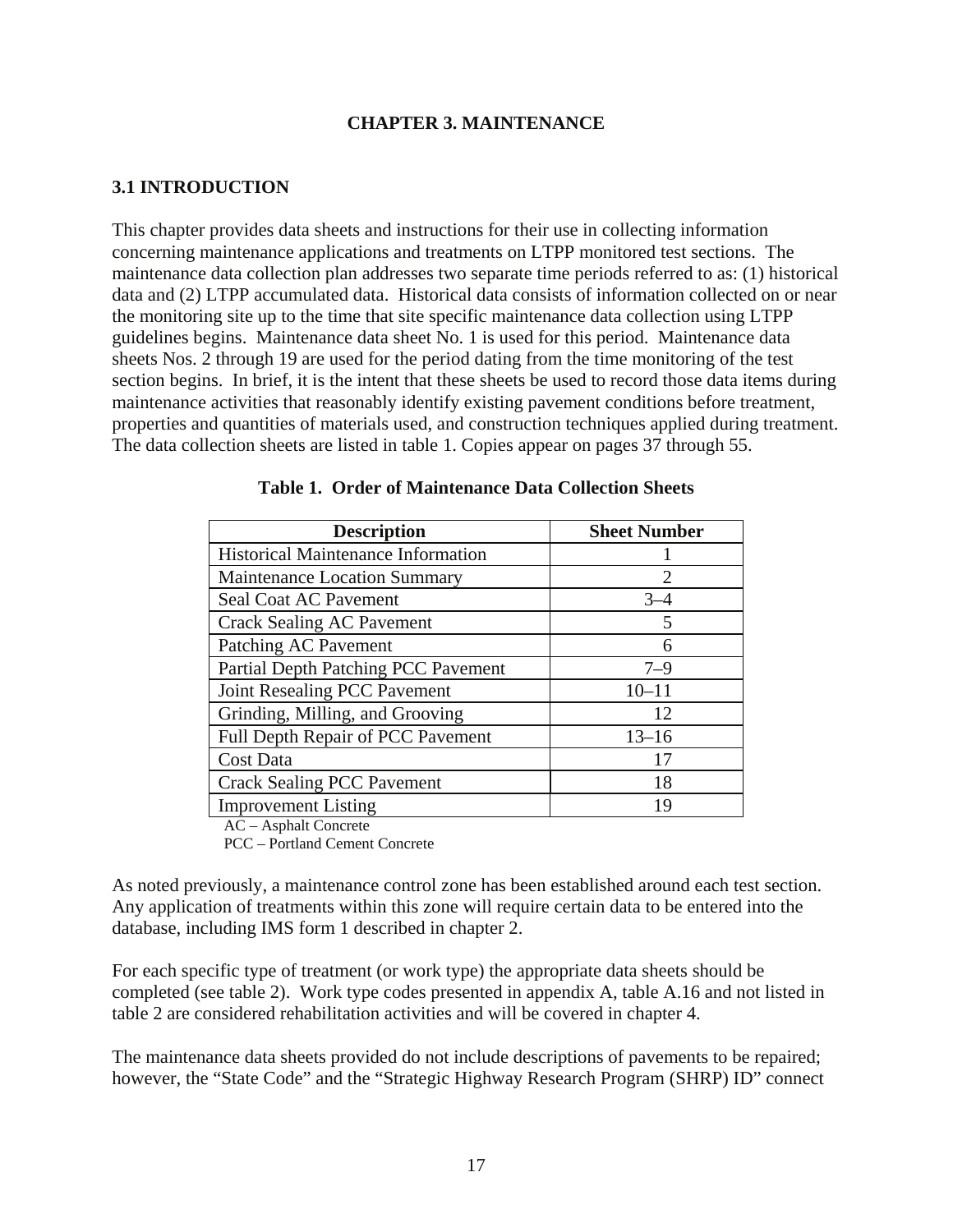<span id="page-25-0"></span>this information to other descriptive data (e.g., inventory, distress, materials sampling, etc.) for the test section.

|                                                              | <b>Work Type</b> | <b>Maintenance</b> |
|--------------------------------------------------------------|------------------|--------------------|
| <b>Work Item</b>                                             | Code*            | Data Sheets**      |
| Crack Sealing (linear ft)                                    | 01               | 5 or 18, 19        |
| Transverse Joint Sealing (linear ft)                         | 02               | $10-11, 19$        |
| Lane-Shoulder, Longitudinal Joint Sealing (linear ft)        | 03               | $10-11, 19$        |
| Full Depth Joint Repair Patching of PCC (sq. yards)          | 04               | $13-16, 19$        |
| Full Depth Patching of PCC Pavement Other than at Joint      |                  |                    |
| (sq. yards)                                                  | 05               | $13-16, 19$        |
| Partial Depth Patching of PCC Pavement Other than at Joint   |                  |                    |
| (sq. yards)                                                  | 06               | $7-9, 19$          |
| PCC Slab Replacement (sq. yards)                             | 07               | $13-16, 19$        |
| Grinding/Milling Surface (sq. yards)                         | 12               | 12, 19             |
| Grooving Surface (sq. yards)                                 | 13               | 12, 19             |
| Mechanical Premix Patch (using motor grader and roller)      |                  |                    |
| (sq. yards)                                                  | 21               | 6, 19              |
| Manual Premix Spot Patch (hand spreading and compacting      |                  |                    |
| with roller) (sq. yards)                                     | 22               | 6, 19              |
| Machine Premix Patch (placing premix with paver,             |                  |                    |
| compacting with roller) (sq. yards)                          | 23               | 6, 19              |
| Full Depth Patch of AC Pavement (removing damaged            |                  |                    |
| material, repairing supporting material, and repairing)      |                  |                    |
| (sq. yards)                                                  | 24               | 6, 19              |
| Patch Pot Holes-Hand Spread, Compacted with Truck            |                  |                    |
| (no. of holes)                                               | 25               | 6, 19              |
| Skin Patching (using spreader and distributor to apply hot   |                  |                    |
| liquid asphalt and aggregate) (sq. yards)                    | 26               | 6, 19              |
| Strip Patching (using spreader and distributor to apply hot  |                  |                    |
| liquid asphalt and aggregate) (sq. yards)                    | 27               | 6, 19              |
| Surface Treatment, single layer (sq. yards)                  | 28               | $3-4, 19$          |
| Surface Treatment, double layer (sq. yards)                  | 29               | $3-4, 19$          |
| Surface Treatment, three or more layers (sq. yards)          | 30               | $3-4, 19$          |
| Aggregate Seal Coat (sq. yards)                              | 31               | $3-4, 19$          |
| Sand Seal Coat (sq. yards)                                   | 32               | $3-4, 19$          |
| Slurry Seal Coat (sq. yards)                                 | 33               | $3-4, 19$          |
| Fog Seal Coat (sq. yards)                                    | 34               | $3-4, 19$          |
| Prime Coat (sq. yards)                                       | 35               | $3-4, 19$          |
| Tack Coat (sq. yards)                                        | 36               | $3-4, 19$          |
| Dust Layering (sq. yards)                                    | 37               | $3-4, 19$          |
| Partial Depth Patching of PCC Pavement at Joints (sq. yards) | 54               | $7-9, 19$          |

**Table 2. Maintenance Data Sheets To Be Completed** 

\* Work Type Codes are taken from appendix A, table A.16.

\*\* Maintenance data sheets 2 and 17 should be completed for all maintenance activities.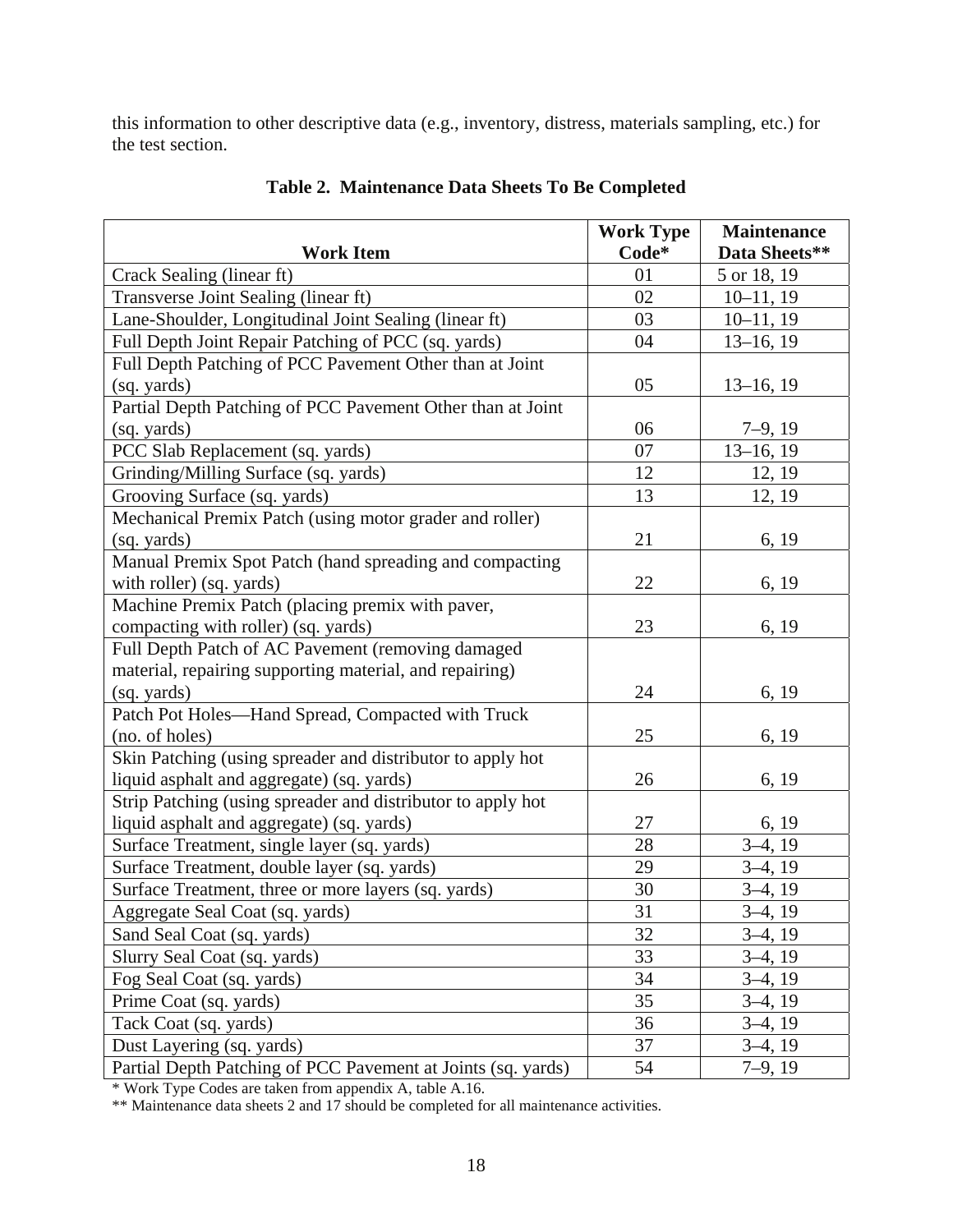<span id="page-26-0"></span>On many of the data sheets, "other" codes are provided for cases where a product or technique that is not identified is used. As maintenance practices change and new materials become available, it will be necessary to record their use and performance. Therefore, where it is necessary to use an "other" code, sufficient information should be provided to identify what material or technique was used. A manufacturer or reference is also highly desirable.

The data sheets provide for a broad array of data elements. It is recognized that much of the data will not be available. However, available data should be entered and every effort should be made to obtain data indicated by an asterisk (\*). When the data element is not applicable to the test section or represents something that does not exist on the section, enter an "N." If the data element is applicable, but the value is unknown (e.g., not available in project records), enter a "U" to indicate that the value is unknown. Many data items will require codes to be entered. Unless otherwise noted in the following instructions, the codes are listed or referenced on the data sheets.

Routine or corrective maintenance activities that may be performed on the monitoring sites include crack sealing, joint cleaning/sealing, and isolated spot pavement repairs such as patching. These activities may be performed without previous communication with the LTPP RSC.

There are other maintenance activities that are permitted; however, notification to the RSC before their application is requested. These include seal coats, sand seal, cape seal, aggregate/chip seal, slurry seal, fog seal, and milling or grinding for safety. Since the application of these types of treatments alter the pavement surface of the entire test section, their placement should be coordinated with the RSC before conducting the work.

The purpose of this contact is to coordinate appropriate surveys that are required to adequately measure the pavement condition before and after treatment. Ideally, these before and after measurements will be taken by the RSCs as close to application as possible. The following types of measurements are required: deflection, distress survey, and longitudinal profile. Guidelines on the timing of these monitoring events are contained in a separate operational memorandum.

As noted in section 1.1.1, a maintenance control zone has been established around each test section and treatments within this zone should be limited as much as possible.

### **3.2 DATA SOURCE IDENTIFICATION**

It is anticipated that LTPP maintenance data will be collected from several possible sources of information. To ensure a relative level of confidence in the reported maintenance information, the source of this data is considered to be of great importance.

Of all the possible sources of information, the most desirable is data collection sheets filled out in the field by a maintenance engineer or inspector. This activity would be performed at the actual time of treatment application. If this is not possible or practical, then field notes or project diaries from each maintenance project should be used. These sources of data would most accurately reflect the actual materials and treatments placed on each monitoring site. It is strongly recommended that these actual sources be used whenever possible.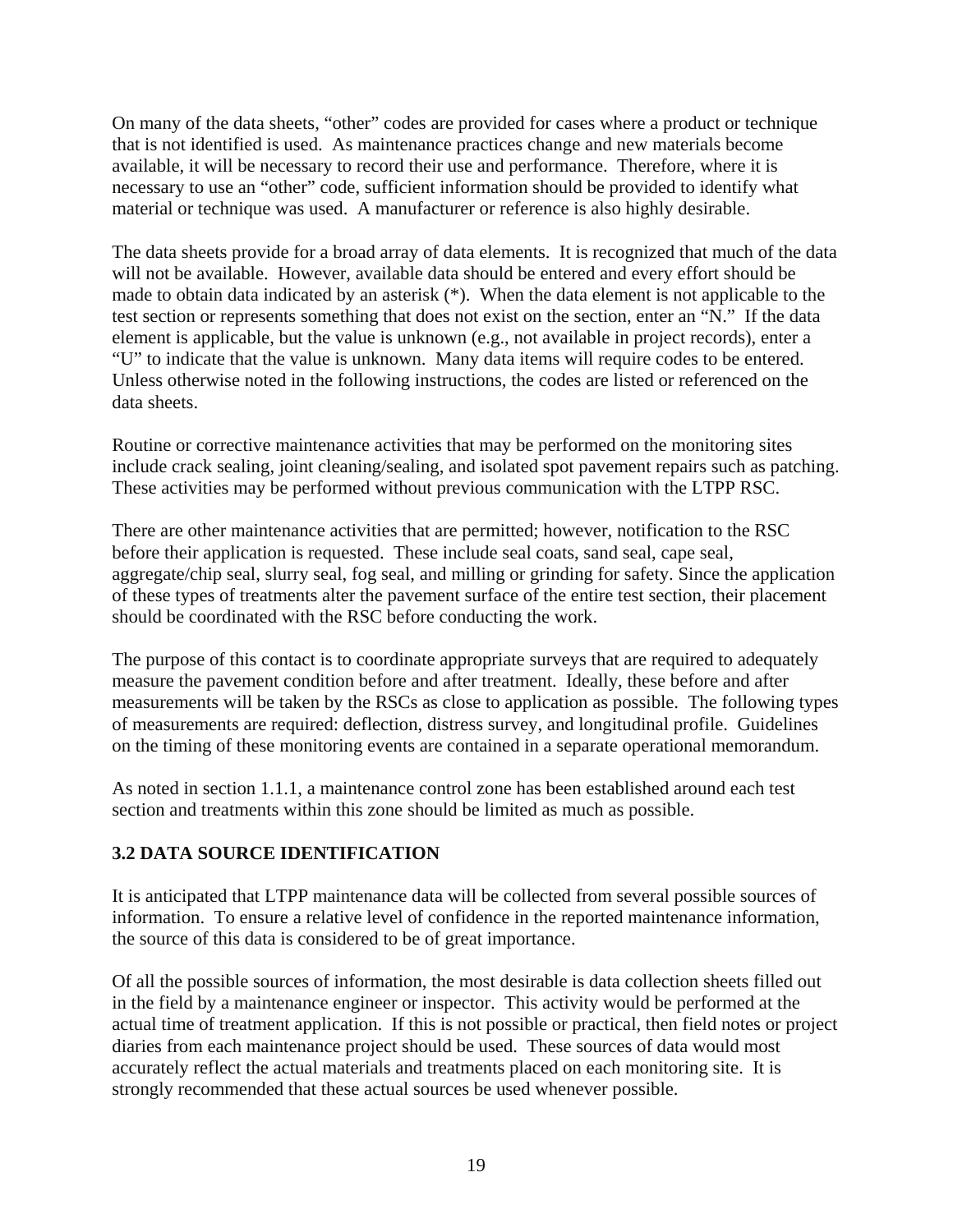<span id="page-27-0"></span>If project diaries or field notes are not available, then maintenance construction plans or as-built plans should be used. If these exist, they will give a relative idea of what has been done, but usually show only typical cross sections or plan quantities. Due to potential differences between what is actually in the field and what has been planned, this source is less desirable.

Some of the parameters requested in the maintenance data collection guide may not be available from plans and also may not have been recorded in a project diary. One example is air content. This value is usually specified by a State highway agency (SHA), the American Association of State Highway and Transportation Officials (AASHTO), or by industry standard. If no specific records of this type are available for a project, the most likely source for this data would be an applicable specification. It can be assumed that if the work performed is to specifications, then these values will nominally be representative of that found in the field. Because this information is less specific to the individual monitoring sites, it is also less desirable.

If all other sources of data are exhausted, the only remaining way to obtain this information would be from engineering judgment of usual maintenance practices. This is highly subjective and would depend greatly on the knowledge and experience of each individual maintenance engineer or data collector. The use of the engineering judgment source is strongly discouraged and would be considered the least desirable alternative, as it may not reflect actual treatments or materials applied in the field.

In an attempt to define the overall quality of data collected, identifying these sources is necessary. Space is provided for indicating the source of each applicable item on the data collection sheets. This information will help establish a level of confidence to promote proper use of the data. To facilitate the reporting of the source of information, three categories have been provided. These appear on the data collection sheets as "actual," "plans/specs," and "judgment" and are as described above.

As maintenance data is collected and completed data sheets are sent to the RSC, it will be imperative that the RSC review these initial submissions. If sheets submitted from each SHA appear to be completed as described in this chapter, then only spot checking of additional data by the RSC will be required. If problems are apparent in the data, however, then additional communication and coordination will be required between the SHA and RSC to resolve the questions.

#### **3.3 COMPLETION OF DATA SHEETS**

#### **3.3.1 Data Common for All Data Sheets**

A common set of project identification data appears in the upper right corner of every data sheet. These data items are described below.

*State Code:* The State code is a number that identifies the State or Canadian Province in which the pavement section is located. Codes are provided in appendix A, table A.1.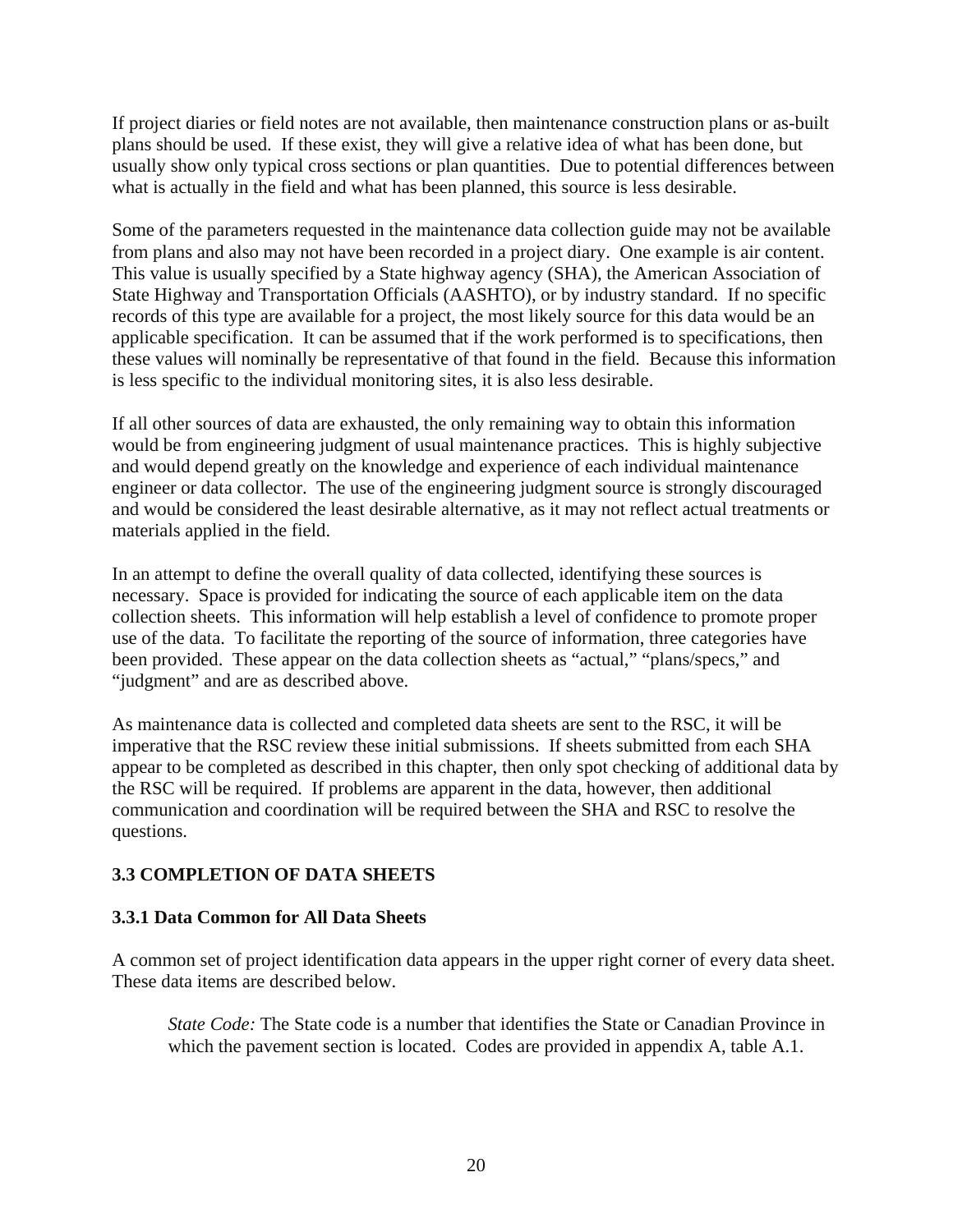<span id="page-28-0"></span>*SHRP ID:* The SHRP ID is a four-digit identification number assigned by LTPP. This number is used to facilitate the computer filing of the projects and will identify the section in the field.

*Date Completed:* The month, day, and year that the pavement improvements were finished and the project was subsequently opened to traffic (not the date when the project was accepted). The first set of two digits represents the numerical sequence of the month as it occurs during the year; the second set of two digits represents the day within the month; and the last set of four digits represents the year.

#### **3.3.2 Individual Data Sheets**

#### *Historical Maintenance Information (Sheet 1)*

Historical maintenance information consists of data collected on or near the monitoring site up to the time that monitoring of the specific site began. These data will frequently be very difficult to obtain from existing records for pre-LTPP monitoring work, but it is extremely important that every effort be made to retrieve them.

Space is provided for identifying a maximum of six maintenance activities by the year in which they were accomplished. If more than six maintenance activities have been performed since pavement construction, this sheet must be repeated.

Individual data elements are:

*Year (Item 1)*: The year in which the maintenance activity occurred.

*Maintenance Case Number (Item 2)*: The SHA-assigned case number for the specific maintenance being reported. If no number has been assigned, leave this space blank.

*Work Type Code (Item 3)*: A code to identify the type of maintenance activity accomplished. The work type codes appear in appendix A, table A.16.

*Maintenance Location Code (Item 4)*: A code entered to identify where on the roadway the maintenance has been conducted. These codes appear in appendix A, table A.17.

*Maintenance Material Code (Item 5)*: A code entered for identifying the maintenance materials used (such as preformed joint fillers, hot liquid asphalt, etc.). These codes appear in appendix A, table A.18.

*Work Quantity (Item 6)*: The quantity of work performed within the test section in the appropriate units as listed in appendix A, table A.16 (See item 3).

*Thickness (Item 7)*: The thickness entered to the nearest tenth of an (0.1 inch) (2.5 mm) for those maintenance activities that increase the thickness of the pavement structure (such as "surface treatment, single layer," or "surface treatment, double layer," etc.).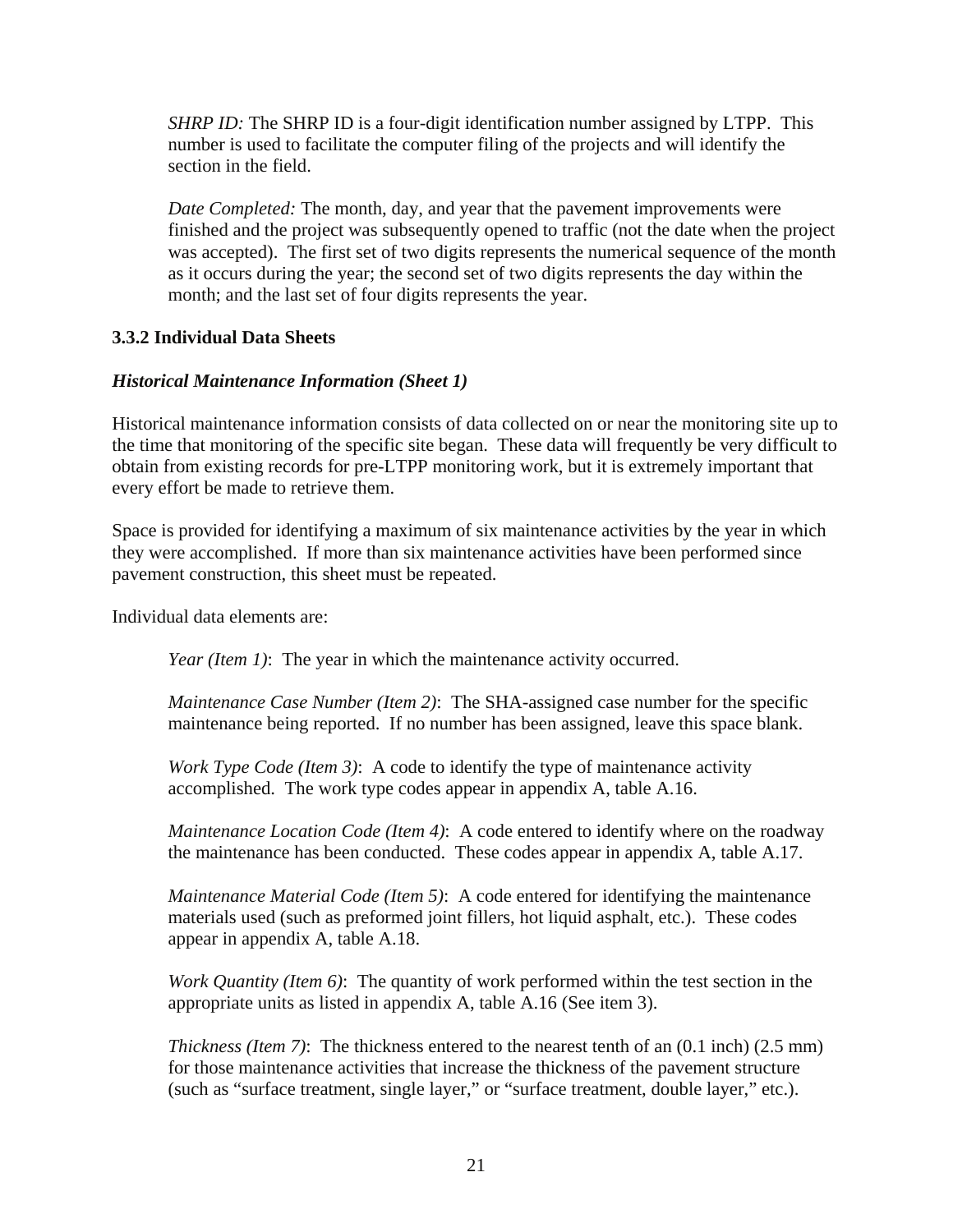Localized treatments (such as patching) should be marked as to average depth of material placed. Leave this space blank for treatments that do not increase the pavement thickness (such as fog seal).

*Total Cost (Item 8)*: The total costs for the maintenance work, reported in thousands of dollars per lane-mile. This should be calculated using the number of lanes and estimated total length over which the maintenance treatment has been applied. All nonpavement items (guardrails, lighting, etc.) should be excluded. To be consistent with other cost data, this information should include only cost of materials. Labor, traffic control, or other incidental costs should be excluded.

#### *Maintenance Location Summary (Sheet 2)*

This data sheet provides space for recording in the field all maintenance activities performed on the LTPP monitoring site. SHAs can use this sheet to sketch the approximate location and extent of all treatment applications. This sheet gives data collectors the ability to summarize all activities for which more extensive data are recorded on sheets 3 to 17. The purpose of this sheet is to facilitate collection of all maintenance information.

#### *Seal Coat Application Data for Pavements with Asphalt Concrete Surfaces (Sheet 3)*

Data sheets 3 and 4 are for recording data on seal coat and surface treatment applications. If more than one seal coat or surface treatment is applied, then one set (sheets 3 and 4) should be completed for each coat or layer. That is, repeat sheets 3 and 4 for each coat or layer.

Individual data elements are:

*Date Work Began (Item 1)*: The month, day, and year the maintenance operation began.

*Primary Reason for Seal Coat (Item 2)*: Identify the primary purpose for placing the seal on the test section. Codes are provided on the data sheet, and space is provided for entering a reason other than those for which codes are provided.

*Percent of Test Section Sealed (Item 3)*: The percent of the test section surface area over which the seal coat has been placed. For LTPP test sections, the percent of the monitored test section in the outside lane is to be entered.

*Type of Seal Coat (Item 4)*: The type of seal coat (slurry, aggregate, fog, etc.) that has been applied to the pavement surface. Codes are provided on the data sheet. Space is provided to specify a different type of seal coat, where applicable. If more space is needed, attach a separate piece of paper to this form. If multiple coats are applied, repeat sheets 3 and 4 for each seal.

*Type/Grade of Bituminous Material in Seal Coat (Item 5)*: Appendix A, table A.15 provides a comprehensive list of possible types and grades, as taken from information published by the Asphalt Institute.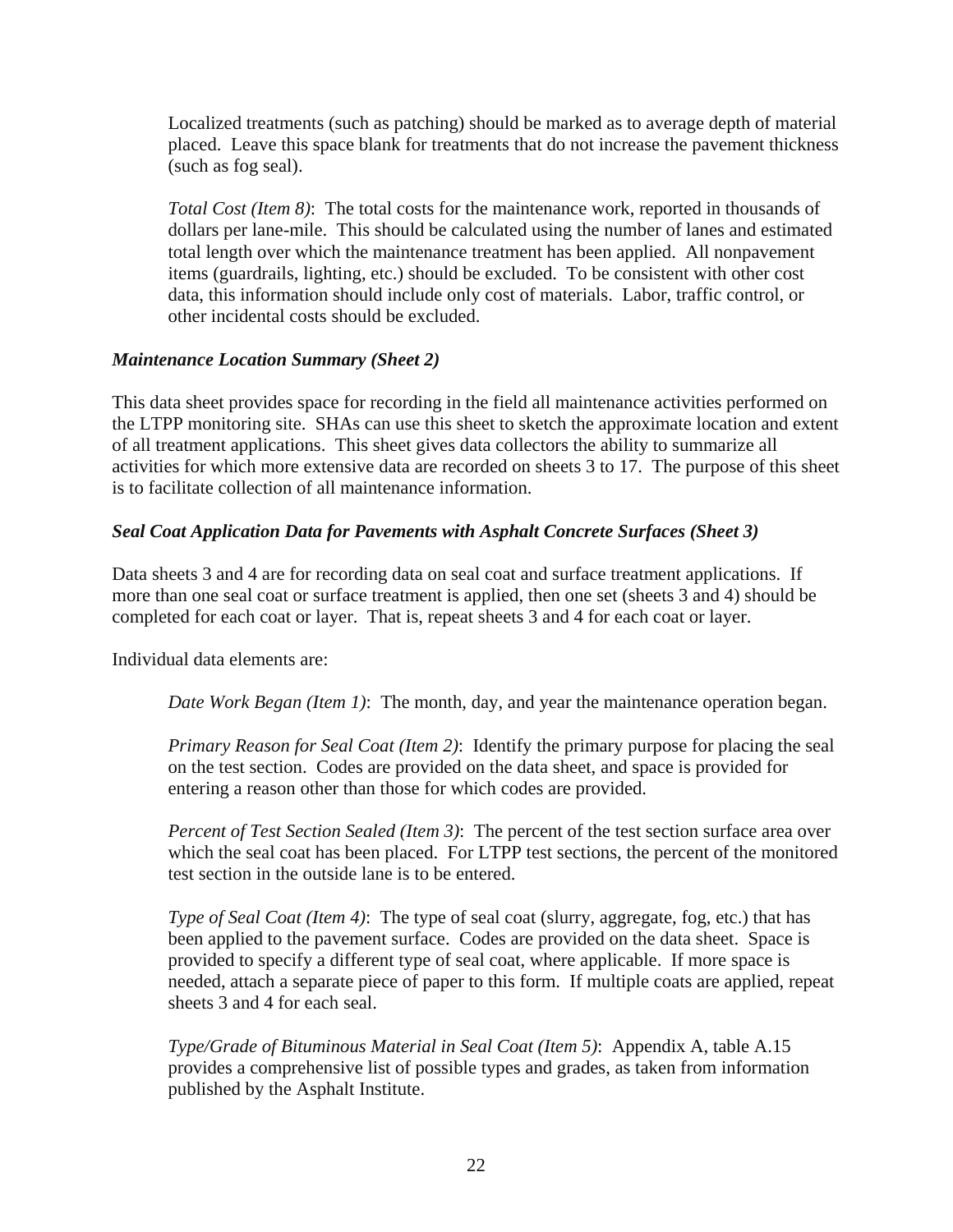*Application Rate for Bituminous or Other Cementing Material (Item 6)*: The amount of bituminous material, to the nearest tenth of a gallon, placed per square yard  $(0.1 \text{ gal/gd}^2)$  $(3.8 \text{ liters}/0.84 \text{ m}^2)$  of pavement (water added to emulsified asphalt is included).

*Application Rate for Aggregate (Item 7)*: The amount by weight of aggregate, to the nearest tenth of a pound (0.1 lb) (0.045 kg) including mineral filler, placed per square yard of pavement  $(0.1 \text{ lb/yd}^2 (45g/0.84 \text{ m}^2))$ .

*Approximate Finished Surface Treatment Thickness (Item 8)*: The approximate thickness of the applied seal coat, to the nearest tenth of an inch (0.1 inch) (2.5 mm).

*Ambient Conditions at Time Seal Coat Applied (Item 9)*: Air temperature in degrees Fahrenheit (°F) and a code entered to indicate whether the surface was dry or wet at the time the seal coat was applied.

*Average Crack Severity Level (Item 10)*: The average severity level of the cracks in the test section. The codes are provided on the data forms. The *Distress Identification Manual* should be used to identify the definitions for the severity levels.

*Primary Type of Cracks (Item 11)*: A code entered to describe the primary type of cracking prevalent in the test section and evaluated in item 10 (above). Codes are provided in appendix A, table A.21. A complete description of each crack type listed in table A.21 is available in the *Distress Identification Manual*.

### *Seal Coat Application Data for Pavements with Asphalt Concrete Surfaces, Continued (Sheet 4)*

This data sheet is a continuation of the seal coat data recorded on sheet 3.

Individual data elements are:

*Gradation of Aggregate (Item 1)*: The percent of aggregate (including mineral filler) passing various standard sieve sizes, to the nearest one percent. Values will likely not be available for all 13 sieve sizes listed. The objective of this list is to provide space for a sufficient number of sieve sizes to accommodate testing and specification practice for most State and Provincial agencies.

*Aggregate Precoated (Item 2)*: A code entered to indicate whether or not the aggregate used in the seal coat was coated with bituminous material before placement. Codes are provided on the data sheet.

*Roller Used for Seating Aggregate (Item 3)*: A code entered for indicating what type of roller was used for seating the aggregate into the asphalt. Codes appear on the data sheet.

*Estimated Time Allowed for Seal Coat to Cure Prior to Traffic Application (Item 4)*: A code, as provided on the data sheet, used to identify the approximate length of time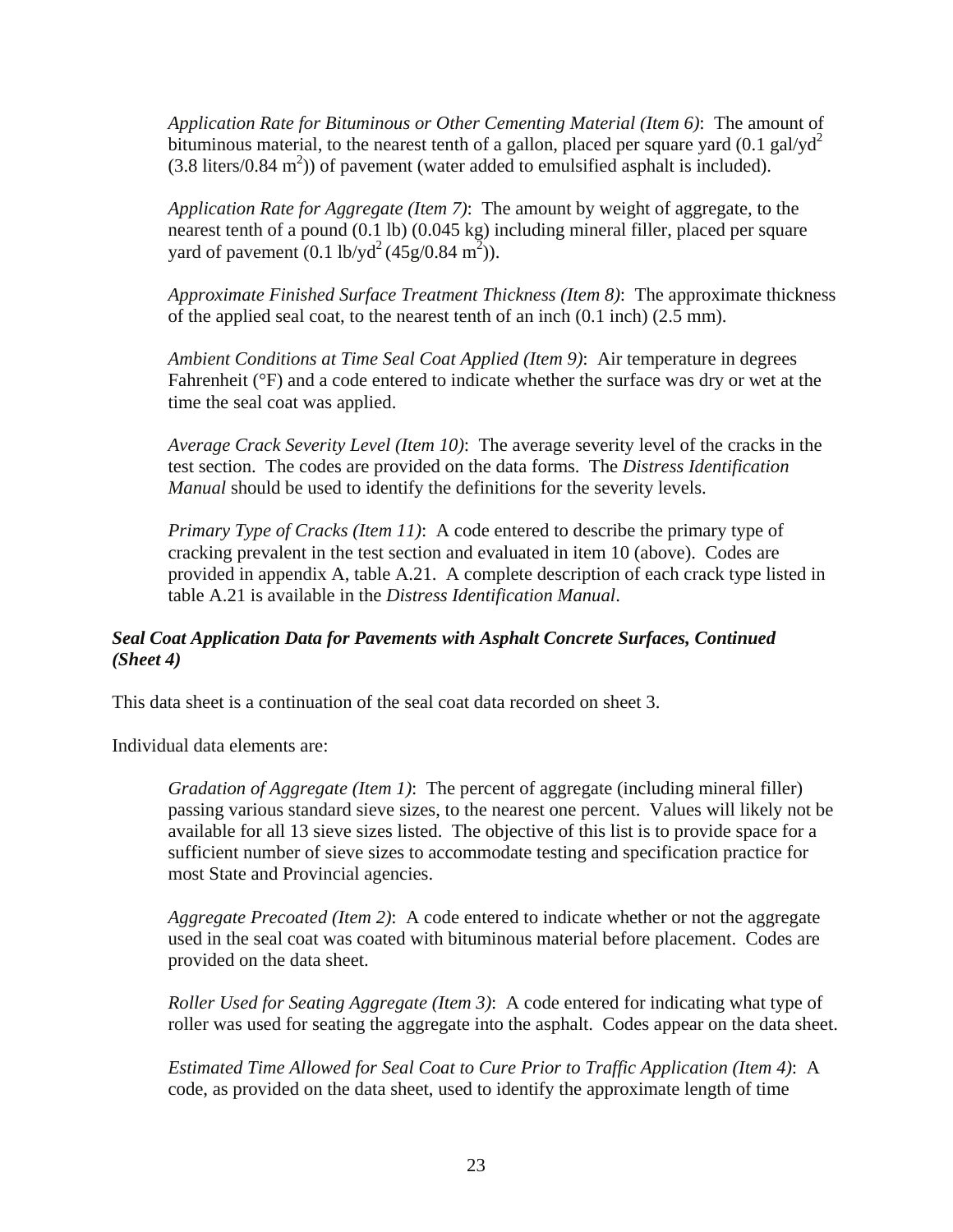between application of the seal coat and opening the section to traffic (usually from completion of rolling or seating the aggregate; if no aggregate was placed, then from the time the liquid was applied).

*Condition of Surface Before Sealing (Item 5)*: A code entered to indicate whether the surface of the existing pavement was clean, moderately clean, or dirty when the seal coat was placed.

*Initial Existing Pavement Surface Preparation (Item 6)*: A code entered to indicate the method of initial preparation for the existing pavement surface. The codes appear on the data sheet, and space is provided to describe a method not coded, where applicable. Attach a separate piece of paper if more space is needed.

*Final Preparation of Existing Pavement Surface (Item 7)*: A code entered to record the final surface preparation used on the existing AC surface before seal coat application. The codes for various surface preparation methods appear on the data sheet.

#### *Crack Sealing Data for Pavements with Asphalt Concrete Surfaces (Sheet 5)*

This data sheet is for reporting the details of sealing individual cracks to prevent moisture intrusion into the underlying layers. If a seal coat is used over a broad area for crack sealing, it should be reported on maintenance data sheets 3 and 4.

Individual data elements are:

*Date Work Began (Item 1)*: The month, day, and year the maintenance activity began.

*Average Crack Severity Level (Item 2)*: The average severity level of the cracks in the test section. Codes are provided on the data forms. The *Distress Identification Manual* should be used to determine the definition of the various severity levels.

*Primary Type of Cracks (Item 3)*: A code entered to describe the primary type of cracking prevalent over the monitored test section and evaluated in item 2 above. Codes are provided in appendix A, table A.21. A complete description of each type of crack listed in table A.21 is available in the *Distress Identification Manual*.

*Type of Material Used to Seal Cracks (Item 4)*: A code entered to record the type of material used to seal the cracks in the pavement surface. Codes are provided on the data sheet. If a proprietary crack/joint sealant or some other type not coded is used, spaces are provided to record additional information to identify the material.

*Ambient Conditions at Time of Crack Sealing (Item 5)*: The low and high air temperatures observed during crack sealing activities in degrees Fahrenheit (ºF), and a code entered to indicate whether the surface was dry or wet at the time the cracks were sealed.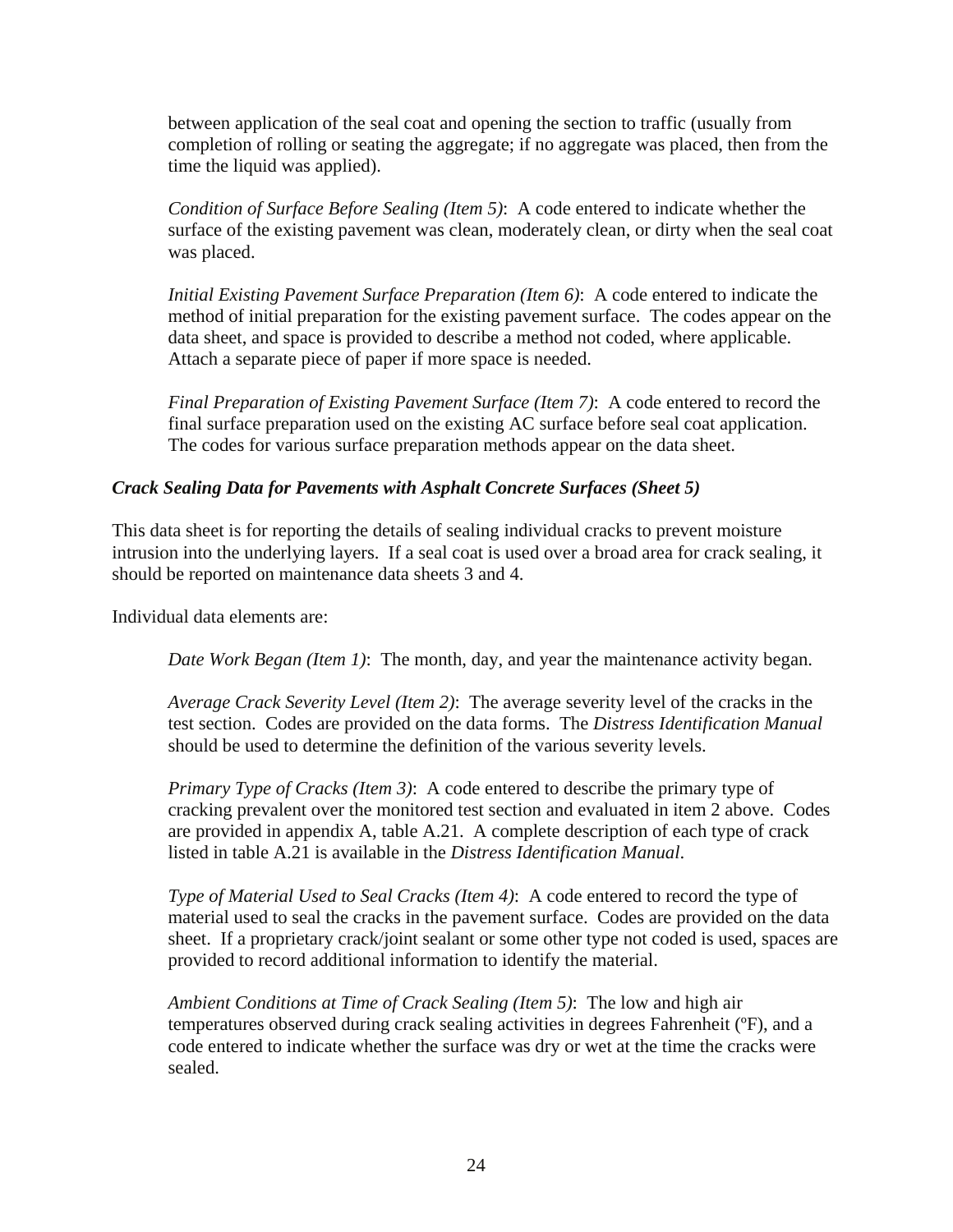*Approximate Total Length of Cracks Sealed (Item 6)*: The approximate total linear feet of individual cracks sealed within the test section to the nearest foot. For LTPP studies, only the total linear feet of cracks sealed within the limits of the test section in the outer lane are to be recorded.

*Method Used to Clean Crack Prior to Sealing (Item 7)*: A code entered to record the procedure used to clean the debris from cracks before sealing. Codes are provided on the data sheet.

#### *Patching Data for Pavements with Asphalt Concrete Surfaces (Sheet 6)*

This data sheet is for reporting data on patches within a test section with an AC surface, which includes only the outside lane used by LTPP for monitoring.

Individual data elements are:

*Date Work Began (Item 1)*: The month, day, and year that the maintenance work began.

*Primary Reason for Patches (Item 2)*: A code entered for indicating the primary distress requiring patching. Where patching was required for more than one reason or distress, enter the cause resulting in the greatest area of patching. Codes appear in appendix A, table A.21, and space is provided for writing in a reason for which no code is provided. For a complete description of each distress type, see the *Distress Identification Manual*.

*Secondary Reason for Patches (Item 3)*: A code entered for indicating a second reason for patching using codes as discussed under item 2.

*Patches (Item 4)*: The number and square feet (ft<sup>2</sup>) of patches, differentiated by vertical extent of the patch: whether only the surface was replaced, the surface and a pavement layer that had been overlaid, all AC and PCC layers and part of the base, or all AC and PCC layers and the full depth of the base. Full depth patching refers to total replacement of the pavement materials at a particular location. There is no intention to imply a registered term certifying replacement of all materials with asphalt bound material.

*If Patched Pavement is AC Overlay of PCC, Was Patch (Item 5)*: A code entered to indicate whether the pavement patched is an AC overlay of a PCC pavement, and whether the patch material is all AC or AC over PCC to match existing materials. If the pavement structure is not AC overlay of PCC, leave the space blank. Codes appear on the data sheet.

*Surface Material(s) Used to Patch Pavement (Item 6)*: A code to identify the type of surface material(s) used for patching. Spaces are provided on the data form for up to two material types. Where a material other than those listed is used, space is given for providing additional detail. If more than two types of surface material are used, specify the two used in the greatest area of patching.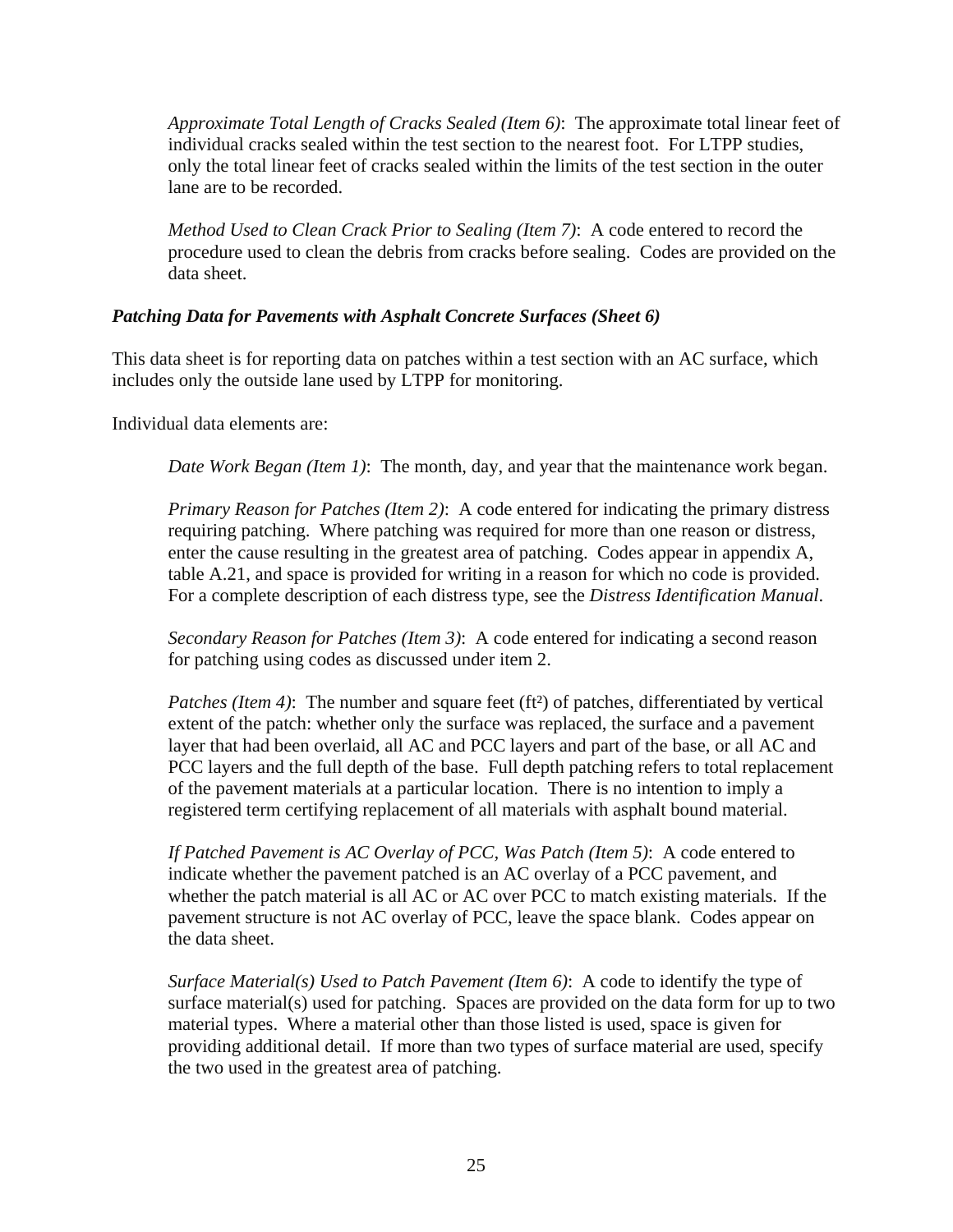*Method of Compaction (Item 7)*: A code entered to specify the method used for compacting the new patch material. Codes are provided on the data sheet.

*Method Used to Determine Location and Sizes of Patches Required (Item 8)*: A code entered to specify the means of locating areas requiring patching and identifying the limits of the areas to be patched. Codes are provided on the data form. Where some method other than those listed was used, space is provided to specify that method.

*Method Used to Cut Boundaries (Item 9)*: A code entered to indicate the method used for cutting the existing pavement at the patch boundary. Codes are provided on the data form.

#### *Partial Depth Patching Data for Pavements with Portland Cement Concrete Surfaces (Sheet 7)*

This data sheet is for reporting on patches within a test section with a PCC surface, which includes only the outside lane used by LTPP for monitoring. Partial depth patching includes replacing only a portion of the total pavement and base structure. It does not include replacing all pavement and base courses down to the subgrade.

Individual data elements are:

*Date Work Began (Item 1)*: The month, day, and year that performance of the maintenance activity began.

*Primary Reason for Patches (Item 2)*: A code entered to indicate the primary distress requiring patching. Where patching was required for more than one reason or distress, enter the cause resulting in the greatest area of patching. Codes appear in appendix A, table A.21, and space is provided for writing in a reason for which no code is provided. For a complete description of each distress type listed in table A.21, see the *Distress Identification Manual*.

*Secondary Reason for Patches (Item 3)*: A code entered to indicate a second reason, or distress, for patches using codes as discussed above.

*Patches (Item 4)*: The approximate area patched in square feet  $(\text{ft}^2)$ , the number of patches, and the average depth of the patches to the nearest tenth of an inch (0.1 inch) (2.5 mm).

*Method Used for Patch Boundary Determination (Item 5)*: A code entered to provide the method used to identify the limits of the areas to be patched. Codes are provided on the data form.

*Method Used to Cut Boundaries (Item 6)*: A code entered to indicate the method used for cutting the existing pavement at the patch boundary. Codes are provided on the data form.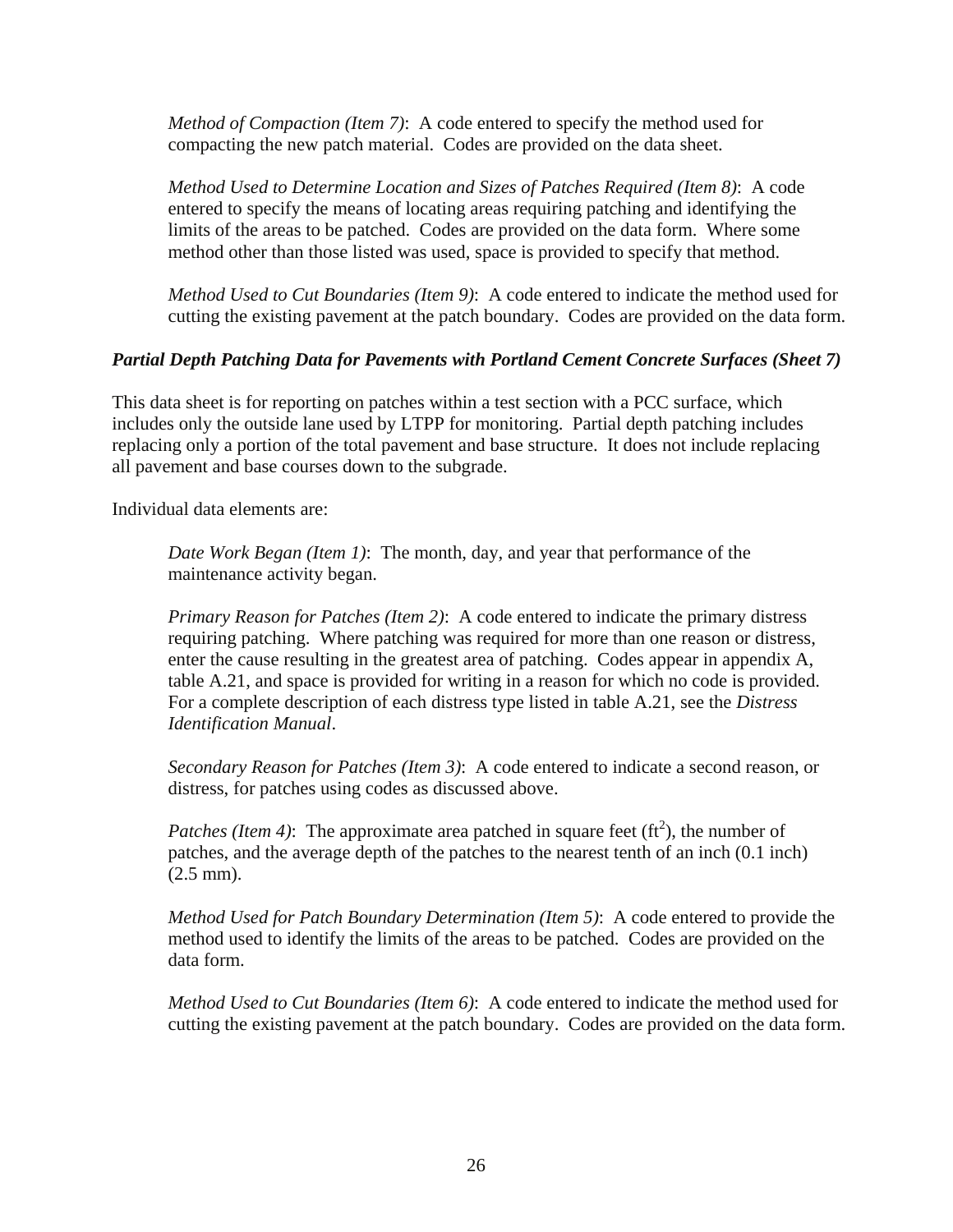*Method Used to Break Up and/or Remove Deteriorated Concrete (Item 7)*: A code entered to identify the method used to break up and/or remove the existing PCC materials. Codes are provided on the data sheet.

*Method for Final Cleaning of Patch Area (Item 8)*: A code entered to specify the means of final surface preparation used to prepare the area to be patched. Codes are provided on the data form.

#### *Partial Depth Patching Data for Pavements with Portland Cement Concrete Surfaces, Continued (Sheet 8)*

This data sheet is a continuation of the partial depth patching data recorded on data sheet 7.

Individual data elements are:

*Patch Material Used (Item 1)*: A code entered to record the type of surface material used to patch the pavement. Codes are provided on the data form. Where a material other than those specified is used, it should be described in the space provided.

*Bonding Agent (Item 2)*: A code entered to identify the material used to bond the patch material to the existing PCC. Codes are provided on the data form.

*Mixture Design for Patch Material (Item 3)*: The pounds per cubic yard (lbs/yd<sup>3</sup>) of coarse aggregate, fine aggregate, cement, and water (report gallons per cubic yard  $(gals/yd<sup>3</sup>)$  in the patch mixture. Coarse aggregate is aggregate retained on the No. 4 (4.75-mm) sieve. Appropriate entries are to be made depending on the type of patch material (AC, PCC, etc.) used. For AC patch material, leave the space for "water" blank.

*Type Cement Used (Item 4)*: A code entered to record the type of cement used in the patch mix. Types of cement and associated codes are shown in appendix A, tables A.10 and A.14, for portland and asphalt cements, respectively.

*Air Content (Item 5)*: The mean air content in percent by volume and range of air contents in the PCC mix to the nearest tenth of 1 percent (0.1 percent). Where AC is used as the patch material, these spaces are to be left blank.

*Admixtures (Item 6)*: This item covers admixtures added to the concrete mix for whatever reason necessary. Spaces are provided to list up to two types of admixtures. Codes are provided in appendix A, table A.11. Where AC has been used as the patch material or where admixtures have not been used, these spaces are to be left blank.

*Slump (Item 7)*: The mean and range (minimum and maximum measure values) of the slump for the PCC patch material to the nearest tenth of an inch (0.1 inch) (2.5 mm). Where AC is used as the patch material, these spaces are to be left blank.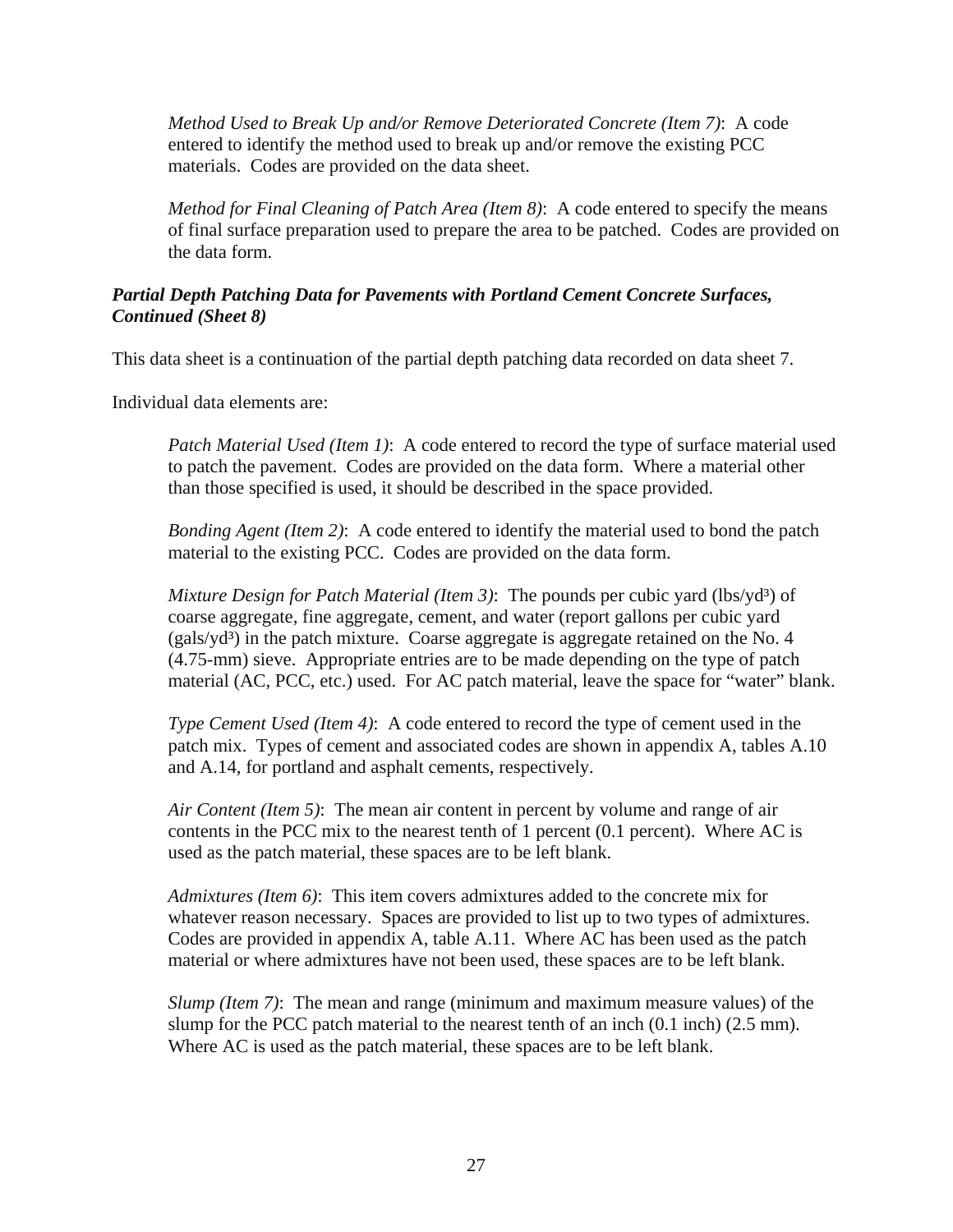*Compressive Strength of Patch Material (Item 8)*: The compressive strength of a standard cylinder of PCC patch material in pounds per square inch (psi) after a certain curing period in days. Where AC is used as the patch material, these spaces are to be left blank. If compression tests were not performed and some other strength test (such as the indirect tensile test) was performed, space is provided to identify the type of testing performed on the patch material, type of loading, age at testing, and measured strength. Refer to the test designation by AASHTO, American Society for Testing and Materials (ASTM), or other agency.

*Maximum Size of Coarse Aggregate (Item 9)*: The maximum size of coarse aggregate used in the patch material to the nearest tenth of an inch (0.1 inch) (2.5 mm).

#### *Partial Depth Patching Data for Pavements with Portland Cement Concrete Surfaces, Continued (Sheet 9)*

This data sheet is for continuation of the partial patching data recorded on data sheets 7 and 8.

Individual data elements are:

*Curing Method (Item 1)*: Space is provided to identify up to two methods, if any, used for curing the patch material. Codes are provided on the data form. Space is also provided to specify some other method if the method used is not shown . Where AC is used as the patch material, these spaces are to be left blank. Where only one method is used, enter code for "Method 1" and leave "Method 2" blank.

*Approximate Time Between Patching and Opening to Traffic (Item 2)*: The approximate time in hours from placement of materials until traffic was allowed on the patch surface.

*Ambient Conditions at Time of Patching (Item 3)*: The low and high air temperatures observed during patching activities in degrees Fahrenheit (ºF), and a code entered to indicate whether the surface was dry or wet at the time of patching.

*Method of Consolidating Materials (Item 4)*: A code entered for identification of the means of consolidating the patch materials. Codes are provided on the data form.

*Finishing Method (Item 5)*: A code entered to record the method used to finish the patch surface. Codes are provided on the data form. Where AC is used as the patch material, this space is to be left blank.

*Joint Forming Method (Item 6)*: Codes entered to specify the method used for forming contraction joints in the patched concrete pavement surface for longitudinal, transverse, and shoulder joints where they may be present. Codes are provided on the data form. Where AC is used as the patch material, these spaces are to be left blank.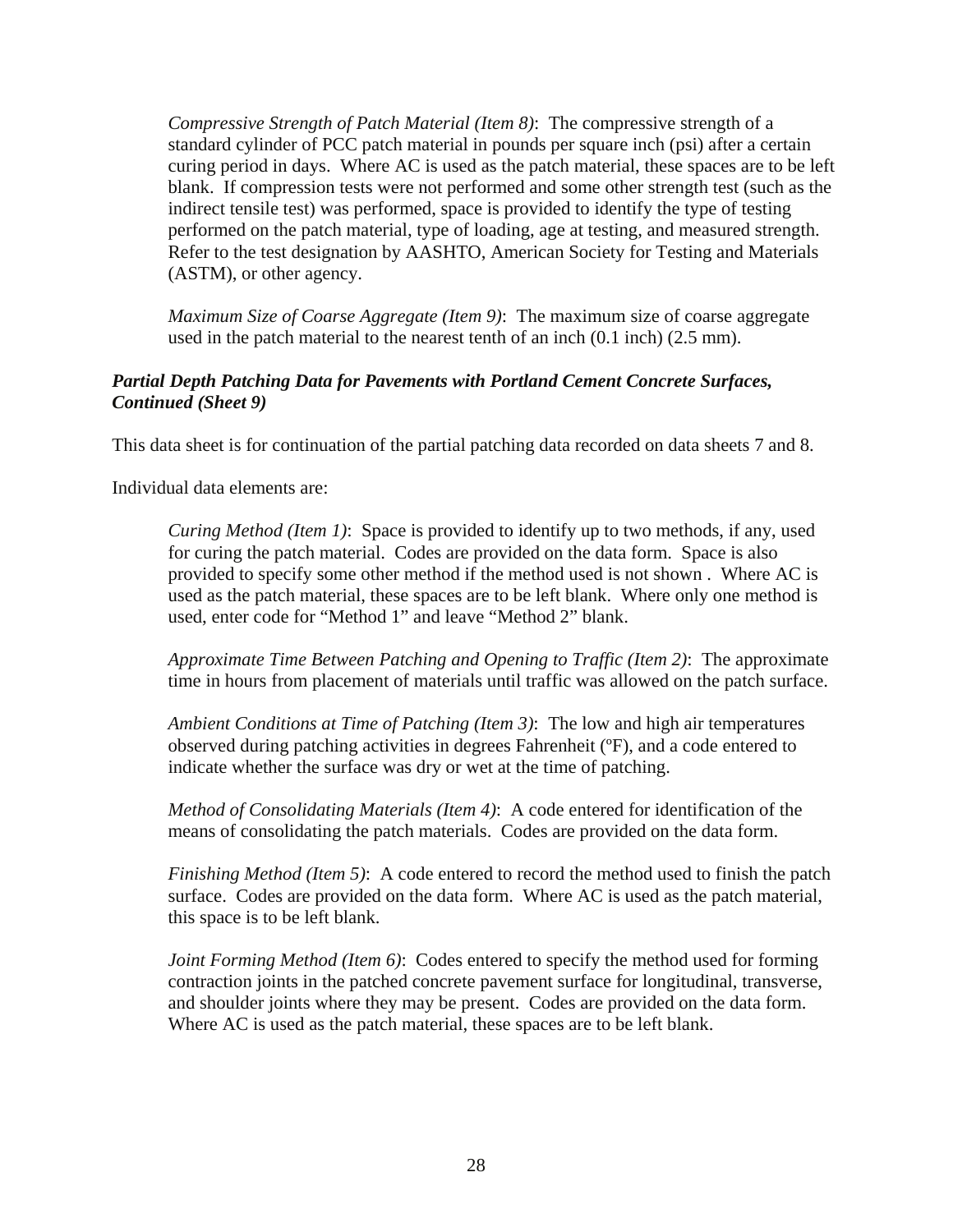## *Joint Resealing Data for Pavements with Portland Cement Concrete Surfaces (Sheet 10)*

This data sheet is for recording details of replacement of joint seals in PCC pavements. If more than one material or method is used for different joints, repeat sheets 10 and 11 for each type.

Individual data elements are:

*Date Work Began (Item 1)*: The month, day, and year the maintenance activity began.

*Method of Removing Old Sealant (Item 2)*: A code entered to identify the method used for removing any old or existing joint sealant. Codes are provided on the data form.

*New Sealant Reservoir Dimensions (Item 3)*: The width and depth of the sealant reservoir to the nearest tenth of an inch (0.1 inch) (2.5 mm).

*Bond Breaker Under Sealant (Item 4)*: A code entered to identify the material used to prevent an adhesive bond between the sealant and the bottom of the reservoir. Codes are provided on the data form. Space is also provided to specify another material or method, where applicable.

*Were Jointed Sidewalls Refaced (Item 5)*: A code entered to specify whether none, one, or both sidewalls were refaced during the joint resealing process. Codes are provided on the data form.

*Cleaning of Sidewalls (Item 6)*: A code entered to specify the means of cleaning the sidewalls prior to resealing. Codes are provided on the data form.

### *Joint Resealing Data for Pavements with Portland Cement Concrete Surfaces, Continued (Sheet 11)*

This data sheet is a continuation of the data recorded on sheet 10. If more than one material or method is used for different joints, repeat sheets 10 and 11 for each type.

Individual data elements are:

*Type of Contraction Joint Sealant (Item 1)*: A code entered to specify the AASHTO/ASTM designation of the type of joint sealant material used. Codes are provided on the data form. Space is also provided to include information regarding the manufacturer and the product's specific name, where a joint sealant is used for which no code is provided.

*Average Depth of Top of Sealant Placement (Item 2)*: The depth to the nearest tenth of an inch (0.1 inch) (2.5 mm) from the top of the slab to the top of the joint sealant material. *Are Expansion Joints Sealed Differently than Contraction Joints (Item 3)*: A code entered to indicate differences in sealing materials used for contraction and expansion joints. Codes are provided on the sheet.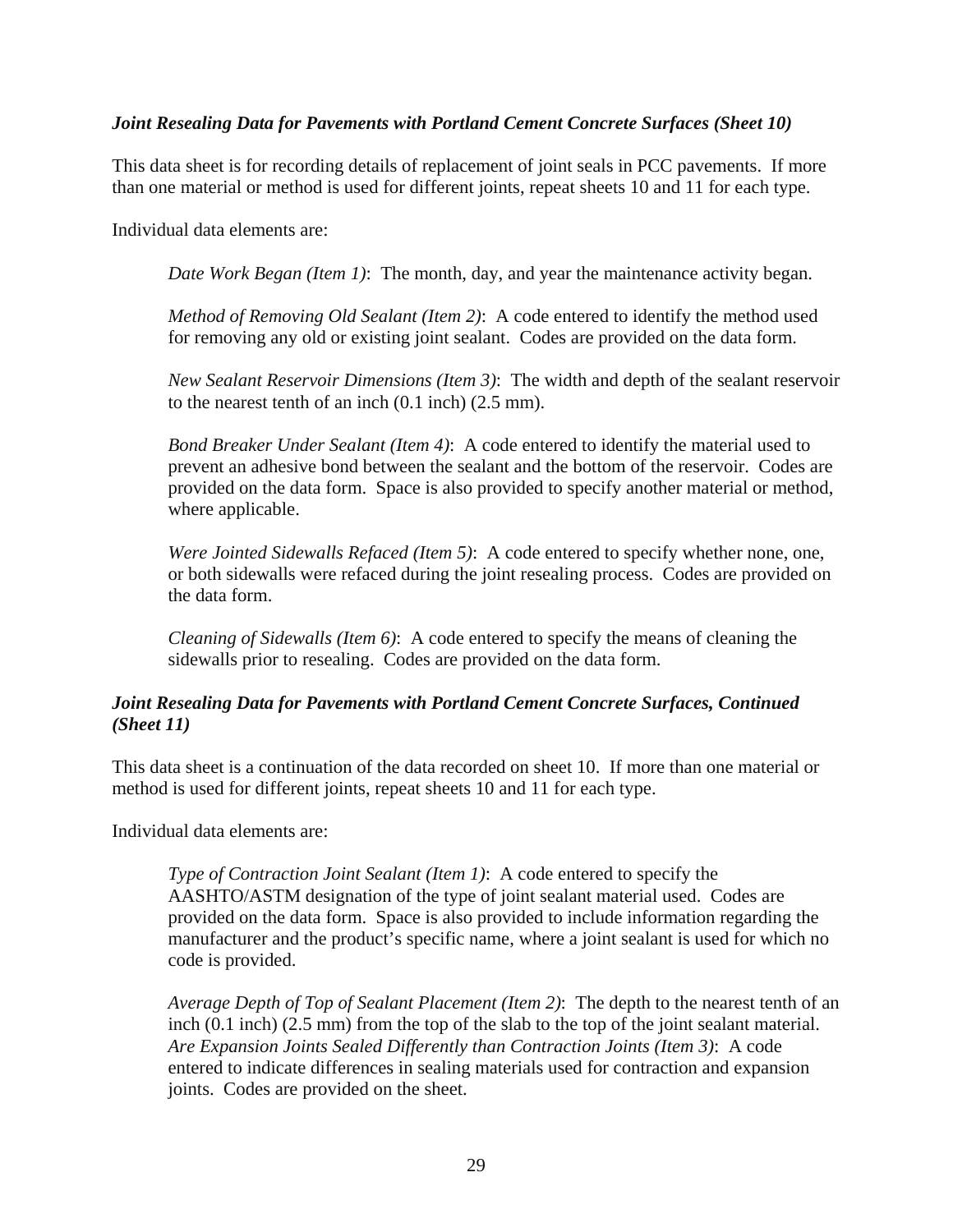*Total Linear Feet of Joints Sealed (Item 4)*: The total linear feet to the nearest tenth of a foot (0.1 ft) (0.03 m) of joints sealed on the monitoring site. These are to be recorded as quantity of transverse and longitudinal joints.

### *Diamond Grinding, Milling or Grooving Data for Pavement Surfaces (Sheet 12)*

This data sheet is for providing information regarding grinding or milling for safety reasons.

Individual data elements are:

*Date Work Began (Item 1)*: The month, day, and year the maintenance activity began.

*Pavement Surface Type (Item 2)*: A code entered to report whether the surface material was AC or PCC. Codes are provided on the data form.

*Method Used (Item 3)*: A code entered to report whether the surface material was removed by diamond grinding or milling equipment. Codes appear on the data sheet.

*Reason for Grinding, Milling, or Grooving (Item 4)*: The primary reason for grinding or milling the pavement section. Codes are provided on the data form. Space is provided to indicate another reason if an appropriate code has not been provided.

*Extent of Grinding, Milling, or Grooving (Item 5)*: A code entered to indicate whether the grinding or milling has been performed only over individual joints or patches, or has been performed over the entire section. Codes are provided on the data form.

*Average Depth of Cut (Item 6)*: The average depth of the cut in the surface material to the nearest tenth of an inch (0.1 inch) (2.5 mm).

*Cutting Head Width (Item 7)*: The approximate width to the nearest tenth of an inch (0.1 inch) (2.5 mm) of the machine cutting head.

*Average Groove Width (Item 8)*: The average groove width to the nearest tenth of an inch (0.1 inch) (2.5 mm). Leave these spaces blank if diamond grinding or grooving is not the method used.

*Average Spacing Between Blades (Item 9)*: The average spacing between the grinding blades to the nearest tenth of an inch (0.1 inch) (2.5 mm). Leave these spaces blank if diamond grinding or grooving is not the method used.

# *Full Depth Repair for Pavements with Portland Cement Concrete Surfaces (Sheet 13)*

This data sheet is for reporting details of full depth repair, including either full depth patches or complete slab replacement, for pavements with PCC surfaces.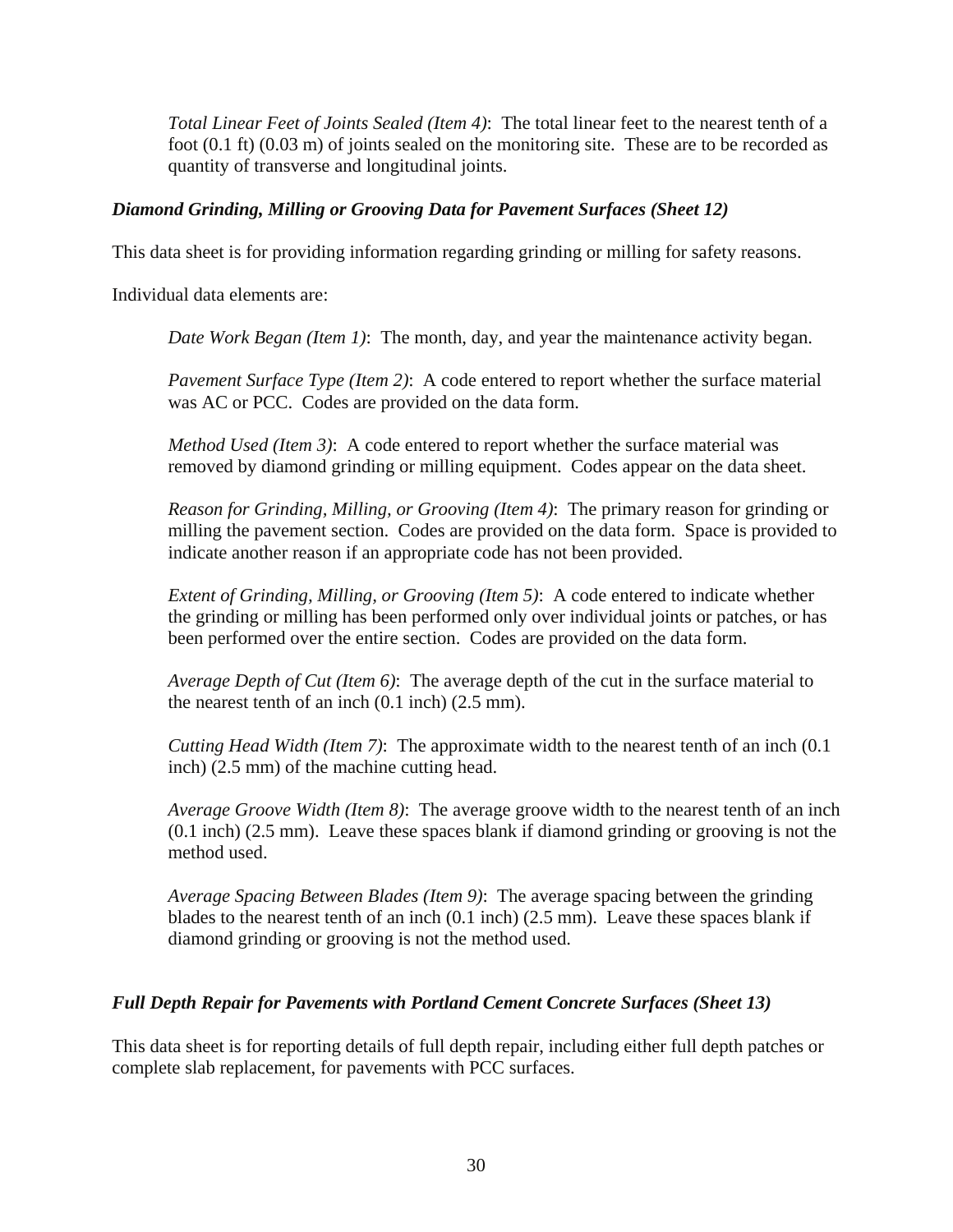Individual data elements are:

*Date Work Began (Item 1)*: The month, day, and year the maintenance activity began.

*Primary Reason for Patches or Slab Replacement (Item 2)*: A code entered for indicating the primary distress requiring patching or slab replacement. Where patching or slab replacement is required for more than one reason or distress, enter the distress resulting in the greatest repair area. Codes appear in appendix A, table A.21, and space is provided for writing in a reason for which no code is provided. For a complete description of each distress type, see the *Distress Identification Manual*.

*Secondary Reason for Patches or Slab Replacement (Item 3)*: A code entered for indicating a second type of distress requiring patching or slab replacement, using codes as discussed above.

*Patches (Item 4)*: The number and square feet (ft<sup>2</sup>) of patches differentiated by depth of material replaced whether only the slab has been replaced, or both the slab and the base.

*Patch Material Used (Item 5)*: A code entered to record the type of surface material used to patch the pavement. Codes are provided on the data form.

*Slabs Replaced (Item 6)*: The number and square feet (ft²) of slabs replaced, differentiated by whether only the slab has been replaced or both the slab and part of the base.

*Base Replaced By (Item 7)*: The materials used to replace the base for patches and slab replacement, respectively. Codes appear on the data form. Leave this space blank if the base has not been replaced.

*Method for Patch Boundary Determination (Item 8)*: A code entered to indicate the means of determining the extent of the area to be patched, or whether entire slabs should be replaced. Codes are provided on the data form.

*Cutting Instrument (Item 9)*: A code entered to specify the instrument used to cut the boundaries of the area to be patched. Codes are provided on the data form.

# *Full Depth Repair Data for Pavements with Portland Cement Concrete Surfaces, Continued (Sheet 14)*

This data sheet is a continuation of the full depth repair data for PCC pavements recorded on sheet 13.

Individual data elements are:

*Type of Joint Load Transfer System Used for Repaired Areas (Item 1)*: The type of joint load transfer systems used for the transverse and longitudinal joints in the newly repaired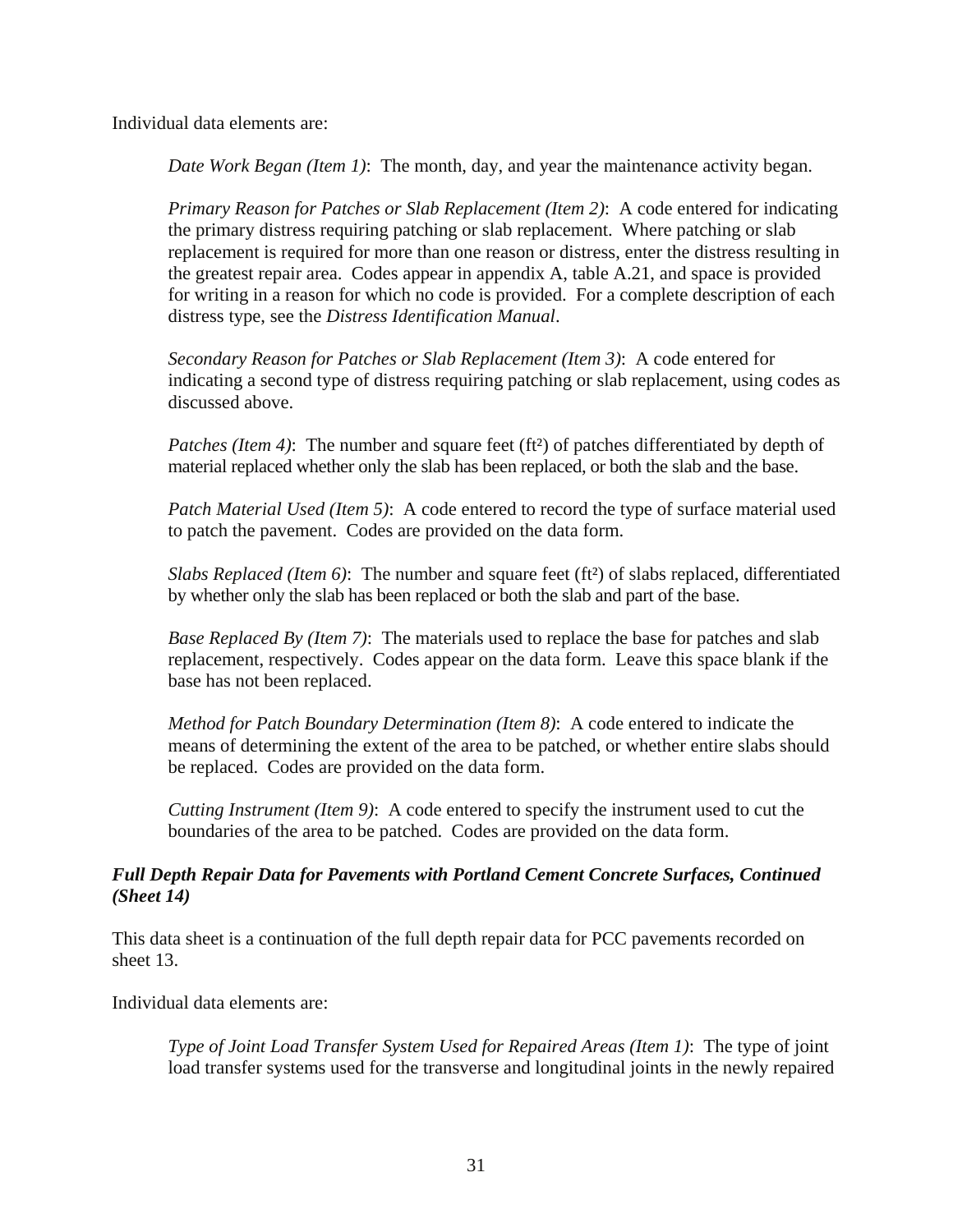area, respectively. Codes are provided on the data form, and space is included for entering a type for which no code is provided.

*Securing Load Transfer Devices (Item 2)*: A code entered to indicate the material used to grout or epoxy load transfer devices into drilled or preformed holes. Codes are provided on the data form.

*Reinforcing Steel Placed in Patch (Item 3)*: A code entered to indicate whether or not the patched area contains reinforcing steel. Codes are provided on the data form.

*Bar Diameters (Item 4)*: The rebar numbers of the longitudinal and transverse bars or wire mesh (tied or untied to old concrete) in the full-depth repair. If neither longitudinal nor transverse bars are used, the appropriate spaces may be left blank for these and the next three items.

*Bar Lengths (Item 5)*: The lengths of longitudinal and transverse bars or wire mesh, to the nearest tenth of an inch (0.1 inch) (2.5 mm).

*Bar Spacings (Item 6)*: The approximate center-to-center spacing of adjacent longitudinal and transverse bars or wire mesh, to the nearest tenth of an inch (0.1 inch) (2.5 mm).

*Dowel Coatings (Item 7)*: Codes entered to record the coatings used on longitudinal and transverse dowel bars. Codes are provided on the data sheet. If dowel bars were not used, leave this space blank.

*Number of Saw Cuts per Patch (Item 8)*: The number of saw cuts required per patch, if any.

*Depth of Typical Boundary Saw Cut (Item 9)*: The depth, to the nearest tenth of an inch (0.1 inch) (2.5 mm), of the average boundary saw cut.

*Concrete Breakup (Item 10)*: A code entered to specify the means of breaking up the existing concrete to be removed. Codes are provided on the data form.

*Removal of Concrete (Item 11)*: A code entered to indicate the method of material removal from the area patched.

#### *Full Depth Repair Data for Pavements with Portland Cement Concrete Surfaces, Continued (Sheet 15)*

This data sheet is a continuation of the full depth repair data recorded on sheets 13 and 14.

Individual data elements are: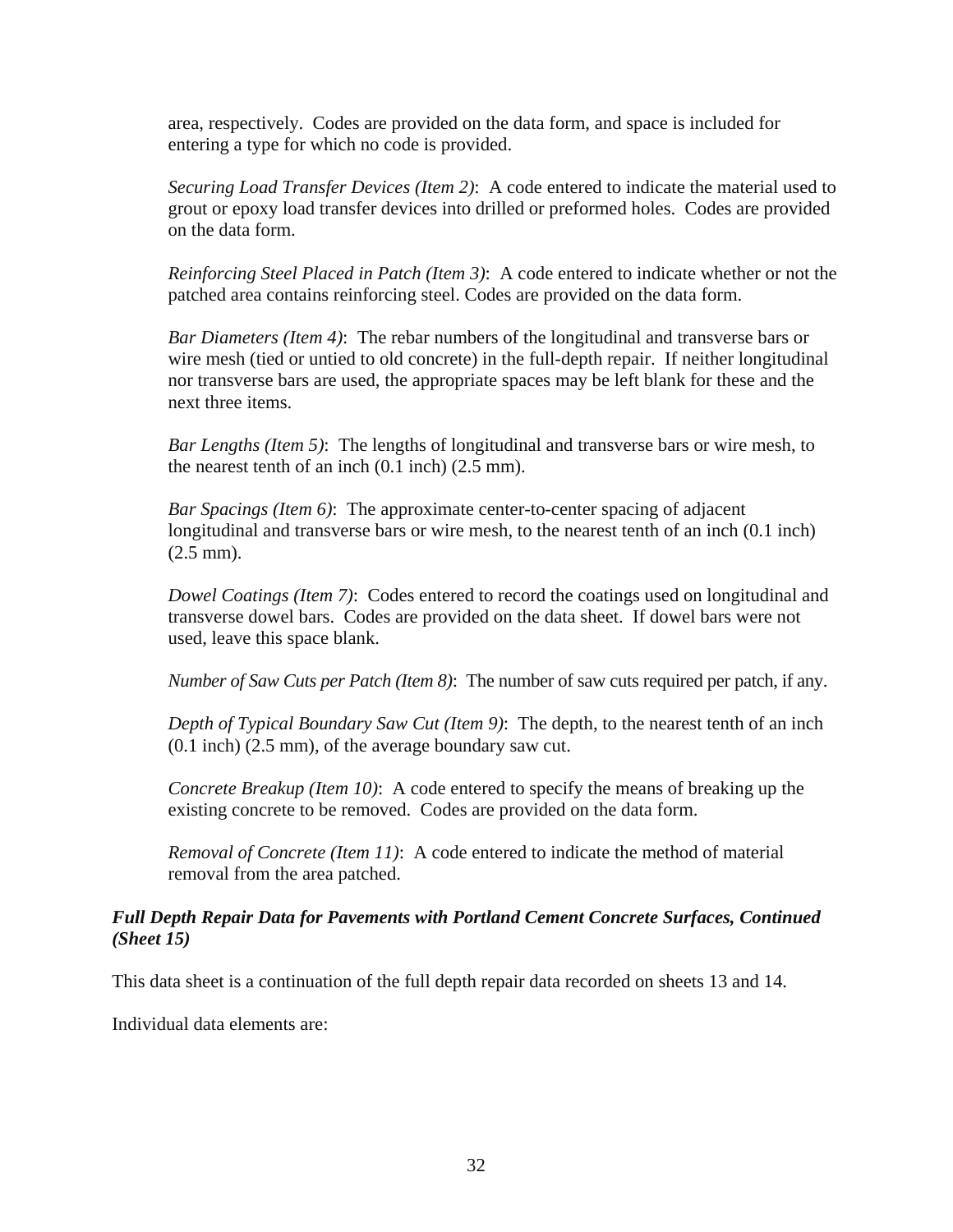*Method of Reinforcing Steel Placement (Item 1)*: A code entered to indicate the means of placing the reinforcing steel. Codes are provided on the data form. If reinforcing steel is not included, this space should be left blank.

*Mixture Design for Patch Material (Item 2)*: The pounds per cubic yard (lbs/yd<sup>3</sup>) of coarse aggregate, fine aggregate, cement, and water (report gallons per cubic yard) in patch mixture. Coarse aggregate is aggregate retained on a No. 4 (4.75-mm) sieve. For AC patch material, leave the space for "water" blank.

*Type Cement Used (Item 3)*: A code entered to indicate the type of cement used in the patch mix. Types of cement and associated codes are provided in appendix A, tables A.10 and A.14, for portland and asphalt cements, respectively.

*Air Content (Item 4)*: The mean air content and the range of the measured values (in percent by volume) in the PCC mix, to the nearest one-tenth of 1 percent (0.1 percent). Where AC is used as the patch material, leave these spaces blank.

*Admixtures (Item 5)*: Admixtures added to the PCC mix for whatever purpose necessary. Space is provided to list up to two types of admixtures. A list of admixtures is provided in appendix A, table A.11. Where AC is used as the patch material, leave these spaces blank.

*Slump (Item 6)*: The mean slump and the range (minimum and maximum measured value) for PCC patch material, to the nearest tenth of an inch (0.1 inch) (2.5 mm). Where AC is used as the patch material, leave these spaces blank.

*Flexural Strength (Modulus of Rupture) (Item 7)*: The mean flexural strength of the PCC mix used in the patch in pounds per square inch (psi), based on third-point loading (ASTM C78), and the number of days the beam was cured before testing. If third-point beam tests have not been performed and some other strength test (such as compressive or indirect tensile tests) has been used, space is provided to identify the type of strength testing performed on the concrete mixture, the type of loading, age at testing, and measured strength. Refer to a test designation by AASHTO, ASTM, or other agency. Where AC is used as the patch material, leave these spaces blank.

*Ambient Conditions at Time of Patching (Item 8)*: The low and high air temperatures observed during patching activities in degrees Fahrenheit (ºF) and a code entered to indicate whether the surface was dry or wet at the time of patching.

*Maximum Size of Coarse Aggregate (Item 9)*: The maximum size of the coarse aggregate in the patch material to the nearest tenth of an inch (0.1 inch) (2.5 mm).

*Full Depth Repair Data for Pavements with Portland Cement Concrete Surfaces, Continued (Sheet 16)*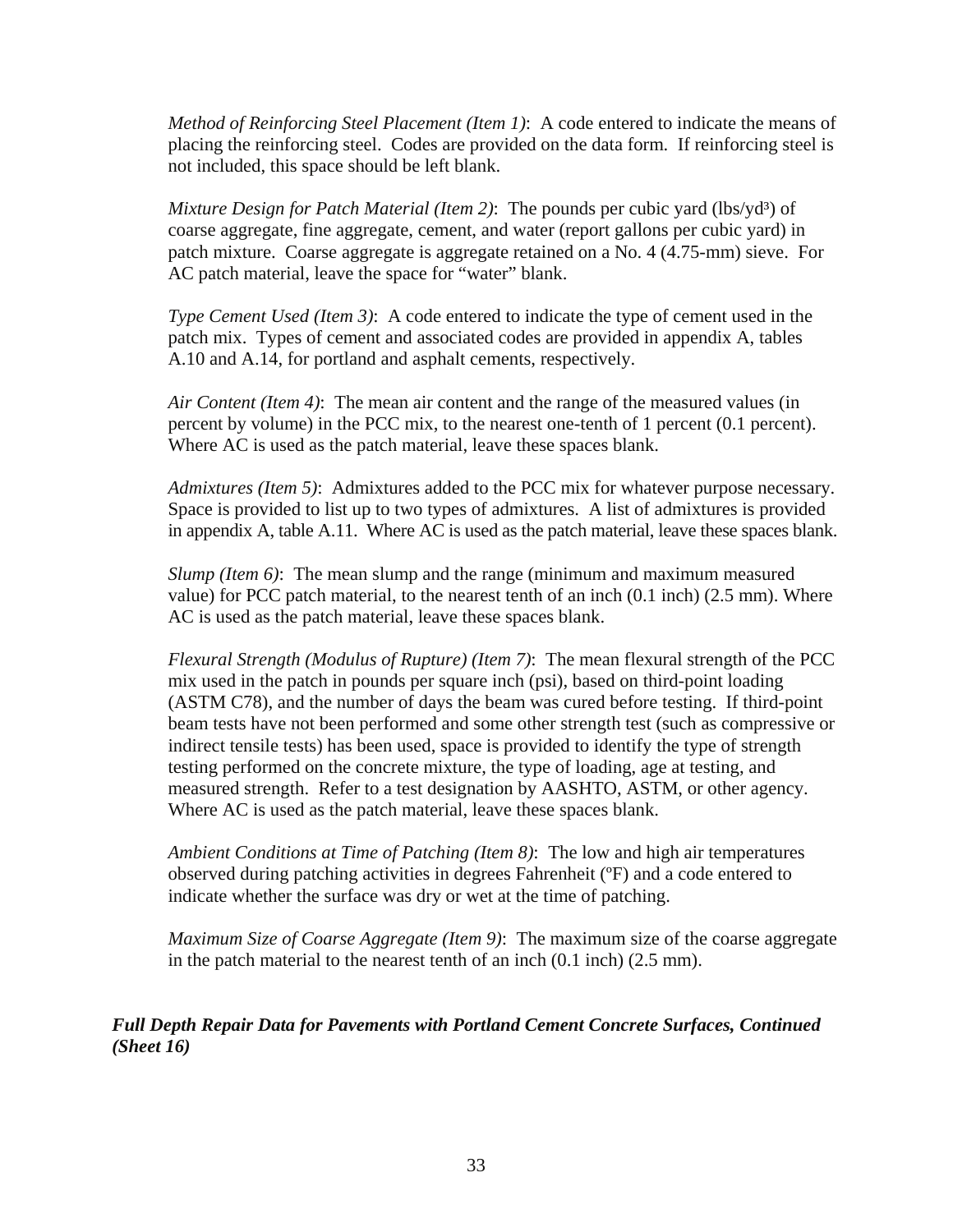This data sheet is a continuation of full depth repair data recorded on sheets 13, 14, and 15. Where AC is used as the patch material, the only data entered on this sheet are for "Item 4: Approximate Time Between Patching and Opening to Traffic" and "Item 5: Consolidation of Materials."

Individual data elements are:

*Joint Forming Method (Item 1)*: Codes entered to specify the method used for forming contraction joints in the shoulder, transverse direction, and longitudinal direction. Codes are provided on the data form. Where some method other than those listed has been used, space is provided to identify specifics.

*Was Bond Breaker Used Between Adjacent Lanes? (Item 2)*: A code entered to indicate whether a bond breaker has been used to discourage bonding between the new patch and an adjacent lane. Codes are provided on the data form.

*Curing Method (Item 3)*: Space is provided to identify up to two methods used for curing the patch material. Codes are provided on the data form. Where only one method is used, enter code for "Method 1" and leave "Method 2" blank.

*Approximate Time Between Patching and Opening to Traffic (Item 4)*: The approximate time in hours from placement of materials until traffic was allowed on the patch surface.

*Consolidation of Materials (Item 5)*: A code entered to indicate the means of consolidating patch materials into the area patched. Codes are provided on the data form.

*Finishing (Item 6)*: A code entered to indicate the means of finishing the surface of the patched area or new slab. Codes are provided on the data form.

*Type of Transverse Joints in Patches or Slabs (Item 7)*: Codes entered to indicate the type of joints used adjacent to or inside the patches or new slabs, including expansion joints, contraction joints, or a mixture of the two. Codes are provided on the data form. Leave code for patches blank if no patches are adjacent to or include joints. Leave code for slabs blank if no full slabs have been replaced.

*Were Old Joints Matched (Item 8)*: A code entered to indicate whether joints in the patch have been matched with the old existing joints in the pavement. Codes are provided on the data form.

# *Cost Data (Sheet 17)*

This data sheet provides spaces for recording measured or estimated quantities of materials used on the test section in units specified; and for recording average costs per unit in dollars and total costs in thousands of dollars for each maintenance type for which data sheets have been provided. Spaces are also provided for entering the length of the test section treated. This figure will be used to convert the total cost of the maintenance on the test section to cost per lane-mile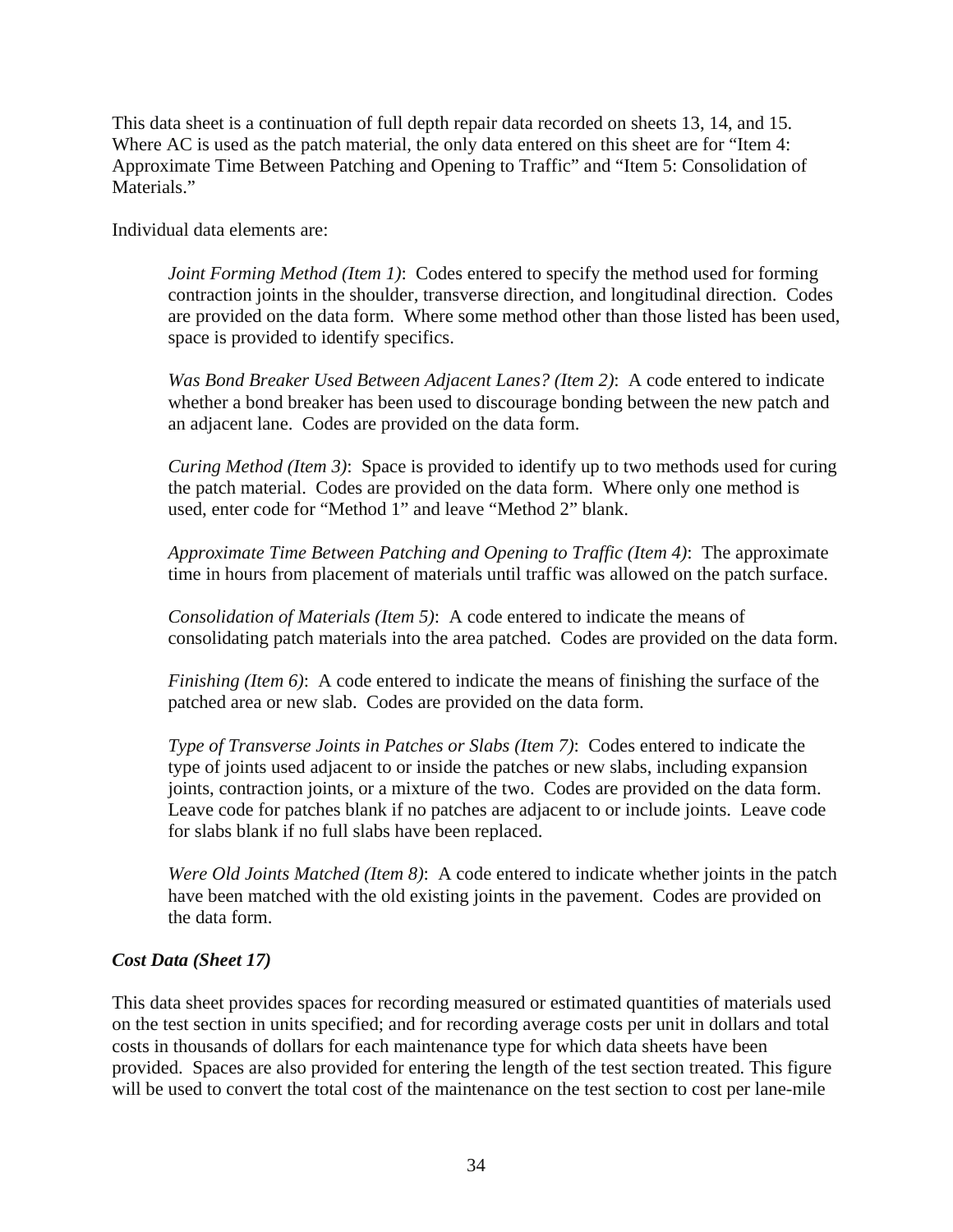to provide compatibility with other cost data collected. All non pavement items (guardrails, lighting, etc.) should be excluded. To be consistent with other cost data, this information should include only cost of materials. Labor, traffic control, or other incidental costs should be excluded.

## *Crack Sealing Data for Pavements with Portland Cement Concrete Surfaces (Sheet 18)*

This data sheet is used for recording data for sealing of cracks in PCC pavements. If more than one material or method is used for different cracks, complete sheet 18 for each type.

Individual data elements are:

*Date Work Began (Item 1)*: This is the date on which crack sealing operations began.

*New Sealant Reservoir Dimensions (Item 2)*: The width and depth of sealant reservoir to the nearest tenth of an inch (0.1 inch) (2.5 mm).

*Bond Breaker Under Sealant (Item 3)*: A code entered to identify the material used to prevent an adhesive bond between the sealant and the bottom of the reservoir. Codes are provided on the data form. Space is also provided to identify other materials used.

*Cleaning of Cracks (Item 4)*: A code to specify the means of cleaning the cracks before sealing. Codes are provided on the data form.

*Type of Sealant (Item 5)*: A code to specify the AASHTO/ASTM designation of the type of crack sealant material used. Codes are provided on the data form. Space is also provided to enter information on the manufacturer and the product's specific name, if no code is provided for the crack sealant used.

*Average Depth of Top of Sealant Placement (Item 6)*: The depth to the nearest tenth of an inch (0.1 inch) (2.5 mm) from the top of the slab to the top of the crack sealant material.

*Total Linear Feet of Cracks Sealed (Item 7)*: The total linear feet to the nearest tenth of a foot (0.1 ft) (0.03 m) of cracks sealed on the test section.

#### *Improvement Listing (Sheet 19)*

This data sheet is to be completed each time maintenance activities are performed on a test section.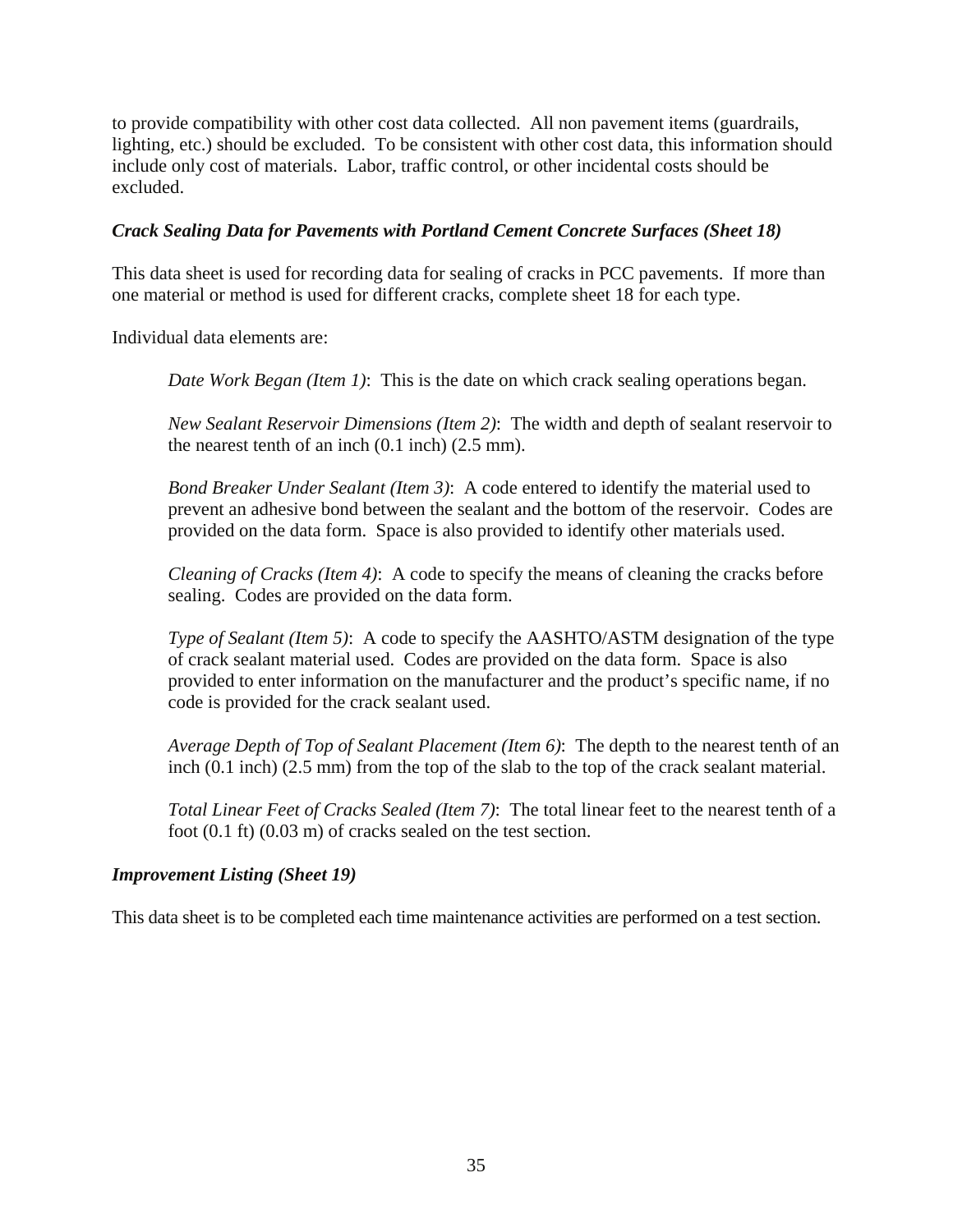Individual data elements are:

*Date Completed (Item 1)*: The month, day, and year that the pavement improvements were finished and the project was subsequently opened to traffic (not the date when the project was accepted).

*Work Type Code (Item 2)*: A code to identify the type of maintenance work accomplished (appendix A, table A.16).

Copies of LTTP maintenance data sheets 1 through 19 are included on pages 37–55.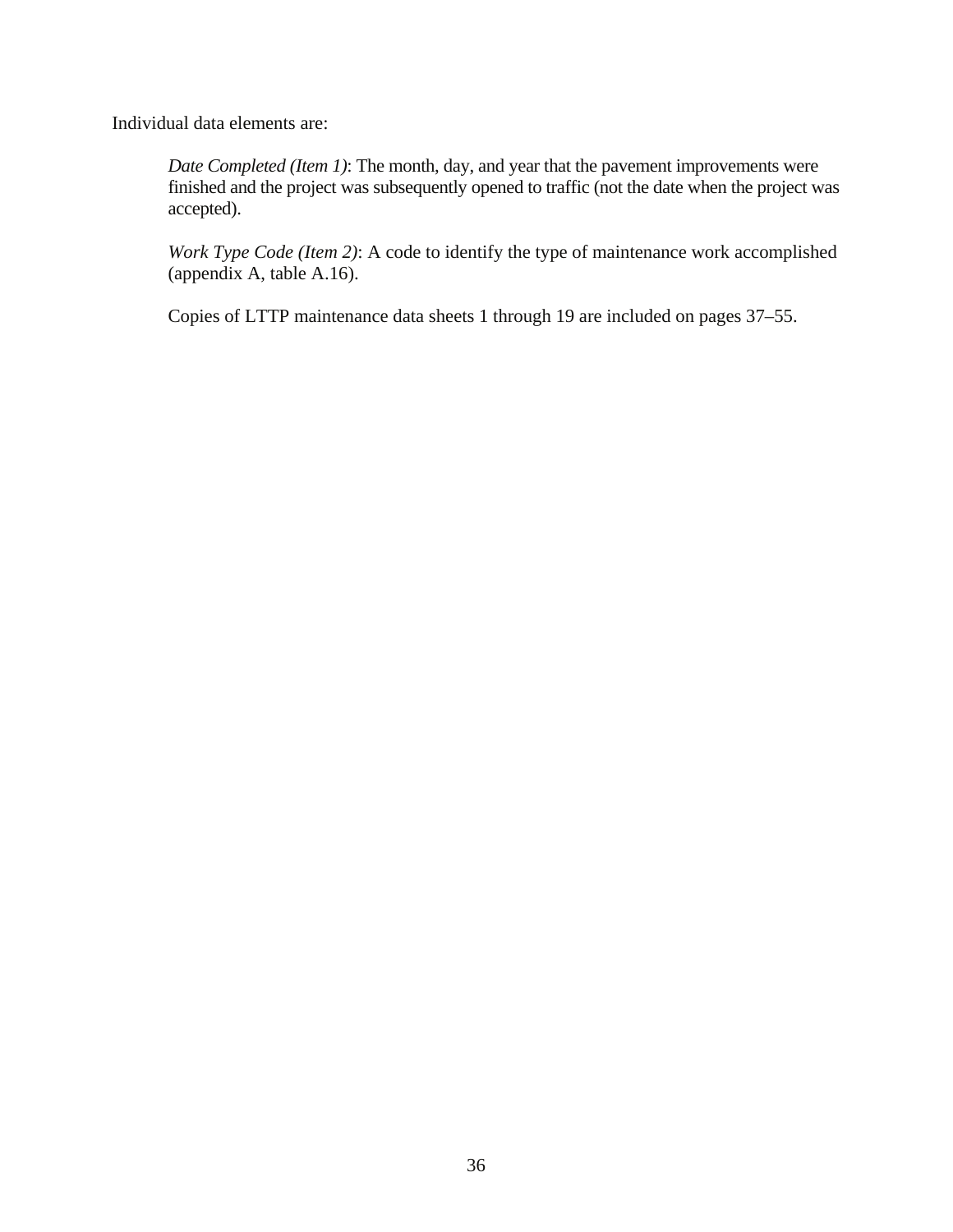| S |
|---|
|   |
| 2 |
|   |
| ٦ |
| Ì |
|   |
| ٢ |
|   |
|   |
|   |

| ì<br>j<br><b>ATA</b><br>)<br>1<br>F<br>F<br>F<br>i<br>C<br>Ē<br>i<br>Notar<br>į<br>i<br>V<br>LTPP 1                                     | $\frac{1}{\sqrt{2}}$<br>$\begin{array}{c} \begin{array}{c} \begin{array}{c} \end{array} \end{array} \end{array}$<br>岡口の<br><b>TATE</b><br>$\frac{1}{2}$ |
|-----------------------------------------------------------------------------------------------------------------------------------------|---------------------------------------------------------------------------------------------------------------------------------------------------------|
| UTTI<br>$\frac{1}{2}$<br>l<br>ו<br>ו<br>しくりょ<br>∣<br>. KHADI DI HAHA KUN<br> <br> <br> <br>1<br> <br>l<br>1<br>FRUIDOFDF:<br>コウソーンコントコー |                                                                                                                                                         |

| thousands of<br>*TOTAL COST <sup>2</sup><br>dollars per<br>lane-mile)<br>œ                                                  |  |  |                          |  |
|-----------------------------------------------------------------------------------------------------------------------------|--|--|--------------------------|--|
| *THICKNESS<br>(inches)<br>$\overline{a}$                                                                                    |  |  |                          |  |
| <b>ZLITANTI</b><br>6<br>*WORK                                                                                               |  |  | $\overline{\phantom{a}}$ |  |
| MATERIAL CODE<br>(Table A.18)<br>$5$<br>*MAINT.<br>$\frac{1}{2}$                                                            |  |  |                          |  |
| LOCATION CODE<br>(Table A.17)<br>*MAINTENANCE<br>4                                                                          |  |  |                          |  |
| $\begin{array}{ll} & 3\\ \text{\tt *WORK}\\ \texttt{TYPE} & \texttt{CODE}\\ \texttt{CTable} & \texttt{A.16})\\ \end{array}$ |  |  |                          |  |
| *MAINT.<br>CASE NO.<br>CASE NO.                                                                                             |  |  |                          |  |
| $7*_{YERR}$                                                                                                                 |  |  |                          |  |

37

monitoring work, but it is sufficiently important that every effort should be made to obtain it. This data will frequently be very difficult to convert from existing records for pre-LTPP<br>monitoring work, but it is sufficiently important that every effort should be made to obtain it. Note 1. This data will frequently be very difficult to convert from existing records for pre-LTPP Note 1.

\_\_\_\_\_\_\_\_\_\_\_\_\_\_\_\_\_\_\_\_\_\_\_\_\_\_\_\_\_\_\_\_\_\_\_\_\_\_\_\_\_\_\_\_\_\_\_\_\_\_\_\_\_\_\_\_\_\_\_\_\_\_\_\_\_\_\_\_\_\_\_\_\_\_\_\_\_\_\_\_\_\_\_\_\_\_\_\_\_\_\_\_\_\_\_\_\_\_\_\_\_\_\_\_\_

Note 2. Maintenance costs should be converted to thousands of dollars per lane-mile for uniformity with Maintenance costs should be converted to thousands of dollars per lane-mile for uniformity with other cost data. other cost data. Note 2.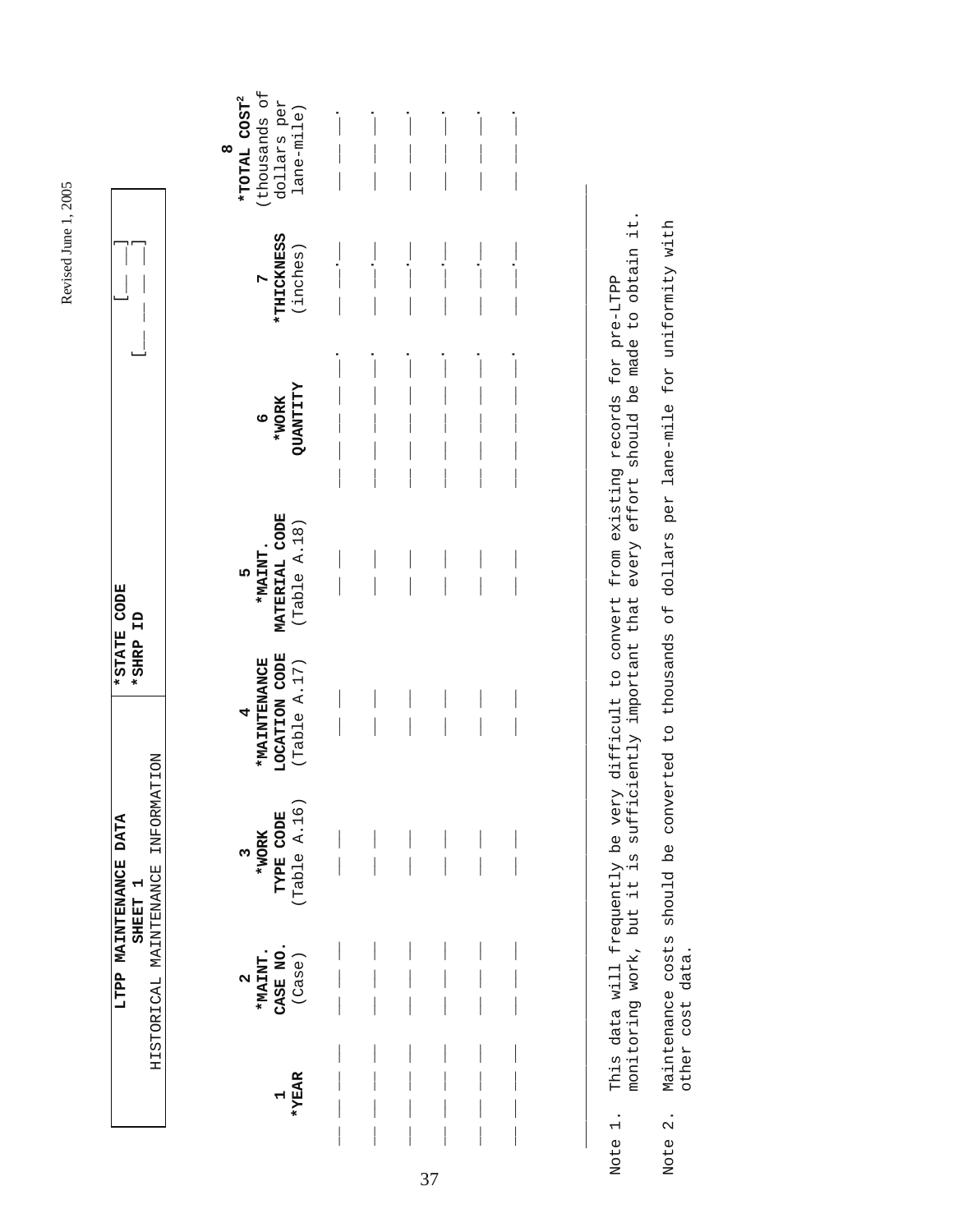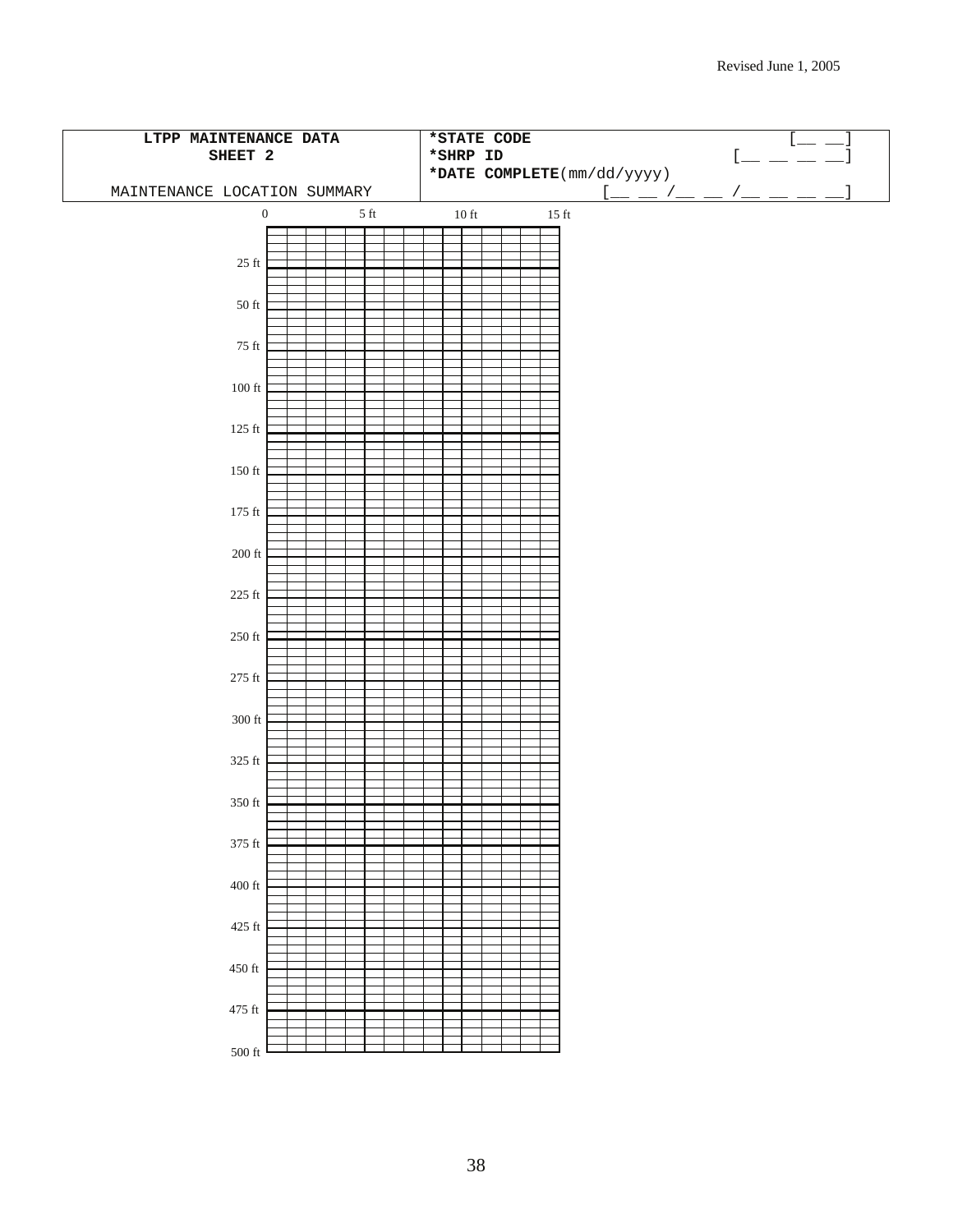|       | LTPP MAINTENANCE DATA                                             | *STATE CODE                                         |                                                |
|-------|-------------------------------------------------------------------|-----------------------------------------------------|------------------------------------------------|
|       | SHEET 3                                                           | *SHRP ID                                            |                                                |
|       | SEAL COAT APPLICATION DATA FOR PAVEMENTS                          | *DATE COMPLETE(mm/dd/yyyy)                          |                                                |
|       | WITH ASPHALT CONCRETE SURFACES                                    |                                                     |                                                |
|       | *1. DATE WORK BEGAN (mm/dd/yyyy)                                  | $[$ $\_$ $\_$ $/$ $\_$ $\_$ $/$ $\_$ $\_$ $\_$ $\_$ |                                                |
| *2.   | PRIMARY REASON FOR SEAL COAT                                      |                                                     | $\begin{bmatrix} 1 & 1 \end{bmatrix}$          |
|       | Seal Cracks 1                                                     | Raveling 4                                          |                                                |
|       | Improve Skid Resistance . 2                                       | Unknown $\ldots \ldots \ldots \ldots 5$             |                                                |
|       | Bleeding  3                                                       | - 16                                                |                                                |
|       |                                                                   |                                                     |                                                |
|       | *3. PERCENT OF TEST SECTION SEALED                                |                                                     | $[$ $\_\_$ $\_\_$                              |
| $*4.$ | TYPE OF SEAL COAT                                                 |                                                     |                                                |
|       | Fog Seal  Sand Seal  4                                            |                                                     |                                                |
|       | Slurry Seal  2                                                    | Cape Seal 5                                         |                                                |
|       | Aggregate Seal 3                                                  |                                                     |                                                |
|       |                                                                   |                                                     |                                                |
|       | DATA SOURCE - Actual1 Plans/Specs2 Judgment3                      |                                                     |                                                |
| *5.   | TYPE/GRADE OF BITUMINOUS MATERIAL IN SEAL COAT                    |                                                     |                                                |
|       | (See Table A.15 For Type Code)                                    |                                                     |                                                |
|       |                                                                   |                                                     |                                                |
|       | DATA SOURCE - Actual1 Plans/Specs2 Judgment3                      |                                                     |                                                |
|       |                                                                   |                                                     |                                                |
|       | MANUFACTURER MATERIAL NAME [                                      |                                                     |                                                |
|       | *6. APPLICATION RATE FOR BITUMINOUS OR OTHER CEMENTING MATERIAL   |                                                     |                                                |
|       | (gallons/sq. yard)                                                |                                                     |                                                |
|       | DATA SOURCE - Actual1 Plans/Specs2 Judgment3                      |                                                     |                                                |
|       | *7. APPLICATION RATE FOR AGGREGATE (Including Mineral Filler      |                                                     | $[$ $\_\_$ $\_\_$                              |
|       | Where Applicable) (pounds/sq. yard)                               |                                                     |                                                |
|       | DATA SOURCE - Actual1 Plans/Specs2 Judgment3                      |                                                     |                                                |
| *8.   | APPROXIMATE FINISHED SURFACE TREATMENT THICKNESS (inches)         |                                                     |                                                |
|       | DATA SOURCE - Actual1 Plans/Specs2 Judgment3                      |                                                     |                                                |
|       |                                                                   |                                                     |                                                |
| *9.   | AMBIENT CONDITIONS AT TIME SEAL COAT APPLIED                      |                                                     |                                                |
|       | AIR TEMPERATURE (°F)                                              |                                                     | $[$ — — — — <sup>— ]</sup><br>$[$              |
|       | SURFACE MOISTURE - $Dry1$ , Wet2                                  |                                                     |                                                |
|       | DATA SOURCE - Actual1 Plans/Specs2 Judgment3                      |                                                     |                                                |
| 10.   | AVERAGE CRACK SEVERITY LEVEL (See Distress Identification Manual) |                                                     | $\begin{bmatrix} 1 & 1 \\ 1 & 1 \end{bmatrix}$ |
|       | Low1, Moderate2, High3                                            |                                                     |                                                |
|       |                                                                   |                                                     |                                                |
| 11.   | PRIMARY TYPE OF CRACKS (See Table A.21 for Type Codes)            |                                                     | $[\_\_\]$                                      |
|       | (See Distress Identification Manual for Description)              |                                                     |                                                |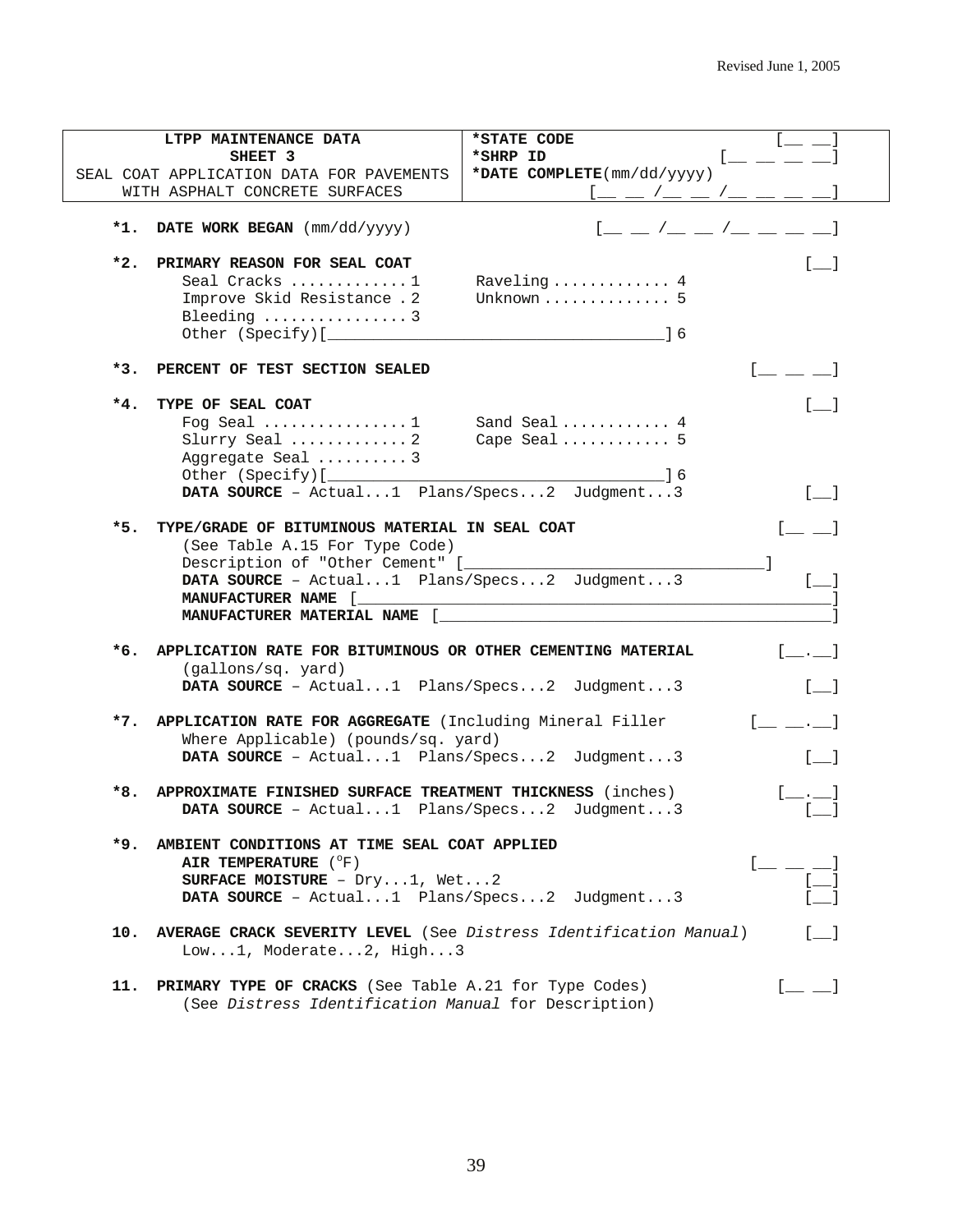|       | LTPP MAINTENANCE DATA                            | *STATE CODE                                           |                                       |
|-------|--------------------------------------------------|-------------------------------------------------------|---------------------------------------|
|       | SHEET 4                                          | *SHRP ID                                              |                                       |
|       | SEAL COAT APPLICATION DATA FOR PAVEMENTS         | *DATE COMPLETE(mm/dd/yyyy)                            |                                       |
|       | WITH ASPHALT CONCRETE SURFACES                   | $1 - 2 - 1 - 1 - 1 = -1$                              |                                       |
|       | (CONTINUED)                                      |                                                       |                                       |
|       |                                                  |                                                       |                                       |
| *1.   |                                                  | GRADATION OF AGGREGATE                                |                                       |
|       |                                                  | (Including Mineral Filler Where Applicable)           |                                       |
|       |                                                  |                                                       |                                       |
|       | U.S. Standard<br>Total Percent                   | U.S. Standard                                         | Total Percent                         |
|       | Sieve Size (No.)<br>Passing                      | Sieve Size (No.)                                      | Passing                               |
|       | 1 In.                                            | No. 10                                                |                                       |
|       | $3/4$ In.                                        | No. 16                                                |                                       |
|       | $5/8$ In.                                        | No. 30                                                |                                       |
|       | $1/2$ In.                                        | No. 50                                                |                                       |
|       | $3/8$ In.                                        | No. 100                                               |                                       |
|       | No. 4                                            | No. 200                                               |                                       |
|       | No. 8                                            |                                                       |                                       |
|       |                                                  | <b>DATA SOURCE</b> - $Actual1$ Plans/specs2 Judgment3 | $\begin{bmatrix} 1 & 1 \end{bmatrix}$ |
|       |                                                  |                                                       |                                       |
|       | *2. AGGREGATE PRECOATED? Yes - $1$ No - $2$      |                                                       |                                       |
|       | DATA SOURCE - Actual1 Plans/specs2 Judgment3     |                                                       |                                       |
|       |                                                  |                                                       |                                       |
| $*3.$ | ROLLER USED FOR SEATING AGGREGATE                |                                                       | $\begin{bmatrix} 1 & 1 \end{bmatrix}$ |
|       | None 1 Steel Wheel  3                            |                                                       |                                       |
|       | Slurry Seal 2 Unknown  4                         |                                                       |                                       |
|       |                                                  |                                                       |                                       |
|       | DATA SOURCE - Actual1 Plans/specs2 Judgment3.    |                                                       | $[\_$                                 |
|       |                                                  |                                                       |                                       |
|       | *4. ESTIMATED TIME ALLOWED FOR SEAL COAT TO CURE |                                                       | $\lceil$ 1                            |
|       | PRIOR TO TRAFFIC APPLICATION:                    |                                                       |                                       |
|       |                                                  |                                                       |                                       |
|       | 4 Hours or Less 2                                | 3 to 7 Days  6<br>> 7 Days  7                         |                                       |
|       | $4$ to $8$ Hours 3                               |                                                       |                                       |
|       | 8 to 24 Hours 4                                  |                                                       |                                       |
|       | DATA SOURCE - Actual1 Plans/specs2 Judgment3     |                                                       | $\begin{bmatrix} 1 & 1 \end{bmatrix}$ |
|       |                                                  |                                                       |                                       |
|       | 5. CONDITION OF SURFACE BEFORE SEALING           |                                                       |                                       |
|       | Clean1 Moderately Clean2 Dirty3                  |                                                       |                                       |
| б.    | INITIAL EXISTING PAVEMENT SURFACE PREPARATION    |                                                       |                                       |
|       | None $1$                                         | Cold Mill  3                                          |                                       |
|       | Sweep Clean Only 2                               | Shot Blast  4                                         |                                       |
|       |                                                  |                                                       |                                       |
|       |                                                  |                                                       |                                       |
| 7.    | FINAL PREPARATION OF EXISTING PAVEMENT SURFACE   |                                                       | $\begin{bmatrix} 1 & 1 \end{bmatrix}$ |
|       | None (Other Than Identified Above) 1             |                                                       |                                       |
|       |                                                  |                                                       |                                       |
|       |                                                  |                                                       |                                       |
|       |                                                  |                                                       |                                       |
|       |                                                  |                                                       |                                       |
|       |                                                  |                                                       |                                       |
|       |                                                  |                                                       |                                       |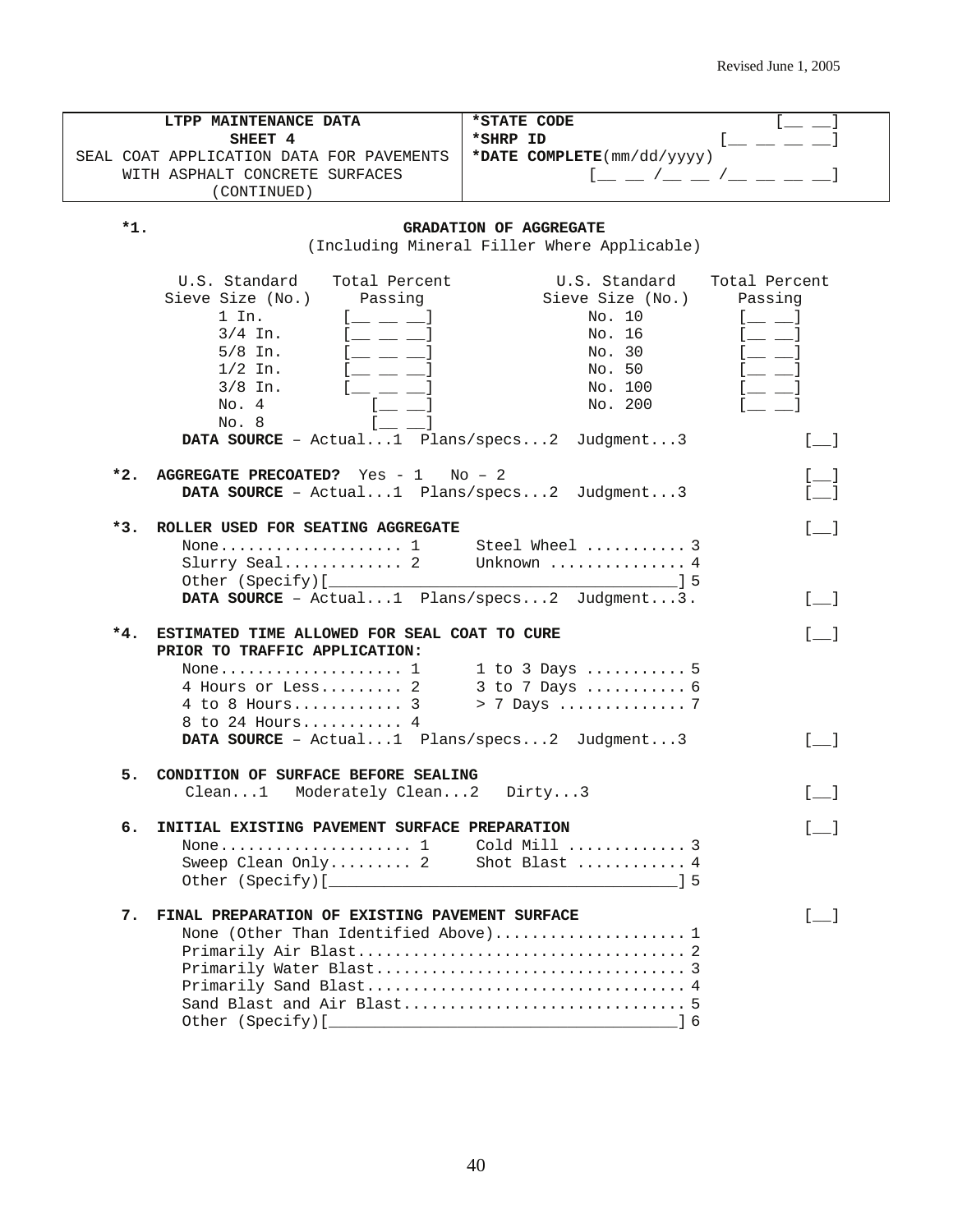| LTPP MAINTENANCE DATA                                                                                                                                                                                                                                                                                                | *STATE CODE                                                                                                                                                                    |
|----------------------------------------------------------------------------------------------------------------------------------------------------------------------------------------------------------------------------------------------------------------------------------------------------------------------|--------------------------------------------------------------------------------------------------------------------------------------------------------------------------------|
| SHEET 5                                                                                                                                                                                                                                                                                                              | *SHRP ID                                                                                                                                                                       |
| CRACK SEALING DATA FOR PAVEMENTS WITH                                                                                                                                                                                                                                                                                | *DATE COMPLETE(mm/dd/yyyy)                                                                                                                                                     |
| ASPHALT CONCRETE SURFACES                                                                                                                                                                                                                                                                                            |                                                                                                                                                                                |
|                                                                                                                                                                                                                                                                                                                      |                                                                                                                                                                                |
| *1. DATE WORK BEGAN (mm/dd/yyyy)                                                                                                                                                                                                                                                                                     | $[$ $\_\_$ $\_\$ $\_\_$ $\_\_$ $\_\_$ $\_\_$ $\_\_$ $\_\_$                                                                                                                     |
| $*2.$<br>AVERAGE CRACK SEVERITY LEVEL (See Distress Identification Manual)<br>Low1 Moderate2 High3                                                                                                                                                                                                                   |                                                                                                                                                                                |
| PRIMARY TYPE OF CRACKS (See Table A.21 for Type Codes)<br>$*3.$<br>(See Distress Identification Manual for Description)                                                                                                                                                                                              | - 1                                                                                                                                                                            |
| $*4.$<br>TYPE OF MATERIAL USED TO SEAL CRACKS<br>Asphalt Cement 1<br>Emulsified Asphalt Cement 2<br>Cutback Asphalt Cement 3<br>Emulsified Asphalt Cement<br>Slurry Seal 4 Modified Asphalt 7<br>DATA SOURCE - Actual1 Plans/Specs2 Judgment3<br>IF 6 OR 7 ABOVE, COMPLETE FOLLOWING:<br>MANUFACTURER SEALANT NAME [ | $\begin{bmatrix} 1 & 1 \\ 1 & 1 \end{bmatrix}$<br>Emulsified Asphalt Cement<br>With Sand 5<br>Proprietary Crack/Joint<br>Sealant 6<br>$\mathbf{I}$<br>MANUFACTURER NAME [ NAME |
| $*5.$<br>AMBIENT CONDITIONS AT TIME OF CRACK SEALING<br>AIR TEMPERATURES (°F)<br>SURFACE MOISTURE - $Dry1$ , Wet2<br><b>DATA SOURCE</b> - $Actual1$ Plans/Specs2 Judgment3                                                                                                                                           | $! \equiv \; \equiv \; \; \cdot \; \; \; 1$<br>LOW<br>$[$ $\_$ $\_$ $]$<br><b>HIGH</b><br>$\sim$ 1                                                                             |
| APPROXIMATE TOTAL LENGTH OF CRACKS SEALED (feet)<br>б.                                                                                                                                                                                                                                                               |                                                                                                                                                                                |
| METHOD USED TO CLEAN CRACK PRIOR TO SEALING<br>7.<br>None $\dots\dots\dots\dots\dots\dots\dots1$<br>Compressed Air  2 Brooming  5<br>Routing $\ldots \ldots \ldots \ldots \ldots$ 3                                                                                                                                  | $\begin{bmatrix} 1 & 1 \end{bmatrix}$<br>Steel Wire Brush 4<br>Hot Air Lance 6                                                                                                 |
| DATA SOURCE - Actual1 Plans/Specs2 Judgment3                                                                                                                                                                                                                                                                         | $\lceil$ 1                                                                                                                                                                     |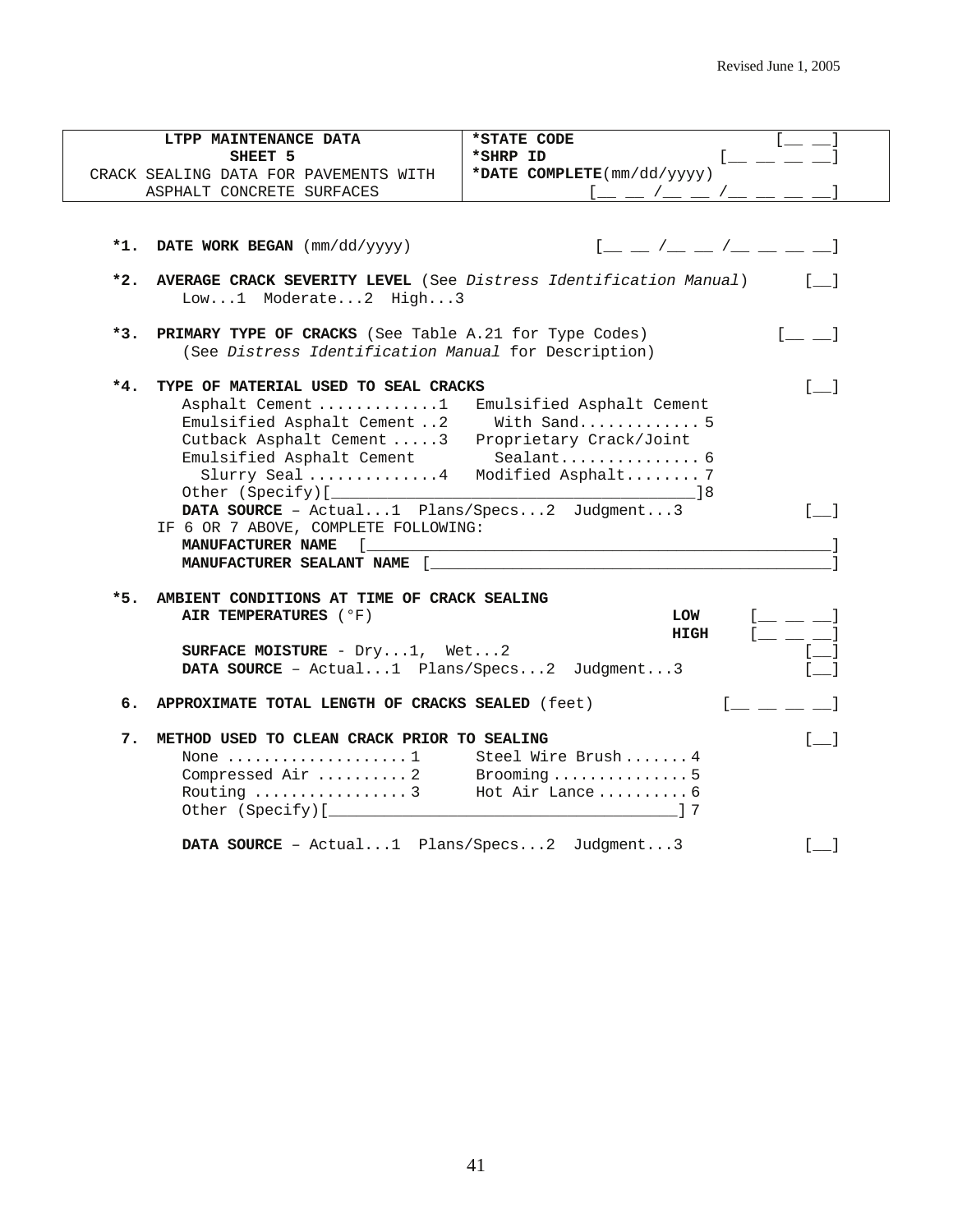|                         | LTPP MAINTENANCE DATA                                                                                   | *STATE CODE                                                                                                                                                                                             |                                                              |
|-------------------------|---------------------------------------------------------------------------------------------------------|---------------------------------------------------------------------------------------------------------------------------------------------------------------------------------------------------------|--------------------------------------------------------------|
|                         | SHEET 6                                                                                                 | *SHRP ID                                                                                                                                                                                                | $1 \underline{\qquad} \underline{\qquad} \underline{\qquad}$ |
|                         | PATCHING DATA FOR PAVEMENTS                                                                             | *DATE COMPLETE(mm/dd/yyyy)                                                                                                                                                                              |                                                              |
|                         | WITH ASPHALT CONCRETE SURFACES                                                                          | $[$ $\_\_$ $\_\$ $\_\_$ $\_\_$ $\_\_$ $\_\_$ $\_\_$ $\_\_$ $\_\_$                                                                                                                                       |                                                              |
|                         | *1. DATE WORK BEGAN $(\text{mm}/\text{dd}/\text{y}\text{y}\text{y})$                                    |                                                                                                                                                                                                         | $[$ $\_\_$ $/$ $\_\_$ $/$ $\_\_$ $/$ $\_\_$ $\_\_$ $\_\_$    |
|                         |                                                                                                         |                                                                                                                                                                                                         |                                                              |
| $*2.$                   |                                                                                                         | PRIMARY REASON FOR PATCHES (See Table A.21 for Type Codes)                                                                                                                                              |                                                              |
| з.                      |                                                                                                         | SECONDARY REASON FOR PATCHES (See Table A.21 for Type Codes)                                                                                                                                            |                                                              |
| $*4.$<br><b>PATCHES</b> |                                                                                                         | Number                                                                                                                                                                                                  | Sq. Feet                                                     |
|                         | SURFACE ONLY                                                                                            | $[$ $\equiv$ $\equiv$ $]$                                                                                                                                                                               | $[$ $\_\,\_$ $\_\,\_$ $\_\,$ $\_\,$ $\_\,$                   |
|                         | SURFACE AND OVERLAID PAVEMENT                                                                           | - 1                                                                                                                                                                                                     | $1 - \frac{1}{2} - \frac{1}{2}$                              |
|                         | AC AND PCC LAYERS AND PARTIAL                                                                           |                                                                                                                                                                                                         |                                                              |
|                         | <b>BASE REPLACEMENT</b>                                                                                 |                                                                                                                                                                                                         | $[$ $\bot$ $\bot$ $\bot$ $\bot$ $]$                          |
| FULL DEPTH              |                                                                                                         |                                                                                                                                                                                                         |                                                              |
| *5.                     | IF PATCHED PAVEMENT IS AC OVERLAY OF PCC, WAS PATCH<br>All AC1 AC and PCC to Match2                     |                                                                                                                                                                                                         | $\begin{bmatrix} 1 & 1 \end{bmatrix}$                        |
| *6.                     | SURFACE MATERIAL(S) USED TO PATCH PAVEMENT                                                              |                                                                                                                                                                                                         | $\lceil$ 1                                                   |
|                         |                                                                                                         | Hot-Mix Asphalt Concrete 1<br>Plant Mix with Cutback Asphalt, Cold Laid  2<br>Plant Mix with Emulsified Asphalt, Cold Laid 3<br>Road Mix with Cutback Asphalt  4<br>Road Mix with Emulsified Asphalt  5 |                                                              |
|                         |                                                                                                         | DATA SOURCE - Actual1 Plans/Specs2 Judgment3                                                                                                                                                            | $\lceil$ 1                                                   |
| 7.                      | METHOD OF COMPACTION                                                                                    |                                                                                                                                                                                                         | $\begin{bmatrix} 1 & 1 \end{bmatrix}$                        |
|                         | None $\dots\dots\dots\dots\dots\dots\dots\dots1$<br>Pneumatic Roller  2<br>Vibratory Plate Compactor  3 | Vibratory Roller 4<br>Steel Wheel Roller 5<br>Truck Tire 6                                                                                                                                              |                                                              |
|                         |                                                                                                         |                                                                                                                                                                                                         |                                                              |
| 8.                      |                                                                                                         | METHOD USED TO DETERMINE LOCATION AND SIZES OF PATCHES REQUIRED<br>Deflection Testing  1 Visual  3                                                                                                      | $\mathbf{I}$                                                 |
|                         | Coring $\ldots \ldots \ldots \ldots \ldots$                                                             |                                                                                                                                                                                                         |                                                              |
|                         |                                                                                                         | DATA SOURCE - Actual1 Plans/Specs2 Judgment3                                                                                                                                                            | $[$ $\Box$                                                   |
| 9.                      | METHOD USED TO CUT BOUNDARIES                                                                           |                                                                                                                                                                                                         | $\begin{bmatrix} 1 & 1 \end{bmatrix}$                        |
|                         | None $\dots\dots\dots\dots\dots\dots\dots\dots\dots1$<br>Saw Cut                                        | Air Hammer 3<br>Cold Milling 4<br>- 15                                                                                                                                                                  |                                                              |
|                         |                                                                                                         | DATA SOURCE - Actual1 Plans/Specs2 Judgment3                                                                                                                                                            | $[$ $\Box$                                                   |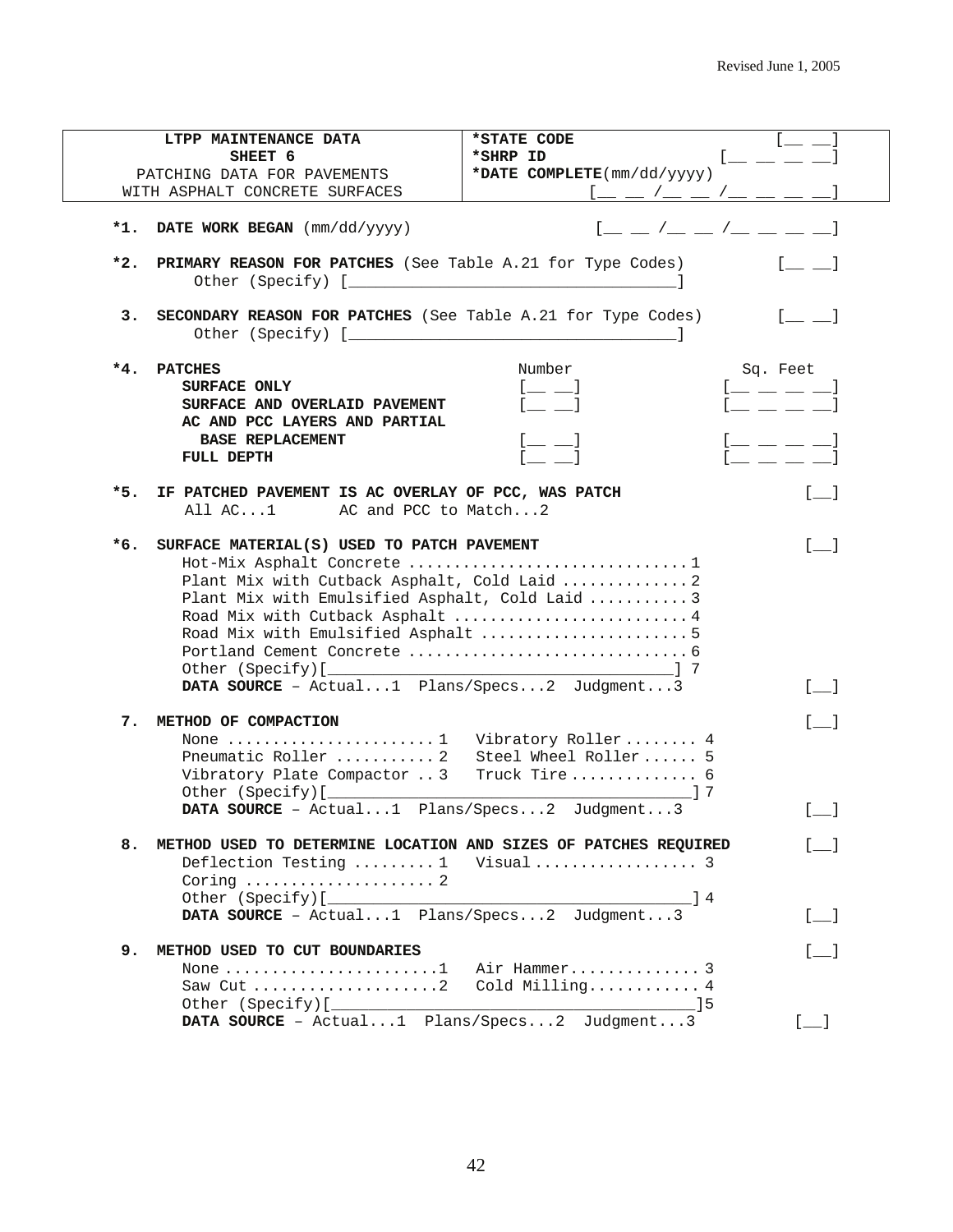|     | LTPP MAINTENANCE DATA                                          | *STATE CODE                                         |                                                |
|-----|----------------------------------------------------------------|-----------------------------------------------------|------------------------------------------------|
|     | SHEET 7                                                        | *SHRP ID                                            | $1 - 1 - 1$                                    |
|     | PARTIAL DEPTH PATCHING DATA FOR                                | *DATE COMPLETE(mm/dd/yyyy)                          |                                                |
|     | PAVEMENTS WITH PORTLAND CEMENT CONCRETE                        | $1 - 2 - 1 - 1 = -1$                                |                                                |
|     | SURFACES                                                       |                                                     |                                                |
|     |                                                                |                                                     |                                                |
|     |                                                                |                                                     |                                                |
|     | *1. DATE WORK BEGAN (mm/dd/yyyy)                               | $[$ $\_$ $\_$ $/$ $\_$ $\_$ $/$ $\_$ $\_$ $\_$ $\_$ |                                                |
| *2. | PRIMARY REASON FOR PATCHES (See Table A.21 for Type Codes)     |                                                     | <b>Line Common</b>                             |
|     |                                                                |                                                     |                                                |
| з.  | SECONDARY REASON FOR PATCHES (See Table A.21 for Type Codes)   |                                                     | $\lfloor \underline{\square} \rfloor = 1$      |
|     |                                                                |                                                     |                                                |
| *4. | <b>PATCHES</b>                                                 |                                                     |                                                |
|     | TOTAL SQUARE FEET                                              |                                                     | $[$ $\_\,\_$ $\_\,\_$ $\_\,$                   |
|     | <b>NUMBER</b><br><b>AVERAGE DEPTH</b> (inches)                 |                                                     |                                                |
|     |                                                                |                                                     |                                                |
|     | 5. METHOD USED FOR PATCH BOUNDARY DETERMINATION                |                                                     | $\begin{bmatrix} 1 \end{bmatrix}$              |
|     |                                                                |                                                     |                                                |
|     | Ball Peen Hammer, Steel Rod, Chain or Equivalent 2             |                                                     |                                                |
|     |                                                                |                                                     |                                                |
|     |                                                                |                                                     |                                                |
|     | DATA SOURCE - Actual1 Plans/Specs2 Judgment3                   |                                                     | $[$ $\Box$                                     |
|     | 6. METHOD USED TO CUT BOUNDARIES                               |                                                     | $\begin{bmatrix} 1 & 1 \\ 1 & 1 \end{bmatrix}$ |
|     | Diamond Blade $Saw$ 1                                          | Air Hammer  4                                       |                                                |
|     | Carbide Blade Saw 2                                            | Cold Milling  5                                     |                                                |
|     |                                                                |                                                     |                                                |
|     | DATA SOURCE - Actual1 Plans/Specs2 Judgment3                   |                                                     | $[$ $]$                                        |
|     |                                                                |                                                     |                                                |
|     | 7. METHOD USED TO BREAK UP AND/OR REMOVE DETERIORATED CONCRETE |                                                     | $\lceil$ 1                                     |
|     | Jackhammer 1 Cold Milling 2                                    |                                                     |                                                |
|     |                                                                |                                                     |                                                |
|     | DATA SOURCE - Actual1 Plans/Specs2 Judgment3                   |                                                     | $\begin{bmatrix} 1 \end{bmatrix}$              |
| 8.  | METHOD FOR FINAL CLEANING OF PATCH AREA                        |                                                     | $\begin{bmatrix} 1 & 1 \end{bmatrix}$          |
|     | None 1 Waterblasting 3                                         |                                                     |                                                |
|     | Sandblasting 2                                                 |                                                     |                                                |
|     |                                                                |                                                     |                                                |
|     | DATA SOURCE - Actual1 Plans/Specs2 Judgment3                   |                                                     | $\begin{bmatrix} 1 \end{bmatrix}$              |
|     |                                                                |                                                     |                                                |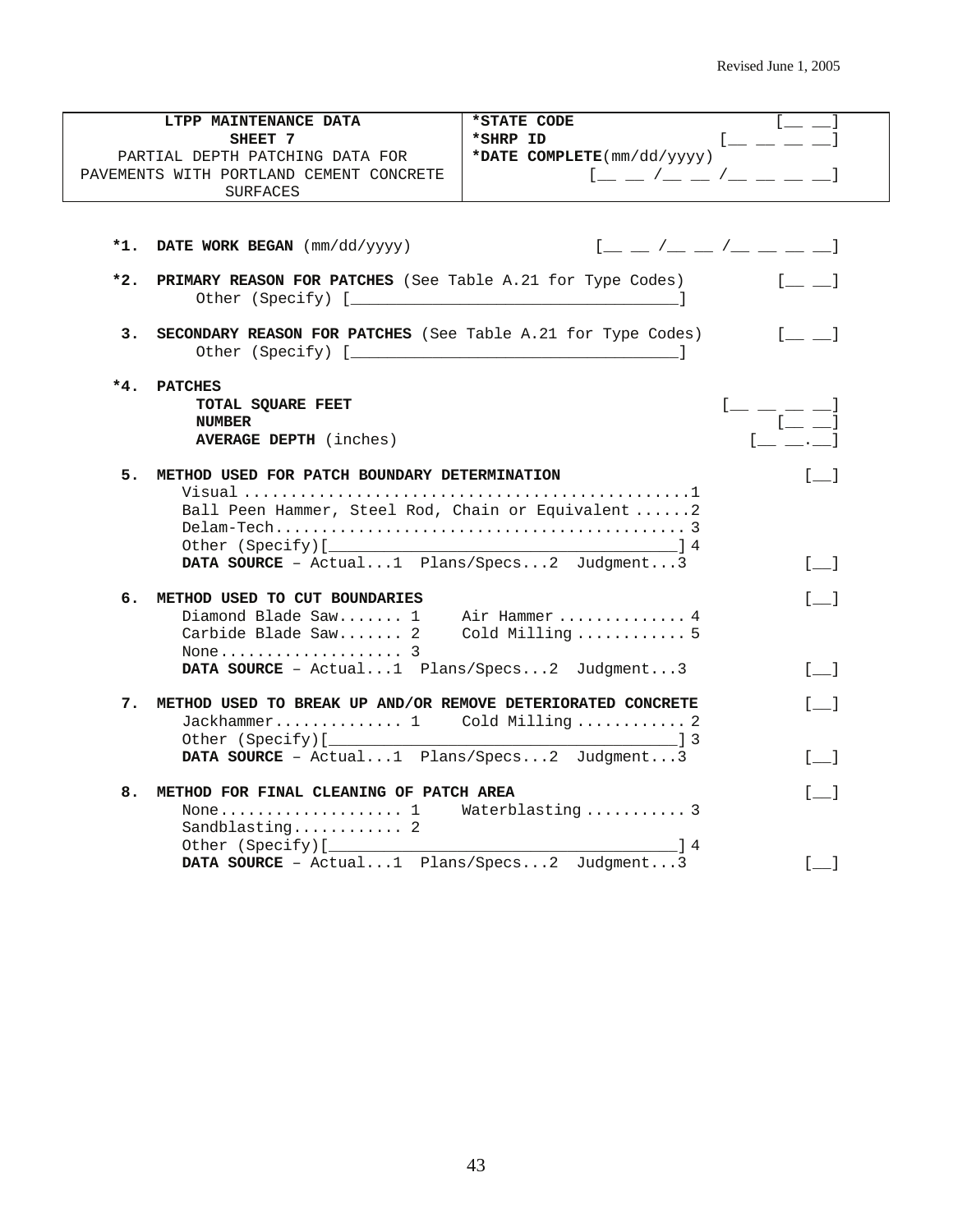|       | LTPP MAINTENANCE DATA                                          | *STATE CODE                                                            |                                                                                                                                                                                                                                                                                                                                                                                                     |
|-------|----------------------------------------------------------------|------------------------------------------------------------------------|-----------------------------------------------------------------------------------------------------------------------------------------------------------------------------------------------------------------------------------------------------------------------------------------------------------------------------------------------------------------------------------------------------|
|       | SHEET <sub>8</sub>                                             | *SHRP ID                                                               | $\overline{a}$ $\overline{a}$                                                                                                                                                                                                                                                                                                                                                                       |
|       | PARTIAL DEPTH PATCHING DATA FOR                                | *DATE COMPLETE(mm/dd/yyyy)                                             |                                                                                                                                                                                                                                                                                                                                                                                                     |
|       | PAVEMENTS WITH PORTLAND CEMENT                                 | $1 - 1 - 1 - 1 = -1$                                                   |                                                                                                                                                                                                                                                                                                                                                                                                     |
|       | CONCRETE SURFACES (CONTINUED)                                  |                                                                        |                                                                                                                                                                                                                                                                                                                                                                                                     |
|       |                                                                |                                                                        |                                                                                                                                                                                                                                                                                                                                                                                                     |
| *1.   | PATCH MATERIAL USED                                            |                                                                        | $[$ $\Box$                                                                                                                                                                                                                                                                                                                                                                                          |
|       | Portland Cement Concrete1 Epoxy Mortar  3                      |                                                                        |                                                                                                                                                                                                                                                                                                                                                                                                     |
|       | Polymer Concrete 2 Asphalt Concrete 4                          |                                                                        |                                                                                                                                                                                                                                                                                                                                                                                                     |
|       | DATA SOURCE - Actual1 Plans/Specs2 Judgment3                   |                                                                        | $\begin{bmatrix} 1 \end{bmatrix}$                                                                                                                                                                                                                                                                                                                                                                   |
|       |                                                                |                                                                        |                                                                                                                                                                                                                                                                                                                                                                                                     |
| *2.   | BONDING AGENT                                                  |                                                                        | $\begin{bmatrix} \phantom{-} \end{bmatrix}$                                                                                                                                                                                                                                                                                                                                                         |
|       | None1 Epoxy Resin 3                                            |                                                                        |                                                                                                                                                                                                                                                                                                                                                                                                     |
|       | Cement Grout 2 Cutback Asphalt 4                               |                                                                        |                                                                                                                                                                                                                                                                                                                                                                                                     |
|       |                                                                |                                                                        |                                                                                                                                                                                                                                                                                                                                                                                                     |
|       | DATA SOURCE - Actual1 Plans/Specs2 Judgment3                   |                                                                        | $\Box$                                                                                                                                                                                                                                                                                                                                                                                              |
|       |                                                                |                                                                        |                                                                                                                                                                                                                                                                                                                                                                                                     |
|       | *3. MIXTURE DESIGN FOR PATCH MATERIAL (lb./cubic yd.)          |                                                                        |                                                                                                                                                                                                                                                                                                                                                                                                     |
|       | <b>COARSE AGGREGATE</b>                                        |                                                                        | $\mathfrak{l} \equiv \mathfrak{l} \equiv \mathfrak{l}$                                                                                                                                                                                                                                                                                                                                              |
|       | FINE AGGREGATE                                                 |                                                                        | $[$ $\_\_$ $\_\_$ $\_\_$                                                                                                                                                                                                                                                                                                                                                                            |
|       | <b>CEMENT</b>                                                  |                                                                        | the control of the control of                                                                                                                                                                                                                                                                                                                                                                       |
|       | WATER (gallons/cubic yd.) (Leave Blank for AC)                 |                                                                        |                                                                                                                                                                                                                                                                                                                                                                                                     |
|       |                                                                |                                                                        |                                                                                                                                                                                                                                                                                                                                                                                                     |
|       | <b>DATA SOURCE</b> - $Actual1$ Plans/specs2 Judgment3          |                                                                        |                                                                                                                                                                                                                                                                                                                                                                                                     |
|       |                                                                |                                                                        |                                                                                                                                                                                                                                                                                                                                                                                                     |
| $*4.$ | TYPE CEMENT USED (See Cement Type Codes, Tables A.10 and A.14) |                                                                        | $1 \_$                                                                                                                                                                                                                                                                                                                                                                                              |
|       | DATA SOURCE - Actual1 Plans/Specs2 Judgment3                   |                                                                        |                                                                                                                                                                                                                                                                                                                                                                                                     |
| *5.   | AIR CONTENT (percent by volume) (Leave Blank for AC)           |                                                                        |                                                                                                                                                                                                                                                                                                                                                                                                     |
|       | <b>MEAN</b>                                                    |                                                                        | [.,                                                                                                                                                                                                                                                                                                                                                                                                 |
|       | <b>RANGE</b>                                                   |                                                                        | $\frac{1}{2} - \frac{1}{2} = \frac{1}{2} - \frac{1}{2} = \frac{1}{2} - \frac{1}{2} = \frac{1}{2} - \frac{1}{2} = \frac{1}{2} - \frac{1}{2} = \frac{1}{2} - \frac{1}{2} = \frac{1}{2} - \frac{1}{2} = \frac{1}{2} - \frac{1}{2} = \frac{1}{2} - \frac{1}{2} = \frac{1}{2} - \frac{1}{2} = \frac{1}{2} - \frac{1}{2} = \frac{1}{2} - \frac{1}{2} = \frac{1}{2} - \frac{1}{2} = \frac{1}{2} - \frac{1$ |
|       | DATA SOURCE - Actual1 Plans/Specs2 Judgment3                   |                                                                        |                                                                                                                                                                                                                                                                                                                                                                                                     |
|       |                                                                |                                                                        |                                                                                                                                                                                                                                                                                                                                                                                                     |
|       | *6. ADMIXTURES (Leave Blank for AC)                            |                                                                        | $[$ $\equiv$ $\equiv$ $]$                                                                                                                                                                                                                                                                                                                                                                           |
|       | (See Cement Additive Codes, Table A.11)                        |                                                                        | $[-]$                                                                                                                                                                                                                                                                                                                                                                                               |
|       | DATA SOURCE - Actual1 Plans/Specs2 Judgment3                   |                                                                        |                                                                                                                                                                                                                                                                                                                                                                                                     |
|       |                                                                |                                                                        |                                                                                                                                                                                                                                                                                                                                                                                                     |
|       | *7. SLUMP (inches) (Leave Blank for AC)                        |                                                                        |                                                                                                                                                                                                                                                                                                                                                                                                     |
|       | <b>MEAN</b>                                                    |                                                                        | $\blacksquare$                                                                                                                                                                                                                                                                                                                                                                                      |
|       | <b>RANGE</b>                                                   |                                                                        | $[$ $\_$ $\_$ to $\_$ $\_$                                                                                                                                                                                                                                                                                                                                                                          |
|       | DATA SOURCE - Actual1 Plans/Specs2 Judgment3                   |                                                                        |                                                                                                                                                                                                                                                                                                                                                                                                     |
|       | COMPRESSIVE STRENGTH OF PATCH MATERIAL (psi)                   |                                                                        |                                                                                                                                                                                                                                                                                                                                                                                                     |
| *8.   | CURING TIME (days) (Leave All of Item 8 Blank for AC)          |                                                                        |                                                                                                                                                                                                                                                                                                                                                                                                     |
|       | If Unavailable, And Other Strength Test Conducted,             |                                                                        |                                                                                                                                                                                                                                                                                                                                                                                                     |
|       |                                                                |                                                                        |                                                                                                                                                                                                                                                                                                                                                                                                     |
|       | TYPE OF LOADING [                                              |                                                                        |                                                                                                                                                                                                                                                                                                                                                                                                     |
|       |                                                                | AGE $(\text{days})$ $[\_\_]$ ; STRENGTH $(\text{psi})$ $[\_\_$ $[\_\_$ |                                                                                                                                                                                                                                                                                                                                                                                                     |
|       | <b>DATA SOURCE</b> - Actual1 Plans/Specs2 Judgment3            |                                                                        |                                                                                                                                                                                                                                                                                                                                                                                                     |
|       |                                                                |                                                                        |                                                                                                                                                                                                                                                                                                                                                                                                     |
| 9.    | MAXIMUM SIZE OF COARSE AGGREGATE (inches)                      |                                                                        | $[$ $\frac{1}{\sqrt{2}}$ $\frac{1}{\sqrt{2}}$                                                                                                                                                                                                                                                                                                                                                       |
|       | DATA SOURCE - Actual1 Plans/Specs2 Judgment3                   |                                                                        |                                                                                                                                                                                                                                                                                                                                                                                                     |
|       |                                                                |                                                                        |                                                                                                                                                                                                                                                                                                                                                                                                     |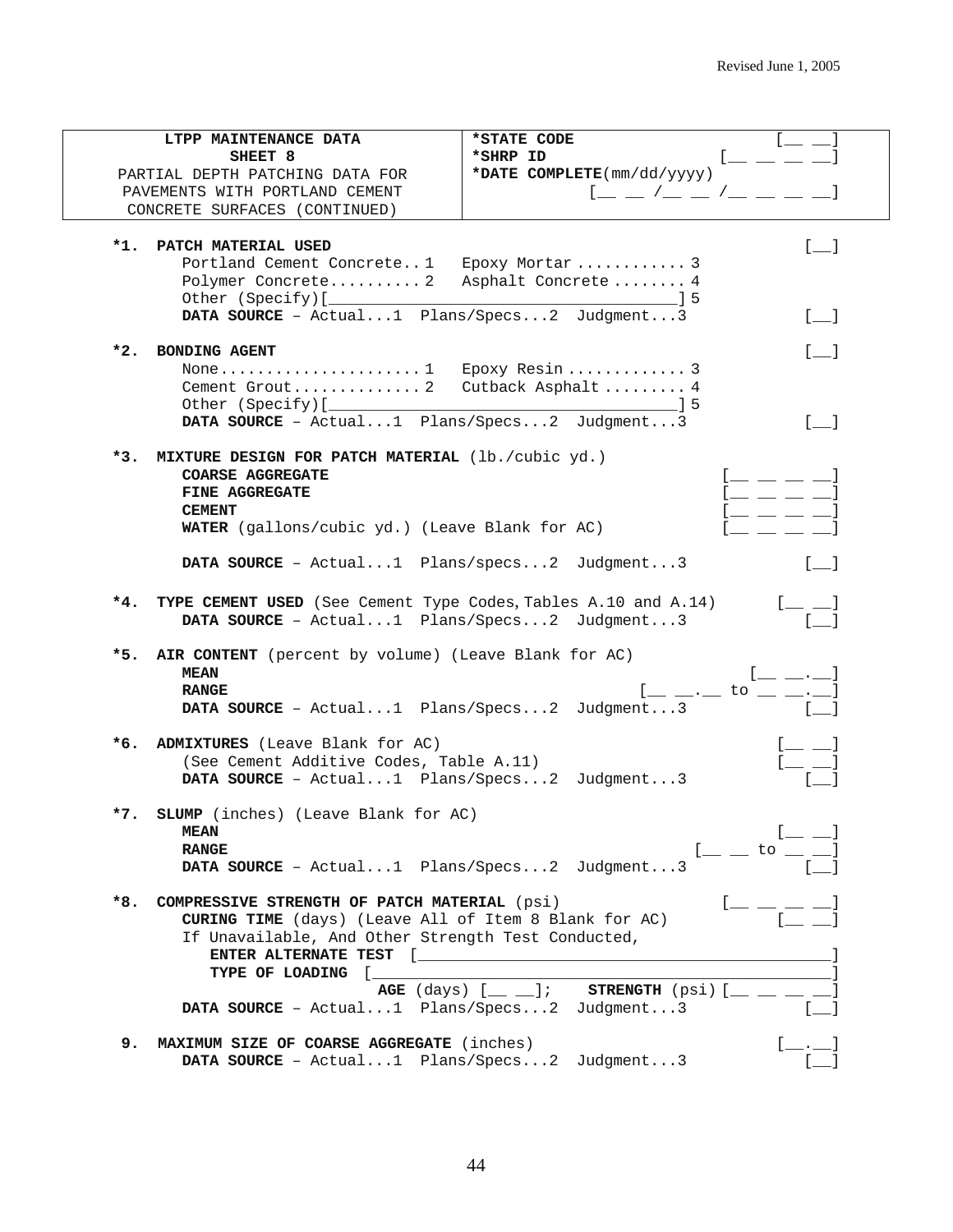|       | LTPP MAINTENANCE DATA                                                         | *STATE CODE                                        |                                       |
|-------|-------------------------------------------------------------------------------|----------------------------------------------------|---------------------------------------|
|       | SHEET <sub>9</sub>                                                            | $=$ $ =$<br>*SHRP ID                               |                                       |
|       | PARTIAL DEPTH PATCHING DATA FOR                                               | *DATE COMPLETE(mm/dd/yyyy)                         |                                       |
|       | PAVEMENTS WITH PORTLAND CEMENT                                                |                                                    |                                       |
|       | CONCRETE SURFACES (CONTINUED)                                                 |                                                    |                                       |
|       |                                                                               |                                                    |                                       |
|       |                                                                               |                                                    |                                       |
| $*1.$ | <b>CURING METHOD</b>                                                          | METHOD 1                                           |                                       |
|       |                                                                               | METHOD <sub>2</sub>                                |                                       |
|       | None $1$                                                                      | Burlap Polyethylene Blankets  6                    |                                       |
|       | Membrane Curing Compound 2                                                    | Insulating Layers 7                                |                                       |
|       | Burlap Curing Blankets 3                                                      | Cotton Mat Curing  8                               |                                       |
|       | Waterproof Paper Blankets 4                                                   | Hay 9                                              |                                       |
|       | White Polyethylene Sheet 5                                                    |                                                    |                                       |
|       |                                                                               | $\begin{array}{ccc} & 1 & 1 & 1 \end{array}$       |                                       |
|       | DATA SOURCE - Actual1 Plans/Specs2 Judgment3                                  |                                                    |                                       |
|       |                                                                               |                                                    |                                       |
| $*2.$ | APPROXIMATE TIME BETWEEN PATCHING AND OPENING TO TRAFFIC <sup>1</sup> (hours) |                                                    |                                       |
|       |                                                                               |                                                    |                                       |
|       | DATA SOURCE - Actual1 Plans/Specs2 Judgment3                                  |                                                    | $\begin{bmatrix} 1 \end{bmatrix}$     |
|       |                                                                               |                                                    |                                       |
| $*3.$ | AMBIENT CONDITIONS AT TIME OF PATCHING <sup>1</sup>                           | <b>LOW</b>                                         |                                       |
|       | AIR TEMPERATURE ( °F)                                                         | HIGH<br>$\mathbb{R}^n$ . The set of $\mathbb{R}^n$ |                                       |
|       |                                                                               |                                                    |                                       |
|       | SURFACE MOISTURE - $Dry1$ Wet2                                                |                                                    |                                       |
|       | DATA SOURCE - Actual1 Plans/Specs2 Judgment3                                  |                                                    |                                       |
|       |                                                                               |                                                    |                                       |
| 4.    | METHOD OF CONSOLIDATING MATERIALS <sup>1</sup>                                |                                                    | $[$ $]$                               |
|       | Vibrators 1                                                                   | Rodding/Tamping 4                                  |                                       |
|       | Vibrating Screeds 2                                                           | Rolling 5                                          |                                       |
|       | $Troweling \ldots \ldots \ldots \ldots \ldots 3$                              |                                                    |                                       |
|       |                                                                               | $\frac{1}{6}$                                      |                                       |
|       | DATA SOURCE - Actual1 Plans/Specs2 Judgment3                                  |                                                    | $\begin{bmatrix} 1 & 1 \end{bmatrix}$ |
|       |                                                                               |                                                    |                                       |
| 5.    | <b>FINISHING METHOD</b>                                                       |                                                    | $\begin{array}{ccc} \end{array}$      |
|       | $\text{Screening} \dots \dots \dots \dots \dots \dots \dots$                  | Machine-Troweling 3                                |                                       |
|       | Hand-Troweling 2                                                              |                                                    |                                       |
|       | Other (Specify) [                                                             | 14                                                 |                                       |
|       | DATA SOURCE - Actual1 Plans/Specs2 Judgment3                                  |                                                    | $\sim$ 1                              |
|       |                                                                               |                                                    |                                       |
| б.    | JOINT FORMING METHOD                                                          |                                                    |                                       |
|       | <b>SHOULDER</b>                                                               |                                                    |                                       |
|       | <b>TRANSVERSE</b>                                                             |                                                    |                                       |
|       | LONGITUDINAL                                                                  |                                                    |                                       |
|       |                                                                               |                                                    |                                       |
|       | None $\dots\dots\dots\dots\dots\dots\dots\dots1$                              | Fiberboard Insert 4                                |                                       |
|       | Polyethylene Strip Insert 2                                                   |                                                    |                                       |
|       | Styrofoam Insert 3                                                            |                                                    |                                       |
|       |                                                                               | $1 \t7$                                            |                                       |
|       | DATA SOURCE - Actual1 Plans/Specs2 Judgment3                                  |                                                    | $\begin{bmatrix} 1 & 1 \end{bmatrix}$ |

 $^1$ Note: Items 2, 3, and 4 are the only entries to be made if asphalt concrete was used as the patch material.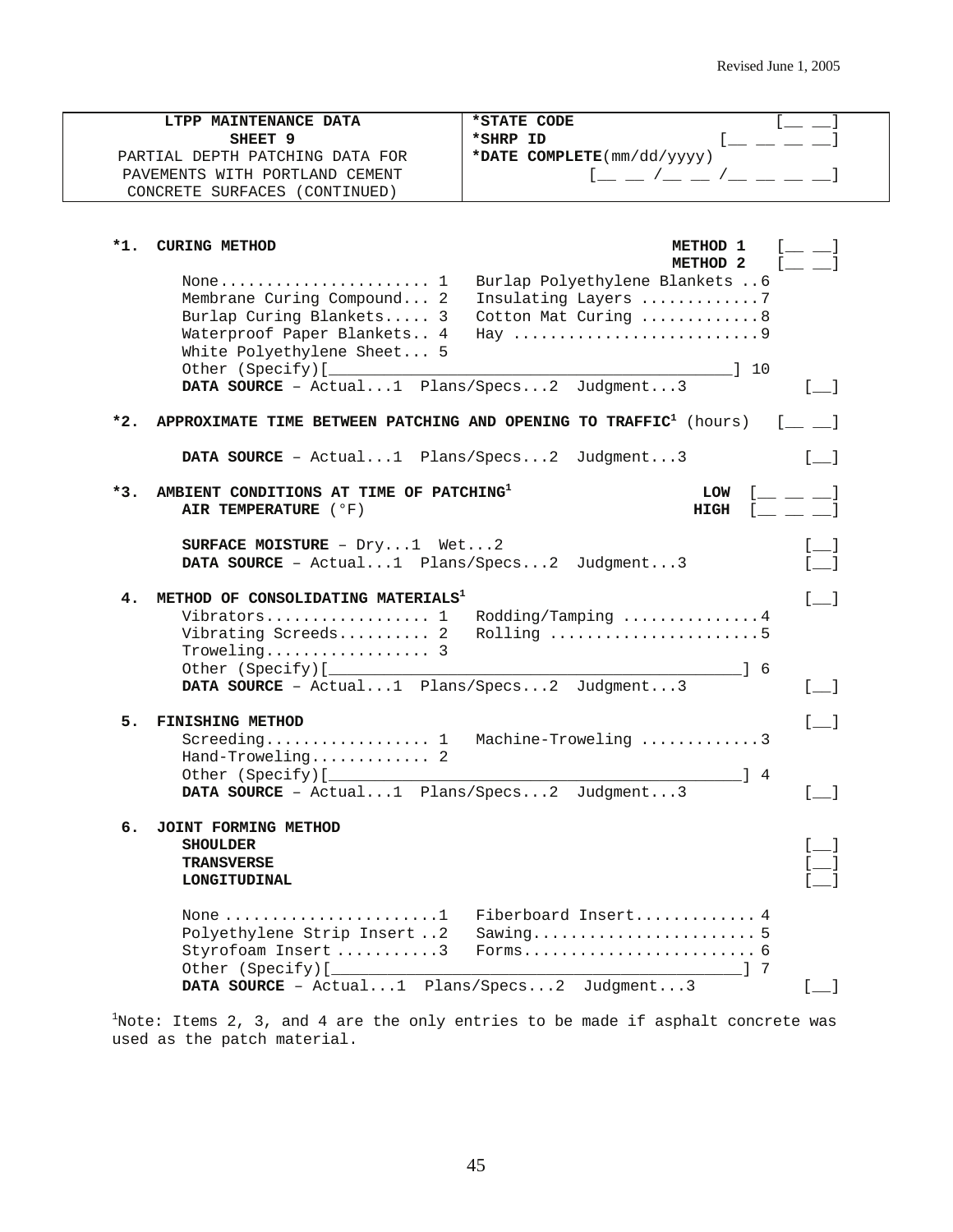| LTPP MAINTENANCE DATA                                 | *STATE CODE                                               |
|-------------------------------------------------------|-----------------------------------------------------------|
| SHEET 10                                              | *SHRP ID                                                  |
| JOINT RESEALING DATA FOR PAVEMENTS WITH               | *DATE COMPLETE(mm/dd/yyyy)                                |
| PORTLAND CEMENT CONCRETE SURFACES                     | $\sqrt{2}$                                                |
|                                                       |                                                           |
|                                                       |                                                           |
| $*1.$<br>DATE WORK BEGAN (mm/dd/yyyy)                 | $[$ $\_\_$ $/$ $\_\_$ $/$ $\_\_$ $/$ $\_\_$ $\_\_$ $\_\_$ |
|                                                       |                                                           |
| $*2.$<br>METHOD OF REMOVING OLD SEALANT               | $\lceil$ $\lceil$                                         |
|                                                       |                                                           |
|                                                       |                                                           |
| High Pressure Water Blasting 4                        |                                                           |
|                                                       |                                                           |
|                                                       |                                                           |
|                                                       |                                                           |
|                                                       |                                                           |
|                                                       |                                                           |
| DATA SOURCE - Actual1 Plans/Specs2 Judgment3          | $[\_$                                                     |
|                                                       |                                                           |
| *3.<br>NEW SEALANT RESERVOIR DIMENTIONS (inches)      |                                                           |
| WIDTH                                                 | $\begin{bmatrix} 1 & 1 & 1 \end{bmatrix}$                 |
| DEPTH (From Top of Slab to Top of Backer Rod or Tape) |                                                           |
| DATA SOURCE - Actual1 Plans/Specs2 Judgment3          |                                                           |
| BOND BREAKER UNDER SEALANT<br>*4.                     | $\lceil$ 1                                                |
|                                                       |                                                           |
| Non-Reactive Adhesive-Backed Tape 2                   |                                                           |
|                                                       |                                                           |
|                                                       |                                                           |
| 5.<br>WERE JOINT SIDEWALLS REFACED?                   | $\begin{bmatrix} 1 & 1 \end{bmatrix}$                     |
|                                                       |                                                           |
|                                                       |                                                           |
|                                                       |                                                           |
|                                                       |                                                           |
|                                                       |                                                           |
| б.<br>CLEANING OF SIDEWALLS                           | $\begin{bmatrix} 1 & 1 \end{bmatrix}$                     |
|                                                       |                                                           |
|                                                       |                                                           |
|                                                       |                                                           |
|                                                       |                                                           |
|                                                       | $\sqrt{1}$                                                |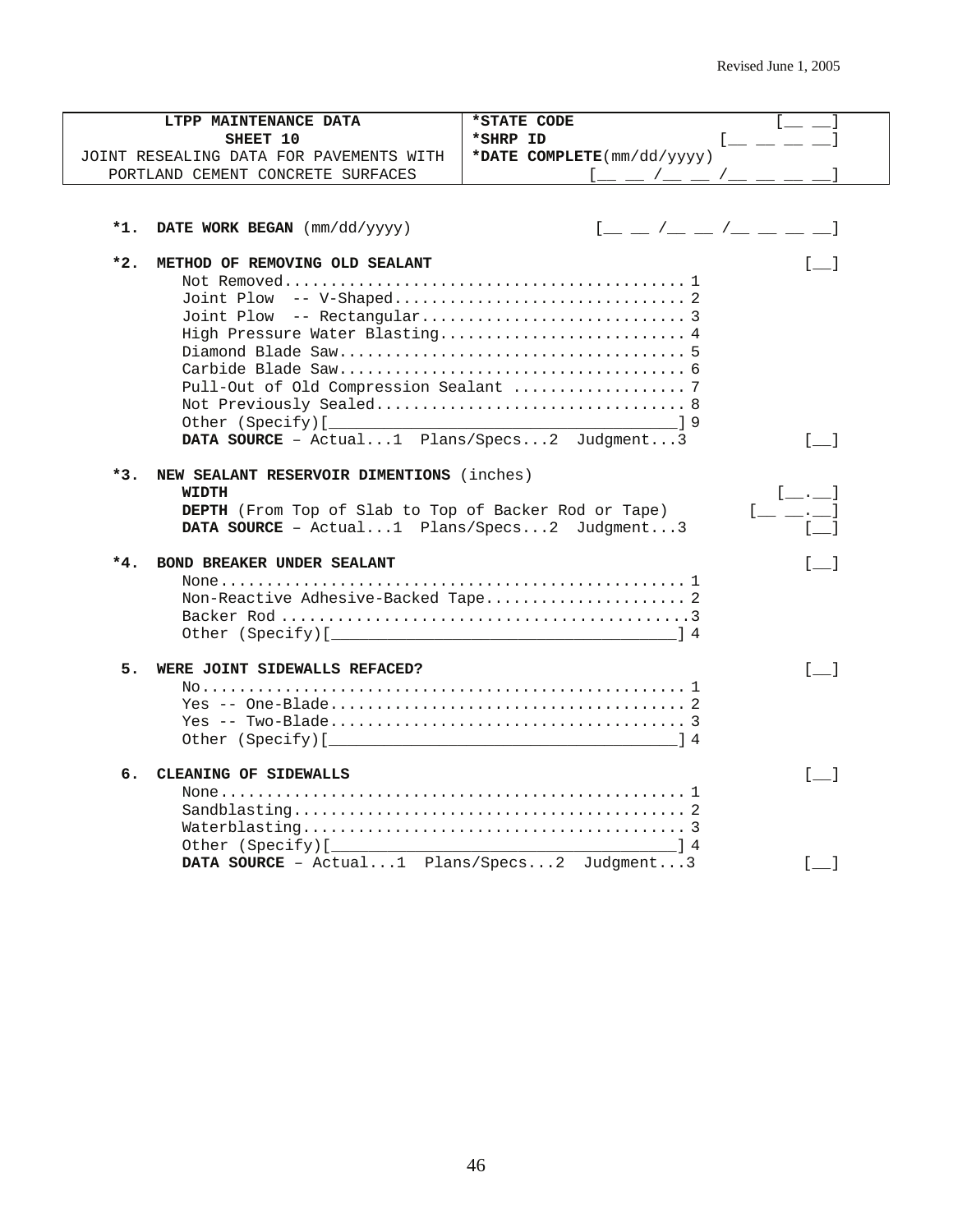| LTPP MAINTENANCE DATA                                                     | *STATE CODE                                                                                            |
|---------------------------------------------------------------------------|--------------------------------------------------------------------------------------------------------|
| SHEET 11                                                                  | *SHRP ID                                                                                               |
| JOINT RESEALING DATA FOR PAVEMENTS WITH                                   | *DATE COMPLETE(mm/dd/yyyy)                                                                             |
| PORTLAND CEMENT CONCRETE SURFACES                                         |                                                                                                        |
| (CONTINUED)                                                               |                                                                                                        |
|                                                                           |                                                                                                        |
|                                                                           |                                                                                                        |
| $*1.$                                                                     | TYPE OF CONTRACTION JOINT SEALANT (AASHTO or ASTM Specifications)<br>$\begin{bmatrix} 1 \end{bmatrix}$ |
| D1850                                                                     | (ASTM) Concrete Joint Sealer, Cold-Application Type1                                                   |
| (ASTM) - M173 (AASHTO) Concrete Joint Sealer<br>D1190                     |                                                                                                        |
|                                                                           |                                                                                                        |
| (ASTM) - M282 (AASHTO) Joint Sealants, Hot-Poured<br>D3406                |                                                                                                        |
|                                                                           | Elastomeric Type, For PCC Pavements 3                                                                  |
| D3405                                                                     | (ASTM) - M301 (AASHTO) Joint Sealants, Hot-Poured for                                                  |
|                                                                           | Concrete and Asphalt Pavements 4                                                                       |
| D3542                                                                     | (ASTM) Preformed Polychloropropene Elastomeric Joint                                                   |
|                                                                           |                                                                                                        |
| D2628                                                                     | (ASTM) Preformed Polychloropropene Elastomeric Joint                                                   |
|                                                                           |                                                                                                        |
| Other                                                                     | (Describe - If Silicone Material is Used, Federal Spec.                                                |
| TT-S-001543A, Georgia DOT Spec. 833.06, or Equal                          |                                                                                                        |
| Applies) [                                                                |                                                                                                        |
|                                                                           | 17                                                                                                     |
|                                                                           |                                                                                                        |
| Manufacturer Information on Type of Crack Sealant                         |                                                                                                        |
| MANUFACTURER NAME [                                                       |                                                                                                        |
| MANUFACTURER SEALANT NAME [                                               |                                                                                                        |
| DATA SOURCE - Actual1 Plans/Specs2 Judgment3                              |                                                                                                        |
| AVERAGE DEPTH OF TOP OF SEALANT PLACEMENT (inches)<br>*2.                 | $\begin{bmatrix} 1 & 1 \end{bmatrix}$                                                                  |
| Below Pavement Surface                                                    |                                                                                                        |
| DATA SOURCE - Actual1 Plans/Specs2 Judgment3                              | $[$ $]$                                                                                                |
|                                                                           |                                                                                                        |
| $*3.$<br>ARE EXPANSION JOINTS SEALED DIFFERENTLY THAN CONTRACTION JOINTS? | $\begin{bmatrix} 1 \end{bmatrix}$                                                                      |
|                                                                           |                                                                                                        |
|                                                                           |                                                                                                        |
| If Yes, Describe Material Used in Expansion Joints                        |                                                                                                        |
| $\mathbf{L}$                                                              |                                                                                                        |
|                                                                           |                                                                                                        |
|                                                                           |                                                                                                        |
| *4.<br>TOTAL LINEAR FEET OF JOINTS SEALED                                 |                                                                                                        |
| TRANSVERSE JOINTS<br>LONGITUDINAL JOINTS                                  | [ <u>__</u> __ __ __ __                                                                                |

Note: If different materials or methods are used, repeat sheets 10 and 11 for each – recording their length in Item No. 4.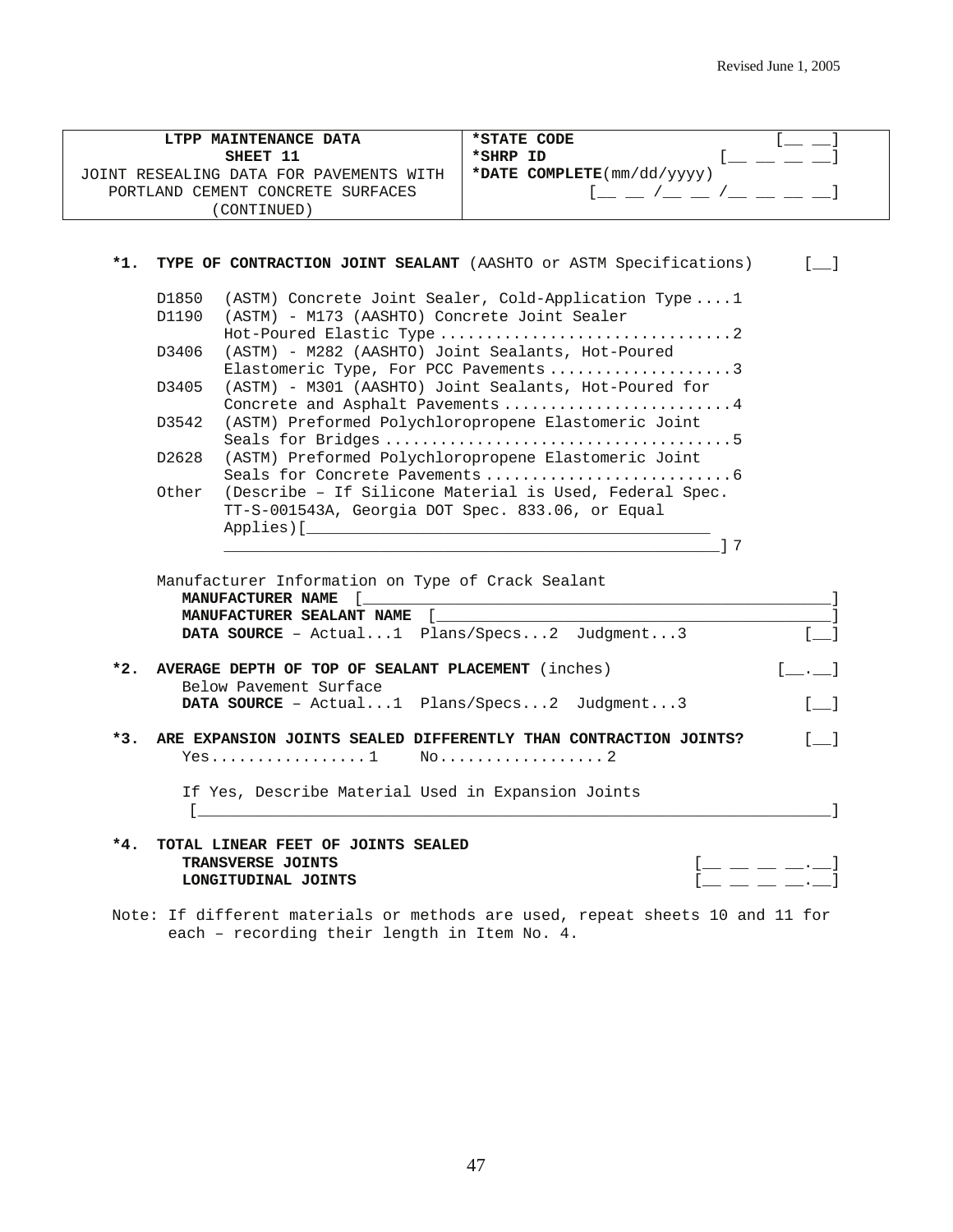|       | LTPP MAINTENANCE DATA                                                                                                  | *STATE CODE                                                                                   |  |
|-------|------------------------------------------------------------------------------------------------------------------------|-----------------------------------------------------------------------------------------------|--|
|       | SHEET 12<br>*SHRP ID                                                                                                   |                                                                                               |  |
|       | *DATE COMPLETE(mm/dd/yyyy)<br>DIAMOND GRINDING, MILLING OR GROOVING                                                    |                                                                                               |  |
|       | DATA FOR PAVEMENT SURFACES                                                                                             |                                                                                               |  |
| *1.   | DATE WORK BEGAN $(mm/dd/yyyy)$                                                                                         | $1 - 1 - 1 - 1 = -1$                                                                          |  |
|       |                                                                                                                        |                                                                                               |  |
| $*2.$ | PAVEMENT SURFACE TYPE                                                                                                  | $\begin{bmatrix} 1 & 1 \end{bmatrix}$                                                         |  |
|       |                                                                                                                        |                                                                                               |  |
| $*3.$ | <b>METHOD USED</b>                                                                                                     | $[$ $]$                                                                                       |  |
|       | $\text{Milling} \dots \dots \dots \dots \dots \dots \dots \dots \dots \dots \dots \dots \dots \dots \dots \dots \dots$ |                                                                                               |  |
| *4.   | REASON FOR GRINDING, MILLING, OR GROOVING                                                                              | $\lceil$ 1                                                                                    |  |
|       | Elimination of Faulting 1                                                                                              |                                                                                               |  |
|       | Elimination of Slab Warping 2                                                                                          |                                                                                               |  |
|       |                                                                                                                        |                                                                                               |  |
|       | Restoration of Transverse Drainage Slope  4                                                                            |                                                                                               |  |
|       |                                                                                                                        |                                                                                               |  |
|       |                                                                                                                        |                                                                                               |  |
| *5.   | EXTENT OF GRINDING, MILLING, OR GROOVING                                                                               | $\lceil$ 1                                                                                    |  |
|       | Entire Test Section Length 1                                                                                           |                                                                                               |  |
|       |                                                                                                                        |                                                                                               |  |
|       |                                                                                                                        |                                                                                               |  |
|       |                                                                                                                        |                                                                                               |  |
| *6.   | AVERAGE DEPTH OF CUT (inches)                                                                                          | $[$ __._ __ $]$                                                                               |  |
|       | DATA SOURCE - Actual1 Plans/Specs2 Judgment3                                                                           |                                                                                               |  |
|       |                                                                                                                        |                                                                                               |  |
| 7.    | <b>CUTTING HEAD WIDTH</b> (inches)                                                                                     |                                                                                               |  |
|       | DATA SOURCE - Actual1 Plans/Specs2 Judgment3                                                                           |                                                                                               |  |
| 8.    |                                                                                                                        | <b>AVERAGE GROOVE WIDTH</b> (Diamond Grinding and Grooving Only) (inches) $[\underline{\ } ]$ |  |
|       | DATA SOURCE - Actual1 Plans/Specs2 Judgment3                                                                           |                                                                                               |  |
|       |                                                                                                                        |                                                                                               |  |
| 9.    |                                                                                                                        | AVERAGE SPACING BETWEEN BLADES (Diamond Grinding and Grooving Only)<br>$[ \cdot \_ ]$         |  |
|       | (inches)                                                                                                               |                                                                                               |  |
|       | DATA SOURCE - Actual1 Plans/Specs2 Judgment3                                                                           | $\begin{bmatrix} 1 \end{bmatrix}$                                                             |  |
|       |                                                                                                                        |                                                                                               |  |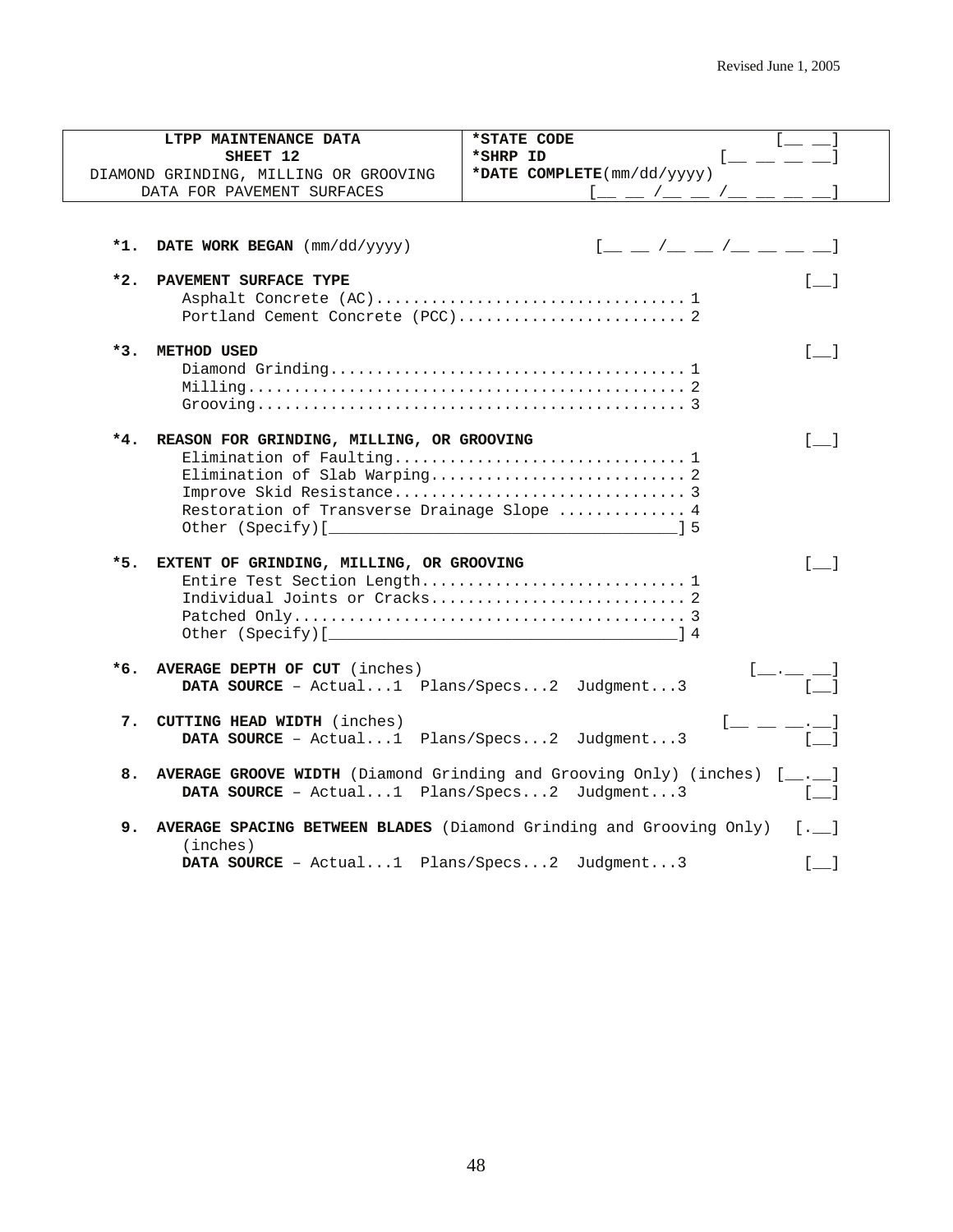|     | LTPP MAINTENANCE DATA                               | *STATE CODE                |                                                     |                                                |
|-----|-----------------------------------------------------|----------------------------|-----------------------------------------------------|------------------------------------------------|
|     | SHEET 13                                            | *SHRP ID                   |                                                     |                                                |
|     | FULL DEPTH REPAIR DATA FOR PAVEMENTS                | *DATE COMPLETE(mm/dd/yyyy) |                                                     |                                                |
|     | WITH PORTLAND CEMENT CONCRETE SURFACES              |                            |                                                     |                                                |
|     |                                                     |                            |                                                     |                                                |
|     |                                                     |                            |                                                     |                                                |
|     |                                                     |                            |                                                     |                                                |
|     | *1. DATE WORK BEGAN (mm/dd/yyyy)                    |                            | $[$ $\_$ $\_$ $/$ $\_$ $\_$ $/$ $\_$ $\_$ $\_$ $\_$ |                                                |
|     |                                                     |                            |                                                     |                                                |
| *2. | PRIMARY REASON FOR PATCHES OR SLAB REPLACEMENT      |                            |                                                     |                                                |
|     | (See Table A.21 for Type Codes)                     |                            |                                                     |                                                |
|     |                                                     |                            |                                                     |                                                |
|     |                                                     |                            |                                                     |                                                |
|     | 3. SECONDARY REASON FOR PATCHES OR SLAB REPLACEMENT |                            |                                                     | $\begin{bmatrix} 1 & 1 \\ 1 & 1 \end{bmatrix}$ |
|     | (See Table A.21 for Type Codes)                     |                            |                                                     |                                                |
|     |                                                     |                            |                                                     |                                                |
|     |                                                     |                            |                                                     |                                                |
| *4. | <b>PATCHES</b>                                      | NUMBER                     | SQ. FEET                                            |                                                |
|     | SLAB ONLY                                           |                            |                                                     |                                                |
|     |                                                     | $[$ $\perp$ $\perp$        |                                                     | $l = \bot = \bot$                              |
|     | SLAB AND BASE                                       |                            |                                                     |                                                |
|     |                                                     |                            |                                                     |                                                |
|     | *5. PATCH MATERIAL USED                             |                            |                                                     | $\begin{bmatrix} 1 & 1 \\ 1 & 1 \end{bmatrix}$ |
|     | Portland Cement Concrete1 Asphalt Concrete 3        |                            |                                                     |                                                |
|     | Polymer Concrete 2 Epoxy Mortar 4                   |                            |                                                     |                                                |
|     |                                                     |                            |                                                     |                                                |
|     | DATA SOURCE - Actual1 Plans/Specs2 Judgment3        |                            |                                                     | $\begin{bmatrix} 1 & 1 \\ 1 & 1 \end{bmatrix}$ |
|     |                                                     |                            |                                                     |                                                |
| *6. | <b>SLABS REPLACED</b>                               | NUMBER                     |                                                     | SQ. FEET                                       |
|     | SLAB ONLY                                           | $[$ $\_\_$                 |                                                     | $=$ $  -$                                      |
|     | SLAB AND BASE                                       |                            |                                                     |                                                |
|     |                                                     |                            |                                                     |                                                |
|     | *7. BASE REPLACED BY (Blank if No Base is Replaced) |                            |                                                     |                                                |
|     | Similar Material 1                                  |                            | <b>PATCHES</b>                                      | $[$ $\_{$                                      |
|     | Asphalt Concrete 2                                  |                            | <b>FULL SLABS</b>                                   | $\begin{bmatrix} 1 \end{bmatrix}$              |
|     | Portland Cement Concrete3                           |                            |                                                     |                                                |
|     |                                                     |                            |                                                     |                                                |
|     |                                                     | $\frac{1}{4}$              |                                                     |                                                |
|     | DATA SOURCE - Actual1 Plans/Specs2 Judgment3        |                            |                                                     | $[$ $]$                                        |
|     |                                                     |                            |                                                     |                                                |
|     | 8. METHOD FOR PATCH BOUNDARY DETERMINATION          |                            |                                                     |                                                |
|     | Visual1 State Standard or                           |                            |                                                     |                                                |
|     | $Coring \ldots \ldots \ldots \ldots \ldots 2$       | Specification  4           |                                                     |                                                |
|     | Deflection3                                         |                            |                                                     |                                                |
|     |                                                     |                            | $\sqrt{5}$                                          |                                                |
|     | DATA SOURCE - Actual1 Plans/Specs2 Judgment3        |                            |                                                     | $[$ $\Box$                                     |
|     |                                                     |                            |                                                     |                                                |
| 9.  | <b>CUTTING INSTRUMENT</b>                           |                            |                                                     | $[$ $\Box$                                     |
|     | Diamond Blade Saw1                                  | Wheel Saw  3               |                                                     |                                                |
|     | Carbide Blade Saw 2                                 | Air Hammer  4              |                                                     |                                                |
|     |                                                     |                            |                                                     |                                                |
|     | DATA SOURCE - Actual1 Plans/Specs2 Judgment3        |                            |                                                     |                                                |
|     |                                                     |                            |                                                     | $[\_$                                          |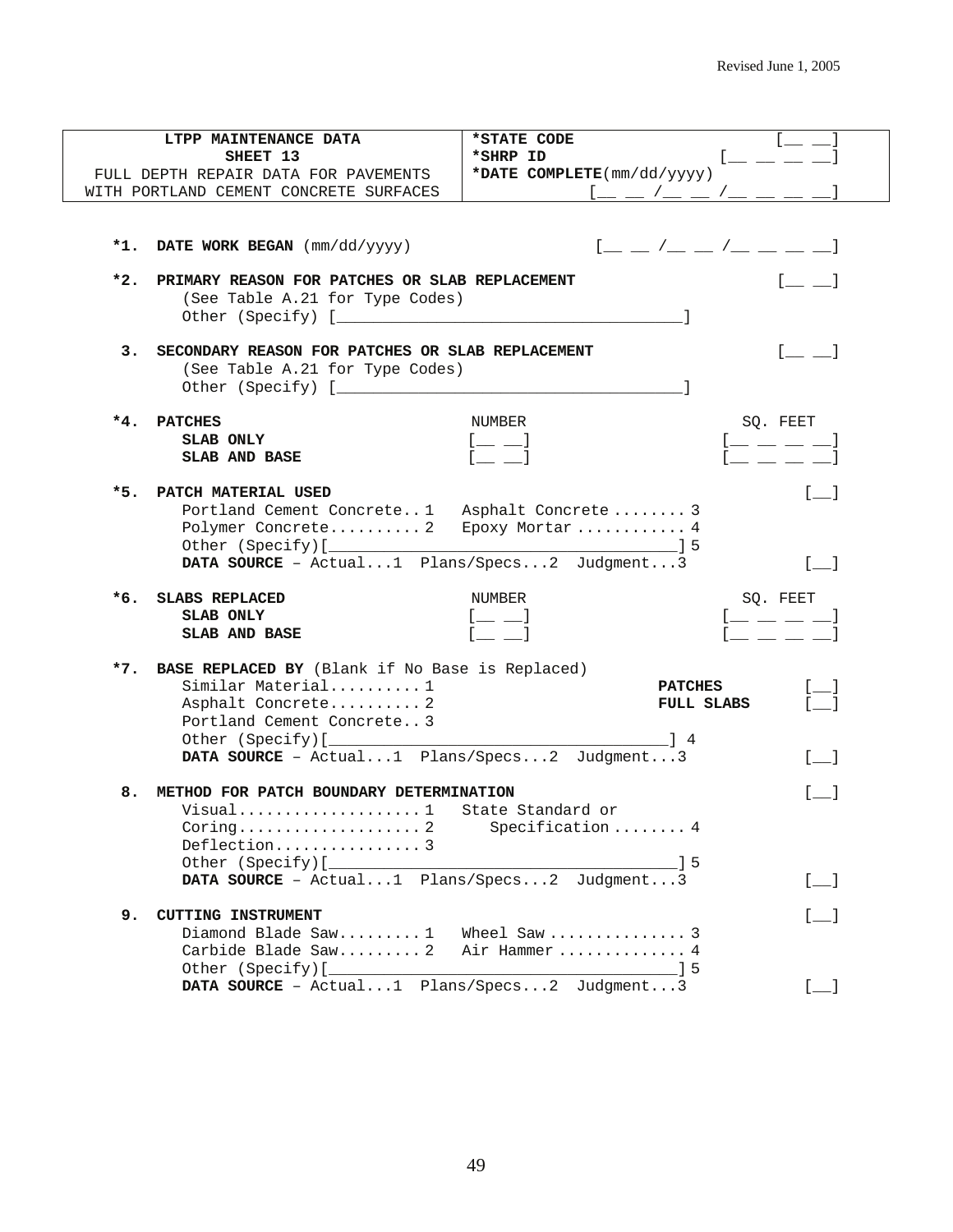|     | LTPP MAINTENANCE DATA                        | *STATE CODE                                                                            |                                       |
|-----|----------------------------------------------|----------------------------------------------------------------------------------------|---------------------------------------|
|     | SHEET 14                                     | *SHRP ID                                                                               |                                       |
|     | FULL DEPTH REPAIR DATA FOR PAVEMENTS         | *DATE COMPLETE(mm/dd/yyyy)                                                             |                                       |
|     | WITH PORTLAND CEMENT CONCRETE SURFACES       |                                                                                        |                                       |
|     | (CONTINUED)                                  |                                                                                        |                                       |
|     |                                              |                                                                                        |                                       |
| *1. | TYPE OF JOINT LOAD TRANSFER                  | TRANSVERSE<br>LONGITUDINAL                                                             |                                       |
|     | SYSTEM USED FOR REPAIRED AREAS               | $\lfloor \quad \rfloor$<br>$\mathbf{L} = \mathbf{L}$                                   |                                       |
|     | None $1$                                     | Undercutting  4                                                                        |                                       |
|     | Dowel Bars 2                                 | Aggregate Interlock  5                                                                 |                                       |
|     | Tie Bars 3                                   |                                                                                        |                                       |
|     |                                              |                                                                                        |                                       |
|     |                                              | $\begin{array}{\begin{array}{\small \begin{array}{\small \end{array}}{16}\end{array}}$ |                                       |
|     | DATA SOURCE - Actual1 Plans/Specs2 Judgment3 |                                                                                        | $\begin{bmatrix} 1 \end{bmatrix}$     |
|     | *2. SECURING LOAD TRANSFER DEVICES           |                                                                                        |                                       |
|     |                                              | Epoxy Filler  3                                                                        |                                       |
|     | Grout Filler 2                               |                                                                                        |                                       |
|     |                                              |                                                                                        |                                       |
|     |                                              |                                                                                        |                                       |
|     | DATA SOURCE - Actual1 Plans/Specs2 Judgment3 |                                                                                        | $\Box$                                |
|     | *3. REINFORCING STEEL PLACED IN PATCH        |                                                                                        |                                       |
|     |                                              |                                                                                        |                                       |
|     |                                              |                                                                                        |                                       |
|     |                                              | LONGITUDINAL                                                                           |                                       |
|     | *4. BAR DIAMETERS (rebar number)             | TRANSVERSE                                                                             |                                       |
|     |                                              | $[- \ ]$                                                                               |                                       |
| *5. | <b>BAR LENGTHS</b> (inches)                  |                                                                                        |                                       |
| *6. | <b>BAR SPACING</b> (inches)                  |                                                                                        |                                       |
|     | DATA SOURCE - Actual1 Plans/Specs2 Judgment3 |                                                                                        |                                       |
|     | *7. DOWEL COATINGS                           | $\begin{bmatrix} 1 & 1 \end{bmatrix}$<br>$\begin{bmatrix} 1 & 1 \end{bmatrix}$         |                                       |
|     |                                              |                                                                                        |                                       |
|     | Paint and/or Grease 2 Stainless Steel 5      |                                                                                        |                                       |
|     |                                              |                                                                                        |                                       |
|     |                                              |                                                                                        |                                       |
|     | DATA SOURCE - Actual1 Plans/Specs2 Judgment3 |                                                                                        |                                       |
|     | 8. NUMBER OF SAW CUTS PER PATCH (If Sawed)   |                                                                                        |                                       |
|     |                                              |                                                                                        |                                       |
| 9.  | DEPTH OF TYPICAL BOUNDARY SAW CUT (inches)   |                                                                                        |                                       |
|     | DATA SOURCE - Actual1 Plans/Specs2 Judgment3 |                                                                                        |                                       |
|     |                                              |                                                                                        |                                       |
| 10. | <b>CONCRETE BREAKUP</b>                      |                                                                                        |                                       |
|     | None $1$                                     | Gravity Drop Hammer  3                                                                 |                                       |
|     | Pneumatic Air Hammer 2                       | Sawing $\dots\dots\dots\dots\dots\dots4$                                               |                                       |
|     |                                              |                                                                                        |                                       |
|     | DATA SOURCE - Actual1 Plans/Specs2 Judgment3 |                                                                                        | $\begin{bmatrix} 1 & 1 \end{bmatrix}$ |
|     |                                              |                                                                                        |                                       |
| 11. | REMOVAL OF CONCRETE                          |                                                                                        | $\lceil$ 1                            |
|     |                                              |                                                                                        |                                       |
|     |                                              |                                                                                        |                                       |
|     |                                              |                                                                                        |                                       |
|     | DATA SOURCE - Actual1 Plans/Specs2 Judgment3 |                                                                                        | $\begin{bmatrix} 1 & 1 \end{bmatrix}$ |

 $\overline{\phantom{0}}$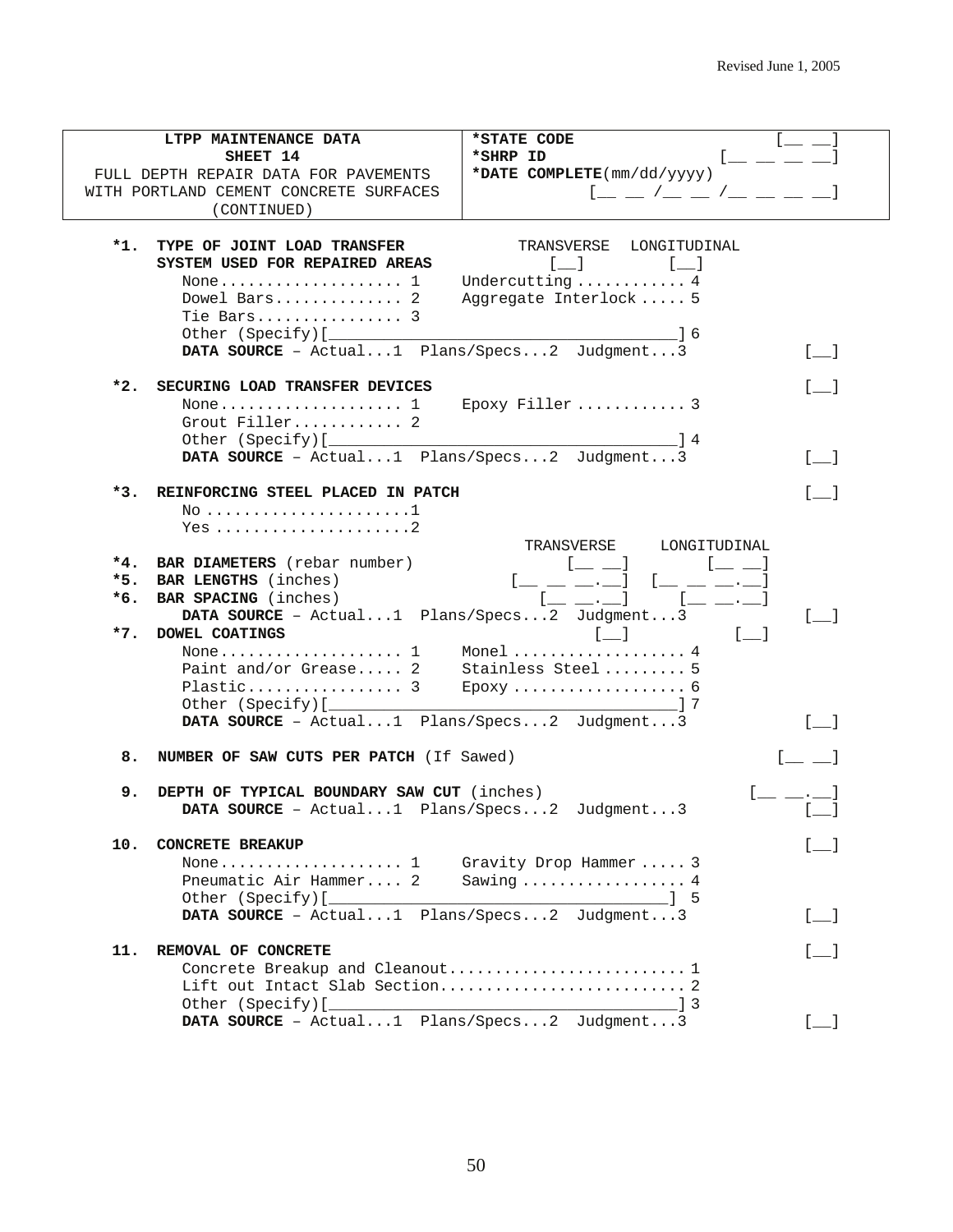| LTPP MAINTENANCE DATA                                            | *STATE CODE                                                                           |
|------------------------------------------------------------------|---------------------------------------------------------------------------------------|
| SHEET 15                                                         | *SHRP ID<br>La Carriera de Carriera de                                                |
| FULL DEPTH REPAIR DATA FOR PAVEMENTS                             | *DATE COMPLETE(mm/dd/yyyy)                                                            |
| WITH PORTLAND CEMENT CONCRETE SURFACES                           | $[$ $\_$ $\_$ $/$ $\_$ $\_$ $/$ $\_$ $\_$ $\_$ $\_$                                   |
| (CONTINUED)                                                      |                                                                                       |
|                                                                  |                                                                                       |
| *1.<br>METHOD OF REINFORCING STEEL PLACEMENT                     | $[$ $]$                                                                               |
|                                                                  |                                                                                       |
|                                                                  |                                                                                       |
|                                                                  |                                                                                       |
| DATA SOURCE - Actual1 Plans/Specs2 Judgment3                     | $[$ $]$                                                                               |
| *2.<br>MIXTURE DESIGN FOR PATCH MATERIAL (lbs./cubic yd.)        |                                                                                       |
| COARSE AGGREGATE                                                 |                                                                                       |
|                                                                  | $\leftarrow$ $\leftarrow$ $\leftarrow$ $\leftarrow$ $\leftarrow$<br>$[$ $\_\_$ $\_\_$ |
| <b>FINE AGGREGATE</b>                                            |                                                                                       |
| <b>CEMENT</b>                                                    | $l = \bot$                                                                            |
| <b>WATER</b> (gallons/cubic yd.) (Leave Blank for AC)            |                                                                                       |
| DATA SOURCE - Actual1 Plans/Specs2 Judgment3                     |                                                                                       |
| $*3.$<br>TYPE CEMENT USED (See Type Codes, Tables A.10 and A.14) |                                                                                       |
|                                                                  |                                                                                       |
| DATA SOURCE - Actual1 Plans/Specs2 Judgment3                     |                                                                                       |
| AIR CONTENT (percent by volume) (Leave Blank for AC)<br>*4.      |                                                                                       |
| <b>MEAN</b>                                                      | $[$ $\_\_$ $\_\_$                                                                     |
| <b>RANGE</b>                                                     | $[$ __ .__ to _ _ ._ l                                                                |
| DATA SOURCE - Actual1 Plans/Specs2 Judgment3                     |                                                                                       |
|                                                                  |                                                                                       |
| *5. ADMIXTURES (Leave Blank for AC)                              |                                                                                       |
| (See Cement Additive Codes, Table A.11)                          |                                                                                       |
|                                                                  | $\stackrel{[--]}{=-}$                                                                 |
| DATA SOURCE - Actual1 Plans/Specs2 Judgment3                     |                                                                                       |
|                                                                  |                                                                                       |
| SLUMP (inches) (Leave Blank for AC)<br>*6.                       |                                                                                       |
| <b>MEAN</b>                                                      | $[\_\_\cdot\_\_\cdot]$                                                                |
| <b>RANGE</b>                                                     |                                                                                       |
| DATA SOURCE - Actual1 Plans/Specs2 Judgment3                     | $[$ __._ to __._]                                                                     |
|                                                                  |                                                                                       |
| FLEXURAL STRENGTH (Modulus of Rupture) (psi)<br>$*7.$            |                                                                                       |
| (Based on $3^{rd}$ Point Loading) <b>CURING TIME</b> (days)      |                                                                                       |
| If Unavailable, And other Strength Test Conducted,               |                                                                                       |
|                                                                  |                                                                                       |
| TYPE OF LOADING                                                  |                                                                                       |
|                                                                  | AGE (days) $[$ $]$ ; STRENGTH (psi) $[$ $]$ $]$ $]$                                   |
| DATA SOURCE - Actual1 Plans/Specs2 Judgment3                     |                                                                                       |
|                                                                  |                                                                                       |
| *8.<br>AMBIENT CONDITIONS AT TIME OF PATCHING                    |                                                                                       |
| AIR TEMPERATURE ( °F)                                            | LOW<br>$[$ $\_\_$ $\_\_$                                                              |
|                                                                  | $HIGH$ $[$ $]$ $]$                                                                    |
| SURFACE MOISTURE - $Dry1$ , Wet2                                 | $[$ $]$                                                                               |
| DATA SOURCE - Actual1 Plans/Specs2 Judgment3                     |                                                                                       |
|                                                                  |                                                                                       |
| 9. MAXIMUM SIZE OF COARSE AGGREGATE (inches)                     | $[-,-]$                                                                               |
| DATA SOURCE - Actual1 Plans/Specs2 Judgment3                     |                                                                                       |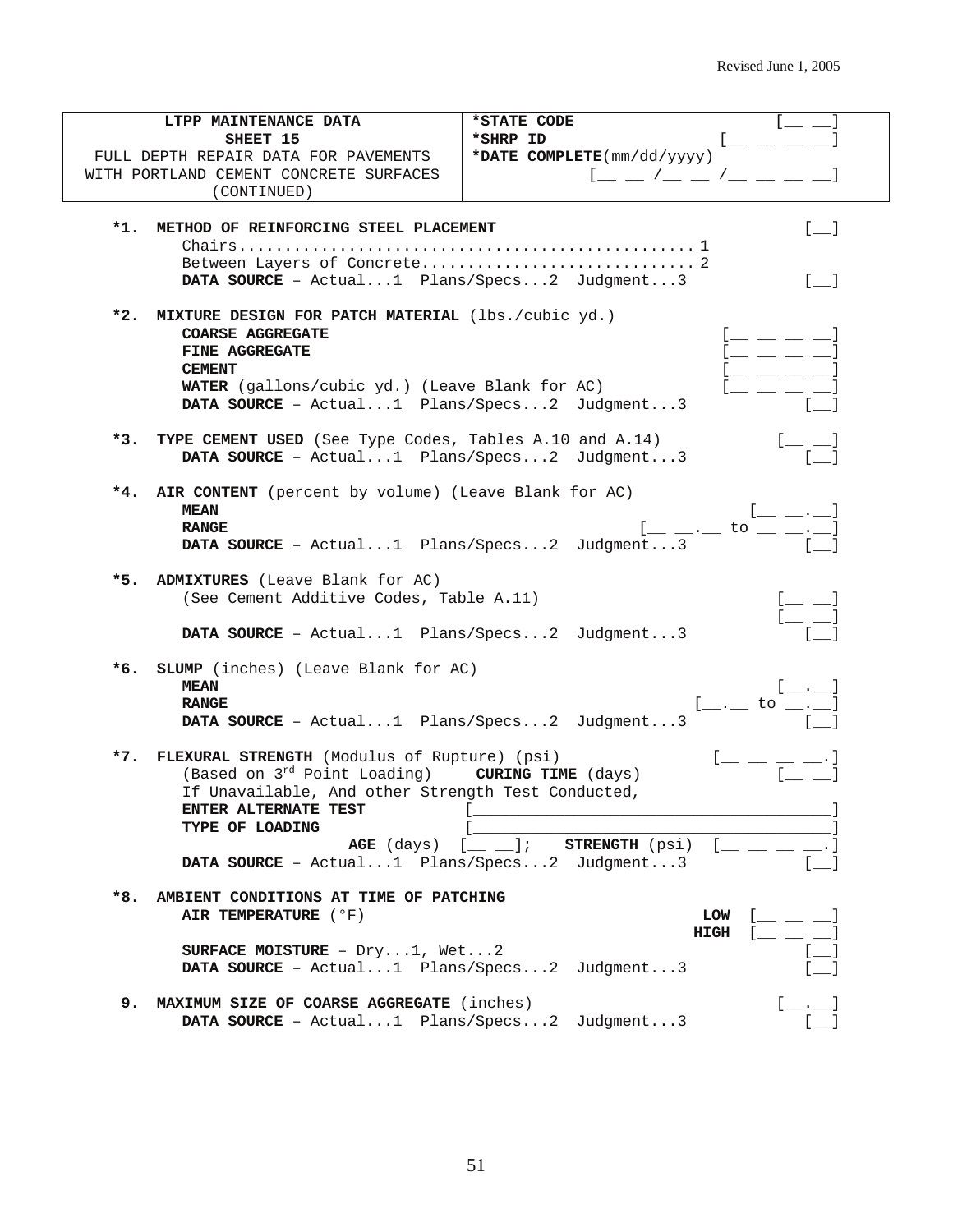|     | LTPP MAINTENANCE DATA                                                         | *STATE CODE                                                                                                                                                                                                                                                                                                                                                                                                                                                                                     |
|-----|-------------------------------------------------------------------------------|-------------------------------------------------------------------------------------------------------------------------------------------------------------------------------------------------------------------------------------------------------------------------------------------------------------------------------------------------------------------------------------------------------------------------------------------------------------------------------------------------|
|     | SHEET 16                                                                      | *SHRP ID                                                                                                                                                                                                                                                                                                                                                                                                                                                                                        |
|     | FULL DEPTH REPAIR DATA FOR PAVEMENTS                                          | *DATE COMPLETE(mm/dd/yyyy)                                                                                                                                                                                                                                                                                                                                                                                                                                                                      |
|     | WITH PORTLAND CEMENT CONCRETE SURFACES                                        | $\mathfrak{l}=\mathfrak{l}=\mathfrak{l}=\mathfrak{l}=\mathfrak{l}=\mathfrak{l}=\mathfrak{l}=\mathfrak{l}=\mathfrak{l}=\mathfrak{l}=\mathfrak{l}=\mathfrak{l}=\mathfrak{l}=\mathfrak{l}=\mathfrak{l}=\mathfrak{l}=\mathfrak{l}=\mathfrak{l}=\mathfrak{l}=\mathfrak{l}=\mathfrak{l}=\mathfrak{l}=\mathfrak{l}=\mathfrak{l}=\mathfrak{l}=\mathfrak{l}=\mathfrak{l}=\mathfrak{l}=\mathfrak{l}=\mathfrak{l}=\mathfrak{l}=\mathfrak{l}=\mathfrak{l}=\mathfrak{l}=\mathfrak{l}=\mathfrak{l}=\mathfrak$ |
|     | (CONTINUED)                                                                   |                                                                                                                                                                                                                                                                                                                                                                                                                                                                                                 |
|     |                                                                               |                                                                                                                                                                                                                                                                                                                                                                                                                                                                                                 |
| *1. | JOINT FORMING METHOD                                                          | SHOULDER<br>TRANSVERSE<br>LONGITUDINAL                                                                                                                                                                                                                                                                                                                                                                                                                                                          |
|     |                                                                               | $\begin{bmatrix} 1 & 1 \end{bmatrix}$<br>$\begin{bmatrix} 1 & 1 \end{bmatrix}$<br><b>Line Coll</b>                                                                                                                                                                                                                                                                                                                                                                                              |
|     |                                                                               | Fiberboard Insert  4                                                                                                                                                                                                                                                                                                                                                                                                                                                                            |
|     | Polyethylene Strip Insert. 2                                                  | Sawing  5                                                                                                                                                                                                                                                                                                                                                                                                                                                                                       |
|     | Styrofoam Insert 3                                                            |                                                                                                                                                                                                                                                                                                                                                                                                                                                                                                 |
|     |                                                                               |                                                                                                                                                                                                                                                                                                                                                                                                                                                                                                 |
|     | DATA SOURCE - Actual1 Plans/Specs2 Judgment3                                  | $\begin{bmatrix} 1 & 1 \\ 1 & 1 \end{bmatrix}$                                                                                                                                                                                                                                                                                                                                                                                                                                                  |
|     |                                                                               |                                                                                                                                                                                                                                                                                                                                                                                                                                                                                                 |
| *2. | WAS BOND BREAKER USED BETWEEN ADJACENT LANES?                                 | $\begin{bmatrix} \phantom{-} \end{bmatrix}$                                                                                                                                                                                                                                                                                                                                                                                                                                                     |
|     |                                                                               |                                                                                                                                                                                                                                                                                                                                                                                                                                                                                                 |
|     |                                                                               |                                                                                                                                                                                                                                                                                                                                                                                                                                                                                                 |
| *3. | <b>CURING METHOD</b>                                                          | METHOD $1$ $[\underline{\hspace{1cm}} \underline{\hspace{1cm}} ]$ METHOD $2$ $[\underline{\hspace{1cm}} \underline{\hspace{1cm}} ]$                                                                                                                                                                                                                                                                                                                                                             |
|     |                                                                               | Burlap-Polyethylene                                                                                                                                                                                                                                                                                                                                                                                                                                                                             |
|     | Membrane Curing Compound 2                                                    | Blankets  6                                                                                                                                                                                                                                                                                                                                                                                                                                                                                     |
|     | Burlap Curing Blankets 3                                                      | Insulating Layers  7                                                                                                                                                                                                                                                                                                                                                                                                                                                                            |
|     | Waterproof Paper Blankets 4                                                   | Cotton Mat Curing 8                                                                                                                                                                                                                                                                                                                                                                                                                                                                             |
|     | White Polyethylene Sheeting 5                                                 |                                                                                                                                                                                                                                                                                                                                                                                                                                                                                                 |
|     |                                                                               | $\sim$ 10                                                                                                                                                                                                                                                                                                                                                                                                                                                                                       |
|     | DATA SOURCE - Actual1 Plans/Specs2 Judgment3                                  | $\begin{bmatrix} 1 & 1 \\ 1 & 1 \end{bmatrix}$                                                                                                                                                                                                                                                                                                                                                                                                                                                  |
|     |                                                                               |                                                                                                                                                                                                                                                                                                                                                                                                                                                                                                 |
| *4. | APPROXIMATE TIME BETWEEN PATCHING AND OPENING TO TRAFFIC <sup>1</sup> (hours) |                                                                                                                                                                                                                                                                                                                                                                                                                                                                                                 |
|     |                                                                               |                                                                                                                                                                                                                                                                                                                                                                                                                                                                                                 |
|     | DATA SOURCE - Actual1 Plans/Specs2 Judgment3                                  |                                                                                                                                                                                                                                                                                                                                                                                                                                                                                                 |
|     |                                                                               |                                                                                                                                                                                                                                                                                                                                                                                                                                                                                                 |
| 5.  | CONSOLIDATION OF MATERIALS <sup>1</sup>                                       | [ ]                                                                                                                                                                                                                                                                                                                                                                                                                                                                                             |
|     | Internal Vibrators 1                                                          | Rolling  4                                                                                                                                                                                                                                                                                                                                                                                                                                                                                      |
|     | Vibrating Screeds 2                                                           | Tamping $\ldots \ldots \ldots \ldots \ldots 5$                                                                                                                                                                                                                                                                                                                                                                                                                                                  |
|     | $Troweling \ldots \ldots \ldots \ldots \ldots 3$                              |                                                                                                                                                                                                                                                                                                                                                                                                                                                                                                 |
|     |                                                                               |                                                                                                                                                                                                                                                                                                                                                                                                                                                                                                 |
|     |                                                                               |                                                                                                                                                                                                                                                                                                                                                                                                                                                                                                 |
| 6.  | FINISHING                                                                     | $\begin{bmatrix} 1 & 1 \end{bmatrix}$                                                                                                                                                                                                                                                                                                                                                                                                                                                           |
|     | Screeding1                                                                    | Machine Troweling  3                                                                                                                                                                                                                                                                                                                                                                                                                                                                            |
|     | Hand Troweling 2                                                              |                                                                                                                                                                                                                                                                                                                                                                                                                                                                                                 |
|     |                                                                               | $\_$ 1 4                                                                                                                                                                                                                                                                                                                                                                                                                                                                                        |
|     | DATA SOURCE - Actual1 Plans/Specs2 Judgment3                                  | $\begin{bmatrix} 1 & 1 \end{bmatrix}$                                                                                                                                                                                                                                                                                                                                                                                                                                                           |
|     |                                                                               |                                                                                                                                                                                                                                                                                                                                                                                                                                                                                                 |
| 7.  | TYPE OF TRANSVERSE JOINTS IN PATCHES                                          | $[\_$<br>Or SLABS $[$ $]$                                                                                                                                                                                                                                                                                                                                                                                                                                                                       |
|     | None $\ldots \ldots \ldots \ldots \ldots \ldots 1$                            | Mixture of Expansion and                                                                                                                                                                                                                                                                                                                                                                                                                                                                        |
|     | All Expansion Joints  2                                                       | Contraction Joints  4                                                                                                                                                                                                                                                                                                                                                                                                                                                                           |
|     | All Contraction Joints 3                                                      |                                                                                                                                                                                                                                                                                                                                                                                                                                                                                                 |
|     | DATA SOURCE - Actual1 Plans/Specs2 Judgment3                                  | $[$ $]$                                                                                                                                                                                                                                                                                                                                                                                                                                                                                         |
|     |                                                                               |                                                                                                                                                                                                                                                                                                                                                                                                                                                                                                 |
| 8.  | WERE OLD JOINTS MATCHED?                                                      | $[$ $]$                                                                                                                                                                                                                                                                                                                                                                                                                                                                                         |
|     |                                                                               |                                                                                                                                                                                                                                                                                                                                                                                                                                                                                                 |
|     |                                                                               |                                                                                                                                                                                                                                                                                                                                                                                                                                                                                                 |

 $1$ Note: Items 4 and 5 are the only entries to be made if asphalt concrete was used as the patch material.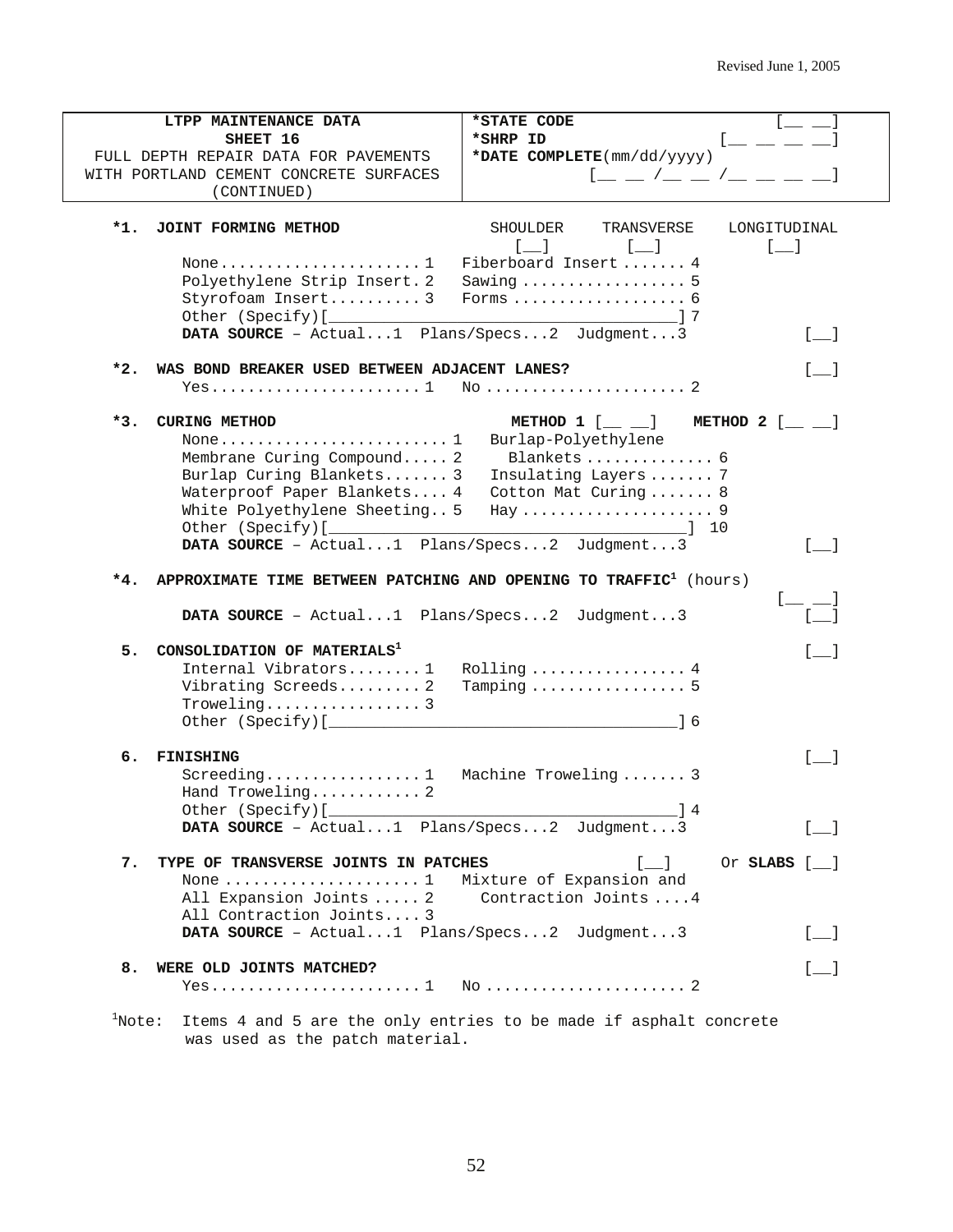| LTPP MAINTENANCE DATA<br>r<br>SHEET 1                      |                                                 | *STATE CODE<br>Ĥ<br>*SHRP                     |                                                                 |                                                      |
|------------------------------------------------------------|-------------------------------------------------|-----------------------------------------------|-----------------------------------------------------------------|------------------------------------------------------|
| COST DATA                                                  |                                                 | *DATE                                         | $\textbf{COMPLETE}(\text{mm}/\text{dd}/\text{YYY})$             |                                                      |
| TEST SECTION LENGTH<br>$*1.$                               | (feet<br>TREATED                                |                                               |                                                                 |                                                      |
| MAINTENANCE TYPE                                           | <b>UNITS</b>                                    | <b><i>ALLINEUS</i></b><br>$\ddot{\mathbf{a}}$ | PER<br>(dollars)<br><b>COST</b><br>ω<br>*AVERAGE<br><b>UNIT</b> | $\overline{5}$<br>TOTAL COST<br>thousands<br>dollars |
| Seal Cost                                                  | sq. yds                                         |                                               |                                                                 |                                                      |
| Crack Sealing                                              | $\pm$<br>lin.                                   |                                               |                                                                 |                                                      |
| Patches - AC Pavements:<br>Surface Only                    | yds.<br>sq.                                     |                                               |                                                                 |                                                      |
| Surface and Partial Base                                   |                                                 |                                               |                                                                 |                                                      |
| Replacement<br>Full Depth                                  | yds.<br>yds.<br>sq.<br>$\bullet$<br>ρά          |                                               |                                                                 |                                                      |
| Patches - PCC Pavements:                                   |                                                 |                                               |                                                                 |                                                      |
| Partial Depth<br>Slab Only                                 | yds.<br>yds.<br>$\bullet$<br>sq.<br>ρq          |                                               |                                                                 |                                                      |
| Slab and Base                                              | yds.<br>$\bullet$<br>ρğ                         |                                               |                                                                 |                                                      |
| PCC Slab Replacement                                       |                                                 |                                               |                                                                 |                                                      |
| Slab and Base<br>Slab Only                                 | yds<br>yds.<br>$\cdot$<br>$\bullet$<br>ρρ<br>ρg |                                               |                                                                 |                                                      |
| Joint Resealing<br>(PCC Pavement)                          | $\pm$<br>lin.                                   |                                               |                                                                 |                                                      |
| $\ddot{g}$<br>Diamond Grinding or Millin<br>(PCC Pavement) | yds.<br>sg.                                     |                                               |                                                                 |                                                      |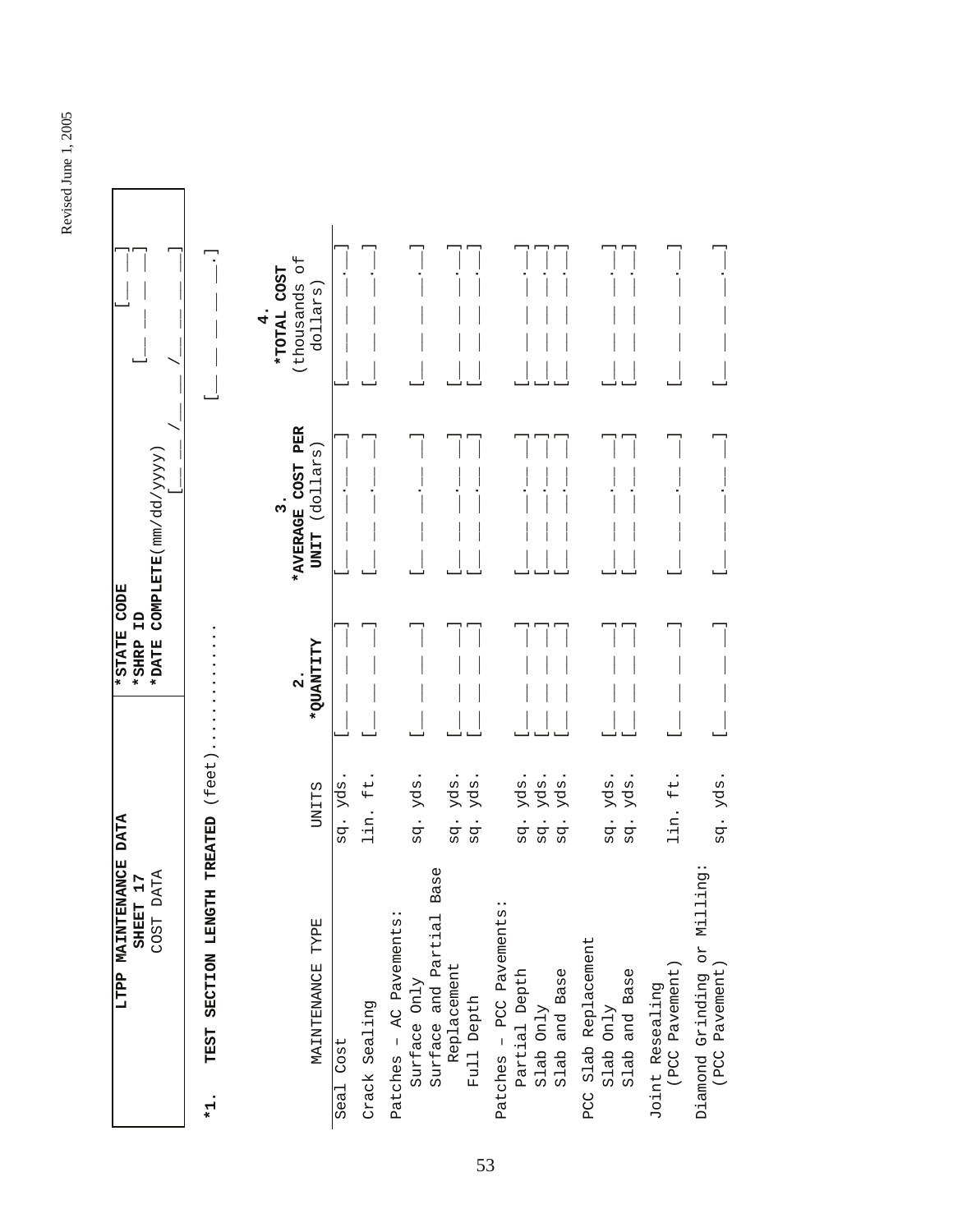|       | LTPP MAINTENANCE DATA<br>SHEET 18                             | *STATE CODE<br>*SHRP ID                                                                                                                                                                                                                                                                                                                                                                                                                                                             | $\Box = \Box$                                  |  |  |
|-------|---------------------------------------------------------------|-------------------------------------------------------------------------------------------------------------------------------------------------------------------------------------------------------------------------------------------------------------------------------------------------------------------------------------------------------------------------------------------------------------------------------------------------------------------------------------|------------------------------------------------|--|--|
|       | CRACK SEALING DATA FOR PAVEMENTS WITH                         | *DATE COMPLETE (mm/dd/yyyy)                                                                                                                                                                                                                                                                                                                                                                                                                                                         |                                                |  |  |
|       | PORTLAND CEMENT CONCRETE SURFACES                             |                                                                                                                                                                                                                                                                                                                                                                                                                                                                                     |                                                |  |  |
|       |                                                               |                                                                                                                                                                                                                                                                                                                                                                                                                                                                                     |                                                |  |  |
|       |                                                               |                                                                                                                                                                                                                                                                                                                                                                                                                                                                                     |                                                |  |  |
|       | *1. DATE WORK BEGAN (mm/dd/yyyy)                              | $[$ $\_$ $\_$ $/$ $\_$ $\_$ $/$ $\_$ $\_$ $\_$ $\_$                                                                                                                                                                                                                                                                                                                                                                                                                                 |                                                |  |  |
| $*2.$ | NEW SEALANT RESERVOIR DIMENSIONS (inches)                     |                                                                                                                                                                                                                                                                                                                                                                                                                                                                                     |                                                |  |  |
|       | WIDTH                                                         |                                                                                                                                                                                                                                                                                                                                                                                                                                                                                     |                                                |  |  |
|       | DEPTH (From Top of Slab to Top of Backer Rod or Tape)         |                                                                                                                                                                                                                                                                                                                                                                                                                                                                                     | <b>College</b>                                 |  |  |
|       |                                                               |                                                                                                                                                                                                                                                                                                                                                                                                                                                                                     |                                                |  |  |
|       | *3. BOND BREAKER UNDER SEALANT (If Used)<br>None. $\ldots 1$  | Non-Reactive Adhesive Backed Tape2 Backer Rod3                                                                                                                                                                                                                                                                                                                                                                                                                                      | [1]                                            |  |  |
|       |                                                               | - 14                                                                                                                                                                                                                                                                                                                                                                                                                                                                                |                                                |  |  |
|       |                                                               |                                                                                                                                                                                                                                                                                                                                                                                                                                                                                     |                                                |  |  |
|       | *4. CLEANING OF CRACKS                                        |                                                                                                                                                                                                                                                                                                                                                                                                                                                                                     | $[ \quad ]$                                    |  |  |
|       | None1 Routing2 Air Blast3 Steel Wire Brush4                   |                                                                                                                                                                                                                                                                                                                                                                                                                                                                                     |                                                |  |  |
|       | Brooming5                                                     |                                                                                                                                                                                                                                                                                                                                                                                                                                                                                     |                                                |  |  |
|       |                                                               | $\sim$ 16                                                                                                                                                                                                                                                                                                                                                                                                                                                                           |                                                |  |  |
| *5.   | TYPE OF SEALANT (AASHTO or ASTM Specifications)               |                                                                                                                                                                                                                                                                                                                                                                                                                                                                                     |                                                |  |  |
|       | D1850<br>(ASTM) Concrete Joint Sealer, Cold-Application Type1 |                                                                                                                                                                                                                                                                                                                                                                                                                                                                                     |                                                |  |  |
|       | (ASTM) - M173 (AASHTO) Concrete Joint Sealer<br>D1190         |                                                                                                                                                                                                                                                                                                                                                                                                                                                                                     |                                                |  |  |
|       |                                                               |                                                                                                                                                                                                                                                                                                                                                                                                                                                                                     |                                                |  |  |
|       | (ASTM) - M282 (AASHTO) Joint Sealants, Hot-Poured<br>D3406    |                                                                                                                                                                                                                                                                                                                                                                                                                                                                                     |                                                |  |  |
|       | Elastomeric Type, For PCC Pavements 3                         |                                                                                                                                                                                                                                                                                                                                                                                                                                                                                     |                                                |  |  |
|       | D3405                                                         | (ASTM) - M301 (AASHTO) Joint Sealants, Hot-Poured for                                                                                                                                                                                                                                                                                                                                                                                                                               |                                                |  |  |
|       | D3542                                                         | Concrete and Asphalt Pavements 4<br>(ASTM) Preformed Polychloropropene Elastomeric Joint                                                                                                                                                                                                                                                                                                                                                                                            |                                                |  |  |
|       |                                                               |                                                                                                                                                                                                                                                                                                                                                                                                                                                                                     |                                                |  |  |
|       | D2628                                                         | (ASTM) Preformed Polychloropropene Elastomeric Joint                                                                                                                                                                                                                                                                                                                                                                                                                                |                                                |  |  |
|       |                                                               |                                                                                                                                                                                                                                                                                                                                                                                                                                                                                     |                                                |  |  |
|       | Other (Describe - If Silicone Material is Used, Federal Spec. |                                                                                                                                                                                                                                                                                                                                                                                                                                                                                     |                                                |  |  |
|       | TT-S-001543A, Georgia DOT Spec. 833.06, or Equal              |                                                                                                                                                                                                                                                                                                                                                                                                                                                                                     |                                                |  |  |
|       | Applies) [                                                    | 7                                                                                                                                                                                                                                                                                                                                                                                                                                                                                   |                                                |  |  |
|       |                                                               |                                                                                                                                                                                                                                                                                                                                                                                                                                                                                     |                                                |  |  |
|       | Manufacturer Information on Type of Crack Sealant             |                                                                                                                                                                                                                                                                                                                                                                                                                                                                                     |                                                |  |  |
|       |                                                               | ${\tt MANUFACTURER\;\; NAME} \quad [\underbrace{\hspace{2.5cm}} \underbrace{\hspace{2.5cm}} \hspace{2.5cm} \underbrace{\hspace{2.5cm}} \hspace{2.5cm} \underbrace{\hspace{2.5cm}} \hspace{2.5cm} \underbrace{\hspace{2.5cm}} \hspace{2.5cm} \underbrace{\hspace{2.5cm}} \hspace{2.5cm} \underbrace{\hspace{2.5cm}} \hspace{2.5cm} \underbrace{\hspace{2.5cm}} \hspace{2.5cm} \underbrace{\hspace{2.5cm}} \hspace{2.5cm} \underbrace{\hspace{2.5cm}} \hspace{2.5cm} \underbrace{\hs$ |                                                |  |  |
|       |                                                               | MANUFACTURER SEALANT NAME [_                                                                                                                                                                                                                                                                                                                                                                                                                                                        |                                                |  |  |
|       | *6. AVERAGE DEPTH OF TOP OF SEALANT PLACEMENT (inches)        |                                                                                                                                                                                                                                                                                                                                                                                                                                                                                     | $\begin{bmatrix} 1 & 1 \\ 1 & 1 \end{bmatrix}$ |  |  |
|       | (Below Pavement Surface)                                      |                                                                                                                                                                                                                                                                                                                                                                                                                                                                                     |                                                |  |  |
|       |                                                               |                                                                                                                                                                                                                                                                                                                                                                                                                                                                                     |                                                |  |  |
|       |                                                               |                                                                                                                                                                                                                                                                                                                                                                                                                                                                                     | $[- - - -]$                                    |  |  |

Note: If different materials or methods are used, repeat sheet 18 for each – recording their length in Item No. 7.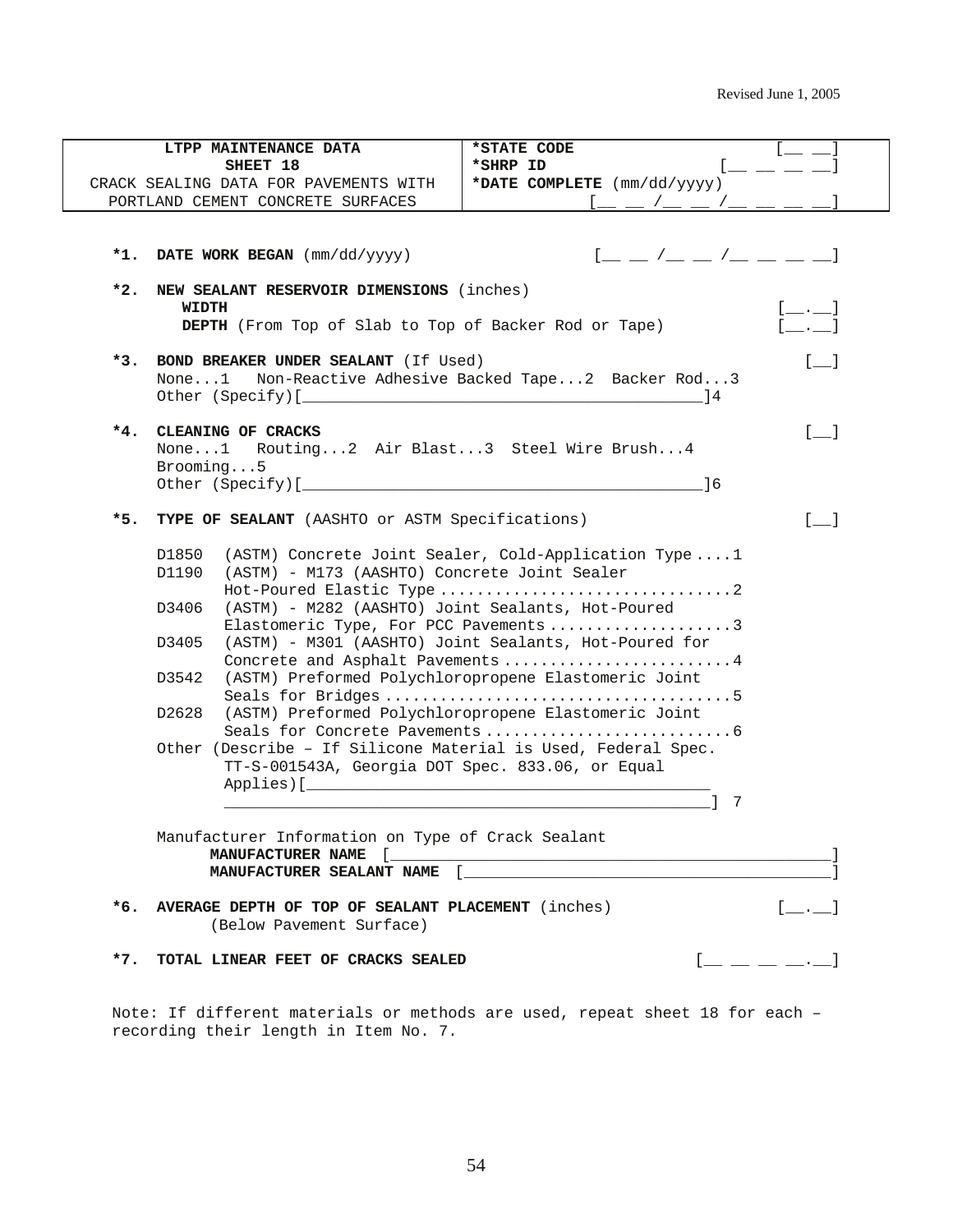| LTPP MAINTENANCE DATA<br>SHEET 19<br>IMPROVEMENT LISTING                                                                                                                                                                                                                                                                                                                                                                                                                                                                                                                            | *STATE CODE<br>*SHRP ID                                                                            |
|-------------------------------------------------------------------------------------------------------------------------------------------------------------------------------------------------------------------------------------------------------------------------------------------------------------------------------------------------------------------------------------------------------------------------------------------------------------------------------------------------------------------------------------------------------------------------------------|----------------------------------------------------------------------------------------------------|
|                                                                                                                                                                                                                                                                                                                                                                                                                                                                                                                                                                                     | *1. DATE COMPLETED $(\text{mm}/\text{dd}/\text{yyy})$ *2. WORK TYPE CODE <sup>1</sup> (Table A.16) |
| $[$ $\_\_$ $\_\_$ $/$ $\_\_$ $\_\_$ $/$ $\_\_$ $\_\_$ $\_\_$ $\_\_$                                                                                                                                                                                                                                                                                                                                                                                                                                                                                                                 | $\begin{bmatrix} 1 & 1 \\ 1 & 1 \end{bmatrix}$                                                     |
| <u>[ _ _ /_ _ /_ _ _ _</u>                                                                                                                                                                                                                                                                                                                                                                                                                                                                                                                                                          | $\begin{bmatrix} 1 & 1 \\ 1 & 1 \end{bmatrix}$                                                     |
| $\begin{array}{ccc} \begin{array}{ccc} \end{array} & \begin{array}{ccc} \end{array} & \begin{array}{ccc} \end{array} & \begin{array}{ccc} \end{array} & \begin{array}{ccc} \end{array} & \begin{array}{ccc} \end{array} & \begin{array}{ccc} \end{array} & \begin{array}{ccc} \end{array} & \begin{array}{ccc} \end{array} & \begin{array}{ccc} \end{array} & \begin{array}{ccc} \end{array} & \begin{array}{ccc} \end{array} & \begin{array}{ccc} \end{array} & \begin{array}{ccc} \end{array} & \begin{array}{ccc} \end{array} & \begin{array}{ccc} \end{array} & \begin{array}{$ | $\begin{bmatrix} 1 & 1 \\ 1 & 1 \end{bmatrix}$                                                     |
| <u>[ _ _ /_ _ /_ _ _ _</u>                                                                                                                                                                                                                                                                                                                                                                                                                                                                                                                                                          | $\begin{bmatrix} 1 & 1 \\ 1 & 1 \end{bmatrix}$                                                     |
| $\begin{bmatrix} 1 & 1 & 1 \end{bmatrix}$                                                                                                                                                                                                                                                                                                                                                                                                                                                                                                                                           | $\begin{bmatrix} 1 & 1 \\ 1 & 1 \end{bmatrix}$                                                     |
| $\begin{bmatrix} 1 & 1 & 1 \end{bmatrix}$                                                                                                                                                                                                                                                                                                                                                                                                                                                                                                                                           | $\begin{bmatrix} 1 & 1 \end{bmatrix}$                                                              |
| $[$ $\_\_$ $\_\_$ $/$ $\_\_$ $\_\_$ $/$ $\_\_$ $\_\_$ $\_\_$                                                                                                                                                                                                                                                                                                                                                                                                                                                                                                                        | $\begin{bmatrix} 1 & 1 \\ 1 & 1 \end{bmatrix}$                                                     |
| $\begin{bmatrix} 1 & 1 & 1 \end{bmatrix}$                                                                                                                                                                                                                                                                                                                                                                                                                                                                                                                                           |                                                                                                    |

NOTES: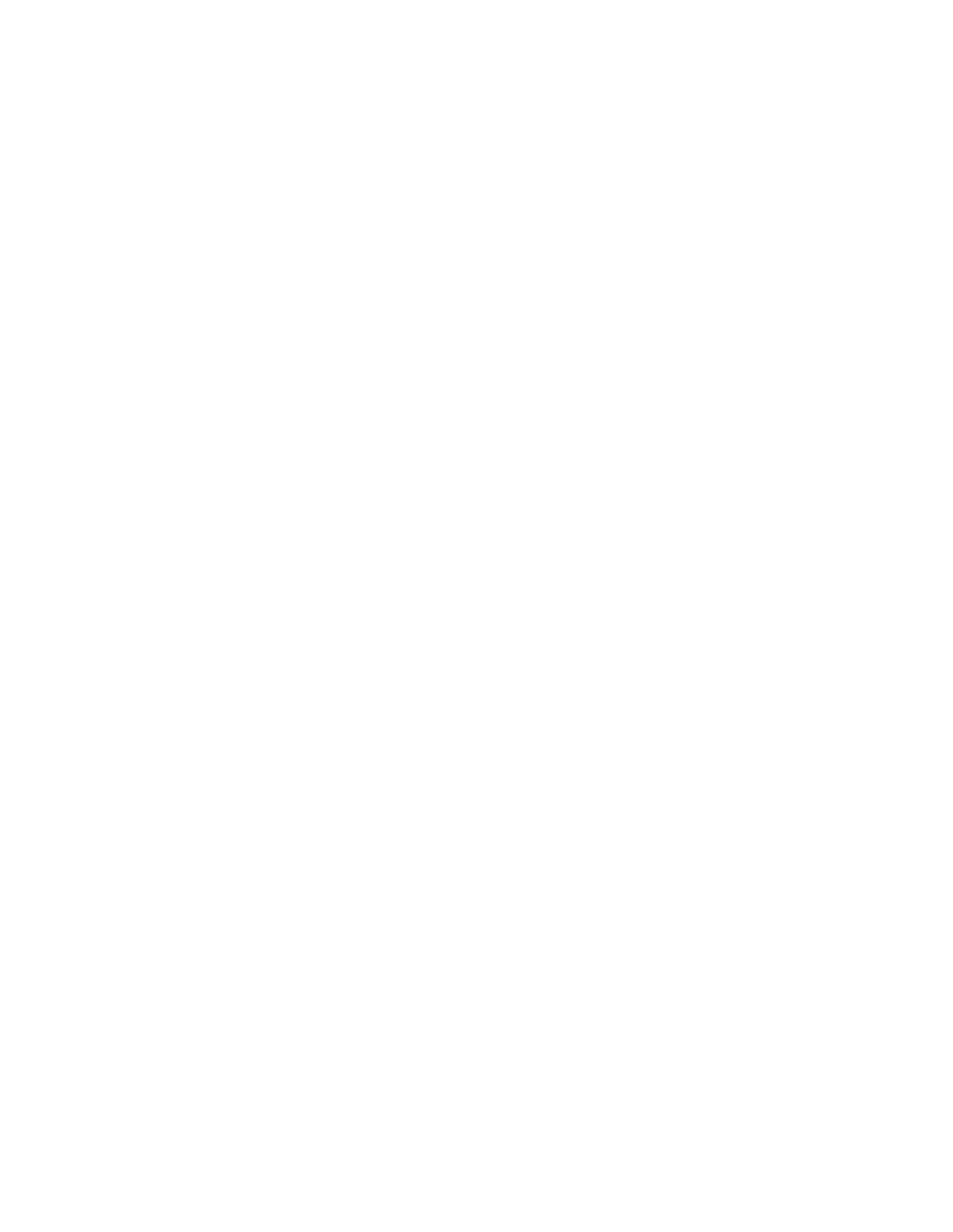# **CHAPTER 4. REHABILITATION**

# **4.1 INTRODUCTION**

Rehabilitation activities are those that significantly affect the pavement structure and how it responds to the environment and traffic loading. These activities should be avoided within the maintenance control zone identified in chapter 1 during the time period for which the test section is being monitored. With time, however, many of the test sections will require some repair work to be performed.

Monitoring of a test section in the LTPP program after rehabilitation is performed will be continued provided certain conditions are met.

- The participating SHA must perform the activities described under highway agency responsibilities below.
- The applied rehabilitation activities must fall within the range of acceptable measurements described in this document.
- The pavement construction is completed and the test section is reopened to traffic before January 1, 2004.

Test sections that undergo reconstruction will not be retained by the LTPP program for further monitoring. The LTPP program should be notified sufficiently in advance of reconstruction so that a final round of monitoring measurements can be performed.

Highway agency responsibilities include:

- Traffic data collection on the test section before overlay must have met the minimum requirements relative to the LTPP experimental designation.
- Agency agrees to perform at least the minimum level of traffic data collection on the test section after rehabilitation in accordance with current LTPP guidelines.
- Agency notifies LTPP regional representatives sufficiently in advance of construction to permit scheduling and conduct of deflection, profile, and distress measurements prior to the construction.
- Agency marks and signs the test section in accordance with LTPP program procedures.
- Agency completes and submits all required LTPP data forms including, but not limited to forms RI–1 and RI–2, to document the rehabilitation construction activities.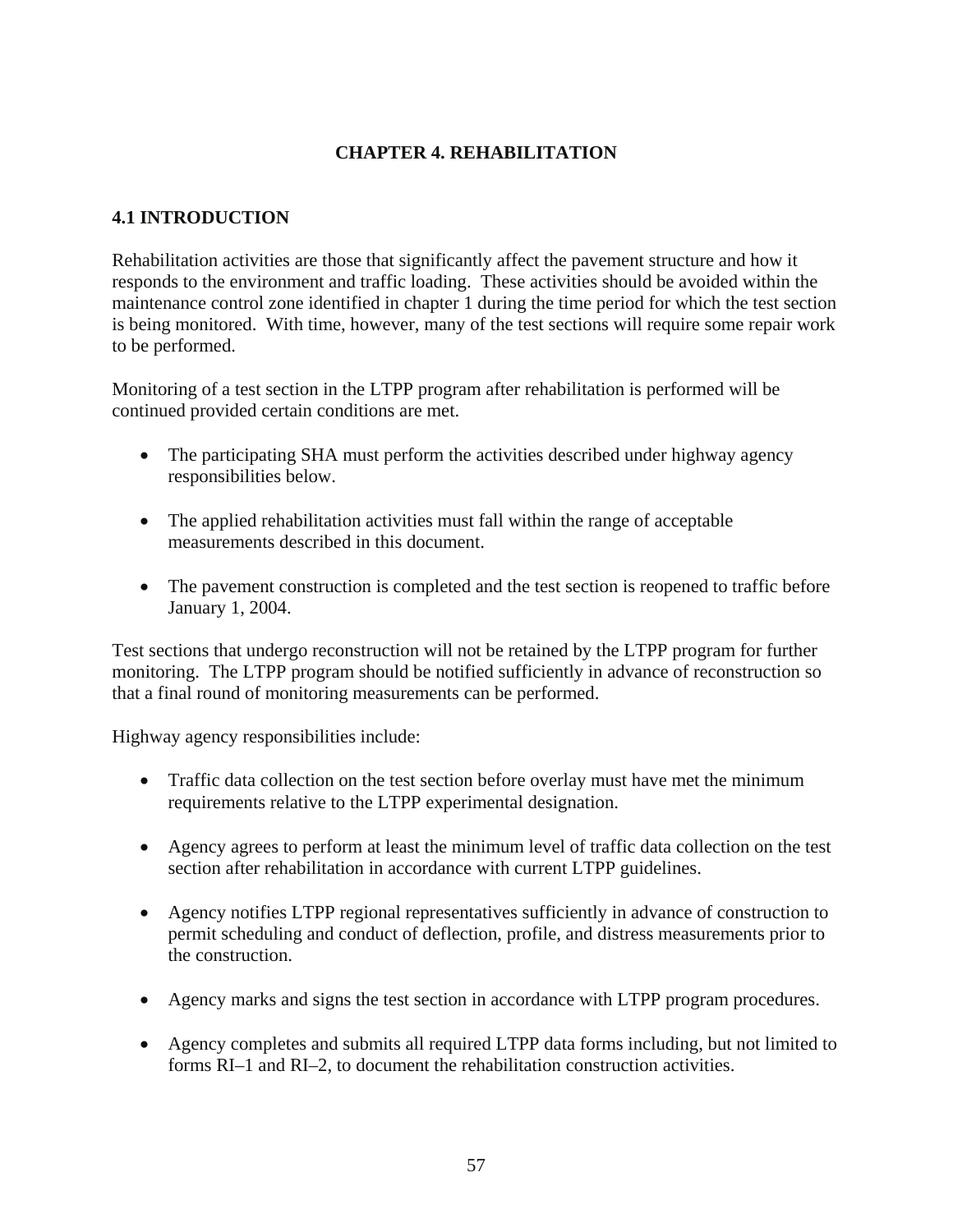- Agency performs field materials sampling and testing in accordance with LTPP guidelines.
- Agency performs, or has performed, all laboratory material tests that are not performed by the LTPP contract laboratory.

LTPP program responsibilities include:

- Conduct pavement performance monitoring including deflection, profile, and distress measurements before and after rehabilitation.
- Process and store in the LTPP database all data collected. Data must follow LTPP protocols and be submitted on LTPP data forms or LTPP electronic file formats.
- Provide LTPP program information to participating highway agencies on test section monitoring and data collection requirements.
- Communicate decisions concerning monitoring continuation after rehabilitation to the highway agency in a timely fashion.
- Provide the highway agency with a material sampling and testing plan tailored to the specific features of the test section.
- Perform resilient modulus and associated tests on cores obtained by the highway agency from AC overlay materials.
- Perform thermal coefficient of expansion tests on cores obtained from new PCC layers.
- Perform, sponsor, and/or promote the development of usable engineering products and information for rehabilitated pavements from analysis of the collected data.

# **4.2 GUIDELINES FOR REHABILITATION OF TEST SECTIONS**

As noted in section 1.1.1, treatments within the maintenance control zone around and including each section or project should be limited as much as possible. However, it is expected that during the study period some of the test sections will require some maintenance or rehabilitation treatment. The general categories of rehabilitation treatments that are acceptable for continued monitoring by the LTPP program are shown in table 3. Treatments applied to LTPP test sections that are not described in table 3 or activities described under the unsuitable treatments portion of this document are unacceptable for continuation in the LTPP program. For any test section undergoing rehabilitation, it is necessary for the RSC to submit an IMS Form 1 and Rehabilitation Information Form RI–1 as described in chapter 2. If the section is acceptable for continued monitoring, Rehabilitation Information Form RI–2 is also necessary.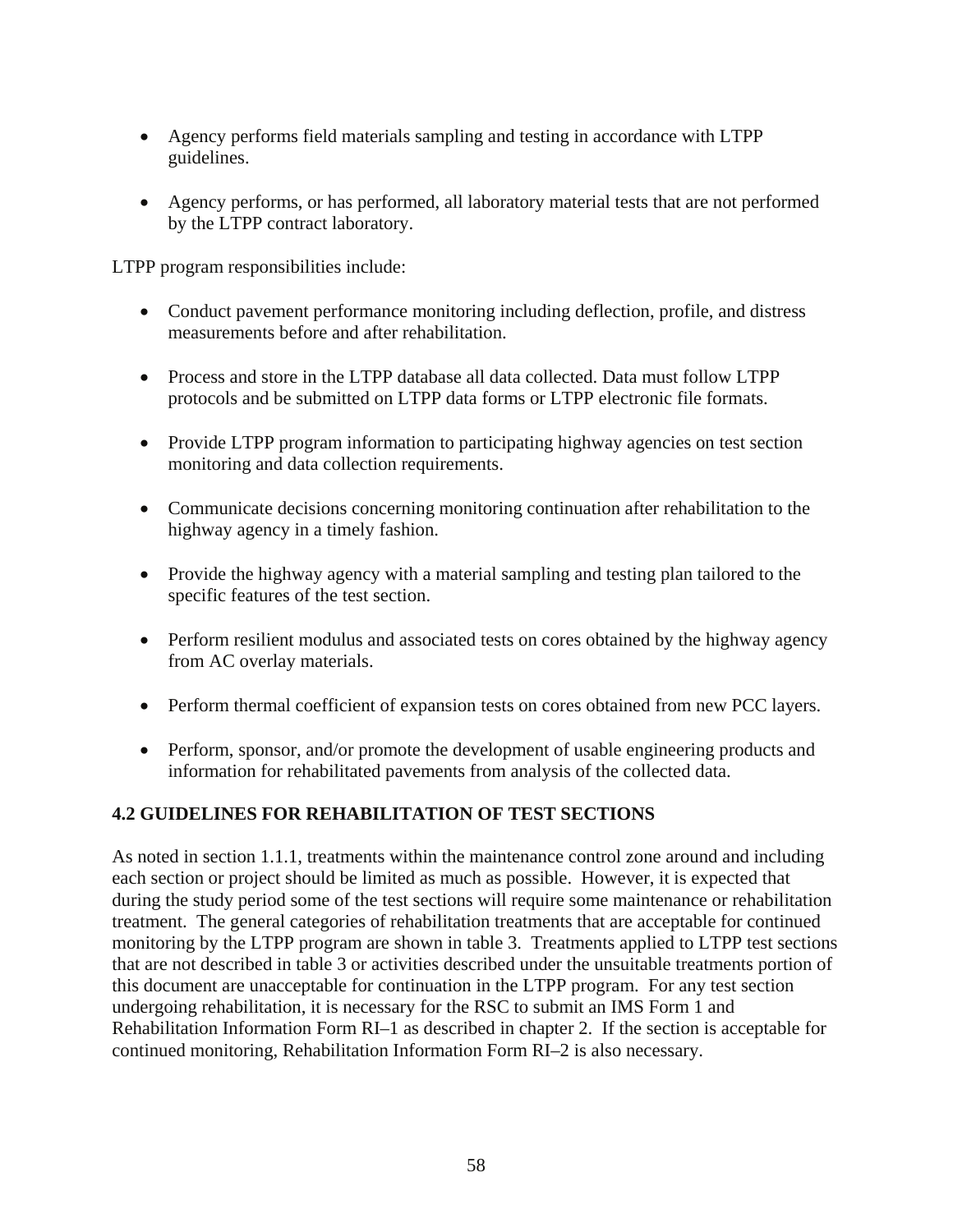| <b>Existing Pavement Type—</b> | <b>Pretreatment</b>         | <b>Overlay Material and</b>   |
|--------------------------------|-----------------------------|-------------------------------|
| <b>LTPP Experiment</b>         |                             | <b>Thickness Restrictions</b> |
| AC                             | None                        | $AC < 127$ mm (5 inches)      |
| $GPS-1$                        | Maintenance and Repair      | $AC < 127$ mm (5 inches)      |
| $GPS-2$                        | Milling                     | $AC < 127$ mm (5 inches)      |
| $SPS-1$                        | None                        | <b>PCC</b>                    |
| $SPS-3$                        | Maintenance and Repair      | <b>PCC</b>                    |
| $SPS-8 (AC)$                   | Milling                     | <b>PCC</b>                    |
| $SPS-9$ (New)                  |                             |                               |
| <b>PCC</b>                     | <b>CPR</b>                  | None                          |
| $GPS-3$                        | None                        | $AC > 102$ mm (4 inches),     |
| $GPS-4$                        |                             | $<$ 203 mm (8 inches)         |
| $GPS-5$                        | <b>CPR</b>                  | $AC > 102$ mm (4 inches),     |
| $SPS-2$                        |                             | $<$ 203 mm (8 inches)         |
| $SPS-4$                        | Fracture                    | $AC > 102$ mm (4 inches),     |
| $SPS-8 (PCC)$                  |                             | $<$ 203 mm (8 inches)         |
|                                | Debond Interlayer           | $PCC > 127$ mm (5 inches)     |
| AC over AC                     | None                        | $AC < 127$ mm (5 inches)      |
| $GPS-6$                        | Maintenance and Repair      | $AC < 127$ mm (5 inches)      |
| $SPS-5$                        | Milling                     | $AC < 127$ mm (5 inches)      |
| SPS-9 (Overlay)                |                             |                               |
| <b>AC</b> over PCC             | None                        | $AC < 203$ mm (8 inches)      |
| $GPS-7$                        | Milling                     | $AC < 203$ mm (8 inches)      |
| $SPS-6$                        | Milling $+$ CPR             | $AC < 203$ mm (8 inches)      |
|                                | None                        | $PCC > 127$ mm (5 inches)     |
|                                | Milling + Debond Interlayer | $PCC > 127$ mm (5 inches)     |

| Table 3. Acceptable Rehabilitation Treatments for |
|---------------------------------------------------|
| <b>Monitoring Continuation in LTPP Program</b>    |

The following definitions relate to the items shown in table 3.

*AC*—Dense-graded hot-mix asphalt-aggregate concrete using either conventional or modified asphalt cement. Mixtures designed in accordance with current guidelines are acceptable. Thickness restriction applies to the material in excess of that which is used to replace portions of the milled pavement structure. The thickness restriction does not apply to thin seal coats or open graded friction courses that may be required by agency policy.

*PCC*—Portland cement concrete pavement layers. PCC pavement layers must be jointed plain concrete pavement (JPCP), jointed reinforced concrete pavement (JRCP), or continuously reinforced concrete pavement (CRCP). JPCP layers must have either no load transfer devices or smooth dowel bars only. JRCP layers must contain smooth dowel bars for joint load transfer. Unbonded PCC layers must be greater than 127 mm (5 inches) thick (GPS–9 requirement).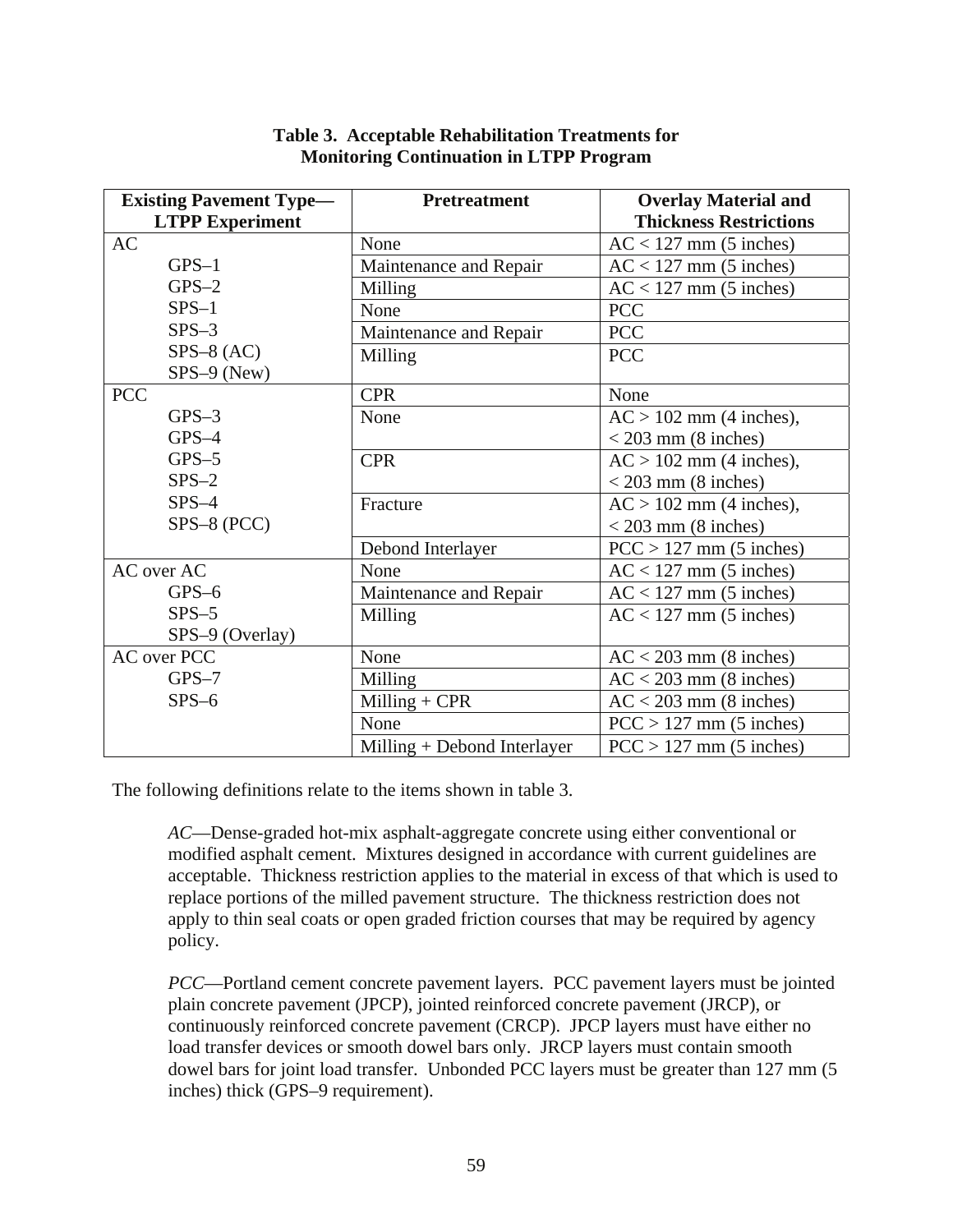*CPR*—Concrete pavement restoration. Allowable CPR techniques include partial depth patching, full-depth patching and joint replacement, load transfer restoration, full-surface diamond grinding, undersealing or subsealing, and retrofitted edge drains. The distinction between a classification as CPR and a classification as maintenance activity depends on the extent and nature of the applied treatments.

*Debond Interlayer*—An interlayer of material placed between the original PCC surface and PCC overlay to prevent bonding. Examples include stress-absorbing membrane interlayer (SAMI), asphalt-rubber seal coat, sand asphalt, and aggregate interlayer.

*Milling*—Cold milling of the AC structural layers. The milling depth must be less than half the total thickness of the existing AC structural layers.

*Fracture*—Fracture pretreatments to PCC pavements include crack and seat, break and seat, and rubblization.

Any of the following treatments or construction activities applied to an existing test section will render the section unsuitable for continued monitoring as part of the LTPP pavement rehabilitation studies:

- Widening of the LTPP test lane.
- Added lane next to the LTPP test lane.
- Intersections or ramps added inside maintenance control zone around test section.
- Tied concrete shoulders added to test lane.
- On pavements in the nonrehabilitated AC pavement experiments, such as those in GPS– 1, GPS–2, SPS–1, or SPS–8, removal of more than half the total thickness of the AC structural layer(s).
- Application of nonuniform treatments that results in differences in layer thicknesses of greater than 25.4 mm (1 inch) over more than one-third of the test section length. This restriction is intended to apply primarily to milling depths and overlay thicknesses and not variations due to spot patching and repair of localized distresses.
- Use of nonstandard paving materials that are considered experimental. Determination of what is considered experimental will depend upon the extent of a highway agency's routine use of the material.
- Performance of construction activities that either hide surface distresses or alter the structural pavement response before completing LTPP monitoring measurements to document the condition of the existing pavement before rehabilitation.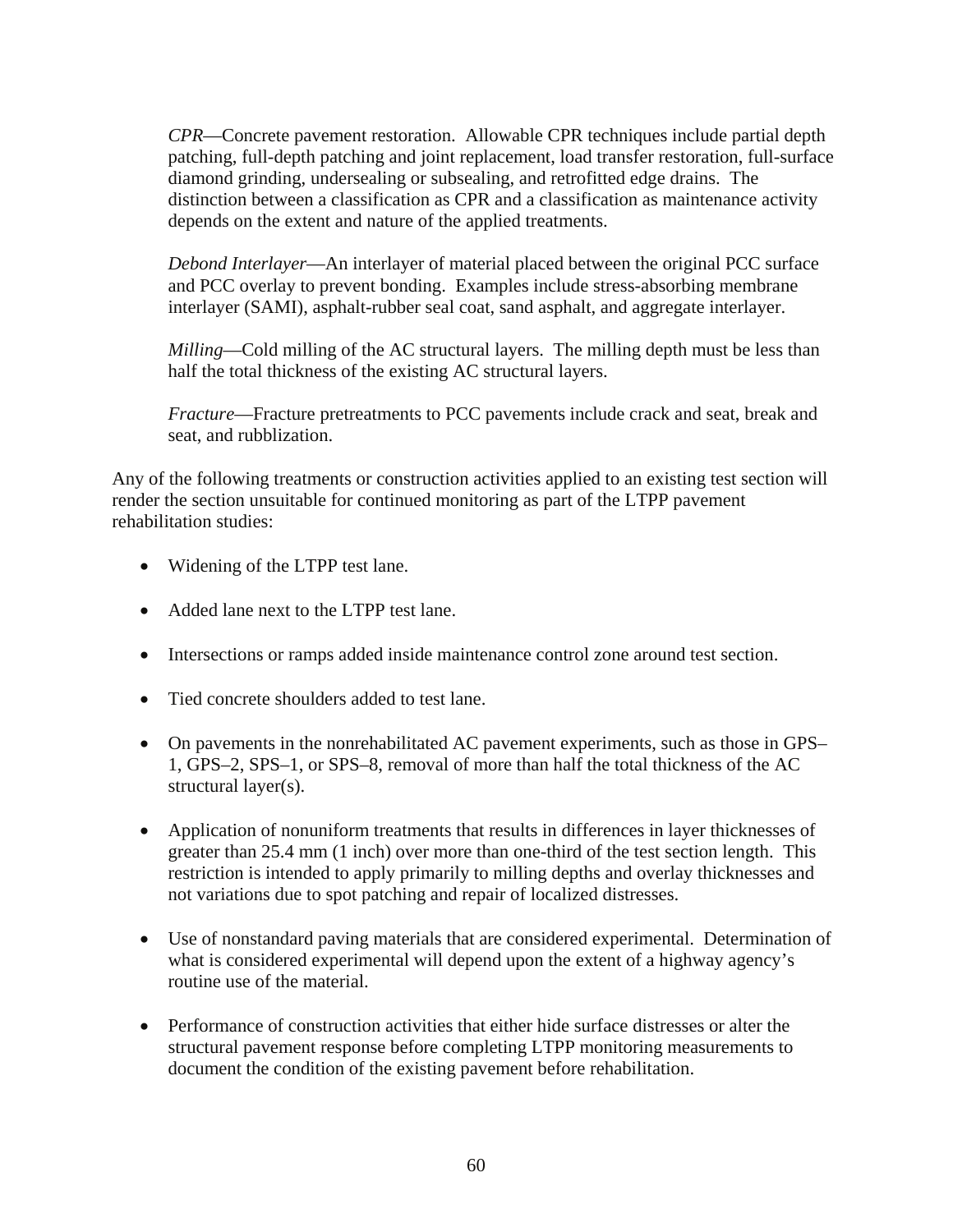• Use of bonded PCC overlays on existing PCC pavement sections. (The GPS–8 study on bonded PCC overlays was abandoned in 1988.)

When one or more of the above conditions apply, or the agency does not want to participate in the continued monitoring of a test section after rehabilitation, the LTPP RSC should be contacted so that final monitoring measurements can be performed before the test section goes out-of-study.

# **4.3 RECOMMENDED REHABILITATION ACTIVITIES**

To provide greater consistency among the pavement structures studied in the LTPP program, use of any combination of the following treatments and specifications is desired. These specifications are based on LTPP construction guidelines for the SPS rehabilitation experiments. Although conformance with these preferred specifications is not required, their use can help to extend the results of the related LTPP experiments.

When AC pavement studies included in certain LTPP experiments (GPS–1, –2, –6; or SPS–1,  $-3, -5, -8,$  or  $-9$ ) are rehabilitated, it is preferred that materials and construction procedures conform to SPS–5 construction guidelines. All AC mixes should be designed in accordance with FHWA Technical Advisory T5040.27 (Asphalt Concrete Mix Design and Field Control, March 10, 1988), and milling should be limited to less than one-third of the total combined thickness of the bound AC structural surface layers. It is preferred that the AC be composed of all new material conforming to specifications in the SPS–5 construction guidelines; however, if the AC mix contains recycled AC materials, the recycled mixture should conform to applicable specifications in the SPS–5 construction guidelines. Overlay thicknesses of 51 mm (2 inches) or 127 mm (5 inches) should be placed. This thickness is in addition to any material that was used to replace portions of the pavement structure that were milled.

When rehabilitation is performed on PCC pavements included in the LTPP GPS–3,  $-4$ , or  $-5$ experiments or the SPS–2, –4 or –8 experiments, it is preferred that the materials and construction procedures conform to the SPS–6 construction guidelines. Some of the specifications contained in the SPS–6 construction guidelines and other preferred practices include:

- Partial depth patching of areas with spalling or scaling that are confined to the upper half of the concrete layer.
- Full-depth patching of deteriorated joints or working cracks.
- Load transfer restoration at joints or working cracks.
- Full-surface diamond grinding.
- Undersealing or subsealing.
- Retrofitted subsurface drainage systems (particularly on crack/break and seat sections).
- Crack and seat for jointed concrete pavements (JCP) and break and seat for JRCP.

Joint and/or crack sealing prior to placement of an AC overlay is not desired. AC overlays are the preferred rehabilitation treatment for LTPP PCC test sections only because the majority of rehabilitated PCC pavements in the program have this type of overlay. It is preferred that AC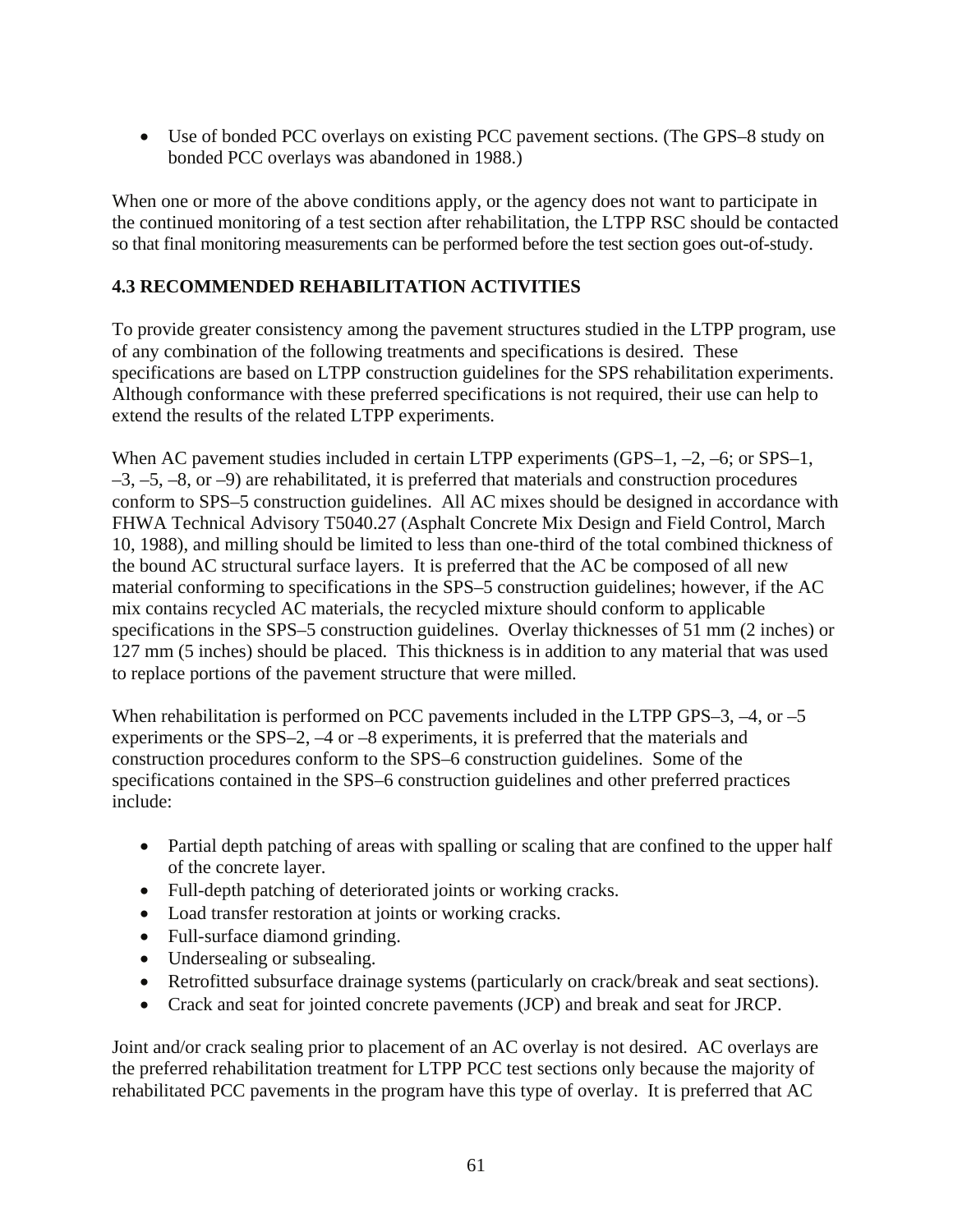overlay mixes be designed in accordance with FHWA Technical Advisory T5040.27 and be composed of all new material; and that the thicknesses of the AC overlay be either 102 mm (4 inches) or 203 mm (8 inches). (These are the same thicknesses used in the SPS–6 experiment.) If sawing and sealing of the AC overlay at joint and working crack locations in the PCC pavement are performed, it is preferred that the procedures and specifications contained in the SPS–6 construction guidelines be followed.

A prescribed set of treatments for each test section was established by the LTPP program in 1992. It is preferred that these treatments be followed to extend the results of this experiment. All construction activities and materials used to rehabilitate existing SPS–6 test sections should conform to the specifications contained in the SPS–6 construction guidelines.

*Routine Maintenance Section*. This test section should be rehabilitated using the applicable SPS–6 intensive restoration techniques and overlaid with a 102-mm- (4-inch-) thick AC overlay. It is desired that the materials used in the AC mixture be reasonably similar to those used in the original overlay mixtures for the other SPS–6 test sections at the site.

*Minimum Restoration Sections*. SPS–6 test sections 2, 3, and 4 should be rehabilitated using the applicable SPS–6 intensive restoration techniques for the PCC layer and overlaid with a 102-mm- (4-inch-) thick AC overlay. It is desired that the materials used in the AC mixture be reasonably similar to those used in the original overlay mixtures for the other SPS–6 test sections at the site. On section 2 (the minimum restoration section without overlay), the entire 305-m (1000-ft) length of the test section should be overlaid and established as the new test section. On sections 3 and 4, the existing AC overlay layer should be completely removed before applying restoration treatments and placing the new overlay.

*Intensive Restoration Test Sections*. SPS–6 test sections 5 and 6 should be rehabilitated by using applicable SPS–6 intensive restoration techniques on the PCC layer and overlaid with a 102-mm- (4-inch-) thick AC overlay. It is desired that the materials used in the AC mixture be reasonably similar to those used in the original overlay mixtures for the other SPS–6 test sections at the site. On section 5 (maximum restoration without overlay), the entire 305-m (1000-ft) length of the test section should be overlaid and established as the new test section. On section 6, the existing AC overlay layer should be completely removed before applying restoration treatments and placing the new overlay.

*Crack/Break and Seat Sections*. SPS–6 test sections 7 and 8 should be rehabilitated by using applicable SPS–5 intensive surface preparation techniques and a 51-mm- (2-inch-) thick AC overlay. The 51-mm (2-inch) overlay thickness is in addition to the amount of material used to replace any portion of the existing AC overlay layer that was milled.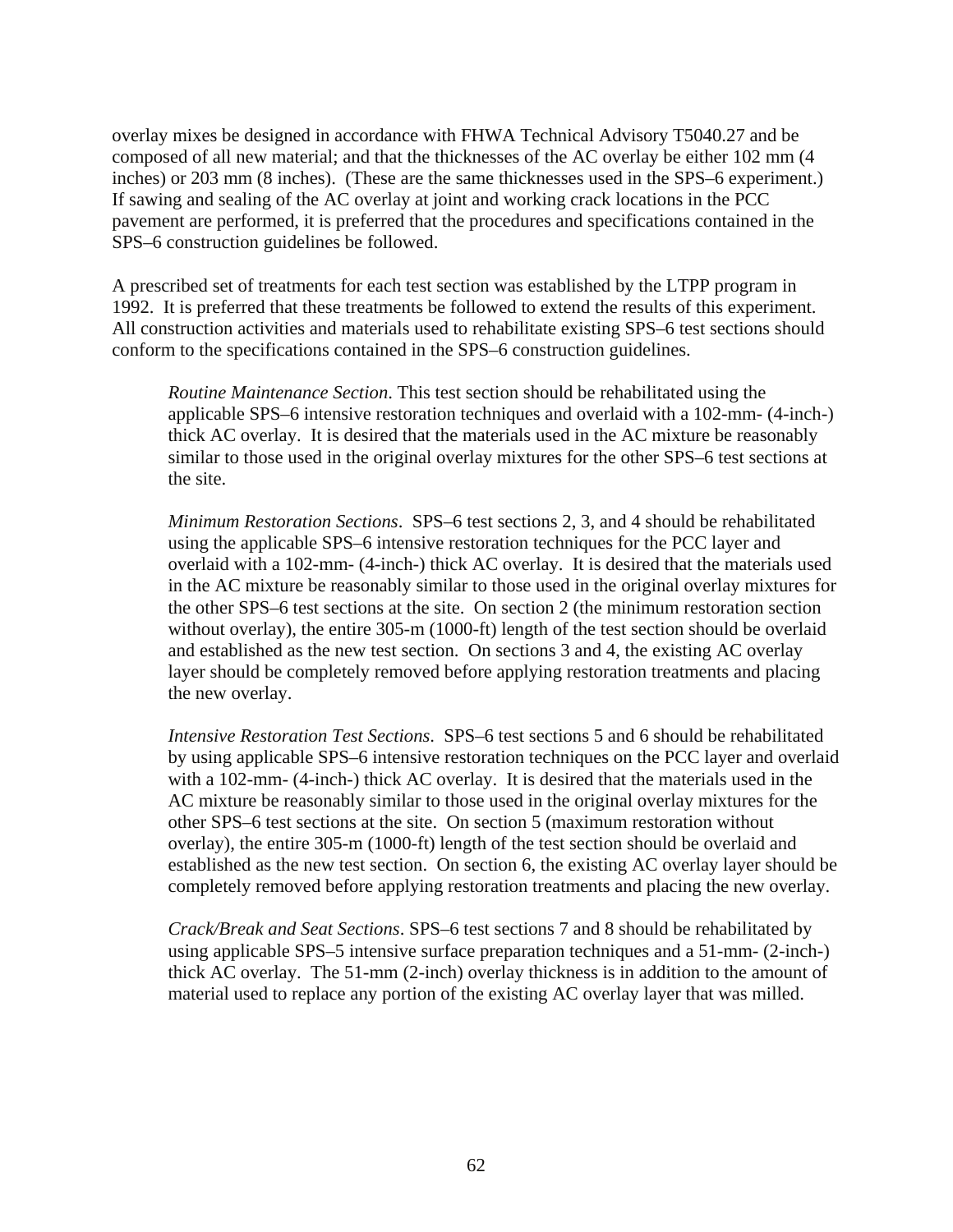## **4.3.1 New Experiment Designation for Rehabilitated Sections**

When LTPP test sections are rehabilitated in accordance with current LTPP policy, they will be classified into one of the GPS experiments as defined in this document.

The following suffixes are used for rehabilitated test sections classified as GPS–6 or GPS–7 experiments:

*Suffix A*—Designates pavement structures that have been rehabilitated with a single AC overlay before the start of the LTPP program and monitoring. The overlay must consist of conventional hot-mix asphalt with no modifiers and no structural milling or modifications performed before overlay placement. (No new test sections will be accepted in this classification.)

*Suffix B*—Designates pavement structures receiving a first AC overlay using conventional HMAC with no modifiers and no structural milling or modifications. The condition of the pavement before overlay was monitored by the LTPP program.

*Suffix C*—Designates pavements receiving an overlay (any number) that uses modified asphalts (including hot-recycled, rubberized-wet process, and asphalt additives) in the HMAC without any structural milling or modification. The condition of the pavement prior to overlay was monitored by the LTPP program.

*Suffix D—Designates a previously overlaid pavement that receives another AC overlay* using conventional HMAC with no modifiers and no structural milling or modifications. The condition of the pavement prior to overlay was monitored by the LTPP program.

*Suffix F*—Designates an existing PCC pavement structure that has been subjected to a crack and seat or break and seat treatment in combination with placement of any type of HMAC overlay.

*Suffix R*—Designates an existing PCC pavement structure that has been rehabilitated by CPR treatments without application of an overlay.

*Suffix S*—Designates pavement structures in which the existing AC structural layer is modified by structural milling or application of fabric, etc., in combination with placement of any type of HMAC overlay.

The terms structural milling and asphalt modifiers are defined as:

*Structural Milling*—For test section classification purposes, structural milling is considered to be cold milling of AC greater than 25.4 mm (1 inch) in depth. Milling depths less than 25.4 mm (1 inch), for purposes of rut level-up or to remove weathered AC from the surface, are not considered structural milling.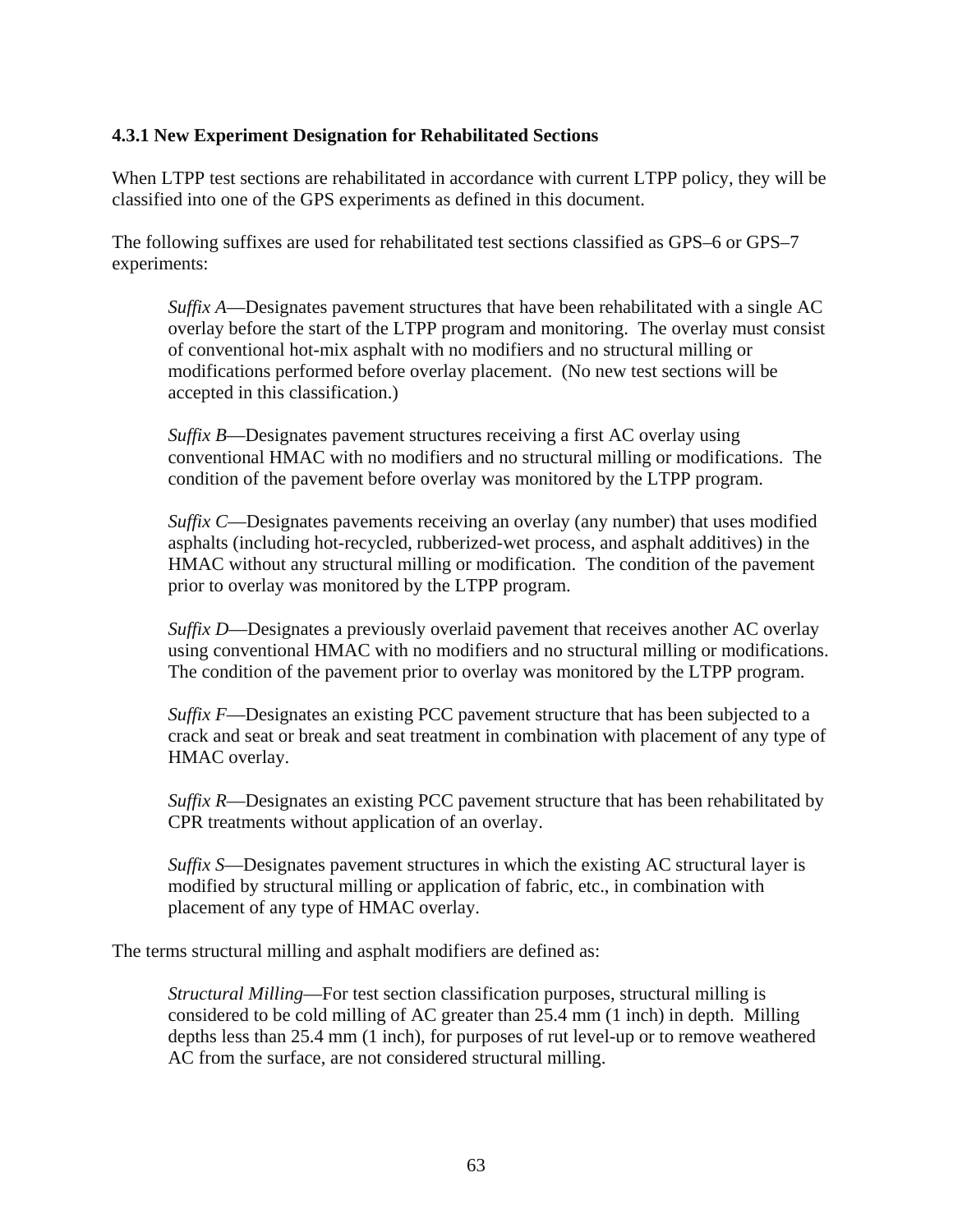*Asphalt Modifiers*—Asphalt modifiers are materials used to alter the properties of the asphalt cement or asphalt mixture, such as polymers, crumb rubber, sulfur, and glass.

When an agreement between the participating highway agency and LTPP program has been reached to continue monitoring a rehabilitated test section, the rehabilitated pavement structure should be classified in accordance with the experimental designation shown in table 4. Details of these classifications are provided below based on the test section's current LTPP classification and pavement structure type.

| <b>Existing Class and</b><br><b>Pavement Type</b> | <b>Pretreatment</b>                       | Overlay          | <b>New Class</b> |
|---------------------------------------------------|-------------------------------------------|------------------|------------------|
| <b>AC</b>                                         | None, or Maintenance                      | Conventional AC  | $GPS-6B$         |
| $GPS-1$                                           | and Repair                                | Modified AC      | GPS-6C           |
| $GPS-2$                                           | Structural Milling,                       | Any AC           | $GPS-6S$         |
| $SPS-1$                                           | Fabric                                    |                  |                  |
| SPS-3 (Nonoverlay)                                | None, Maintenance and                     | <b>JPCP</b>      | $GPS-3$          |
| $SPS-8 (AC)$                                      | Repair, or Structural                     | <b>JRCP</b>      | $GPS-4$          |
| $SPS-9$ (New)                                     | Milling                                   | <b>CRCP</b>      | $GPS-5$          |
| <b>PCC</b>                                        | <b>CPR</b>                                | None             | $GPS-7R$         |
| $GPS-3$                                           | None, or CPR                              | Conventional AC  | $GPS-7B$         |
| $GPS-4$                                           |                                           | Modified AC      | GPS-7C           |
| $GPS-5$                                           | Fracture                                  | Any AC           | GPS-7F           |
| GPS-7R                                            | Debonding Layer                           | JPCP, JRCP, CRCP | $GPS-9$          |
| $SPS-2$                                           |                                           |                  |                  |
| $SPS-4$                                           |                                           |                  |                  |
| SPS-6 (Nonoverlay)                                |                                           |                  |                  |
| SPS-8 (PCC)                                       |                                           |                  |                  |
| AC over AC                                        | None, or Maintenance                      | Conventional AC  | $GPS-6D$         |
| $GPS-6$                                           | and Repair                                | Modified AC      | GPS-6C           |
| SPS-3 (Overlay)                                   | Structural Milling,                       | Any AC           | $GPS-6S$         |
| $SPS-5$                                           | Fabric                                    |                  |                  |
| SPS-9 (Overlay)<br><b>AC</b> over PCC             | None                                      | Conventional AC  | GPS-7D           |
| $SPS-6$                                           |                                           | Modified AC      |                  |
| $GPS-7$                                           |                                           |                  | GPS-7C           |
|                                                   | Structural Milling,<br>CPR, and/or Fabric | Any AC           | $GPS-7S$         |
|                                                   | None, Milling +<br>Debonding Layer        | <b>PCC</b>       | $GPS-9$          |

**Table 4. Classification of Rehabilitated LTPP Test Sections**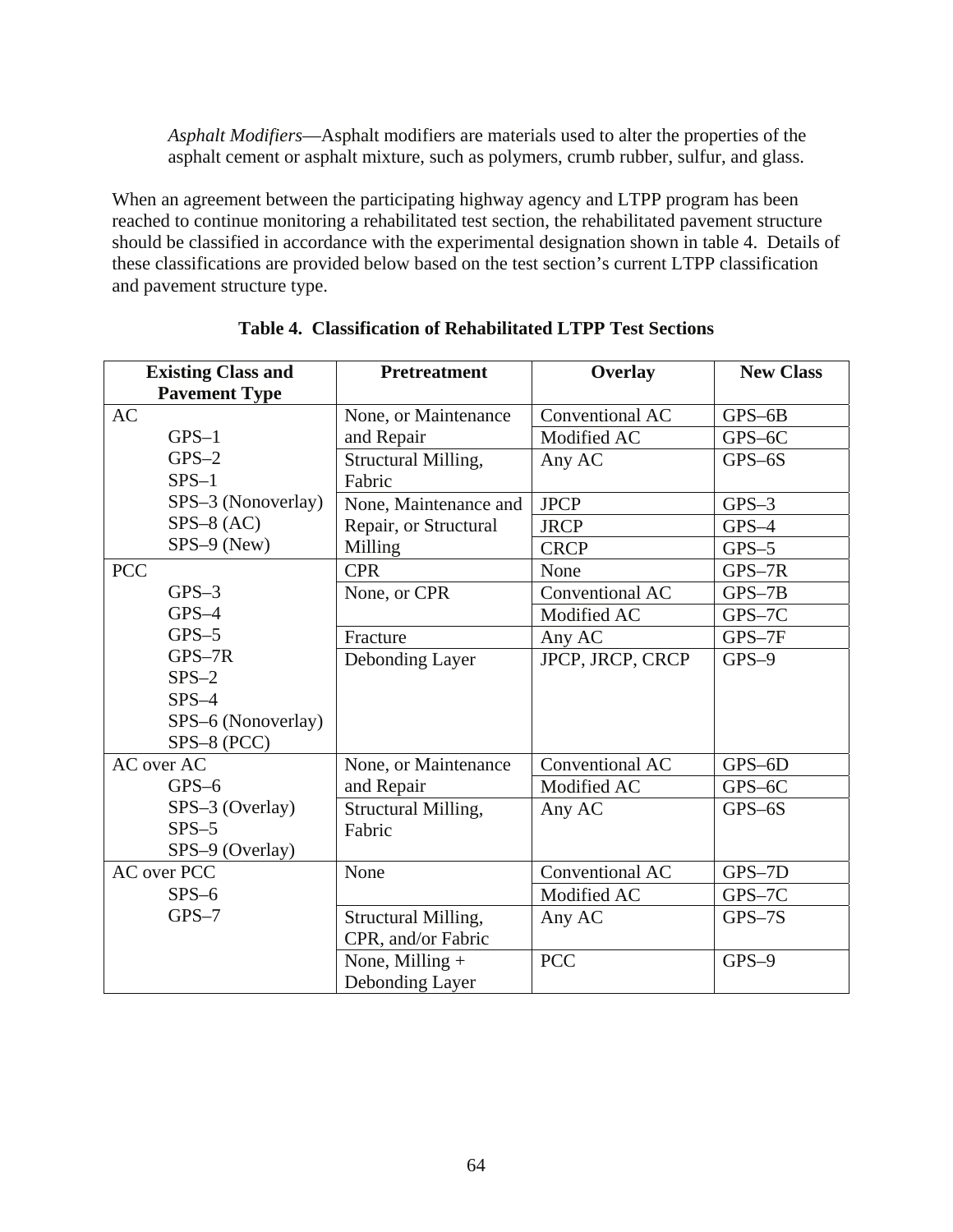# **4.3.2 Rehabilitation of GPS–1, GPS–2, SPS–1, SPS–3 (Nonoverlay), SPS–8 (AC), or SPS–9 (New Construction) Test Sections**

Existing test sections in this category are either new construction or reconstructed AC pavement structures in their first performance cycle that have not previously been rehabilitated. This includes test sections in the SPS–8 experiment that are constructed with an AC surface layer and SPS–9 test sections that are either newly constructed or reconstructed at the start of the LTPP monitoring period.

Test sections rehabilitated with conventional HMAC overlay with no structural milling or modifications will be classified in GPS–6B. Test sections rehabilitated with HMAC overlay containing asphalt modifiers with no structural milling or modifications will be classified in GPS–6C. Test sections rehabilitated with structural milling or use of geotextile and subsequent placement of a conventional or modified HMAC overlay will be classified in GPS–6S. GPS–1 or GPS–2 test section rehabilitated with a PCC overlay will be classified into the new PCC pavement GPS experiments depending on the type of overlay:

| Jointed plain concrete overlay                 | $GPS-3$ |
|------------------------------------------------|---------|
| Jointed reinforced concrete overlay            | $GPS-4$ |
| Continuously reinforced concrete overlay GPS-5 |         |

# **4.3.3 Rehabilitation of GPS–3, GPS–4, GPS–5, GPS–7R, SPS–2, SPS–4, SPS–6 (Nonoverlay), and SPS–8 (PCC) Test Sections**

Existing test sections in this category are either new construction or reconstructed PCC test sections that have not previously been rehabilitated with application of an overlay. This includes PCC test sections in the SPS–8 experiment.

Test sections rehabilitated with a conventional HMAC overlay and any combination of restoration treatments contained in the SPS–6 construction guidelines will be classified in GPS–7B.

Test sections rehabilitated with a HMAC overlay containing asphalt modifiers and any combination of restoration treatments contained in the SPS–6 construction guidelines will be classified in GPS–7C.

Test sections subjected to a fracture pretreatment, such as crack and seat, break and seat, or rubblization, in combination with placement of any type of HMAC overlay will be classified in GPS–7F.

Test sections rehabilitated by CPR treatments without application of an overlay will be classified in GPS–7R. The decision on classification of treatments into this category will depend on the extent and nature of the CPR treatments applied. In general, the applied treatments must exceed what might be considered routine maintenance to be classified as CPR.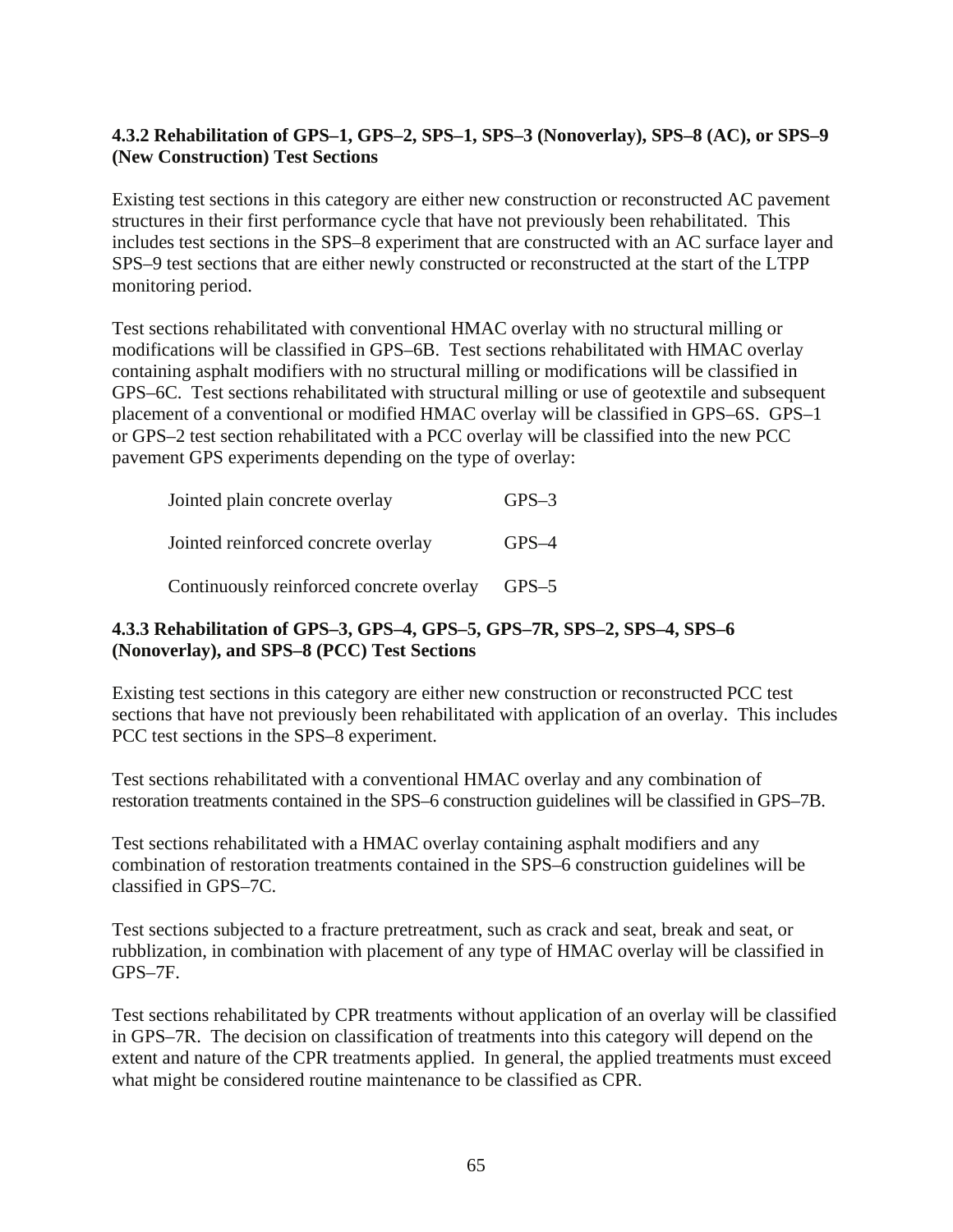# **4.3.4 Rehabilitation of GPS–6, SPS–3 (Overlay), SPS–5, and SPS–9 (Overlay) Test Sections**

Test sections in this category are AC pavement structures that have been previously rehabilitated with an AC overlay.

Test sections rehabilitated with a second conventional HMAC overlay with no structural milling or modifications will be classified in GPS–6D.

Test sections rehabilitated with a second HMAC overlay containing asphalt modifiers with no structural milling or modifications will be classified in GPS–6C.

Test sections rehabilitated with structural milling or use of geotextile and subsequent placement of a second overlay composed of conventional or modified HMAC will be classified in GPS–6S.

### **4.3.5 Rehabilitation of GPS–7 or SPS–6 Overlay Test Sections**

Test sections in this category are rehabilitated PCC pavement structures that have previously been overlaid with a layer of HMAC.

Test sections rehabilitated with a second conventional HMAC overlay with no structural milling or modifications will be classified in GPS–7D.

Test sections rehabilitated with a second HMAC overlay that contains asphalt modifiers with no structural milling or modifications will be classified in GPS–7C.

Test sections rehabilitated with structural milling or use of geotextile and subsequent placement of a second overlay composed of conventional or modified HMAC will be classified in GPS–7S.

Test sections rehabilitated by complete removal of the existing HMAC overlay, then application of crack and seat or break and seat treatment to the underlying PCC layer and placement of any type of HMAC overlay will be classified in GPS–7F.

Test sections rehabilitated by the application of an unbound PCC overlay will be classified in GPS–9.

### **4.3.6 Rehabilitated of GPS–9 Test Sections**

GPS–9 test sections that are rehabilitated will not be considered for continued monitoring under the LTPP program.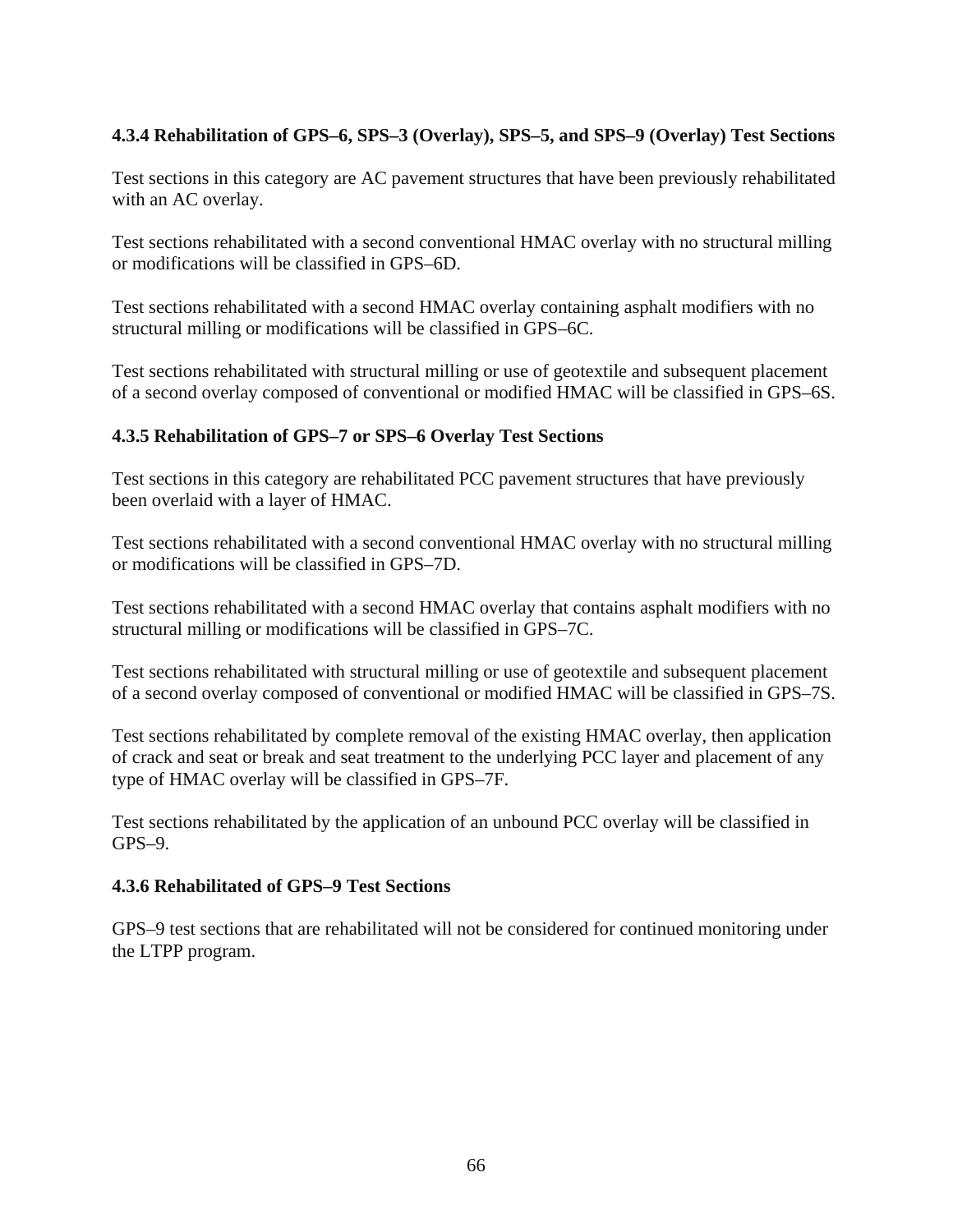### **4.4 REHABILITATION DATA SHEETS**

The remainder of this chapter provides data sheets and instructions for their use in collecting rehabilitation data. The rehabilitation data sheets should be filled out as rehabilitation work is completed. These data sheets appear in numerical sequence at the end of this chapter.

The rehabilitation data collection includes two separate time periods: (1) historical data and (2) LTPP accumulated data.

Historical data consist of information collected on the monitoring site up to the time that sitespecific rehabilitation data collection using LTPP guidelines begins. Historical data are recorded on sheet 4 of the inventory data sheets contained in the *Inventory Data Collection Guide*.

LTPP accumulated data are recorded on the rehabilitation data sheets provided in this chapter. The data sheets are presented in the order illustrated by table 5. Copies of the data sheets are included on pages 142 through 208.

| <b>Description</b>                                     | Sheet(s)                    |
|--------------------------------------------------------|-----------------------------|
| <b>Improvement Listing</b>                             |                             |
| <b>Revised Layer Descriptions</b>                      | $\mathcal{D}_{\mathcal{L}}$ |
| Asphalt Concrete (AC) Overlay                          | $3 - 10$                    |
| Hot-Mix Recycled Asphalt Pavement                      | $11 - 22$                   |
| Cold-Mix Recycled Asphalt Pavement                     | $23 - 34$                   |
| Heater Scarification Surface Recycled Asphalt Pavement | 35                          |
| <b>PCC</b> Overlay                                     | $36 - 43$                   |
| Recycled PCC                                           | $44 - 52$                   |
| <b>Pressure Relief Joints in PCC Pavements</b>         | $53 - 54$                   |
| <b>Subsealing PCC Pavement</b>                         | $55 - 56$                   |
| Subdrainage (Retrofit) Data                            | 57                          |
| <b>Load Transfer Restoration Data</b>                  | 58-59                       |
| Crack and Seat PCC Pavement                            | 60                          |
| <b>Restoration of AC Shoulders</b>                     | 61                          |
| <b>Restoration of PCC Shoulders</b>                    | $62 - 63$                   |
| Milling and Grinding Data for Pavement Surfaces        | 64                          |
| AC Overlay—Superpave Properties                        | 65–67                       |

### **Table 5. Listing of Rehabilitation Data Sheets**

For each specific work type, the appropriate set of sheets should be completed (as indexed in table 6). It is recognized that parts of both chapter 3 (Maintenance Data Collection) and chapter 4 (Rehabilitation Data Collection) may be required to adequately record a given set of improvements for a test section (for example, for a job with patching, joint and crack sealing, and overlay, sheets from both chapters 3 and 4 will be required).

The data sheets provide for a broad array of data elements. It is recognized that much of the data will not be available. However, available data should be entered and every effort should be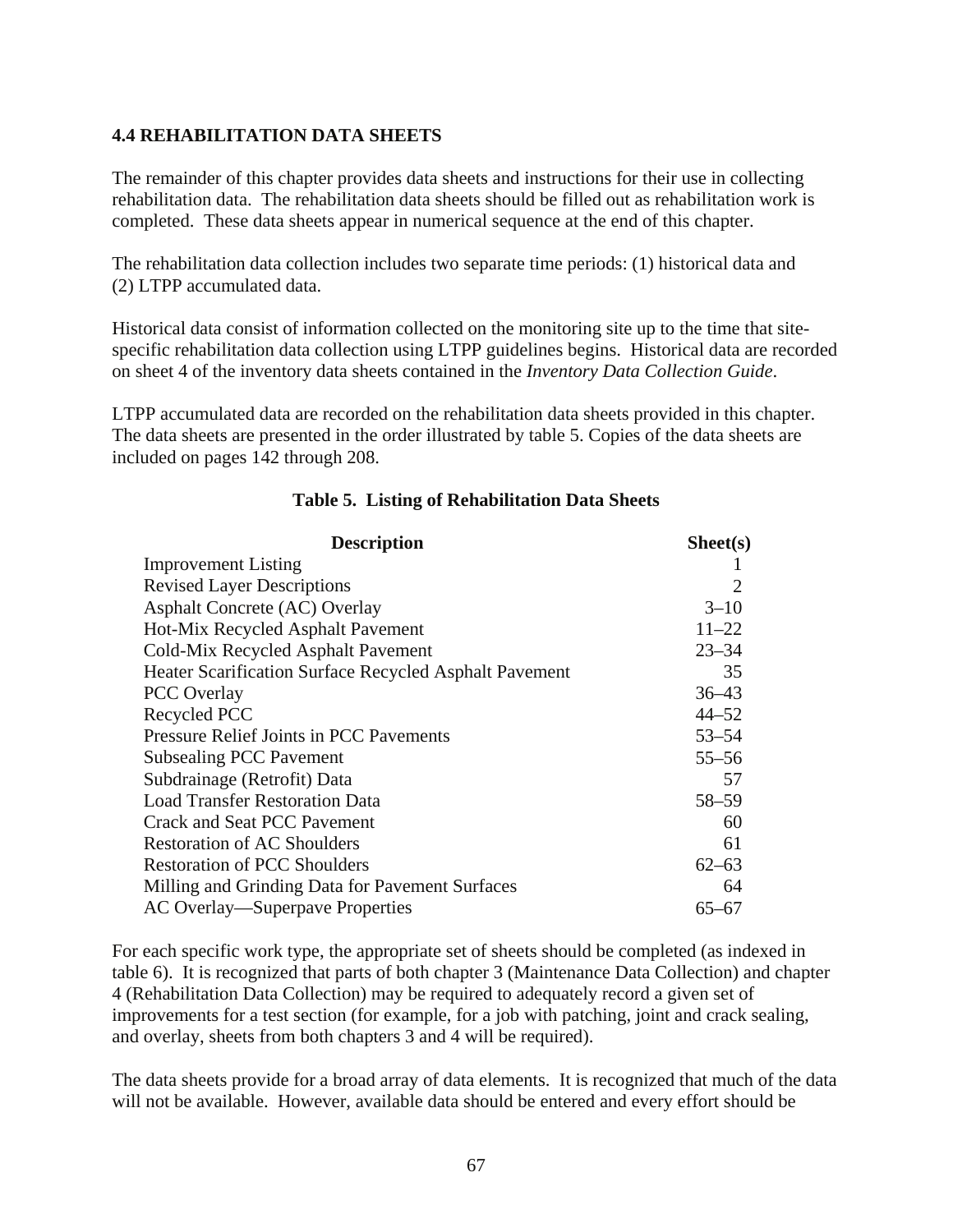made to obtain data indicated by an asterisk (\*). When the data element is not applicable to or represents something that does not exist on the test section, enter an "N" to indicate that the data element is not applicable. If the data element is applicable, but the value is unknown (e.g., not available in project records), enter a "U" to indicate that the value is unknown. Many data items will require codes to be entered. Unless otherwise noted in the following instructions, the codes are listed or referenced on the data sheets.

| <b>Work Item</b>                                         | <b>Work Type</b>  | <b>Rehabilitation</b>    |
|----------------------------------------------------------|-------------------|--------------------------|
|                                                          | Code <sup>1</sup> | Data Sheets <sup>2</sup> |
| <b>PCC Shoulder Restoration</b>                          | 08                | $62 - 63$                |
| PCC Shoulder Replacement                                 | 09                | $62 - 63$                |
| <b>AC Shoulder Restoration</b>                           | 10                | 61                       |
| <b>AC Shoulder Replacement</b>                           | 11                | 61                       |
| <b>Pressure Grout Subsealing</b>                         | 14                | $55 - 56$                |
| <b>Slab Jacking Depressions</b>                          | 15                | $55 - 56$                |
| <b>Asphalt Subsealing</b>                                | 16                | $55 - 56$                |
| <b>Asphalt Concrete Overlay</b>                          | 19                | $3-10, 65-67^3$          |
| PCC Overlay                                              | 20                | $36 - 43$                |
| <b>Longitudinal Subdrains</b>                            | 38                | 57                       |
| <b>Transverse Subdrainage</b>                            | 39                | 57                       |
| <b>Drainage Blankets</b>                                 | 40                | 57                       |
| Well System                                              | 41                | 57                       |
| Drainage Blankets with Longitudinal Drains               | 42                | 57                       |
| Hot-Mix Recycled Asphalt Concrete                        | 43                | $11 - 22$                |
| Cold-Mix Recycled Asphalt Concrete                       | 44                | $23 - 34$                |
| Heater Scarification, Surface Recycled Asphalt Concrete  | 45                | 35                       |
| Crack and Seat PCC Pavement as Base for New AC Surface   | 46                | 60 <sup>4</sup>          |
| Crack and Seat PCC Pavements as Base for New PCC Surface | 47                | $60^{4}$                 |
| Recycled PCC                                             | 48                | $44 - 52$                |
| Pressure Relief Joints in PCC Pavements                  | 49                | $53 - 54$                |
| Joint Load Transfer Restoration in PCC Pavements         | 50                | 58-59                    |
| Mill Off Existing Pavement and Overlay with AC           | 51                | $64^{4}$                 |
| Mill Off Existing Pavement and Overlay with PCC          | 52                | $64^{4}$                 |
| Mill Off Existing Pavement and Overlay with Hot-Mix      | 55                | $64^{4}$                 |
| Recycled Asphalt Concrete                                |                   |                          |
| Mill Off Existing Pavement and Overlay with Cold-Mix     | 56                | $64^{4}$                 |
| Recycled Asphalt Concrete                                |                   |                          |

### **Table 6. Rehabilitation Data Sheets to be Completed**

<sup>1</sup> Work Type Code from appendix A, table A.16.

 $2^2$  Rehabilitation sheets 1 and 2 should be completed for every rehabilitated test section.

 $3$  Data sheets 65–67 should be used in addition to sheets 3–10 when Superpave mix design procedures are used for the overlay.

<sup>4</sup> Plus appropriate overlay rehabilitation sheets.

The data sheets also provide for collection of detailed information on variability of materials and layer thicknesses, as such variability is known to contribute heavily to pavement deterioration. It is recognized that replicate test data are often unavailable, so single test results should be entered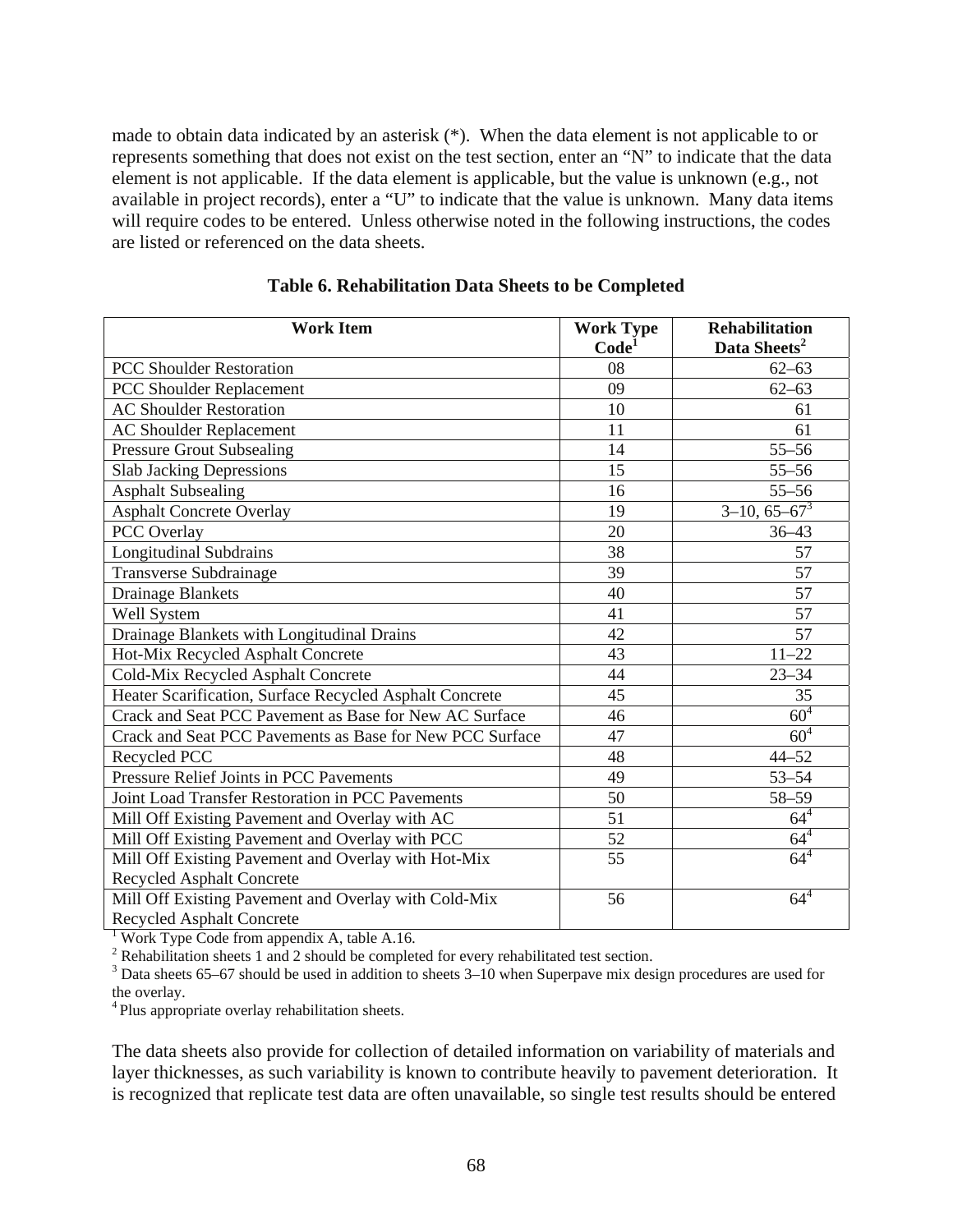in these cases and the mean and other values left blank. However, whenever possible, data on variability should be obtained.

### **4.4.1 Data Section Common for all Data Sheets**

A common set of project identification data appears in the upper right hand corner of every data sheet. These data items are described below.

*State Code:* The State code is a number used to identify the State or Canadian Province in which the pavement section is located (see appendix A, table A.1 for codes).

*SHRP Section ID:* The section ID is a four-digit identification number assigned by LTPP. This number is used to facilitate the computer filing of the projects and will identify the section in the field.

*Date Completed:* The month, day, and year that the pavement improvements were finished and the project was subsequently opened to traffic (not the date when the project was accepted). The first set of two digits represents the numerical sequence of the month as it occurs during the year; the second set of two digits represents the day of the month; and the four digits are the year.

The rehabilitation data sheets do not include detailed descriptions of the pavements prior to rehabilitation, but the "State Code," the "SHRP Section ID," and the "Date Completed" described above connect the rehabilitation data to the other data for the test section. For LTPP studies, the full range of data described in the *Guidelines for Collection of LTPP Data* should be available. As a minimum for other studies of effects of rehabilitation on pavement performance, inventory data sheets 1, 2, 3, and 4 should be filled out and appropriate traffic, environmental, and monitoring data collected.

# **4.4.2 Data Common for All Rehabilitation Types**

On many of the rehabilitation data sheets, "other" codes are provided for use where a product or technique is used that is not specified. This reflects the realization that rehabilitation practices change and new materials become available, and that it will be necessary to record their use and performance. Therefore, where it is necessary to use an "other" code, sufficient information should be provided to identify what material or technique was used, and possibly the manufacturer or reference, if future study is required. As rehabilitation techniques are so varied, the data to be collected will also be varied. In many cases, existing layers will be removed and recycled or partially removed (say by cold milling). Rehabilitation by overlaying may not disturb the existing layers, but new layers must be described. Some techniques (such as adding pressure relief joints, subsealing, and load transfer restoration) modify the existing pavement without affecting the layer description data directly.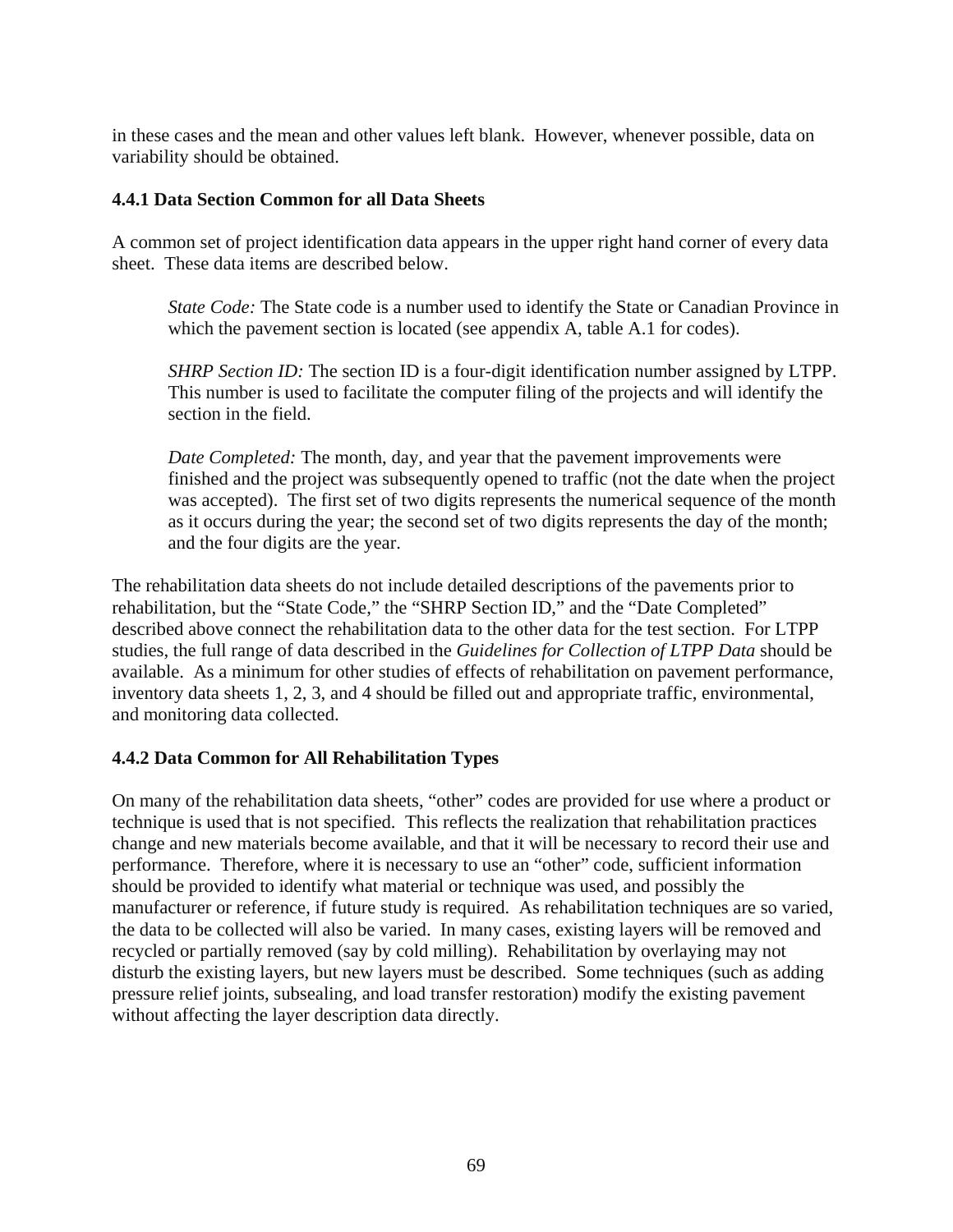### **4.4.3 Individual Data Sheets**

### *Improvement Listing (Sheet 1)*

This data sheet is to be filled out each time improvements are made on a project. This does not include work such as bridges, culverts, lighting, etc.

Individual data elements are:

*Date Completed (Item 1)*: The month, day, and year that the pavement improvements were finished and the project was subsequently opened to traffic (not the date when the project was accepted). The first set of two digits represents the numerical sequence of the month as it occurs during the year; the second set of two digits represents the day within the month; and the third set of two digits is the last two digits in the year.

*Work Type Code (Item 2)*: A code to identify the type of maintenance work accomplished (appendix A, table A.16).

*Work Quantity (Item 3)*: The quantity of work applied to the section in appropriate units (refer to appendix A, table A.16 for units).

*Thickness (Item 4)*: For improvements that alter the thickness of the pavement structure (such as overlays, etc.), enter the thickness of the rehabilitation activity to the nearest tenth of an inch (0.1 inch) (2.5 mm). For items that do not alter the thickness of the pavement structure, enter "N" to indicate the data element is not applicable.

*Cost (Item 5)*: The cost of the improvement is reported in thousands of dollars per lanemile. The cost reported should include only the cost of the pavement structure. Nonpavement costs such as cut and fill work, work on bridges, culverts, lighting, and guardrails should be excluded. Labor, traffic control, or other incidental costs should also be excluded.

### *Revised Layer Descriptions (Sheet 2)*

This data sheet is to be filled out to document the improved pavement structure each time improvements are made on a project. Include all layers of the structure, revised or otherwise. As all subsequent data sheets refer back to sheet 2, special care should be taken in completing it.

Individual data elements are:

*Layer Number (Item 1)*: Space is provided for nine or fewer layer numbers, with number one as the subgrade, and the last and largest number identifying the surface layer.

*Layer Description (Item 2)*: A layer description code is to be entered for each of the layers in the system. Codes are provided on the data form. For HMAC layers, separate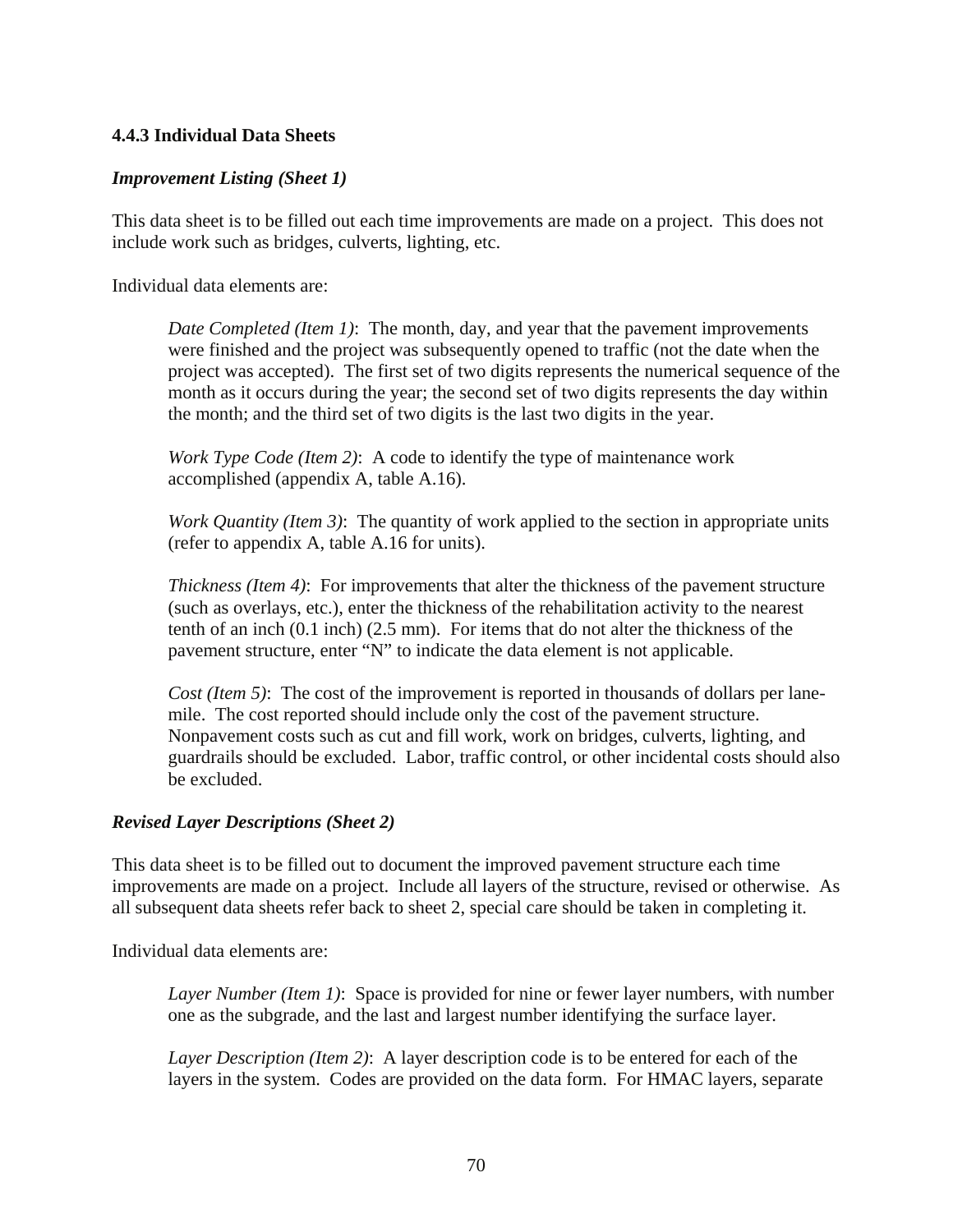lifts having the same mixture are not to be identified as separate layers. Where HMAC is used as a base for PCC pavements, it should be described by code 5.

*Material Type Classification (Item 3)*: A code identifying the type of materials in each layer of the pavement structure, including the subgrade, should be entered for material type classification. Codes for surfacing materials, base and subbase materials, subgrade soils, and thin seals and interlayers are identified in appendix A, tables A.4, A.5, A.6, and A.7, respectively. If the material type was not changed during the rehabilitation, enter "99" for the material classification.

*Layer Thickness (Item 4)*: Four numbers can be provided to indicate the mean, minimum, maximum, and standard deviation of thickness for each specific layer in inches. Enter to the nearest tenth of an inch (0.1 inch) (2.5 mm). If only a single specified design value for thickness is available for the project records, enter it as the "mean value." For LTPP, a number of boreholes will be made for sampling materials, so careful thickness measurements are to be made. The mean thickness will be verified or revised and variability information added as the result of these field measurements and measurements of cores in the laboratory. If the thickness of the layer has not changed during rehabilitation, leave the layer thickness blank for that layer.

# *Asphalt Concrete Overlay, Aggregate Properties (Sheet 3)*

This sheet and the following sheets 4 through 10 are to be filled out from project records for each AC overlay layer identified on sheet 2 that is thicker than 19 mm (0.75 inches). Detailed data for thinner layers (e.g., thin seal coats, porous friction treatments) should be entered on the sheets specified for those operations.

Although various SHAs discriminate between fine and coarse aggregates on the basis of different sieve sizes, the following definition is to be applied for LTPP studies. All aggregate retained on the No. 8 (2.36-mm) sieve is coarse aggregate as defined by the Asphalt Institute. All aggregate passing the No. 8 (2.36-mm) sieve is fine aggregate. "Mineral Filler" is defined (ASTM D242) as that portion passing the No. 30 (600-μm) sieve (at least 95 percent must pass the No. 50 (300 μm) sieve and at least 70 percent must also pass the No. 200 (75-μm) sieve).

Individual data elements are:

*Layer Number (Item 1)*: The number of the AC layer for which a description is being provided (from sheet 2).

*Composition of Coarse Aggregate (Items 2, 3, and 4)*: When more than one coarse aggregate is used, the type code as provided on the data sheet and percentage by total weight of coarse aggregate should be indicated for each coarse aggregate. Space is provided for up to three different types of coarse aggregate. If only one type of coarse aggregate is used, enter its type and 100 percent in the top set of the data spaces, leaving the others blank. Space is provided for identifying another type of material if one was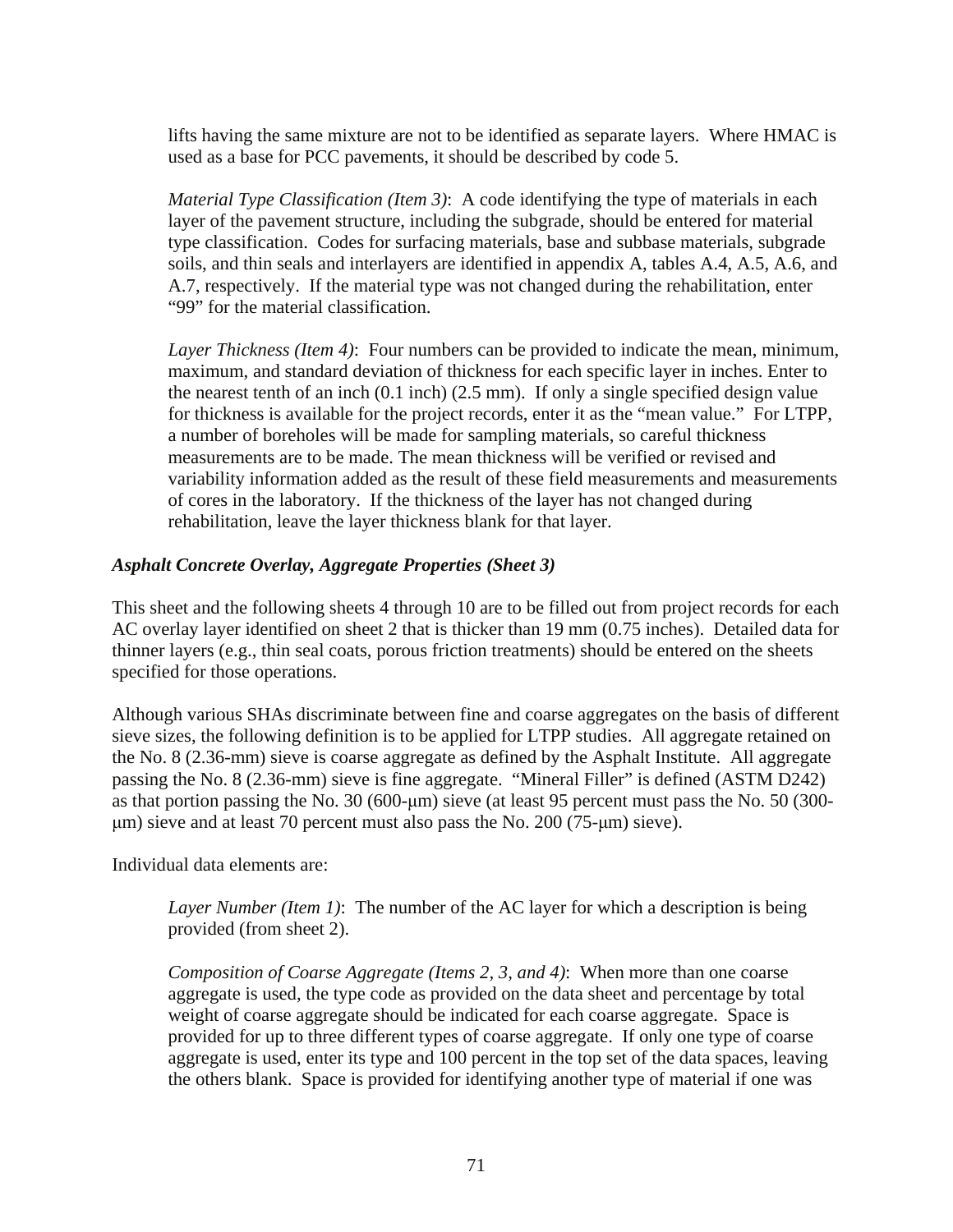used other than those for which codes are provided. Coarse aggregate is considered to be that portion retained on the No. 8 (2.36-mm) sieve.

*Geologic Classification of Coarse Aggregate (Item 5)*: The geologic classification of the natural stone used as coarse aggregate in the concrete. These codes appear in appendix A, table A.8, and provide identification as to which of the three major classes of rock the coarse aggregate belongs and the type of rock within those classes. If a blend was used, enter the code for the geologic classification for the material representing the majority of the coarse aggregate. If a crushed slag, manufactured lightweight, or recycled concrete was used, enter "N."

*Composition of Fine Aggregate (Items 6, 7, and 8)*: When more than one fine aggregate is used, the type code as provided on the data sheet and percentage by total weight of fine aggregate should be indicated for each fine aggregate. Fine aggregate is defined as that passing the No. 8 (2.36-mm) sieve and retained on the No. 200 (75-μm) sieve. Space is provided for up to three different fine aggregate types. If only one type of fine aggregate is used, enter its type code and 100 percent in the top set of the data spaces, leaving the others blank.

*Type of Mineral Filler (Item 9)*: The type of mineral filler used as identified by one of the codes appearing on the data sheet.

*Aggregate Durability Test Results (Items 10 through 13)*: The type of tests used to evaluate the durability of the aggregate used in the mix and the results in thousandths (0.001) recorded in units specified for the test. Three of these sets are for coarse aggregates (items 10, 11, and 12), and one (item 13) is for the combination of coarse and fine aggregates. The durability test type codes appear in appendix A, table A.12. Items 10, 11, and 12 are to correlate with items 2, 3, and 4 above, respectively.

*Polish Value of Coarse Aggregates (Item 14)*: The accelerated polish value of the coarse aggregates used in the surface layer, as determined by AASHTO T279 (ASTM D3319).

### *Asphalt Concrete Overlay, Aggregate Properties (Continued) (Sheet 4)*

This data sheet is a continuation of the data on data sheet 3. It should be completed for each AC overlay layer identified on sheet 2 that is thicker than 19 mm (0.75 inches).

Individual data elements are:

*Layer Number (Item 1)*: The number of the AC layer for which a description is being provided (from sheet 2).

*Gradation of Combined Aggregates (Item 2)*: The percent passing on various standard sieve sizes to the nearest 1 percent. It is not expected that values will be available for all 18 sieve sizes. The objective is to provide a sufficient number of sieve sizes to accommodate testing and specification practice for most highway agencies.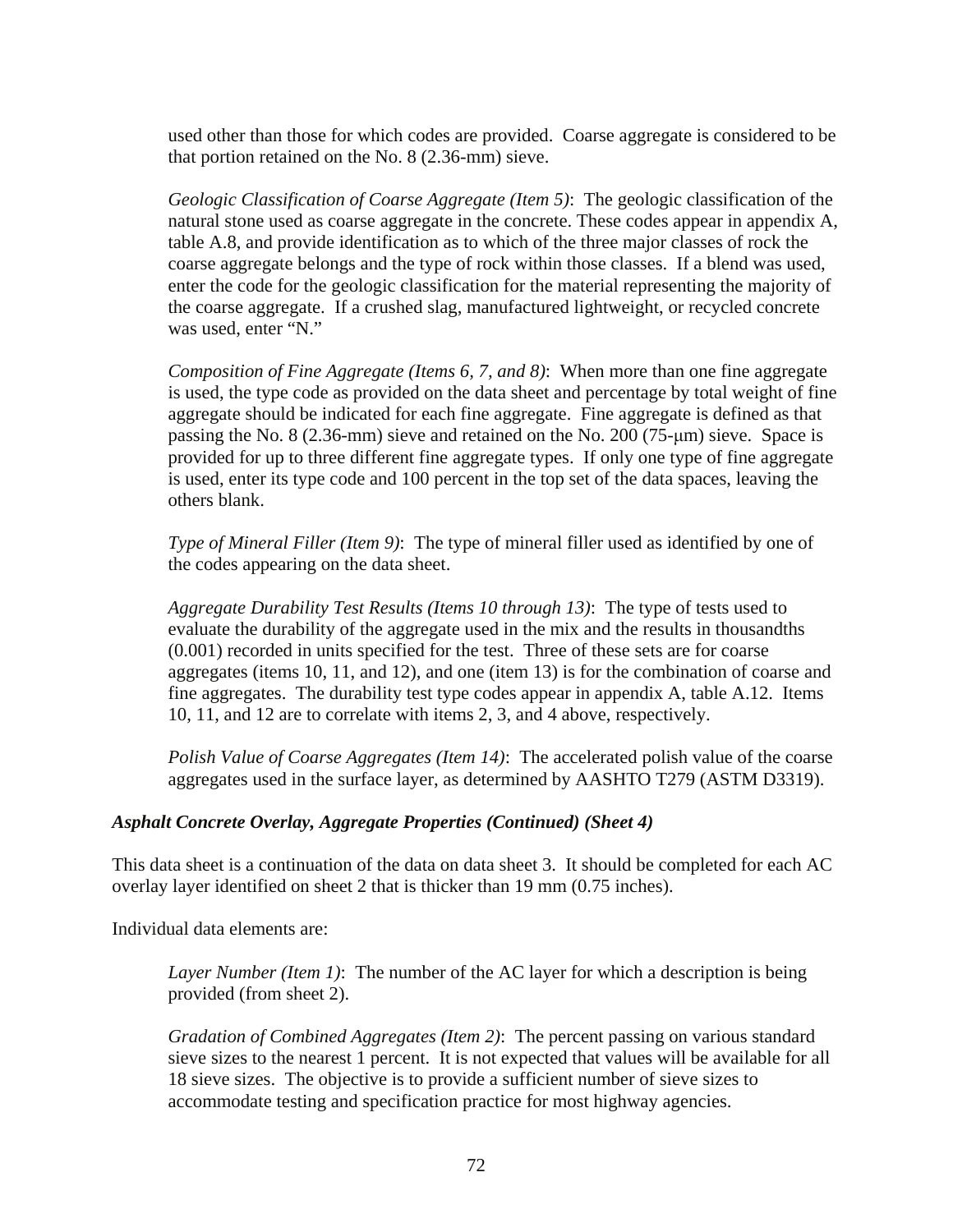*Bulk Specific Gravities (Items 3 through 6)*: The bulk specific gravities to the nearest thousandth (0.001) for coarse aggregate (item 3), fine aggregate (item 4), mineral filler (item 5), and the aggregate combination (item 6). The bulk specific gravities for the aggregate fractions are measured using the laboratory procedures indicated on the data sheet. The bulk specific gravity for the aggregate combination (usually called "bulk specific gravity of aggregate") is calculated as follows:

$$
G_{sb} = \frac{P_1 + P_2 + P_3}{P_1 + P_2 + P_3}
$$
  
\n
$$
G_1 \quad G_2 \quad G_3
$$
\n(1)

where:

| $G_{ch}$        | $\equiv$     | Bulk specific gravity for the total aggregate                 |
|-----------------|--------------|---------------------------------------------------------------|
| $P_1, P_2, P_3$ | $\alpha = 1$ | Percentages by weight of coarse aggregate, fine aggregate,    |
|                 |              | and mineral filler                                            |
| $G_1, G_2, G_3$ | $\alpha = 1$ | Specific gravities of coarse aggregates, fine aggregates, and |
|                 |              | mineral filler                                                |

*Effective Specific Gravity of Aggregate Combination (Item 7)*: The calculated effective specific gravity to the nearest thousandth (0.001). This calculation requires the maximum specific gravity (no air voids) of the paving mixture, which is obtained by Test Method AASHTO T209 or ASTM D2041. The effective specific gravity of the aggregate is calculated as follows:

$$
G_{se} = \frac{100 \cdot P_b}{\frac{100}{G_{mm}} \cdot \frac{P_b}{G_b}}
$$
 (2)

where:

 $G_{se}$  = Effective specific gravity of aggregate  $P_b$  = Asphalt cement, percent by total weight of mixture  $G_b$  = Specific gravity of asphalt  $G_{mm}$  = Maximum specific gravity of paving mixtures (no air voids)

#### *Asphalt Concrete Overlay, Asphalt Cement Properties (Sheet 5)*

The following data items should be provided when available for the original asphalt cement, tested before its use in the construction. This data sheet should be completed for each AC overlay layer identified on sheet 2 that is thicker than 19 mm (0.75 inches). Individual data elements are:

*Layer Number (Item 1)*: The number of the AC layer to be described on this sheet (from sheet 2).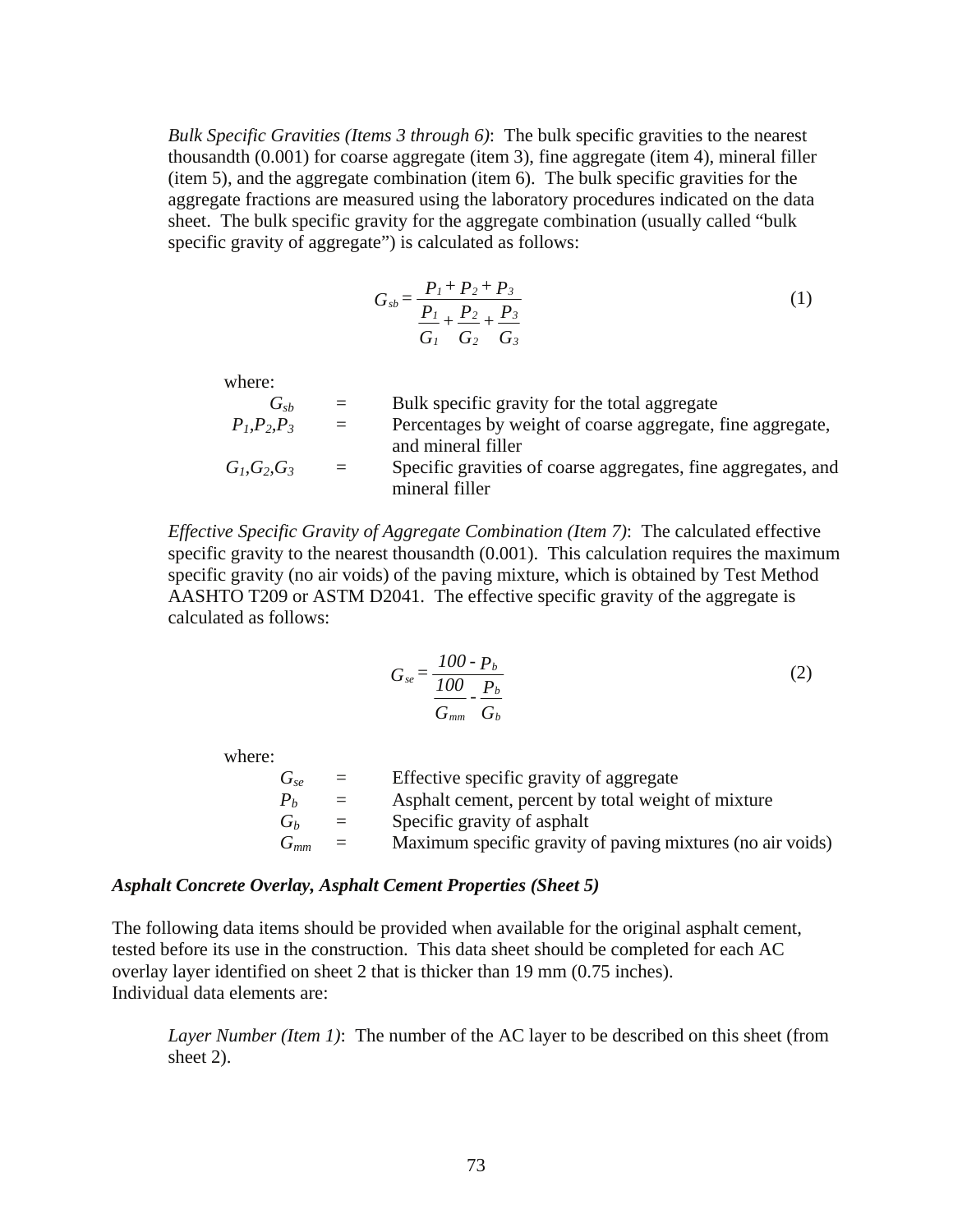*Asphalt Grade (Item 2)*: The grade of asphalt cement used (see appendix A, table A.15). Space is provided on the data sheet for identifying another grade of asphalt cement not appearing in table A.15.

*Source (Item 3)*: The refinery that produced the asphalt cement used in the HMAC layer being described. A list of asphalt refiners and processors is provided in appendix A, table A.13. Space is provided to specify other sources that may not be included in the table provided.

*Specific Gravity of Asphalt Cement (Item 4)*: The specific gravity of the asphalt cement (to the nearest thousandth (0.001)) when it is available. If unavailable, a typical specific gravity for asphalt cements produced at the source refinery may be entered. If the source is unknown, enter 1.010 as a reasonable estimate. This specific gravity is measured as specified by AASHTO T228 (ASTM D70).

*Viscosity of Asphalt at 140 °F (60 °C) (Item 5)*: The result in poises from absolute viscosity testing at 140 ºF (60 ºC) using Test Method AASHTO T202 (ASTM D2171) on samples of the original asphalt cement before its use in construction of the pavement section.

*Viscosity of Asphalt at 275 °F (135 °C) (Item 6)*: The results in centistokes (to the nearest hundredth (0.01)) from kinematic viscosity testing at 275 °F (135 °C) using Test Method AASHTO T201 (ASTM D2170) on samples of the original asphalt cement.

*Penetration at 77 °F (25 °C) (Item 7)*: The penetration (in tenths of a millimeter (0.1) mm) (0.0039 inch)) at 77 °F (25 °C) with a 100-gram (3.5-ounce) load and a 5-second load duration using Test Method AASHTO T49 (ASTM D5) on the original asphalt cement in the mixture.

*Asphalt Modifiers (Items 8 and 9)*: Space is provided to list the type and quantity of up to two modifiers added to the asphalt cement for whatever purpose. A list of possible asphalt cement modifiers and codes for data entry are provided in appendix A, table A.14. The quantities of modifier should be provided in percent of asphalt cement weight. Some modifiers (such as lime) may be specified in terms of "percent of aggregate weight," but they must be converted to percent of asphalt cement weight for uniformity.

*Ductility at 77 °F (25 °C) (Item 10)*: The ductility in centimeters at 77 °F (25 °C) using Test Method AASHTO T51 (ASTM D113).

*Ductility at 39.2 °F (4 °C) (Item 11)*: The ductility in centimeters at 39.2 °F (4 °C), using the procedures of Test Method AASHTO T51 (ASTM D113).

*Test Rate for Ductility Measurement at 39.2 °F (4* °*C) (Item 12)*: The test speed in centimeters per minute for the ductility measurement taken at 39.2  $\mathrm{P}F(4 \mathrm{°C})$ .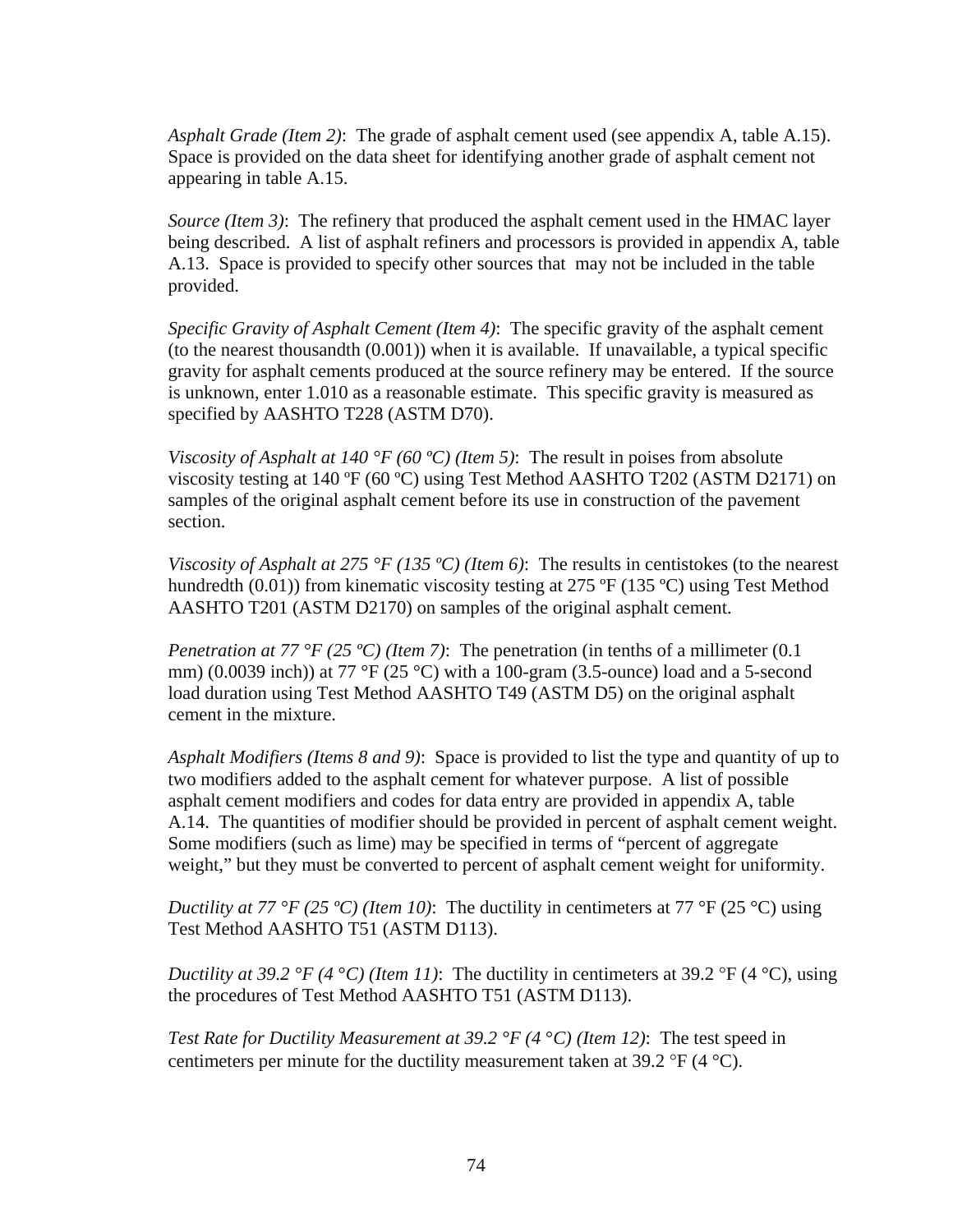*Penetration at 39.2 °F (4 °C) (Item 13)*: The penetration in tenths of a millimeter (0.1) mm) (0.0039 inch) at 39.2 °F (4 °C), with a 200-gram (7-ounce) load and a 60-second load duration using Test Method AASHTO T49 (ASTM D5) on samples of the original asphalt cement, before its use as a construction material.

*Ring and Ball Softening Point (Item 14)*: The softening point of the asphalt cement in degrees Fahrenheit (ºF) as measured with the ring-and-ball apparatus used in Test Method AASHTO T53 (ASTM D36), on samples of the original asphalt cement before its use as a construction material.

### *Asphalt Concrete Overlay, Laboratory Aged Asphalt Cement Properties (Sheet 6)*

The following data items should be provided for laboratory aged asphalt cement samples, using virgin asphalt cement samples aged in accordance with the provisions of Test Method AASHTO T179 (or ASTM D1754) or Test Method AASHTO T240 (or ASTM D2872). This data sheet should be completed for each AC overlay layer identified on sheet 2 that is thicker than 10 mm (0.75 inches).

Individual data elements are:

*Layer Number (Item 1)*: The number of the AC layer for which a description is being provided (from sheet 2).

*Test Procedure Used to Measure Aging Effects (Item 2)*: The test procedure used to age the asphalt cement in the laboratory and to measure the effects of the aging. Codes are provided on the data sheet, along with space to identify a process used other than those for which codes are provided.

*Viscosity of Asphalt at 140 °F (60 °C) (Item 3):* The results in poises from absolute viscosity testing at 140 ºF (60 ºC) using Test Method AASHTO T202 (ASTM D2171) on laboratory aged asphalt cement samples.

*Viscosity of Asphalt at 275 °F (135* °*C) (Item 4)*: The result in centistokes to the nearest hundredth (0.01) from kinematic viscosity testing at 275 °F (135 °C) using Test Method AASHTO T201 (ASTM D2170) on laboratory aged asphalt cement samples.

*Ductility at 77 °F (25 °C) (Item 5)*: The ductility in centimeters at 77 °F (25 °C) using Test Method AASHTO T51 (ASTM D113) on laboratory aged asphalt cement samples.

*Ductility at 39.2 °F (4 °C) (Item 6)*: The ductility in centimeters at 39.2 °F (4 °C) using Test Method AASHTO T51 (ASTM D113) on laboratory aged asphalt cement samples.

*Test Rate for Ductility Measurement at 39.2 °F (4* °*C) (Item 7)*: The test speed in centimeters per minute for the ductility measurement taken at 39.2  $\rm{PF}$  (4  $\rm{^{\circ}C}$ ) on the laboratory aged asphalt cement specimens.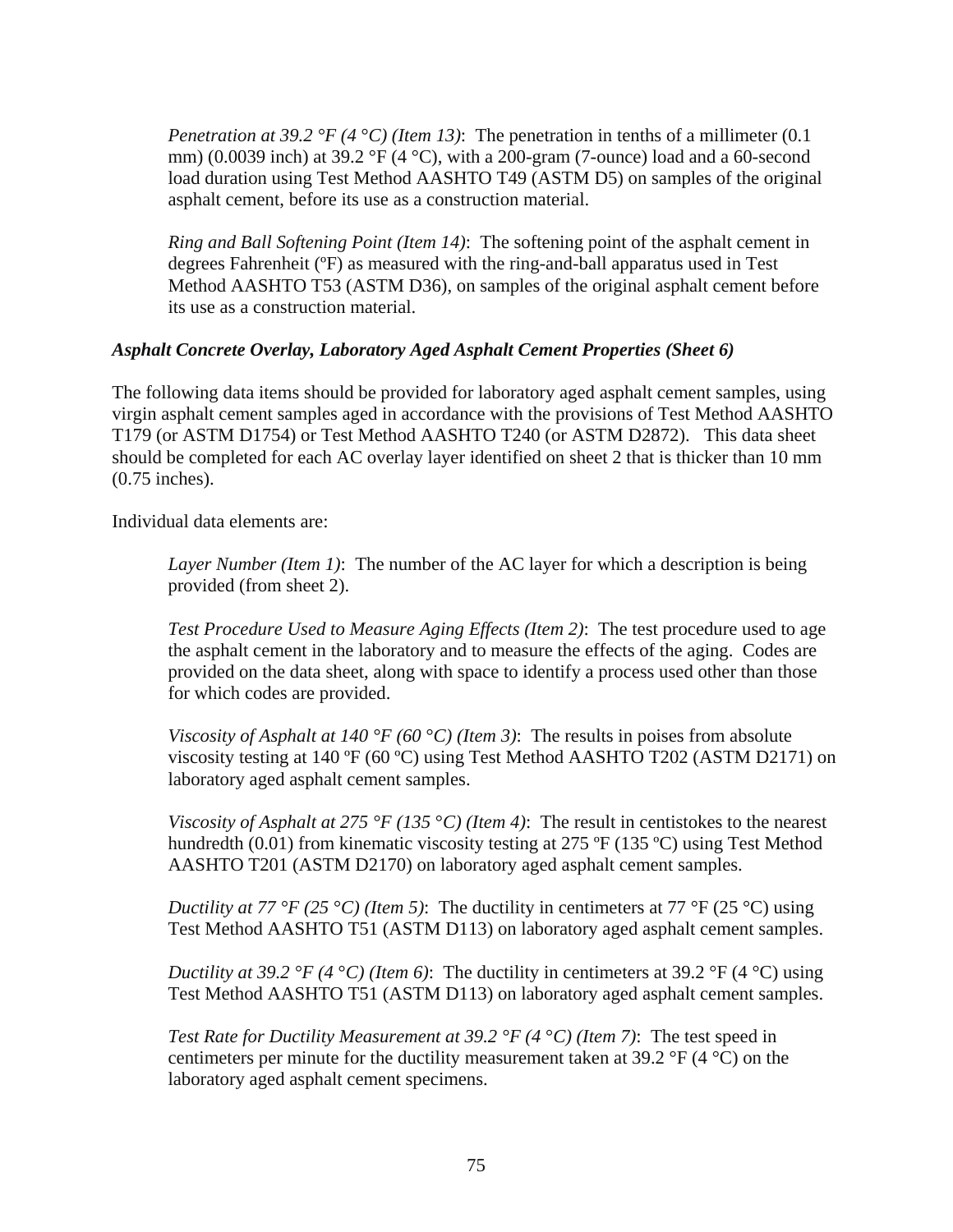*Penetration at 77 °F (25* °*C) (Item 8)*: The penetration in tenths of a millimeter (0.1 mm) (0.0039 inch) at 77 °F (25 °C) with a 100-gram (3.5-ounce) load and a five-second load duration using Test Method AASHTO T39 (ASTM D5) on the laboratory aged asphalt cement used in the mixture.

*Penetration at 39.2 °F (4 °C) (Item 9)*: The penetration in tenths of a millimeter (0.1) mm) (0.0039 inch) at 39.2 °F (4 °C), with a 200-gram (7-ounce) load and a 60-second load duration using the Test Method AASHTO T49 (ASTM D5) on the laboratory aged asphalt cement used in the mixture.

*Ring and Ball Softening Point (Item 10)*: The results in degrees Fahrenheit (ºF) from the ring and ball softening point test for laboratory aged bitumens (AASHTO T53 (ASTM D36)).

*Weight Loss (Item 11)*: The weight loss resulting from the laboratory aging process to the nearest one-tenth of 1 percent (0.1 percent).

### *Asphalt Concrete Overlay, Laboratory Mixture Design (Sheet 7)*

The following data items are to be derived from tests conducted on the mixture during mix design. This data sheet should be completed for each AC overlay layer identified on sheet 2 that is thicker than 19 mm (0.75 inches).

Individual data elements are:

*Layer Number (Item 1)*: The number of the AC layer to be described on this sheet (from sheet 2).

*Maximum Specific Gravity (Item 2)*: The maximum specific gravity to the nearest thousandth (0.001) of the mixture, calculated using equations 2 and 3 as below:

$$
G_{mm} = \frac{100}{\frac{P_s}{G_{se}} + \frac{P_b}{G_b}}
$$
(3)

where:

*Gmm* = Maximum specific gravity of paving mixture (no air voids)  $P_s$  = Aggregate, percent by total weight of mixture *Gse* = Effective specific gravity of aggregate  $P_b$  = Asphalt, percent by total weight of mixture  $G_b$  = Specific gravity of asphalt

*Bulk Specific Gravity (Item 3)*: The bulk specific gravity to the nearest thousandth (0.001) of the mixture compacted in the laboratory at the optimum asphalt content selected and by appropriate procedures for Marshall or Hveem stability. Test Method ASTM D1188 is to be used for establishing the bulk specific gravity.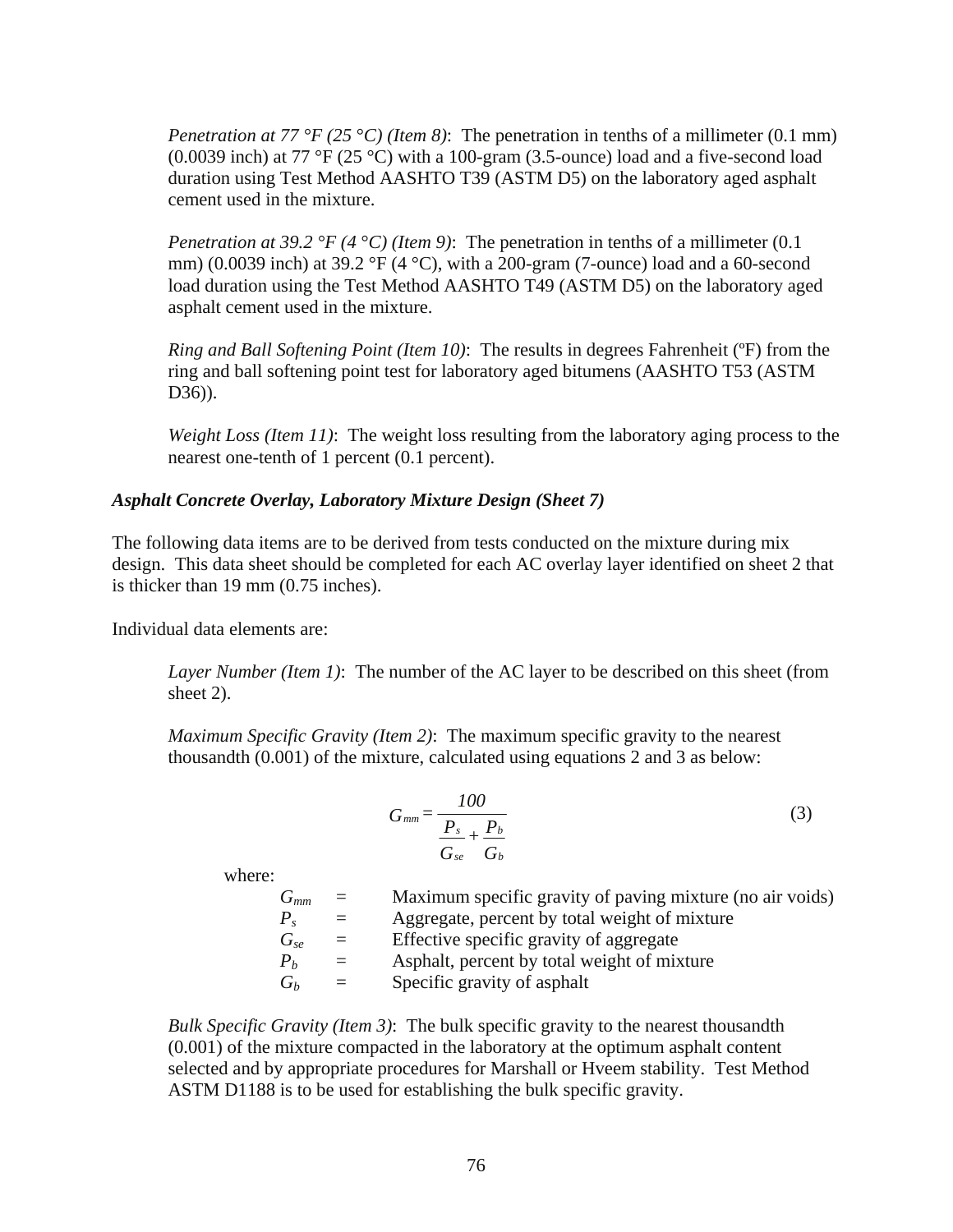*Optimum Asphalt Content (Item 4)*: The optimum amount of asphalt cement added to the AC mixture to the nearest one-tenth of 1 percent (0.1 percent). This optimum asphalt content is obtained from the Marshall or Hveem Stability Testing.

*Percent Air Voids (Item 5)*: The calculated air voids to the nearest tenth of 1 percent (0.1) percent) in the mixture, compacted in the laboratory to the optimum asphalt content and by appropriate procedures for Marshall or Hveem stability. Equation 4 may be used for calculating the percent air voids.

$$
P_a = 100 \frac{G_{mm} - G_{mb}}{G_{mm}} \tag{4}
$$

where:

|            | $\alpha = 1$ | Air voids in compacted mixture, percent of total volume |
|------------|--------------|---------------------------------------------------------|
| $G_{mm}$ = |              | Maximum specific gravity of paving mixture (zero air    |
|            |              | voids) as determined by ASTM D2041                      |
| $G_{mb} =$ |              | Bulk specific gravity of compacted mixture              |

*Voids in Mineral Aggregate (Item 6)*: Enter the design void space between the aggregate particles of a compacted AC mixture, which includes the air voids and the effective asphalt content, to the nearest tenth of 1 percent (0.1 percent). Percent of voids in mineral aggregate (VMA) is calculated as shown in equation 5:

$$
VMA = 100 - \frac{G_{mb} P_s}{G_{sb}}
$$
 (5)

where:

*VMA* = Voids in mineral aggregate (percent of bulk volume)  $G_{sb}$  = Bulk specific gravity of aggregate *Gmb* = Bulk specific gravity of compacted mixture (ASTM D2726)  $P_s$  = Aggregate, percent by total weight of mixture,

 100 – (percent of asphalt cement by total weight of mixture)

*Effective Asphalt Content (Item 7)*: The design effective asphalt content (total asphalt content of the paving mixture minus the portion of asphalt that is lost by absorption onto the aggregate particles as a percentage of the total mixture, to the nearest tenth of 1 percent (0.1 percent). The asphalt absorption may be calculated as a percent of total weight of mixture as shown in equation 6:

$$
P_{ab} = P_{ba} P_s = \frac{G_{se} - G_{sb}}{G_{sb} G_{se}} G_b P_s \tag{6}
$$

where:

 *Pab* = Absorbed asphalt, percent by weight of total mixture  $P_{ba}$  = Absorbed asphalt, percent by weight of aggregate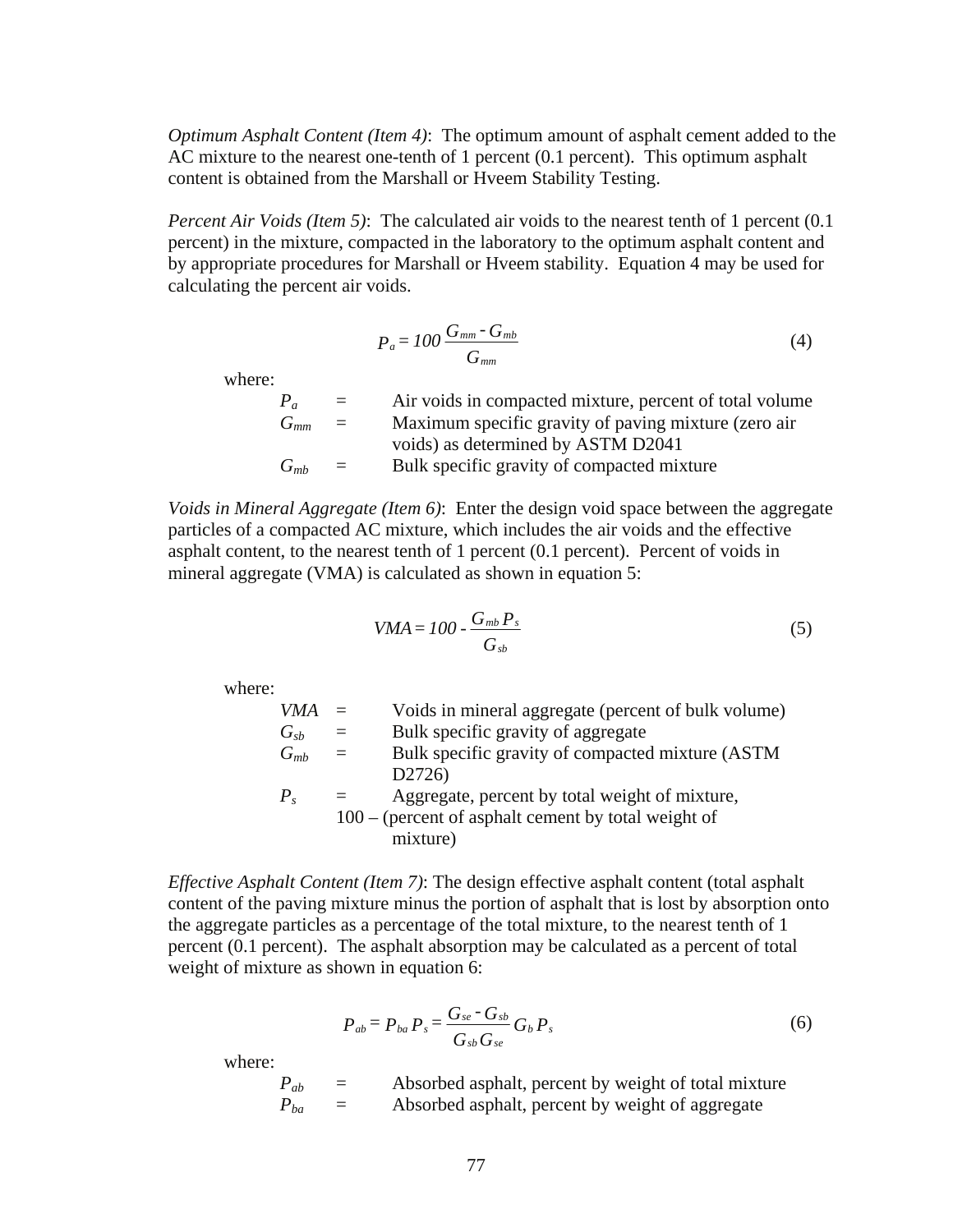|                | $\alpha = 1$              | Aggregate, percent by total weight of mixture |
|----------------|---------------------------|-----------------------------------------------|
| $G_{s}$        | $\alpha = 1$              | Effective specific gravity of aggregate       |
| $G_{sh}$       | $\alpha = 1$              | Bulk specific gravity of aggregate            |
| $\overline{G}$ | $\mathbf{r} = \mathbf{r}$ | Specific gravity of asphalt                   |

*Marshall Stability (Item 8)*: The Marshall Stability (Test Method AASHTO T245 (ASTM D1559)) of the mixture at optimum asphalt content in pounds.

*Number of Blows (Item 9)*: The number of blows of the compaction hammer that were applied to each end of the specimen to compact it for Marshall Stability and flow testing.

*Marshall Flow (Item 10)*: The Marshall Flow (Test Method AASHTO T245 (ASTM D1559)) of the mixture at optimum asphalt content. This item is to be entered as the whole number of the measured hundredth of an inch (0.01 inch) (0.25 mm), e.g., if 0.15 is measured, enter "15."

*Hveem Stability (Item 11)*: The Hveem Stability or stabilometer value of the mixture at optimum asphalt content as measured with the Hveem apparatus using Test Method AASHTO T246 (ASTM D1560).

*Hveem Cohesiometer Value (Item 12)*: The cohesiometer value of the mixture at optimum asphalt content, in grams per 25-mm (1-inch) width (or diameter) of specimen, obtained by Test Method AASHTO T246 (ASTM D1560).

*Superpave Gyratory Compaction N<sub>design</sub> (Item 13)*: Enter the number of revolutions of the Superpave gyratory compactor to achieve 4 percent air voids.

*Asphalt Grade (Item 14)*: Enter the code for the asphalt grade used in asphalt mixtures, if available. (See asphalt code sheet in appendix A, table A.15.) Space is provided to enter a grade other than those coded in the table.

*Superpave Asphalt Binder Grade (Item 15)*: Enter the performance grade for the asphalt binder used.

### *Asphalt Concrete Overlay, Mixture Properties as Placed (Sheet 8)*

This data sheet is to be filled out from project records for each AC overlay layer identified on sheet 2 that is thicker than 19 mm (0.75 inches). The data items are results from tests conducted on the mixture during or soon after construction. Calculated values (e.g., percent air voids) should be determined separately for individual samples, using data applicable to those samples. The test samples can be compacted in the laboratory after sampling in the field, or obtained by coring, cutting or sawing after the mixture is compacted in place. In the event that both types of samples are tested, separate data sheets should be filled out for those compacted in the laboratory and those compacted in the field. Although tests are to be conducted on core samples from the field for LTPP (and reported on other data sheets), data from project files should be entered when available.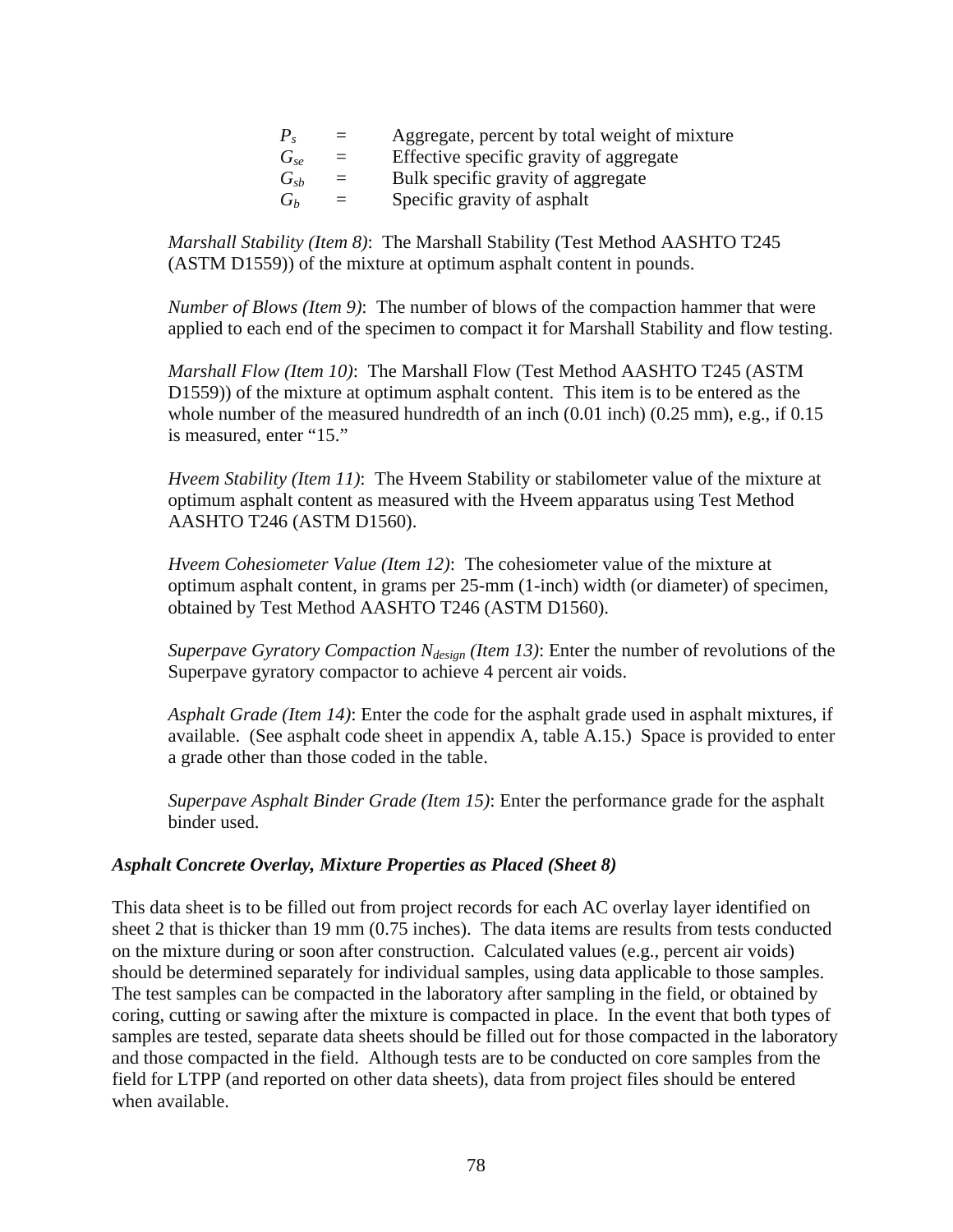Individual data elements are:

*Layer Number (Item 1)*: The number of the AC layer to be described on the sheet (from sheet 2).

*Type of Samples (Item 2)*: Whether the test samples were sampled in the field and compacted in the laboratory, or removed from the compacted pavement. The codes appear on the data sheet.

*Maximum Specific Gravity (Item 3)*: The Maximum Specific Gravity (no air voids) of a mixture sampled during or soon after construction according to AASHTO T209 or ASTM D2041. Where possible, several samples should be tested and the average entered. Use the resulting maximum specific gravity and the design asphalt content for the mixture to calculate the effective specific gravity of the aggregate using equation 2. Once the effective specific gravity of the aggregate is established, it may be used to calculate other maximum specific gravities for the mixture at other measured asphalt contents using equation 3.

*Bulk Specific Gravity (Item 4)*: The number of tests and the mean, minimum, maximum, and standard deviation of bulk specific gravities to the nearest thousandth (0.001) of compacted mixtures measured on cores removed from the pavement during or right after construction. While the test method specified in ASTM D1188 is preferable, the results from nuclear density tests (ASTM D2950), appropriately calibrated to measurements on cores, also may be used.

*Asphalt Content (Item 5)*: The number of tests and the mean, minimum, maximum, and standard deviation of percents by weight of the total asphalt cement (including that absorbed by the aggregate) in the AC mixture to the nearest tenth of 1 percent (0.1 percent). Asphalt contents measured by extraction tests (AASHTO T164 (ASTM D2172)) on field samples are preferred, but results from nuclear test methods may also be used. If no such test results are available, enter the specified asphalt content as the mean, and leave the other spaces blank.

*Percent Air Voids (Item 6)*: The number of tests and the mean, minimum, maximum, and standard deviation of calculated air voids to the nearest tenth of 1 percent (0.1 percent), as a percent of the material volume. These data are frequently not available, but can be calculated using other available data from reports about mix design and density measurements on samples from the pavement. Percent air voids is calculated as shown in equation 4.

*Voids in Mineral Aggregate (Item 7)*: The number of tests and the mean, minimum, maximum, and standard deviation of mean void space between the aggregate particles of a compacted AC mixture, which includes air voids and the effective asphalt content, to the nearest tenth of 1 percent (0.1 percent). Percent of VMA is calculated as shown in equation 5.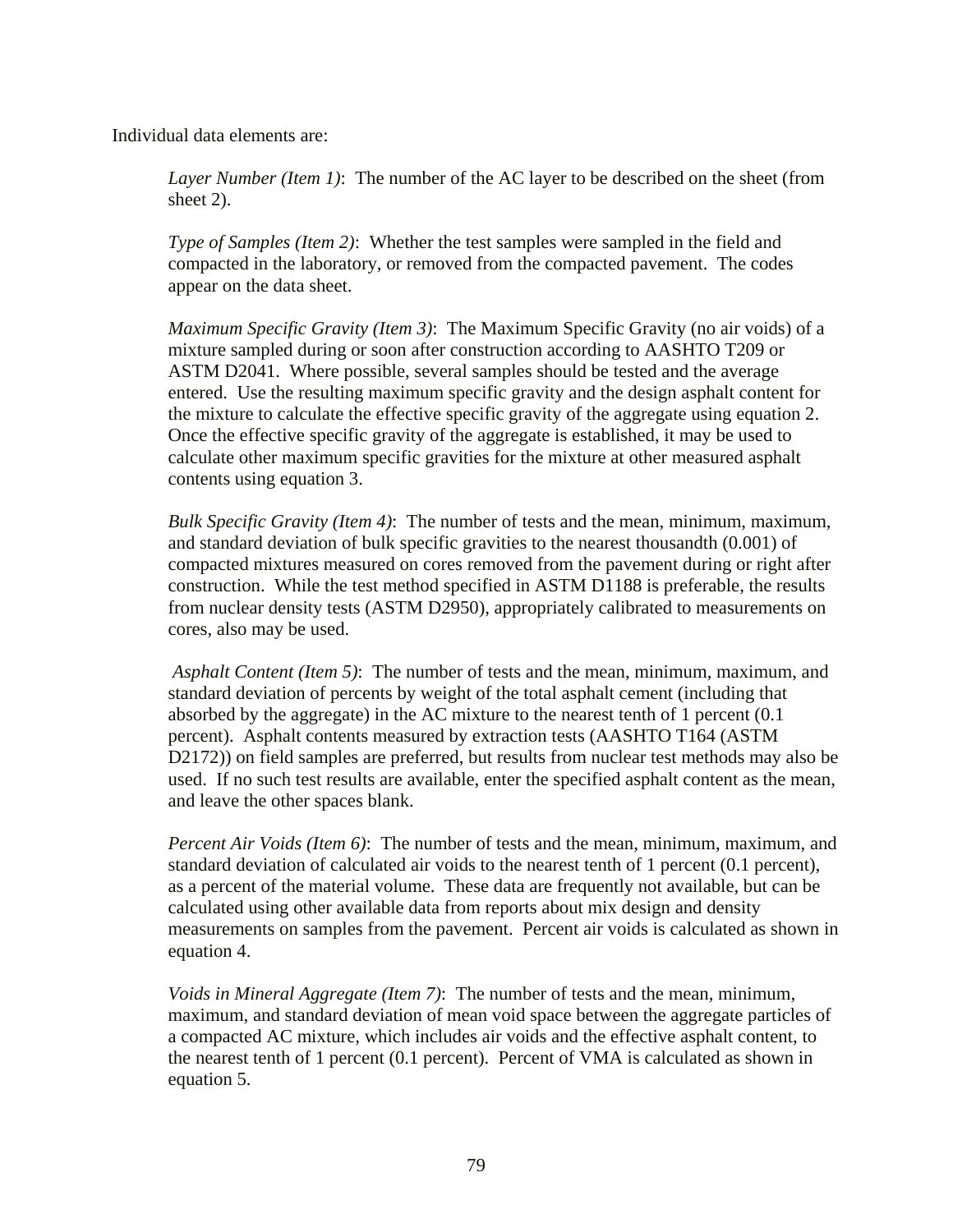*Effective Asphalt Content (Item 8)*: The number of tests and the mean, minimum, maximum, and standard deviation of effective asphalt content (total asphalt content of the paving mixture minus the portion of asphalt that is lost by absorption into the aggregate particles), expressed by weight of total mixture to the nearest tenth of 1 percent (0.1 percent). The asphalt absorption may be calculated as a percent of total weight of mixture as shown in equation 6.

### *Asphalt Concrete Overlay, Mixture Properties as Placed (Continued) (Sheet 9)*

The data on this sheet is a continuation of the data from sheet 8. The data items are results from tests conducted on the mixture during or soon after construction. Calculated values (e.g., percent air voids) should be determined separately for individual samples, using data applicable to those samples. This data sheet should be completed for each AC overlay layer identified on sheet 2 that is thicker than 19 mm (0.75 inches).

Individual data elements are:

*Layer Number (Item 1)*: The number of the AC layer for which a description is being provided (from sheet 2).

*Type Asphalt Plant (Item 2)*: The type of plant that produced the AC mixture. Codes are provided on the data sheet. Additionally, space is provided to identify a type of plant other than those for which codes are provided.

*Type of Antistripping Agent (Item 3)*: The type of antistripping agent used in the mixture. The codes are provided in table A.20 in appendix A.

*Antistripping Agent Liquid or Solid Code (Item 4)*: A code to indicate whether the antistripping agent used is a liquid or solid. Codes are provided on the data sheet.

*Amount of Antistripping Agent (Item 5)*: The amount of antistripping agent used in the mixture by weight to the nearest tenth of 1 percent (0.1 percent) of weight of asphalt if the agent is liquid and weight of aggregate if it is solid.

*Moisture Susceptibility Test Type (Item 6)*: The type of test used to evaluate the moisture susceptibility of the AC. Codes are provided on data sheet 9.

*Moisture Susceptibility Test Results (Item 7)*: Space is provided to record the Hveem Stability Number or Percent Stripped and the Tensile Strength Ratio or Index of Retained Strength, depending on the test procedure used.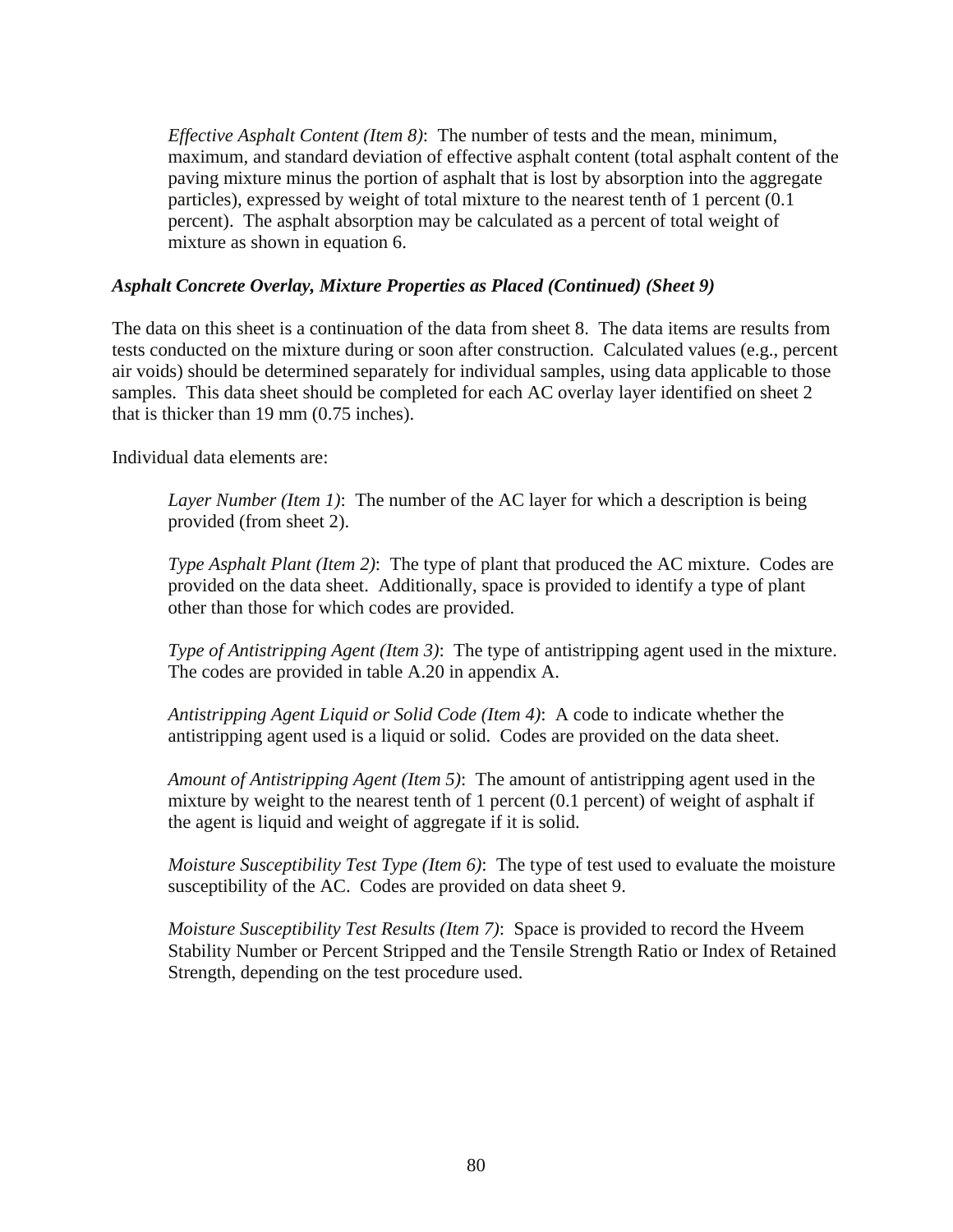### *Asphalt Concrete Overlay, Construction Data (Sheet 10)*

This data sheet is to be filled out from project records for each AC overlay layer identified on sheet 2 that is thicker than 19 mm (0.75 inches). This data sheet provides information regarding the construction of the asphalt overlay.

Individual data elements are:

*Layer Number (Item 1)*: The number of the AC overlay layer for which the compaction data are to be described on this sheet (from sheet 2).

*Mixing Temperature (Item 2)*: The temperature of the mixture during mixing at the plant (i.e., the mix as discharged) in degrees Fahrenheit (ºF).

*Laydown Temperatures (Items 3, 4, and 5)*: The number of tests taken and the mean, minimum, maximum, and standard deviation of temperatures measured. The temperature should be measured just behind the screed. Three to five measurements should be made.

*Roller Data (Items 6 through 22)*: Codes appear on the data sheet for steel-wheeled tandem, pneumatic-tired, single-drum vibratory, and double-drum vibratory rollers. For each type of roller, spaces are provided to describe significant characteristics for up to four different rollers. Steel-wheeled tandem rollers are described by their gross weights to the nearest tenth of a ton (0.1 ton) (0.09 metric ton). Pneumatic-tired rollers are described by their gross weight and tire pressure in psi. Vibratory rollers are described by their gross weight in tons to the nearest tenth (0.1 ton) (0.09 metric ton), frequency in vibrations per minute, amplitude in inches to the nearest thousandth (0.001 inch) (0.025 mm), and roller speed in miles per hour to the nearest tenth  $(0.1 \text{ mi/h})$   $(0.16 \text{ km/h})$ .

*Compaction Data (Items 23 through 31)*: Spaces are provided to enter the following data regarding the compaction of the AC. Space is provided to record data for each of up to four AC lifts.

*Description of the Roller (Items 23 through 28)*: Descriptive data to identify the type of roller used (code from data sheet) and number of coverages for breakdown, intermediate, and final compactions for each of up to four AC lifts. A coverage in this case is defined as one trip of the roller across the pavement.

*Air Temperature (Item 29)*: The ambient temperature measured in degrees Fahrenheit (ºF) while compaction is accomplished.

*Compacted Thickness (Item 30)*: The thickness of the compacted mat measured in inches to the nearest tenth (0.1 inch) (2.5 mm). If coring is not performed, the planned thickness should be recorded.

*Curing Period (Item 31)*: Enter the number of days before a new lift is placed or opened to traffic.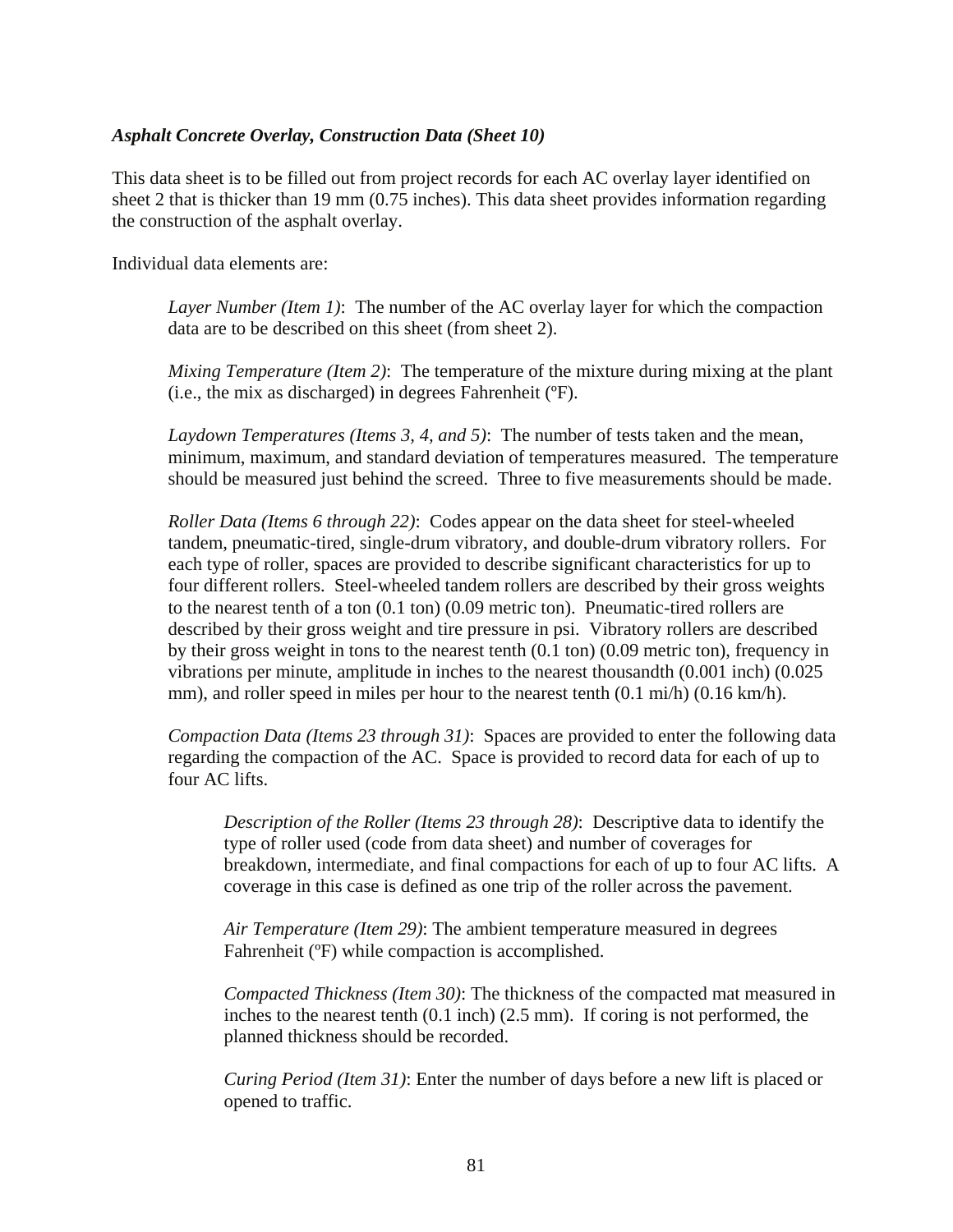# *Hot-Mix Recycled Asphalt Pavement, General Information and Reclaimed Aggregate Properties (Sheet 11)*

The properties of the original AC mixture (to be reclaimed) and its components will already be available as inventory data. However, some of the key properties, such as aggregate gradation, will be duplicated here to assist in the evaluation of the recycled mix design. Also included for the hot-mix recycled asphalt will be procedures on the removal and processing of the existing structure, as well as properties for the new asphalt cement, recycling agents, and/or any aggregate used in the recycled mixture. This data sheet is to be filled out from project records for each hotmix recycled AC overlay layer identified on sheet 2 that is thicker than 19 mm (0.75 inches).

Individual data elements are:

*Layer Number (Item 1)*: The number of the recycled layer for which a description is being provided (from sheet 2).

*Procedure Used to Break Up and/or Remove the Asphalt Pavement (Item 2)*: A code to indicate the procedure used for removal of the asphalt pavement to be recycled. Codes are provided on the data sheet. Additionally, space is provided to describe some other type of treatment if none of those for which codes are provided was used.

*Pavement Processing (Item 3)*: A code to indicate how the pavement material was processed after removal.

*Gradation of Reclaimed Aggregates (Item 4)*: The percent passing (after crushing) on various standard sieve sizes to the nearest 1 percent. It is not expected that values will be available for all 18 sieve sizes; the objective is to provide a sufficient number of sieve sizes to accommodate testing and specification practices for most agencies.

*Bulk Specific Gravities (Items 5 through 8)*: The bulk specific gravities (to the nearest thousandth (0.001) for coarse aggregate (item 5), fine aggregate (item 6), mineral filler (item 7), and the aggregate combination (item 8). The bulk specific gravities for the aggregate fractions are measured using the laboratory procedures indicated on the data sheet. The bulk specific gravity for the aggregate combination (usually called "bulk specific gravity of aggregate") is calculated as shown in equation 1.

*Effective Specific Gravity of Aggregate Combination (Item 9)*: The calculated effective specific gravity to the nearest thousandth (0.001). This calculation requires the maximum specific gravity (no air voids) of the paving mixture, which is obtained by Test Method AASHTO T209 or ASTM D2041. The effective specific gravity of the aggregate is calculated as shown in equation 2.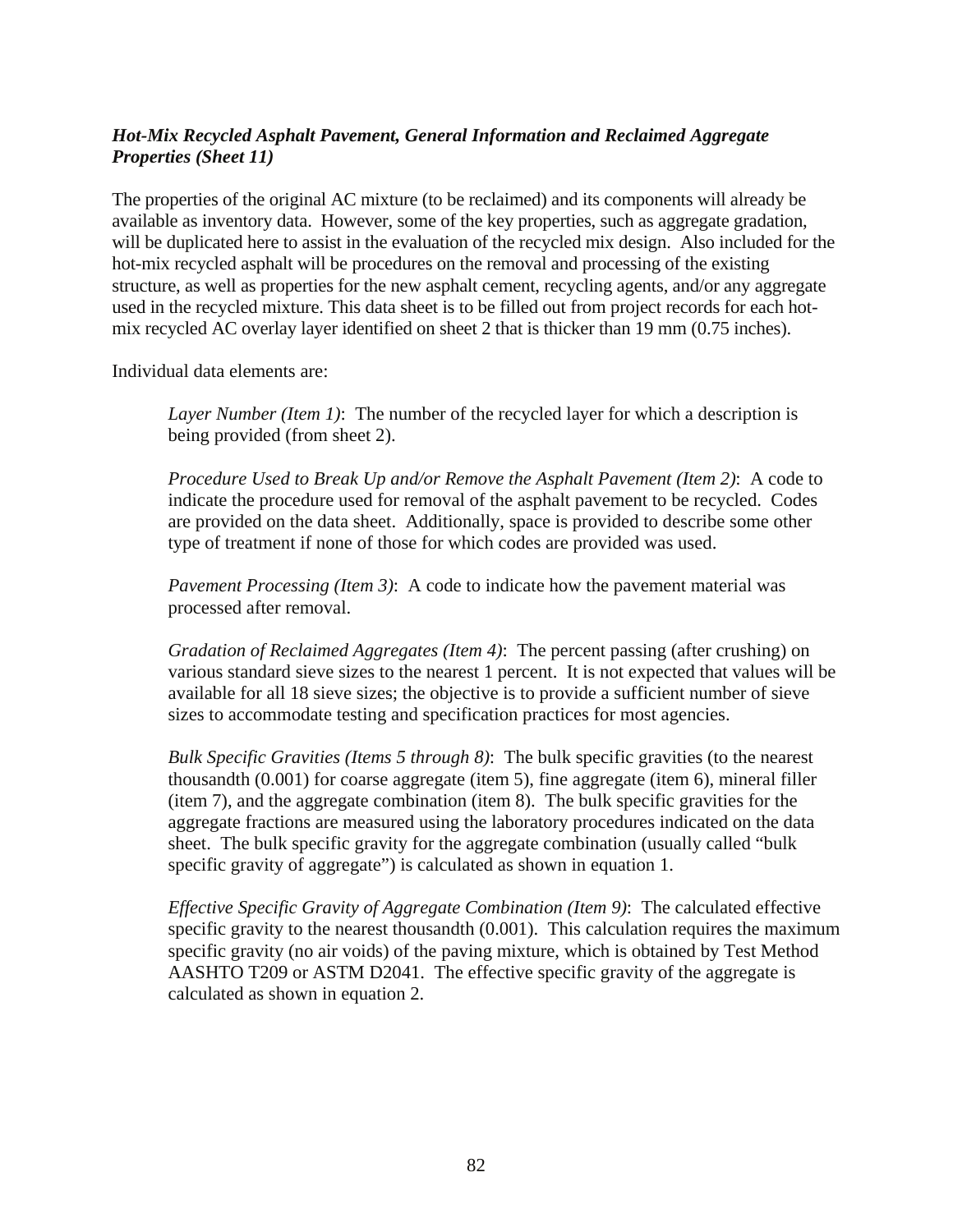### *Hot-Mix Recycled Asphalt Pavement, Untreated Aggregate Properties (Sheet 12)*

This data sheet is to be filled out from project records for each AC overlay layer identified on sheet 2 that is thicker than 19 mm (0.75 inches). The sheet should be completed when untreated aggregate (new or reclaimed from base layer) is added to a hot-mix recycled AC mixture. If no untreated aggregate was added, this sheet will not be applicable and should be so noted.

Individual data elements are:

*Layer Number (Item 1)*: The number of the AC layer for which a description is being provided (from sheet 2).

*Composition of Coarse Aggregate (Items 2, 3, and 4)*: When more than one coarse aggregate is used, the type code from sheet 2 and percentage by total weight of coarse aggregate should be indicated for each coarse aggregate. Space is provided for up to three types of aggregate. If only one type of coarse aggregate is used, enter its type code and 100 percent in the top set of the data spaces, leaving the others blank. Space is provided to identify a type of aggregate other than those for which codes are given. The coarse aggregate is considered to be that portion retained on the No. 8 (2.36-mm) sieve.

*Geologic Classification of Coarse Aggregate (Item 5)*: The geologic classification of the untreated aggregate used as coarse aggregate in the concrete mixture. The codes appear in appendix A, table A.8, and provide identification as to which of the three major classes of rock the coarse aggregate belongs and the type of rock in those classes. If a blend was used, enter the code for the geologic classification for the material representing the majority of the untreated coarse aggregate. If a crushed slag, manufactured lightweight, or recycled concrete was used as coarse aggregate, enter "N."

*Composition of Fine Aggregate (Items 6, 7, and 8)*: When more than one fine aggregate is used, the type code from sheet 2 and percentage by total weight of fine aggregate should be indicated for each fine aggregate. Fine aggregate is defined as that passing the No. 8 (2.36-mm) sieve and retained on the No. 200 (75-μm) sieve. Space is provided for up to three types of aggregate. If only one type of fine aggregate is used, enter its type code and 100 percent in the top set of the data spaces, leaving the others blank.

*Source (Items 9 and 10)*: Two one-digit codes to reflect whether the coarse aggregates and fine aggregates were reclaimed from existing base material on the roadway or obtained for original use from a conventional source (pit). Codes appear on the data sheet.

*Type of Mineral Filler (Item 11)*: The type of mineral filler used. Codes appear on the data sheet.

*Aggregate Durability Test Results (Items 12 through 15)*: The type of test used to evaluate the durability of the aggregate. Results in thousandths (0.001) are recorded in units specified for the test. Three of these sets are for coarse (items 12, 13, and 14) and one (item 15) for the combination of coarse and fine aggregate. Items 12, 13, and 14 are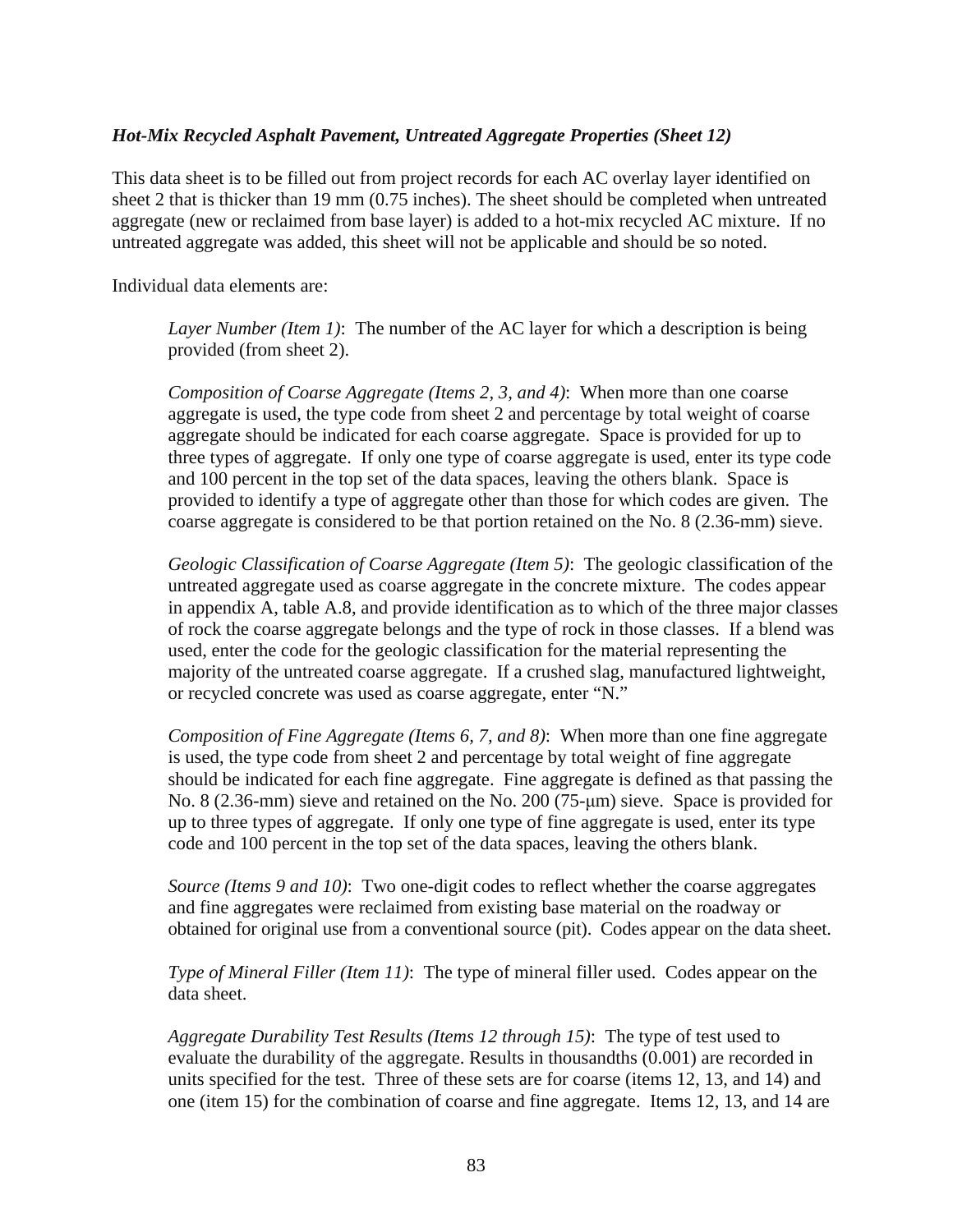to correlate with items 2, 3, and 4 above, respectively. The durability test type codes appear in appendix A, table A.12.

*Polish Value of Coarse Aggregates (Item 16)*: The accelerated polish value of the coarse aggregates used in the surface layer, as determined by AASHTO T279 (ASTM D3319).

### *Hot-Mix Recycled Asphalt Pavement, Untreated Aggregate Properties (continued) (Sheet 13)*

The data on this sheet is a continuation of the information from data sheet 12. This sheet is to be filled out from project records for each recycled HMAC overlay layer identified on sheet 2 that is thicker than 19 mm (0.75 inches).

Individual data elements are:

*Layer Number (Item 1)*: The number of the recycled HMAC layer for which a description is being provided (from sheet 2).

*Gradation of Untreated Aggregates (Item 2)*: The percent passing of untreated coarse and fine aggregates on various standard sieve sizes to the nearest 1 percent. It is not expected that values will be available for all 18 sieve sizes; the objective is to provide space for data from a sufficient number of sieve sizes to accommodate testing and specification practice for most agencies.

*Bulk Specific Gravities (Items 3 through 6)*: The bulk specific gravities to the nearest thousandth (0.001) for coarse aggregate (item 3), fine aggregate (item 4), mineral filler (item 5), and the aggregate combination (item 6). The bulk specific gravities for the aggregate fractions are measured using the laboratory procedures indicated on the data sheet. The bulk specific gravity for the aggregate combination (usually called "bulk specific gravity of aggregate") is calculated as shown in equation 1.

*Effective Specific Gravity of Aggregate Combination (Item 7)*: The calculated effective specific gravity to the nearest thousandth (0.001). This calculation requires the maximum specific gravity (no air voids) of the paving mixture, which is obtained by Test Method AASHTO T209 or ASTM D2041. The effective specific gravity of the aggregate is calculated as shown in equation 2.

# *Hot-Mix Recycled Asphalt Pavement, Combined Aggregate Properties (Sheet 14)*

This data sheet is to be filled out from project records for each recycled HMAC overlay layer identified on sheet 2 that is thicker than 19 mm (0.75 inches). This data sheet is provided to record the combined (the reclaimed and the untreated) aggregate properties.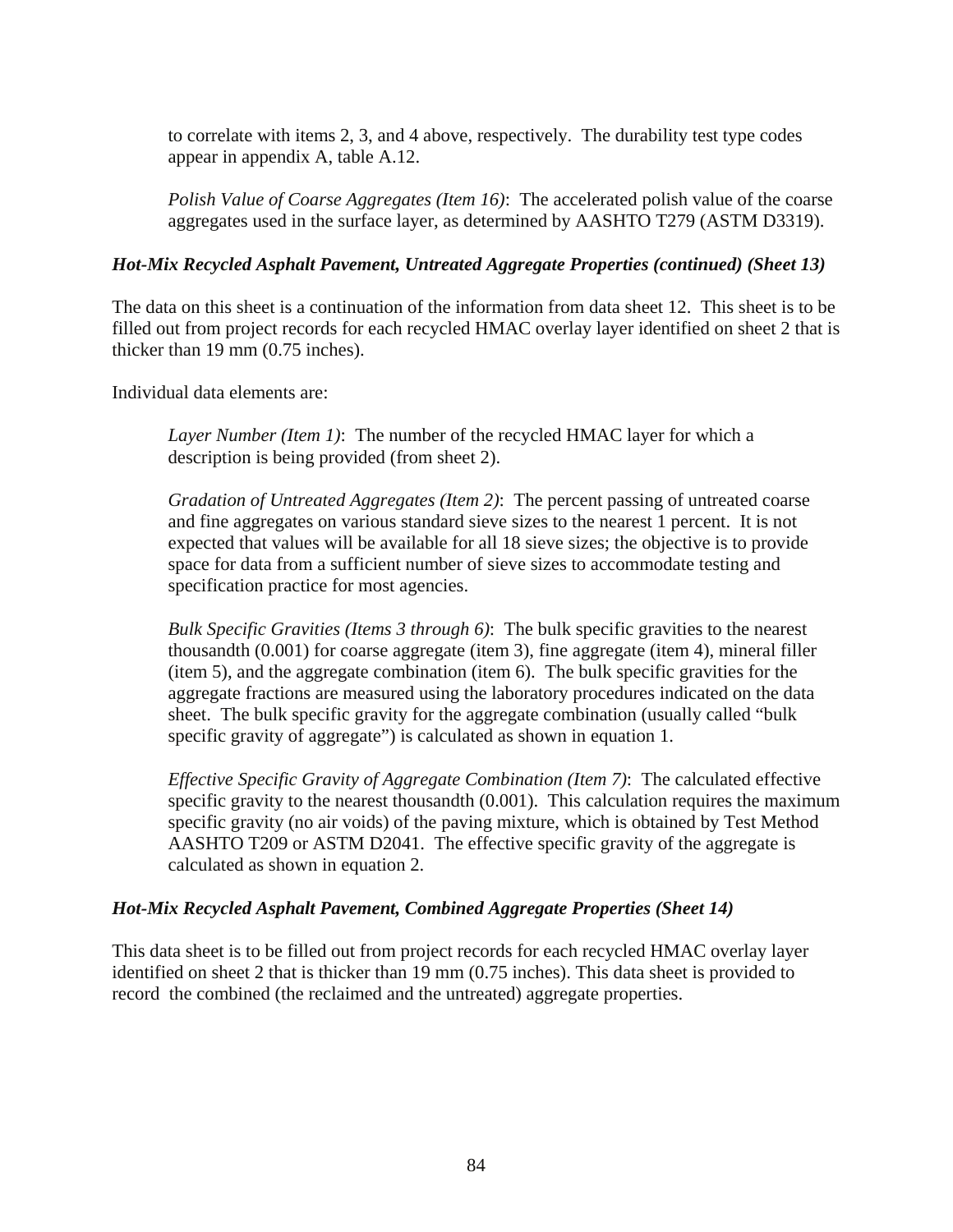Individual data elements are:

*Layer Number (Item 1)*: The number of the recycled HMAC layer for which a description is being provided (from sheet 2).

*Amount of New Untreated Aggregate Added (Item 2)*: The amount of new untreated aggregate added, to the nearest tenth of 1 percent (0.1 percent) of the combined weight of the aggregates in the recycled mixture.

*Gradation of Combined Aggregates (Item 3)*: The percent passing on various standard sieve sizes to the nearest one percent of the combined (reclaimed and untreated) aggregate. It is not expected that values will be available for all 18 sieve sizes; the objective is to provide space for data from a sufficient number of sieve sizes to accommodate testing and specification practices for most agencies.

*Bulk Specific Gravities (Items 4 through 7)*: The bulk specific gravities (to the nearest thousandth (0.001)) for coarse aggregate (item 4), fine aggregate (item 5), mineral filler (item 6), and the aggregate combination (item 7). The bulk specific gravities for the aggregate fractions are measured using the laboratory procedures indicated on the data sheet. The bulk specific gravity for the aggregate combination (usually called "bulk specific gravity of aggregate") is calculated as shown in equation 1.

*Effective Specific Gravity of Aggregate Combination (Item 8)*: The calculated effective specific gravity to the nearest thousandth (0.001). This calculation requires the maximum specific gravity (no air voids) of the paving mixture, which is obtained by Test Method AASHTO T209 or ASTM D2041. The effective specific gravity of the aggregate is calculated as shown in equation 2.

# *Hot-Mix Recycled Asphalt Pavement, Reclaimed Asphalt Cement Properties (Sheet 15)*

The following data items should reflect the results of laboratory testing of asphalt cement extracted from representative samples of the existing AC mixture to be reclaimed and used in the recycled mixture. This data sheet is to be filled out from project records for each recycled HMAC overlay layer identified on sheet 2 that is thicker than 19 mm (0.75 inches).

Individual data elements are:

*Layer Number (Item 1)*: The number of the recycled HMAC layer to be described on this sheet (from sheet 2).

*Specific Gravity of Asphalt Cement (Item 2)*: The specific gravity (to the nearest thousandth (0.001)) of the reclaimed asphalt cement when it is available. If unavailable, a typical specific gravity for asphalt cements produced at the source refinery may be entered. If source is unknown, enter 1.010 as a reasonable estimate. This specific gravity is measured as specified by AASHTO T228 (ASTM D70).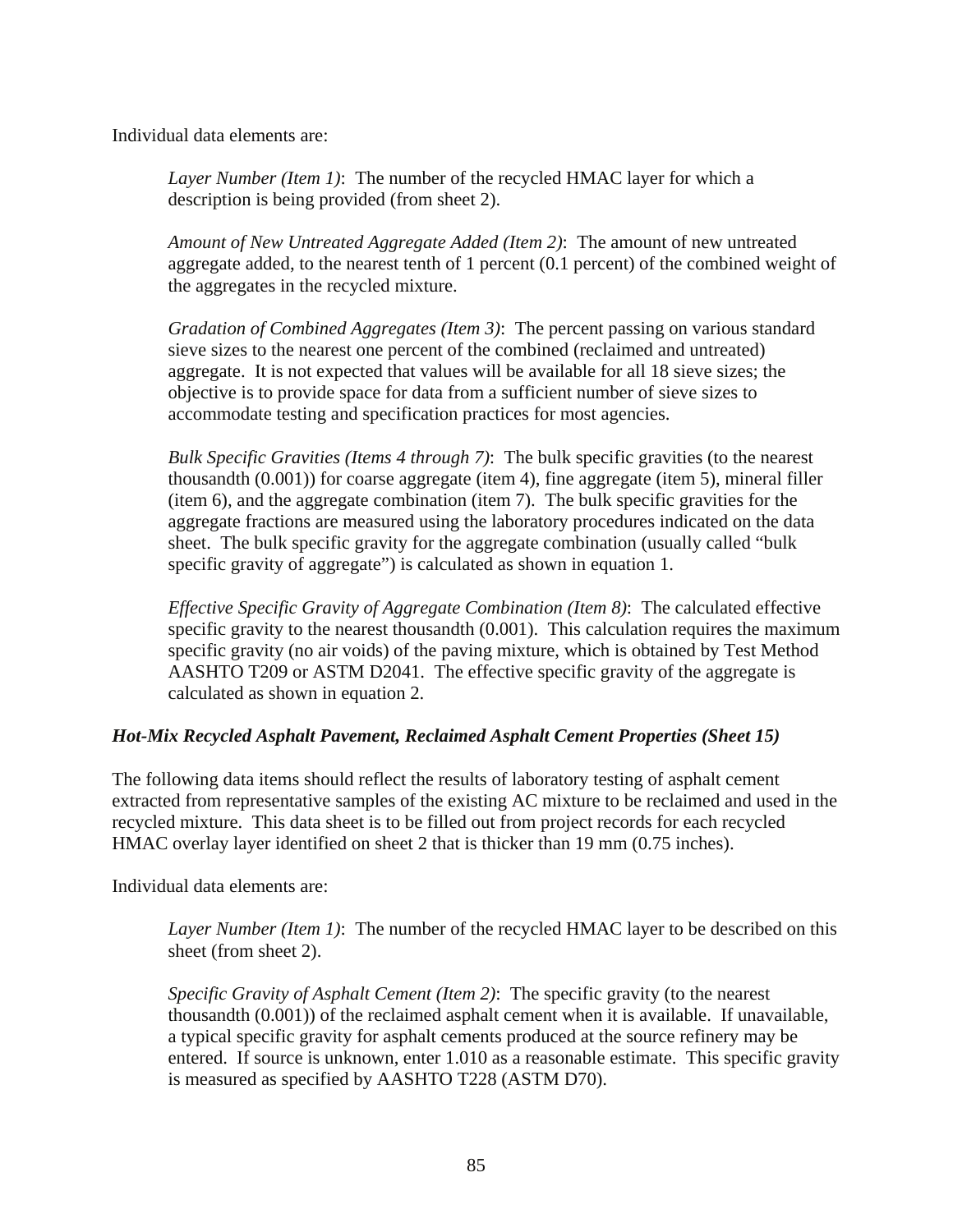*Viscosity of Asphalt at 140 °F (60 ºC) (Item 3)*: The result in poises from absolute viscosity testing at 140 ºF (60 ºC) using Test Method AASHTO T202 (ASTM D2171) on samples of the extracted asphalt cement from the recycled material.

*Viscosity of Asphalt at 275 °F (135 °C) (Item 4)*: The result in centistokes to the nearest hundredth (0.01) from kinematic viscosity testing at 275 °F (135 °C) using Test Method AASHTO T201 (ASTM D2170) on samples of the extracted asphalt cement from the recycled material.

*Penetration at 77 °F (25 °C) (Item 5)*: The penetration in tenths of a millimeter (0.1 mm) (0.0039 inch) at 77 °F (25 °C) with a 100-gram (3.5-ounce) load and a 5-second load duration using Test Method AASHTO T49 (ASTM D5) on extracted asphalt cement from the recycled mixture.

*Ductility at 77 °F (25 °C) (Item 6)*: The ductility in centimeters at 77 °F (25 °C) using Test Method AASHTO T51 (ASTM D113) on extracted asphalt cement from the recycled mixture.

*Ductility at 39.2 °F (4 °C) <i>(Item 7)*: The ductility in centimeters at 39.2 °F (4 °C) using Test Method AASHTO T51 (ASTM D113) on extracted asphalt cement from the recycled mixture.

*Test Rate for Ductility Measurement at 39.2 °F (4 °C) (Item 8)*: The test speed in centimeters per minute for the ductility measurement taken at 39.2  $\rm{^{\circ}F}$  (4  $\rm{^{\circ}C}$ ) on samples of extracted asphalt cement from the recycled material.

*Penetration at 39.2 °F (4 °C) (Item 9)*: The penetration in tenths of a millimeter (0.1 mm) (0.0039 inch) at 39.2 °F (4 °C), with a 200-gram (7-ounce) load and a 60-second load duration using Test Method AASHTO T49 (ASTM D5) on samples of extracted asphalt cement from the recycled mixture.

*Ring and Ball Softening Point (Item 10)*: The softening point in degrees Fahrenheit (ºF) from testing extracted asphalt cement from the recycled mixture as measured with the ring-andball apparatus used in Test Method AASHTO T53 (ASTM D36).

### *Hot-Mix Recycled Asphalt Pavement, New Asphalt Cement Properties (Sheet 16)*

This sheet is provided to incorporate data on any new asphalt cement which is added to the recycled mix. This data sheet is to be filled out from project records for each recycled HMAC overlay layer identified on sheet 2 that is thicker than 19 mm (0.75 inches).

Individual data elements are:

*Layer Number (Item 1)*: The number of the AC layer described on this sheet (from sheet 2).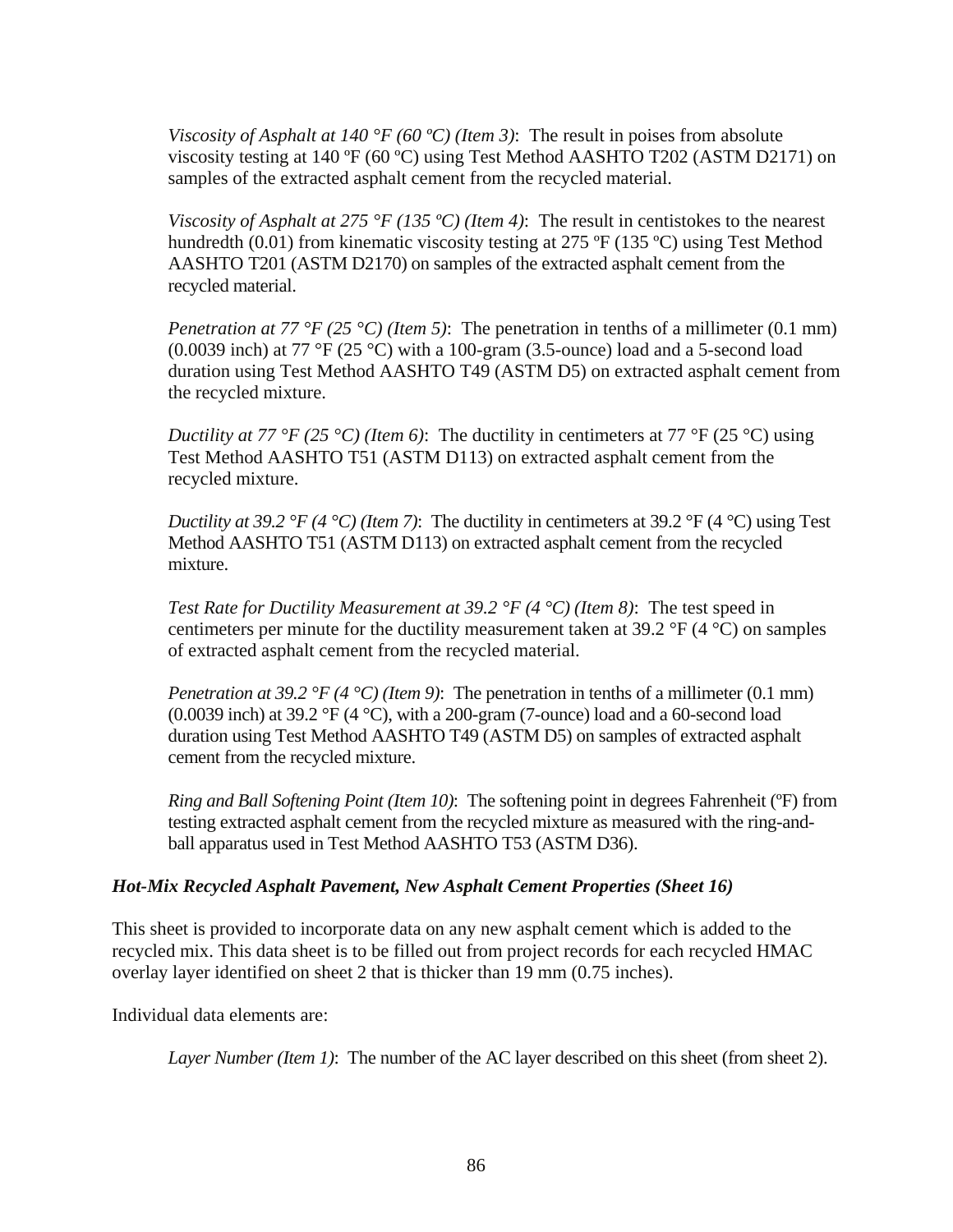*Asphalt Grade (Item 2)*: The grade of the asphalt cement used (appendix A, table A.15). Space is provided on the data sheet for identifying another grade of asphalt cement not appearing in appendix A, table A.15.

*Source (Item 3)*: The refiner that produced the new asphalt cement being added to the recycled mix. A list of asphalt refiners and processors is provided in appendix A, table A.13. Space is provided to enter other sources not included on the table.

*Specific Gravity of Asphalt Cement (Item 4)*: The specific gravity to the nearest thousandth (0.001) of the asphalt cement when it is available. If unavailable, a typical specific gravity for asphalt cements produced at the source refinery may be entered. If source is unknown, enter 1.010 as a reasonable estimate. This specific gravity is measured as specified by AASHTO T228 (ASTM D70).

*Viscosity of Asphalt at 140 °F (60 °C) (Item 5)*: The result in poises from absolute viscosity testing at 140 ºF (60 ºC) using Test Method AASHTO T202 (ASTM D2171) on samples of the new asphalt cement before its addition to the recycled mix.

*Viscosity of Asphalt at 275 °F (135 °C) (Item 6)*: The result in centistokes to the nearest hundredth (0.01) from kinematic viscosity testing at 275  $\textdegree$ F (135  $\textdegree$ C) using test method AASHTO T201 (ASTM D2170) on samples of the new asphalt cement to be added to the recycled mix.

*Penetration at 77 °F (25 °C) (Item 7)*: The penetration in tenths of a millimeter (0.1 mm) (0.0039 inch) at 77 °F (25 °C) with a 100-gram (3.5-ounce) load and a 5-second load duration using Test Method AASHTO T49 (ASTM D5) on samples of new asphalt cement material in the mixture.

*Ductility at 77°F (25 °C) (Item 8)*: The ductility in centimeters at 77 °F (25 °C) using Test Method AASHTO T51 (ASTM D113) on samples of the new asphalt cement before its addition to the recycled mix.

*Ductility at 39.2 °F (4 °C) (Item 9)*: The ductility in centimeters at 39.2 °F (4 °C) using Test Method AASHTO T51 (ASTM D113) on samples of the new asphalt cement before its addition to the recycled mix.

*Test Rate for Ductility Measurement at 39.2 °F (4 °C) (Item 10)*: The test speed in centimeters per minute for the ductility measurement taken at 39.2  $\mathrm{P}F(4 \mathrm{C})$ .

*Penetration at 39.2°F (4 °C) (Item 11)*: The penetration in tenths of a millimeter (0.1 mm) (0.0039 inch) at 39.2 °F (4 °C) with a 200-gram (7-ounce) load and a 60-second load duration using Test Method AASHTO T49 (ASTM D5) on samples of the new asphalt cement, prior to its addition to the recycled mix.

*Ring and Ball Softening Point (Item 12)*: The softening point of the asphalt cement in degrees Fahrenheit (ºF) as measured with the ring and ball apparatus used in test method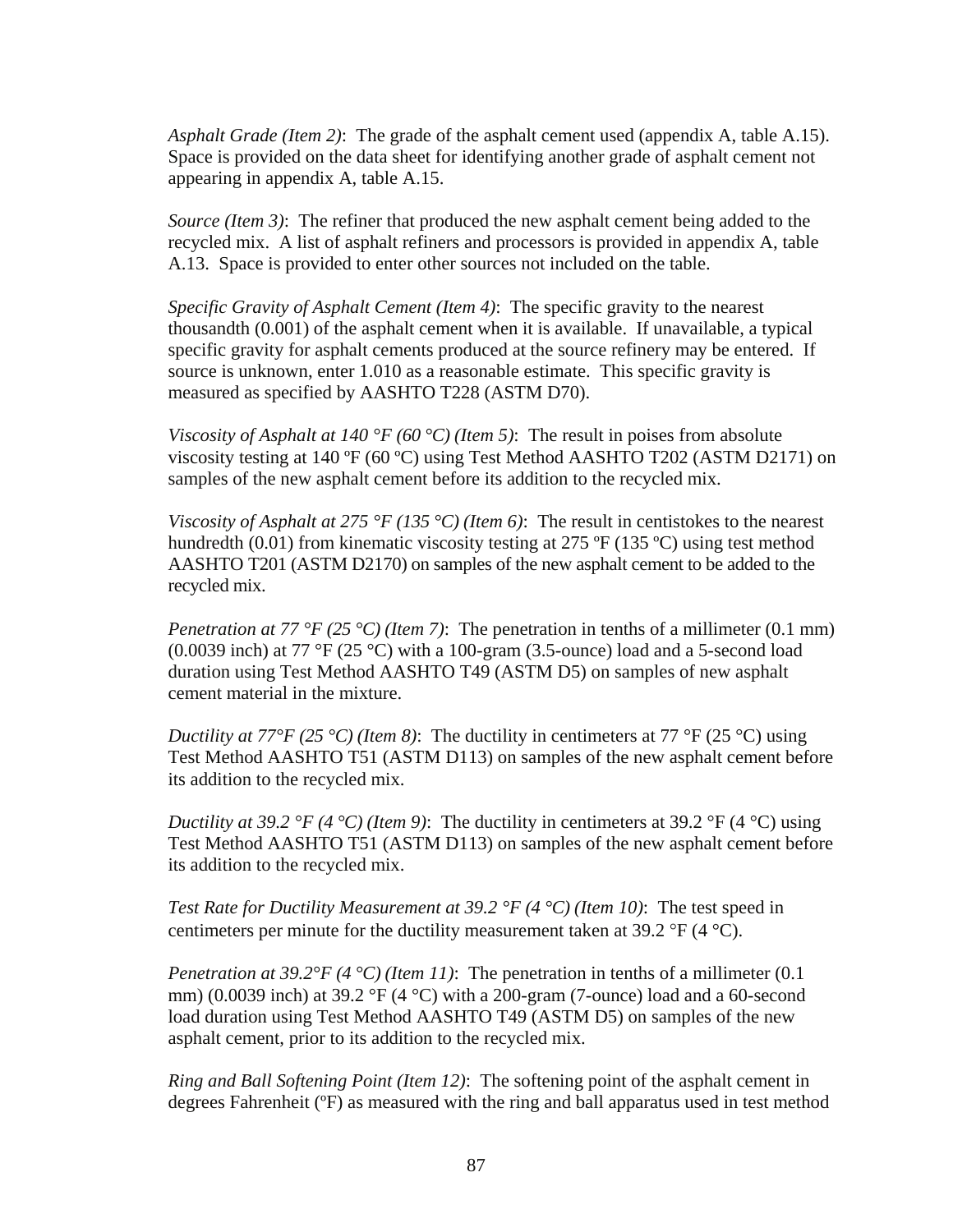AASHTO T53 (ASTM D36), on samples of the new asphalt cement before its addition to the recycled mix.

### *Hot-Mix Recycled Asphalt Pavement, Combined Asphalt Cement Properties (Sheet 17)*

The following data should be provided, when available, for the combined asphalt cement, tested prior to its use in the construction. This data sheet is to be filled out from project records for each recycled HMAC overlay layer identified on sheet 2 that is thicker than 19 mm (0.75 inches).

Individual data elements are:

*Layer Number (Item 1)*: The number of the recycled HMAC layer to be described on this sheet (from sheet 2).

*Recycling Agent (Item 2)*: Codes to identify the type and quantity of recycling agent used. These codes appear in appendix A, table A.19. The amount of recycling agent should be provided by weight added to the reclaimed (aged) asphalt, to the nearest tenth of 1 percent (0.1 percent) of the reclaimed asphalt cement weight. For example, if the weight of the recycling agent to be added to the aged asphalt cement was 41.5 percent of the weight of the aged asphalt in the reclaimed mixture, "41.5" would be entered on the data sheet.

*Amount of New Asphalt Cement Added (Item 3)*: The quantity of new asphalt cement to the nearest tenth of 1 percent (0.1 percent) of total recycled mixture weight (includes reclaimed AC and untreated aggregate and asphalt cement/recycling agent added).

*Specific Gravity of Asphalt Cement (Item 4)*: The specific gravity to the nearest thousandth (0.001) of the asphalt cement when it is available. If unavailable, a typical specific gravity for asphalt cements produced at the source refinery may be entered. If the source is unknown, enter 1.010 as a reasonable estimate. This specific gravity is measured as specified by AASHTO T228 (ASTM D70).

*Viscosity of Asphalt at 140 °F (60 °C) (Item 5)*: The result in poises from absolute viscosity testing at 140 ºF (60 ºC) using Test Method AASHTO T202 (ASTM D2171) on samples of the combined asphalt cement prior to its use in construction of the recycled pavement section.

*Viscosity of Asphalt at 275 °F (135 °C) (Item 6)*: The result in centistokes to the nearest hundredth (0.01) from kinematic viscosity testing at 275 °F (135 °C) using test method AASHTO T201 (ASTM D2170) on samples of the combined asphalt cement.

*Penetration at 77 °F (25 °C) (Item 7)*: The penetration in tenths of a millimeter (0.1 mm) (0.0039 inch) at 77 °F (25 °C) with a 100-gram load (3.5-ounce) and a 5-second load duration using Test Method AASHTO T49 (ASTM D5) on the combined asphalt cement in the mixture.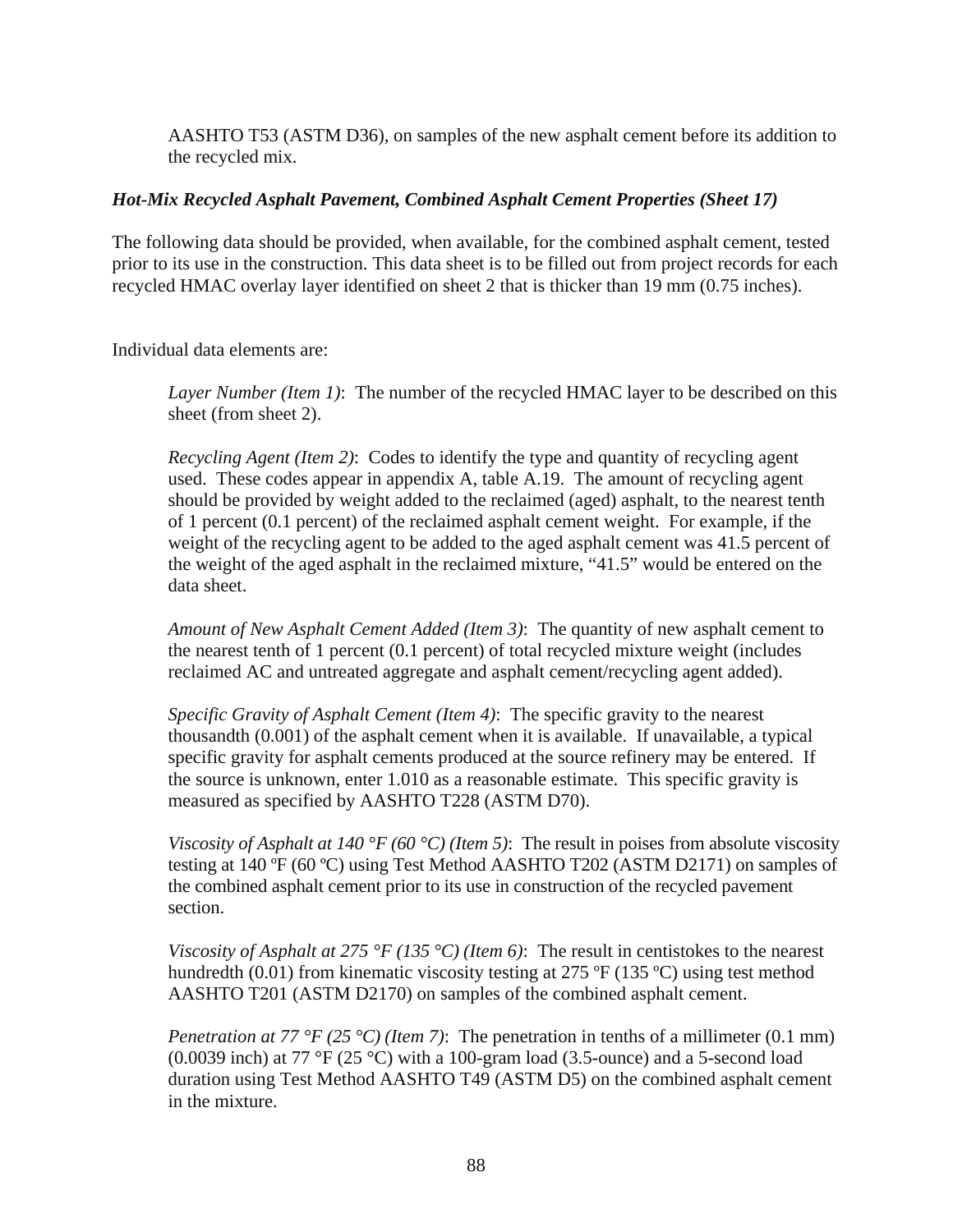*Asphalt Modifiers (Items 8 and 9)*: Space is provided to list the type and quantity of up to two modifiers added to the asphalt cement for whatever purpose (other than the recycling agent, which is recorded under item 2 above). A list of possible asphalt cement modifiers and codes for data entry are provided in appendix A, table A.14. If a material other than those listed in table A.14 is used, space is provided to record the pertinent information. The quantities of modifier should be provided in percent of asphalt cement weight. Some modifiers (such as lime) may be specified in terms of "percent of aggregate weight," but they must be converted to percent of asphalt cement weight for uniformity. Space is provided for up to two types of modifiers.

*Ductility at 77 °F (25 °C) (Item 10)*: The ductility in centimeters at 77 °F (25 °C) using Test Method AASTHO T51 (ASTM D113) on samples of the combined asphalt cement.

*Ductility at 39.2 °F (4 °C) (Item 11)*: The ductility in centimeters at 39.2 °F (4 °C) using Test Method AASHTO T51 (ASTM D113) on samples of the combined asphalt cement.

*Test Rate for Ductility Measurement at 39.2 °F (4 °C) (Item 12)*: The test speed in centimeters per minute for the ductility measurement taken at  $39.2 \text{ }^{\circ}F(4 \text{ }^{\circ}C)$  on samples of the combined asphalt cement.

*Penetration at 39.2 °F (4 °C) (Item 13)*: The penetration in tenths of a millimeter (0.1) mm) (0.0039 inch) at 39.2 °F (4 °C) with a 200-gram (7-ounce) load and a 60-second load duration using Test Method AASHTO T49 (ASTM D5) on samples of the combined asphalt cement, prior to its use as a construction material.

*Ring and Ball Softening Point (Item 14)*: The softening point of the asphalt cement in degrees Fahrenheit (ºF) as measured with the ring and ball apparatus used in test method AASHTO T53 (ASTM D36), on samples of the combined asphalt cement before its use as a construction material.

# *Hot-Mix Recycled Asphalt Pavement, Laboratory Aged Combined Asphalt Cement Properties (Sheet 18)*

The data items on this sheet should be provided for laboratory aged asphalt cement samples using samples of the combined asphalt cement aged in accordance with the provisions of test method AASHTO T179 (ASTM D1754) or test method AASHTO T240 (ASTM D2872). This data sheet is to be filled out from project records for each recycled HMAC overlay layer identified on sheet 2 that is thicker than 19 mm (0.75 inches).

Individual data elements are:

*Layer Number (Item 1)*: The number of the recycled HMAC layer for which a description is being provided (from sheet 2).

*Test Procedure Used to Measure Aging Effects (Item 2)*: The test procedure used to age the asphalt cement in the laboratory, and to measure the effects of the aging. Space is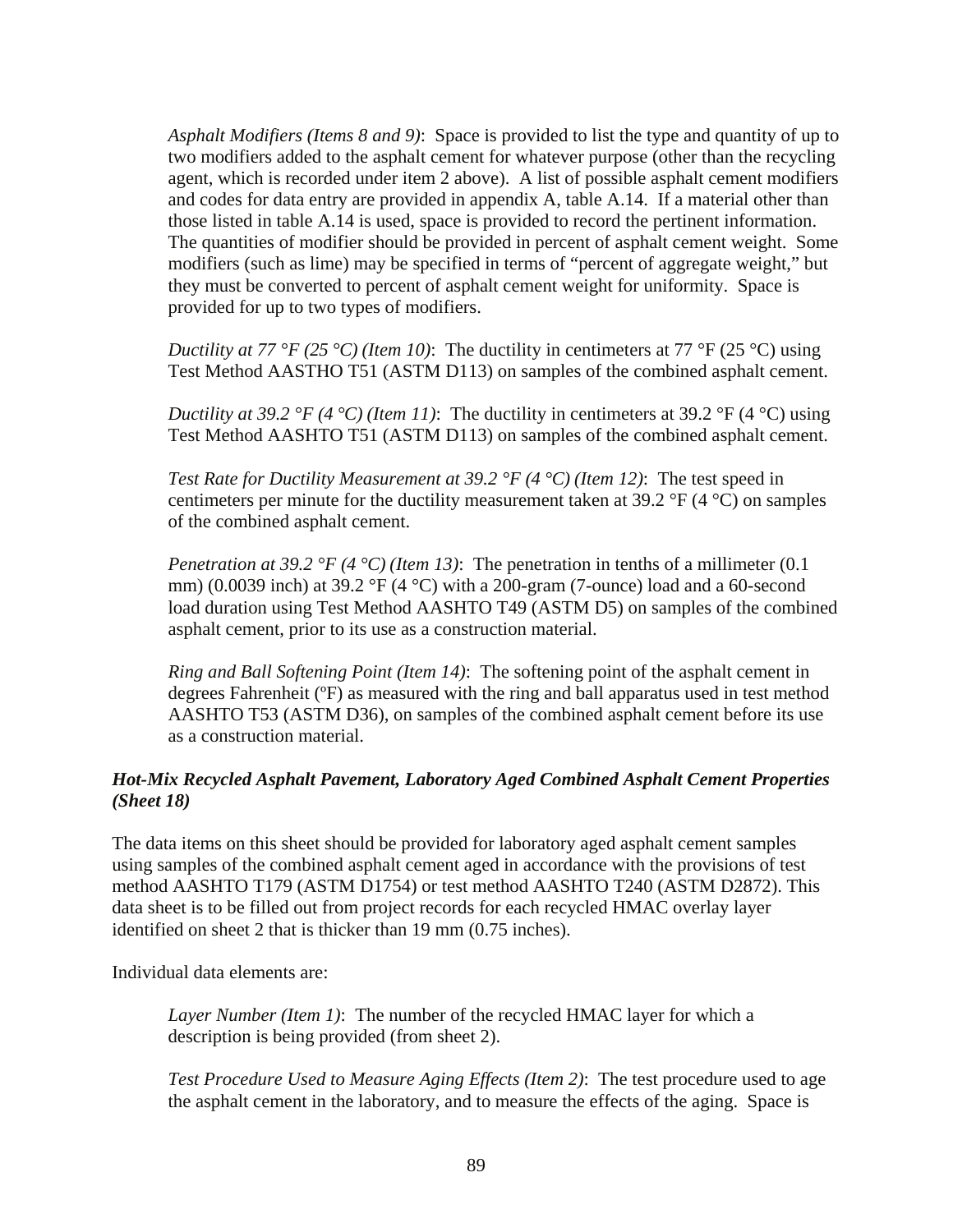provided on the data sheet to indicate aging process used other than those stated above and coded on the data sheet.

*Viscosity of Asphalt at 140 °F (60 °C) (Item 3)*: The result in poises from absolute viscosity testing using Test Method AASHTO T202 (ASTM D2171) on laboratory aged asphalt cement samples.

*Viscosity of Asphalt at 275 °F (135 °C) (Item 4)*: The result in centistokes to the nearest hundredth (0.01) from kinematic viscosity testing using Test Method AASHTO T201 (or ASTM D2170) on laboratory aged asphalt cement samples.

*Ductility at 77 °F (25 °C) (Item 5)*: The ductility in centimeters at 77 °F (25 °C) using Test Method AASHTO T51 (ASTM D113) on laboratory aged samples of the asphalt cement.

*Ductility at 39.2 °F (4 °C) (Item 6)*: The ductility in centimeters at 39.2 °F (4 °C) using Test Method AASHTO T51 (ASTM D113) on laboratory aged samples of the asphalt cement.

*Test Rate for Ductility Measurement at 39.2 °F (4 °C) (Item 7)*: The test speed in centimeters per minute for the ductility measurement taken at 39.2  $\mathrm{P}F(4 \mathrm{C})$ .

*Penetration at 77 °F (25 °C) (Item 8)*: The penetration in tenths of a millimeter (0.1 mm) (0.0039 inch) at 77 °F (25 °C) with a 100-gram (3.5-ounce) load and a 5-second load duration using Test Method AASHTO T49 (ASTM D5) on laboratory aged samples of the asphalt cement.

*Penetration at 39.2 °F (4 °C) (Item 9)*: The penetration in tenths of a millimeter (0.1 mm) (0.0039 inch) at 39.2 °F (4 °C) with a 200-gram (7-ounce) load and a 60-second load duration using Test Method AASHTO T49 (ASTM D5) on the laboratory aged asphalt cement used in the mixture.

*Ring and Ball Softening Point (Item 10)*: The results in degrees Fahrenheit (ºF) from the ring and ball softening point test for bitumens (AASHTO T53 (ASTM D36)).

*Weight Loss (Item 11)*: The weight loss resulting from the laboratory aging process to the nearest one-tenth of 1 percent (0.1 percent).

# *Hot-Mix Recycled Asphalt Pavement, Laboratory Mixture Design (Sheet 19)*

The following data items are to be derived from tests conducted on the mixture during mix design. This data sheet should be completed for each recycled HMAC overlay layer identified on sheet 2 that is thicker than 19 mm (0.75 inches).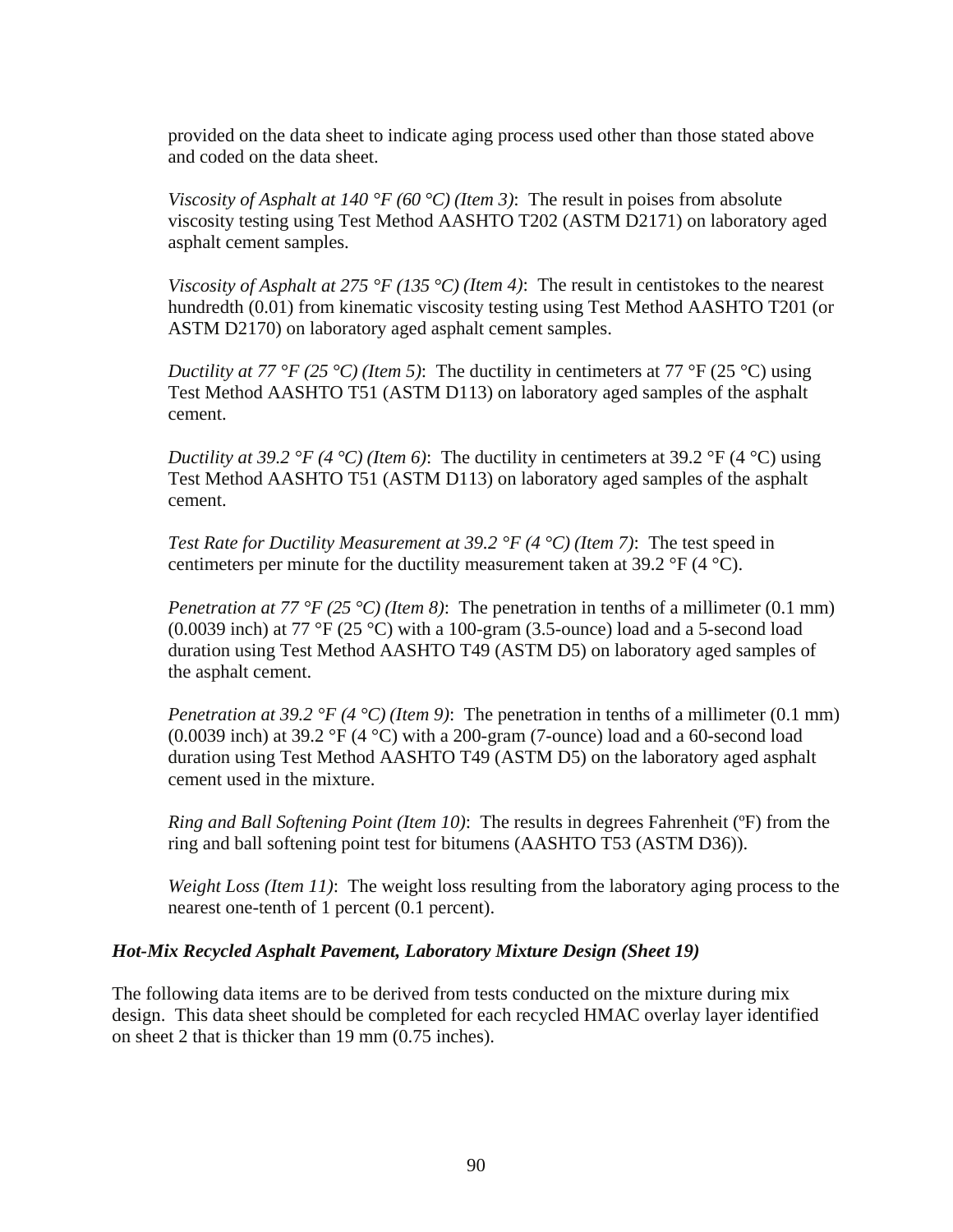Individual data elements are:

*Layer Number (Item 1)*: The number of the recycled AC layer to be described on this sheet (from sheet 2).

*Maximum Specific Gravity (Item 2)*: The maximum specific gravity to the nearest thousandth (0.001) of the recycled mixture, calculated using equations 2 and 3.

*Bulk Specific Gravity (Item 3)*: The bulk specific gravity (to the nearest thousandth (0.001) of the recycled mixture compacted in the laboratory at the optimum asphalt content selected and by appropriate procedures for Marshall or Hveem stability. Test Method ASTM D1188 is to be used for establishing the bulk specific gravity.

*Optimum Asphalt Content (Item 4)*: The optimum amount of asphalt cement as obtained from Marshall or Hveem Stability testing that is added to the recycled AC mixture to the nearest tenth of 1 percent (0.1 percent).

*Percent Air Voids (Item 5)*: The calculated air voids to the nearest tenth of 1 percent (0.1) percent) in the recycled mixture, compacted in the laboratory to the optimum asphalt content and by appropriate procedures for Marshall or Hveem stability. Equation 4 may be used for calculating the percent air voids.

*Marshall Stability (Item 6)*: The Marshall Stability (Test Method AASHTO T245, (ASTM D1559)) of the mixture at optimum asphalt content in pounds.

*Number of Blows (Item 7)*: The number of blows of the compaction hammer that were applied to each end of the specimen to compact it for Marshall Stability and flow testing.

*Marshall Flow (Item 8)*: The Marshall Flow (Test Method AASHTO T245 (ASTM D1559)) of the mixture at optimum asphalt content. This item is to be entered as the whole number of the measured hundredth of an inch (e.g., if 0.15 is measured, enter  $"15."$ 

*Hveem Stability (Item 9)*: The Hveem Stability or "stabilometer value" of the mixture at optimum asphalt content as measured with the Hveem apparatus using Test Method AASHTO T246 (ASTM D1560).

*Hveem Cohesiometer Value (Item 10)*: The cohesiometer value of the mixture at optimum asphalt content, in grams per 25-mm (1-inch) width (or diameter) of specimen, obtained by Test Method AASHTO T246 (ASTM D1560).

# *Hot-Mix Recycled Asphalt Pavement, Mixture Properties as Placed (Sheet 20)*

The following data items are to be derived from in situ testing of the mixtures. This data sheet is to be filled out from project records for each recycled HMAC overlay layer identified on sheet 2 that is thicker than 19 mm (0.75 inches).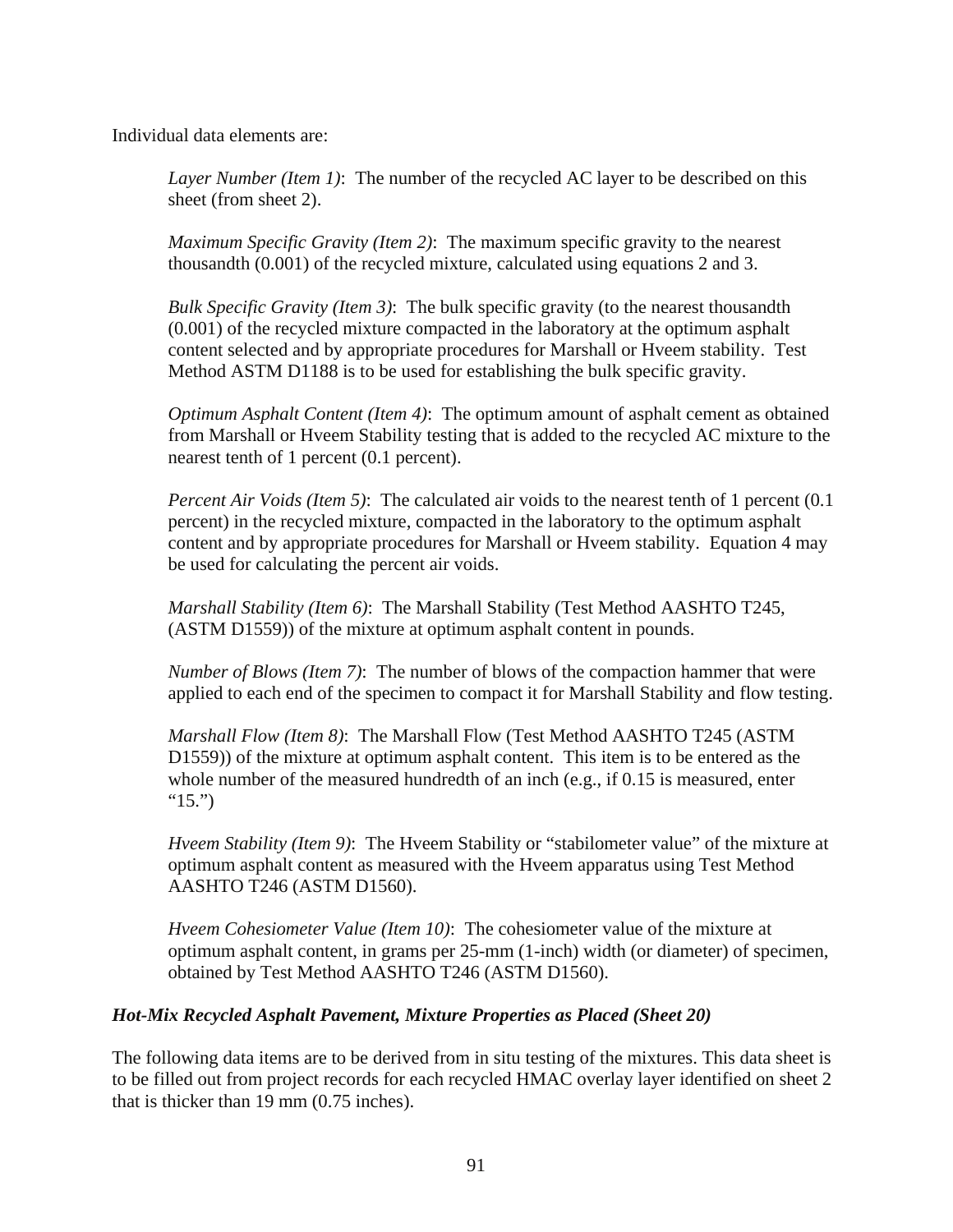Individual data elements are:

*Layer Number (Item 1)*: The number of the recycled AC layer to be described on this sheet (from sheet 2).

*Type of Samples (Item 2)*: A code to indicate whether the test samples were compacted in the laboratory or removed from the compacted pavement. The codes appear on the data sheet.

*Maximum Specific Gravity (Item 3)*: The theoretical maximum specific gravity (no air voids) of the mixture sampled during or soon after construction according to AASHTO 209 or ASTM D2041. Where possible, several samples should be tested and the average entered. Use the resulting maximum specific gravity and the design asphalt content for the mixture to calculate the effective specific gravity of aggregate using equation 2. Once the effective specific gravity of the aggregate is established, it may be used to calculate other maximum specific gravities for the mixture at other measured asphalt contents using equation 3.

*Bulk Specific Gravity (Item 4)*: The number of tests and the mean, minimum, maximum, and standard deviation of bulk specific gravities to the nearest thousandth (0.001) of compacted mixtures measured on cores removed from the pavement during or right after construction. While the test method specified in ASTM D1188 is preferable, the results from nuclear density tests (ASTM D2950), appropriately calibrated to measurements on cores, also may be used.

*Asphalt Content (Item 5)*: The number of tests and the mean, minimum, maximum, and standard deviation in percent by weight of the total asphalt cement (including that absorbed by the aggregate) in the AC mixture to the nearest one-tenth of 1 percent (0.1 percent). Asphalt content measured by extraction tests (AASHTO T164 (ASTM D2172)) on field samples are preferred, but results from nuclear test methods may also be used. If no such test results are available, enter the specified asphalt content as the mean, and leave the other spaces blank.

*Percent Air Voids (Item 6)*: The number of tests and the mean, minimum, maximum, and standard deviation of calculated air voids to the nearest tenth of 1 percent (0.1 percent) as a percent of the material volume. These data are frequently not available, but can be calculated using other available data from reports on mix design and density measurements for samples from the pavement. Percent air voids is calculated as shown in equation 4.

*Voids in Mineral Aggregate (Item 7)*: The number of tests and the mean, minimum, maximum, and standard deviation of void space between the aggregate particles of a compacted AC mixture, which includes air voids and the effective asphalt content, to the nearest tenth of 1 percent (0.1 percent). Percent of VMA is calculated as shown in equation 5.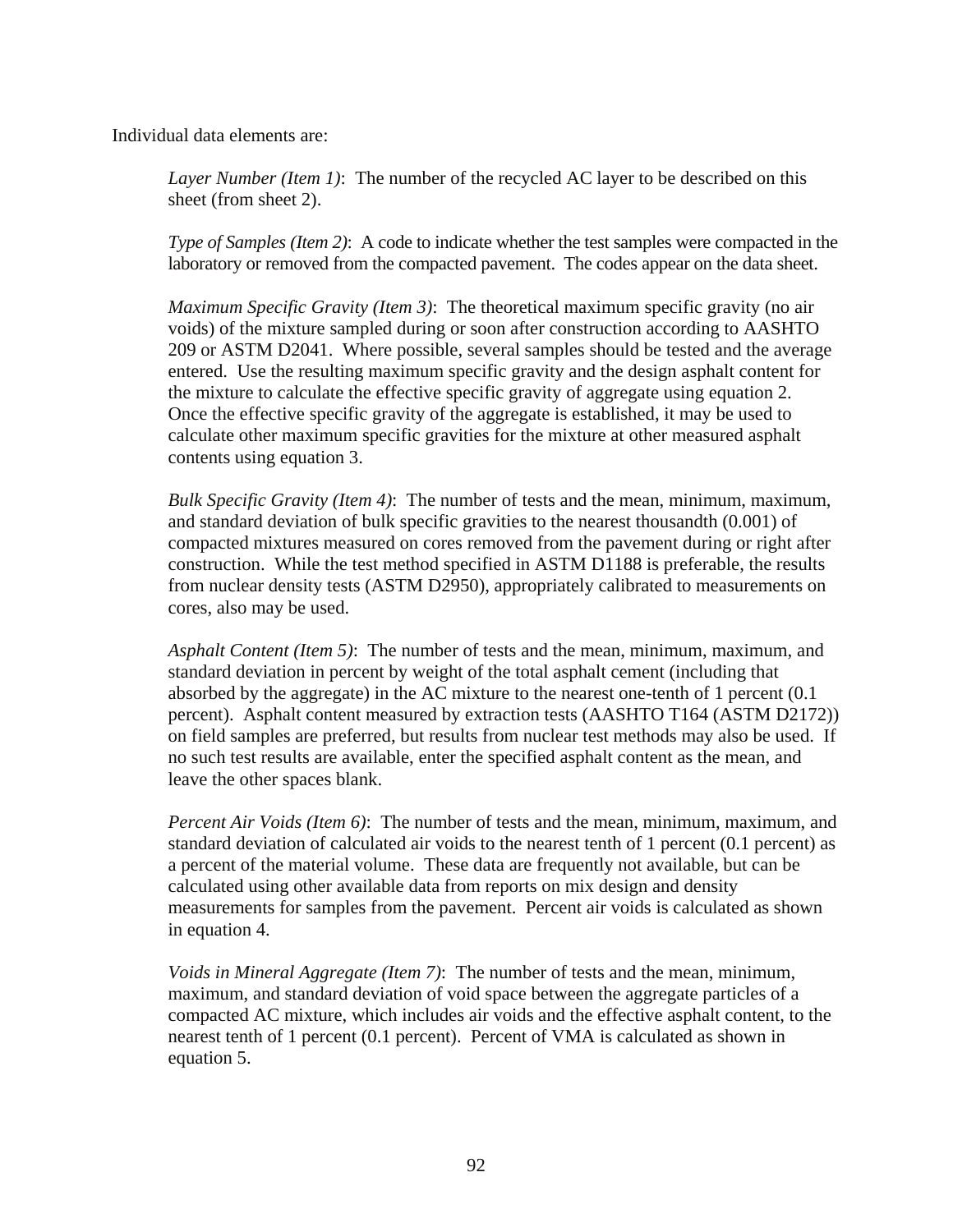*Effective Asphalt Content (Item 8)*: The number of tests and the mean, minimum, maximum, and standard deviation of effective asphalt content (total asphalt content of the paving mixture minus the portion of asphalt that is lost by absorption into the aggregate particles), expressed by weight of total mixture to the nearest tenth of 1 percent (0.1 percent). The asphalt absorption may be calculated as a percent of total weight of mixture as shown in equation 6.

# *Hot-Mix Recycled Asphalt Pavement, Mixture Properties as Placed (Continued) (Sheet 21)*

This data sheet is a continuation of data sheet 22. This sheet is to be filled out from project records for each recycled HMAC overlay layer identified on sheet 2 that is thicker than 19 mm (0.75 inches).

Individual data elements are:

*Layer Number (Item 1)*: The number of the recycled AC layer for which a description is being provided (from sheet 2).

*Type Asphalt Plant (Item 2)*: Type of plant that produced the AC mixture. Codes are provided on the data sheet. Additionally, space is provided to identify a type of plant other than those for which codes are provided.

*Type of Antistripping Agent (Item 3)*: The type of antistripping agent used in the mixture. The codes are provided in appendix A, table A.20. Space is provided to identify an antistripping agent other than those for which codes are provided.

*Antistripping Agent Liquid or Solid Code (Item 4)*: A code to indicate whether the antistripping agent used is a liquid or solid. Codes are provided on the data sheet.

*Amount of Antistripping Agent (Item 5)*: The amount of antistripping agent used in the mixture by weight to the nearest tenth of 1 percent (0.1 percent) of weight of asphalt if the agent is liquid and weight of aggregate if it is solid.

*Moisture Susceptibility Test Type (Item 6)*: The type of test used to evaluate the moisture susceptibility of the mixture. Codes are provided on the data sheet. If a procedure other than those for which codes are provided is used, space is provided to specify a name or reference for the test.

*Moisture Susceptibility Test Results (Item 7)*: Space is provided to record the Hveem stability number or percent stripped and the tensile strength ratio or index of retained strength, depending on the test procedure used.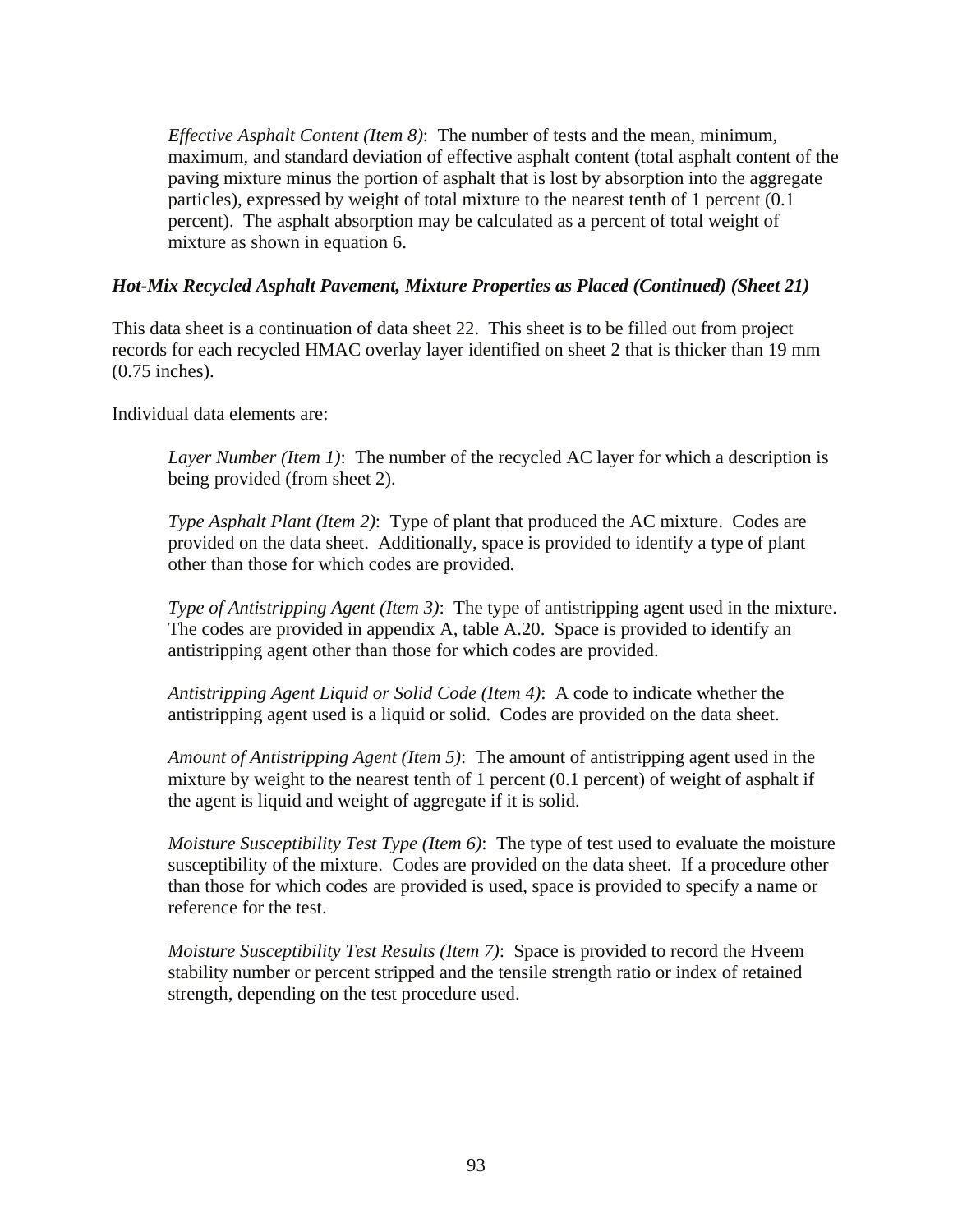### *Hot-Mix Recycled Asphalt Pavement, Construction Data (Sheet 22)*

This data sheet provides information about the construction of the overlay layers. This sheet is to be filled out from project records for each recycled HMAC overlay layer identified on sheet 2 that is thicker than 19 mm (0.75 inches).

Individual data elements are:

*Layer Number (Item 1)*: The number of the recycled HMAC layer for which the compaction data are to be described on this sheet (from sheet 2).

*Mixing Temperature (Item 2)*: The temperature of the mixture at the plant (i.e., the mix as discharged) in degrees Fahrenheit (ºF).

*Laydown Temperatures (Items 3, 4, and 5)*: The number of temperature measurements taken and the mean, minimum, maximum, and standard deviation of temperatures measured. The temperatures should be measured just behind the screed. Three to five measurements should be made.

*Roller Data (Items 6 through 22)*: Codes appear on the data sheet for steel-wheeled tandem, pneumatic-tired, single-drum vibratory, and double-drum vibratory rollers. For each type of roller, spaces are provided to describe significant characteristics for up to four different rollers. Steel-wheeled tandem rollers are described by their gross weights to the nearest tenth of a ton (0.1 ton) (0.09 metric ton). Pneumatic-tired rollers are described by their gross weight and mean tire pressure in pounds per square inch (psi). Vibratory rollers are described by their gross weight in tons to the nearest tenth (0.1 ton) (0.09 metric ton), frequency in vibrations per minute, amplitude in inches to the nearest thousandth (0.001 inch) (0.025 mm), and roller speed in miles per hour to the nearest tenth (0.1 mi/h) (0.16 km/h).

*Compaction Data (Items 23 through 31)*: Spaces are provided for items 23 to 31 to enter the following data regarding the compaction of the recycled mix. Space is provided to record data for each of up to four AC lifts.

*Description of the Roller (Items 23 through 28)*: Use code from data sheet for items 6 through 22 and number of coverages for breakdown, intermediate, and final compactions for each of up to four AC lifts. A coverage in this case is defined as one trip of the roller across the pavement.

*Air Temperature (Item 29)*: The ambient temperature in degrees Fahrenheit (ºF) while compaction is accomplished. Space is provided to record data for each of up to four AC lifts.

*Compacted Thickness (Item 30)*: The compacted mat thickness in inches to the nearest tenth (0.1 inch) (2.5 mm). If coring is not performed, the planned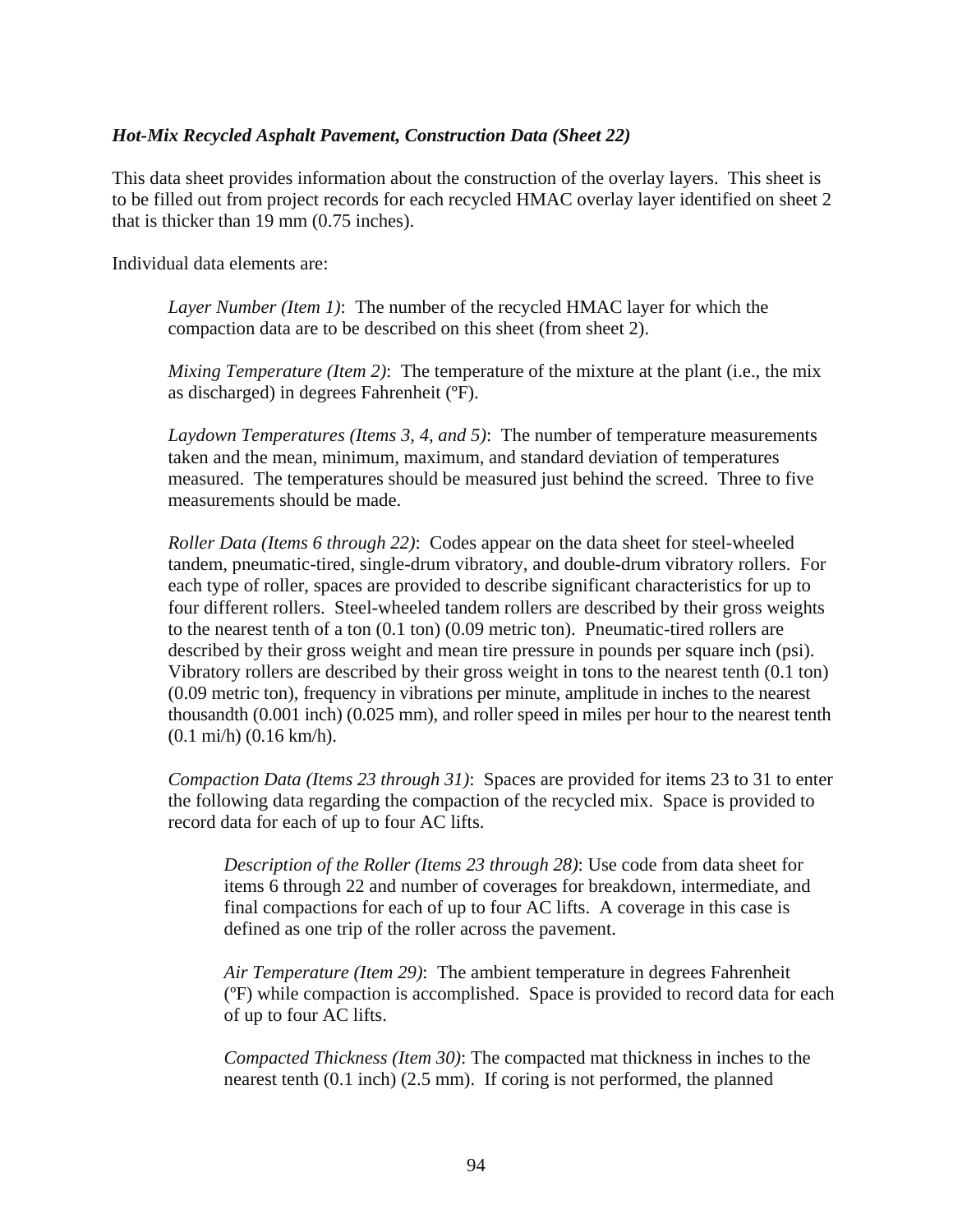thickness should be recorded. Space is provided to record data for each of up to four AC lifts.

*Curing Period (Item 31)*: The number of days before a new lift is placed or the pavement is opened to traffic.

# *Cold-Mix Recycled Asphalt Pavement, General Information and Reclaimed Aggregate Properties (Sheet 23)*

The properties of the original AC mixture (to be reclaimed) and its components will already be available as inventory data. However, some of the key properties, such as aggregate gradation, will be duplicated here to assist in the evaluation of the recycled mix design. Also included for the cold-mix recycled asphalt will be procedures for the removal and processing of the existing structure, as well as properties for the new asphalt cement, recycling agents, and/or any new aggregate used in the recycled mixture. This data sheet is to be filled out from project records for each cold-mix recycled AC overlay layer on sheet 2 that is thicker than 19 mm (0.75 inches).

Individual data elements are:

*Layer Number (Item 1)*: The number of the recycled layer for which a description is being provided (from sheet 2).

*Procedure Used to Break Up and/or Remove the Asphalt Pavement (Item 2)*: A code to indicate the procedure used for removing the asphalt pavement to be recycled from the roadway. Codes are provided on the data sheet. Space is also provided to identify a procedure used other than those for which codes are provided.

*Pavement Processing (Item 3)*: A code to indicate how the pavement material was processed after removal from the roadway. Codes are provided on the data sheet. Space is provided to identify a procedure other than those for which codes are provided.

*Gradation of Reclaimed Aggregates (Item 4)*: The percent passing (after crushing) on various standard sieve sizes to the nearest 1 percent. It is not expected that values will be available for all 18 sieve sizes; the objective is to provide space for data from a sufficient number of sieve sizes to accommodate testing and specification practices for most agencies.

*Bulk Specific Gravities (Items 5 through 8)*: The bulk specific gravities to the nearest thousandth (0.001) for coarse aggregate (item 5), fine aggregate (item 6), mineral filler (item 7), and the aggregate combination (item 8). The bulk specific gravities for the aggregate fractions are measured using the laboratory procedures indicated on the data sheet. The bulk specific gravity for the aggregate combination (usually called "bulk specific gravity of aggregate") is calculated as shown in equation 1.

*Effective Specific Gravity of Aggregate Combination (Item 9)*: The calculated effective specific gravity to the nearest thousandth (0.001). This calculation requires the maximum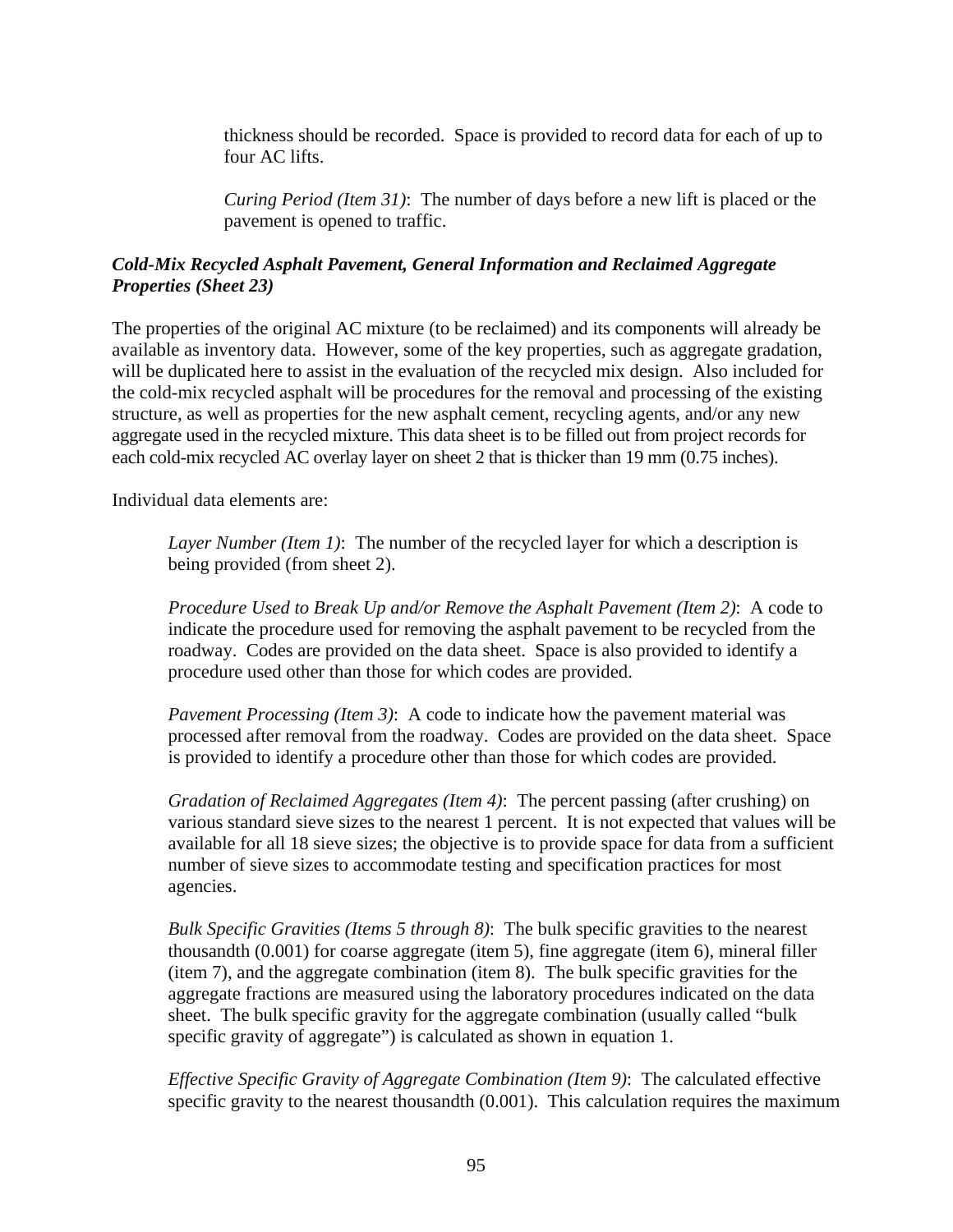specific gravity (no air voids) of the paving mixture, which is obtained by Test Method AASHTO T209 or ASTM D2041. The effective specific gravity of the aggregate is calculated as shown in equation 2.

### *Cold-Mix Recycled Asphalt Pavement, Untreated Aggregate Properties (Sheet 24)*

This data sheet is to be filled out when untreated aggregate (new or reclaimed from base layer) is added to a recycled AC mixture. If no untreated aggregate was added, this sheet will not be applicable and should be so noted. This data sheet is to be filled out from project records for each cold-mix recycled AC overlay layer on sheet 2 that is thicker than 19 mm (0.75 inches).

Individual data elements are:

*Layer Number (Item 1)*: The number of the AC layer for which a description is being provided (from sheet 2).

*Composition of Coarse Aggregate (Items 2, 3, and 4)*: When more than one coarse aggregate is used, the type as coded on the data sheet and percentage by total weight of coarse aggregate should be indicated for each coarse aggregate. Coarse aggregate is defined as that portion retained on the No. 8 (2.36-mm) sieve. If only one type of coarse aggregate is used, enter its type code and 100 percent in the top set of the data spaces, leaving the others blank. If an aggregate type other than those coded on the form was used, space is provided to identify that type.

*Geologic Classification of Coarse Aggregate (Item 5)*: The geologic classification of the untreated aggregate used as coarse aggregate in the concrete mixture (when applicable). These codes appear in appendix A, table A.8, and provide identification as to which of the three major classes of rock the coarse aggregate belongs and the type of rock within those classes. If a blend was used, enter the code for the geologic classification for the material representing the majority of the untreated coarse aggregate. If a crushed slag, manufactured lightweight, or recycled concrete was used as coarse aggregate, enter "N."

*Composition of Fine Aggregate (Items 6, 7, and 8)*: When more than one fine aggregate is used, the type as coded on the data sheet and percentage by total weight of fine aggregate should be indicated for each fine aggregate. Fine aggregate is defined as that portion passing the No. 8 (2.36-mm) sieve and retained on the No. 200 (75-μm) sieve. If only one type of fine aggregate is used, enter its type code and 100 percent in the top set of the data spaces, leaving the others blank.

*Source (Items 9 and 10)*: Two one-digit codes to reflect whether the coarse and fine aggregates, respectively, were reclaimed from existing base material on the roadway or obtained for original use from a conventional source (pit). Codes are provided on the data sheet.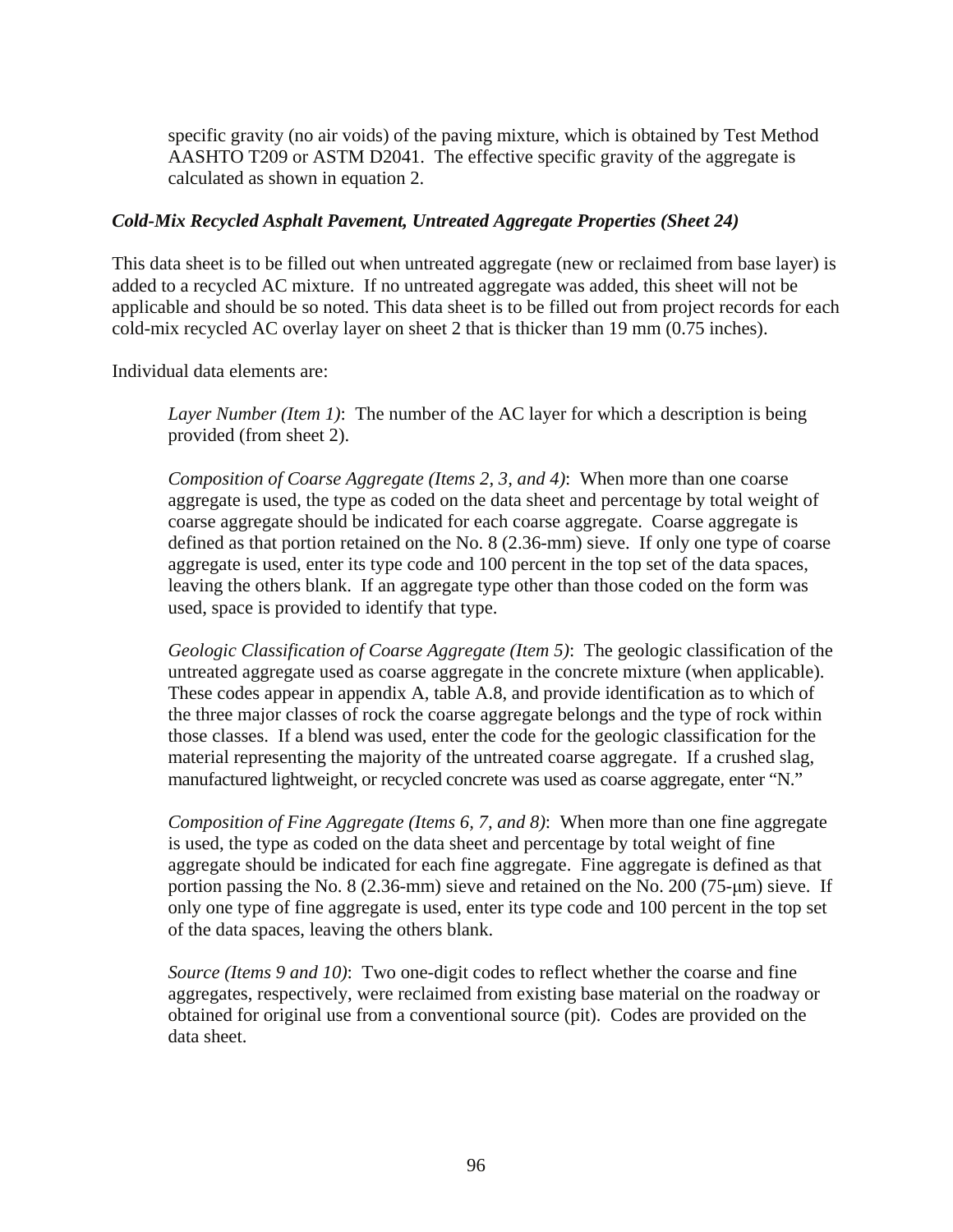*Type of Mineral Filler (Item 11)*: The type of mineral filler used. The codes appear on the data sheet.

*Aggregate Durability Test Results (Items 12 through 15)*: The type of test used to evaluate the durability of the aggregate used in the mix and the results in thousandths (0.001) recorded in the units specified for the test. Three of these sets are for coarse aggregate (items 12, 13, and 14) and one (item 15) is for the combination of coarse and fine aggregate. Items 12, 13, and 14 are to correlate with items 2, 3, and 4 above, respectively. The durability test type codes appear in appendix A, table A.12.

*Polish Value of Coarse Aggregates (Item 16)*: The accelerated polish value of the coarse aggregates used in surface layer, as determined by AASHTO T279 (ASTM D3319).

### *Cold-Mix Recycled Asphalt Pavement, Untreated Aggregate Properties (Continued) (Sheet 25)*

This sheet is a continuation of the data provided on sheet 24. This data sheet should be completed for each cold-mix recycled asphalt overlay layer identified on sheet 2 that is thicker than 19 mm (0.75 inches).

Individual data elements are:

*Layer Number (Item 1)*: The cold-mix recycled AC layer for which a description is being provided (from sheet 2).

*Gradation of Untreated Aggregates (Item 2)*: The percent passing (of untreated coarse and fine aggregates) on various standard sieve sizes to the nearest one percent. It is not expected that values will be available for all 18 sieve sizes; the objective is to provide space for data from a sufficient number of sieve sizes to accommodate testing and specification practices for most agencies.

*Bulk Specific Gravities (Items 3 through 6)*: The bulk specific gravities to the nearest thousandth (0.001) for coarse aggregate (item 3), fine aggregate (item 4), mineral filler (item 5), and the aggregate combination (item 6). The bulk specific gravities for the aggregate fractions are measured using the laboratory procedures indicated on the data sheet. The bulk specific gravity for the aggregate combination (usually called "bulk specific gravity of aggregate") is calculated as shown in equation 1.

*Effective Specific Gravity of Aggregate Combination (Item 7)*: The calculated effective specific gravity to the nearest thousandth (0.001). This calculation requires the maximum specific gravity (no air voids) of the paving mixture, which is obtained by Test Method AASHTO T209 or ASTM D2041. The effective specific gravity of the aggregate is calculated as shown in equation 2.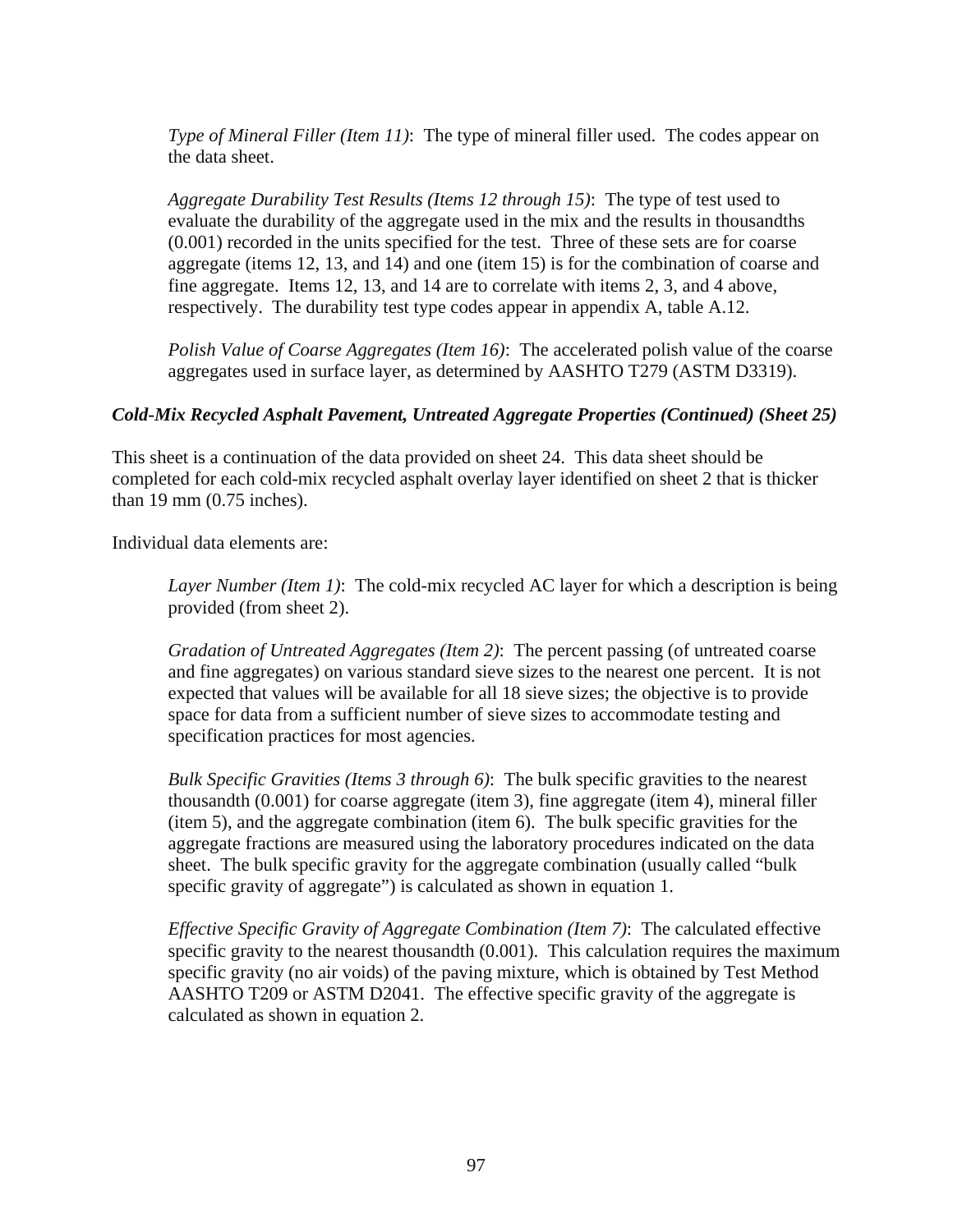### *Cold-Mix Recycled Asphalt Pavement, Combined Aggregate Properties (Sheet 26)*

This data sheet is provided to note the properties of the combined (the reclaimed and the untreated) aggregate. This sheet should be completed for each cold-mix recycled asphalt overlay layer identified on sheet 2 that is thicker than 19 mm (0.75 inches).

Individual data elements are:

*Layer Number (Item 1)*: The number of the cold-mix asphalt recycled layer for which a description is being provided (from sheet 2).

*Amount of New Untreated Aggregate Added (Item 2)*: The amount of untreated aggregate added, to the nearest tenth of 1 percent (0.1 percent) of the combined weight of the aggregates in the recycled mixture.

*Gradation of Combined Aggregates (Item 3)*: The percent passing on various standard sieve sizes to the nearest one percent of the combined (untreated and reclaimed) aggregate. It is not expected that values will be available for all 18 sieve sizes; the objective is to provide space for data from a sufficient number of sieve sizes to accommodate testing and specification practices for most agencies.

*Bulk Specific Gravities (Items 4 through 7)*: The bulk specific gravities to the nearest thousandth (0.001) for coarse aggregate (item 4), fine aggregate (item 5), mineral filler (item 6), and the aggregate combination (item 7). The bulk specific gravities for the aggregate fractions are measured using the laboratory procedures indicated on the data sheet. The bulk specific gravity for the aggregate combination (usually called "bulk specific gravity of aggregate") is calculated as shown in equation 1.

*Effective Specific Gravity of Aggregate Combination (Item 8)*: The calculated effective specific gravity to the nearest thousandth (0.001). This calculation requires the maximum specific gravity (no air voids) of the paving mixture, which is obtained by Test Method AASHTO T209 or ASTM D2041. The effective specific gravity of the aggregate is calculated as shown in equation 2.

### *Cold-Mix Recycled Asphalt Pavement, Reclaimed Asphalt Cement Properties (Sheet 27)*

The following data items should reflect the results of laboratory testing of asphalt cement extracted from representative samples of the existing AC mixture to be reclaimed and used in the recycled mixture. This data sheet should be completed for every cold-mix recycled asphalt overlay layer identified on sheet 2 that is thicker than 19 mm (0.75 inches).

Individual data elements are:

*Layer Number (Item 1)*: The number of the cold-mix recycled AC layer to be described on this sheet (from sheet 2).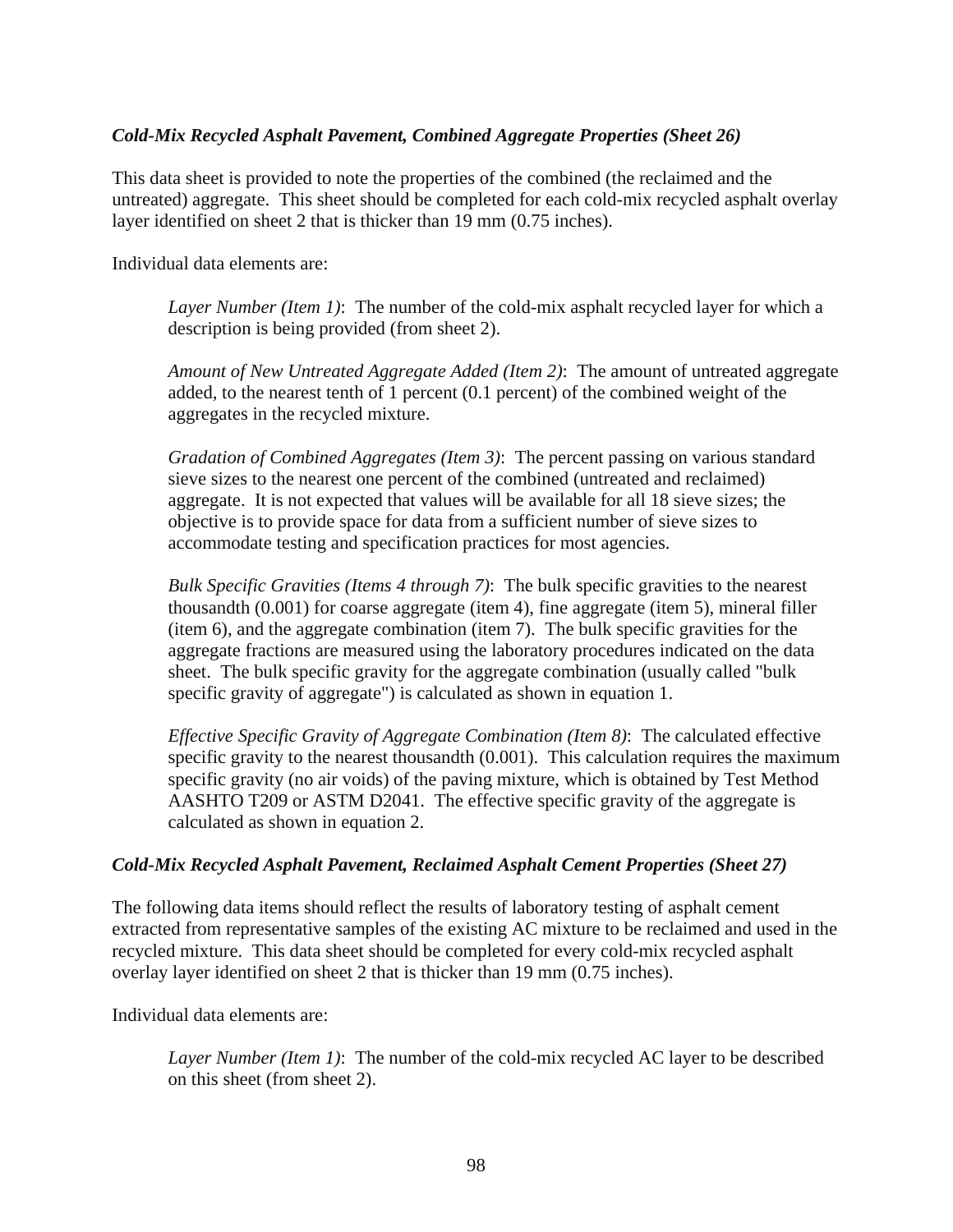*Specific Gravity of Asphalt Cement (Item 2)*: The specific gravity to the nearest thousandth (0.001) of the asphalt cement in the reclaimed portion of the mix if it is available. If unavailable, a typical specific gravity for asphalt cements produced at the source refinery may be entered. If source is unknown, enter 1.010 as a reasonable estimate. This specific gravity is measured as specified by AASHTO T228 (ASTM D70).

*Viscosity of Asphalt at 140 °F (60 °C) (Item 3)*: The result in poises from absolute viscosity testing at 140 ºF (60 ºC) using Test Method AASHTO T202 (ASTM D2171) on samples of the extracted asphalt cement from the existing AC mixture.

*Viscosity of Asphalt at 275 °F (135 °C) (Item 4)*: The result in centistokes to the nearest hundredth (0.01) from kinematic viscosity testing using Test Method AASHTO T201 (ASTM D2170) on samples of the extracted asphalt cement from the existing AC mixture.

*Penetration at 77 °F (25 °C) (Item 5)*: The penetration in tenths of a millimeter (0.1 mm) (0.0039 inch) at 77 °F (25 °C) with a 100-gram (3.5-ounce) load and a 5-second load duration using Test Method AASHTO T49 (ASTM D5) on the original asphalt cement in the mixture.

*Ductility at 77 °F (25 °C) (Item 6)*: The ductility in centimeters at 77 °F (25 °C) using Test Method AASHTO T51 (ASTM D113) on samples of extracted asphalt cement from the existing AC mixture.

*Ductility at 39.2 °F (4 °C) <i>(Item 7)*: The ductility in centimeters at 39.2 °F (4 °C) using Test Method AASHTO T51 (ASTM D113) on samples of extracted asphalt cement from the existing AC mixture.

*Test Rate for Ductility Measurement at 39.2 °F (4 °C) (Item 8)*: The test speed in centimeters (cm) per minute for the ductility measurement taken at 39.2  $\rm{P}$  (4  $\rm{^{\circ}C}$ ) on samples of extracted asphalt cement from the existing concrete mixture.

*Penetration at 39.2 °F (4 °C) (Item 9)*: The penetration in tenths of a millimeter (0.1 mm) (0.0039 inch) at 39.2 °F (4 °C) with a 200-gram (7-ounce) load and a 60-second load duration using Test Method AASHTO T49 (ASTM D5) on samples of the extracted asphalt cement from the existing AC mixture.

*Ring and Ball Softening Point (Item 10)*: The softening point in degrees Fahrenheit (ºF) as measured with the ring-and-ball apparatus used in Test Method AASHTO T53 (ASTM D36), on samples of the extracted asphalt cement from the existing AC mixture.

# *Cold-Mix Recycled Asphalt Pavement, New Asphalt Cement Properties (Sheet 28)*

This sheet is provided to incorporate data on any new asphalt cement that is added to the recycled mix. This sheet should be completed for each cold-mix recycled asphalt overlay layer identified on sheet 2 that is thicker than 19 mm (0.75 inches).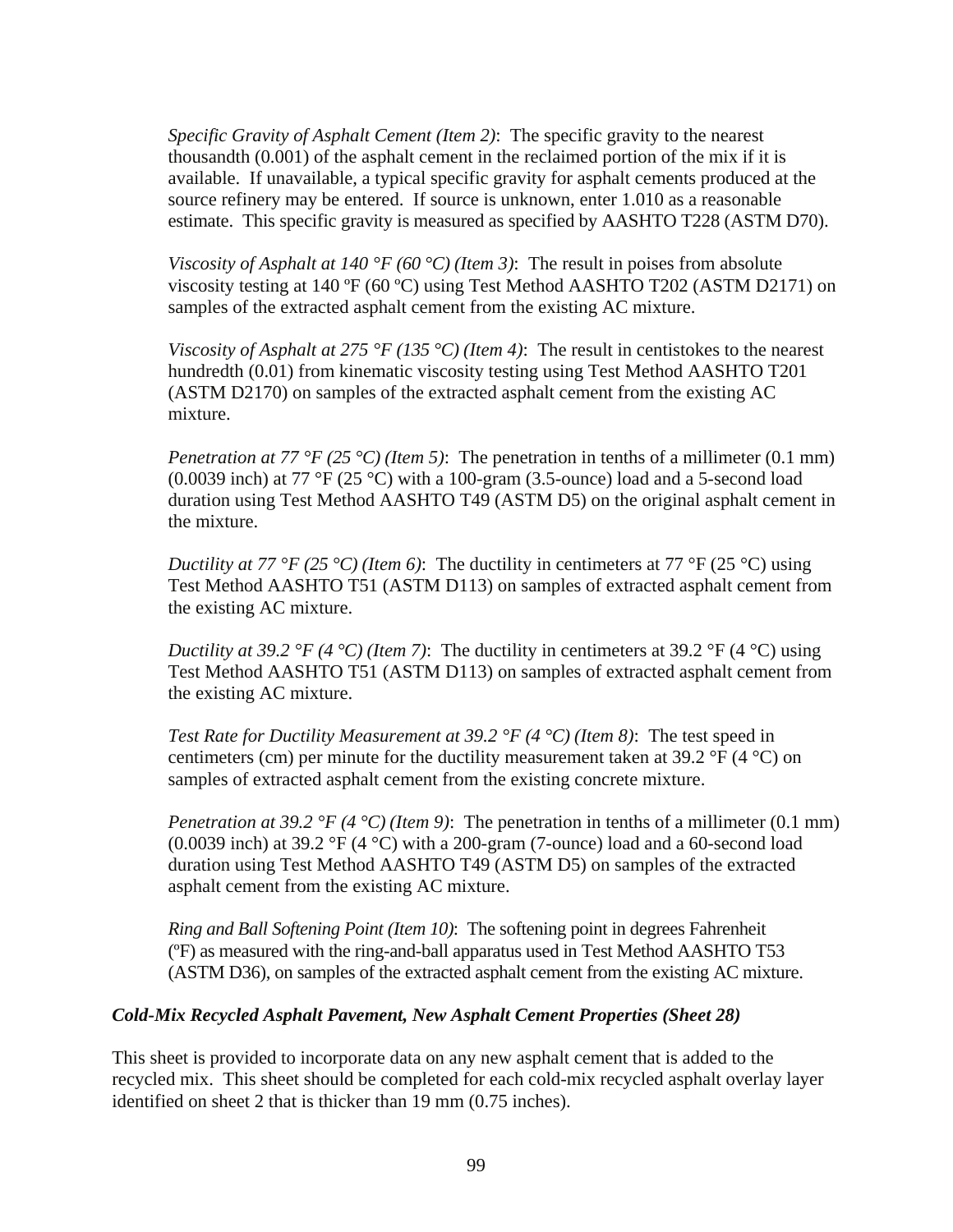Individual data elements are:

*Layer Number (Item 1)*: The number of the cold-mix recycled AC layer to be described on this sheet (from sheet 2).

*Asphalt Grade (Item 2)*: The grade of the asphalt cement used (see appendix A, table A.15). Space is provided on the data sheet for identifying another grade of asphalt cement not appearing in appendix A, table A.15.

*Source (Item 3)*: The source refinery that produced the new asphalt cement. A list of asphalt refiners and processors is provided in appendix A, table A.13. Space is provided to specify other sources which may not be included on the table provided.

*Specific Gravity of Asphalt Cement (Item 4)*: The specific gravity to the nearest thousandth (0.001) of the asphalt cement when it is available. If unavailable, a typical specific gravity for asphalt cements produced at the source refinery may be entered. If source is unknown, enter 1.010 as a reasonable estimate. This specific gravity is measured as specified by AASHTO T228 (ASTM D70).

*Viscosity of Asphalt at 140 °F (60 °C) (Item 5)*: The result in poises from absolute viscosity testing at 140 ºF (60 ºC) using test method AASHTO T202 (ASTM D2171) on samples of the new asphalt cement before its addition to the recycled mix.

*Viscosity of Asphalt at 275 °F (135 °C) (Item 6)*: The result in centistokes to the nearest hundredth (0.01) from kinematic viscosity testing using Test Method AASHTO T201 (ASTM D2170) on samples of the new asphalt cement before its addition to the recycled mix.

*Penetration at 77 °F (25 °C) (Item 7)*: The penetration in tenths of a millimeter (0.1 mm) (0.0039 inch) at 77 °F (25 °C) with a 100-gram (3.5-ounce) load and a 5-second load duration using Test Method AASHTO T49 (ASTM D5) on the original asphalt cement in the mixture.

*Saybolt Furol Viscosity of Emulsified Asphalt at 77 °F (25 °C) (Item 8)*: The Saybolt Furol viscosity at 77 °F (25 °C) to the nearest tenth of a second (0.1 s) as measured by test method AASHTO T72 or ASTM D88 on the new asphalt material. If the asphalt cement added was not an emulsified asphalt, enter "N."

*Residue by Distillation (Item 9)*: The residue to the nearest whole percent of the original emulsified asphalt sample remaining after distillation according to test methods AASHTO T59 or ASTM D244. If the asphalt cement added was not an emulsified asphalt, enter "N."

*Coating Ability and Water Test (Item 10)*: The coating on a reference aggregate in initially dry and wet states, and its ability to remain on the aggregates after spraying with water. Codes are provided on the data sheet for ratings of good, fair, and poor. These ratings are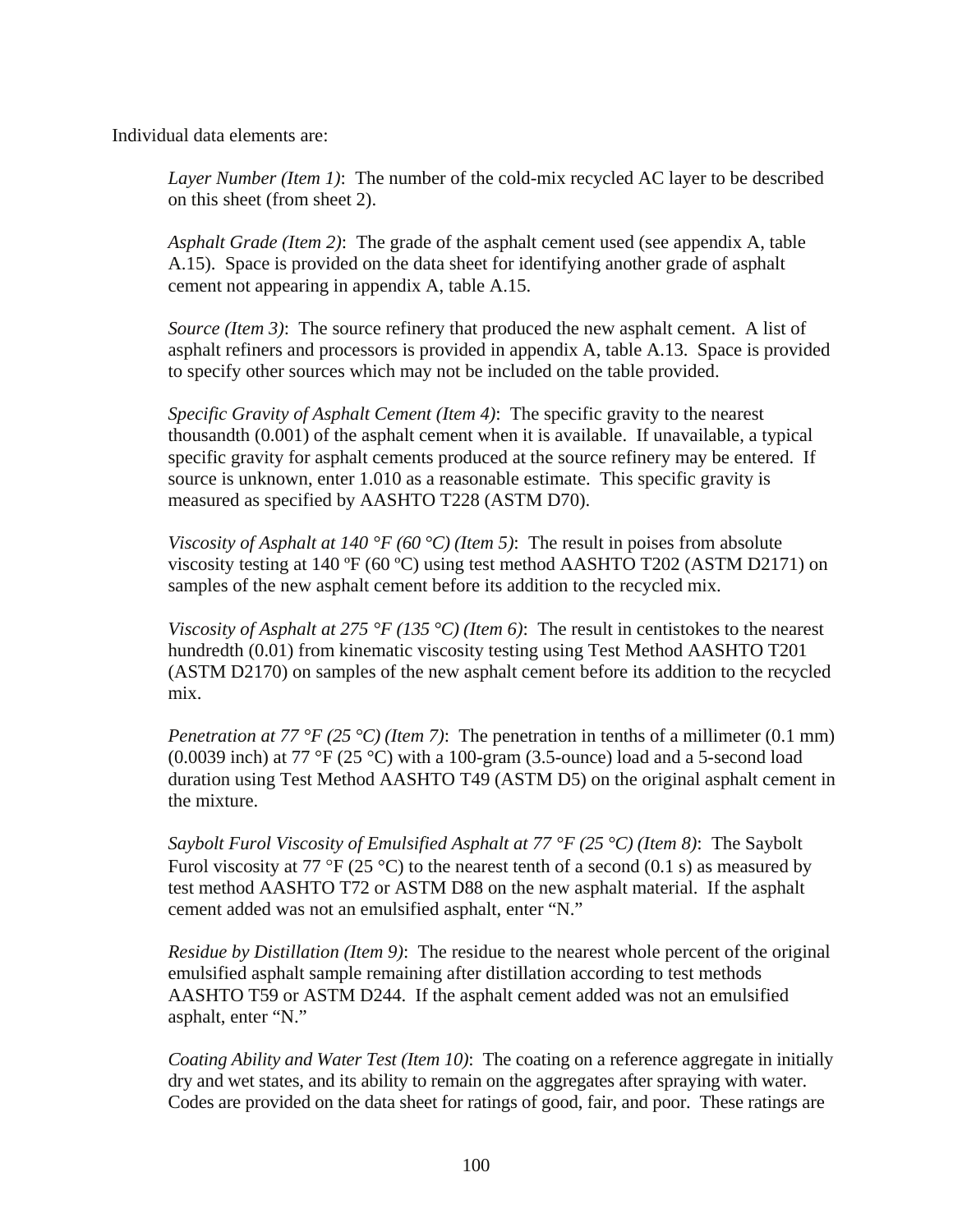assigned after evaluation according to the procedures in test methods AASHTO T59 or ASTM D244. If the asphalt cement added is not an emulsified asphalt, enter "N."

*Ductility at 77 °F (25 °C) (Item 11)*: The ductility in centimeters at 77 °F (25 °C) using Test Method AASHTO T51 (ASTM D113) on the new asphalt cement before its addition to the recycled mix.

*Ductility at 39.2 °F (4 °C) (Item 12)*: The ductility in centimeters at 39.2 °F (4 °C) using Test Method AASHTO T51 (ASTM D113) on the new asphalt cement before its addition to the recycled mix.

*Test Rate for Ductility Measurement at 39.2 °F (4 °C) (Item 13)*: The test speed in centimeters per minute for the ductility measurement taken at 39.2  $\mathrm{P}F(4 \mathrm{C})$ .

*Penetration at 39.2 °F (4 °C) (Item 14)*: The penetration in tenths of a millimeter (0.1) mm) (0.0039 inch) at 39.2 °F (4 °C) with a 200-gram (7-ounce) load and a 60-second load duration using Test Method AASHTO T49 (ASTM D5) on samples of the new asphalt cement, prior to its addition to the recycled mix.

*Ring and Ball Softening Point (Item 15)*: The softening point of the asphalt cement in degrees Fahrenheit (ºF) as measured with the ring and ball apparatus used in test method AASHTO T53 (ASTM D36), on samples of the new asphalt cement before its addition to the recycled mix.

# *Cold-Mix Recycled Asphalt Pavement, Combined Asphalt Cement Properties (Sheet 29)*

The following data should be provided, when available, for the combined asphalt cement, tested prior to its use in the construction. This data sheet should be completed for each cold-mix recycled asphalt overlay layer identified on sheet 2 that is thicker than 19 mm (0.75 inches).

Individual data elements are:

*Layer Number (Item 1)*: The number of the cold-mix recycled AC layer to be described on this sheet (from sheet 2).

*Recycling Agent (Item 2)*: Codes to identify the type and quantity of recycling agent used. The codes for type appear in appendix A, table A.19. Space is provided for identifying another type not appearing in table A.19, if needed. The amount of recycling agent should be provided by weight added to the reclaimed (aged) asphalt, to the nearest one-tenth of 1 percent (0.1 percent) of the reclaimed asphalt cement weight. As an example, if the weight of the recycling agent to be added to the aged asphalt cement was 41.5 percent of the weight of the aged asphalt in the reclaimed mixture, "41.5" would be entered on the data sheet.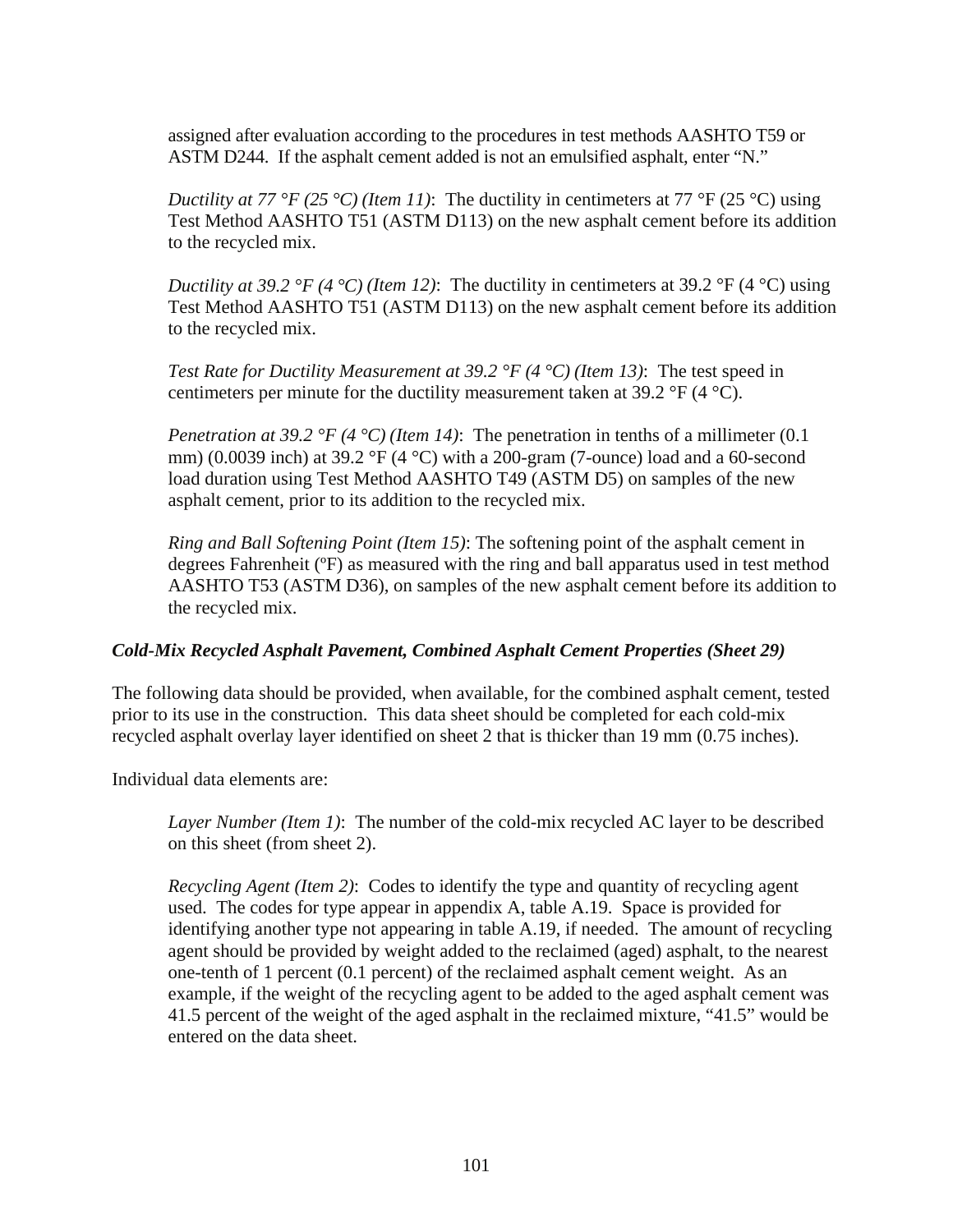*Amount of New Asphalt Cement Added (Item 3)*: The quantity of new asphalt cement to the nearest tenth of 1 percent (0.1 percent) of total recycled mixture weight (includes reclaimed AC and untreated aggregate and asphalt cement/recycling agent added).

*Specific Gravity of Asphalt Cement (Item 4)*: The specific gravity of the asphalt cement to the nearest thousandth (0.001) when it is available. If unavailable, a typical specific gravity for asphalt cements produced at the source refinery may be entered. If source is unknown, enter 1.010 as a reasonable estimate. This specific gravity is measured as specified by AASHTO T228 (or ASTM D70).

*Viscosity of Asphalt at 140 °F (60 °C) (Item 5)*: The result in poises from absolute viscosity testing at 140 ºF (60 ºC) using test method AASHTO T202 (ASTM D2171) on samples of the combined asphalt cement before its use in construction of the recycled pavement section.

*Viscosity of Asphalt at 275 °F (135 °C) (Item 6)*: The result in centistokes to the nearest hundredth (0.01) from kinematic viscosity testing at 275 °F (135 °C) using test method AASHTO T201 (ASTM D2170) on samples of the combined asphalt cement.

.

*Penetration at 77 °F (25 °C) (Item 7)*: The penetration in tenths of a millimeter (0.1 mm) (0.0039 inch) at 77 °F (25 °C) with a 100-gram (3.5-ounce) load and a 5-second load duration using Test Method AASHTO T49 (ASTM D5) on testing the combined asphalt cement in the mixture.

*Asphalt Modifiers (Items 8 and 9)*: Space is provided to list the type and quantity of up to two modifiers added to the asphalt cement for whatever purpose (other than the recycling agent that is recorded under item 2 above). A list of possible asphalt cement modifiers and codes for data entry are provided in appendix A, table A.14. If a material other than those listed in table A.14 is used, space is provided to record the pertinent information. The quantities of modifier should be provided in percent of asphalt cement weight. Some modifiers (such as lime) may be specified in terms of "percent of aggregate weight," but they must be converted to percent of asphalt cement weight for uniformity. Space is provided for up to two types of modifiers.

*Ductility at 77 °F (25 °C) (Item 10)*: The ductility in centimeters at 77 °F (25 °C) using Test Method AASTHO T51 (ASTM D113) on samples of the combined asphalt cement material.

*Ductility at 39.2 °F (4 °C) (Item 11)*: The ductility in centimeters at 39.2 °F (4 °C) using Test Method AASHTO T51 (ASTM D113) on samples of the combined asphalt cement material.

*Test Rate for Ductility Measurement at 39.2 °F (4 °C) (Item 12)*: The test speed in centimeters per minute for the ductility measurement taken at 39.2  $\rm{PF}$  (4  $\rm{^{\circ}C}$ ) on samples of the combined asphalt cement.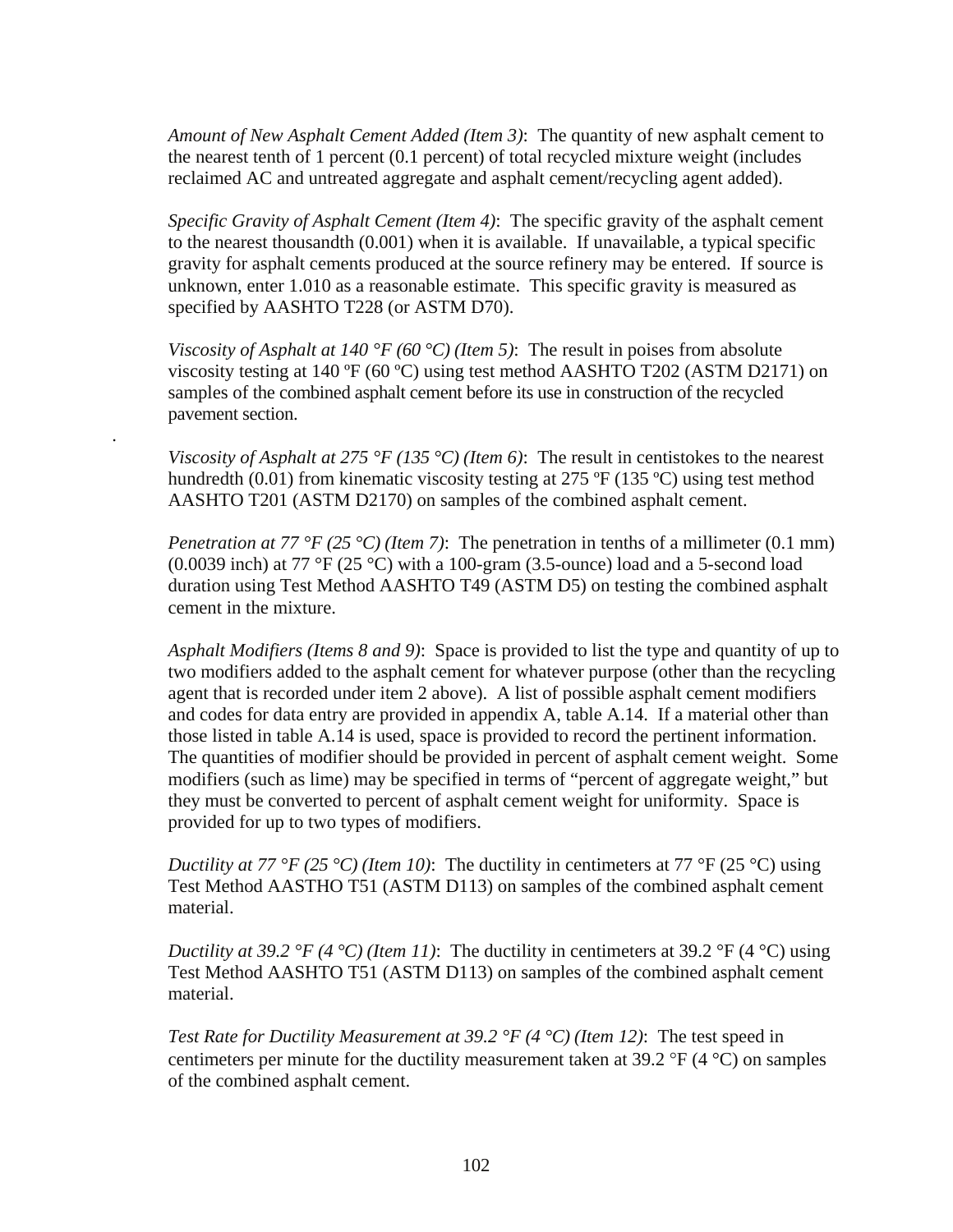*Penetration at 39.2 °F (4 °C) (Item 13)*: The penetration in tenths of a millimeter (0.1 mm) (0.0039 inch) at 39.2 °F (4 °C) with a 200-gram (7-ounce) load and a 60-second load duration using Test Method AASHTO T49 (ASTM D5) on samples of the combined asphalt cement, before its use as a construction material.

*Ring and Ball Softening Point (Item 14)*: The softening point of the asphalt cement in degrees Fahrenheit (ºF) as measured with the ring and ball apparatus used in test method AASHTO T53 (ASTM D36), on samples with the combined asphalt cement before its use as a construction material.

# *Cold-Mix Recycled Asphalt Pavement, Laboratory Aged Combined Asphalt Cement Properties (Sheet 30)*

The data items on this sheet should be provided for laboratory aged asphalt cement samples using samples of the combined asphalt cement aged in accordance with the provisions of test method AASHTO T179 (ASTM D1754) or test method AASHTO T240 (ASTM D2872). This data sheet should be completed for each cold-mix recycled asphalt overlay layer identified on sheet 2 that is thicker than 19 mm (0.75 inches).

Individual data elements are:

*Layer Number (Item 1)*: The number of the cold-mix recycled AC layer for which a description is being provided (from sheet 2).

*Test Procedure Used to Measure Aging Effects (Item 2)*: The test procedure used to age the asphalt cement in the laboratory, and to measure the effects of the aging. Codes are provided on the data sheet. Additionally, space is provided on the data sheet to indicate the aging process used if other than those stated above.

*Viscosity of Asphalt at 140 °F (60 °C) (Item 3)*: The result in poises from absolute viscosity testing at 140 ºF (60 ºC) using Test Method AASHTO T202 (ASTM D2171) on laboratory aged asphalt cement samples.

*Viscosity of Asphalt at 275 °F (135 °C) (Item 4)*: The result in centistokes to the nearest hundredth (0.01) from kinematic viscosity testing using Test Method AASHTO T201 (ASTM D2170) on laboratory aged asphalt cement samples.

*Ductility at 77 °F (25 °C) (Item 5)*: The ductility in centimeters at 77 °F (25 °C) using Test Method AASHTO T51 (ASTM D113) on laboratory aged samples of the asphalt cement.

*Ductility at 39.2 °F (4 °C) <i>(Item 6)*: The ductility in centimeters at 39.2 °F (4 °C) using Test Method AASHTO T51 (ASTM D113) on laboratory aged asphalt specimens.

*Test Rate for Ductility Measurement at 39.2 °F (4 °C) (Item 7)*: The test speed in centimeters per minute for the ductility measurement taken at 39.2  $\mathrm{P}F(4 \mathrm{C})$ .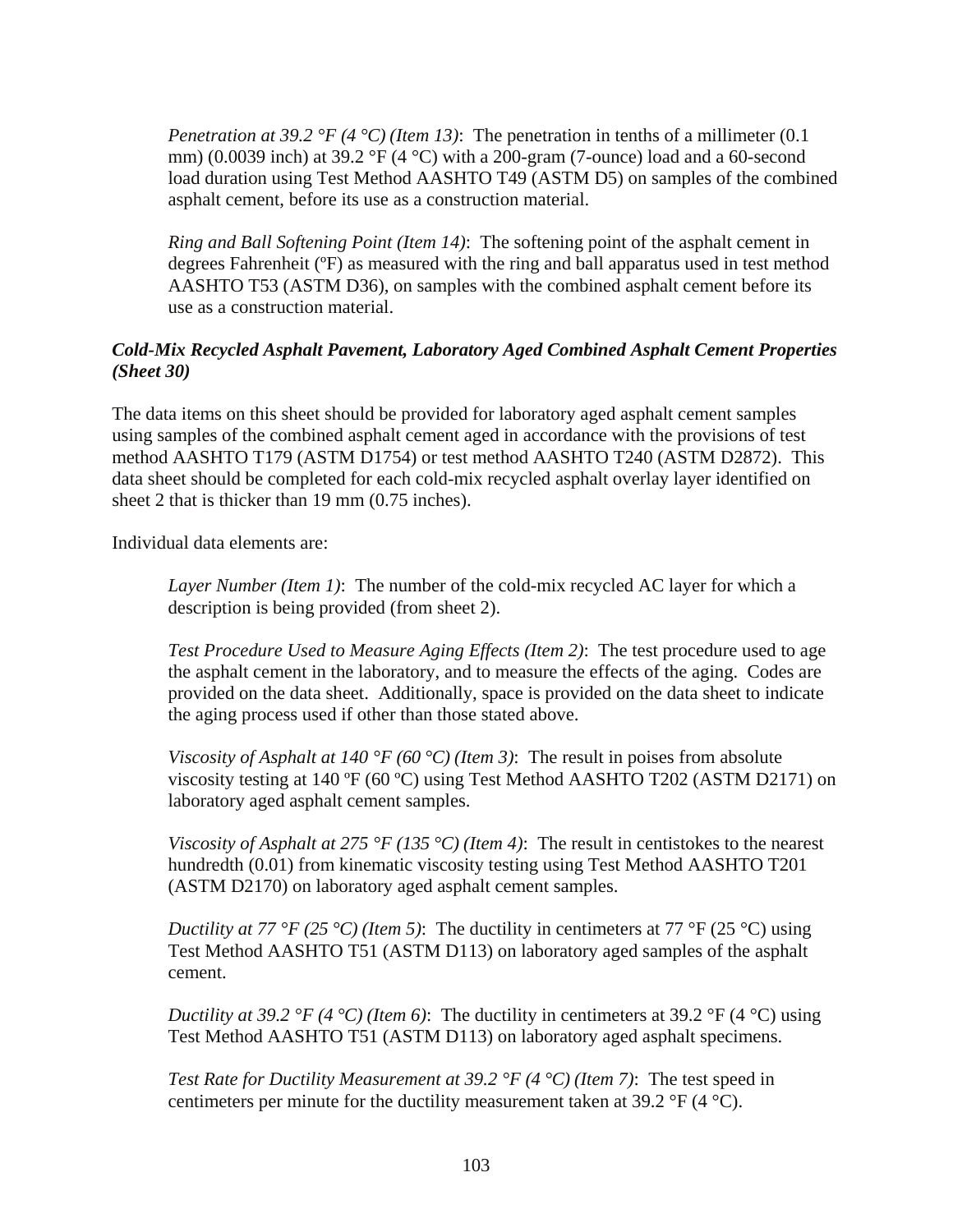*Penetration at 77 °F (25 °C) (Item 8)*: The penetration in tenths of a millimeter (0.1 mm) (0.0039 inch) at 77 °F (25 °C) with a 100 gram load and a 5-second load duration using Test Method AASHTO T49 (ASTM D5) on laboratory aged samples of the combined asphalt cement used in the mixture.

*Penetration at 39.2°F (4 °C) (Item 9)*: The penetration in tenths of a millimeter (0.1 mm) (0.0039 inch) at 39.2 °F (4 °C) with a 200 gram load and a 60-second load duration using Test Method AASHTO T49 (ASTM D5) on laboratory aged samples of the combined asphalt cement used in the mixture.

*Ring and Ball Softening Point (Item 10)*: The results in degrees Fahrenheit (ºF) from the ring and ball softening point test for bitumens (AASHTO T53 (ASTM D36)).

*Weight Loss (Item 11)*: The weight loss resulting from the laboratory aging process to the nearest one-tenth of one percent (0.1 percent).

# *Cold-Mix Recycled Asphalt Pavement, Laboratory Mixture Design (Sheet 31)*

The following data items are to be derived from tests conducted on the mixture during mix design. This data sheet should be completed for each cold-mix recycled asphalt overlay layer identified on sheet 2 that is thicker than 19 mm (0.75 inches).

Individual data elements are:

*Layer Number (Item 1)*: The number of the recycled AC layer to be described on this sheet (from sheet 2).

*Maximum Specific Gravity (Item 2)*: The theoretical maximum specific gravity to the nearest thousandth (0.001) of the recycled mixture, calculated using equations 2 and 3.

*Bulk Specific Gravity (Item 3)*: The bulk specific gravity to the nearest thousandth (0.001) of the recycled mixture compacted in the laboratory at the optimum asphalt content selected and by appropriate procedures for Marshall or Hveem stability. Test Method ASTM D1188 is used for establishing the bulk specific gravity.

*Optimum Asphalt Content (Item 4)*: The optimum amount of asphalt cement added to the recycled AC mixture to the nearest tenth of 1 percent (0.1 percent). This optimum asphalt content is obtained from the Marshall or Hveem Stability Testing.

*Percent Air Voids (Item 5)*: The calculated air voids to the nearest tenth of 1 percent (0.1) percent) in the recycled mixture, compacted in the laboratory to the optimum asphalt content and by appropriate procedures for Marshall or Hveem stability. equation 4 may be used for calculating the percent air voids.

*Marshall Stability (Item 6)*: The Marshall Stability (Test Method AASHTO T245 (ASTM D1559)) of the mixture at optimum asphalt content in pounds.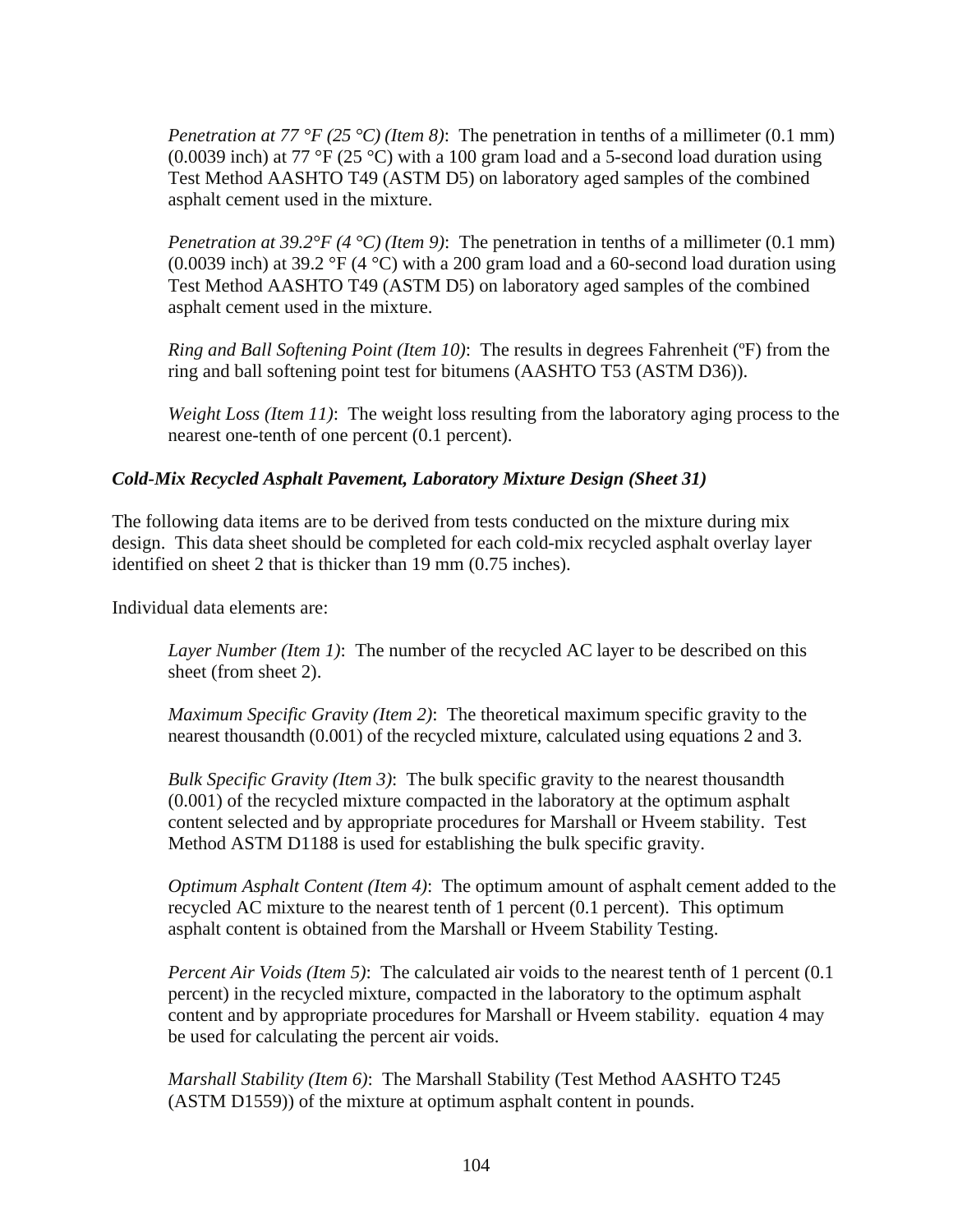*Number of Blows (Item 7)*: The number of blows of the compaction hammer that were applied to each end of the specimen to compact it for Marshall Stability and flow testing.

*Marshall Flow (Item 8)*: The Marshall Flow (Test Method AASHTO T245 (ASTM D1559)) of the mixture at optimum asphalt content. This item is to be entered as the whole number of the measured hundredth of an inch (e.g., if 0.15 is measured, enter " $15$ ").

*Hveem Stability (Item 9)*: The Hveem Stability or "stabilometer value" of the mixture at optimum asphalt content as measured with the Hveem apparatus using Test Method AASHTO T246 (ASTM D1560).

*Hveem Cohesiometer Value (Item 10)*: The cohesiometer value of the mixture at optimum asphalt content, in grams per 25-mm (1-inch) width (or diameter) of specimen, obtained by Test Method AASHTO T246 (or ASTM D1560).

# *Cold-Mix Recycled Asphalt Pavement, Mixture Properties as Placed (Sheet 32)*

The following data items are to be derived from in situ testing of the mixture. This data sheet should be completed for each cold-mix recycled asphalt overlay layer identified on sheet 2 that is thicker than 19 mm (0.75 inches).

Individual data elements are:

*Layer Number (Item 1)*: The number of the recycled AC layer to be described on this sheet (from sheet 2).

*Type of Samples (Item 2)*: A code to indicate whether the test samples were compacted in the laboratory or removed from the compacted pavement. The codes appear on the data sheet.

*Maximum Specific Gravity (no air voids) (Item 3)*: The theoretical maximum specific gravity of a mixture sampled during or soon after construction according to AASHTO 209 or ASTM D2041. Where possible, several samples should be tested and the average entered. Use the resulting maximum specific gravity and the design asphalt content for the mixture to calculate the effective specific gravity of aggregate using equation 2. Once the effective specific gravity of the aggregate is established, it may be used to calculate other maximum specific gravities for the mixture at other measured asphalt contents using equation 3.

*Bulk Specific Gravity (Item 4)*: The number of tests and the mean, minimum, maximum, and standard deviation of bulk specific gravities to the nearest thousandth (0.001) of compacted mixtures measured on cores removed from the pavement during or right after construction. While the test method specified in ASTM D1188 is preferable, the results from nuclear density tests (ASTM D2950), appropriately calibrated to measurements on cores, also may be used.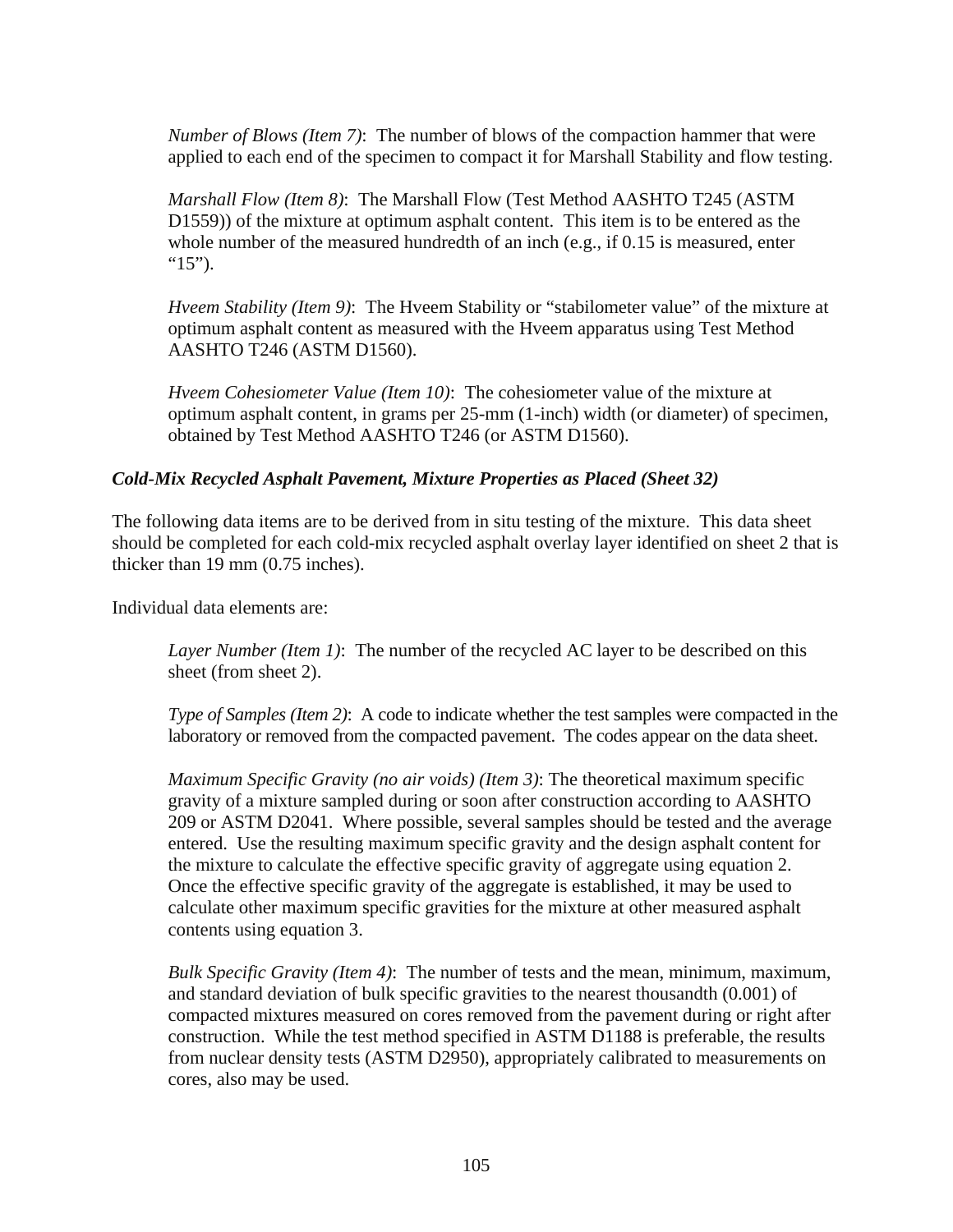*Asphalt Content (Item 5)*: The number of tests and the mean, minimum, maximum, and standard deviation of percents by weight of the total asphalt cement (including that absorbed by the aggregate) in the AC mixture to the nearest tenth of 1 percent (0.1 percent). Asphalt content measured by extraction tests (AASHTO T164 (ASTM D2172)) on field samples are preferred, but results from nuclear test methods may also be used. If no such test results are available, enter the specified asphalt content as the mean, and leave the other spaces blank.

*Percent Air Voids (Item 6)*: The number of tests and the mean, minimum, maximum, and standard deviation of calculated air voids to the nearest tenth of 1 percent (0.1 percent) as 1 percent of the material volume. These data are frequently not available, but can be calculated using other available data from reports on mix design and density measurements on samples from the pavement. Percent air voids is calculated as shown in equation 4.

*Voids in Mineral Aggregate (Item 7)*: The number of tests and the mean, minimum, maximum, and standard deviation of void space between the aggregate particles of a compacted AC mixture, which includes air voids and the effective asphalt content, to the nearest tenth of 1 percent (0.1 percent). Percent of VMA is calculated as shown in equation 5.

*Effective Asphalt Content (Item 8)*: The number of tests and the mean, minimum, maximum, and standard deviation of effective asphalt content (total asphalt content of the paving mixture minus the portion of asphalt that is lost by absorption into the aggregate particles), expressed by weight of total mixture to the nearest tenth of 1 percent (0.1 percent). The asphalt absorption can be calculated as 1 percent of total weight of mixture, as shown in equation 6.

# *Cold-Mix Recycled Asphalt Pavement, Mixture Properties as Placed (Continued) and Construction Data (Sheet 33)*

The data on this sheet are a continuation of the data from sheet 32. This data sheet also provides information about the construction of the individual layers. This sheet should be completed for each cold-mix recycled asphalt overlay layer identified on sheet 2 that is thicker than 19 mm (0.75 inches).

Individual data elements are:

*Layer Number (Item 1)*: The number of the recycled AC layer for which a description is being provided (from sheet 2).

*Type of Antistripping Agent (Item 2)*: The type of antistripping agent used in the mixture. The codes are provided in appendix A, table A.20.

*Antistripping Agent Liquid or Solid Code (Item 3)*: A code to indicate whether the antistripping agent used is a liquid or solid. Codes are provided on the data sheet.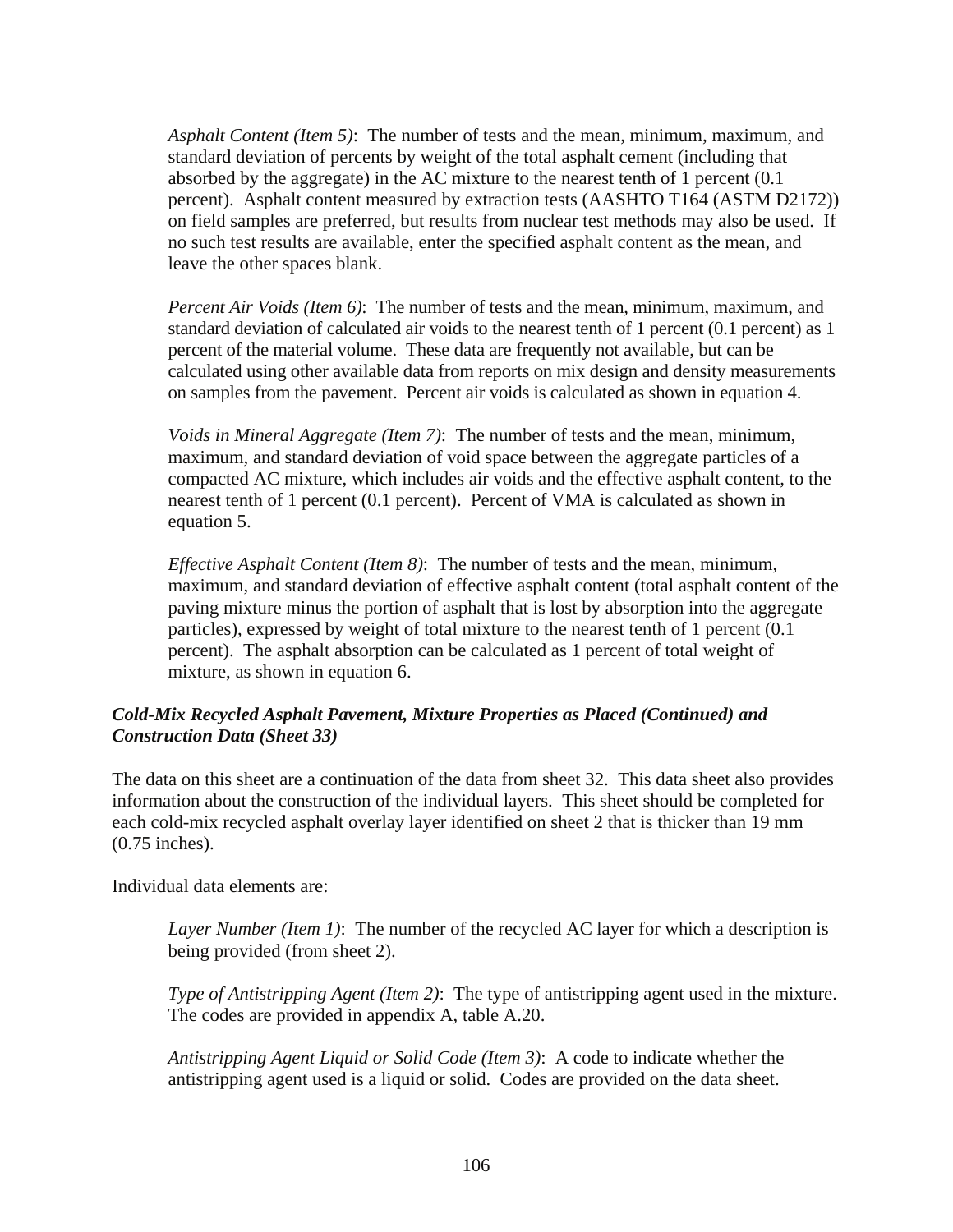*Amount of Antistripping Agent (Item 4)*: The amount of antistripping agent used in the mixture by weight to the nearest tenth of 1 percent (0.1 percent) of weight of asphalt if the agent is liquid and weight of aggregate if it is solid.

*Moisture Susceptibility Test Type (Item 5)*: The type of test used to evaluate the moisture susceptibility of the mixture. Codes are provided on the data sheet. If a procedure other than those provided is used, space is provided to specify a name or reference for the test.

*Moisture Susceptibility Test Results (Item 6)*: Space is provided to record the Hveem stability number or percent stripped and the tensile strength ratio or index of retained strength, depending on the test procedure used.

*Construction Data (Items 7 through 11)*: The following data should be provided to describe the construction operations involved in the cold-mix recycling process.

*Type of Recycling (Item 7)*: A code to indicate whether the recycling was done in place or mixed in a central plant. Codes are provided on the data sheet.

*Procedures for Mixing In Place (Item 8)*: A code, as provided on the data sheet, to indicate the procedure used for mixing the materials during recycling.

*Type Asphalt Plant (Item 9)*: Type of plant that produced the AC mixture, if centrally mixed. Codes are provided on the data sheet.

*Was Mixture Aerated? (Item 10)*: A code to indicate whether the mixture was aerated before spreading. The codes appear on the data sheet.

*Period Between Mixing and Spreading (Item 11)*: The period between mixing and spreading (to the nearest hour).

### *Cold-Mix Recycled Asphalt Pavement, Construction Data (Continued) (Sheet 34)*

The data on this sheet are a continuation of the construction data provided on sheet 33. This sheet should be completed for each cold-mix recycled asphalt overlay layer that is thicker than 19 mm (0.75 inches).

Individual data elements are:

*Layer Number (Item 1)*: The number of the recycled AC layer for which the compaction data are to be described on this sheet (from sheet 2).

*Method of Spreading Mixture (Item 2)*: Codes are provided on the data sheet to describe the method used to spread the cold-mix recycled AC mixture. Space is provided to identify a method for which a code was not provided, if needed.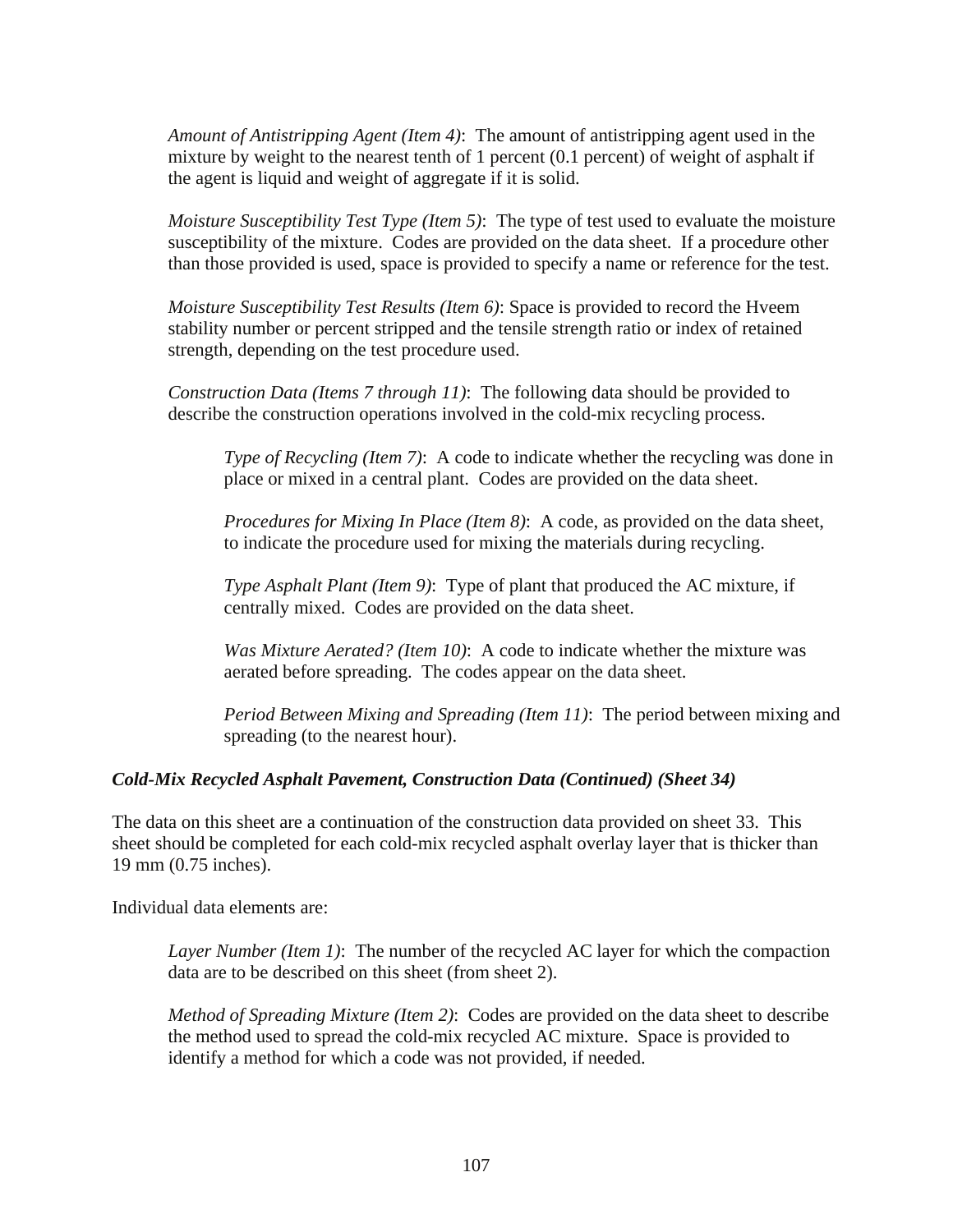*Roller Data (Items 3 through 19)*: Codes appear on the data sheet for steel-wheeled tandem, pneumatic-tired, single-drum vibratory, and double-drum vibratory rollers. For each type of roller, spaces are provided to describe significant characteristics of up to four different rollers. Steel-wheeled tandem rollers are described by their gross weights to the nearest tenth of a ton (0.1 ton) (0.9 metric ton). Pneumatic-tired rollers are described by their gross weight and tire pressure in pounds per square inch (psi). Vibratory rollers are described by their gross weight in tons to the nearest tenth (0.1 ton) (0.09 metric ton), frequency in vibrations per minute, amplitude in inches to the nearest thousandth (0.001 inch) (0.025 mm), and roller speed in miles per hour to the nearest tenth (0.1 mi/h) (0.16 km/h).

*Compaction Data (Items 20 through 28)*: Spaces are provided to enter the following data regarding the compaction of the recycled mix:

*Description of the Roller Used (Items 20 through 25)*: A roller code from the data sheet fully described by items 3 through 19 and number of coverages for breakdown, intermediate, and final compactions. A coverage in this case is defined as one trip of the roller across the pavement.

*Air Temperature (Item 26)*: Record the ambient temperature in degrees Fahrenheit (ºF) while compaction is accomplished.

*Compacted Thickness (Item 27)*: The compacted mat thickness in inches to the nearest tenth (0.1 inch) (2.5 mm). If coring is not performed, the planned thickness should be recorded.

*Curing Period (Item 28)*: The number of days before a new lift is placed or the pavement is opened to traffic.

### *Heater Scarification Surface Recycled Asphalt Pavement (Sheet 35)*

This data sheet provides data regarding scarification of the existing pavement surface for recycling the AC surface layer.

Individual data elements are:

*Layer Number (Item 1)*: The layer number of the surface layer prior to heater scarification (from sheet 2).

*Type of Heater Scarification (Item 2)*: A code to indicate what type of heater scarification was employed. Codes appear on the data sheet.

*Depth of Scarification (Item 3)*: The average depth of cut to the nearest tenth of an inch (0.1 inch) (2.5 mm) during scarification. This is the reduction in thickness of the existing surface before replacement of recycled material.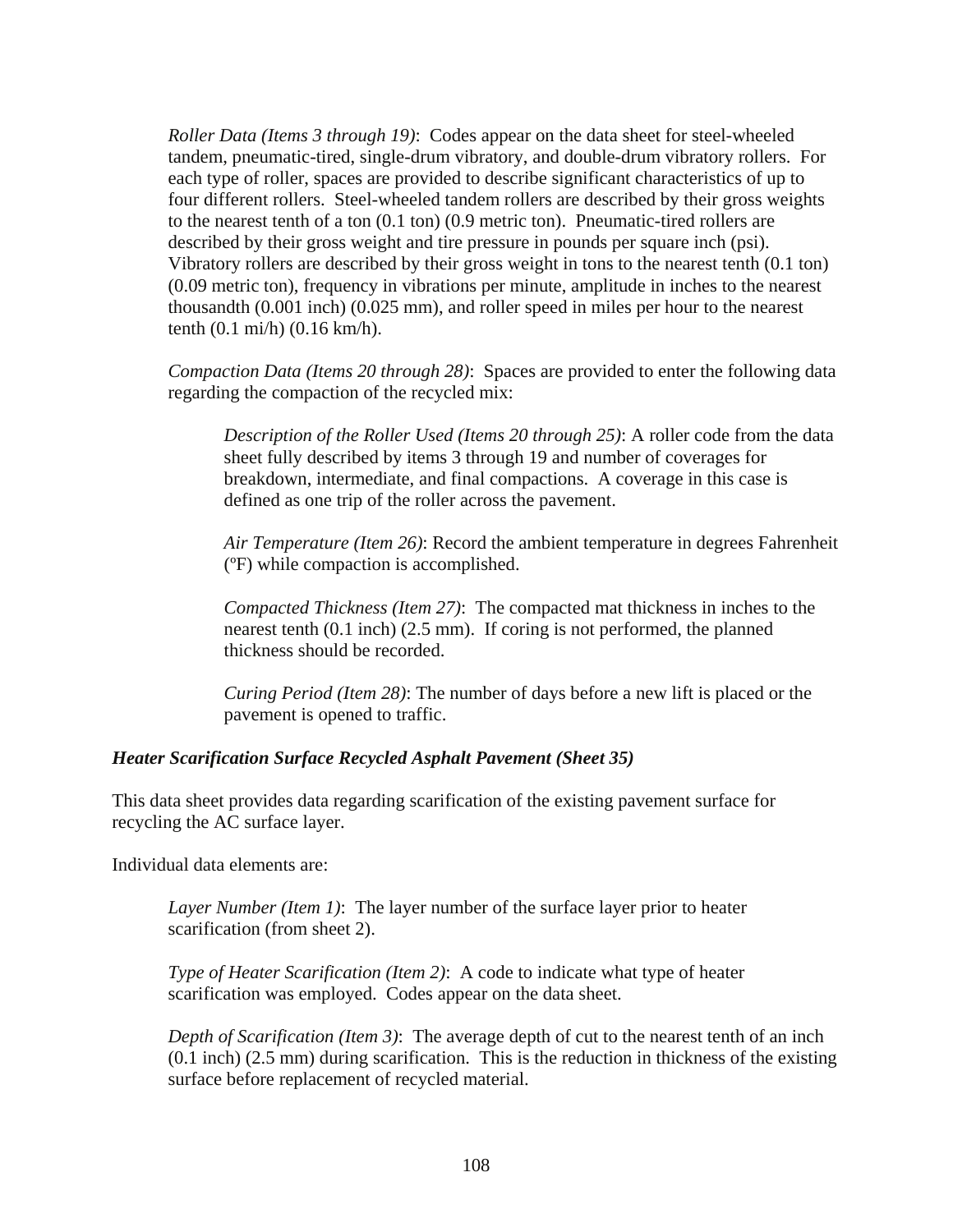*Type of Surface Treatment (Item 4)*: A code to indicate the type of surface treatment or overlay applied after heater scarification of the surface. Codes are provided on the data sheet. Additionally, space is provided to identify a type of treatment for which a code was not provided, if needed.

*Type of Rejuvenating Agent (Item 5)*: A code to identify the type of rejuvenating agent added to the broken AC to restore cohesion and flexibility. Codes for various agents used are provided in appendix A, table A.19.

*Amount of Rejuvenating Agent (Item 6)*: A three-digit number to record to the nearest tenth of a gallon per square yard  $(0.1 \text{ gal/yd}^2 (3.8 \text{ liters}/0.84 \text{ m}^2))$  the application rate of the rejuvenating agent.

*Roller Data (Item 7)*: Codes appear on the data sheet for steel-wheeled tandem, pneumatic-tired, single-drum vibratory, and double-drum vibratory rollers. For each type of roller, spaces are provided to describe significant characteristics of up to two different rollers for each roller type. Steel-wheeled tandem rollers are described by their gross weights to the nearest tenth of a ton  $(0.1 \text{ ton})$   $(0.09 \text{ metric ton})$ . Pneumatic-tired rollers are described by their gross weight and tire pressure in pounds per square inch (psi). Vibratory rollers are described by their gross weight in tons to the nearest tenth (0.1 ton) (0.09 metric ton), frequency in vibrations per minute, amplitude in inches to the nearest thousandth (0.001), and roller speed in miles per hour to the nearest tenth of a mile (0.1 mi/h) (0.16 km/h).

*Compaction Data (Item 8)*: Spaces are provided to enter the type of roller and number of coverages used for the breakdown, intermediate, and final phases of surface compaction after heater scarification.

*Length of Time Between Heater Scarification and Addition of Surface Treatment (Item 9)*: The number of days between scarification/recompaction and addition of surface treatment.

*Length of Time Between Surfacing and Opening Road to Traffic (Item 10)*: The number of days between surface treatment and opening the surface to traffic.

### *Portland Cement Concrete Overlay, Joint Data (Sheet 36)*

This data sheet provides information on the joints used in a new PCC overlay layer.

Individual data elements are:

*Layer Number (Item 1)*: The number of the PCC overlay for which a description is being provided (from sheet 2).

*Average Contraction Joint Spacing (Item 2)*: The average spacing in feet to the nearest tenth of a foot (0.1 ft) (0.03 m) between consecutive contraction joints (length of the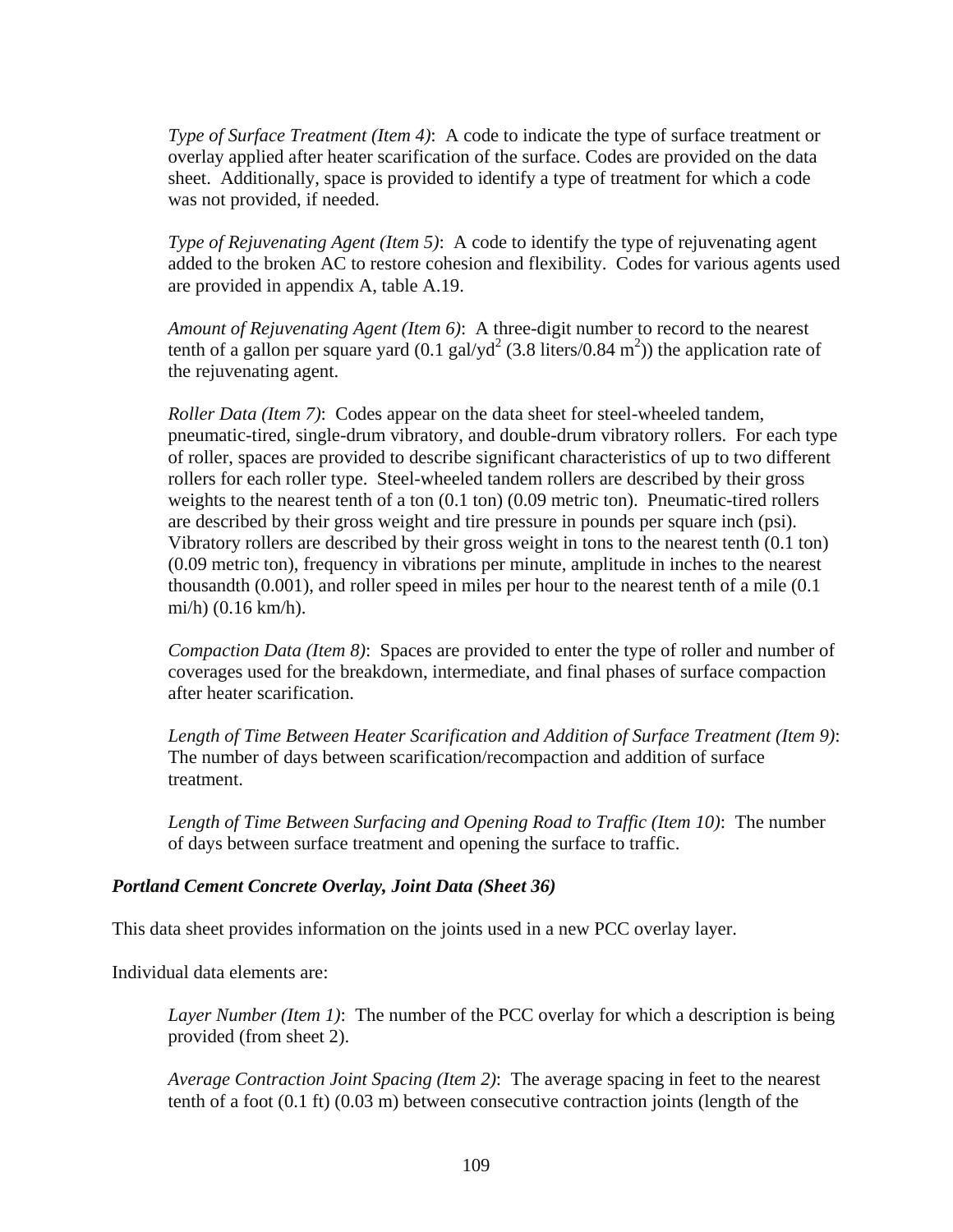concrete slab) of the pavement under survey. A space is provided to write in a description of any random joint spacing (item 3).

*Built-in Expansion Joint Spacing (Item 4)*: The average spacing in feet between consecutive expansion joints of the pavement under survey. If there are no expansion joints in the original construction, enter "N."

*Skewness of Joints (Item 5)*: The average distance in feet of the contraction joint from a normal (right-angled) joint at the opposite side of the lane. If not skewed, enter "N."

*Transverse Contraction Joint Load Transfer System (Item 6)*: The mechanism by which a portion of the moving load is transferred across the transverse contraction joint to the adjacent slab. A space is provided to write in a description of another load transfer system if different from those for which codes are provided. Where dowels or other mechanical load transfer devices are not provided at joints, enter "N" in the spaces for describing these devices.

*Round Dowel Diameter (Item 7)*: The outer diameter of the round dowel bars used as the load transfer device across a contraction joint of the pavement under survey. This number is entered to the nearest tenth of an inch  $(0.1 \text{ inch})$   $(2.5 \text{ mm})$ .

*Dowel or Mechanical Load Transfer Device Spacing (Item 8)*: The average center-to-center distance in inches between mechanical load transfer devices (round or I-beam dowels, star lugs, etc.) across the contraction joint of the PCC layer being described.

*Average Intermediate Sawed Joint Spacing (Item 9)*: The average distance between joints that have been sawed at intervals between contraction joints (called "warping joints" by some agencies). If no intermediate sawed joints have been provided, enter "N."

*Dimensions for I-Beams or Keyways (Items 10 and 11)*: The height and width of I-beams or keyways (if used) to the nearest hundredth of an inch (0.01 inch) (0.25 mm).

*Distance of Nearest Dowel (or Mechanical Load Transfer Device) From Outside Lane-Shoulder Edge (Item 12)*: The distance from the outside lane-shoulder edge to the center of the nearest dowel or mechanical load transfer device, measured to the nearest tenth of an inch  $(0.1$  inch)  $(2.5$  mm).

*Dowel Length (Item 13)*: The length in inches of the round or I-beam dowel bars across contraction joints in the PCC layer being described.

*Dowel Coating (Item 14)*: The material covering the dowel bar surfaces when installed in the concrete slab. A space is provided to write in a description if some dowel coating has been used other than those for which codes are provided on the data sheet.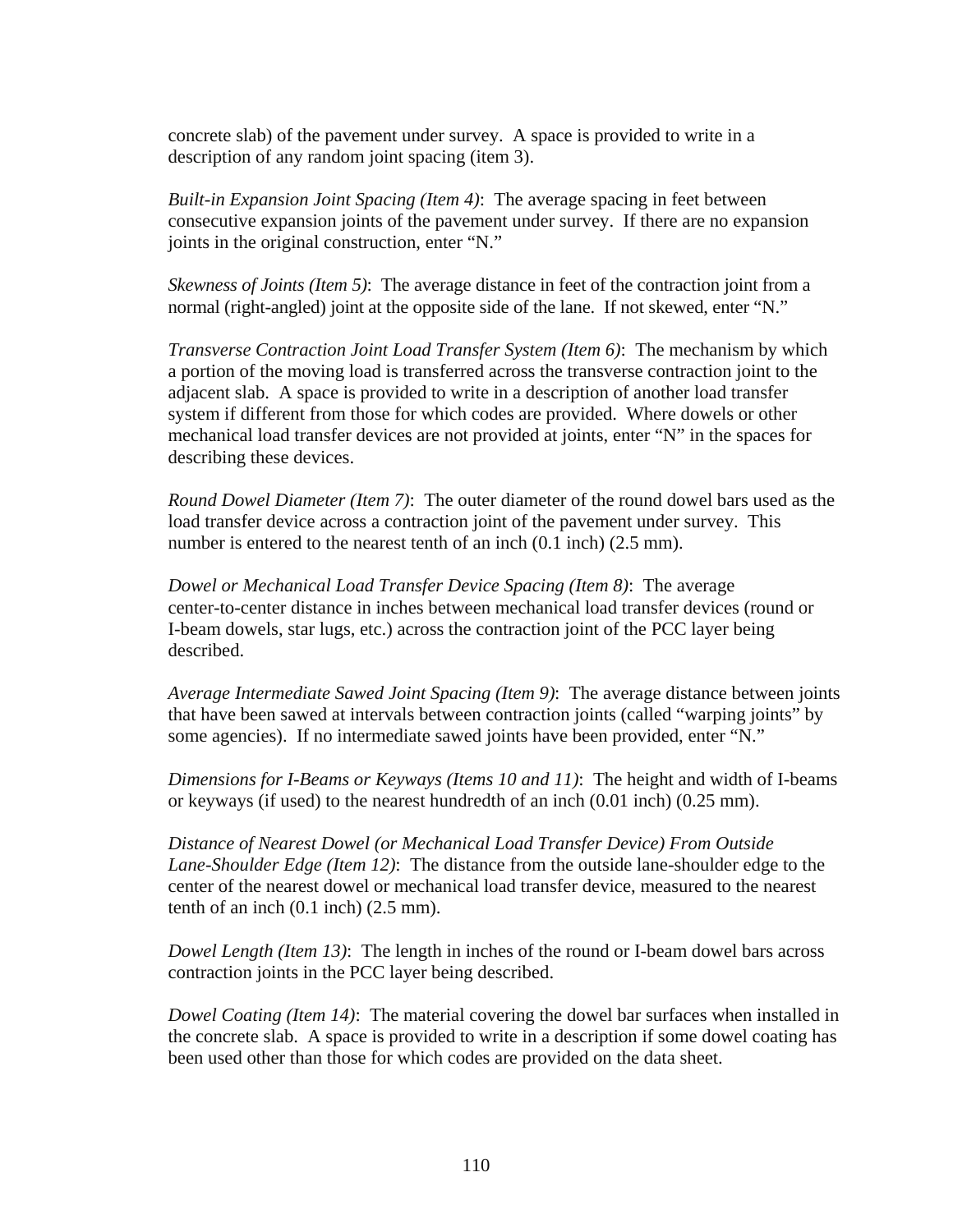*Method Used to Install Mechanical Load Transfer Devices (Item 15)*: Whether the devices were installed by placing them on baskets, installed mechanically, or by other means. Space is provided for describing some method of installing dowels if the method used differs from those for which codes are provided on the data sheet.

#### *Portland Cement Concrete Overlay, Joint Data (Continued) (Sheet 37)*

This data sheet is a continuation of the data provided on sheet 36.

Individual data elements are:

*Layer Number (Item 1)*: The number of the PCC overlay for which a description is being provided (from sheet 2).

*Method Used to Form Transverse Joints (Item 2)*: Whether the contraction joints were constructed by sawing the hardened slab at the proper time, or by placing an insert in the slab surface while the concrete is plastic, or by any other construction method used to form the joint. Codes are provided on the data sheet. Space is provided for describing another method if none of those for which codes were provided was used.

*Type of Longitudinal Joint (Item 3)*: How the longitudinal joint between the lanes was formed. Codes are provided on the data sheet.

*Type of Shoulder-Traffic Lane Joint (Item 4)*: A code indicating how the joint between the shoulder and the traffic lane was formed. "Tied concrete curb" indicates that a curb was provided in lieu of a shoulder. Codes are provided on the data form.

*Transverse Joint Sealant Type (Item 5)*: Type of joint sealant used in the transverse joints. Codes are provided on the data sheet.

*Transverse Joint Sealant Reservoir Width (Item 6)*: The as-constructed width of the transverse joint sealant reservoir to the nearest hundredth of an inch (0.01 inch) (0.25 mm).

*Transverse Joint Sealant Reservoir Depth (Item 7)*: The as-constructed depth of the transverse joint sealant reservoir to the nearest hundredth of an inch (0.01 inch) (0.25 mm).

*Longitudinal Joint Sealant Reservoir Width (Item 8)*: The width of the as-built longitudinal joint sealant reservoir to the nearest hundredth of an inch (0.01 inch) (0.25 mm). If butt or keyed joints have been used without a sealant reservoir, enter "0.00."

*Longitudinal Joint Sealant Reservoir Depth (Item 9)*: The depth of the as-built longitudinal joint sealant reservoir to the nearest hundredth of an inch (0.01 inch) (0.25 mm). If butt or keyed joints were used without a sealant reservoir, enter "0.00."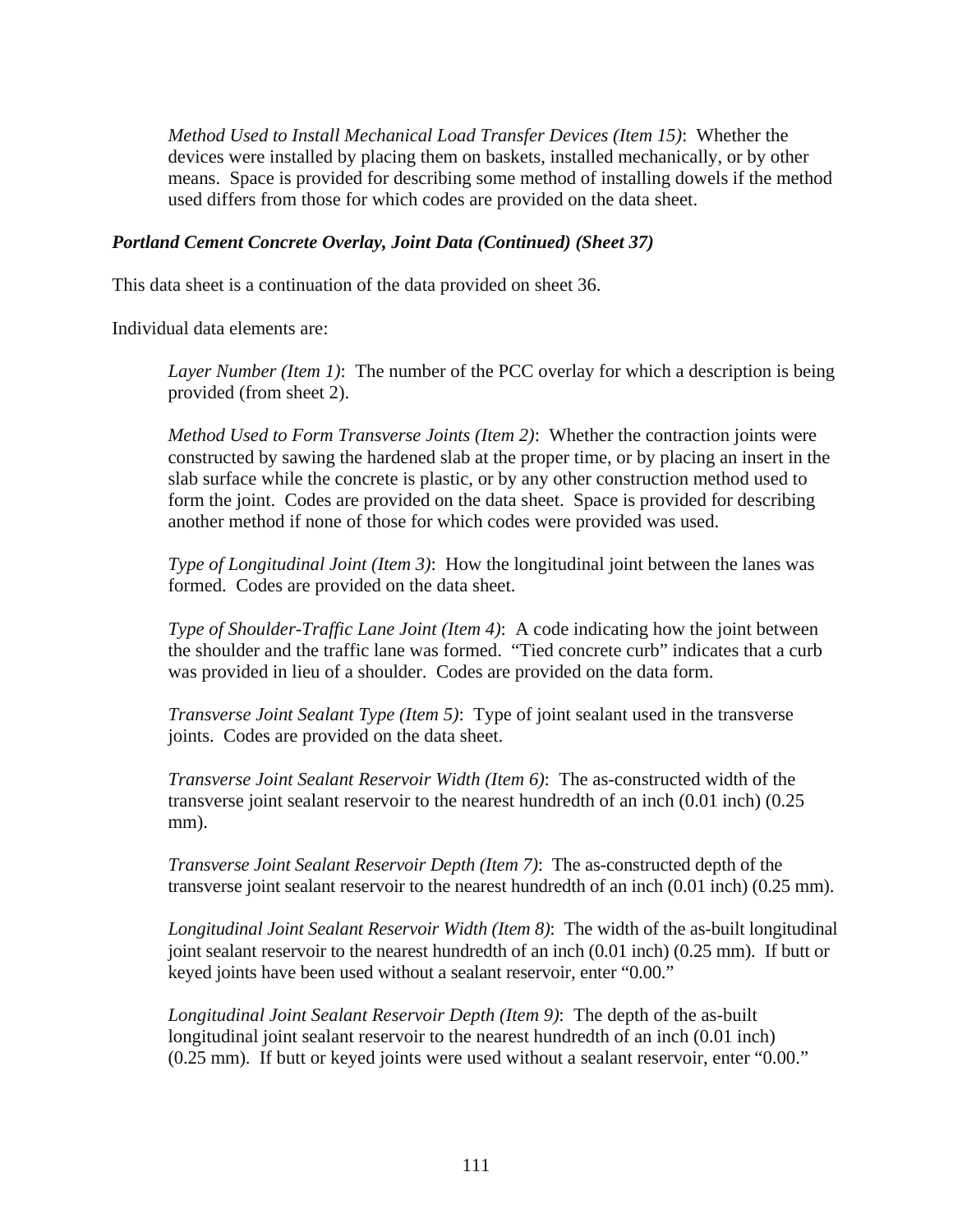*Joint Sealant Backer Material Type (Item 10)*: A code to indicate the type of blocking material used (placed prior to the joint sealant). Codes are provided on the data sheet.

*Joint Sealant Backer Dimension (Item 11)*: If the joint sealant backer material type is a rod or rope, enter the diameter, in inches to the nearest tenth of an inch (0.1 inch) (2.5 mm). If the joint sealant backer material type is tape, enter the width, in inches to the nearest hundredth of an inch (0.01 inch) (0.25 mm).

*Between Lane Tie Bar Diameter (Item 12)*: The diameter of the tie bars used across longitudinal joints between lanes entered to the nearest one hundredth of an inch (0.01 inch) (0.25 mm).

*Between Lane Tie Bar Length (Item 13)*: The length in inches of the tie bars used across the longitudinal joint between the lanes.

*Between Lane Tie Bar Spacing (Item 14)*: The center-to-center spacing between consecutive tie bars across the longitudinal joint between the lanes to the nearest tenth of an inch (0.1 inch) (2.5 mm).

*Shoulder-Traffic Lane Joint Sealant Reservoir (Items 15 and 16)*: The width and depth of the as-built joint sealant reservoir between the shoulder and traffic lane. If butt or keyed joints have been used without a sealant reservoir, enter "0.00" in both spaces provided.

*Shoulder-Traffic Lane Joint Tie Bars (Items 17, 18, and 19)*: The outer diameter of the tie bars across the joint between the shoulder and the traffic lane to the nearest one hundredth of an inch (0.01 in) (0.25 mm), the length of the tie bars to the nearest inch, and the center-to-center distance (spacing) in inches between consecutive tie bars across the concrete shoulder-traffic lane joint. If no concrete shoulder exists, enter "N" for these data entry spaces.

### *Portland Cement Concrete Overlay, Reinforcing Steel Data (Sheet 38)*

This data sheet provides information regarding the reinforcement used in the PCC overlay layer, if any was used.

Individual data elements are:

*Layer Number (Item 1)*: The number of the PCC overlay layer for which a description is being provided (from sheet 2).

*Type of Reinforcing (Item 2)*: The type of reinforcing used in the PCC layer being described. Codes for deformed bars and welded wire fabric are provided on the data sheet. A space is provided for entering a written description of a reinforcing type other than deformed bars or welded wire fabric.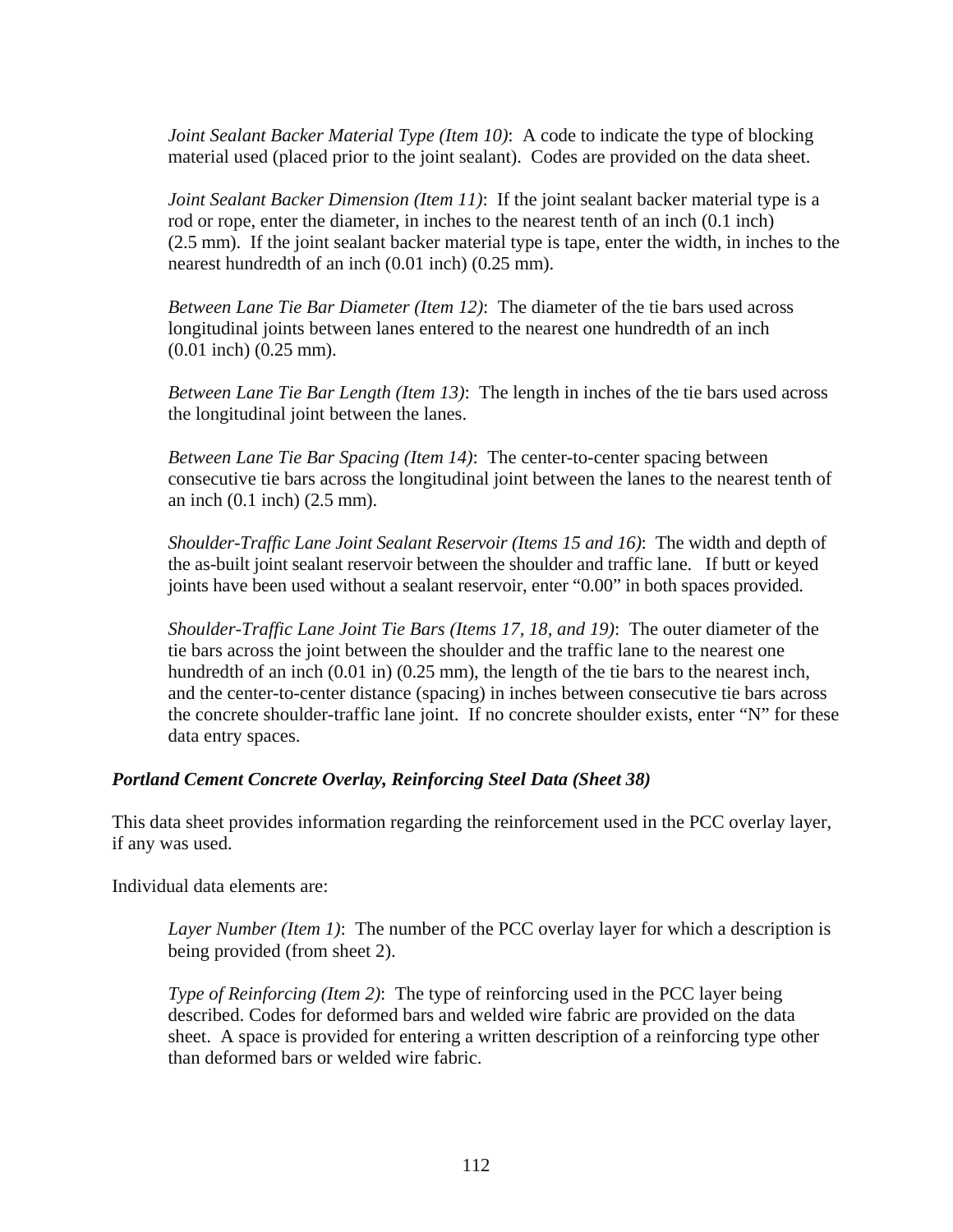*Transverse Bar Diameter (Item 3)*: The diameter of the transverse bars or wire to the nearest hundredth of an inch (0.01 inch) (0.25 mm).

*Transverse Bar Spacing (Item 4)*: The mean center-to-center spacing between transverse bars or wires to the nearest tenth of an inch (0.1 inch) (2.5 mm).

*Longitudinal Bar Diameter (Item 5)*: The diameter of the longitudinal bars or wire to the nearest hundredth of an inch (0.01 inch) (0.25 mm).

*Design Percentage of Longitudinal Steel (Item 6)*: The percentage of reinforcing steel of the PCC cross section required in the design to the nearest hundredth of 1 percent (0.01 percent).

*Depth to Reinforcement From Slab Surface (Item 7)*: The depth to the nearest tenth of an inch (0.1 inch) (2.5 mm) of the concrete cover over the reinforcing steel.

*Longitudinal Bar Spacing (Item 8)*: The center-to-center spacing between longitudinal bars or wires to the nearest tenth of an inch (0.1 inch) (2.5 mm).

*Yield Strength of Reinforcing Steel (Item 9)*: The yield strength of the reinforcing steel in the bars to the nearest tenth of a kip per square inch (0.1 ksi). If tests were not conducted for the steel used, enter the minimum yield strength allowed for the grade of steel used.

*Method Used to Place Reinforcement (Item 10)*: The method used to install reinforcing steel bars or wire fabric during pavement construction. These methods include presetting the reinforcement on chairs, placing it mechanically by means of special equipment used for that purpose, or by placing them between layers of concrete. Codes for these methods are provided on the data sheet. A space is also provided to describe another method of placement if a code is not provided on the data sheet for the method used.

*Lap Length of Longitudinal Steel Splices (Item 11)*: The length to the nearest inch (millimeter) of the longitudinal reinforcing steel overlap at a CRCP construction joint. If the rigid pavement is not CRCP, enter "N."

### *Portland Cement Concrete Overlay, Mixture Data (Sheet 39)*

This data sheet provides information regarding the mix proportions used in the PCC overlay mixture.

Individual data elements are:

*Layer Number (Item 1)*: The number of the PCC overlay layer for which a description is being provided (from sheet 2).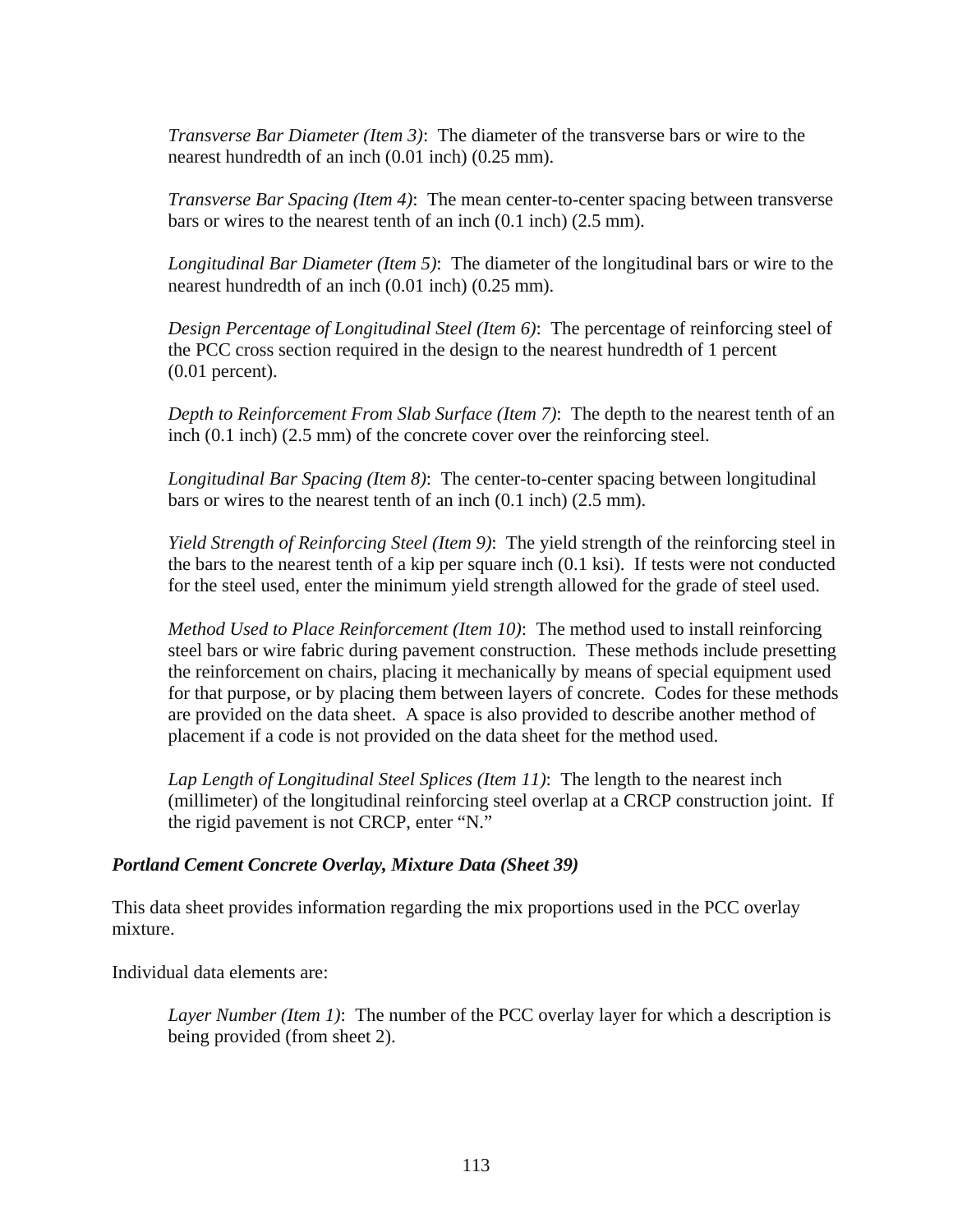*Mix Design (Items 2 through 5)*: The oven dry weights in pounds of coarse aggregate, fine aggregate, cement, and weight of water provided by the mix design for a cubic yard  $(yd^3)$  of concrete.

*Cement Type Used (Item 6)*: Type of cement used in the slab concrete. These cement type codes appear in appendix A, table A.10. Additionally, if none of the codes provided are applicable to the type used, space is provided for identifying another type.

*Alkali Content of Cement (Item 7)*: The alkali content of the cement to the nearest tenth of 1 percent (0.1 percent), expressed as sodium oxide equivalent.

*Entrained Air Content (Items 8, 9, and 10)*: The mean, minimum, and maximum values of entrained air (percent of mixture volume) as measured (by Test Methods AASHTO T121 (ASTM C138), AASHTO T152 (ASTM C231), and AASHTO T196 (ASTM C173)) during construction to the nearest tenth of 1 percent (0.1 percent).

*Admixtures (Items 11, 12, and 13)*: The types and amounts in percent by weight of cement to the nearest thousandth (0.001) of admixtures used in the concrete. The codes for concrete admixtures appear in appendix A, table A.11.

*Slump (Items 14 through 18)*: The mean of the slump measurements made, the minimum and maximum values, the standard deviation from the mean to the nearest tenth of an inch (0.1 inch) (2.5 mm) and the number of tests from which the values are obtained. The slump test is described in AASHTO T119 (ASTM C143). The maximum and minimum values and standard deviation of slump should be left blank if only one test result is available.

### *Portland Cement Concrete Overlay, Aggregate Data (Sheet 40)*

This data sheet provides information regarding the aggregate used in the PCC overlay layer. Individual data elements are:

*Layer Number (Item 1)*: The number of the PCC overlay layer for which a description is being provided (from sheet 2).

*Composition of Coarse Aggregate (Items 2, 3, and 4)*: When more than one coarse aggregate is used, the type code as provided on the data sheet and percentage by total weight of coarse aggregate should be indicated for each coarse aggregate. Coarse aggregate is defined as that portion of the aggregate retained on the No. 4 (4.75-mm) sieve as defined by the Portland Cement Association (PCA). Space is provided for the description of another type if none of the types for which codes were provided were used. Space is provided for up to three different types of coarse aggregate. If only one type of coarse aggregate is used, enter its type code and 100 percent in the top set of the data spaces, leaving the others blank.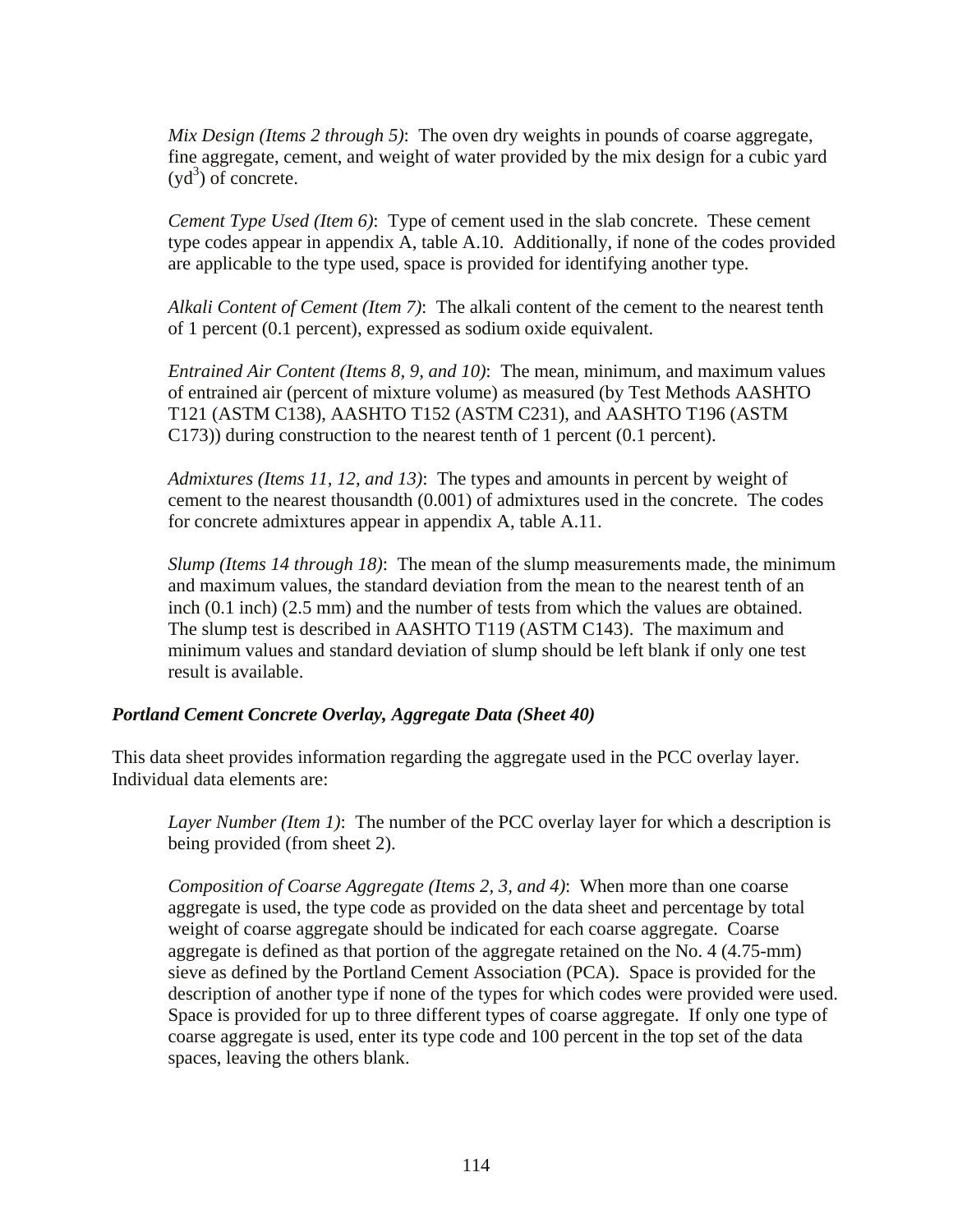*Geologic Classification of Coarse Aggregate (Item 5)*: The geologic classification of the natural stone used as coarse aggregate in the concrete. These codes appear in appendix A, table A.8, and provide identification as to which of the three major classes of rock the coarse aggregate belongs and the type of rock within those classes. If a blend was used, enter the code for the geologic classification for the material representing the majority of the coarse aggregate. If a crushed slag, manufactured lightweight, or recycled concrete was used, enter "N."

*Composition of Fine Aggregate (Items 6, 7, and 8)*: When more than one fine aggregate is used, the type code as provided on the data sheet and percentage by total weight of fine aggregate should be indicated for each fine aggregate. Fine aggregate is defined as that passing the No. 4 (4.75-mm) sieve and retained on the No. 200 (75-μm) sieve. If only one type of fine aggregate is used, enter its type code and 100 percent in the top set of the data spaces, leaving the others blank. Space is provided for up to three different types of fine aggregate.

*Insoluble Residue (Item 9)*: The percentage of insoluble residue (noncarbonate material) as determined using ASTM D3042.

*Gradation of Aggregates (Items 10 and 11)*: The percent passing various standard sieve sizes to the nearest one percent of the coarse and fine aggregates. It is not expected that values will be available for all sieve sizes shown; the objective is to provide sufficient sieve sizes to accommodate testing and specification practice for most agencies.

*Bulk Specific Gravities (Items 12 and 13)*: The mean bulk specific gravities to the nearest thousandth (0.001) for coarse aggregate and fine aggregate. The bulk specific gravities for the aggregate fractions are measured using these laboratory procedures: (a) Coarse Aggregate—AASHTO T85 (ASTM C127), and (b) Fine Aggregate—AASHTO T84 (ASTM C128).

# *Portland Cement Concrete Overlay, Aggregate Data (Continued) and Construction Data (Sheet 41)*

This data sheet is a continuation of the data from sheet 40 and also includes information about the construction of the PCC overlay.

Individual data elements are:

*Layer Number (Item 1)*: The number of the PCC overlay layer for which a description is being provided (from sheet 2).

*Aggregate Durability Test Results (Items 2 through 5)*: The type of tests used to evaluate the durability of the aggregate and the results in tenths (0.1) recorded in units specified for the test. Three of these sets are for coarse aggregate and one is for the combination of coarse and fine aggregates. The durability test type codes and the units for reporting appear in appendix A, table A.12.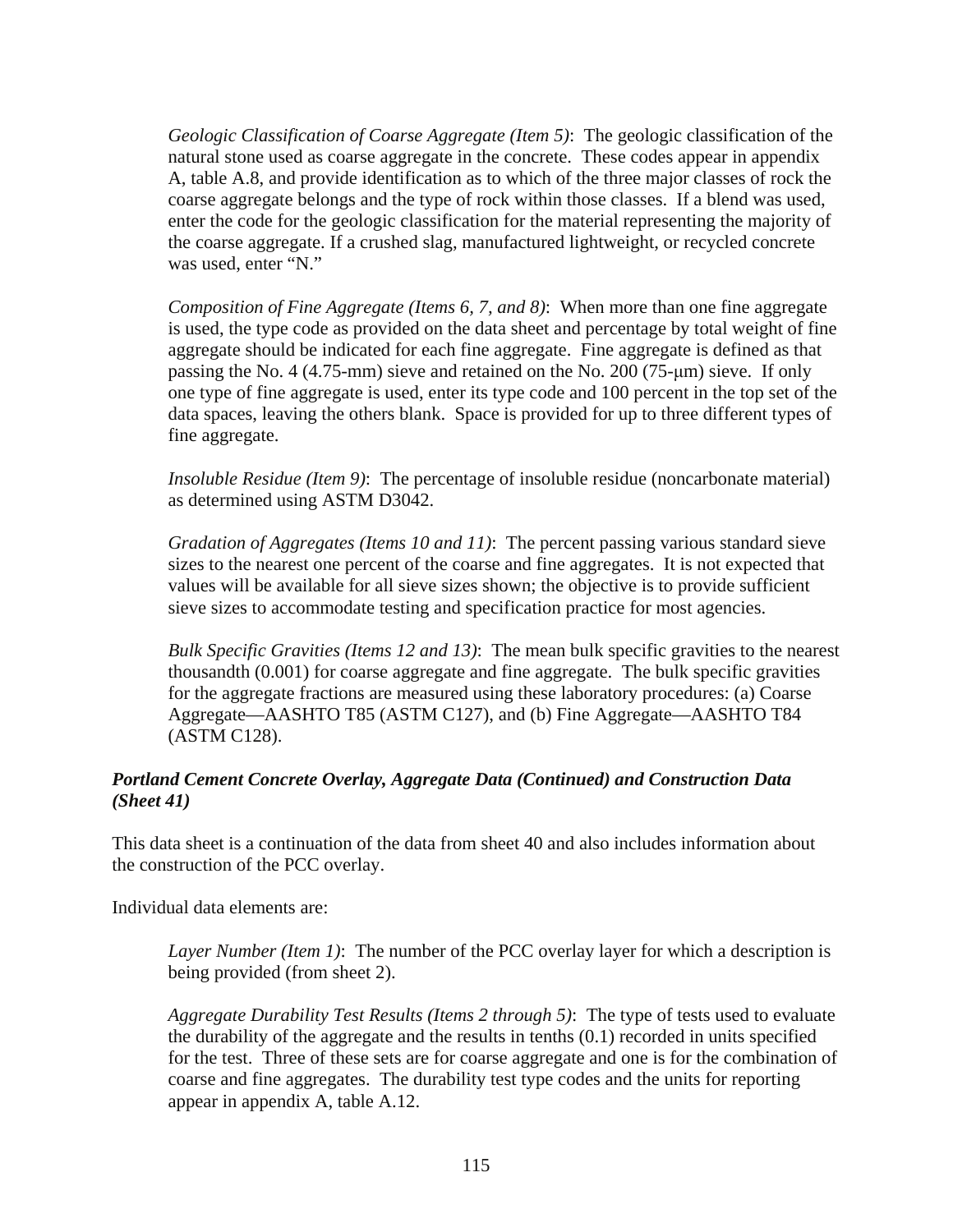*Type of Paver Used (Item 6)*: Record whether a slip-form or side-form paver was used to place the concrete. The codes appear on the data sheet along with space for identifying another type of paver, if needed. Enter "N" if a paver was not used (for example, roller compacted concrete was used.).

*Air Temperatures During Placement (Items 7, 8, and 9)*: The mean air temperature at the time the overlay concrete was placed in degrees Fahrenheit (ºF) and the range of air temperatures (minimum and maximum) occurring during placement.

*Curing Period Before Opening to Any Traffic (Item 10)*: The number of days the concrete was allowed to cure before opening the pavement to traffic (including construction traffic).

*Time Before Sawing Joints (Item 11)*: The number of hours between the time the concrete was placed and the time the joints were sawed.

*Method Used to Cure Concrete (Item 12)*: The method used to cure the concrete pavement. Codes are provided on the data sheet. Space is provided for identifying another curing method if none of those with codes was used.

*Method Used to Texture Concrete (Item 13)*: The method used to provide texture to the concrete surface. Codes are provided on the data sheet.

# *Portland Cement Concrete Overlay, Construction Data (Continued) (Sheet 42)*

This data sheet is a continuation of the construction data provided on sheet 41.

Individual data elements are:

*Layer Number (Item 1)*: The number of the PCC overlay layer to be described on this sheet (from sheet 2).

*Bonding Condition of Overlay (Item 2)*: A code to identify the degree of bonding present between the overlay and the original pavement surface. Codes are provided on the data sheet.

*Surface Preparation (Item 3)*: A code to record the method used to prepare the pavement surface prior to placement of the overlay. Codes are provided on the data sheet along with space for identifying a method for which a code has not been provided.

*Type of Grout Used for Bonded Overlays (Item 4)*: A code to identify the type of grout used for a bonded or partially bonded overlay. Enter "N" for an unbonded overlay. Codes are provided on the data form along with space for identifying another type of grout, if needed.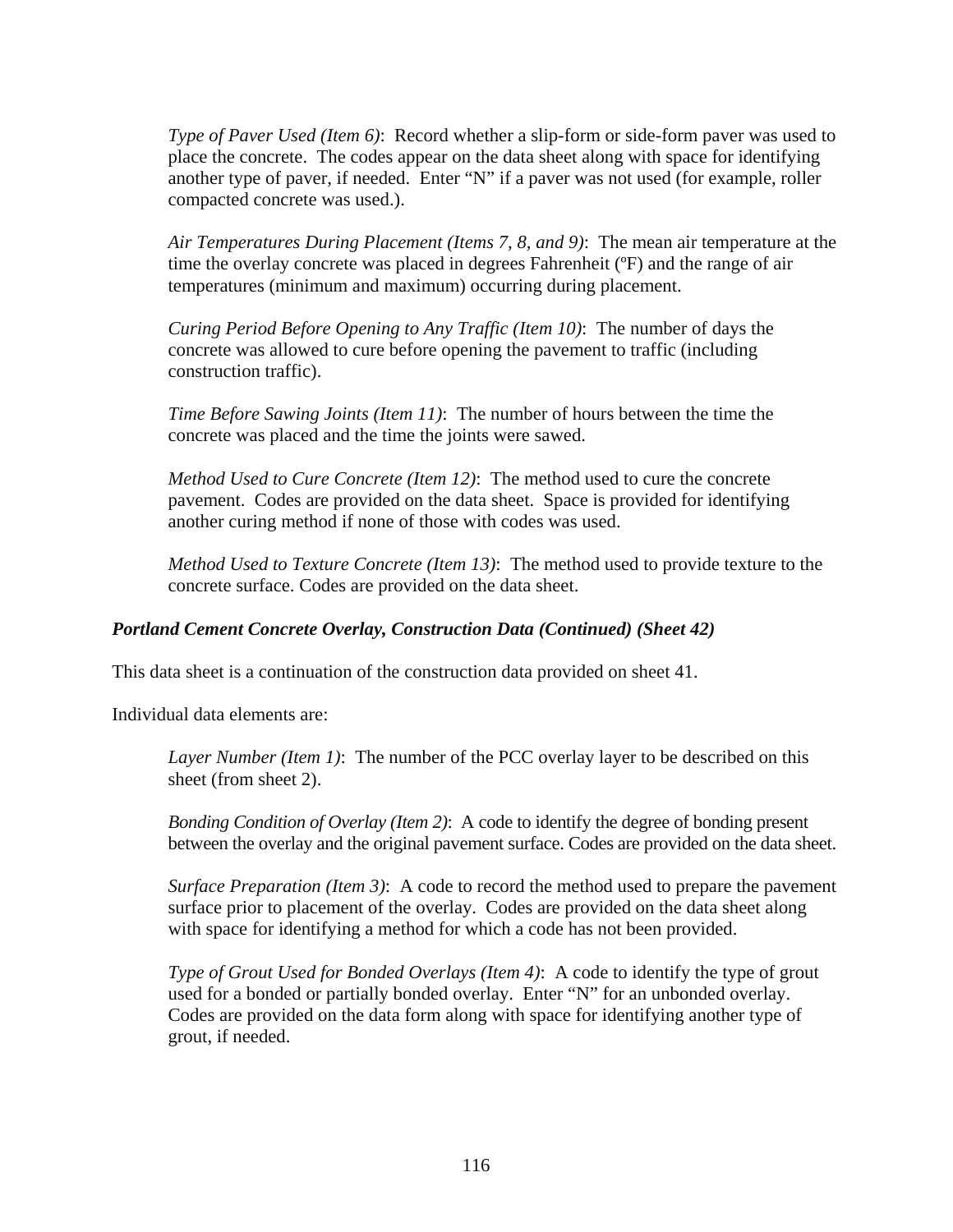*Material Used to Prevent Bonding for Unbonded Overlays (Item 5)*: A code to identify the type of material used to prevent bonding of the overlay to the existing surface. Codes are provided on the data sheet. Enter "N" if the overlay is bonded to the surface overlaid.

*Mean Direct Shear Strength of Core at Overlay/Slab Interface (Item 6)*: The results of direct shear testing (average of measured results) to the nearest tenth of a pound per square inch (0.1 psi) to determine the degree of bonding between the overlay and the existing surface.

*Age of Overlay at Time of Direct Shear Testing (Item 7)*: The number of days the overlay is allowed to cure before testing cores for shear strength as recorded under item 6.

*Overlay Joints Matched with Existing Pavement Slab Joints? (Item 8)*: A code to identify whether or not the joints of the overlay were matched with joints of the existing pavement. Enter "N" if the PCC overlay or original surface is continuously reinforced.

### *Portland Cement Concrete Overlay, Strength Data (Sheet 43)*

This data sheet is used to provide strength data on cylinders or beams molded from plastic concrete during construction.

Individual data elements are:

*Layer Number (Item 1)*: The layer number of the PCC overlay for which a description is being provided (from sheet 2).

*Flexural Strength (Items 2 through 8)*: The type of test (third-point or center-point loading, as coded on the data sheet), the age of the samples at the time of testing, the number of tests performed, and the mean, minimum, maximum, and standard deviation of flexural strength tests, in pounds per square inch (psi). The preferred type of test for LTPP test sections is the third-point loading (AASHTO T97 (ASTM C78)).

*Compressive Strength (Items 9 through 14)*: The age of the samples at the time of testing, the number of tests performed, and the mean, minimum, maximum, and standard deviation of compressive strength in pounds per square inch (psi), measured according to AASHTO T22 (ASTM C39).

*Splitting Tensile Strength (Items 15 through 20)*: The age of the samples at the time of testing, the number of tests, and the mean, minimum, maximum, and standard deviation of splitting tensile strength in pounds per square inch (psi), measured according to AASHTO T198 (ASTM C496).

*Elastic Modulus (Items 21 through 26)*: The mean, minimum, maximum, and standard deviation of elastic moduli of the concrete in kips (1000 pounds or 453.6 kilograms of force) per square inch (ksi) and the number of tests performed. The elastic moduli can be obtained either through compression testing of cylindrical samples collected and tested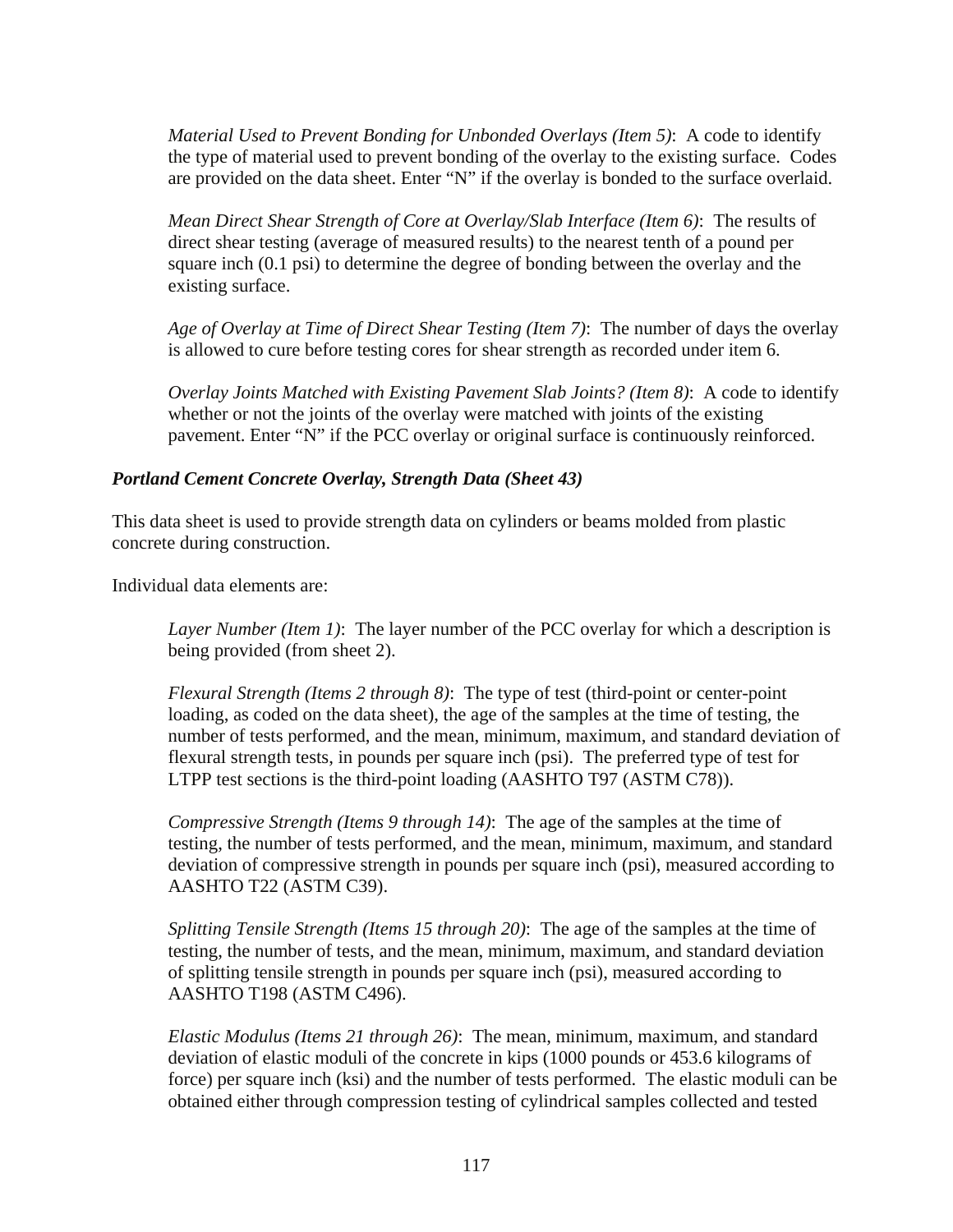during construction, or through relationships published by the American Concrete Institute (ACI) and others relating elastic modulus to compressive strength. The ACI formula in general use (ACI 318-83, section 8.5) is shown in equation 7:

$$
E_c = 57,000\sqrt{f_c} \tag{7}
$$

where:

 $E_c$  = Modulus of Elasticity, psi<br> $f_c$  = 28-Day Compressive Stren  $f_c$  = 28-Day Compressive Strength, psi

In the event that only one test result is available, enter it as the mean value. The standard deviation should be left blank unless at least four test results are available. Space is also provided to record the "method for determination of elastic modulus," the test method used for measuring the elastic modulus of the mix. Indicate whether the test was conducted on a sample of the concrete prepared during construction, by some other test procedures, or calculated using the equation above.

#### *Recycled Portland Cement Concrete, Joint Data (Sheet 44)*

The data on this sheet provides information regarding joints in a recycled PCC overlay layer.

Individual data elements are:

*Layer Number (Item 1)*: The number of the recycled PCC layer for which a description is being provided (from sheet 2).

*Average Contraction Joint Spacing (Item 2)*: The average spacing in feet (to the nearest tenth of a foot (0.1 ft) (0.03 m) between consecutive contraction joints (length of the concrete slab) of the pavement under survey. A space is provided to write in a description of any random joint spacing (item 3).

*Built-in Expansion Joint Spacing (Item 4)*: The average spacing in feet between consecutive expansion joints of the pavement under survey. If there are no expansion joints in the original construction, enter "N."

*Skewness of Joints (Item 5)*: The average distance in feet of the contraction joint from a normal (right-angled) joint at the opposite side of the lane. If not skewed, enter "N."

*Transverse Contraction Joint Load Transfer System (Item 6)*: The mechanism by which a portion of the moving load is transferred across the transverse contraction joint to the adjacent slab. A space is provided to write in a description of another load transfer system if different from those for which codes are provided. Where dowels or other mechanical load transfer devices are not provided at joints, enter "N" in the spaces for describing these devices.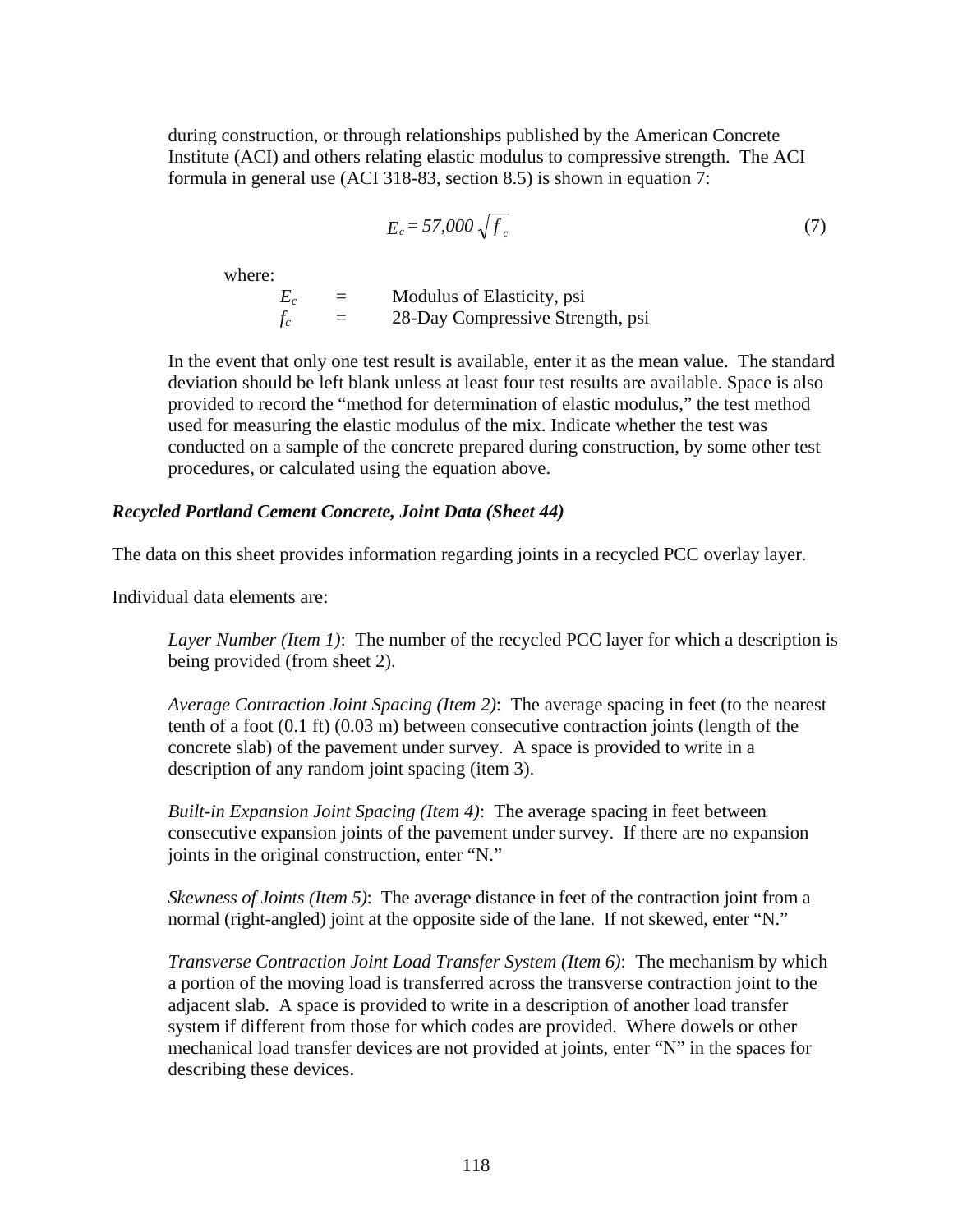*Round Dowel Diameter (Item 7)*: The outer diameter of the round dowel bars used as the load transfer device across a contraction joint of the pavement under survey. This number is entered to the nearest tenth of an inch  $(0.1 \text{ inch})$   $(2.5 \text{ mm})$ .

*Dowel or Mechanical Load Transfer Device Spacing (Item 8)*: The average center-to-center distance in inches (centimeters) between mechanical load transfer devices (round or I-beam dowels, star lugs, etc.) across the contraction joint of the PCC layer being described.

*Average Intermediate Sawed Joint Spacing (Item 9)*: The average distance between joints that have been sawed at intervals between contraction joints (called "warping joints" by some agencies). If no intermediate sawed joints have been used, enter "N."

*Dimensions for I-Beams or Keyways (Items 10 and 11):* The height and width of I-beams or keyways (if used) to the nearest hundredth of an inch (0.01 inch) (0.25 mm).

*Distance of Nearest Dowel or Mechanical Load Transfer Device from Outside Lane-Shoulder Edge (Item 12):* The distance from the outside lane-shoulder edge to the center of the nearest dowel or mechanical load transfer device, measured to the nearest tenth of an inch  $(0.1$  inch)  $(2.5 \text{ mm})$ .

*Dowel Length (Item 13)*: The length in inches (mm) of the round or I-beam dowel bars across contraction joints in the PCC layer being described.

*Dowel Coating (Item 14)*: The material covering the dowel bar surfaces when installed in the concrete slab. A space is provided to write in a description if some dowel coating was used other than those for which codes are provided.

*Method Used to Install Mechanical Load Transfer Devices (Item 15)*: Whether the devices have been installed by placing them on baskets, installed mechanically, or by other means. Space is provided for describing some method of installing dowels if the method used differs from those for which codes are provided.

### *Recycled Portland Cement Concrete, Joint Data (Continued) (Sheet 45)*

This data sheets is a continuation of the data presented on sheet 44.

Individual data elements are:

*Layer Number (Item 1)*: The number of the recycled PCC layer for which a description is being provided (from sheet 2).

*Method Used to Form Transverse Joints (Item 2)*: Whether the contraction joints have been constructed by sawing the hardened slab at the proper time, or by placing an insert in the slab surface while the concrete is plastic, or by any other construction method used to form the joint. Codes for each of these methods are provided on the data sheet. Space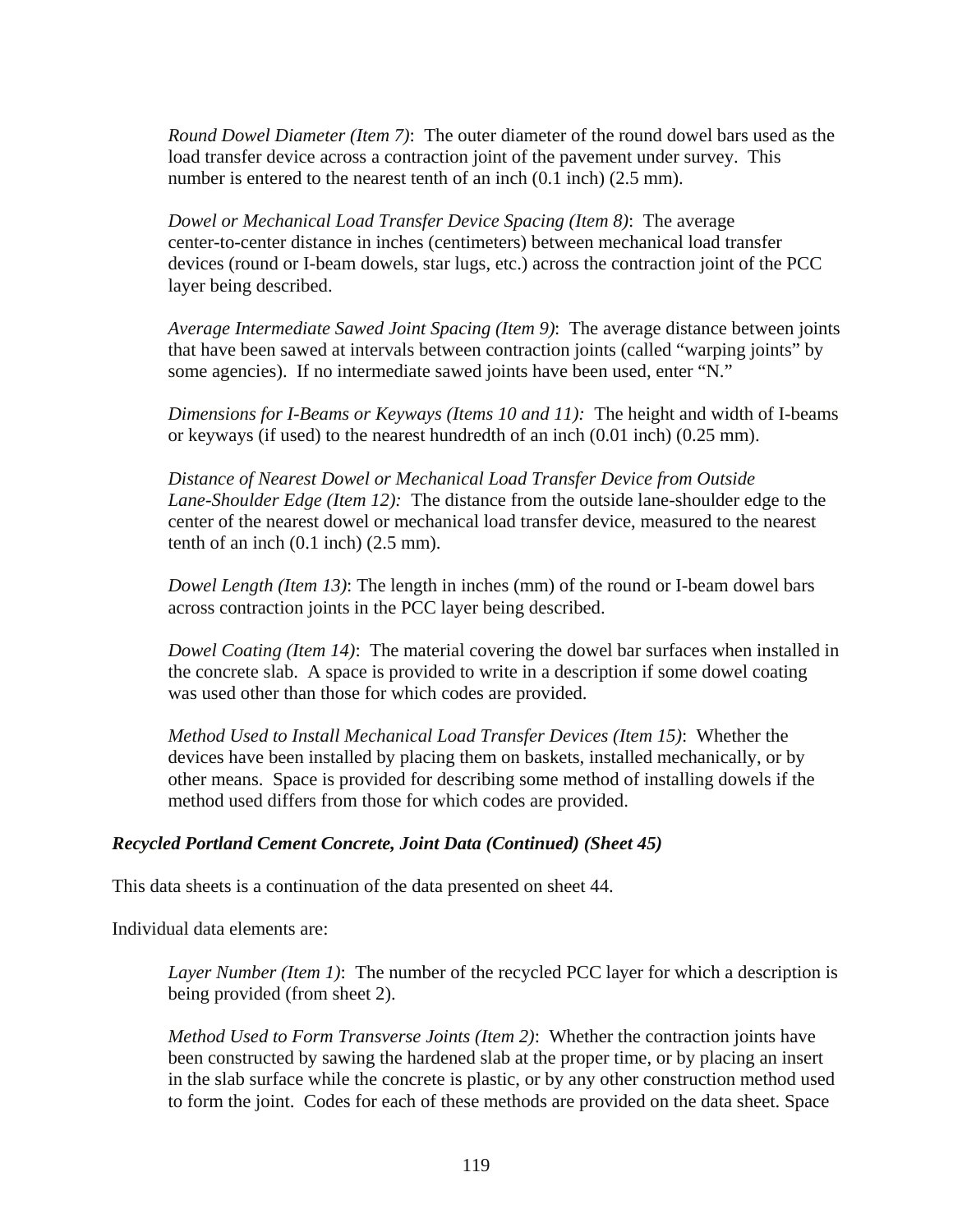also is provided for describing another method if none of those for which codes are provided on the data sheet has been used.

*Type of Longitudinal Joint (Between Lanes) (Item 3)*: How the longitudinal joint between the lanes was formed. Codes are provided on the data sheet.

*Type of Shoulder-Traffic Lane Joint (Item 4)*: How the joint between the concrete shoulder and the traffic lane was formed. "Tied concrete curb" indicates that a curb is provided in lieu of a shoulder.

*Transverse Joint Sealant Type (Item 5)*: Type of joint sealant used in the transverse joints. Codes are provided on the data sheet.

*Transverse Joint Sealant Reservoir Width (Item 6)*: The as-constructed width of the transverse joint sealant reservoir to the nearest hundredth of an inch (0.01 inch) (0.25 mm).

*Transverse Joint Sealant Reservoir Depth (Item 7)*: The as-constructed depth of the transverse joint sealant reservoir to the nearest hundredth of an inch (0.01 inch) (0.25 mm).

*Longitudinal Joint Sealant Reservoir Width (Item 8)*: The width of the as-built longitudinal joint sealant reservoir to the nearest hundredth of an inch (0.01 inch) (0.25 mm). If butt or keyed joints are used without a sealant reservoir, enter "0.00."

*Longitudinal Joint Sealant Reservoir Depth (Item 9)*: The depth of the as-built longitudinal joint sealant reservoir to the nearest hundredth of an inch (0.01 inch) (0.25 mm). If butt or keyed joints are used without a sealant reservoir, enter "0.00."

*Joint Sealant Backer Material Type (Item 10)*: A code to indicate the type of blocking material used (placed before the joint sealant). Codes are provided on the data sheet.

*Joint Sealant Backer Dimension (Item 11)*: If the joint sealant backer material type is a rod or rope, enter the diameter, in inches to the nearest tenth of an inch (0.1 inch) (2.5 mm). If the joint sealant backer material type is tape, enter the width, in inches to the nearest hundredth of an inch.

*Between Lane Tie Bar Diameter (Item 12)*: The diameter of the tie bars used across longitudinal joints between lanes entered to the nearest hundredth of an inch (0.01 inch) (0.25 mm).

*Between Lane Tie Bar Length (Item 13)*: The length in inches of the tie bars used across the longitudinal joint between the lanes.

*Between Lane Tie Bar Spacing (Item 14)*: The center-to-center spacing between consecutive tie bars across the longitudinal joint between the lanes to the nearest tenth of an inch (0.1 inch) (2.5 mm).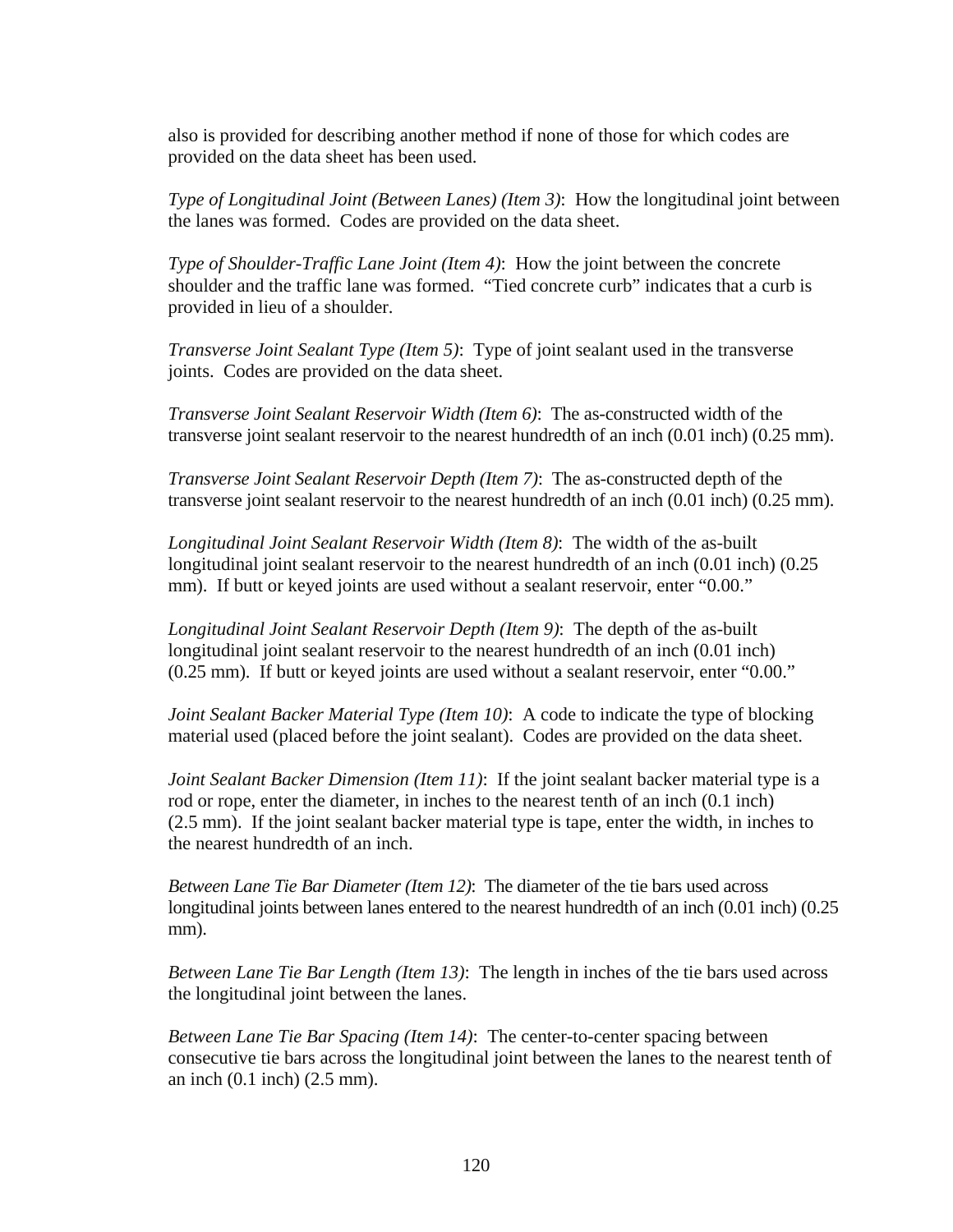*Shoulder-Traffic Lane Joint Sealant Reservoir (Items 15 and 16)*: The width and depth of the as-built joint sealant reservoir between the shoulder and traffic lane. If butt or keyed joints are used without a sealant reservoir, enter "0.00" in both of the spaces provided.

*Shoulder-Traffic Lane Joint Tie Bars (Items 17, 18, and 19)*: The outer diameter of the tie bars across the joint between the shoulder and the traffic lane to the nearest one hundredth of an inch (0.01 inch) (0.25 mm), the length of the tie bars to the nearest inch, and the center-to-center distance (spacing) in inches between consecutive tie bars across the concrete shoulder-traffic lane joint. If no concrete shoulder exists, enter "N" for these data entry items.

### *Recycled Portland Cement Concrete, Reinforcing Steel Data (Sheet 46)*

The data on this sheet provides information regarding the reinforcing steel used in the PCC layer.

Individual data elements are:

*Layer Number (Item 1)*: The number of the recycled PCC layer for which a description is being provided (from sheet 2).

*Type of Reinforcing (Item 2)*: The type of reinforcing used in the PCC layer being described. Codes for deformed bars and welded wire fabric are provided on the data sheet. A space also is provided for entering a written description of a reinforcing type other than deformed bars or welded wire fabric.

*Transverse Bar Diameter (Item 3)*: The diameter of the transverse bars or wire to the nearest hundredth of an inch (0.01 inch) (0.25 mm).

*Transverse Bar Spacing (Item 4)*: The mean center-to-center spacing between transverse bars or wires to the nearest tenth of an inch (0.1 inch) (2.5 mm).

*Longitudinal Bar Diameter (Item 5)*: The diameter of the longitudinal bars or wire to the nearest hundredth of an inch (0.01 inch) (0.25 mm).

*Design Percentage of Longitudinal Steel (Item 6)*: The percentage of reinforcing steel of the PCC cross section required in the design to the nearest hundredth of one percent (0.01 percent).

*Depth to Reinforcement From Slab Surface (Item 7)*: The depth to the nearest tenth of an inch (0.1 inch) (2.5 mm) of the concrete cover over the reinforcing steel.

*Longitudinal Bar Spacing (Item 8)*: The center-to-center spacing between longitudinal bars or wires to the nearest tenth of an inch (0.1 inch) (2.5 mm).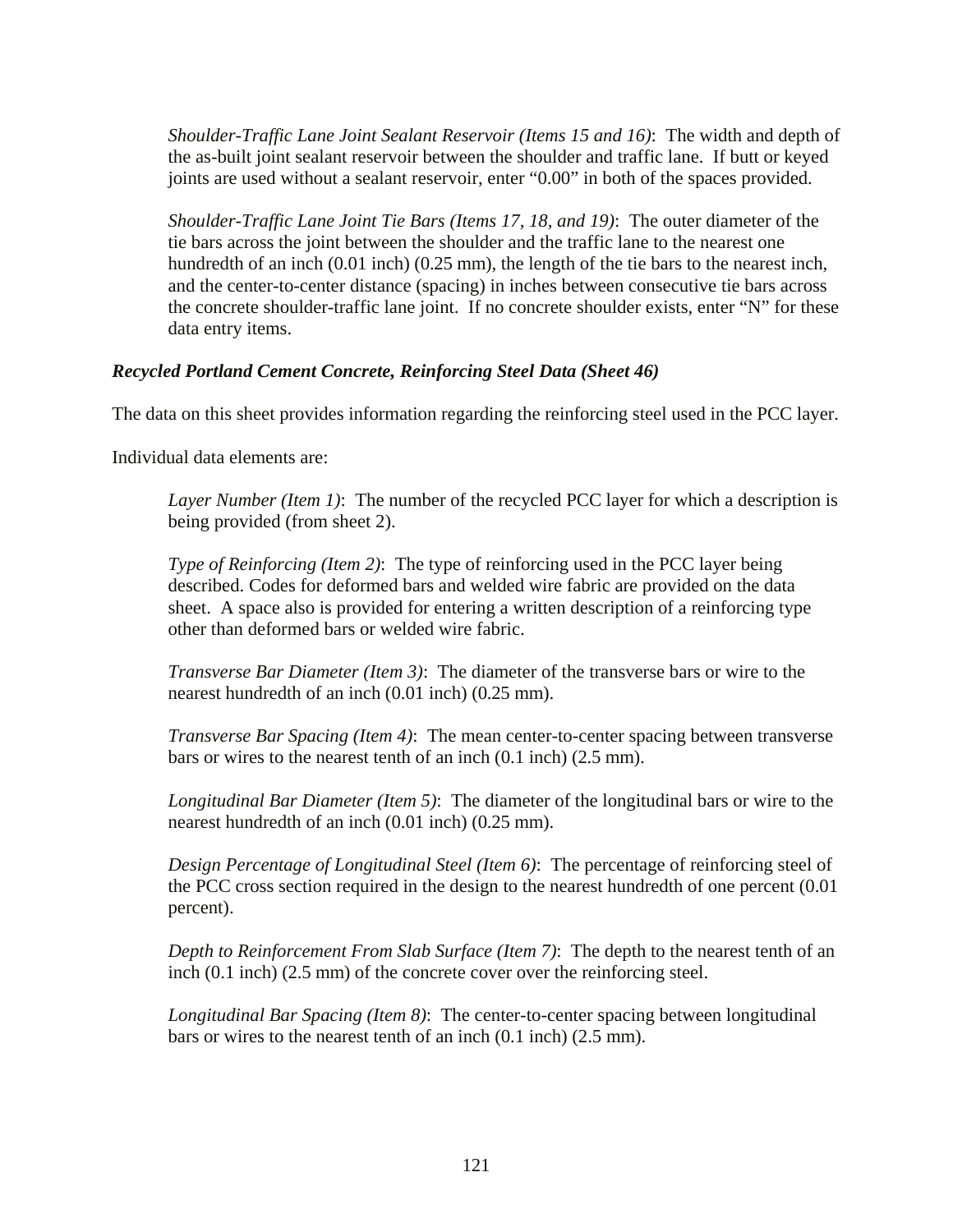*Yield Strength of Reinforcing Steel (Item 9)*: The yield strength of the reinforcing steel in the bars to the nearest tenth of a kip per square inch. If tests were not conducted for the steel used, enter the minimum yield strength allowed for the grade of steel used.

*Method Used to Place Reinforcement (Item 10)*: The method used to install reinforcing steel bars or wire fabric during pavement construction. These methods include presetting the reinforcement on chairs, placing it mechanically by means of special equipment used for that purpose, or by placing them between layers of concrete. Codes for these methods are provided on the data sheet.

*Lap Length of Longitudinal Steel Splices (Item 11)*: The length to the nearest inch (millimeter) of the longitudinal reinforcing steel overlap at a CRCP construction joint. If the rigid pavement is not CRCP, enter "N" to indicate that this element is not applicable.

### *Recycled Portland Cement Concrete, Mixture Data (Sheet 47)*

This data sheet records information regarding the mixture proportions used in the recycled PCC layer.

Individual data elements are:

*Layer Number (Item 1)*: The number of the recycled PCC layer for which a description is being provided (from sheet 2).

*Mix Design (Items 2 through 5)*: The oven dry weights in pounds of coarse aggregate, fine aggregate, cement, and weight of water provided by the mix design for a cubic yard  $(yd^3)$  of concrete.

*Cement Type Used (Item 6)*: Type of cement used in the concrete. The cement type codes appear in appendix A, table A.10. Space is provided on the form for identifying another type of cement if the types identified in table A.10 are not applicable.

*Alkali Content of Cement (Item 7)*: The alkali content of the cement to the nearest tenth of one percent (0.1 percent) expressed as sodium oxide equivalent.

*Entrained Air Content (Items 8, 9, and 10)*: The mean, minimum, and maximum values of entrained air (percent of mixture volume) as measured by Test Methods AASHTO T121 (ASTM C138), AASHTO T152 (ASTM C231), AASHTO T196 (ASTM C173) during construction to the nearest tenth of 1 percent (0.1 percent).

*Admixtures (Items 11, 12, and 13)*: The types and amounts in percent by weight of cement to the nearest thousandth (0.001 percent) of admixtures used in the concrete. The codes for concrete admixtures appear in appendix A, table A.11, and space has been provided for identifying an admixture type for which a code is not provided.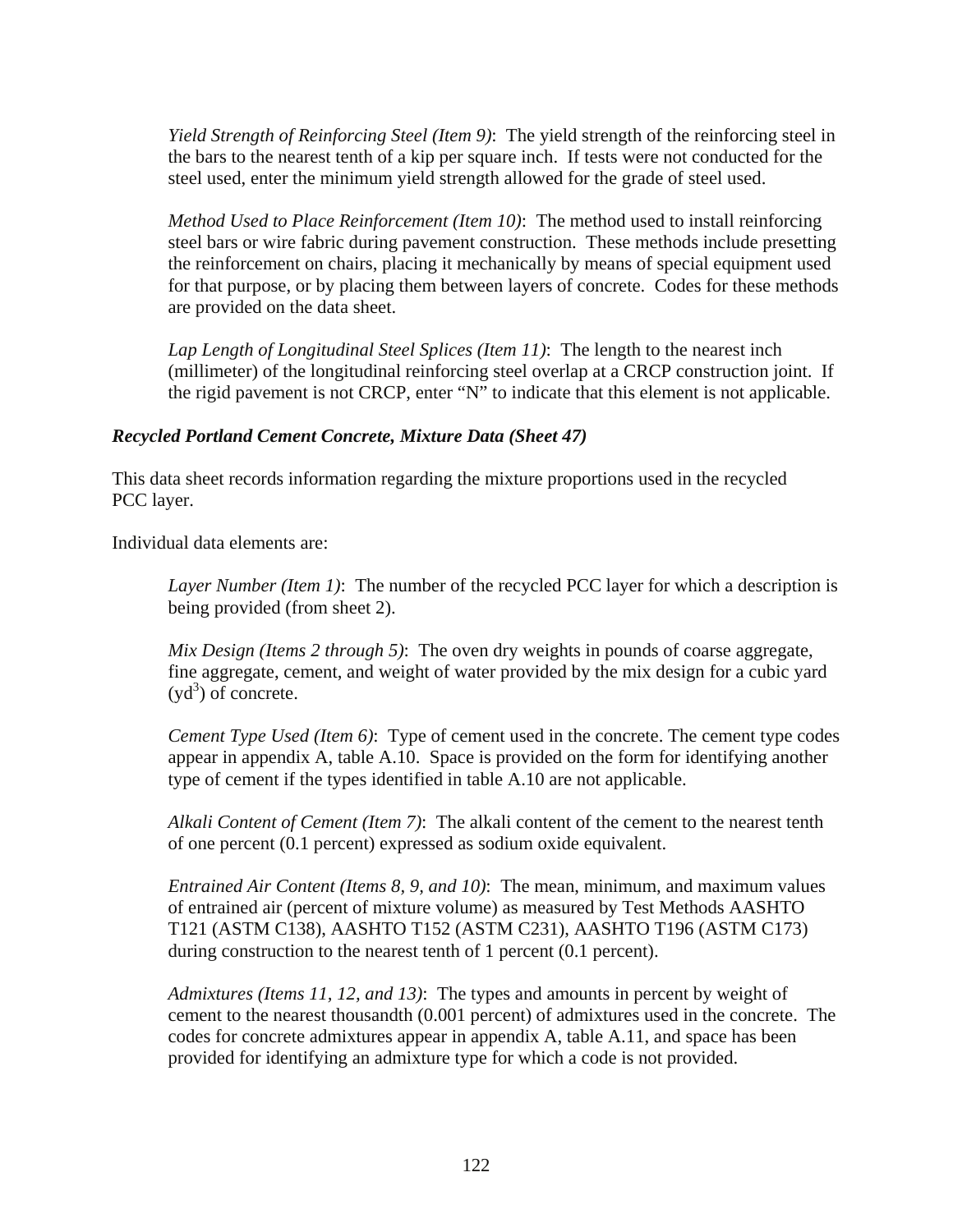*Slump (Items 14 through 18)*: The mean of the slump measurements made, the minimum and maximum values, the standard deviation from the mean to the nearest tenth of an inch (0.1 inch) (2.5 mm), and the number of tests from which the values are obtained. The slump test is described in AASHTO T119 (ASTM C143). The maximum and minimum values and standard deviation of slump should be left blank if only one test result is available.

### *Recycled Portland Cement Concrete, New Aggregate Data (Sheet 48)*

This data sheet provides information regarding the new aggregate that is added to the recycled material for construction of the recycled PCC overlay layer.

Individual data elements are:

*Layer Number (Item 1)*: The number of the recycled PCC layer for which a description is being provided (from sheet 2).

*Composition of Coarse Aggregate (Items 2, 3, and 4)*: The type code as provided on the data sheet and percentage by weight of up to three separate materials in the coarse aggregate (that portion of an aggregate retained on the No. 4 (4.75-mm) sieve) used in the concrete mix. Space is provided for the description of another type if none of the types for which codes are provided were used. Space is provided for up to three different types of coarse aggregate. Where only one type of material has been used, enter its type code and 100 in the top set of data spaces, leaving the others blank.

*Geologic Classification of Coarse Aggregate (Item 5)*: The geologic classification of the natural stone used as coarse aggregate in the concrete. These codes appear in appendix A, table A.8, and provide identification as to which of the three major classes of rock the coarse aggregate belongs to and the type of rock within those classes. If a blend has been used, enter the code for the geologic classification for the material representing the majority of the coarse aggregate. If a crushed slag, manufactured lightweight, or recycled concrete has been used, enter "N."

*Composition of Fine Aggregate (Items 6, 7, and 8)*: The types and percentages by weight of materials in the fine aggregate (passing the No. 4 (4.75-mm) sieve and retained on the No. 200 (75-μm) sieve). Space is provided for identifying another type if none of those for which codes are provided has been used. Where only one type of material was used, enter its type code and 100 in the top set of data spaces, leaving the others blank. Space is provided for up to three different types of fine aggregate.

*Insoluble Residue (Item 9)*: The percentage of insoluble residue (noncarbonate material) as determined using ASTM D3042.

*Gradation of New Aggregates (Items 10 and 11)*: The percent passing various standard sieve sizes to the nearest 1 percent for the new coarse and new fine aggregates. It is not expected that values will be available for all sieve sizes shown; the objective is to provide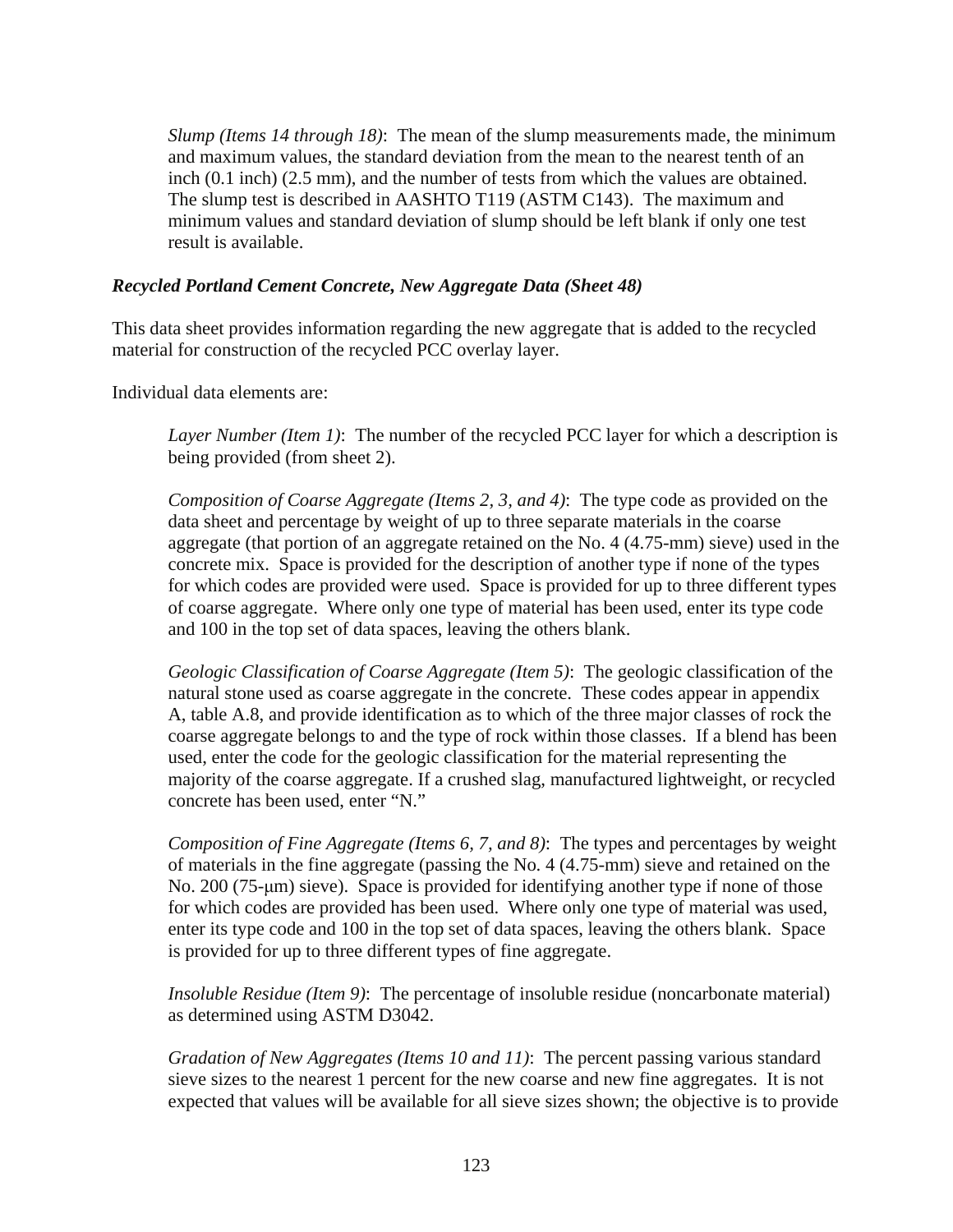sufficient sieve sizes to accommodate testing and specification practice for most agencies.

*Bulk Specific Gravities of New Aggregates (Items 12 and 13)*: The mean bulk specific gravities to the nearest thousandth (0.001) for coarse aggregate and fine aggregate. The bulk specific gravities for the aggregate fractions are measured using these laboratory procedures: (a) AASHTO T85 (ASTM C127) for coarse aggregate; and (b) AASHTO T84 (ASTM C128) for fine aggregate.

# *Recycled Portland Cement Concrete, New Aggregate Data (Continued) and Combined Aggregate Data (Sheet 49)*

This data sheet continues the information provided on sheet 48 and provides a place to record data about the combined new aggregate and aggregate from the recycled PCC material.

Individual data elements are:

*Layer Number (Item 1)*: The number of the recycled PCC layer for which a description is being provided (from sheet 2).

*Durability of New Aggregates (Items 2 through 5)*: The type of tests used to evaluate the durability of the new aggregate and the results from those tests recorded to the nearest tenth (0.1) in units specified for the test. Three of these sets are for coarse aggregate, and one is for the combination of coarse and fine aggregates. The durability test type codes and the units for reporting appear in appendix A, table A.12.

*Amount of New Coarse Aggregate Added (Item 6)*: The percent of new coarse aggregate added to the recycled concrete mixture (by weight of the combined coarse aggregate).

*Amount of New Fine Aggregate Added (Item 7)*: The percent of new fine aggregate added to the recycled concrete mixture (by weight of the combined fine aggregate).

*Gradation of Combined Aggregates (Items 8 and 9)*: The percent passing various standard sieve sizes to the nearest 1 percent for the combined coarse and combined fine aggregates. It is not expected that values will be available for all of the sieve sizes shown; the objective is to provide space for data from a sufficient number of sieve sizes to accommodate testing and specification practice for most agencies.

*Bulk Specific Gravities of Combined Aggregates (Items 10 and 11)*: The mean bulk specific gravities to the nearest thousandth  $(0.001)$  for coarse aggregate and fine aggregate. The bulk specific gravities for the aggregate fractions are measured using these laboratory procedures: (a) AASHTO T85 (ASTM C127) for coarse aggregate; and (b) AASHTO T84 (ASTM C128) for fine aggregate.

*Durability of Combined Aggregates (Items 12 through 15)*: The type of test used to evaluate the durability of the combined aggregate and the result recorded in tenths (0.1)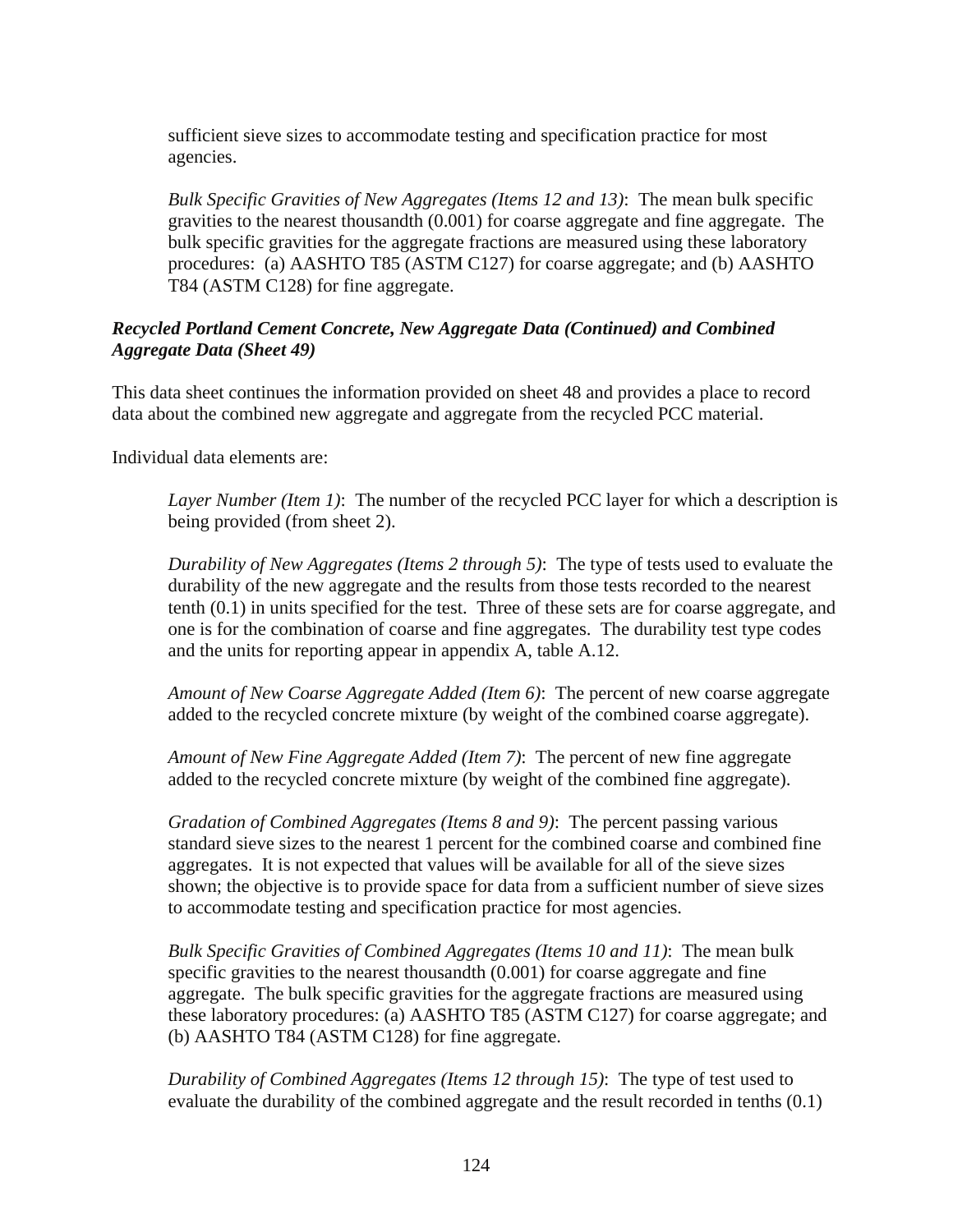in units specified for the test. Three of these sets are for coarse aggregate and one for the combination of coarse and fine aggregates. The durability test type codes and the units for reporting appear in appendix A, table A.12.

### *Recycled Portland Cement Concrete, Construction Data (Sheet 50)*

This data sheet provides information regarding the construction practices used in building the recycled PCC layer.

Individual data elements are:

*Layer Number (Item 1)*: The number of the recycled PCC layer for which a description is being provided (from sheet 2).

*Equipment Used to Break Up PCC Pavement (Item 2)*: A code to indicate the equipment used to break up the PCC pavement for recycling. Codes are provided on the data sheet along with space to identify another type of equipment, if needed.

*Average Size of PCC Pieces After Breaking (Item 3)*: The approximate width and length of the individual pieces of PCC after breaking. This may be arrived at by measuring typical pieces and using judgment to select approximate averages.

*How Were Concrete Pieces and Reinforcing Steel (if present) Separated Initially On Site? (Item 4)*: Code to indicate the procedure used to separate the pieces of PCC and reinforcing steel (if present) after breaking. The codes appear on the data sheet along with space to describe a procedure used other than those listed.

# *Recycled Portland Cement Concrete, Construction Data (Continued) (Sheet 51)*

This data sheet is a continuation of the data from sheet 50.

Individual data elements are:

*Layer Number (Item 1)*: The number of the recycled PCC layer for which a description is being provided (from sheet 2).

*Type of Paver Used (Item 2)*: Record whether a slip-form or side-form paver has been used to place the concrete. The codes appear on the data sheet along with space to identify another type of material, if needed. Enter "N" if a paver has not been used (e.g., roller compacted concrete).

*Air Temperature During Placement (Items 3, 4, and 5)*: The mean air temperature at the time the overlay concrete was placed (in degrees Fahrenheit) (ºF) and the range of air temperatures (minimum and maximum) occurring during placement.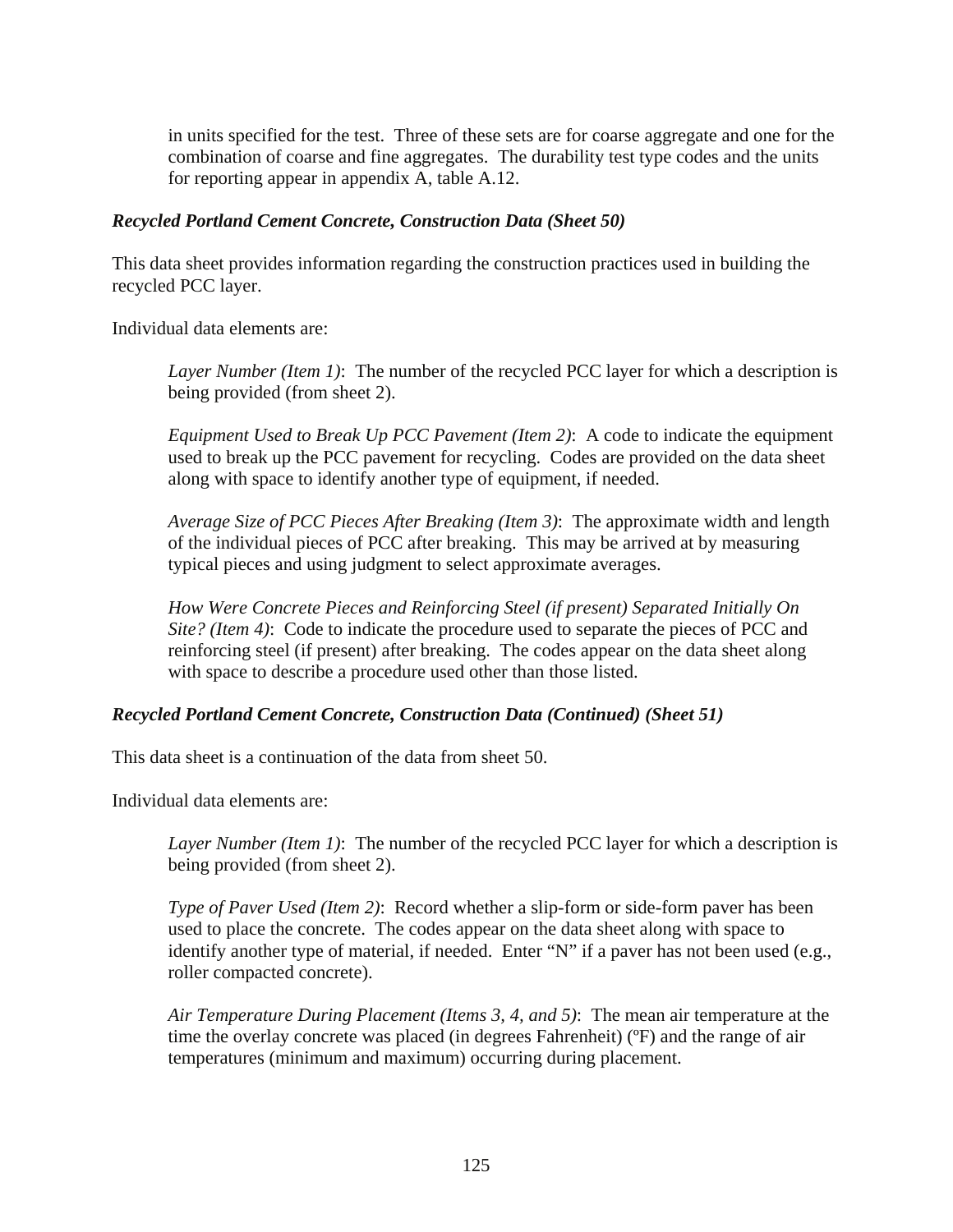*Curing Period Before Opening to Any Traffic (Item 6)*: The number of days the concrete was allowed to cure before opening the pavement to traffic (including construction traffic).

*Time Before Sawing Joints (Item 7)*: The number of hours between the time the concrete was placed and the time the joints were sawed.

*Method Used to Cure Concrete (Item 8)*: The method used to cure the concrete pavement. Codes are provided on the data sheet. Space also is provided for identifying another curing method if none of those with codes has been used.

*Method Used to Texture Concrete (Item 9)*: The method used to provide texture to the concrete surface. Codes are provided on the data sheet.

### *Recycled Portland Cement Concrete, Strength Data (Sheet 52)*

This data sheet is used to provide strength data on cylinders or beams molded from plastic concrete during construction.

Individual data elements are:

*Layer Number (Item 1)*: The number of the recycled PCC layer for which a description is being provided (from sheet 2).

*Flexural Strength (Items 2 through 8)*: The type of test (third-point or center-point loading as coded on the data sheet); the age of the sample at the time of testing; the number of tests performed; and the mean, minimum, maximum, and standard deviation of flexural strength tests, in psi. Testing for LTPP test sections which are to be built after 1988 should be done using third-point loading (AASHTO T97 (ASTM C78)).

*Compressive Strength (Items 9 through 14)*: The age of the samples at the time of testing, the number of tests performed, and the mean, minimum, maximum, and standard deviation of compressive strength in psi, measured according to AASHTO T22 (ASTM C39).

*Splitting Tensile Strength (Items 15 through 20)*: The age of the samples at the time of testing, the number of tests, and the mean, minimum, maximum, and standard deviation of splitting tensile strength in psi, measured according to AASHTO T198 (ASTM C496).

*Elastic Modulus (Items 21 through 26)*: The mean, minimum, maximum, and standard deviation of elastic moduli of the concrete in kips per square inch and the number of tests performed. In the event that only one test result is available, enter it as the "mean value." The standard deviation should be left blank unless at least four test results are available. Space is also provided to indicate the method for determination of elastic modulus; the test method used for measuring the elastic modulus of the mix; and whether the test has been conducted on a sample of the concrete prepared during construction, by some other test procedures, or calculated using equation 3.7 in ACI318–83, section 8.5. The elastic moduli can be obtained either through compression testing of cylindrical samples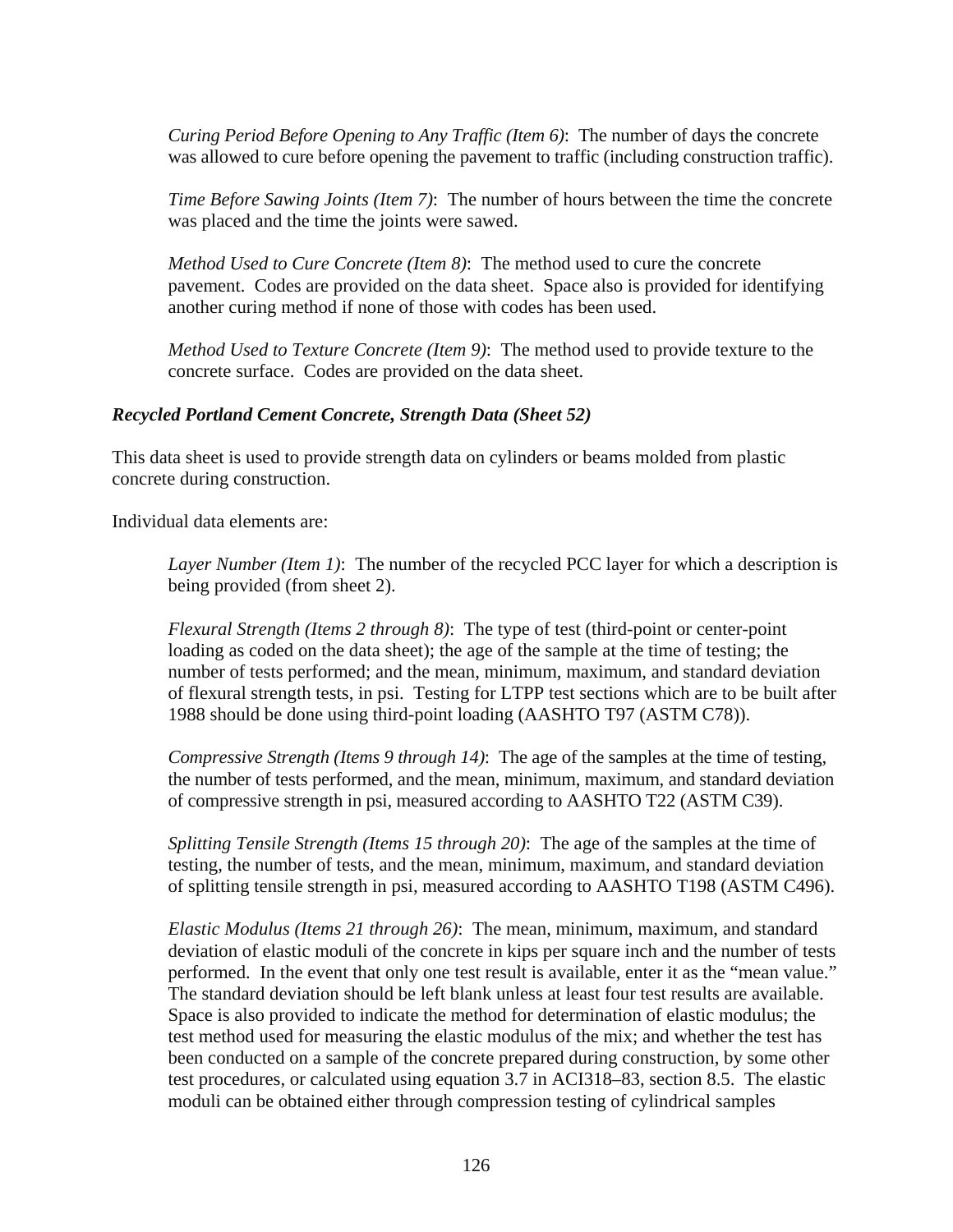collected and tested during construction, or through relationships published by the ACI and others relating elastic modulus to compressive strength.

# *Pressure Relief Joints in PCC Pavements (Sheet 53)*

This data sheet provides information regarding the installation of pressure relief joints in the PCC layer.

Individual data elements are:

*Layer Number (Item 1)*: The number of the PCC layer in which pressure relief joints are being installed (from sheet 2).

*Reason for Pressure Relief Joint Installation (Item 2)*: A code to record the primary reason for the pressure relief joint installation. Codes are provided on the data sheet. Additionally, space is provided to identify a reason other than those for which codes are provided, if needed.

*Average Pressure Relief Joint Interval (Item 3):* The average spacing between consecutive pressure relief joints to the nearest tenth of a foot (0.1 ft) (0.03 m).

*Average Distance Between Pressure Relief Joint and Nearest Working Joint (Item 4):* The average spacing between pressure relief joints installed and the nearest adjacent existing pavement joints, to the nearest tenth of a foot (0.1 ft) (0.03 m).

*Relief Joint Initial Dimensions (Item 5)*: The average depth and width of the pressure relief joints at the time of installation, to the nearest hundredth of an inch (0.01 inch) (0.25 mm).

*Method of Cutting and Removal of Concrete (Item 6)*: A code, as shown on the data sheet, to record the procedure used to install the pressure relief joints.

*Is Original Aggregate Expansive in Concrete? (Item 7):* A code to record whether or not the original aggregate in the concrete is expansive. Codes are provided on the data sheet.

# *Pressure Relief Joints in PCC Pavements (Continued) (Sheet 54)*

This data sheet is a continuation of the data presented on sheet 53.

Individual data elements are:

*Layer Number (Item 1)*: The number of the PCC layer in which pressure relief joints are being installed (from sheet 2).

*Type of Pressure Relief Joint Sealant (Items 2, 3, and 4)*: A code to record the type of material used to seal the newly constructed pressure relief joints. Codes are provided on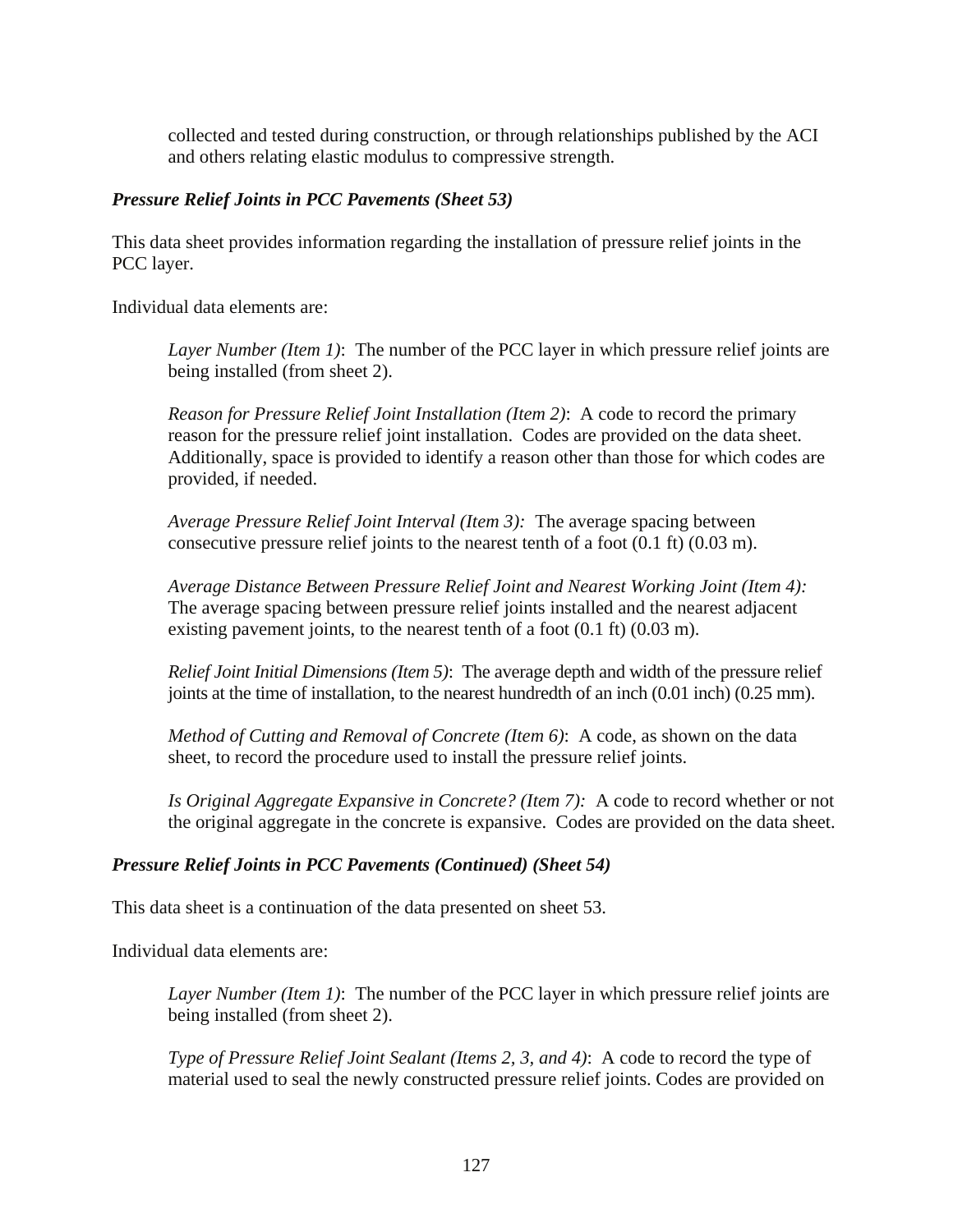the data sheet. Space is also provided to include information regarding the manufacturer and product name.

*Type of Pressure Relief Joint Filler (Items 5, 6, and 7)*: A code to identify the type of material used to fill the newly constructed pressure relief joint. Codes are provided on the data sheet. Space is also provided to include information regarding the manufacturer and product name.

### *Subsealing PCC Pavement (Sheet 55)*

This data sheet provides information regarding subsealing operations on PCC pavements.

Individual data elements are:

*Layer Number of PCC Pavement (Item 1)*: The number of the PCC layer under which subsealing is being performed (from sheet 2).

*Type of Mixture Used in Subsealing (Item 2)*: A code to identify the type of material used to subseal the project. Codes are provided on the data sheet. Additionally, space is provided to identify a method other than those listed.

*Asphalt Cement Data (Items 3, 4, and 5)*: Spaces are provided to record grade (from appendix A, table A.15), penetration at 77 °F (25 °C), and ring and ball softening point for asphalt cement used for subsealing.

*Mix Design of Portland Cement Grout (Items 6 through 10)*: Spaces are provided to record mix design information for a portland cement grout used to subseal the pavement. This includes cement type (from appendix A, table A.10), the cement-to-sand ratio, the water-cement ratio by weight, additive type (enter code from appendix A, table A.11, or "N" if none is used), and amount of additive in percent by weight of cement.

*Fluidity of Portland Cement Grout (Item 11)*: The fluidity of the grout, to the nearest 0.2 seconds, as measured by Test Method ASTM C939.

*Cube Compressive Strength of Portland Cement Grout (Item 12)*: The compressive strength measured by Test Methods AASHTO T106 (ASTM C109) in psi.

*Curing Period for Portland Cement Grout (Item 13)*: Number of days the grout cube was cured before compressive strength testing by Test Methods AASHTO T106 (ASTM C109).

*Determination of Area to be Undersealed (Item 14)*: A code to record the means for determining the required area for subsealing and extent of the subsealing efforts. Codes are provided on the data sheet.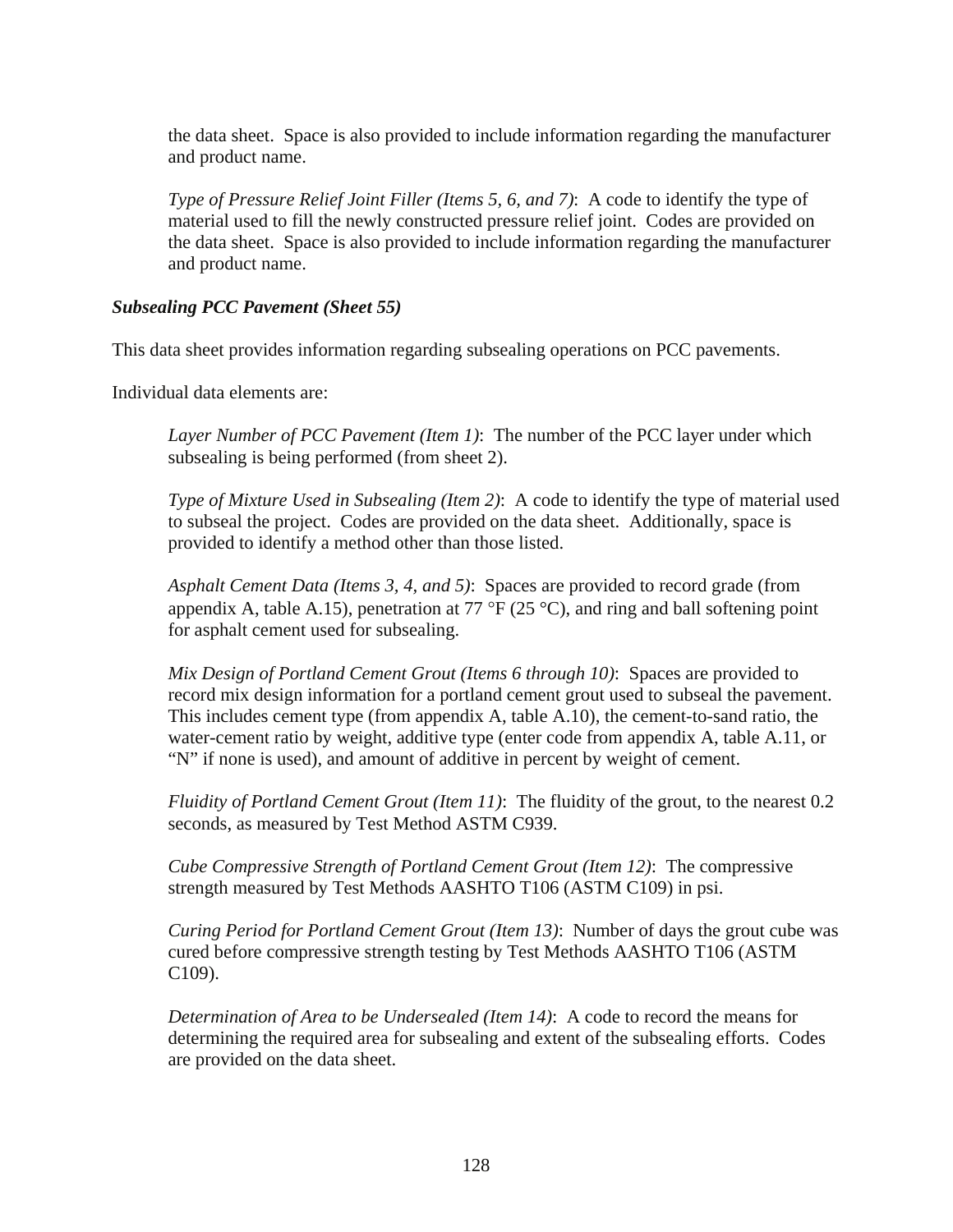### *Subsealing PCC Pavement (Continued) (Sheet 56)*

This data sheet is for continuation of the data recorded on sheet 55.

Individual data elements are:

*Layer Number of PCC Pavement (Item 1)*: The number of the PCC layer under which subsealing is being performed (from sheet 2).

*Depth of Subsealing Hole from Top of Slab (Item 2)*: The thickness of the slab at the subsealing hole to the nearest hundredth of an inch (0.01 inch) (0.25 mm).

*Maximum Allowable Pumping Pressure (Item 3)*: The maximum pressure allowed in pumping material under the slab during subsealing to the nearest pound per square inch (psi).

*Maximum Surge Pressure (Item 4)*: The maximum pressure allowed initiating subsealing to the nearest pound per square inch (psi).

*Slabs in Test Section (Item 5)*: For jointed concrete pavements record the number of slabs in the test section (to the nearest whole number) and the number of slabs subsealed. For LTPP, the numbers should refer to only those slabs included in the test section in the outside lane.

*Average Number of Holes per Slab Subsealed (Item 6)*: The average number of holes per slab in the jointed concrete test sections that were subsealed. For LTPP, the numbers are to represent only the outside lane within the limits of the test section.

*Typical Number of Subsealing Holes Near Joint or Crack (Item 7)*: The average number of subsealing holes per slab within 2 ft  $(0.6 \text{ m})$  of a joint or crack (for jointed concrete only; enter "N" for continuously reinforced concrete).

*Average Number of Holes per Linear Foot of Pavement (Item 8)*: For CRCP record the average number of holes per linear foot of pavement to the nearest hundredth (0.01). If the pavement surface is not CRCP, enter "N." For LTPP, the numbers are to represent only the outside lane within the limits of the test section.

*Average Volume of Material Pumped per Hole (Item 9)*: The average volume per hole of material pumped to the nearest tenth of a cubic foot  $(0.1 \text{ ft}^3)$   $(0.03 \text{ m}^3)$ .

*Monitoring of Lift (Item 10)*: Code to identify the method used for monitoring the subsealing work and amount of lift. Codes are provided on the data sheet.

*Typical Time Between Subsealing and Reopening to Traffic (Item 11):* The approximate time in hours between the time of subsealing and allowing traffic over the project.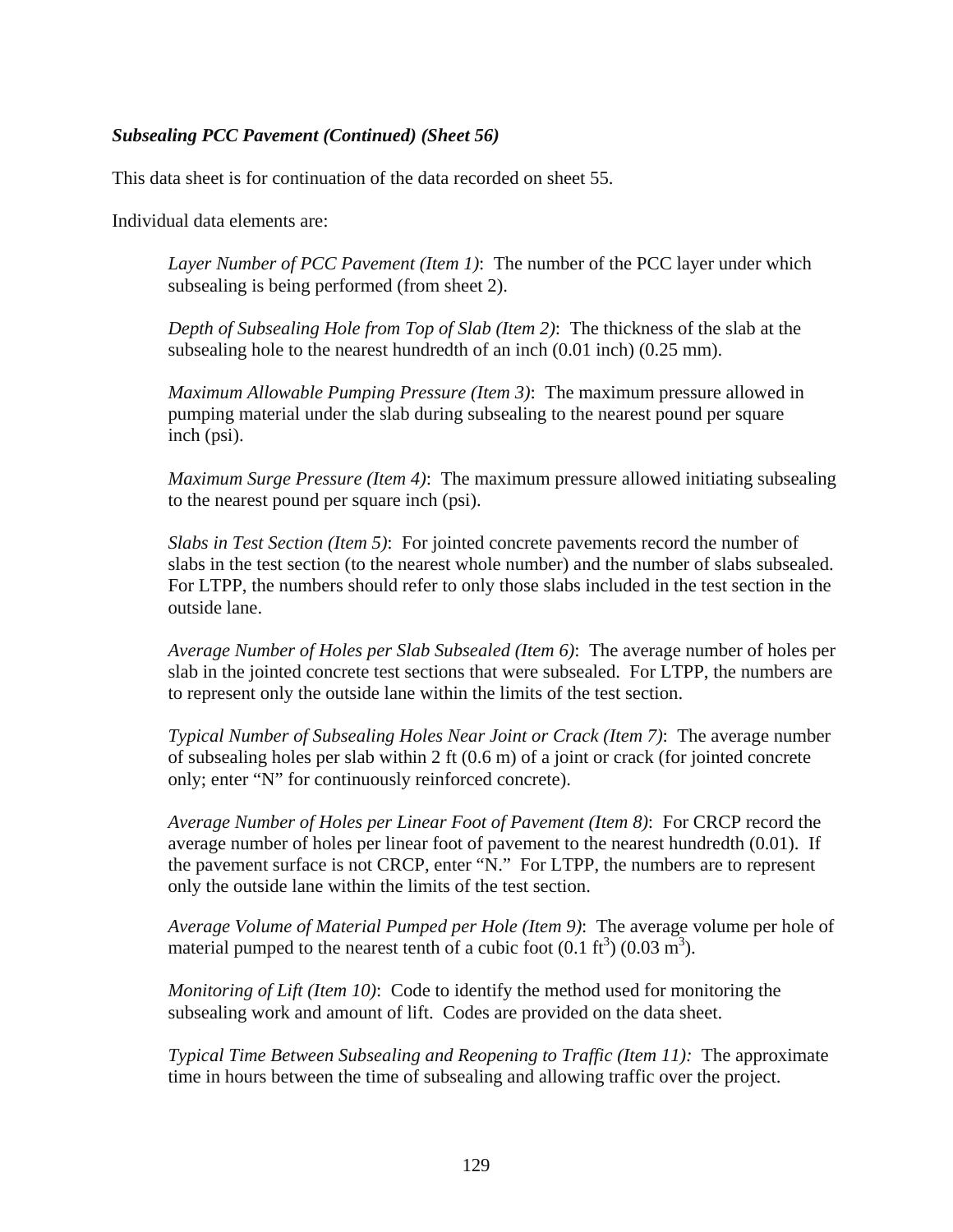*Were Deflection Measurements Taken Before and After Subsealing?(Item 12):* A code to identify whether or not deflection measurements were taken before subsealing and after subsealing. A separate entry is required for the two timeframes. Codes are provided on the data sheet.

*Time of Day that Deflection Measurements were Conducted (Item 13)*: Provide the hour of the day, in military time (e.g., 1 p.m. is 1300 hours) at which the deflection measurements started and ended, for measurements performed before and after subsealing. If measurements were taken for more than 1 day, enter earliest starting time and latest ending time.

### *Subdrainage Retrofit Data (Sheet 57)*

This data sheet is for describing a subdrainage system installed in an existing pavement. If both longitudinal and transverse subdrains are installed, this data sheet should be completed twice (once for data pertaining only to the longitudinal subdrains and once for data pertaining only to the transverse subdrains).

Individual data elements are:

*Type of Subdrains (Item 1)*: A code to identify whether the subdrains are transverse or longitudinal with respect to the pavement centerline. Codes are provided on the data sheet.

*Extent of Subdrains (Item 2)*: A code to indicate whether the drains are evenly spaced, or localized. Codes are provided on the data sheet.

*Type of Drainage Pipe (Item 3)*: A code to record the type of pipe used as subdrains. Codes are provided on the data sheet, along with space for entering a type other than those listed. Where the drainage system does not employ pipes, enter "N."

*Diameter of Pipe (Item 4)*: The diameter or width of the subdrain pipe to the nearest tenth of an inch (0.1 inch) (2.5 mm). Where the drainage system does not employ pipes, enter "N."

*Depth of Pipe Below Top of Pavement Surface (Item 5)*: The average depth from the top of the pavement surface to the top of the subdrain pipe, to the nearest tenth of an inch (0.1 inch) (2.5 mm). Where the drainage system does not employ pipes, enter "N."

*Horizontal Placement of Pipe From Outer Edge of Pavement (Item 6)*: The approximate horizontal distance between the edge of the full depth pavement surface and the centerline of the subdrain pipe, to the nearest tenth of an inch (0.1 inch) (2.5 mm). Where the drainage system does not employ pipes, enter "N."

*Type of Primary Filter Used (Item 7)*: A code to identify the type of primary filter material used to prevent clogging of the drain. Codes are provided on the data sheet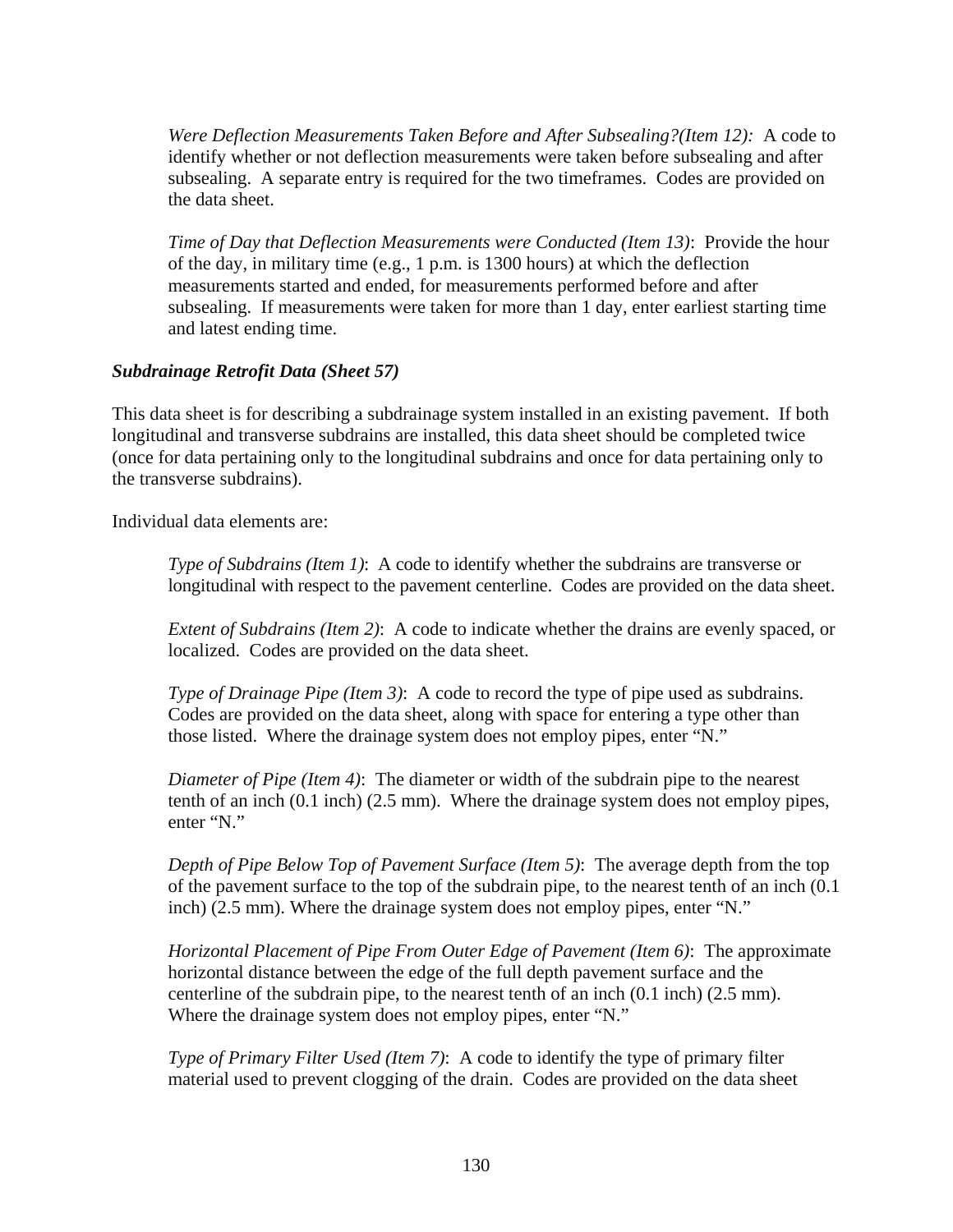along with a space to provide a description of a different filter type if none of the codes provided are applicable.

*Maximum Particle Size of Primary Filter Material (Item 8)*: Where the primary filter material is granular in composition, the maximum aggregate dimension allowed, to the nearest tenth of an inch (0.1 inch) (2.5 mm). If the primary filter material is not granular in composition, this entry should be left blank.

*Gradation of the Primary Filter Material (Item 9)*: Where the primary filter material is granular in composition, the gradation of the filter material should be recorded in terms of percent by weight passing each of four standard sieve sizes listed. If the primary filter material is not granular in composition, these fields should be left blank.

*Permeability of Primary Filter Material (Item 10)*: The average permeability of the primary filter material to the nearest hundredth of a foot per day (0.01 ft/day) (0.003 m/day).

*Type and Location of Secondary Filter Material (Item 11)*: A code to record the use of a secondary filter material, if applicable. Codes are provided on the data sheet along with space for identifying a type other than those listed.

*Average Outlet Interval (Item 12)*: The approximate average distance in feet between adjacent subdrainage outlets.

*Primary Purpose of Subdrainage Installation (Item 13)*: A code to identify the primary reason for which subdrains were installed. Codes are provided on the data sheet along with space for identifying a purpose other than those listed.

# *Load Transfer Restoration Data (Sheet 58)*

This data sheet is for describing work to restore load transfer across joints in an existing jointed concrete pavement.

Individual data elements are:

*Layer Number (Item 1)*: The number of the PCC layer in which load transfer was restored (from sheet 2).

*Type of Load Transfer Restoration (Item 2)*: A code to identify the means used to restore load transfer across an affected joint. Codes are provided on the data sheet along with space for identifying a type other than those listed.

*Frequency of Installation (Item 3)*: A code, as shown on the data sheet, to identify, on average, how many of the joints or cracks had restoration of load transfer.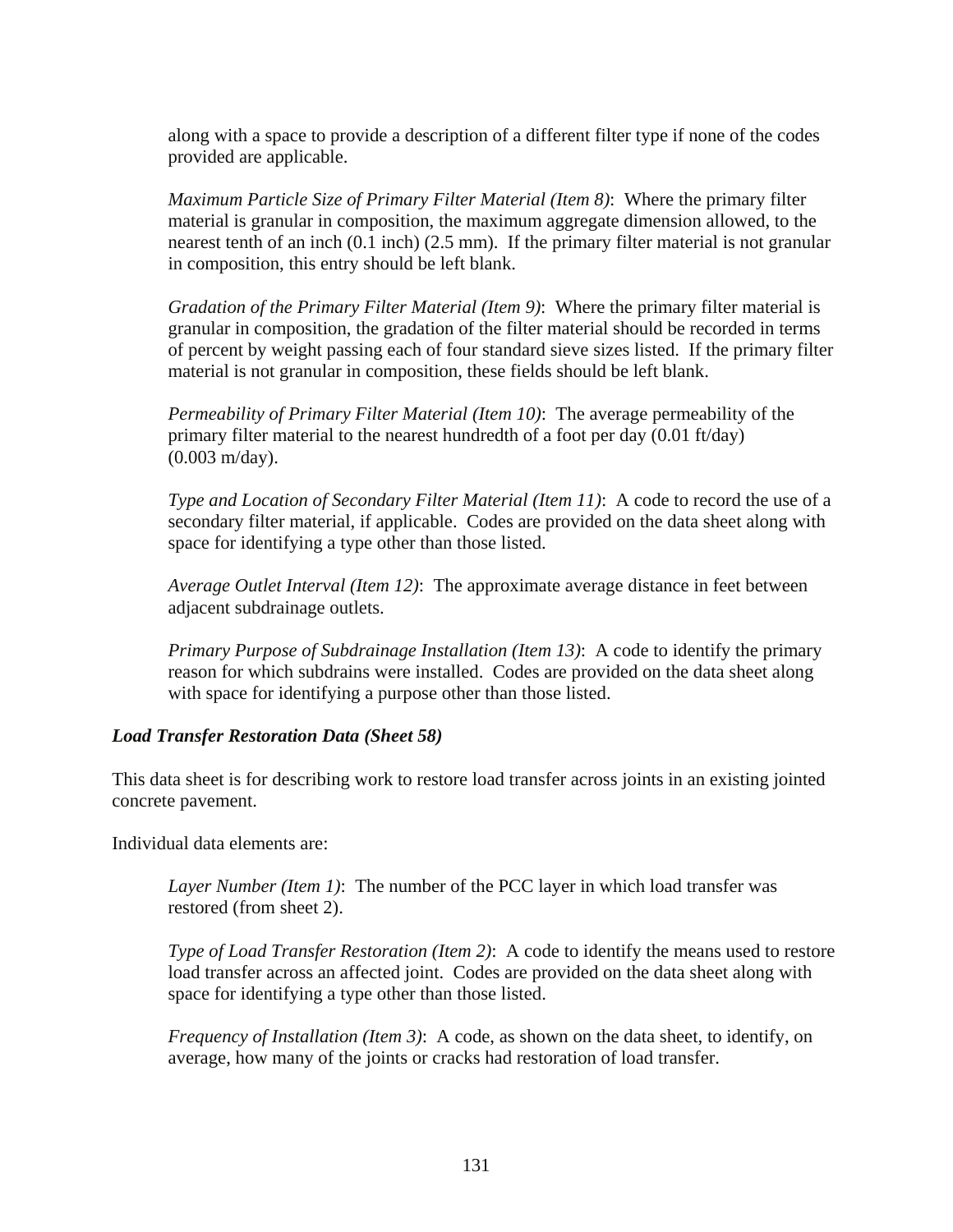*Number of Devices Per Joint (Item 4)*: The number of load restoration devices installed per joint.

*Location of Dowels or Shear Devices (Item 5)*: The average distances to the nearest inch (1 inch) (25 mm) from the outer lane edge to the center of the load transfer device, for up to 12 devices.

*Diameter of Retrofit Dowel Bars (Item 6)*: The average dowel bar diameter to the nearest hundredth of an inch (0.01 inch) (0.25 mm), where dowel bars are installed. If dowel bars are not used, enter "N."

*Length of Retrofit Dowel Bars (Item 7)*: The average length of the retrofit dowel bars, to the nearest tenth of an inch (0.1 inch) (2.5 mm). If dowel bars are not used, enter "N."

### *Load Transfer Restoration Data (Continued) (Sheet 59)*

This data sheet is a continuation of the data provided on sheet 58.

Individual data elements are:

*Layer Number (Item 1)*: The number of the PCC layer in which load transfer was restored (from sheet 2).

*Material Used to Backfill Slot/Core Hole (Item 2)*: A code used to record the type of material used to backfill around the load transfer restoration device. Codes are provided on the data sheet along with space for identifying a material other than those listed.

*Bonding Agent Used Between Existing PCC and Backfill Material (Item 3)*: A code to identify the material used to bond the backfill material to the existing PCC pavement. Codes are provided on the data sheet.

*Load Transfer Efficiency Before and After Restoration (Item 4)*: The load transfer efficiencies are recorded for each of the first three load transfer devices from the edge of the slab (number 1 is the one nearest the edge, etc.) for up to four joints including: (1) the point distances from the beginning of the test section to the location of the joint tested, and (2) the load transfer efficiencies in percent before and after restoration. Entries for point distance will be the same for each of the three separate tests on specific load transfer devices at a particular joint. For LTPP, tests are to be conducted before and after restoration on the same joints.

There is no established ASTM or AASHTO procedure for measuring load transfer efficiency (LTE) for retrofit dowels or shear devices, but the following procedure using a falling weight deflectometer (FWD) can be used to provide the data requested:

Step 1. The FWD load plate is positioned for retrofit dowel bars, or for retrofit shear devices.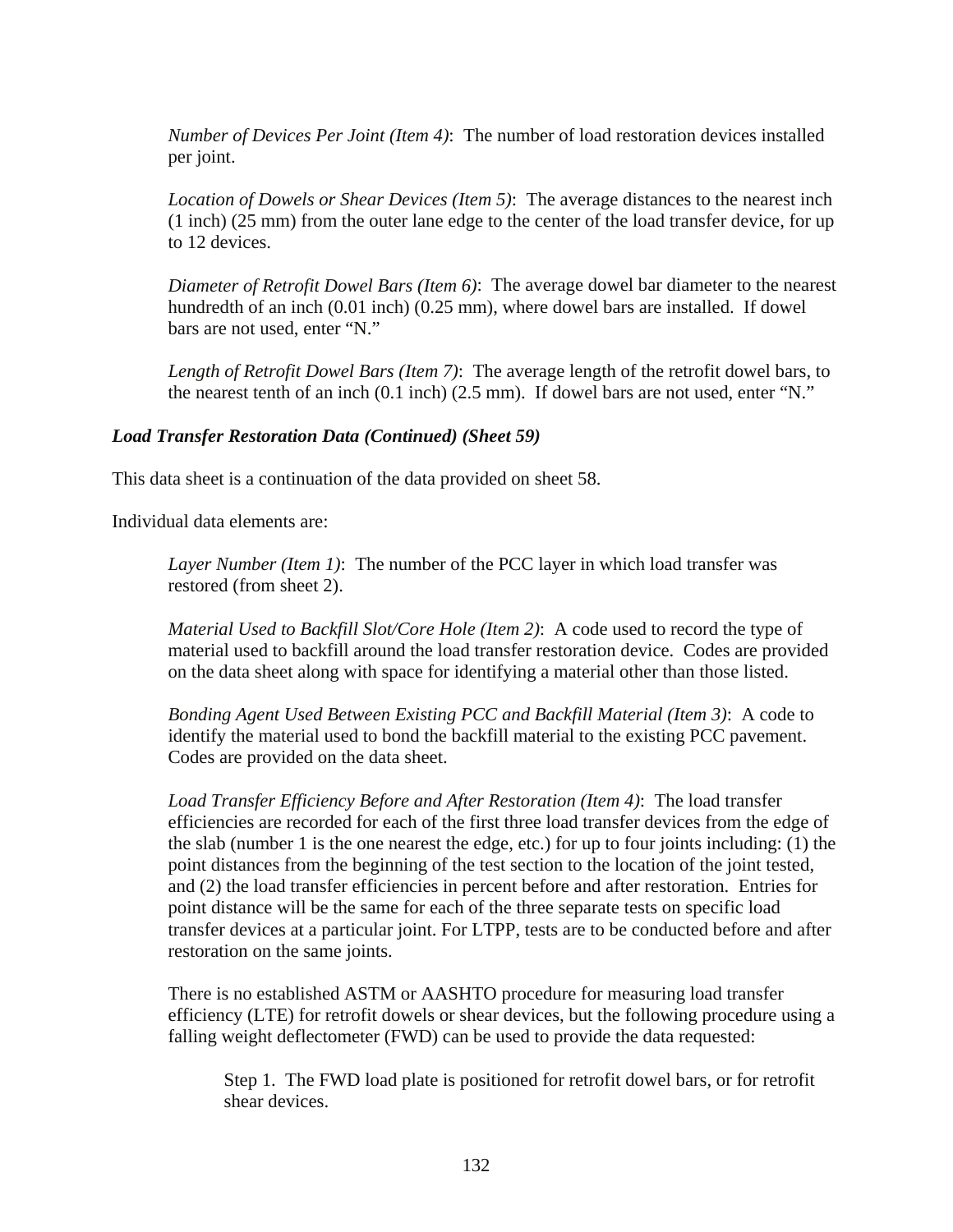Step 2. A load of approximately 9,000 lbf  $(40 \text{ kN})$  (plus or minus 500 lbf  $(2 \text{ kN})$ ) is applied and the deflections at sensors 1 and 2 are recorded.

Step 3. The FWD is moved to the center of the slab (or a position near the center where there is no crack) and the same approximate load applied and measurements made.

Step 4. The LTE is calculated as shown in equation 8:

$$
LTE = \frac{d_{j2} \times 100}{d_{j1}} \times \frac{d_{cl}}{d_{c2}}
$$
 (8)

where:

| $d_{i1} d_{i2} =$ | Measured deflections at sensors 1 and 2,  |
|-------------------|-------------------------------------------|
|                   | respectively, near the joint              |
| $d_{c1} d_{c2} =$ | Measured deflections of sensors 1 and 2,  |
|                   | respectively, near the center of the slab |

(Note: The purpose for including the center of slab deflections is to adjust the measurements at the joint for natural slab bending. This is believed to provide a more realistic value for LTE.)

The FWD measurements are not to be obtained when the temperature is greater than 80  $\rm{°F}$  (26.7  $\rm{°C}$ ) as the joints and cracks are likely to be closed tightly and high load transfer will typically be measured.

Load transfer measurements have also been made by removing sensors from the sensor bar and setting them right next to the joint on either side. While this is theoretically more accurate, it is not practical; and the ratio from 6 inches (152.4 mm) on either side has been found to closely approximate that from sensors adjacent to the joint.

It is preferable to make FWD measurements within 6 months after load transfer restoration is completed.

*Date of Load Transfer Efficiency Tests (Item 5)*: Provide day, month, and year (last two digits) when tests were conducted, before and after the load restoration.

#### *Crack and Seat Portland Cement Concrete Pavement (Sheet 60)*

This data sheet provides information regarding crack and seat operations on a PCC surfaced pavement.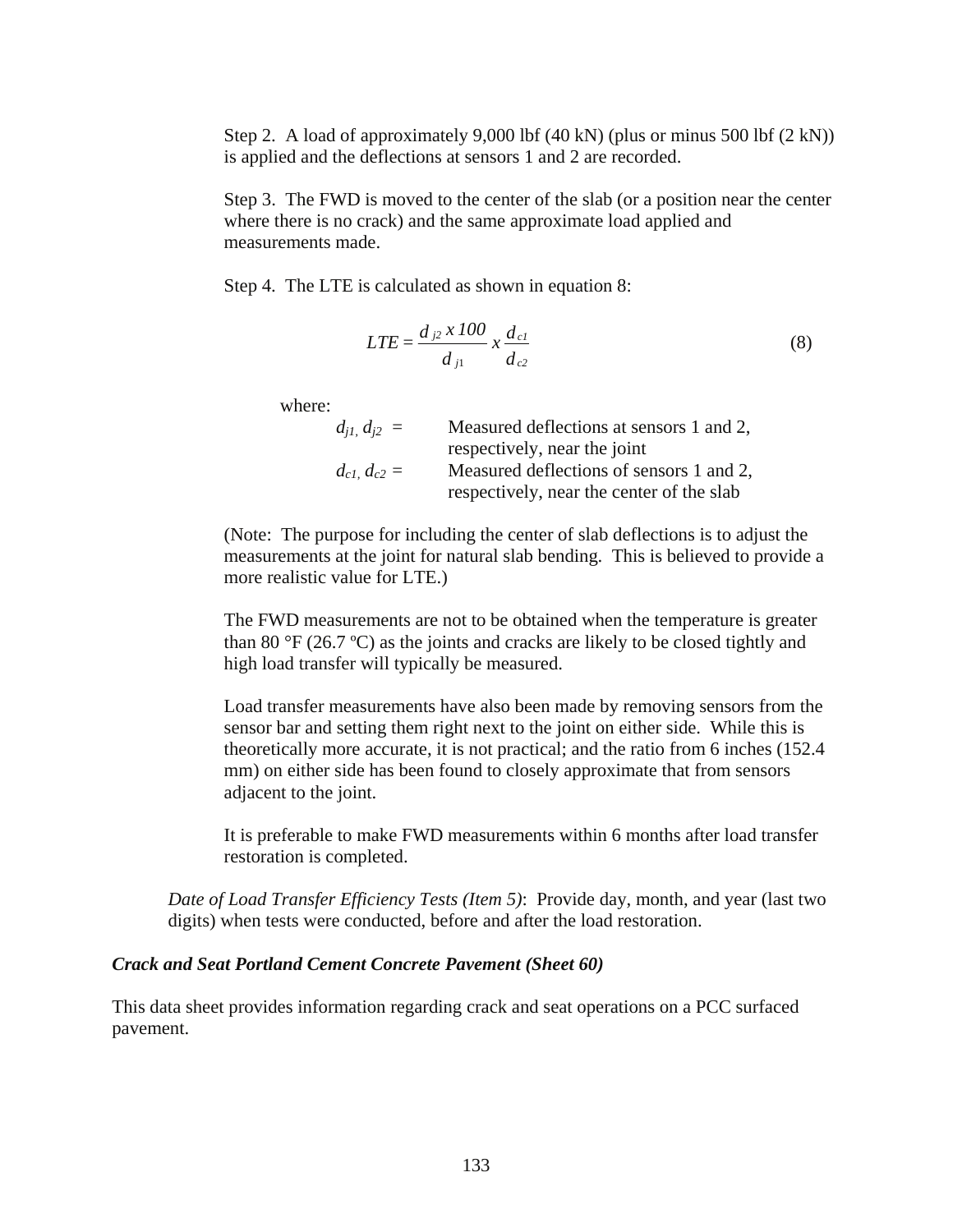Individual data elements are:

*Layer Number (Item 1)*: The number of the PCC layer for which crack and seat data are being provided (from sheet 2).

*Average PCC Breakage Size (Item 2)*: The estimated average length and width of the broken PCC pieces to the nearest inch.

*Pavement Breaker Passes/Lane (Item 3)*: The number of pavement breaker passes per lane.

*Pavement Breaker Type (Item 4)*: A code to identify the type of pavement breaker used on this particular project. Codes are provided on the data sheet along with space for identifying a type other than those for which codes are provided.

*Proof Roller Type (Item 5)*: The type of the proof roller used after breaking the pavement. Codes are provided on the data sheet.

*Proof Roller Weight (Item 6)*: The weight of the proof roller (to the nearest ton (metric ton)) used after breaking the pavement.

*Broken Pavement Exposure to Traffic (Item 7)*: The approximate length of time for which the pavement was exposed to traffic after cracking, in days.

*Deflection Measurements Taken (Item 8)*: Codes to record if and when deflection measurements were taken at various times during performance of the work including before breaking operation, after breaking and prior to seating operation, after seating and prior to overlay, and after overlay. Codes are provided on the data sheet.

*Deflection Measurement Device Used (Item 9)*: A code, as provided on the data sheet, to identify the type of deflection device used to measure deflections.

*Magnitude of Load Used for Deflection Test (Item 10)*: The magnitude of the load produced by the deflection testing device in pounds.

*Loading Frequency (Item 11)*: The frequency that the load is applied in hertz (for cyclic loading devices only). These spaces will not apply for LTPP as only FWDs are to be used for LTPP test sections.

*Broken Pavement Surface Preparation (Item 12)*: Codes to identify the means of surface preparation used prior to surface overlay or other treatment. Codes are provided on the data sheet.

### *Restoration of AC Shoulders (Sheet 61)*

This data sheet is for describing work to restore existing shoulders. All data items pertain to the characteristics of the restored AC shoulder.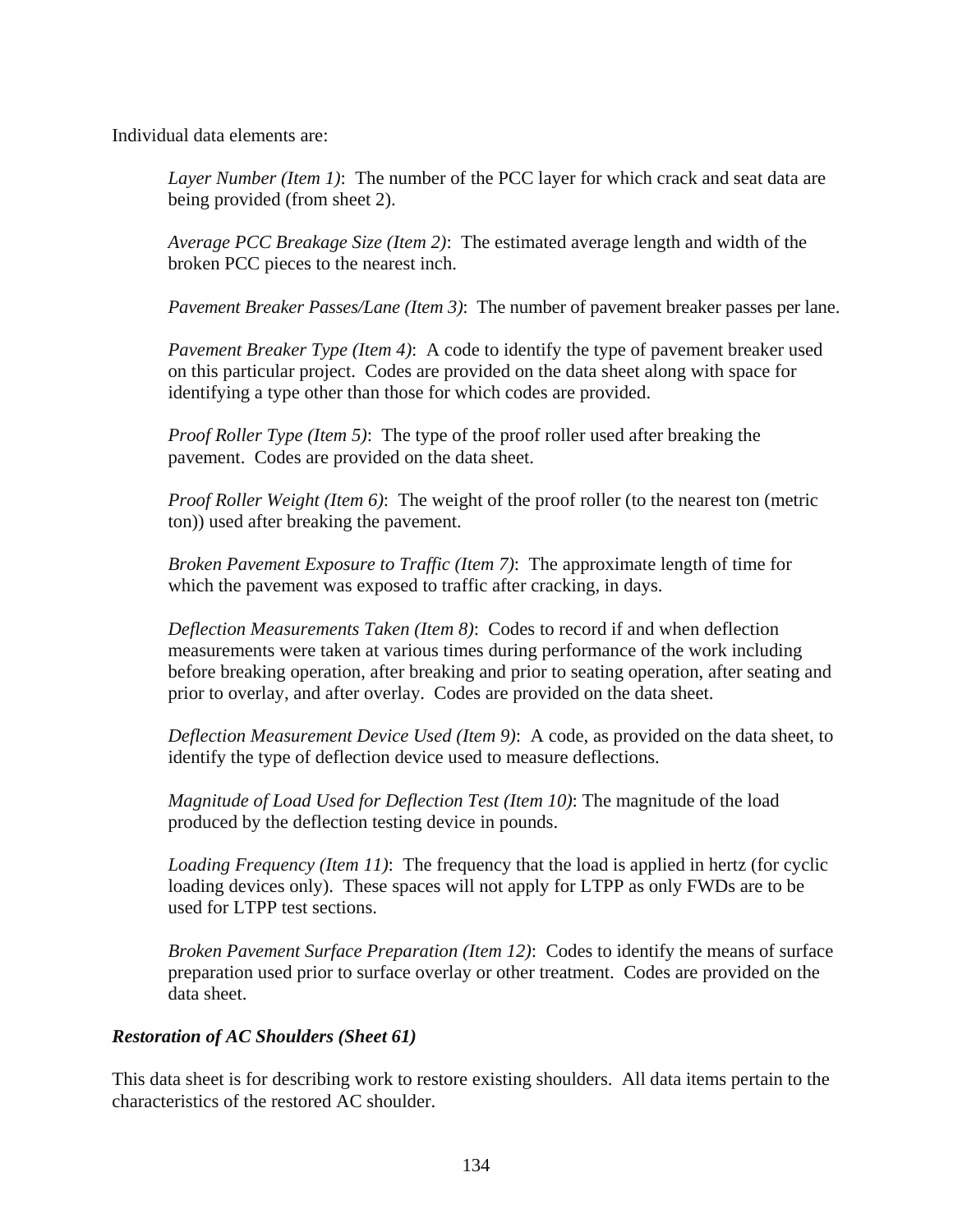Note that data items 2 to 7 pertain to restored inside and/or outside shoulders. Data items 8 to 14 pertain to restored outside shoulders only.

Individual data elements are:

*Shoulder Restored (Item 1)*: A code, provided on the data sheet, to indicate whether the outside, inside, or both shoulders were restored.

*Surface Type (Item 2)*: The type of restored shoulder surface (see appendix A, table A.4) for codes).

*Total Width (Item 3)*: The total (paved and unpaved) width of the restored shoulder to the nearest whole number of feet.

*Paved Width (Item 4)*: The total paved width of the restored shoulder to the nearest whole number of feet.

*Shoulder Base Type (Item 5)*: The type of base material used in the restored shoulder (See appendix A, table A.5 for codes).

*Surface Thickness (Item 6)*: The average thickness of the restored shoulder surface at the outside lane-shoulder edge to the nearest tenth of an inch (0.1 inch) (2.5 mm).

*Base Thickness (Item 7)*: The average thickness of the restored shoulder base at the outside lane-shoulder edge to the nearest tenth of an inch (0.1 inch) (2.5 mm).

*Type of Shoulder Restoration (Item 8)*: A code to identify the procedure used to restore the outside shoulder. Codes are provided on the data sheet.

*Type of AC Materials (Item 9)*: The type of AC materials used in the outside shoulder restoration. Codes are provided on the data sheet.

*Thickness of AC Material Removed by Cold Milling (Item 10)*: If cold milling was used, the thickness of the AC removal on the outside shoulder, to the nearest tenth of an inch (0.1 inch) (2.5 mm).

*AC Overlay Thickness (Item 11)*: If an AC overlay was placed on the outside shoulder, the thickness of the overlay to the nearest tenth of an inch (0.1 inch) (2.5 mm).

*Lane/Shoulder Joint Sealant (Item 12)*: The method used to seal the joint separating the outside shoulder and traffic lane. Codes are provided on the data sheet.

*Lane/Shoulder Joint Sealant Reservoir (Item 13)*: The average width and depth of the asbuilt joint sealant reservoir between the restored outside shoulder and traffic lane. If butt or keyed joints were used without a sealant reservoir, enter "0.0" in both of the spaces provided.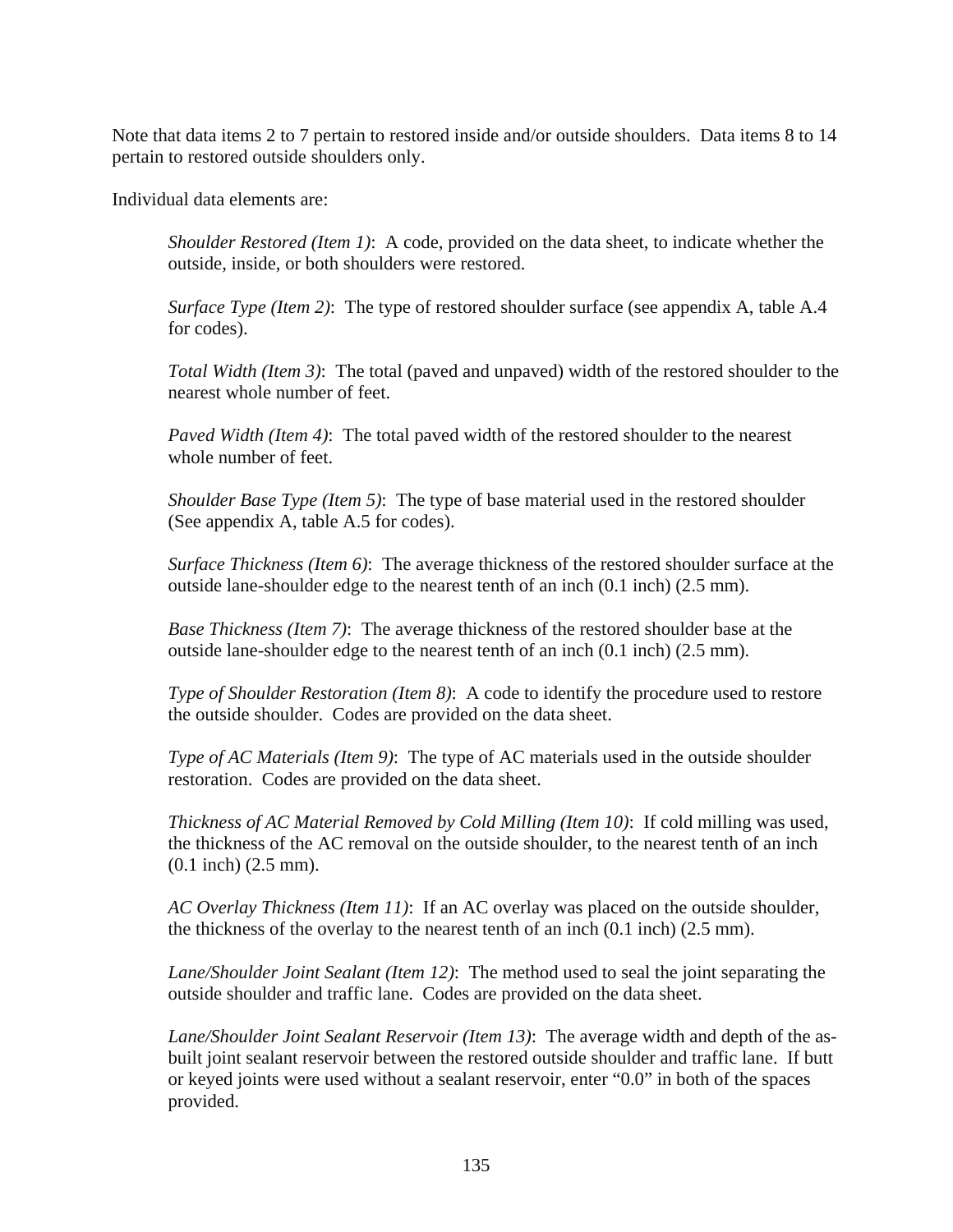*Type of Joint Sealant (Item 14)*: A code to indicate whether the sealant used in the longitudinal joint between the outside shoulder and the traffic lane was poured (molded in place) or preformed (compression type). Codes are provided on the data sheet.

### *Restoration of PCC Shoulders (Sheet 62)*

This data sheet is for describing work to restore existing shoulders. All data items pertain to the characteristics of the restored PCC shoulder.

Note that data items 2 to 7 pertain to restored inside and/or outside shoulders. The remaining data items (items 8 to 16) pertain to restored outside shoulders only.

Individual data elements are:

*Shoulder Restored (Item 1)*: A code to indicate whether the outside, inside, or both shoulders were restored. Codes are provided on the data sheet.

*Surface Type (Item 2)*: The type of restored shoulder surface (see appendix A, table A.4 for codes).

*Total Width (Item 3)*: The total (paved and unpaved) width of the restored shoulder to the nearest whole number of feet.

*Paved Width (Item 4)*: The total paved width of the restored shoulder to the nearest whole number of feet.

*Shoulder Base Type (Item 5)*: The type of base material used in the restored shoulder (See appendix A, table A.5 for codes).

*Surface Thickness (Item 6)*: The average thickness of the restored shoulder surface at the outside lane-shoulder edge to the nearest tenth of an inch (0.1 inch) (2.5 mm).

*Base Thickness (Item 7)*: The average thickness of the restored shoulder base at the outside lane-shoulder edge to the nearest tenth of an inch (0.1 inch) (2.5 mm).

*Type of Shoulder System (Item 8)*: A code to indicate whether the outside shoulder restoration is JPCP, JRCP, or CRCP. Codes are provided on the data sheet along with space for identifying a shoulder type other than those listed.

Note that Data items 9-11 pertain only to JPCP and JRCP shoulders.

*Average Joint Spacing (Item 9)*: Average joint spacing for JPCP or JRCP outside shoulders to the nearest whole foot.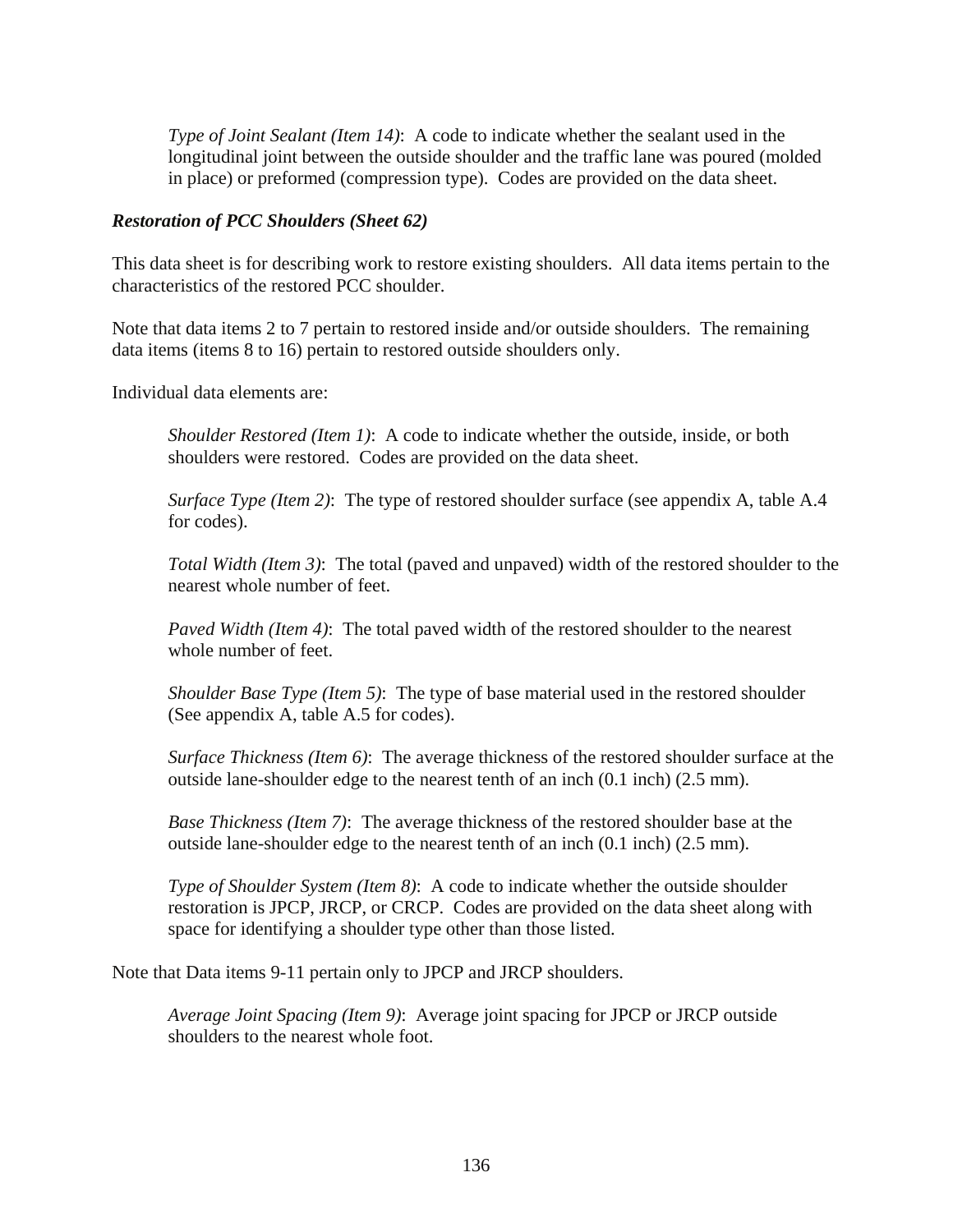*Skewness of Joints (Item 10)*: The average distance in feet of the contraction joint from a normal (right-angled) joint at the opposite side of the shoulder. This is measured in feet to the nearest tenth (0.1 ft) (0.03 m). If joints are not skewed, enter "N."

*Joints Match Pavement Joints? (Item 11)*: Code, provided on the data sheet, to indicate whether the joints in the restored outside shoulder were constructed to match the joint spacing in the adjacent pavement slab.

*Type of Lane/Shoulder Joint (Item 12)*: Code, provided on the data sheet, to identify the type of longitudinal joint present between the travel lane and the outside shoulder.

*Lane/Shoulder Joint Tie System (Items 13 through 16)*: Specify the type of system employed using the codes provided on the data sheet, the bar diameter of the tie bars across the joint between the outside shoulder and the traffic lane to the nearest hundredth of an inch (0.01 inch) (0.25 mm), the mean bar length of the tie bars to the nearest inch (25.4 mm), and the average center-to-center distance (bar spacing) in inches between consecutive tie bars across the concrete longitudinal joint between the outside shoulder and the traffic lane.

## *Restoration of PCC Shoulders (Continued) (Sheet 63)*

This data sheet is a continuation of sheet 62.

Individual data elements are: All of the data elements on this sheet refer to the restored outside shoulder only.

*Lane/Shoulder Joint Sealant (Item 1)*: The method used to seal the joint separating the outside shoulder and traffic lane. Codes are provided on the data sheet along with space for identifying a sealant other than those listed.

*Lane/Shoulder Joint Sealant Reservoir (Item 2)*: The average width and depth of the as-built joint sealant reservoir between the restored outside shoulder and traffic lane. If butt or keyed joints were used without a sealant reservoir, enter "0.0" in both of the spaces provided.

*Type of Joint Sealant (Item 3)*: A code to indicate whether the sealant used in the longitudinal joint between the outside shoulder and the travel lane was poured (molded in place) or preformed (compression type). Codes are provided on the data sheet.

*Joint Sealant Backer Material Type (Item 4)*: A code to indicate the type of blocking material used (placed before the joint sealant) in the longitudinal joint between the outside shoulder and the travel lane.

*Joint Sealant Backer Dimension (Item 5)*: If the joint sealant backer material type used in the longitudinal joint between the outside shoulder and the travel lane is a rod or rope, enter the diameter, in inches to the nearest tenth of an inch (0.1 inch) (2.5 mm). If the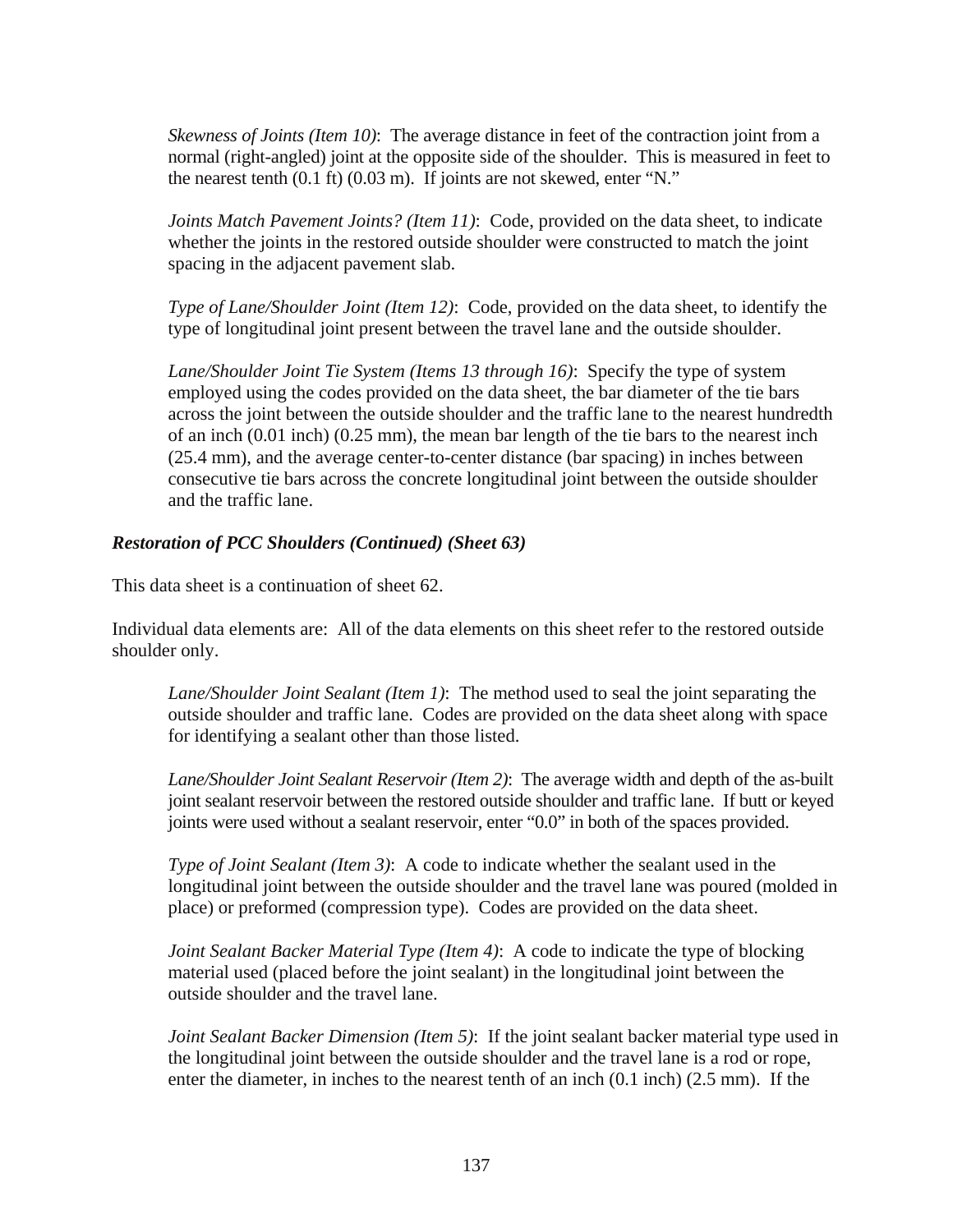joint sealant backer material type is tape, enter the width, in inches to the nearest tenth of an inch (0.1 inch) (2.5 mm).

# *Milling and Grinding Data for Pavement Surfaces (Sheet 64)*

This data sheet is to be completed when milling or grinding is performed prior to rehabilitation work (e.g. overlay placement). If rehabilitation work is not planned after milling or grinding, refer to chapter 3 (Maintenance Data Collection) for the appropriate data sheet.

Individual data elements are:

*Layer Number(s) (Item 1)*: The pavement layer that is to be ground or milled (from sheet 2). Space has been provided for an additional layer number if more than just the surface layer was milled or ground. If more than two layers are affected, identify the top layer (surface) and the lowest (deepest) layer.

*Method Used (Item 2)*: A code to indicate whether milling, grinding, or another method was used. Codes appear on the data sheet along with space for identifying a method other than those listed.

*Extent of Existing Surface Preparation (Item 3)*: A code to indicate what portion of the test section was ground or milled.

*Average Depth of Cut (Item 4)*: The average depth of cut in the surface to the nearest tenth of an inch (0.1 inch) (2.5 mm).

## *Asphalt Concrete Overlay, Superpave Aggregate Properties (Sheet 65)*

This sheet contains additional information to be used with rehabilitation sheets 3 and 4 when Superpave mix design procedures are used for an AC overlay. The following data items should be provided where available for each AC layer identified on sheet 2.

Individual data elements are:

*Layer Number (Item 1)*: The AC layer to be described on this sheet (from sheet 2).

*Angularity (Item 2)*: Both the coarse and fine aggregate angularity should be determined. The coarse aggregate angularity shall be determined by finding the count percentage of aggregate with one or more and two or more crushed faces. This determination shall be performed in accordance with the Pennsylvania Test Method 621 with the results reported to the nearest tenth of 1 percent (0.1 percent). The fine aggregate angularity shall be determined by ASTM C1252, with the void determined reported to the nearest tenth of 1 percent (0.1 percent).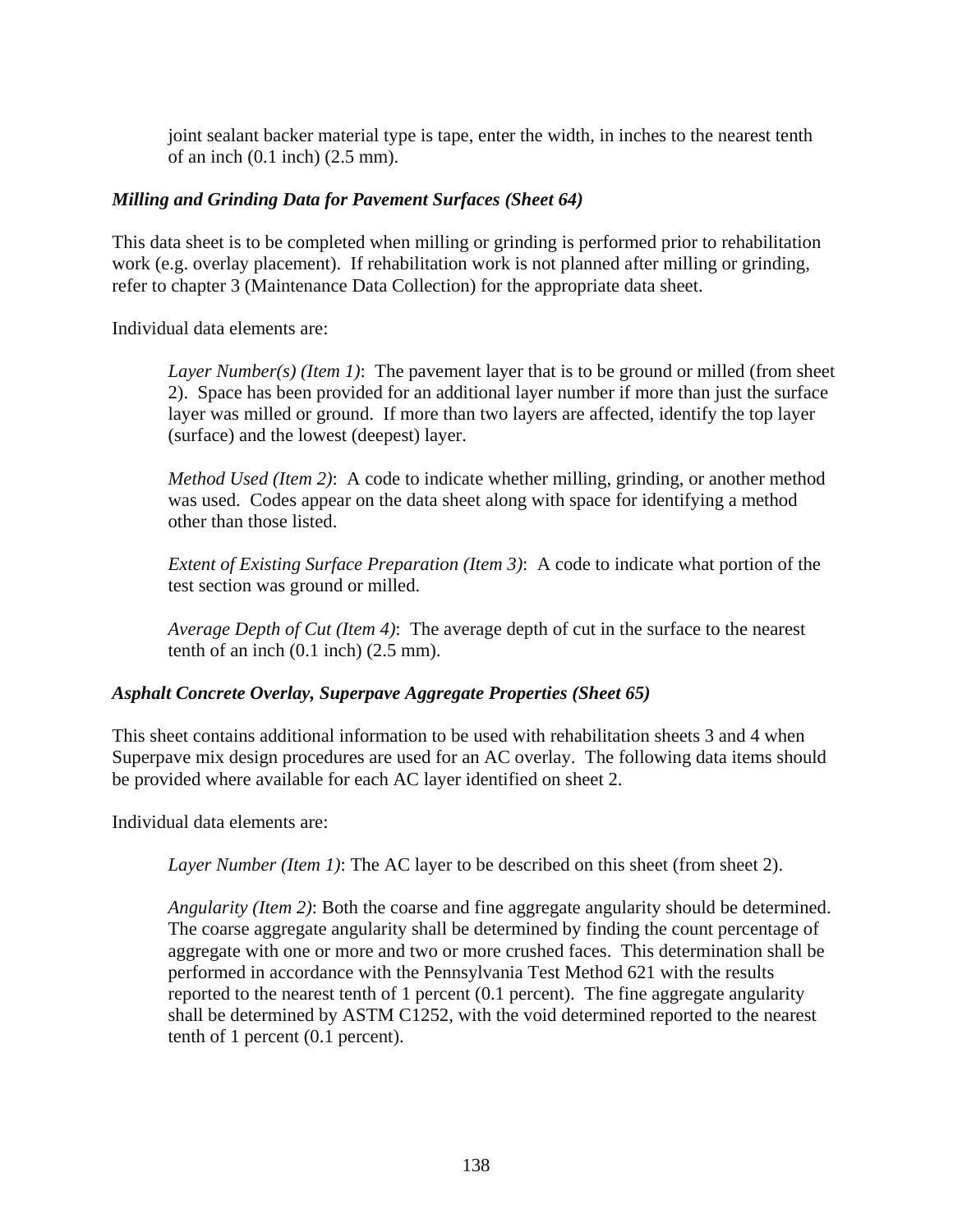*Soundness (Item 3)*: The coarse and fine aggregate soundness will be determined by AASHTO T104, with the weighted percent loss reported to the nearest tenth of 1 percent (0.1 percent).

*Toughness of Coarse Aggregate (Item 4)*: The coarse aggregate toughness will be determined by use of the Los Angeles Abrasion Apparatus by following AASHTO T96 (ASTM C131). The wear loss determined by this method will be reported to the nearest tenth of 1 percent (0.1 percent).

*Deleterious Materials (Item 5)*: The estimate of percentage of deleterious materials by weight will be determined through use of AASHTO T112 (ASTM C142) "Clay Lumps and Friable Particles of Fine Aggregate." The test results will be reported to the nearest tenth of 1 percent (0.1 percent).

*Clay Content (Item 6)*: The clay content will be determined by the use of the Sand Equivalent (AASHTO T176). The resulting ratio shall be recorded to the nearest tenth of 1 percent (0.1 percent).

*Thin, Elongated Particles (Item 7)*: The percentage by weight of aggregate that have a maximum to minimum dimension ratio of greater than 5. ASTM D4791 will be used to determine this percentage with the results reported to the nearest tenth of 1 percent (0.1 percent).

# *Asphalt Concrete Overlay, Superpave Asphalt Cement Properties (Sheet 66)*

This sheet contains additional information to be used with rehabilitation sheet 5 when Superpave mix design procedures are used for an AC overlay. This data sheet is to be completed from available project records for each AC layer identified on sheet 2.

Individual data elements are:

*Layer Number (Item 1)*: The number of the AC layer to be described on this sheet (from sheet 2).

*Asphalt Grade (Item 2)*: The Performance Grade (PG) of asphalt cement used. Space is provided on the sheet to enter the upper and lower temperature ranges of the PG Grading System.

*Source (Item 3)*: The name of the source refinery that produced the asphalt cement. A list of asphalt refiners and processors is provided in appendix A, table A.13. Space is provided to specify other sources, which may not be included in the table provided.

*Specific Gravity of Asphalt Cement (Item 4)*: The mean specific gravity of the asphalt cement reported to the nearest thousandth (0.001) when available. If unavailable, a typical specific gravity for asphalt cements produced at the source refinery may be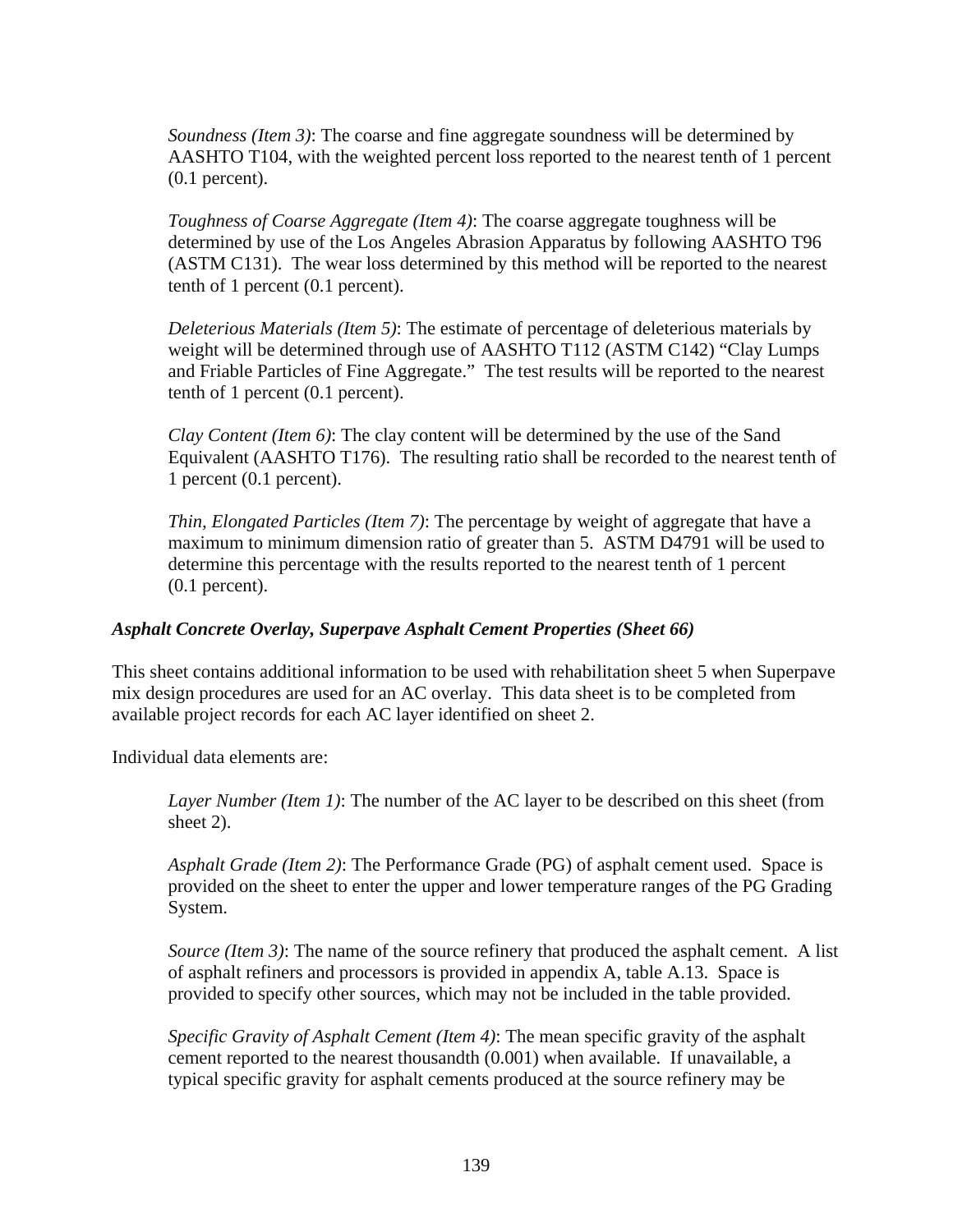entered. If source is unknown, enter 1.010 as a reasonable estimate. This specific gravity is measured as specified by AASHTO T228 (ASTM D70).

*Dynamic Shear Rheometer Complex Modulus and Phase Angle (Item 5)*: The dynamic shear complex modulus reported to the nearest hundredth kilopascal (0.01 kPa) (0.0014 psi) for the tank processed asphalts and the phase angle reported to the nearest degree.

*Dynamic Shear Rheometer Complex Modulus and Phase Angle (Item 6)*: The dynamic shear complex modulus reported to the nearest hundredth kilopascal (0.01 kPa) (0.0014 psi) for the rolling thinned film of RTFO-processed asphalts and the phase angle reported to the nearest degree.

*Dynamic Shear Rheometer Complex Modulus and Phase Angle (Item 7)*: The dynamic shear complex modulus reported to the nearest kilopascal for the pressure aged vessel processed asphalts and the phase angle reported to the nearest degree.

*Bending Beam Rheometer Stiffness Modulus and Slope (Item 8)*: The stiffness modulus reported to the nearest megapascal and the slope reported to the nearest thousandth  $(0.001)$ .

*Direct Tension Tensile Strength and Tensile Strain (Item 9)*: The tensile stress reported to the nearest 0.1 kPa (0.014 psi) and the percent strain to the nearest hundredth percent (0.01 percent).

# *Asphalt Concrete Overlay, Superpave Mixture Properties (Sheet 67)*

This sheet contains additional information to be used with rehabilitation sheets 8 and 9 when Superpave mix design procedures are used for an AC overlay. The data items on this sheet should be provided where available for each AC layer identified on sheet 2.

The following data items are to be derived from tests conducted on the mixture during construction as part of the contractor/participating agency quality control program. Calculations should be made separately for individual samples, using data applicable to the samples.

The test samples can be compacted in the laboratory after sampling in the field, or obtained by coring, cutting, or sawing after the mixture is compacted in place. In the event that both types of samples are tested, separate data sheets should be filled out for those compacted in the laboratory and those compacted in the field.

Individual data elements are:

*Layer Number (Item 1)*: The number of the AC layer to be described on this sheet (from sheet 2).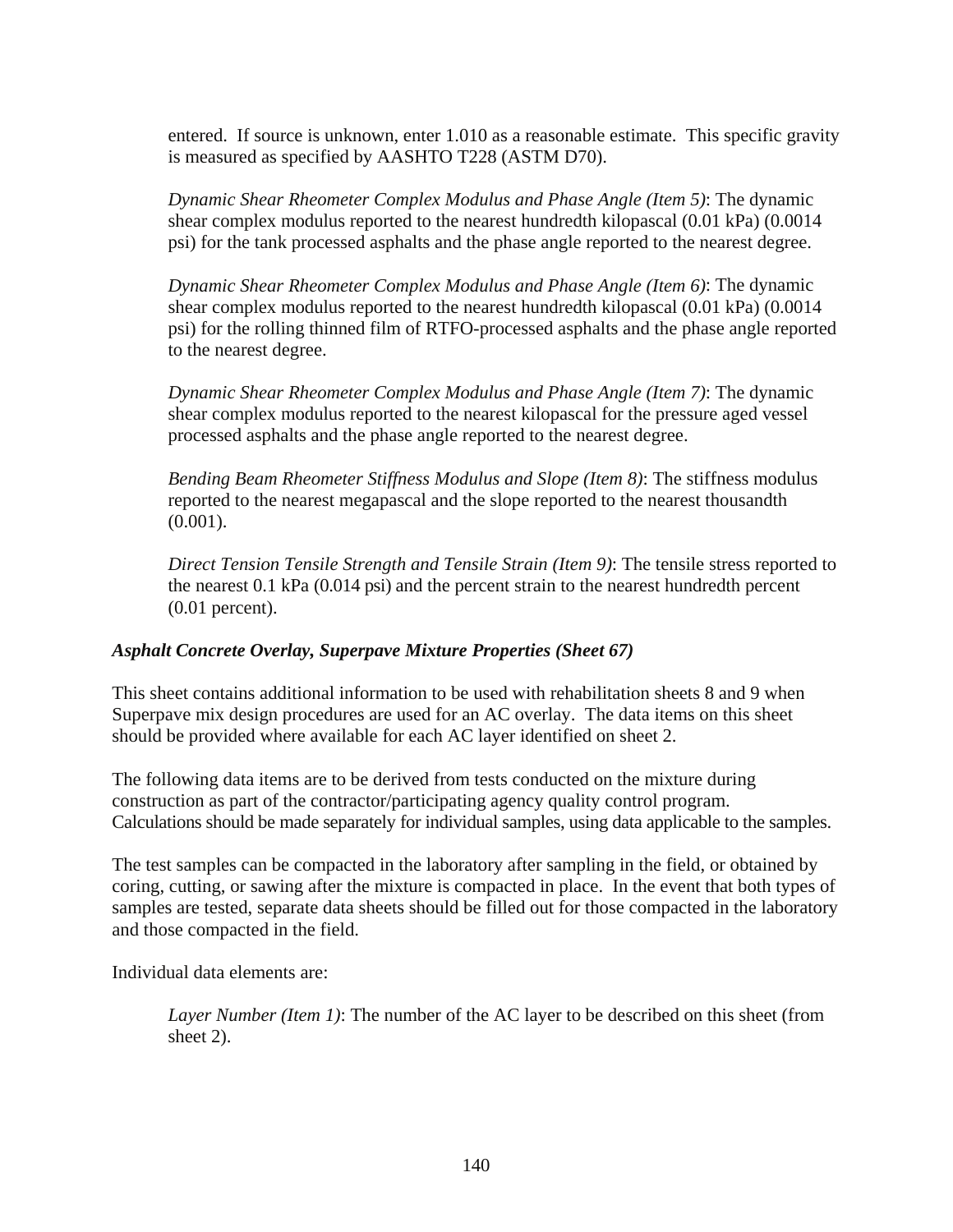*Type of Samples (Item 2)*: Whether the test samples were sampled in the field and compacted in the laboratory, or removed from the compacted pavement. The codes appear on the data sheet.

*Frequency Sweep (Item 3)*: The mean complex modulus and phase angle (SHRP Designation M–002) in megapascals and to the nearest tenth of a degree for phase angle for each of the three temperatures (39.2 °F, 68 °F, 104 °F (4 °C, 20 °C, and 40 °C, respectively)).

*Uniaxial Strain (Item 4)*: The axial stress and percent strain (SHRP Designation M–003) for each of the three temperatures (39.2 °F, 68 °F, 104 °F (4 °C, 20 °C, and 40 °C, respectively)) in kilopascals and the nearest hundredth of 1 percent strain (0.01 percent).

*Volumetric Strain (Item 5)*: The confining pressure and percent strain (SHRP Designation M–003) for each of the three temperatures (39.2 °F, 68 °F, 104 °F (4 °C, 20 °C, and 40 °C, respectively)) in kilopascals and the nearest hundredth of 1 percent strain (0.01 percent).

*Simple Shear (Item 6)*: The axial stress, shear stress and percent strain (SHRP Designation M–003) for each of the three temperatures (39.2 °F, 68 °F, 104 °F (4 °C, 20 °C, and 40 °C, respectively)) in kilopascals and the nearest hundredth of 1 percent strain (0.01 percent).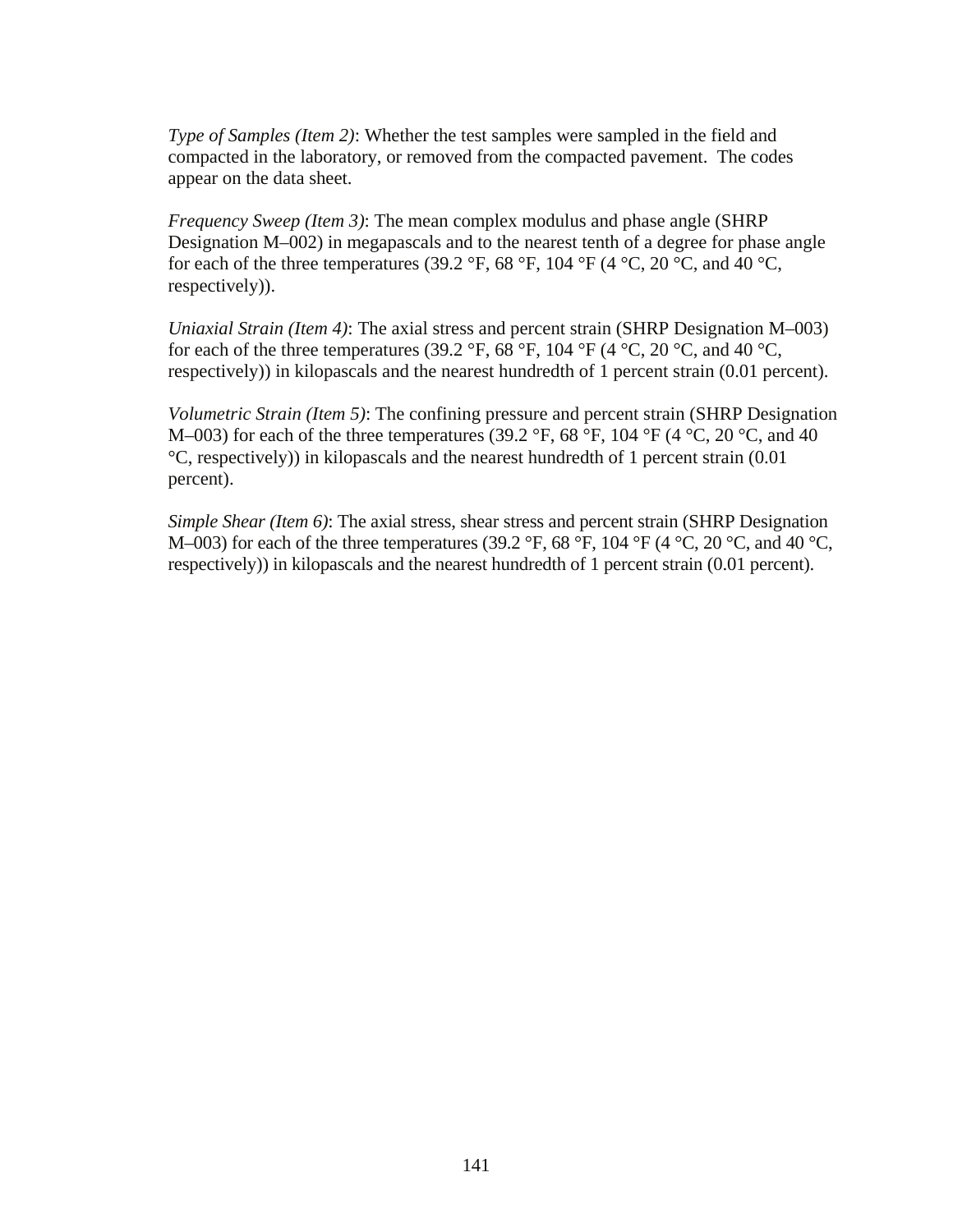| LTPP REHABILITATION DATA                        |                                              | *STATE CODE                                                                                                                                                                                                                                                                                                                                                                                                                                                                                                                                                                                                       |                              |                                                                |
|-------------------------------------------------|----------------------------------------------|-------------------------------------------------------------------------------------------------------------------------------------------------------------------------------------------------------------------------------------------------------------------------------------------------------------------------------------------------------------------------------------------------------------------------------------------------------------------------------------------------------------------------------------------------------------------------------------------------------------------|------------------------------|----------------------------------------------------------------|
| SHEET 1                                         |                                              | *SHRP ID                                                                                                                                                                                                                                                                                                                                                                                                                                                                                                                                                                                                          |                              |                                                                |
| IMPROVEMENT LISTING                             |                                              |                                                                                                                                                                                                                                                                                                                                                                                                                                                                                                                                                                                                                   |                              |                                                                |
| $*1.$                                           | $*2.$                                        | $*3.$                                                                                                                                                                                                                                                                                                                                                                                                                                                                                                                                                                                                             | 4.                           | 5.                                                             |
| <b>DATE</b><br><b>COMPLETED</b><br>(mm/dd/yyyy) | $WORK^1$ TYPE<br><b>CODE</b><br>(Table A.16) | WORK QUANTITY<br>(Units from<br>Table A.16)                                                                                                                                                                                                                                                                                                                                                                                                                                                                                                                                                                       | <b>THICKNESS</b><br>(inches) | $\texttt{COST}^2$<br>(thousands of<br>dollars per<br>lane mile |
|                                                 |                                              | $[\underline{\hspace{1cm}}\underline{\hspace{1cm}}\underline{\hspace{1cm}}\underline{\hspace{1cm}}\underline{\hspace{1cm}}\underline{\hspace{1cm}}\underline{\hspace{1cm}}\underline{\hspace{1cm}}\underline{\hspace{1cm}}\underline{\hspace{1cm}}\underline{\hspace{1cm}}\underline{\hspace{1cm}}\underline{\hspace{1cm}}\underline{\hspace{1cm}}\underline{\hspace{1cm}}\underline{\hspace{1cm}}\underline{\hspace{1cm}}\underline{\hspace{1cm}}\underline{\hspace{1cm}}\underline{\hspace{1cm}}\underline{\hspace{1cm}}\underline{\hspace{1cm}}\underline{\hspace{1cm}}\underline{\hspace{1cm}}\underline{\hs$ |                              |                                                                |
|                                                 |                                              |                                                                                                                                                                                                                                                                                                                                                                                                                                                                                                                                                                                                                   | $= - \cdot$ 1                |                                                                |
|                                                 | $\equiv$ 1                                   | $\frac{1}{2}$ $\frac{1}{2}$ $\frac{1}{2}$                                                                                                                                                                                                                                                                                                                                                                                                                                                                                                                                                                         | $= - \cdot$ 1                |                                                                |
|                                                 |                                              |                                                                                                                                                                                                                                                                                                                                                                                                                                                                                                                                                                                                                   |                              |                                                                |
|                                                 |                                              |                                                                                                                                                                                                                                                                                                                                                                                                                                                                                                                                                                                                                   |                              |                                                                |
|                                                 |                                              | $= - - 1$                                                                                                                                                                                                                                                                                                                                                                                                                                                                                                                                                                                                         |                              |                                                                |

#### NOTES:

 1. For each specific work type, the appropriate set of sheets should be completed (as indexed in table 6). It is recognized that parts of both chapter 3 (Maintenance Data Collection) and chapter 4 (Rehabilitation Data Collection) may be required to adequately record a given set of improvements for a test section.

 2. Cost includes only pavement structure cost. Non-pavement costs such as cut and fill work, work on bridges, culverts, lighting, and guard rails are to be excluded.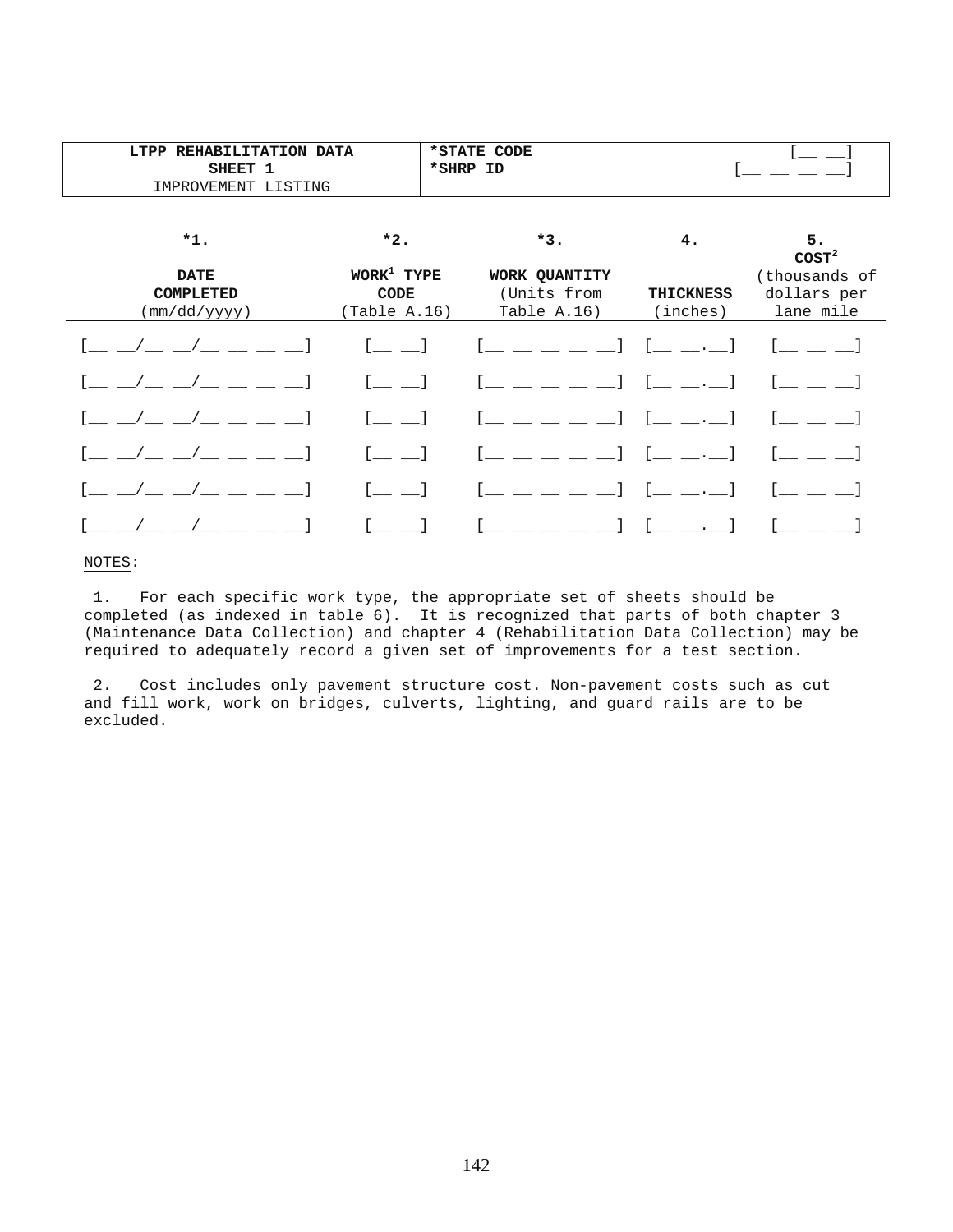| LTPP REHABILITATION DATA   | *STATE CODE                                       |  |
|----------------------------|---------------------------------------------------|--|
| SHEET                      | *SHRP ID                                          |  |
|                            | *DATE COMPLETE $(\text{mm}/\text{dd}/\text{yyy})$ |  |
| REVISED LAYER DESCRIPTIONS |                                                   |  |

| 1.                 | $*2.$                                          | $*3.$<br>MATERIAL <sup>3,4</sup>               |                                                 | $*4.$<br>------LAYER THICKNESES-              |                                                                                                                                                                                                                             | ->                                        |
|--------------------|------------------------------------------------|------------------------------------------------|-------------------------------------------------|-----------------------------------------------|-----------------------------------------------------------------------------------------------------------------------------------------------------------------------------------------------------------------------------|-------------------------------------------|
| LAYER <sup>1</sup> | LAYER <sup>2</sup>                             | TYPE                                           |                                                 |                                               | (inches)                                                                                                                                                                                                                    |                                           |
| <b>NUMBER</b>      | <b>DESCRIPTION</b>                             | <b>CLASSIFICATION</b>                          | <b>MEAN</b>                                     | <b>MIN</b>                                    | <b>MAX</b>                                                                                                                                                                                                                  | STD. DEV.                                 |
| 1                  | SUBGRADE (7)                                   | $\begin{bmatrix} 1 & 1 \\ 1 & 1 \end{bmatrix}$ |                                                 |                                               |                                                                                                                                                                                                                             |                                           |
| $\overline{2}$     | $\begin{bmatrix} 1 & 1 \\ 1 & 1 \end{bmatrix}$ | $\begin{bmatrix} 1 & 1 & 1 \end{bmatrix}$      |                                                 | [2020] [2020] [2020] [2020]                   |                                                                                                                                                                                                                             |                                           |
| 3                  |                                                | $\sim$ 1                                       | $[$ $\Box$ $\Box$ $\Box$ $\Box$                 | $[$ $\_$ $\_$ $\_$ $\_$ $\_$ $]$              | $\begin{bmatrix} 1 & 1 \\ -1 & -1 \end{bmatrix}$                                                                                                                                                                            | $\begin{bmatrix} 1 & 1 & 1 \end{bmatrix}$ |
| 4                  |                                                | $\begin{bmatrix} 1 & 1 \\ 1 & 1 \end{bmatrix}$ | $[$ $\Box$ $\Box$ $\Box$ $]$                    | $[$ $\Box$ $\Box$ $\Box$ $\Box$ $\Box$ $\Box$ | $[$ $\_$ $\_$ $\_$ $\_$ $\_$ $]$                                                                                                                                                                                            | $\begin{bmatrix} 1 & 1 & 1 \end{bmatrix}$ |
| 5                  | $[$ $\_\_$ $\_$ $]$                            | $\begin{bmatrix} 1 & 1 \\ 1 & 1 \end{bmatrix}$ | $[$ _ _ _._]                                    |                                               | $[$ $[$ $[$ $]$ $[$ $]$ $[$ $]$ $[$ $[$ $]$ $[$ $]$ $[$ $]$ $[$ $]$ $[$ $]$ $[$ $]$ $[$ $]$ $[$ $]$ $[$ $]$ $[$ $]$ $[$ $]$ $[$ $]$ $[$ $]$ $[$ $]$ $[$ $]$ $[$ $]$ $[$ $]$ $[$ $]$ $[$ $]$ $[$ $]$ $[$ $]$ $[$ $]$ $[$ $]$ | $\begin{bmatrix} 1 & 1 & 1 \end{bmatrix}$ |
| 6                  |                                                |                                                | $[$ $\_$ $\_$ $\_$ $\_$                         | $[$ $\_$ $\_$ $\_$ $\_$ $\_$ $\_$             | $[$ $\_$ $\_$ $\_$ $\_$ $\_$ $]$                                                                                                                                                                                            | $\begin{bmatrix} 1 & 1 & 1 \end{bmatrix}$ |
| 7                  | $\equiv$ 1                                     | $\sim$ 1                                       | $[$ _ _ _._]                                    | $1 - 1$                                       | $\begin{bmatrix} 1 & 1 & 1 \end{bmatrix}$                                                                                                                                                                                   | $\begin{bmatrix} 1 & 1 & 1 \end{bmatrix}$ |
| 8                  |                                                |                                                | $[$ _ _ _._]                                    | $[$ _ _ _._]                                  | $[$ $\_$ $\_$ $\_$ $\_$ $\_$ $]$                                                                                                                                                                                            |                                           |
| 9                  |                                                |                                                | $\mathfrak{l}_- \perp \_ \cdot \_ \mathfrak{l}$ | $[$ $\bot$ $\bot$ $\bot$ $\bot$               | $[$ $\Box$ $\Box$ $\Box$ $\Box$                                                                                                                                                                                             |                                           |

#### NOTES:

1. Layer 1 is subgrade soil, last layer is existing surface.

| 2. Layer description codes: |                 |                     |
|-----------------------------|-----------------|---------------------|
| Overlay01 Base Layer05      |                 | Porous Friction     |
| $Seal/Tack$ $Coat$ 02       | Subbase Layer06 | Course09            |
| Original Surface03          | $Subgrade$ 07   | Surface Treatment10 |
| HMAC Layer (Below           | Interlayer08    | Embankment (Fill)11 |
| Surface Layer) $04$         |                 | Recycled Layer12    |

 3. The material type classification codes for surface, base or subbase, subgrade, and seal coat or interlayer materials appear in Tables A.4, A.5, A.6, and A.7, respectively.

 4. If the materials or thicknesses of a layer has not changed during the rehabilitation, enter "99" as the material type classification and leave the layer thicknesses for that layer blank. If a layer has changed, enter the appropriate codes and thicknesses.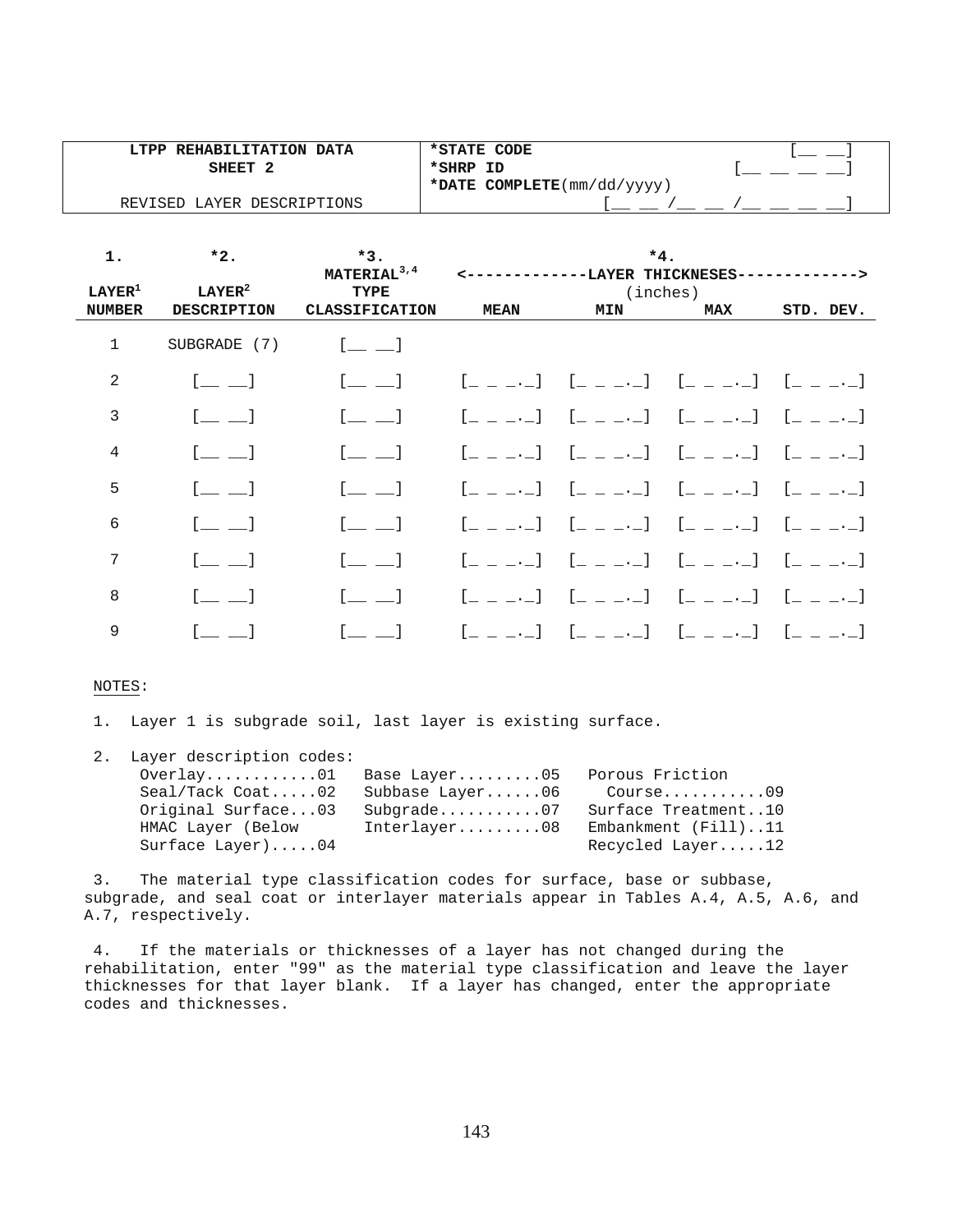|       | LTPP REHABILITATION DATA                                                                                | *STATE CODE                                |                                                                     |
|-------|---------------------------------------------------------------------------------------------------------|--------------------------------------------|---------------------------------------------------------------------|
|       | SHEET 3                                                                                                 | *SHRP ID                                   |                                                                     |
|       | ASPHALT CONCRETE OVERLAY                                                                                | *DATE COMPLETE(mm/dd/yyyy)                 |                                                                     |
|       | AGGREGATE PROPERTIES                                                                                    | $1\_\_\_\_\_\_\$ / $\_\_\_\$               |                                                                     |
|       |                                                                                                         |                                            |                                                                     |
| *1.   | LAYER NUMBER (From Sheet 2)                                                                             |                                            | $[\_$                                                               |
|       | COMPOSITION OF COARSE AGGREGATE (Items 2, 3, and 4)                                                     |                                            |                                                                     |
|       |                                                                                                         | TYPE                                       | PERCENT                                                             |
|       | Crushed Stone1 Crushed Slag4                                                                            | $\begin{bmatrix} 1 \end{bmatrix}$<br>$*2.$ | $\begin{bmatrix} 1 & 1 & 1 \end{bmatrix}$                           |
|       | Gravel 2 Manufactured                                                                                   | $*3.$<br>$\equiv$ 1<br>$*4.$               | $[$ $\_$ $\_$                                                       |
|       | Crushed Gravel3 Lightweight 5                                                                           |                                            |                                                                     |
|       |                                                                                                         |                                            |                                                                     |
| $*5.$ | GEOLOGIC CLASSIFICATION OF COARSE AGGREGATE                                                             |                                            | <b>Contract Contract</b>                                            |
|       | (See Geologic Classification Codes, Table A.8)                                                          |                                            |                                                                     |
|       |                                                                                                         |                                            |                                                                     |
|       | <b>COMPOSITION OF FINE AGGREGATE</b> (Items $6, 7,$ and $8)$                                            |                                            |                                                                     |
|       | Natural Sand1                                                                                           | TYPE<br>$*6.$<br>$\sim 1$                  | PERCENT<br>and the control                                          |
|       | Manufactured Sand (From                                                                                 | $*7.$                                      | $\frac{1}{2}$ and $\frac{1}{2}$                                     |
|       | Crushed Gravel or Stone)2                                                                               | $*8.$                                      |                                                                     |
|       | Recycled Concrete3                                                                                      |                                            |                                                                     |
|       | Other (Specify) [ __________________________ ].4                                                        |                                            |                                                                     |
| *9.   | TYPE OF MINERAL FILLER                                                                                  |                                            | $\begin{bmatrix} 1 & 1 \end{bmatrix}$                               |
|       |                                                                                                         |                                            |                                                                     |
|       | Stone Dust1 Portland Cement  3<br>Hydrated Lime2 Fly Ash 4                                              |                                            |                                                                     |
|       |                                                                                                         |                                            |                                                                     |
|       |                                                                                                         |                                            |                                                                     |
|       | AGGREGATE DURABILITY TEST RESULTS (Items 10 through 13)<br>(See Durability Test Type Codes, Table A.12) |                                            |                                                                     |
|       |                                                                                                         |                                            |                                                                     |
|       | TYPE OF AGGREGATE                                                                                       | TYPE OF TEST                               | RESULTS                                                             |
|       | 10. COARSE                                                                                              |                                            | $\frac{1}{2}$ and $\frac{1}{2}$ and $\frac{1}{2}$ and $\frac{1}{2}$ |
|       | 11. COARSE                                                                                              |                                            | $\equiv \equiv \pm \cdot \pm \pm \cdot \pm$                         |
|       | 12. COARSE                                                                                              |                                            | __ __ __.__ __ __                                                   |
|       | 13. COMBINED COARSE AND FINE                                                                            |                                            | and the contract of the contract of                                 |
| 11    | DOLTEU VALUE OF COADER ACCOFOAT                                                                         |                                            | $\blacksquare$ . The set of $\blacksquare$                          |

14. POLISH VALUE OF COARSE AGGREGATES **[** \_\_ ] (Surface Layer Only) (AASHTO T279, ASTM D3319)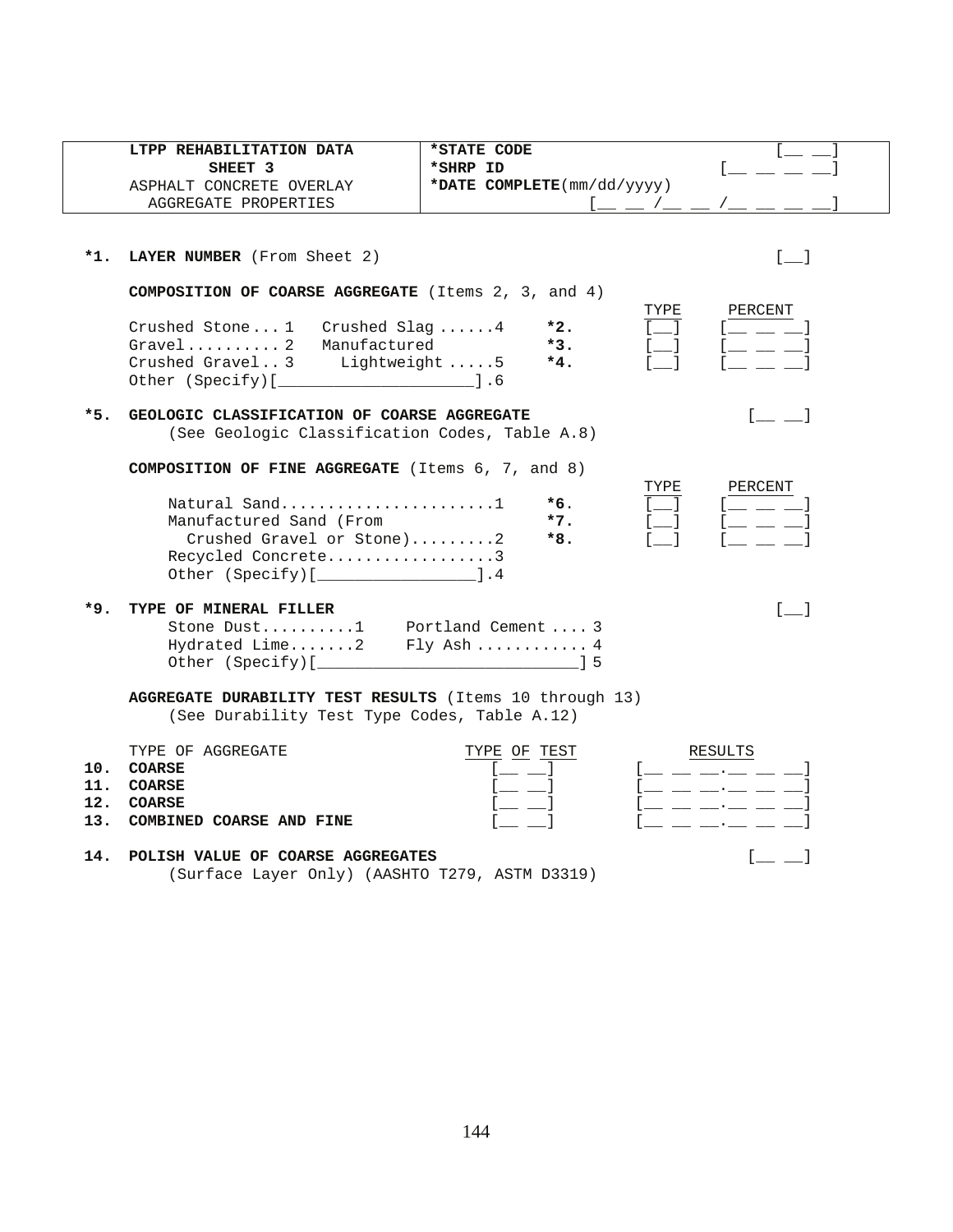| LTPP REHABILITATION DATA         | *STATE CODE                                       |  |
|----------------------------------|---------------------------------------------------|--|
| SHEET 4                          | *SHRP ID                                          |  |
| ASPHALT CONCRETE OVERLAY         | *DATE COMPLETE $(\text{mm}/\text{dd}/\text{yyy})$ |  |
| AGGREGATE PROPERTIES (CONTINUED) |                                                   |  |

 $*3.$ 

 $*4.$ 

 $*5.$ 

 $*6.$ 

#### **\*2. GRADATION OF COMBINED AGGREGATES**

|       | Sieve Size or No.                                  | % Passing                               | Sieve Size or No. | % Passing                                                                    |
|-------|----------------------------------------------------|-----------------------------------------|-------------------|------------------------------------------------------------------------------|
|       | $2"$                                               | $[$ $\perp$ $\perp$ $]$                 | No. 4.            | $[$ $\qquad \qquad$ $\qquad$                                                 |
|       | $1\;\;1/2" \ldots \ldots$                          | $[$ $\perp$ $\perp$ $\perp$             | No. 8             | $[$ $\_$ $\_$                                                                |
|       | $1"$                                               | $[$ $\perp$ $\perp$ $\perp$             | No. 10            | $[$ $\equiv$ $\equiv$ $]$                                                    |
|       | $7/8"$                                             | $[$ $\perp$ $\perp$ $\perp$             | No. 16            | $[$ $\qquad \qquad$ $\qquad$                                                 |
|       | $3/4$ "                                            | $[$ $\_$ $\_$ $\_$                      | No. 30            | $[$ $\qquad \qquad$ $\qquad$                                                 |
|       | $5/8"$                                             | $[$ $\perp$ $\perp$ $\perp$             | No. 40            | $[$ $\qquad \qquad$ $\qquad$                                                 |
|       | $1/2$ "                                            | $[$ $\perp$ $\perp$ $\perp$             | No. 50            | $[$ $\equiv$ $\equiv$ $]$                                                    |
|       | $3/8"$                                             | $[$ $[$ $\underline{]}$ $\underline{]}$ | No. 80            | $[$ $\perp$ $\perp$                                                          |
|       |                                                    |                                         | No. 100           | $[\underline{\hspace{1cm}}\underline{\hspace{1cm}}\underline{\hspace{1cm}}]$ |
|       |                                                    |                                         | No. 200           | $[$ $\qquad$ $]$                                                             |
|       | <b>BULK SPECIFIC GRAVITIES</b> (Items 3 through 6) |                                         |                   |                                                                              |
| $*3.$ | COARSE AGGREGATE (AASHTO T85 OR ASTM C127)         |                                         |                   | $[$ __ .__ __ __ ]                                                           |
| $*4.$ | FINE AGGREGATE (AASHTO T84 OR ASTM C128)           |                                         |                   | $[\_\_\_\_\_\_\_\_\_\_$                                                      |
| $*5.$ | <b>MINERAL FILLER</b> (AASHTO T100 OR ASTM D854)   |                                         |                   | $\begin{bmatrix} 1 & 1 & 1 \end{bmatrix}$                                    |
| *6.   | AGGREGATE COMBINATION (Calculated - $EQ. 1)$       |                                         |                   | $[ \quad . \qquad \qquad ]$                                                  |
| 7.    | EFFECTIVE SPECIFIC GRAVITY OF AGGREGATE            |                                         |                   |                                                                              |

**COMBINATION** (Calculated - EQ. 2)  $[\_\_\_\_\_\_\_\_\_\_\_\_$ 

145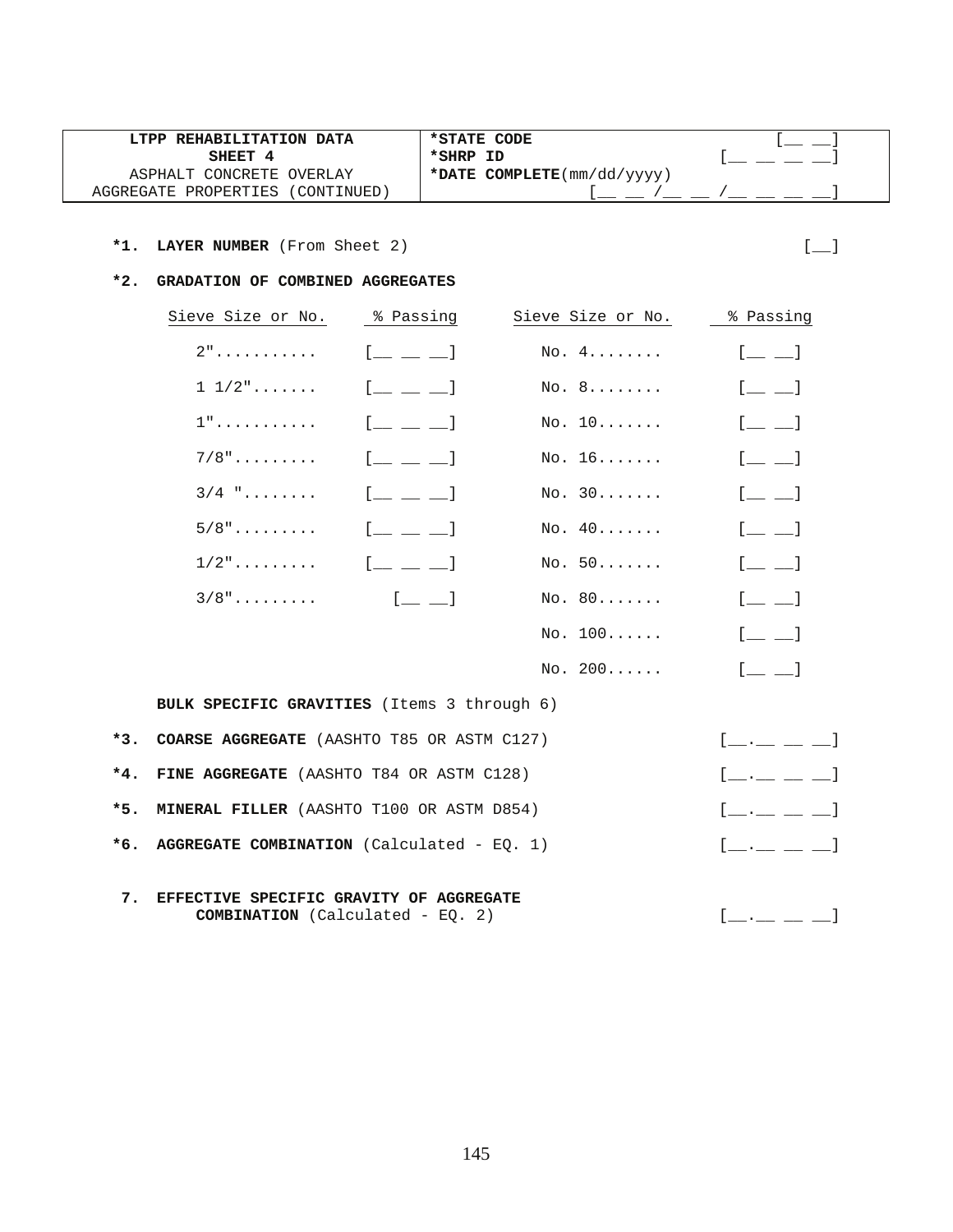|       | LTPP REHABILITATION DATA                                                         | *STATE CODE                                                                                                                                                                                                                    |                                                                                                                                                                                                                                                                                                                        |
|-------|----------------------------------------------------------------------------------|--------------------------------------------------------------------------------------------------------------------------------------------------------------------------------------------------------------------------------|------------------------------------------------------------------------------------------------------------------------------------------------------------------------------------------------------------------------------------------------------------------------------------------------------------------------|
|       | SHEET 5                                                                          | *SHRP ID                                                                                                                                                                                                                       | $\mathbf{r}$                                                                                                                                                                                                                                                                                                           |
|       | ASPHALT CONCRETE OVERLAY                                                         | *DATE COMPLETE(mm/dd/yyyy)                                                                                                                                                                                                     |                                                                                                                                                                                                                                                                                                                        |
|       | ASPHALT CEMENT PROPERTIES                                                        |                                                                                                                                                                                                                                |                                                                                                                                                                                                                                                                                                                        |
|       |                                                                                  |                                                                                                                                                                                                                                |                                                                                                                                                                                                                                                                                                                        |
|       |                                                                                  |                                                                                                                                                                                                                                |                                                                                                                                                                                                                                                                                                                        |
|       | *1. LAYER NUMBER (From Sheet 2)                                                  |                                                                                                                                                                                                                                | $[-]$                                                                                                                                                                                                                                                                                                                  |
|       |                                                                                  |                                                                                                                                                                                                                                |                                                                                                                                                                                                                                                                                                                        |
|       |                                                                                  | *2. ASPHALT GRADE (See Asphalt Code Sheet, Table A.15, Appendix A) [ _ _ ]                                                                                                                                                     |                                                                                                                                                                                                                                                                                                                        |
| $*3.$ | SOURCE (See Supply Code Sheet, Table A.13, Appendix A)                           |                                                                                                                                                                                                                                | $[$ $\Box$ $\Box$                                                                                                                                                                                                                                                                                                      |
|       | *4. SPECIFIC GRAVITY OF ASPHALT CEMENT                                           |                                                                                                                                                                                                                                | $\begin{bmatrix} 1 & 1 & 1 \end{bmatrix}$                                                                                                                                                                                                                                                                              |
|       | (AASHTO T228, ASTM D70)                                                          |                                                                                                                                                                                                                                |                                                                                                                                                                                                                                                                                                                        |
|       |                                                                                  |                                                                                                                                                                                                                                |                                                                                                                                                                                                                                                                                                                        |
|       | *5. VISCOSITY OF ASPHALT AT 140°F (poises)                                       |                                                                                                                                                                                                                                | $\begin{bmatrix} 1 & 1 & 1 & 1 \ 1 & 1 & 1 & 1 \end{bmatrix}$                                                                                                                                                                                                                                                          |
|       | (AASHTO T202, ASTM D2171)                                                        |                                                                                                                                                                                                                                |                                                                                                                                                                                                                                                                                                                        |
|       |                                                                                  |                                                                                                                                                                                                                                |                                                                                                                                                                                                                                                                                                                        |
|       | *6. VISCOSITY OF ASPHALT AT 275°F (centistokes)                                  |                                                                                                                                                                                                                                | $[$ $\frac{1}{2}$ $\frac{1}{2}$ $\frac{1}{2}$ $\frac{1}{2}$ $\frac{1}{2}$ $\frac{1}{2}$ $\frac{1}{2}$ $\frac{1}{2}$ $\frac{1}{2}$ $\frac{1}{2}$ $\frac{1}{2}$ $\frac{1}{2}$ $\frac{1}{2}$ $\frac{1}{2}$ $\frac{1}{2}$ $\frac{1}{2}$ $\frac{1}{2}$ $\frac{1}{2}$ $\frac{1}{2}$ $\frac{1}{2}$ $\frac{1}{2}$ $\frac{1}{2$ |
|       | (AASHTO T201, ASTM D2170)                                                        |                                                                                                                                                                                                                                |                                                                                                                                                                                                                                                                                                                        |
|       |                                                                                  |                                                                                                                                                                                                                                |                                                                                                                                                                                                                                                                                                                        |
|       | *7. PENETRATION AT 77ºF, 100 g, 5 sec. (tenths of a mm)<br>(AASHTO T49, ASTM D5) |                                                                                                                                                                                                                                | $\begin{bmatrix} 1 & 1 & 1 \end{bmatrix}$                                                                                                                                                                                                                                                                              |
|       |                                                                                  | ASPHALT MODIFIERS (See Type Code, Table A.14, Appendix A) (Items 8 and 9)                                                                                                                                                      |                                                                                                                                                                                                                                                                                                                        |
|       |                                                                                  | TYPE                                                                                                                                                                                                                           | QUANTITY (%)                                                                                                                                                                                                                                                                                                           |
|       | *8. MODIFIER #1                                                                  | $[$ $\_$ $\_$                                                                                                                                                                                                                  |                                                                                                                                                                                                                                                                                                                        |
|       | *9. MODIFIER #2                                                                  | $[$ $\qquad$ $\qquad$ $]$                                                                                                                                                                                                      |                                                                                                                                                                                                                                                                                                                        |
|       |                                                                                  | and the contract of the property of the contract of the contract of the contract of the contract of the contract of the contract of the contract of the contract of the contract of the contract of the contract of the contra |                                                                                                                                                                                                                                                                                                                        |
|       |                                                                                  |                                                                                                                                                                                                                                |                                                                                                                                                                                                                                                                                                                        |
|       | 10. DUCTILITY AT 77°F (cm)                                                       |                                                                                                                                                                                                                                | $[$ $\_$ $\_$ $\_$                                                                                                                                                                                                                                                                                                     |
|       | (AASHTO T51, ASTM D113)                                                          |                                                                                                                                                                                                                                |                                                                                                                                                                                                                                                                                                                        |
|       |                                                                                  |                                                                                                                                                                                                                                |                                                                                                                                                                                                                                                                                                                        |
|       | 11. DUCTILITY AT 39.2°F (cm)                                                     |                                                                                                                                                                                                                                | $[$ $\perp$ $\perp$ $\perp$                                                                                                                                                                                                                                                                                            |
|       | (AASHTO T51, ASTM D113)                                                          |                                                                                                                                                                                                                                |                                                                                                                                                                                                                                                                                                                        |
|       |                                                                                  |                                                                                                                                                                                                                                |                                                                                                                                                                                                                                                                                                                        |
|       | 12. TEST RATE FOR DUCTILITY MEASUREMENT AT 39.2°F (cm/min)                       |                                                                                                                                                                                                                                | $\begin{bmatrix} 1 & 1 & 1 \end{bmatrix}$                                                                                                                                                                                                                                                                              |
|       |                                                                                  |                                                                                                                                                                                                                                |                                                                                                                                                                                                                                                                                                                        |
|       | 13. PENETRATION AT 39.2°F, 200 g, 60 sec. (tenths of a mm)                       |                                                                                                                                                                                                                                | $\begin{bmatrix} 1 & 1 & 1 \end{bmatrix}$                                                                                                                                                                                                                                                                              |
|       | (AASHTO T49, ASTM D5)                                                            |                                                                                                                                                                                                                                |                                                                                                                                                                                                                                                                                                                        |
|       |                                                                                  |                                                                                                                                                                                                                                |                                                                                                                                                                                                                                                                                                                        |
| 14.   | RING AND BALL SOFTENING POINT (°F)                                               |                                                                                                                                                                                                                                |                                                                                                                                                                                                                                                                                                                        |
|       | (AASHTO T53, ASTM D36)                                                           |                                                                                                                                                                                                                                |                                                                                                                                                                                                                                                                                                                        |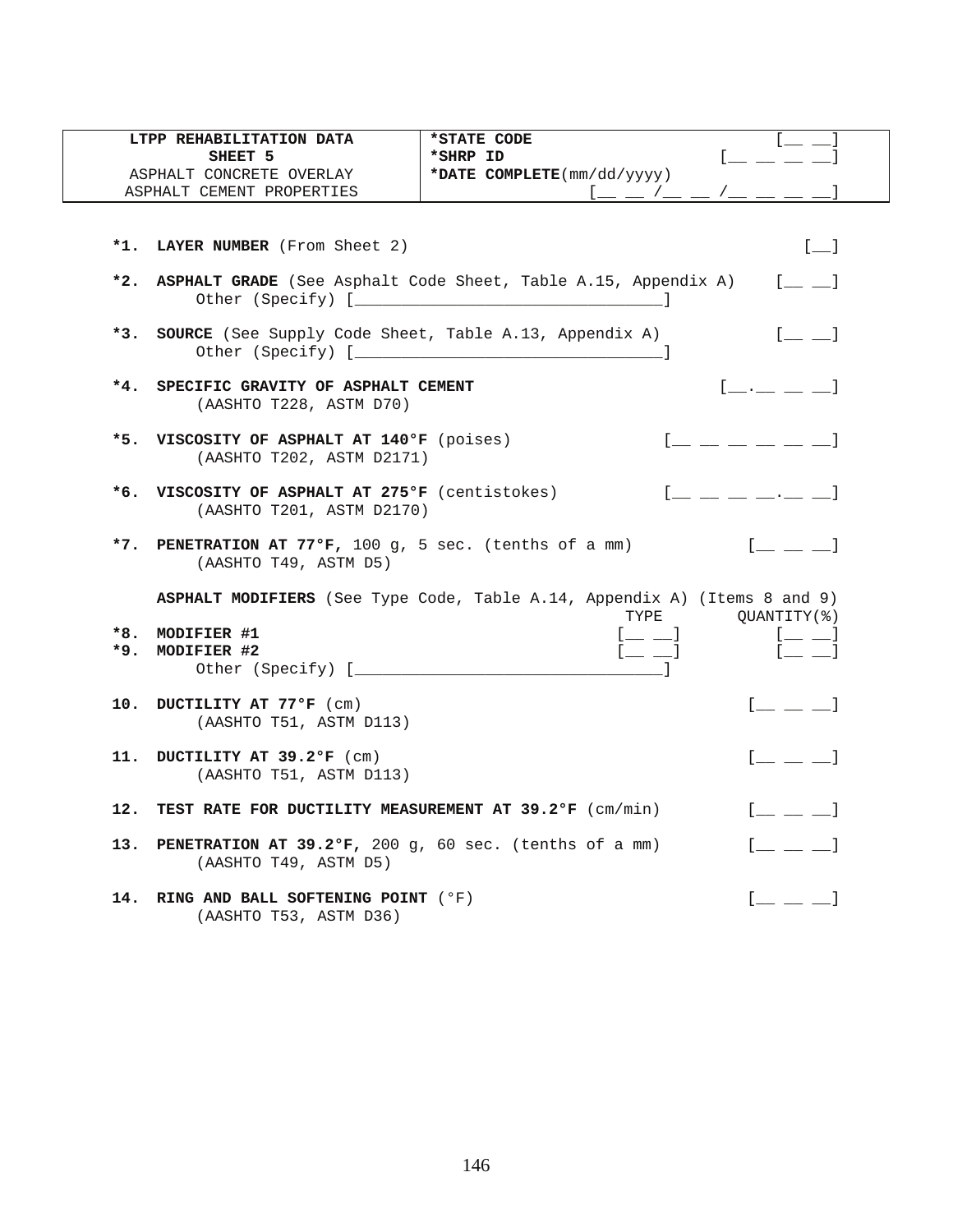|    | LTPP REHABILITATION DATA                                                                                                         | *STATE CODE                |                                           |
|----|----------------------------------------------------------------------------------------------------------------------------------|----------------------------|-------------------------------------------|
|    | SHEET 6                                                                                                                          | *SHRP ID                   |                                           |
|    | ASPHALT CONCRETE OVERLAY                                                                                                         | *DATE COMPLETE(mm/dd/yyyy) |                                           |
|    | LABORATORY AGED ASPHALT CEMENT PROPERTIES                                                                                        | $1 - 2 - 1 - 1 - 1 = -1$   |                                           |
|    | *1. LAYER NUMBER (From Sheet 2)                                                                                                  |                            | $[-]$                                     |
| 2. | TEST PROCEDURE USED TO MEASURE AGING EFFECTS<br>ASTM D1754 - Thin Film Oven Test 1<br>ASTM D2872 - Rolling Thin Film Oven Test 2 |                            | $[ \quad ]$                               |
|    | 3. VISCOSITY OF ASPHALT AT 140°F (poises)<br>(AASHTO T202, ASTM D2171)                                                           |                            |                                           |
|    | 4. VISCOSITY OF ASPHALT AT 275°F (centistokes)<br>(AASHTO T201, ASTM D2170)                                                      |                            |                                           |
|    | 5. DUCTILITY AT 77°F (cm) (AASHTO T51, ASTM D113)                                                                                |                            | $\begin{bmatrix} 1 & 1 & 1 \end{bmatrix}$ |
|    | 6. DUCTILITY AT 39.2°F (cm) (AASHTO T51, ASTM D113)                                                                              |                            | $\begin{bmatrix} 1 & 1 & 1 \end{bmatrix}$ |
|    | 7. TEST RATE FOR DUCTILITY MEASUREMENT AT 39.2°F (cm/min)                                                                        |                            | $[$ $,$ $]$                               |
|    | 8. PENETRATION AT 77°F, 100 g, 5 sec. (tenths of a mm)<br>(AASHTO T49, ASTM D5)                                                  |                            | $\begin{bmatrix} 1 & 1 & 1 \end{bmatrix}$ |
|    | 9. PENETRATION AT 39.2°F, 200 g, 60 sec. (tenths of a mm)<br>(AASHTO T49, ASTM D5)                                               |                            | $[- \ ]$                                  |
|    | 10. RING AND BALL SOFTENING POINT (°F) (AASHTO T53, ASTM D36)                                                                    |                            |                                           |
|    | 11. WEIGHT LOSS (percent)                                                                                                        |                            | $\begin{bmatrix} 1 & 1 \end{bmatrix}$     |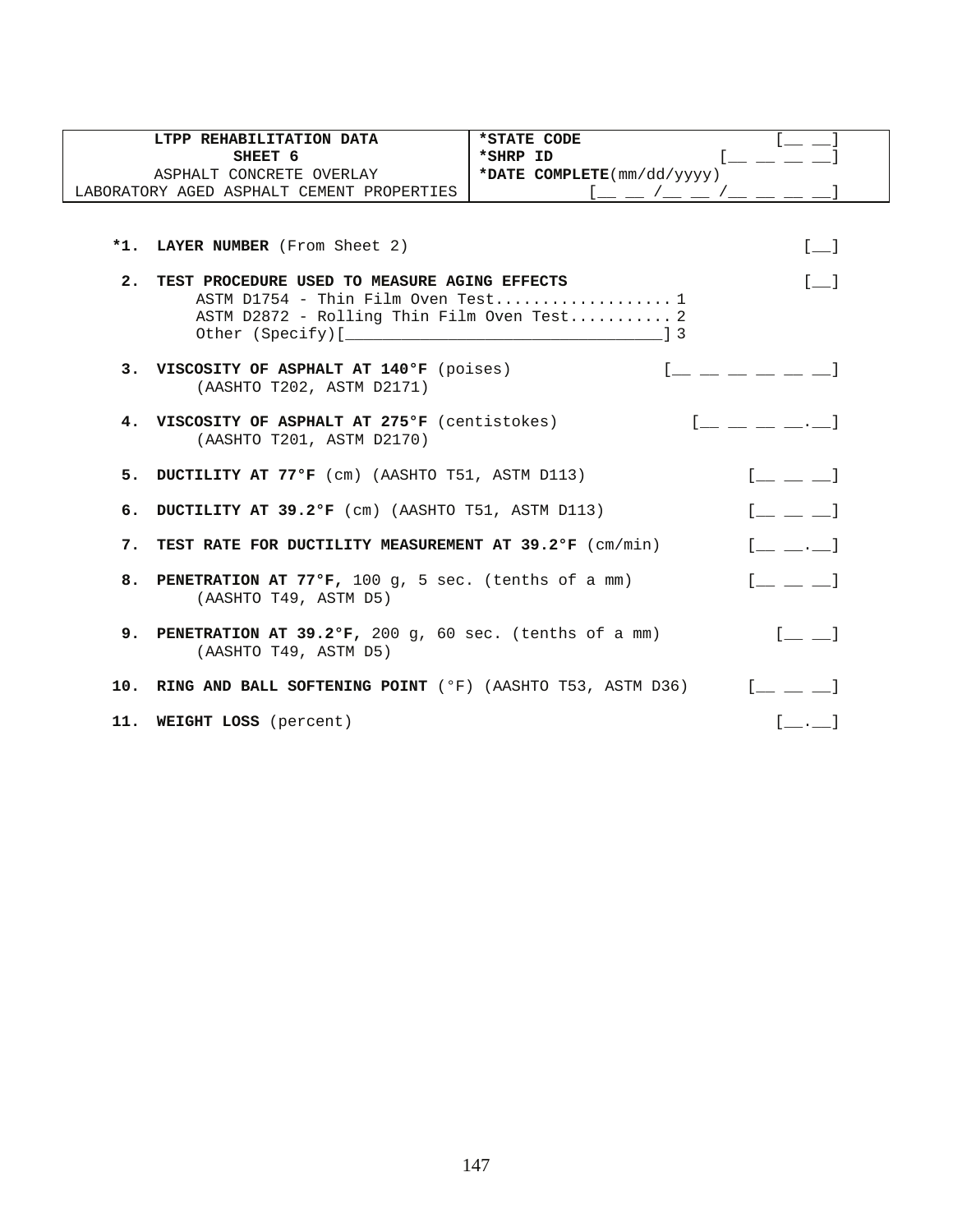|    | LTPP REHABILITATION DATA                                                                      | *STATE CODE                                                                     |                                                                        |
|----|-----------------------------------------------------------------------------------------------|---------------------------------------------------------------------------------|------------------------------------------------------------------------|
|    | SHEET 7                                                                                       | *SHRP ID                                                                        |                                                                        |
|    | ASPHALT CONCRETE OVERLAY                                                                      | *DATE COMPLETE(mm/dd/yyyy)                                                      |                                                                        |
|    | LABORATORY MIXTURE DESIGN                                                                     |                                                                                 |                                                                        |
|    |                                                                                               |                                                                                 |                                                                        |
|    | *1. LAYER NUMBER (From Sheet 2)                                                               |                                                                                 | $\begin{bmatrix} 1 & 1 \end{bmatrix}$                                  |
|    | 2. MAXIMUM SPECIFIC GRAVITY (No Air Voids) (Eq. 3)                                            |                                                                                 | $[$ __ _ _ _ _ ]                                                       |
| 3. | BULK SPECIFIC GRAVITY (ASTM D1188)                                                            |                                                                                 | $\begin{bmatrix} 1 & 1 & 1 & 1 \\ 1 & 1 & 1 & 1 \end{bmatrix}$         |
|    | 4. OPTIMUM ASPHALT CONTENT (percent by weight of total mix)                                   |                                                                                 | $[$                                                                    |
|    | 5. PERCENT AIR VOIDS (Eq. 4)                                                                  |                                                                                 | $[$ <sub>__</sub> __ .__ $]$                                           |
|    | 6. VOIDS IN MINERAL AGGREGATE (percent) (Eq. 5)                                               |                                                                                 | $[$ $\underline{\qquad}$ $\underline{\qquad}$ $\underline{\qquad}$ $]$ |
|    | 7. EFFECTIVE ASPHALT CONTENT (Percent) (Eq. 6)                                                | $[$ $\ldots$ $\ldots]$                                                          |                                                                        |
|    | 8. MARSHALL STABILITY (pounds) (AASHTO T245, ASTM D1559)                                      | $\begin{bmatrix} 1 & 1 & 1 & 1 \\ 1 & 1 & 1 & 1 \\ 1 & 1 & 1 & 1 \end{bmatrix}$ |                                                                        |
|    | 9. NUMBER OF BLOWS                                                                            | $[$ <sub><math>-</math></sub> $]$                                               |                                                                        |
|    | 10. MARSHALL FLOW (hundredths of an inch)<br>(AASHTO T245, ASTM D1559)                        | $\begin{bmatrix} 1 & 1 & 1 & 1 \\ 1 & 1 & 1 & 1 \\ 1 & 1 & 1 & 1 \end{bmatrix}$ |                                                                        |
|    | 11. HVEEM STABILITY (AASHTO T246, ASTM D1560)                                                 |                                                                                 | $\begin{bmatrix} 1 & 1 & 1 \end{bmatrix}$                              |
|    | 12. HVEEM COHESIOMETER VALUE (grams/25 mm of width)<br>(AASHTO T246, ASTM D1560)              | $\begin{bmatrix} 1 & 1 & 1 & 1 \\ 1 & 1 & 1 & 1 \\ 1 & 1 & 1 & 1 \end{bmatrix}$ |                                                                        |
|    | 13. SUPERPAVE GYRATORY COMPACTION NDESIGN                                                     | $[$ $\_$ $\_$ $]$                                                               |                                                                        |
|    | 14. ASPHALT GRADE (See Asphalt Code Sheet, Table A.15)<br>Other (Specify) [ <i>__________</i> |                                                                                 | $[$ $\qquad$ $]$                                                       |
|    | 15. SUPERPAVE ASPHALT BINDER GRADE                                                            |                                                                                 | $PG[\_\_]=[-[\_\_]=[\_\_]=]$                                           |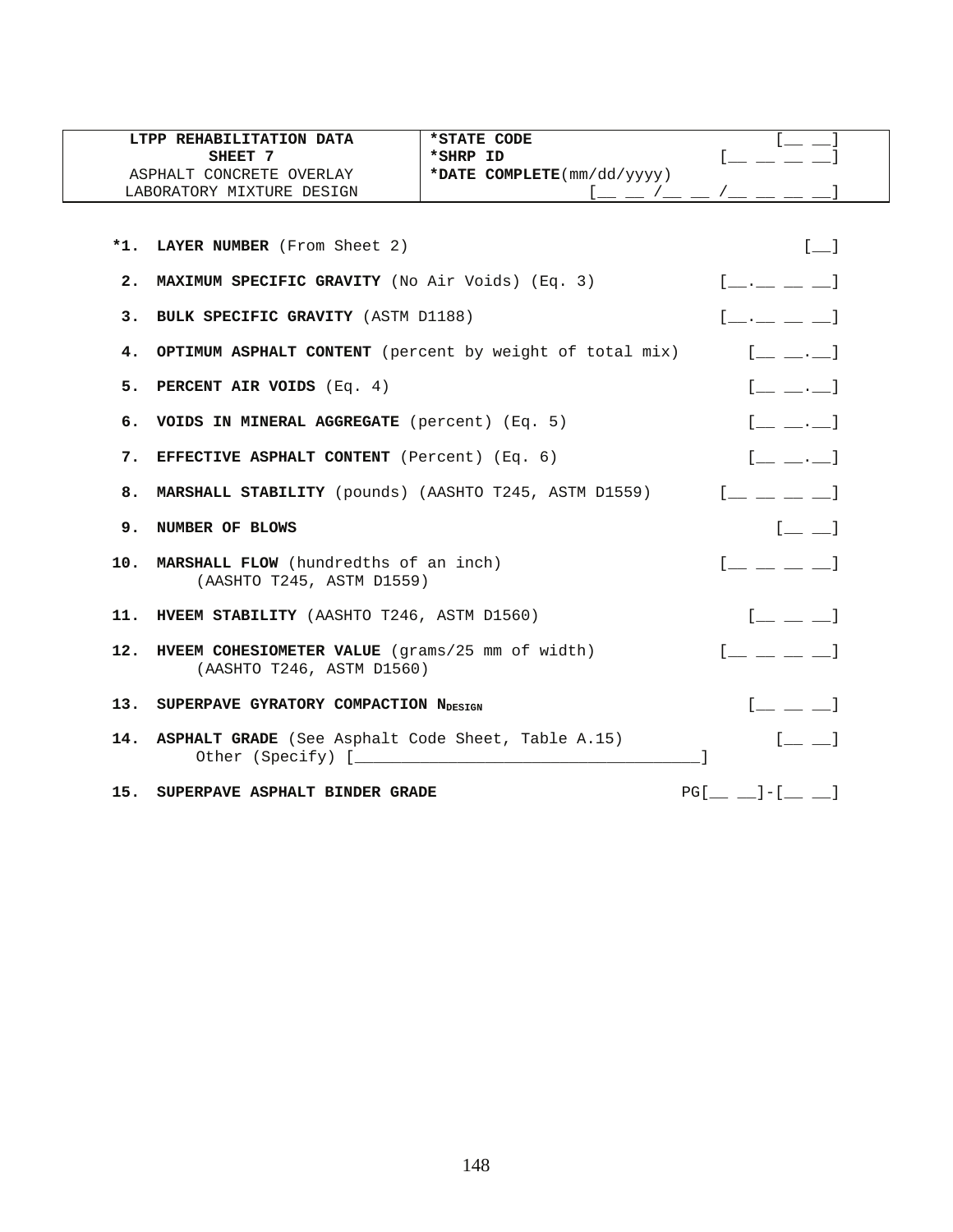| LTPP REHABILITATION DATA                                                                                                                                                                                                                                                                       | *STATE CODE                                                                   |                                                                                         |
|------------------------------------------------------------------------------------------------------------------------------------------------------------------------------------------------------------------------------------------------------------------------------------------------|-------------------------------------------------------------------------------|-----------------------------------------------------------------------------------------|
| SHEET 8                                                                                                                                                                                                                                                                                        | *SHRP ID                                                                      |                                                                                         |
| ASPHALT CONCRETE OVERLAY                                                                                                                                                                                                                                                                       | *DATE COMPLETE(mm/dd/yyyy)                                                    |                                                                                         |
| MIXTURE PROPERTIES AS PLACED                                                                                                                                                                                                                                                                   | $1 \underline{\qquad}$ $\underline{\qquad}$ $\underline{\qquad}$              |                                                                                         |
| LAYER NUMBER (From Sheet 2)<br>$*1.$                                                                                                                                                                                                                                                           |                                                                               | $[-]$                                                                                   |
| $*2.$<br>TYPE OF SAMPLES                                                                                                                                                                                                                                                                       | Mixed in Field, Compacted in Laboratory  1<br>Mixed and Compacted in Field  2 | $\begin{bmatrix} 1 & 1 \\ 1 & 1 \end{bmatrix}$                                          |
| *3. MAXIMUM SPECIFIC GRAVITY (No Air Voids) (Eq. 3)                                                                                                                                                                                                                                            |                                                                               | $\begin{bmatrix} 1 & 1 & 1 \end{bmatrix}$                                               |
| $*4.$<br>BULK SPECIFIC GRAVITY (ASTM D1188)<br>$[\underline{\phantom{a}} \underline{\phantom{a}} \underline{\phantom{a}} \underline{\phantom{a}} \underline{\phantom{a}} \underline{\phantom{a}}]$<br><b>MEAN</b><br><b>MINIMUM</b><br>STD. DEV.<br><b>Contract Contract Contract Contract</b> | NUMBER OF TESTS<br><b>MAXIMUM</b>                                             | $\begin{bmatrix} 1 & 1 \\ 1 & 1 \end{bmatrix}$<br>$\mathbf{L}$ , the state $\mathbf{L}$ |
| *5. ASPHALT CONTENT (percent by weight of total mix)<br>(AASHTO T164, ASTM D2172)<br><b>MEAN</b><br>$[$ $\_\_$ $\_\_$<br>. 1<br><b>MINIMUM</b><br>STD. DEV.                                                                                                                                    | NUMBER OF TESTS<br><b>MAXIMUM</b>                                             | [2010]                                                                                  |
| *6. PERCENT AIR VOIDS $(Eq. 4)$<br>$[$ _ _ . _ $]$<br><b>MEAN</b><br><b>MINIMUM</b><br>STD. DEV.                                                                                                                                                                                               | NUMBER OF TESTS<br><b>MAXIMUM</b>                                             | $[$ $\perp$ $\perp$<br><b>Communication</b>                                             |
| 7. VOIDS IN MINERAL AGGREGATE (percent) (Eq. 5)<br><b>MEAN</b><br><b>MINIMUM</b><br>$\sim$ $\sim$ $\sim$ $\sim$<br>STD. DEV.                                                                                                                                                                   | NUMBER OF TESTS<br><b>MAXIMUM</b>                                             | $\mathsf{L} = \mathsf{L}$ .                                                             |
| 8. EFFECTIVE ASPHALT CONTENT (percent) (Eq. 6)<br><b>MEAN</b><br><b>MINIMUM</b><br>STD. DEV.<br>$\mathcal{L} = \mathcal{L} \mathcal{L}$                                                                                                                                                        | NUMBER OF TESTS<br><b>MAXIMUM</b>                                             |                                                                                         |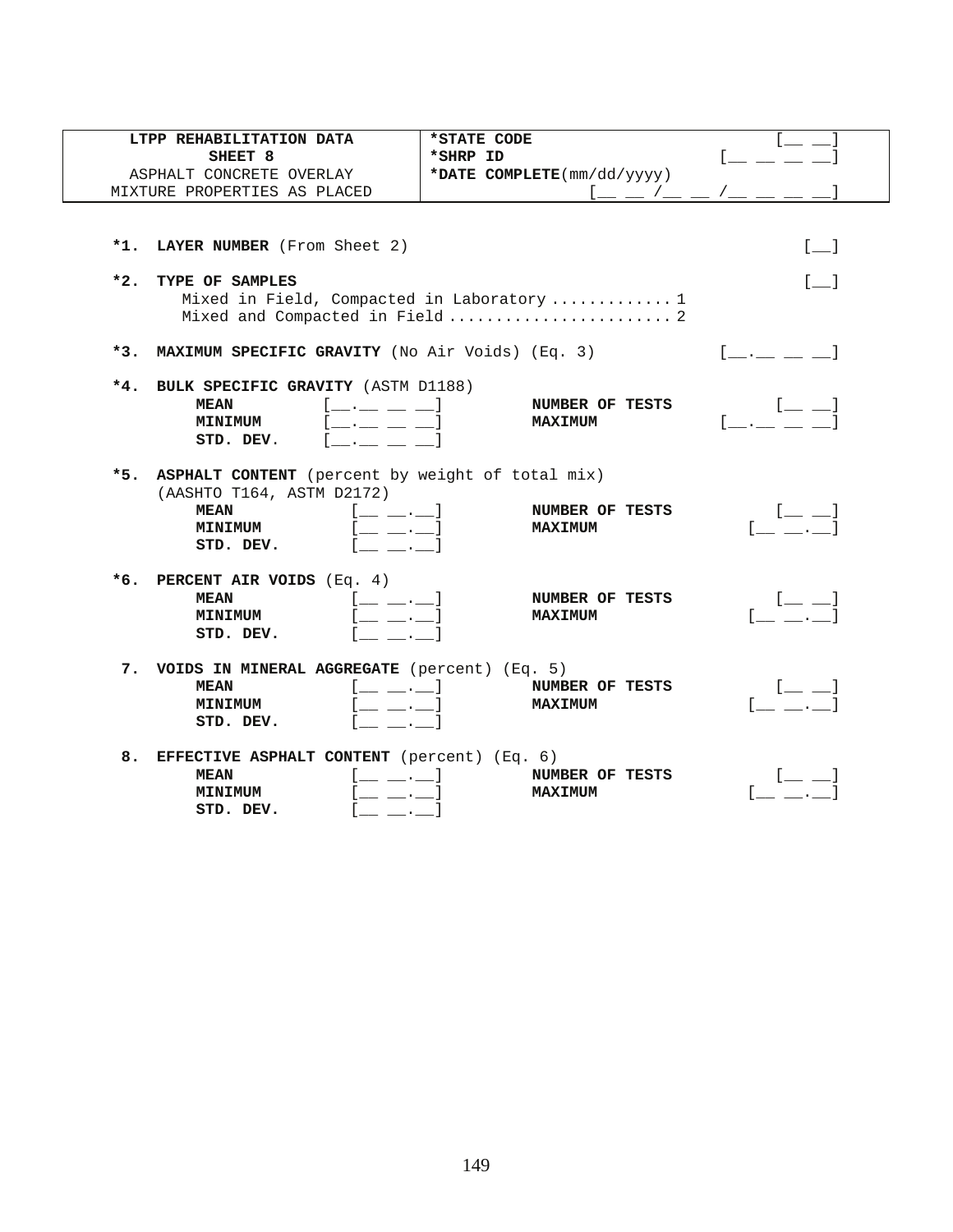| LTPP REHABILITATION DATA                                     | *STATE CODE                                            |                                                                                                                                                                                                                                                                                                                                                                                                                                                                                                                                                                                     |
|--------------------------------------------------------------|--------------------------------------------------------|-------------------------------------------------------------------------------------------------------------------------------------------------------------------------------------------------------------------------------------------------------------------------------------------------------------------------------------------------------------------------------------------------------------------------------------------------------------------------------------------------------------------------------------------------------------------------------------|
| SHEET 9                                                      | *SHRP ID                                               |                                                                                                                                                                                                                                                                                                                                                                                                                                                                                                                                                                                     |
| ASPHALT CONCRETE OVERLAY                                     | *DATE COMPLETE(mm/dd/yyyy)                             |                                                                                                                                                                                                                                                                                                                                                                                                                                                                                                                                                                                     |
| MIXTURE PROPERTIES AS PLACED                                 |                                                        | $[$ $\_\_$ $\_\_$ $/$ $\_\_$ $\_\_$ $/$ $\_\_$ $\_\_$ $\_\_$                                                                                                                                                                                                                                                                                                                                                                                                                                                                                                                        |
| (CONTINUED)                                                  |                                                        |                                                                                                                                                                                                                                                                                                                                                                                                                                                                                                                                                                                     |
|                                                              |                                                        |                                                                                                                                                                                                                                                                                                                                                                                                                                                                                                                                                                                     |
|                                                              |                                                        |                                                                                                                                                                                                                                                                                                                                                                                                                                                                                                                                                                                     |
| *1. LAYER NUMBER (From Sheet 2)                              |                                                        | $\sqrt{1}$                                                                                                                                                                                                                                                                                                                                                                                                                                                                                                                                                                          |
| *2. TYPE ASPHALT PLANT                                       |                                                        | $\sqrt{1}$                                                                                                                                                                                                                                                                                                                                                                                                                                                                                                                                                                          |
|                                                              | Batch Plant 1 Drum Mix Plant2                          |                                                                                                                                                                                                                                                                                                                                                                                                                                                                                                                                                                                     |
|                                                              |                                                        |                                                                                                                                                                                                                                                                                                                                                                                                                                                                                                                                                                                     |
|                                                              |                                                        |                                                                                                                                                                                                                                                                                                                                                                                                                                                                                                                                                                                     |
| *3. TYPE OF ANTISTRIPPING AGENT (See Type Codes, Table A.20) |                                                        | $\begin{bmatrix} 1 & 1 \\ 1 & 1 \end{bmatrix}$                                                                                                                                                                                                                                                                                                                                                                                                                                                                                                                                      |
|                                                              |                                                        |                                                                                                                                                                                                                                                                                                                                                                                                                                                                                                                                                                                     |
|                                                              |                                                        |                                                                                                                                                                                                                                                                                                                                                                                                                                                                                                                                                                                     |
| *4. ANTISTRIPPING AGENT LIQUID OR SOLID CODE                 |                                                        | $\begin{bmatrix} 1 & 1 \end{bmatrix}$                                                                                                                                                                                                                                                                                                                                                                                                                                                                                                                                               |
|                                                              | Liquid 1 Solid2                                        |                                                                                                                                                                                                                                                                                                                                                                                                                                                                                                                                                                                     |
|                                                              |                                                        |                                                                                                                                                                                                                                                                                                                                                                                                                                                                                                                                                                                     |
| *5. AMOUNT OF ANTISTRIPPING AGENT                            | (If liquid, enter amount as percent of asphalt cement  | $\begin{array}{ccc} \begin{array}{ccc} \end{array} & \begin{array}{ccc} \end{array} & \begin{array}{ccc} \end{array} & \begin{array}{ccc} \end{array} & \begin{array}{ccc} \end{array} & \begin{array}{ccc} \end{array} & \begin{array}{ccc} \end{array} & \begin{array}{ccc} \end{array} & \begin{array}{ccc} \end{array} & \begin{array}{ccc} \end{array} & \begin{array}{ccc} \end{array} & \begin{array}{ccc} \end{array} & \begin{array}{ccc} \end{array} & \begin{array}{ccc} \end{array} & \begin{array}{ccc} \end{array} & \begin{array}{ccc} \end{array} & \begin{array}{$ |
|                                                              | weight, if solid, enter amount as percent of aggregate |                                                                                                                                                                                                                                                                                                                                                                                                                                                                                                                                                                                     |
| $weight.$ )                                                  |                                                        |                                                                                                                                                                                                                                                                                                                                                                                                                                                                                                                                                                                     |
|                                                              |                                                        |                                                                                                                                                                                                                                                                                                                                                                                                                                                                                                                                                                                     |
| 6. MOISTURE SUSCEPTIBILITY TEST TYPE                         |                                                        | $\sqrt{1}$                                                                                                                                                                                                                                                                                                                                                                                                                                                                                                                                                                          |
|                                                              | AASHTO T165 (ASTM D1075)1                              |                                                                                                                                                                                                                                                                                                                                                                                                                                                                                                                                                                                     |
|                                                              | Texas Freeze-Thaw Pedestal Test (Ref 21)2              |                                                                                                                                                                                                                                                                                                                                                                                                                                                                                                                                                                                     |
|                                                              | Texas Boiling Test (Ref 22)3                           |                                                                                                                                                                                                                                                                                                                                                                                                                                                                                                                                                                                     |
|                                                              | Revised Lottman Procedure (AASHTO T283)4               |                                                                                                                                                                                                                                                                                                                                                                                                                                                                                                                                                                                     |
|                                                              |                                                        |                                                                                                                                                                                                                                                                                                                                                                                                                                                                                                                                                                                     |
| 7. MOISTURE SUSCEPTIBILITY TEST RESULTS                      |                                                        |                                                                                                                                                                                                                                                                                                                                                                                                                                                                                                                                                                                     |
| HVEEM STABILITY NO.                                          |                                                        |                                                                                                                                                                                                                                                                                                                                                                                                                                                                                                                                                                                     |
| PERCENT STRIPPED                                             |                                                        |                                                                                                                                                                                                                                                                                                                                                                                                                                                                                                                                                                                     |
| TENSILE STRENGTH RATIO (AASHTO T283)                         |                                                        |                                                                                                                                                                                                                                                                                                                                                                                                                                                                                                                                                                                     |
| INDEX OF RETAINED STRENGTH (AASHTO T165)                     |                                                        |                                                                                                                                                                                                                                                                                                                                                                                                                                                                                                                                                                                     |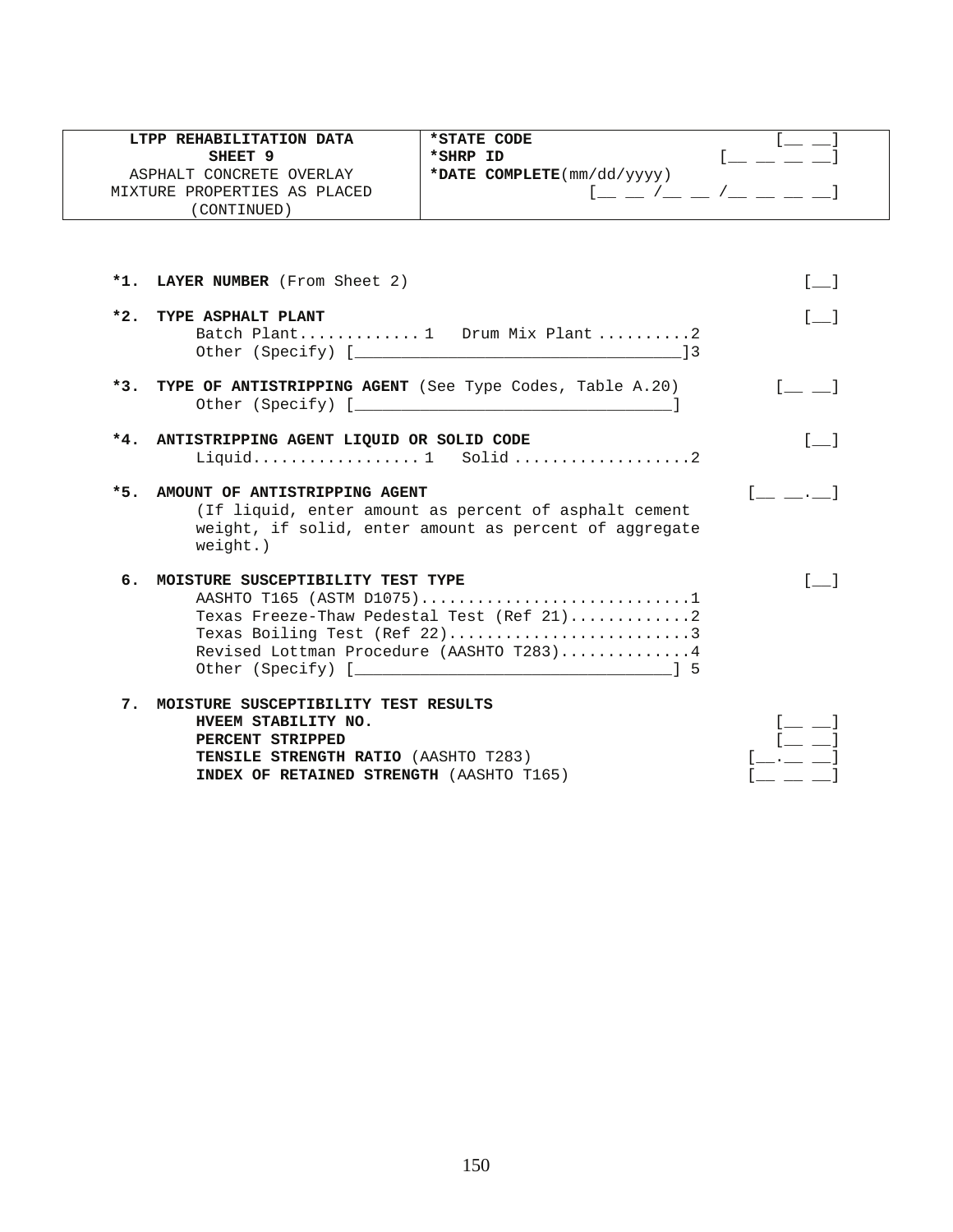| LTPP REHABILITATION DATA                                        | *STATE CODE                                     |  |
|-----------------------------------------------------------------|-------------------------------------------------|--|
| SHEET 10                                                        | *SHRP ID                                        |  |
| ASPHALT CONCRETE OVERLAY                                        | *DATE COMPLETE $\text{mm}/\text{dd}/\text{yyy}$ |  |
| CONSTRUCTION DATA                                               |                                                 |  |
|                                                                 |                                                 |  |
| *1. LAYER NUMBER (From Sheet 2)                                 |                                                 |  |
| 2. MIXING TEMPERATURE $(°F)$                                    |                                                 |  |
| <b>LAYDOWN TEMPERATURES</b> ( $^{\circ}$ F) (Items 3, 4, and 5) |                                                 |  |
| з.<br><b>MEAN</b><br><b>MINIMUM</b><br>4.<br>5.<br>STD. DEV.    | NUMBER OF TESTS<br><b>MAXIMUM</b>               |  |

**ROLLER DATA** (Items 6 through 22)

|       | Roller       | Roller           |        | Gross Wgt Tire Pres. Frequency |            | Amplitude | Speed |
|-------|--------------|------------------|--------|--------------------------------|------------|-----------|-------|
|       | Code         | Description      | (tons) | (psi)                          | (vibr/min) | (inches)  | (mph) |
| 6. A  |              | Steel-Whl Tandem |        |                                |            |           |       |
| 7.    | B            | Steel-Whl Tandem |        |                                |            |           |       |
| 8. C  |              | Steel-Whl Tandem |        |                                |            |           |       |
| 9.    | D            | Steel-Whl Tandem |        |                                |            |           |       |
| 10. E |              | Pneumatic-Tired  |        |                                |            |           |       |
| 11.   | F            | Pneumatic-Tired  |        |                                |            |           |       |
| 12. G |              | Pneumatic-Tired  |        |                                |            |           |       |
| 13. H |              | Pneumatic-Tired  |        |                                |            |           |       |
| 14.   | I            | Single-Drum Vibr |        |                                |            |           |       |
| 15. J |              | Single-Drum Vibr |        |                                |            |           |       |
| 16. K |              | Single-Drum Vibr |        |                                |            |           |       |
| 17.   | L            | Single-Drum Vibr |        |                                |            |           |       |
| 18.   | M            | Double-Drum Vibr |        |                                |            |           |       |
| 19.   | N            | Double-Drum Vibr |        |                                |            |           |       |
| 20.   | $\Omega$     | Double-Drum Vibr |        |                                |            |           |       |
| 21.   | $\mathbf{P}$ | Double-Drum Vibr |        |                                |            |           |       |
| 22.   | Q            | Other (Specify)[ |        |                                |            |           |       |

**COMPACTION DATA** (Items 23 through 31)

|     | BREAKDOWN:                  | First Lift                 | Second Lift | Third Lift | Fourth Lift |
|-----|-----------------------------|----------------------------|-------------|------------|-------------|
| 23. | ROLLER CODE $#$ $(A-Q)$     |                            |             |            |             |
| 24. | <b>COVERAGES</b>            |                            |             |            |             |
|     | INTERMEDIATE:               |                            |             |            |             |
| 25. | ROLLER CODE $#$ $(A-O)$     |                            |             |            |             |
| 26. | <b>COVERAGES</b>            |                            |             |            |             |
|     | FINAL:                      |                            |             |            |             |
| 27. | ROLLER CODE $#$ $(A-O)$     |                            |             |            |             |
| 28. | <b>COVERAGES</b>            |                            |             |            |             |
| 29. | AIR TEMP $(°F)$             |                            |             |            |             |
| 30. | COMPACTED THICKNESS         | $(in.)$ [ $\blacksquare$ ] |             |            |             |
| 31. | <b>CURING PERIOD</b> (days) |                            |             |            |             |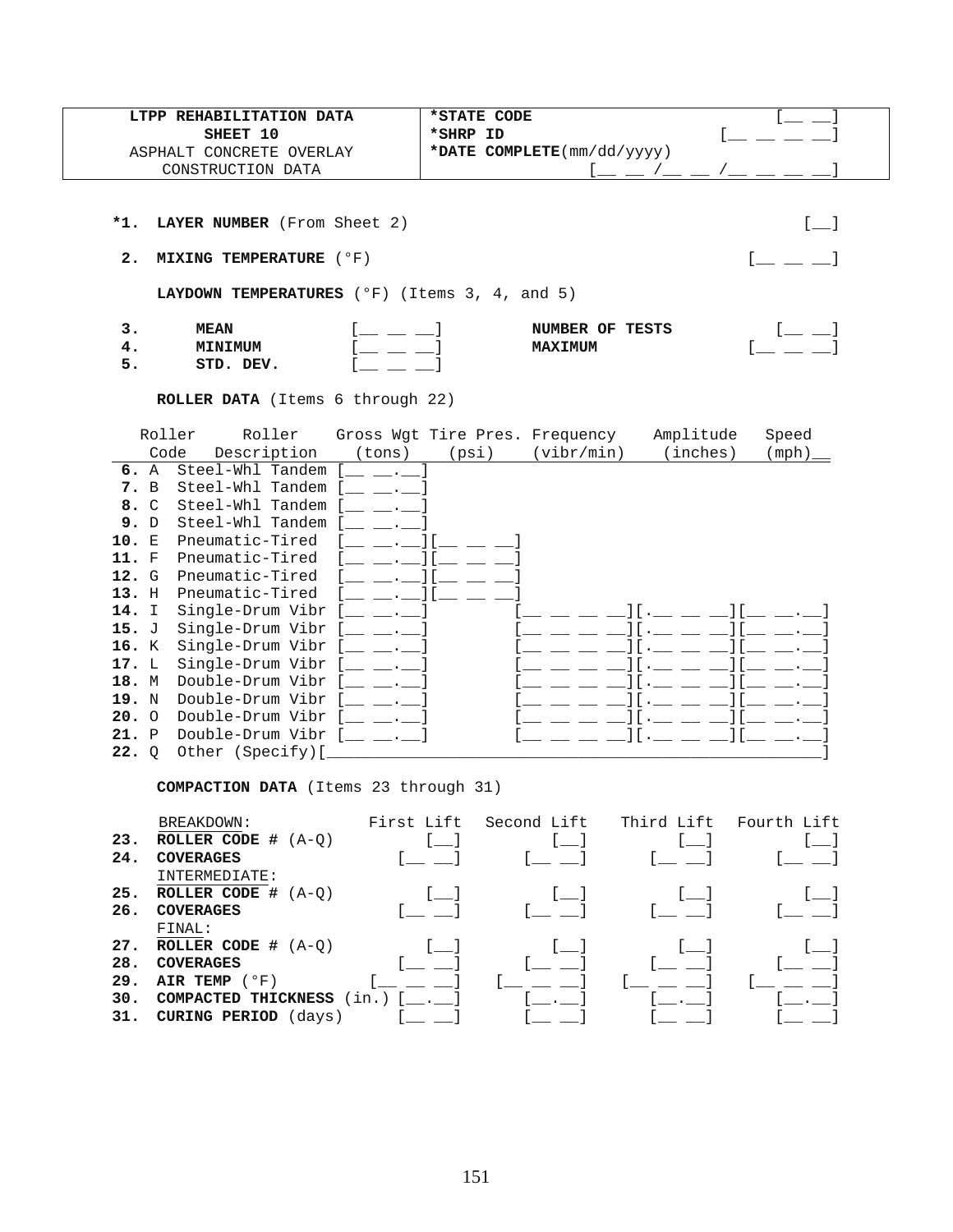| LTPP REHABILITATION DATA<br>SHEET 11                                                                                                                                                                                                                                                                                                | *STATE CODE<br>*SHRP ID                                                                                                                        |
|-------------------------------------------------------------------------------------------------------------------------------------------------------------------------------------------------------------------------------------------------------------------------------------------------------------------------------------|------------------------------------------------------------------------------------------------------------------------------------------------|
| HOT-MIX RECYCLED ASPHALT PAVEMENT                                                                                                                                                                                                                                                                                                   | *DATE COMPLETE(mm/dd/yyyy)                                                                                                                     |
| GENERAL INFORMATION AND                                                                                                                                                                                                                                                                                                             | $1 - 2 - 1 - 1 - 1 = 1$                                                                                                                        |
| RECLAIMED AGGREGATE PROPERTIES                                                                                                                                                                                                                                                                                                      |                                                                                                                                                |
|                                                                                                                                                                                                                                                                                                                                     |                                                                                                                                                |
| $*1.$<br>LAYER NUMBER (From Sheet 2)                                                                                                                                                                                                                                                                                                | $\begin{bmatrix} 1 & 1 \end{bmatrix}$                                                                                                          |
| GENERAL INFORMATION                                                                                                                                                                                                                                                                                                                 |                                                                                                                                                |
| $*2.$                                                                                                                                                                                                                                                                                                                               | PROCEDURE USED TO BREAK UP AND/OR REMOVE THE ASPHALT PAVEMENT<br>$\begin{bmatrix} 1 & 1 \end{bmatrix}$<br>Grid Rolling 2 Cold Milling  4<br>15 |
| *3.<br>PAVEMENT PROCESSING<br>RECLAIMED AGGREGATE PROPERTIES                                                                                                                                                                                                                                                                        | $\begin{bmatrix} 1 & 1 \end{bmatrix}$<br>Pulverized by Grid or V-Cleated Roller 4                                                              |
| $*4.$<br>GRADATION OF RECLAIMED AGGREGATES                                                                                                                                                                                                                                                                                          |                                                                                                                                                |
| Sieve Size or No.<br>% Passing<br>$\overline{1}$<br>$2^{\mathsf{n}}$<br>$1\;\;1/2"$<br>$\mathbb{R}^n$ . The set of $\mathbb{R}^n$<br>$1"$<br>[ __ __ __<br>$7/8"$<br>$[$ $\perp$ $\perp$ $\perp$<br>$3/4$ "<br>$[$ $\_\_$ $\_\_$<br>$5/8"$<br>$[$ $\perp$ $\perp$ $\perp$ $]$<br>$1/2$ "<br><u>لــــــــــــــــــــا</u><br>$3/8"$ | Sieve Size or No.<br>% Passing<br>NO, 4,<br>No. 8<br>No. 10<br>No. 16<br>No. 30<br>No. 40<br>No. 50<br>NO. 80<br>No. 100<br>NO. 200            |

**BULK SPECIFIC GRAVITIES** (Items 5 through 8)

| *5. COARSE AGGREGATE (AASHTO T85 or ASTM C127)         | $\begin{array}{ccc} 1 & . & . & . \end{array}$         |
|--------------------------------------------------------|--------------------------------------------------------|
| *6. FINE AGGREGATE (AASHTO T84 or ASTM C128)           | $[$ $\ldots$ $\ldots$ $\ldots$ $]$                     |
| *7. MINERAL FILLER (AASHTO T100 or ASTM D854)          |                                                        |
| *8. AGGREGATE COMBINATION (Calculated - Eq. 1)         | $1 \qquad \qquad 1$                                    |
|                                                        |                                                        |
| 9. EFFECTIVE SPECIFIC GRAVITY OF AGGREGATE COMBINATION | $\begin{bmatrix} 1 & 1 & 1 \\ 1 & 1 & 1 \end{bmatrix}$ |

(Calculated - Eq. 2)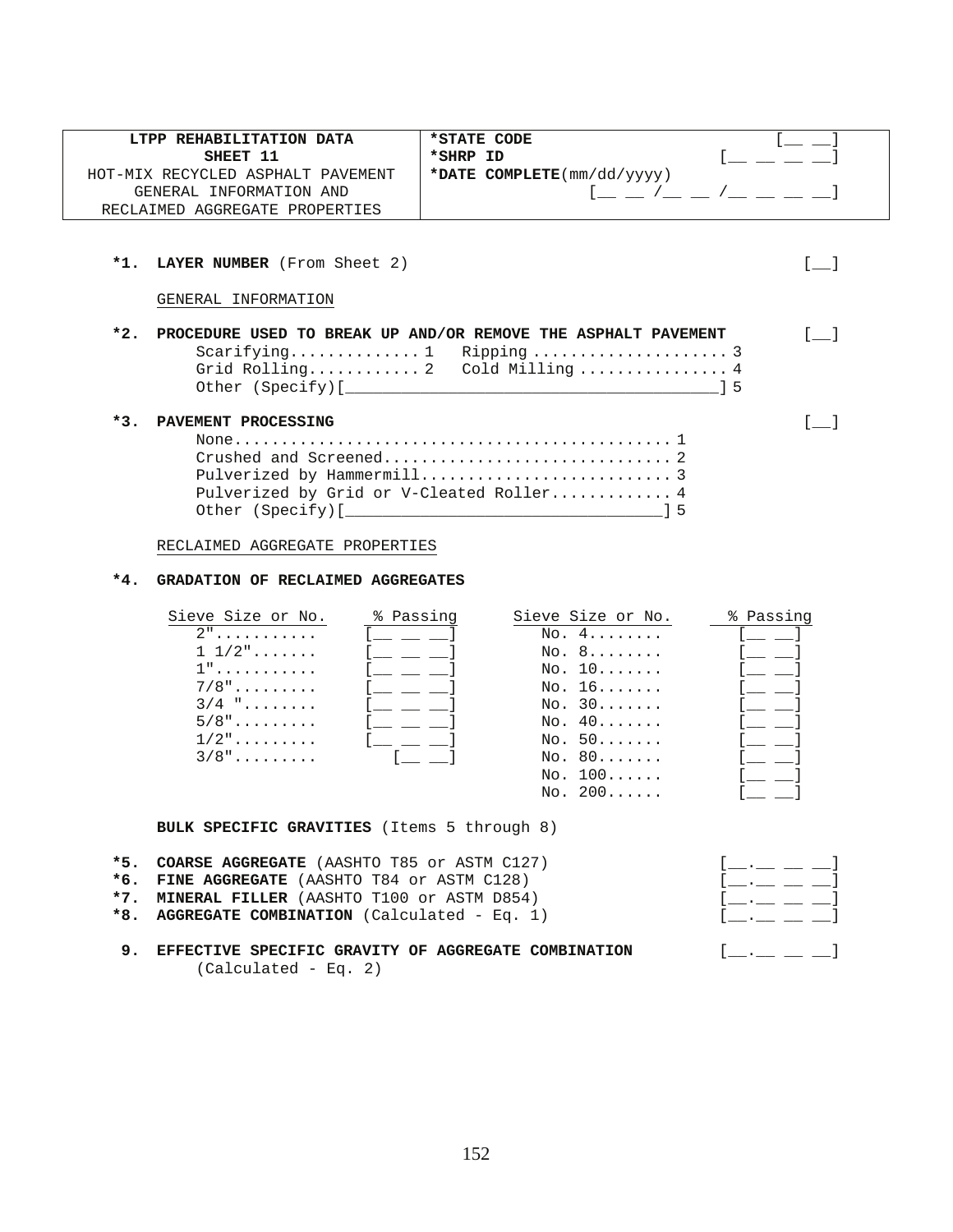| LTPP REHABILITATION DATA                                   | *STATE CODE                                                     |
|------------------------------------------------------------|-----------------------------------------------------------------|
| SHEET 12                                                   | *SHRP ID                                                        |
| HOT-MIX RECYCLED ASPHALT PAVEMENT                          | *DATE $COMPLETE(mm/dd/yyyy)$                                    |
| UNTREATED AGGREGATE PROPERTIES                             |                                                                 |
|                                                            |                                                                 |
|                                                            |                                                                 |
| *1. LAYER NUMBER (From Sheet 2)                            | $\begin{bmatrix} 1 & 1 \end{bmatrix}$                           |
|                                                            |                                                                 |
| <b>COMPOSITION OF COARSE AGGREGATE</b> (Items 2, 3, and 4) |                                                                 |
| Crushed Stone $1$ Crushed Slag 4                           | TYPE<br>PERCENT<br>$*2.$                                        |
| Gravel 2 Manufactured                                      | $*3.$                                                           |
| Crushed Gravel3                                            | Lightweight 5<br>$*4.$                                          |
|                                                            |                                                                 |
|                                                            |                                                                 |
| *5. GEOLOGIC CLASSIFICATION OF COARSE AGGREGATE            | $\begin{bmatrix} 1 & 1 \\ 1 & 1 \end{bmatrix}$                  |
| (See Geologic Classification Codes, Table A.8)             |                                                                 |
| COMPOSITION OF FINE AGGREGATE (Items 6, 7, and 8)          |                                                                 |
|                                                            | TYPE<br>PERCENT                                                 |
|                                                            | $*6.$                                                           |
| Manufactured Sand (From                                    | $*7.$                                                           |
| Crushed Gravel or Stone)2                                  | $*8.$                                                           |
| Recycled Concrete3                                         |                                                                 |
| Other (Specify) [ ____________________].4                  |                                                                 |
| <b>SOURCE</b> (Items 9 and 10)                             |                                                                 |
| Reclaimed Base Material1                                   | *9.<br><b>COARSE</b>                                            |
| Pit (Original Use)2                                        | $*10.$<br>FINE                                                  |
|                                                            |                                                                 |
| *11. TYPE OF MINERAL FILLER                                | $\lceil$ 1                                                      |
| Stone Dust1 Portland Cement3                               |                                                                 |
| Hydrated Lime2 Fly Ash4                                    |                                                                 |
|                                                            |                                                                 |
| AGGREGATE DURABILITY TEST RESULTS (Items 12 through 15)    |                                                                 |
| (See Durability Test Type Codes, Table A.12)               |                                                                 |
|                                                            |                                                                 |
| TYPE OF AGGREGATE                                          | TYPE OF TEST<br>RESULTS                                         |
| 12. COARSE<br>13. COARSE                                   |                                                                 |
| 14. COARSE                                                 | [ <u>_ _ _ _ . _</u> _ _<br>the contract of the contract of the |
| 15. COMBINED COARSE AND FINE                               |                                                                 |
|                                                            |                                                                 |
| 16. POLISH VALUE OF COARSE AGGREGATES                      |                                                                 |

(Surface Layer Only) (AASHTO T279, ASTM D3319)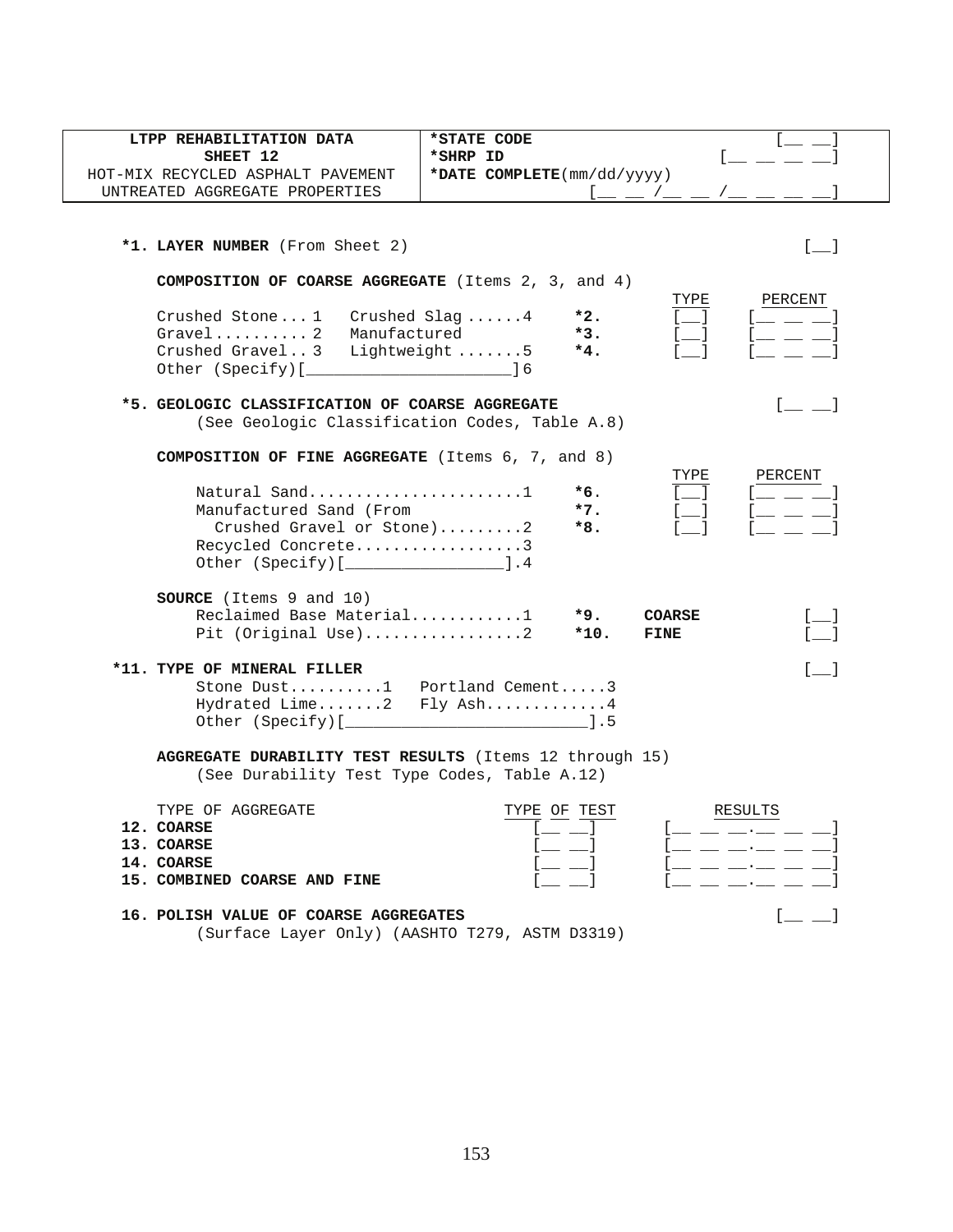| LTPP REHABILITATION DATA          | *STATE CODE                |  |
|-----------------------------------|----------------------------|--|
| SHEET 13                          | *SHRP ID                   |  |
| HOT-MIX RECYCLED ASPHALT PAVEMENT | *DATE COMPLETE(mm/dd/yyyy) |  |
| UNTREATED AGGREGATE PROPERTIES    |                            |  |
| CONTINUED)                        |                            |  |

#### **\*2. GRADATION OF UNTREATED AGGREGATES**

|       | Sieve Size or No.                                   | % Passing                                 | Sieve Size or No. | % Passing                                 |
|-------|-----------------------------------------------------|-------------------------------------------|-------------------|-------------------------------------------|
|       | $2"$                                                | $\begin{bmatrix} 1 & 1 & 1 \end{bmatrix}$ | No. 4.            | $[$ $\qquad$ $]$                          |
|       | $1\;\;1/2"$                                         | $[$ $\perp$ $\perp$ $\perp$               | No. 8             | $[$ $\_\_$ $\_\_$                         |
|       | $1"$                                                | $[$ $\perp$ $\perp$ $\perp$               | No. 10            | $[$ $\equiv$ $\equiv$ $]$                 |
|       | $7/8"$                                              | $[$ $\_$ $\_$ $\_$                        | No. 16            | $[$ $\Box$ $\Box$ $]$                     |
|       | $3/4$ "                                             | $[$ $\perp$ $\perp$ $\perp$               | No. 30            | $[$ $\equiv$ $\equiv$ $]$                 |
|       | $5/8"$                                              | $[$ $\perp$ $\perp$ $\perp$               | No. 40            | $[$ $\qquad$ $\qquad$ $\qquad$            |
|       | $1/2$ "                                             | $[$ $\perp$ $\perp$ $\perp$               | No. 50            | $[$ $\_\_$ $\_\_$                         |
|       | $3/8"$                                              | $\sim$ 1 $\sim$ 1                         | No. 80            | $[$ $\_\_$ $\_\_$                         |
|       |                                                     |                                           | No. 100           | $[\underline{\qquad} \underline{\qquad}]$ |
|       |                                                     |                                           | No. 200           | $[$ <sub><math>-</math></sub> $]$         |
|       | <b>BULK SPECIFIC GRAVITIES</b> (Items 3 through 6)  |                                           |                   |                                           |
| $*3.$ | COARSE AGGREGATE (AASHTO T85 OR ASTM C127)          |                                           |                   | $[\_\_\_\_\_\_\_\]\_\_$                   |
| $*4.$ | FINE AGGREGATE (AASHTO T84 OR ASTM C128)            |                                           |                   | $[$ $\_\_$ $\_\_$ $\_\_$ $\_\_$ $\_\_$    |
| $*5.$ | <b>MINERAL FILLER</b> (AASHTO T100 OR ASTM D854)    |                                           |                   | $[$ __ _ _ _ _ $]$                        |
| $*6.$ | AGGREGATE COMBINATION (Calculated - Eq. 1)          |                                           |                   | $[$ $\ldots$ $\ldots$ $\ldots$ $]$        |
|       |                                                     |                                           |                   |                                           |
| 7.    | EFFECTIVE SPECIFIC GRAVITY OF AGGREGATE COMBINATION |                                           |                   | [____ __ __]                              |

(Calculated - Eq. 2)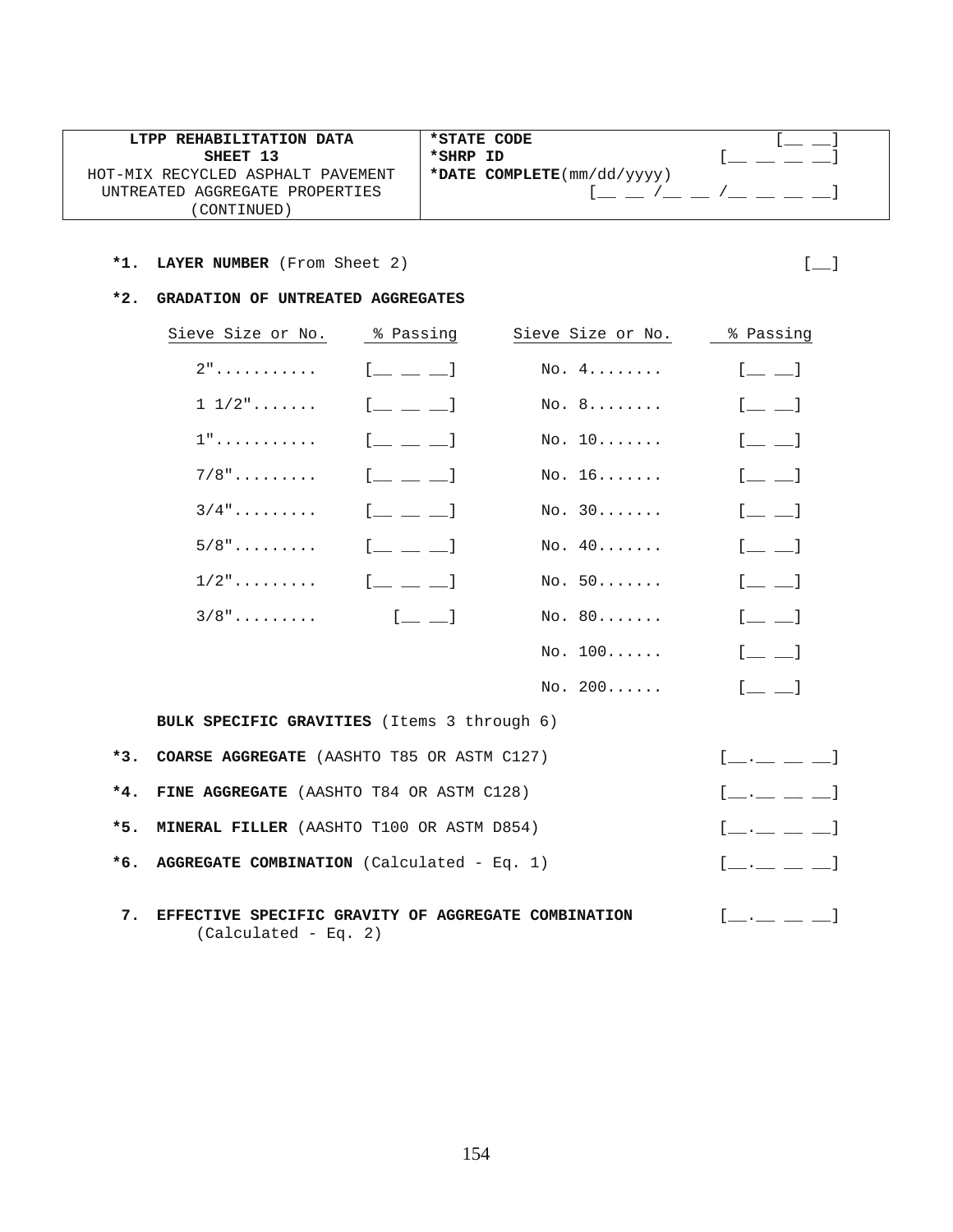| LTPP REHABILITATION DATA          | *STATE CODE                  |  |
|-----------------------------------|------------------------------|--|
| SHEET 14                          | *SHRP ID                     |  |
| HOT-MIX RECYCLED ASPHALT PAVEMENT | *DATE $COMPLETE(mm/dd/yyyy)$ |  |
| COMBINED AGGREGATE PROPERTIES     |                              |  |

| *2. AMOUNT OF NEW UNTREATED AGGREGATE ADDED               | $\begin{bmatrix} 1 & 1 & 1 \end{bmatrix}$ |
|-----------------------------------------------------------|-------------------------------------------|
| (percent by weight of combined aggregate in recycled mix) |                                           |

#### **\*3. GRADATION OF COMBINED AGGREGATES**

|       | Sieve Size or No.                                                             | % Passing                                 | Sieve Size or No. | % Passing                                                    |
|-------|-------------------------------------------------------------------------------|-------------------------------------------|-------------------|--------------------------------------------------------------|
|       | $2"$                                                                          | $[$ $\perp$ $\perp$ $\perp$               | No. 4.            | $[$ $\Box$                                                   |
|       | $1\;\;1/2" \ldots \ldots$                                                     | $[$ $\perp$ $\perp$ $\perp$               | No. 8             | $[\underline{\qquad} \underline{\qquad}]$                    |
|       | $1"$                                                                          | $[$ $\perp$ $\perp$ $\perp$               | No. 10            | $[$ $\qquad \qquad$ $\qquad$                                 |
|       | $7/8$ "                                                                       | $\begin{bmatrix} 1 & 1 & 1 \end{bmatrix}$ | No. 16            | $[$ $\qquad$ $\qquad$ $]$                                    |
|       | $3/4$ "                                                                       | $[$ $\_$ $\_$ $\_$                        | No. 30            | $[$ $\qquad \qquad$ $\qquad$                                 |
|       | $5/8"$                                                                        | $[$ $\perp$ $\perp$ $\perp$               | No. 40            | $[$ $\qquad \qquad$ $\qquad$                                 |
|       | $1/2$ "                                                                       | $[$ $\perp$ $\perp$ $\perp$               | No. 50            | $[$ $\perp$ $\perp$                                          |
|       | $3/8"$                                                                        | $[$ $[$ $]$ $[$ $]$                       | NO. 80            | $[$ $\qquad$ $\qquad$ $]$                                    |
|       |                                                                               |                                           | NO. 100           | $[$ $\qquad \qquad$ $\qquad$                                 |
|       |                                                                               |                                           | NO. 200           | $\begin{bmatrix} 1 & 1 \\ 1 & 1 \end{bmatrix}$               |
|       | BULK SPECIFIC GRAVITIES (Items 4 through 7)                                   |                                           |                   |                                                              |
| *4.   | <b>COARSE AGGREGATE</b> (AASHTO T85 OR ASTM C127)                             |                                           |                   |                                                              |
| $*5.$ | FINE AGGREGATE (AASHTO T84 OR ASTM C128)                                      |                                           |                   | $[\underline{\qquad},\underline{\qquad},\underline{\qquad}]$ |
| $*6.$ | MINERAL FILLER (AASHTO T100 OR ASTM D854)                                     |                                           |                   | $[$ $\_\_$ $\_\_$ $\_\_$ $\_\_$ $\_\_$                       |
| $*7.$ | AGGREGATE COMBINATION (Calculated - Eq. 1)                                    |                                           |                   | $[$ __ .__ __ __ ]                                           |
| 8.    | EFFECTIVE SPECIFIC GRAVITY OF AGGREGATE COMBINATION<br>$(Calculated - Eq. 2)$ |                                           |                   | $\begin{bmatrix} 1 & 1 & 1 \end{bmatrix}$                    |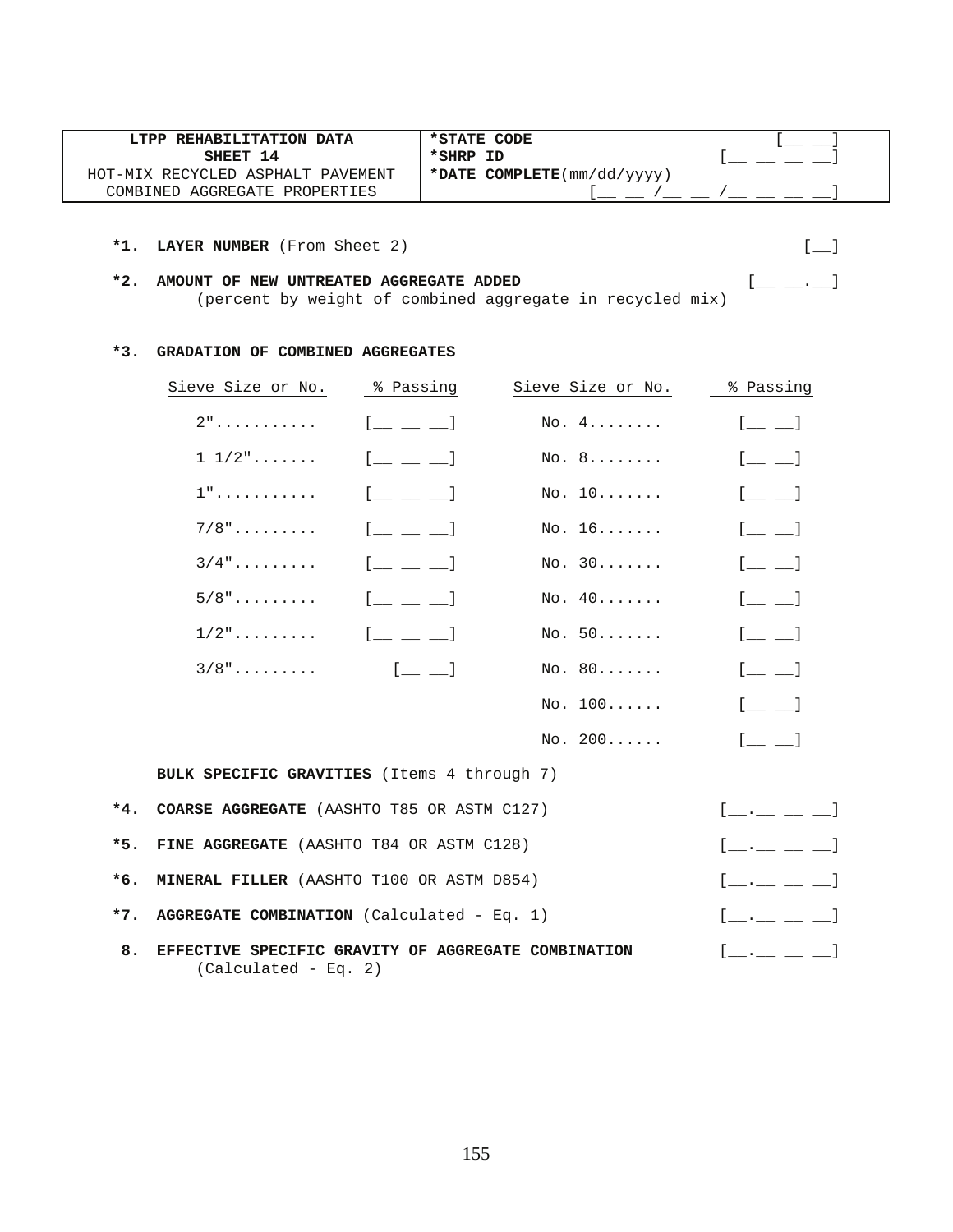| LTPP REHABILITATION DATA                                                | *STATE CODE                |                                                       |
|-------------------------------------------------------------------------|----------------------------|-------------------------------------------------------|
| SHEET 15                                                                | *SHRP ID                   |                                                       |
| HOT-MIX RECYCLED ASPHALT PAVEMENT                                       | *DATE COMPLETE(mm/dd/yyyy) |                                                       |
| RECLAIMED ASPHALT CEMENT PROPERTIES                                     |                            |                                                       |
|                                                                         |                            |                                                       |
| *1. LAYER NUMBER (From Sheet 2)                                         |                            | $\begin{bmatrix} 1 & 1 \end{bmatrix}$                 |
| *2. SPECIFIC GRAVITY OF ASPHALT CEMENT<br>(AASHTO T228, ASTM D70)       |                            | [ 1                                                   |
|                                                                         |                            |                                                       |
| *3. VISCOSITY OF ASPHALT AT 140°F (poises)<br>(AASHTO T202, ASTM D2171) |                            |                                                       |
|                                                                         |                            |                                                       |
| *4. VISCOSITY OF ASPHALT AT 275°F (centistokes)                         |                            |                                                       |
| (AASHTO T201, ASTM D2170)                                               |                            |                                                       |
| *5. PENETRATION AT 77°F, 100 g, 5 sec. (tenths of a mm)                 |                            |                                                       |
| (AASHTO T49, ASTM D5)                                                   |                            |                                                       |
| 6. DUCTILITY AT 77°F (cm) (AASHTO T51, ASTM D113)                       |                            | $\begin{bmatrix} 1 & 1 & 1 \ 1 & 1 & 1 \end{bmatrix}$ |
| 7. DUCTILITY AT 39.2ºF (cm) (AASHTO T51, ASTM D113)                     |                            |                                                       |
|                                                                         |                            |                                                       |
| 8. TEST RATE FOR DUCTILITY MEASUREMENT AT 39.2°F (cm/min)               |                            |                                                       |
| 9. PENETRATION AT 39.2°F, 200 g, 60 sec. (tenths of a mm)               |                            |                                                       |
| (AASHTO T49, ASTM D5)                                                   |                            |                                                       |
| 10. RING AND BALL SOFTENING POINT (°F) (AASHTO T53)                     |                            |                                                       |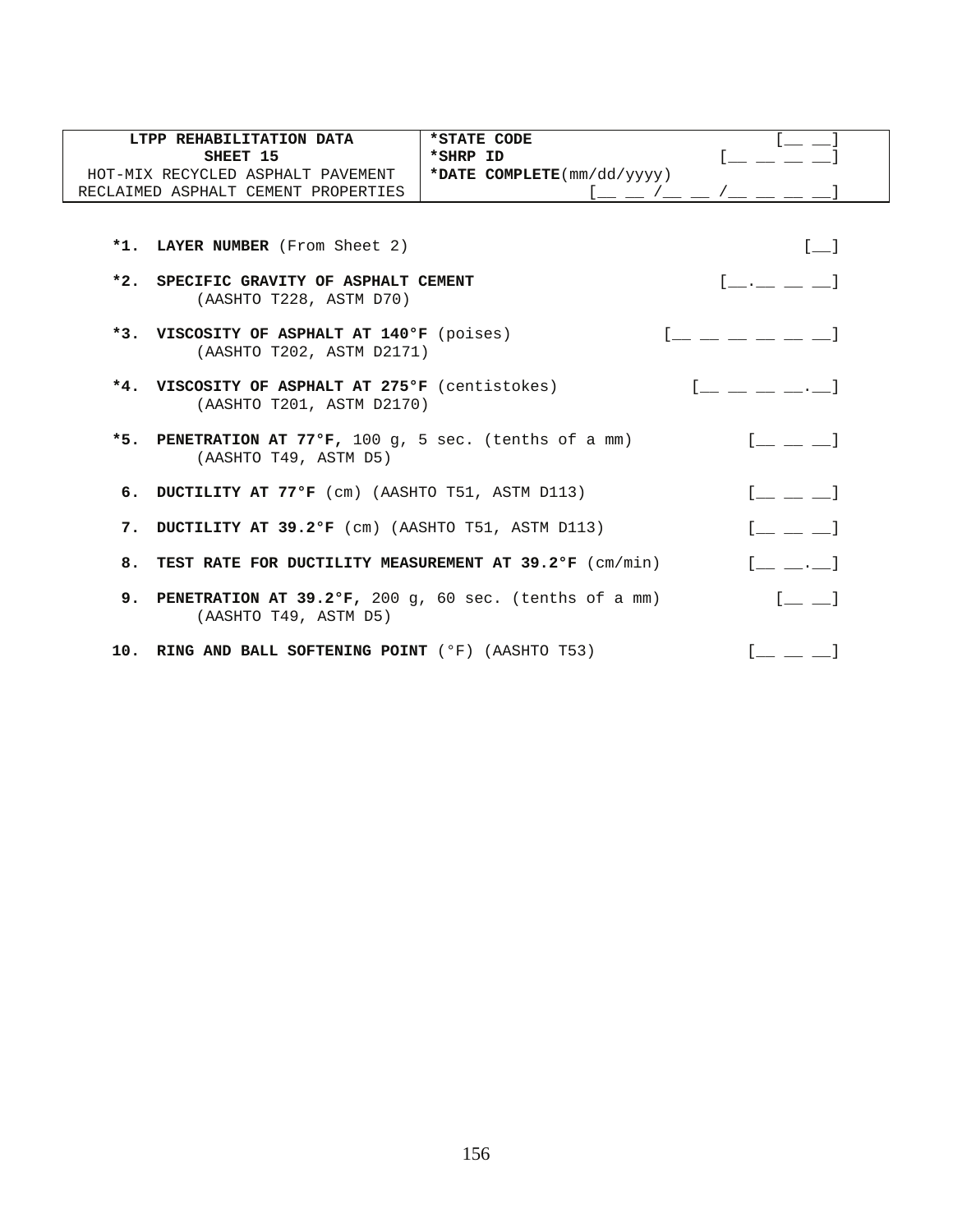| LTPP REHABILITATION DATA<br>SHEET 16                                                | *STATE CODE<br>*SHRP ID                                                                                                                                                                                                                                                                                             |                                                                                                                                                                                                                             |
|-------------------------------------------------------------------------------------|---------------------------------------------------------------------------------------------------------------------------------------------------------------------------------------------------------------------------------------------------------------------------------------------------------------------|-----------------------------------------------------------------------------------------------------------------------------------------------------------------------------------------------------------------------------|
| HOT-MIX RECYCLED ASPHALT PAVEMENT                                                   | *DATE COMPLETE(mm/dd/yyyy)                                                                                                                                                                                                                                                                                          |                                                                                                                                                                                                                             |
| NEW ASPHALT CEMENT PROPERTIES                                                       | $\frac{1}{2}$ $\frac{1}{2}$ $\frac{1}{2}$ $\frac{1}{2}$ $\frac{1}{2}$ $\frac{1}{2}$ $\frac{1}{2}$ $\frac{1}{2}$ $\frac{1}{2}$ $\frac{1}{2}$ $\frac{1}{2}$ $\frac{1}{2}$ $\frac{1}{2}$ $\frac{1}{2}$ $\frac{1}{2}$ $\frac{1}{2}$ $\frac{1}{2}$ $\frac{1}{2}$ $\frac{1}{2}$ $\frac{1}{2}$ $\frac{1}{2}$ $\frac{1}{2}$ |                                                                                                                                                                                                                             |
|                                                                                     |                                                                                                                                                                                                                                                                                                                     |                                                                                                                                                                                                                             |
| *1. LAYER NUMBER (From Sheet 2)                                                     |                                                                                                                                                                                                                                                                                                                     | $[-]$                                                                                                                                                                                                                       |
| *2. ASPHALT GRADE (See Asphalt Code Sheet, Table A.15)                              |                                                                                                                                                                                                                                                                                                                     | $[$ <sub>__</sub> __ $]$                                                                                                                                                                                                    |
| *3. SOURCE (See Supply Code Sheet, Table A.13)                                      |                                                                                                                                                                                                                                                                                                                     | $\begin{bmatrix} 1 & 1 \\ 1 & 1 \end{bmatrix}$                                                                                                                                                                              |
| *4. SPECIFIC GRAVITY OF ASPHALT CEMENT<br>(AASHTO T228, ASTM D70)                   | $[$ ___ _ _ _]                                                                                                                                                                                                                                                                                                      |                                                                                                                                                                                                                             |
| *5. VISCOSITY OF ASPHALT AT 140°F (poises)<br>(AASHTO T202, ASTM D2171)             |                                                                                                                                                                                                                                                                                                                     |                                                                                                                                                                                                                             |
| *6. VISCOSITY OF ASPHALT AT 275°F (centistokes)<br>(AASHTO T201, ASTM D2170)        |                                                                                                                                                                                                                                                                                                                     | $[$ $[$ $]$ $]$ $[$ $]$ $[$ $]$ $[$ $]$ $[$ $]$ $[$ $]$ $[$ $]$ $[$ $]$ $[$ $]$ $[$ $]$ $[$ $]$ $[$ $]$ $[$ $]$ $[$ $]$ $[$ $]$ $[$ $]$ $[$ $]$ $[$ $]$ $[$ $]$ $[$ $]$ $[$ $]$ $[$ $]$ $[$ $]$ $[$ $]$ $[$ $]$ $[$ $]$ $[$ |
| *7. PENETRATION AT 77°F, 100 g, 5 sec. (tenths of a mm)<br>(AASHTO T49, ASTM D5)    |                                                                                                                                                                                                                                                                                                                     | $\begin{bmatrix} 1 & 1 & 1 \end{bmatrix}$                                                                                                                                                                                   |
| 8. DUCTILITY AT 77°F (cm) (AASHTO T51, ASTM D113)                                   |                                                                                                                                                                                                                                                                                                                     | $\begin{bmatrix} 1 & 1 & 1 \end{bmatrix}$                                                                                                                                                                                   |
| 9. DUCTILITY AT 39.2°F (cm) (AASHTO T51, ASTM D113)                                 |                                                                                                                                                                                                                                                                                                                     | $[$ $\_\_$ $\_\_$                                                                                                                                                                                                           |
| 10. TEST RATE FOR DUCTILITY MEASUREMENT AT 39.2°F (cm/min)                          |                                                                                                                                                                                                                                                                                                                     | $[$ $\_\_$ $\_\_$                                                                                                                                                                                                           |
| 11. PENETRATION AT 39.2°F, 200 g, 60 sec. (tenths of a mm)<br>(AASHTO T49, ASTM D5) |                                                                                                                                                                                                                                                                                                                     | $[$ $\qquad \qquad$ $\qquad$                                                                                                                                                                                                |
| 12. RING AND BALL SOFTENING POINT (°F) (AASHTO T53, ASTM D36)                       | $1 \equiv \equiv \equiv 1$                                                                                                                                                                                                                                                                                          |                                                                                                                                                                                                                             |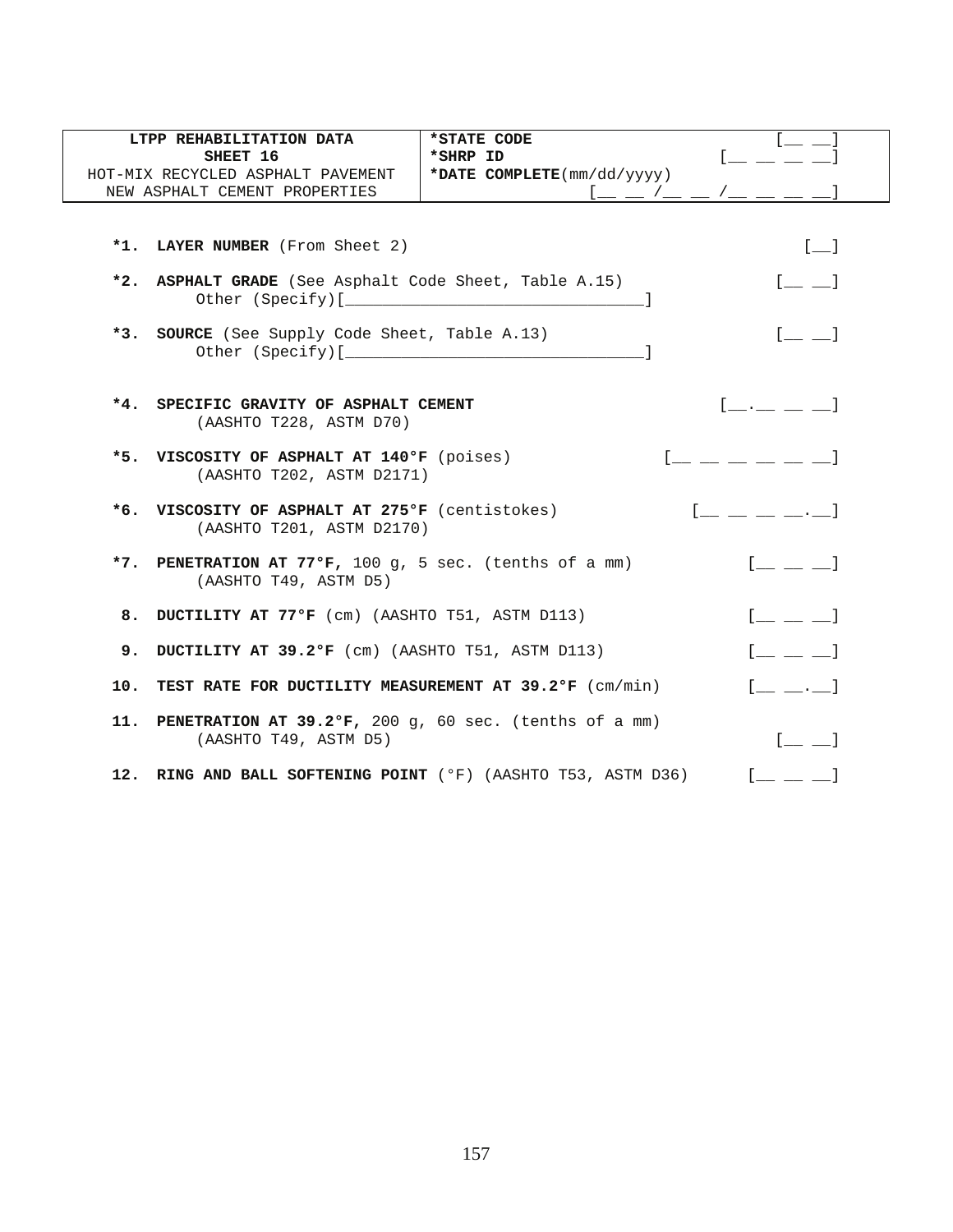| LTPP REHABILITATION DATA                                                             | $\begin{bmatrix} 1 & 1 \\ 1 & 1 \end{bmatrix}$<br>*STATE CODE                                                                 |                                       |  |  |  |
|--------------------------------------------------------------------------------------|-------------------------------------------------------------------------------------------------------------------------------|---------------------------------------|--|--|--|
| SHEET 17                                                                             | *SHRP ID                                                                                                                      |                                       |  |  |  |
| HOT-MIX RECYCLED ASPHALT PAVEMENT                                                    | *DATE COMPLETE(mm/dd/yyyy)                                                                                                    |                                       |  |  |  |
| COMBINED ASPHALT CEMENT PROPERTIES                                                   |                                                                                                                               |                                       |  |  |  |
| *1. LAYER NUMBER (From Sheet 2)                                                      |                                                                                                                               | $\begin{bmatrix} 1 & 1 \end{bmatrix}$ |  |  |  |
| *2. RECYCLING AGENT (See Type Code, Table A.19)                                      | $\begin{bmatrix} \frac{TYPE}{I} & \frac{QUANTITY(\textit{%})}{I} \\ 1 & 1 & 1 \end{bmatrix}$                                  |                                       |  |  |  |
| *3. AMOUNT OF NEW ASPHALT CEMENT ADDED                                               | $[$ $\bot$ $\bot$ $\cdot$ $\bot$ $]$                                                                                          |                                       |  |  |  |
| (percent by weight of recycled mixture)<br>*4. SPECIFIC GRAVITY OF ASPHALT CEMENT    | $[\underline{\qquad},\underline{\qquad},\underline{\qquad}]$                                                                  |                                       |  |  |  |
| (AASHTO T228, ASTM D70)<br>*5. VISCOSITY OF ASPHALT AT 140°F (poises)                | $\left[\begin{array}{ccc} 1 & 1 \\ 1 & 1 \end{array}\right]$ and $\left[\begin{array}{ccc} 1 & 1 \\ 1 & 1 \end{array}\right]$ |                                       |  |  |  |
| *6. VISCOSITY OF ASPHALT AT 275°F (centistokes)                                      | (AASHTO T202, ASTM D2171)<br>$[$ $\Box$ $\Box$ $\Box$ $\Box$ $\Box$ $\Box$ $\Box$                                             |                                       |  |  |  |
| (AASHTO T201, ASTM D2170)<br>*7. PENETRATION AT 77°F, 100 g, 5 sec. (tenths of a mm) | $[$ $\perp$ $\perp$ $\perp$                                                                                                   |                                       |  |  |  |
| (AASHTO T49, ASTM D5)                                                                | ASPHALT MODIFIERS (See Type Code, Table A.14, Appendix A) (Items 8 and 9)                                                     |                                       |  |  |  |
|                                                                                      | TYPE<br>QUANTITY(%)                                                                                                           |                                       |  |  |  |
| *8. MODIFIER #1                                                                      | $[$ $\Box$<br>$[$ $[$ $\quad$ $\quad$ $]$                                                                                     |                                       |  |  |  |
| *9. MODIFIER #2                                                                      | $[$ $]$<br>$[\underline{\qquad} \underline{\qquad}]$                                                                          |                                       |  |  |  |
| 10. DUCTILITY AT 77°F (cm)<br>(AASHTO T51, ASTM D113)                                | $[$ $\perp$ $\perp$ $]$                                                                                                       |                                       |  |  |  |
| DUCTILITY AT 39.2°F (cm)<br>11.<br>(AASHTO T51, ASTM D113)                           | $[$ $\perp$ $\perp$ $\perp$                                                                                                   |                                       |  |  |  |
| 12. TEST RATE FOR DUCTILITY MEASUREMENT AT 39.2°F (cm/min)                           | $1 \equiv 1$                                                                                                                  |                                       |  |  |  |
| 13. PENETRATION AT 39.2ºF, 200 g, 60 sec. (tenths of a mm)<br>(AASHTO T49, ASTM D5)  | $[$ $\underline{\qquad}$ $\underline{\qquad}$ $]$                                                                             |                                       |  |  |  |
| 14. RING AND BALL SOFTENING POINT (°F) (AASHTO T53, ASTM D36)                        | $[$ $\_\_$ $\_\_$                                                                                                             |                                       |  |  |  |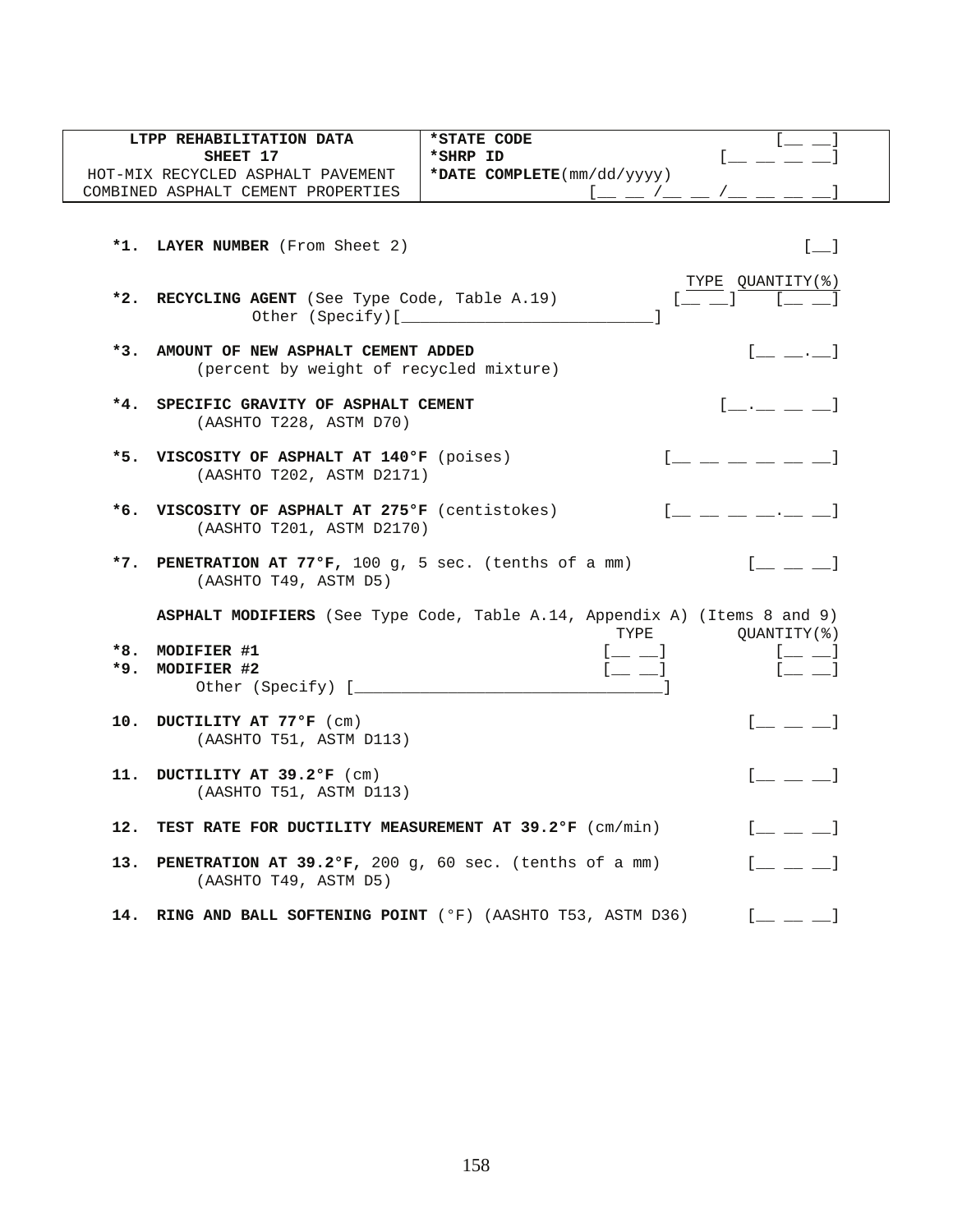|                                   | LTPP REHABILITATION DATA                                         | *STATE CODE                               |                                                        |
|-----------------------------------|------------------------------------------------------------------|-------------------------------------------|--------------------------------------------------------|
|                                   | SHEET 18                                                         | *SHRP ID<br>*DATE COMPLETE(mm/dd/yyyy)    | $I_{\frac{1}{2}}$                                      |
| HOT-MIX RECYCLED ASPHALT PAVEMENT |                                                                  |                                           |                                                        |
|                                   | LABORATORY AGED COMBINED ASPHALT                                 |                                           |                                                        |
|                                   | CEMENT PROPERTIES                                                |                                           |                                                        |
|                                   |                                                                  |                                           |                                                        |
|                                   | *1. LAYER NUMBER (From Sheet 2)                                  |                                           | $\begin{bmatrix} 1 & 1 \end{bmatrix}$                  |
|                                   | 2. TEST PROCEDURE USED TO MEASURE AGING EFFECTS                  |                                           | $\lceil$ 1                                             |
|                                   |                                                                  | ASTM $D1754$ - Thin Film Oven Test1       |                                                        |
|                                   |                                                                  | ASTM D2872 - Rolling Thin Film Oven Test2 |                                                        |
|                                   |                                                                  |                                           |                                                        |
|                                   |                                                                  |                                           |                                                        |
|                                   | 3. VISCOSITY OF ASPHALT AT 140°F (poises)                        |                                           |                                                        |
|                                   | (AASHTO T202, ASTM D2171)                                        |                                           |                                                        |
|                                   | 4. VISCOSITY OF ASPHALT AT 275°F (centistokes)                   |                                           | $\begin{bmatrix} 1 & 1 & 1 \\ 1 & 1 & 1 \end{bmatrix}$ |
|                                   | (AASHTO T201, ASTM D2170)                                        |                                           |                                                        |
|                                   |                                                                  |                                           |                                                        |
|                                   | 5. DUCTILITY AT 77ºF (cm) (AASHTO T51, ASTM D113)                |                                           | $\begin{bmatrix} 1 & 1 & 1 \end{bmatrix}$              |
|                                   |                                                                  |                                           |                                                        |
|                                   | 6. DUCTILITY AT 39.2°F (cm) (AASHTO T51, ASTM D113)              |                                           | $\begin{bmatrix} 1 & 1 & 1 \end{bmatrix}$              |
|                                   | 7. TEST RATE FOR DUCTILITY MEASUREMENT AT 39.2°F (cm/min)        |                                           | $[$ $\ldots$ $\ldots]$                                 |
|                                   |                                                                  |                                           |                                                        |
|                                   | 8. PENETRATION AT 77°F, 100 g, 5 sec. (tenths of a mm)           |                                           | $\begin{bmatrix} 1 & 1 & 1 \end{bmatrix}$              |
|                                   | (AASHTO T49, ASTM D5)                                            |                                           |                                                        |
|                                   |                                                                  |                                           |                                                        |
|                                   | <b>9. PENETRATION AT 39.2°F,</b> 200 g, 60 sec. (tenths of a mm) |                                           | $[$ $\perp$ $\perp$                                    |
|                                   | (AASHTO T49, ASTM D5)                                            |                                           |                                                        |
|                                   | 10. RING AND BALL SOFTENING POINT (°F) (AASHTO T53, ASTM D36)    |                                           | $\begin{bmatrix} 1 & 1 & 1 \end{bmatrix}$              |
|                                   |                                                                  |                                           |                                                        |
|                                   | 11. WEIGHT LOSS (percent)                                        |                                           |                                                        |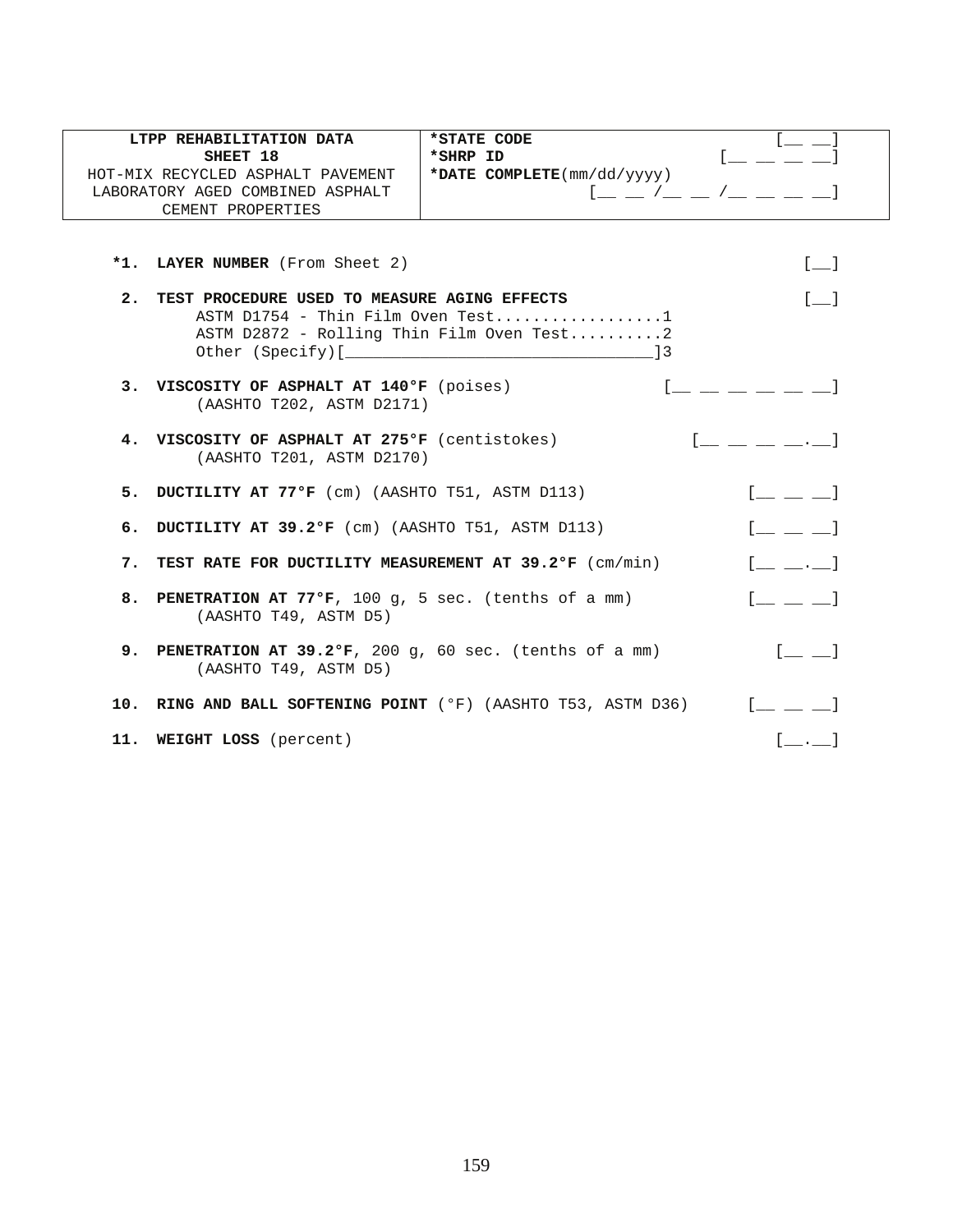|    | LTPP REHABILITATION DATA<br>SHEET 19<br>HOT-MIX RECYCLED ASPHALT PAVEMENT<br>LABORATORY MIXTURE DESIGN | *STATE CODE<br>*SHRP ID<br>*DATE COMPLETE(mm/dd/yyyy) |                                               |
|----|--------------------------------------------------------------------------------------------------------|-------------------------------------------------------|-----------------------------------------------|
|    | *1. LAYER NUMBER (From Sheet 2)                                                                        |                                                       | $\begin{bmatrix} 1 & 1 \end{bmatrix}$         |
|    | 2. MAXIMUM SPECIFIC GRAVITY (No Air Voids) (Eq. 3)                                                     |                                                       | $\begin{bmatrix} 1 & 1 & 1 & 1 \end{bmatrix}$ |
|    | 3. BULK SPECIFIC GRAVITY (ASTM D1188)                                                                  |                                                       |                                               |
|    | 4. OPTIMUM ASPHALT CONTENT (percent by weight of total mix)                                            |                                                       |                                               |
|    | 5. PERCENT AIR VOIDS (Eq. 4)                                                                           | [ 1                                                   |                                               |
|    | 6. MARSHALL STABILITY (pounds) (AASHTO T245, ASTM D1559)                                               |                                                       |                                               |
| 7. | NUMBER OF BLOWS                                                                                        |                                                       |                                               |
|    | 8. MARSHALL FLOW (hundredths of an inch)<br>(AASHTO T245, ASTM D1559)                                  |                                                       |                                               |
|    | 9. HVEEM STABILITY (AASHTO T246, ASTM D1560)                                                           |                                                       |                                               |
|    | 10. HVEEM COHESIOMETER VALUE (grams/25 mm of width)<br>(AASHTO T246, ASTM D1560)                       |                                                       |                                               |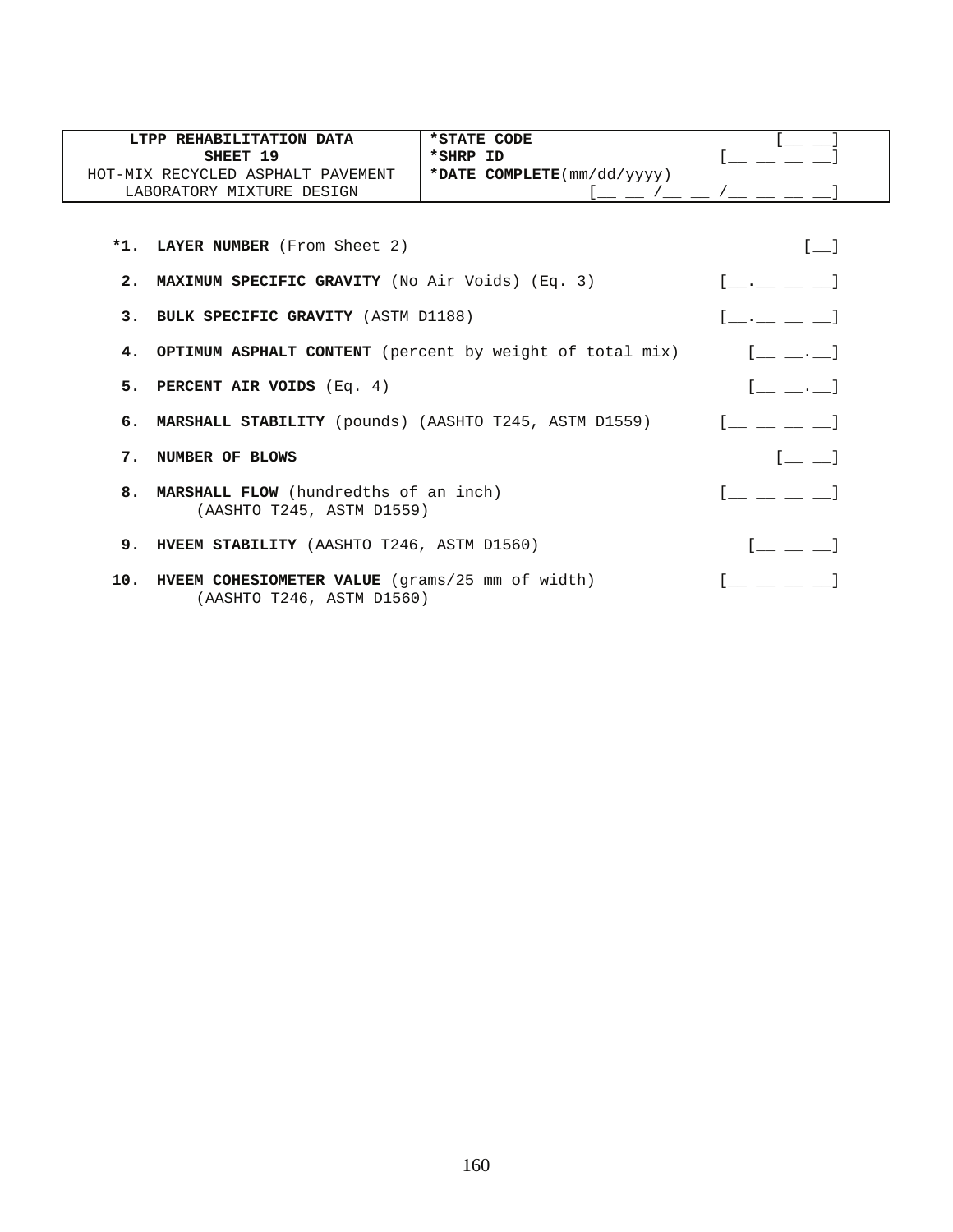| LTPP REHABILITATION DATA                                                                                            | *STATE CODE                              |                                                                         |
|---------------------------------------------------------------------------------------------------------------------|------------------------------------------|-------------------------------------------------------------------------|
| SHEET 20                                                                                                            | *SHRP ID                                 |                                                                         |
| HOT-MIX RECYCLED ASPHALT PAVEMENT                                                                                   | *DATE COMPLETE(mm/dd/yyyy)               |                                                                         |
| MIXTURE PROPERTIES AS PLACED                                                                                        | $1 - 1 - 1$                              |                                                                         |
|                                                                                                                     |                                          |                                                                         |
|                                                                                                                     |                                          | $\begin{bmatrix} 1 \end{bmatrix}$                                       |
| *1. LAYER NUMBER (From Sheet 2)                                                                                     |                                          |                                                                         |
| $*2.$<br>TYPE OF SAMPLES                                                                                            |                                          | [ 1                                                                     |
|                                                                                                                     | Mixed in Field, Compacted in Laboratory1 |                                                                         |
|                                                                                                                     | Mixed and Compacted in Field2            |                                                                         |
|                                                                                                                     |                                          |                                                                         |
| *3. MAXIMUM SPECIFIC GRAVITY (No Air Voids) (Eq. 3)                                                                 |                                          |                                                                         |
| *4. BULK SPECIFIC GRAVITY (ASTM D1188)                                                                              |                                          |                                                                         |
| <b>MEAN</b><br><b>Contract Contract Contract Contract</b>                                                           | NUMBER OF TESTS                          |                                                                         |
| <b>MINIMUM</b><br><b>All Contract Contracts</b>                                                                     | <b>MAXIMUM</b>                           | $\mathcal{L}$ and $\mathcal{L}$ and $\mathcal{L}$                       |
| STD. DEV.                                                                                                           |                                          |                                                                         |
|                                                                                                                     |                                          |                                                                         |
| *5. ASPHALT CONTENT (percent by weight of total mix)<br>(AASHTO T164, ASTM D2172)                                   |                                          |                                                                         |
| <b>MEAN</b><br>$[$ $\_\_$ $\_\_$                                                                                    | NUMBER OF TESTS                          | l 1                                                                     |
| <b>MINIMUM</b><br>l __ __ . __                                                                                      | <b>MAXIMUM</b>                           |                                                                         |
| STD. DEV.                                                                                                           |                                          |                                                                         |
|                                                                                                                     |                                          |                                                                         |
| *6. PERCENT AIR VOIDS $(Eq. 4)$                                                                                     |                                          |                                                                         |
| <b>MEAN</b><br>$\begin{bmatrix} 1 & 1 & 1 \\ 1 & 1 & 1 \end{bmatrix}$<br><b>Contract Contract</b><br><b>MINIMUM</b> | NUMBER OF TESTS<br><b>MAXIMUM</b>        | $[$ $\qquad \qquad$ $\qquad$<br>$\mathcal{L} = \mathcal{L} \mathcal{L}$ |
| STD. DEV.                                                                                                           |                                          |                                                                         |
|                                                                                                                     |                                          |                                                                         |
| 7. VOIDS IN MINERAL AGGREGATE (percent) (Eq. 5)                                                                     |                                          |                                                                         |
| <b>MEAN</b><br>. 1                                                                                                  | NUMBER OF TESTS                          | l 1                                                                     |
| <b>MINIMUM</b><br><b>Contractor</b>                                                                                 | <b>MAXIMUM</b>                           |                                                                         |
| STD. DEV.                                                                                                           |                                          |                                                                         |
| 8. EFFECTIVE ASPHALT CONTENT (percent) (Eq. 6)                                                                      |                                          |                                                                         |
| <b>MEAN</b><br>$[$ __ __ . __ $]$                                                                                   | NUMBER OF TESTS                          |                                                                         |
| $\mathcal{L} = \mathcal{L}$<br><b>MINIMUM</b>                                                                       | <b>MAXIMUM</b>                           |                                                                         |
| STD. DEV.<br>$\mathcal{L} = \mathcal{L}$                                                                            |                                          |                                                                         |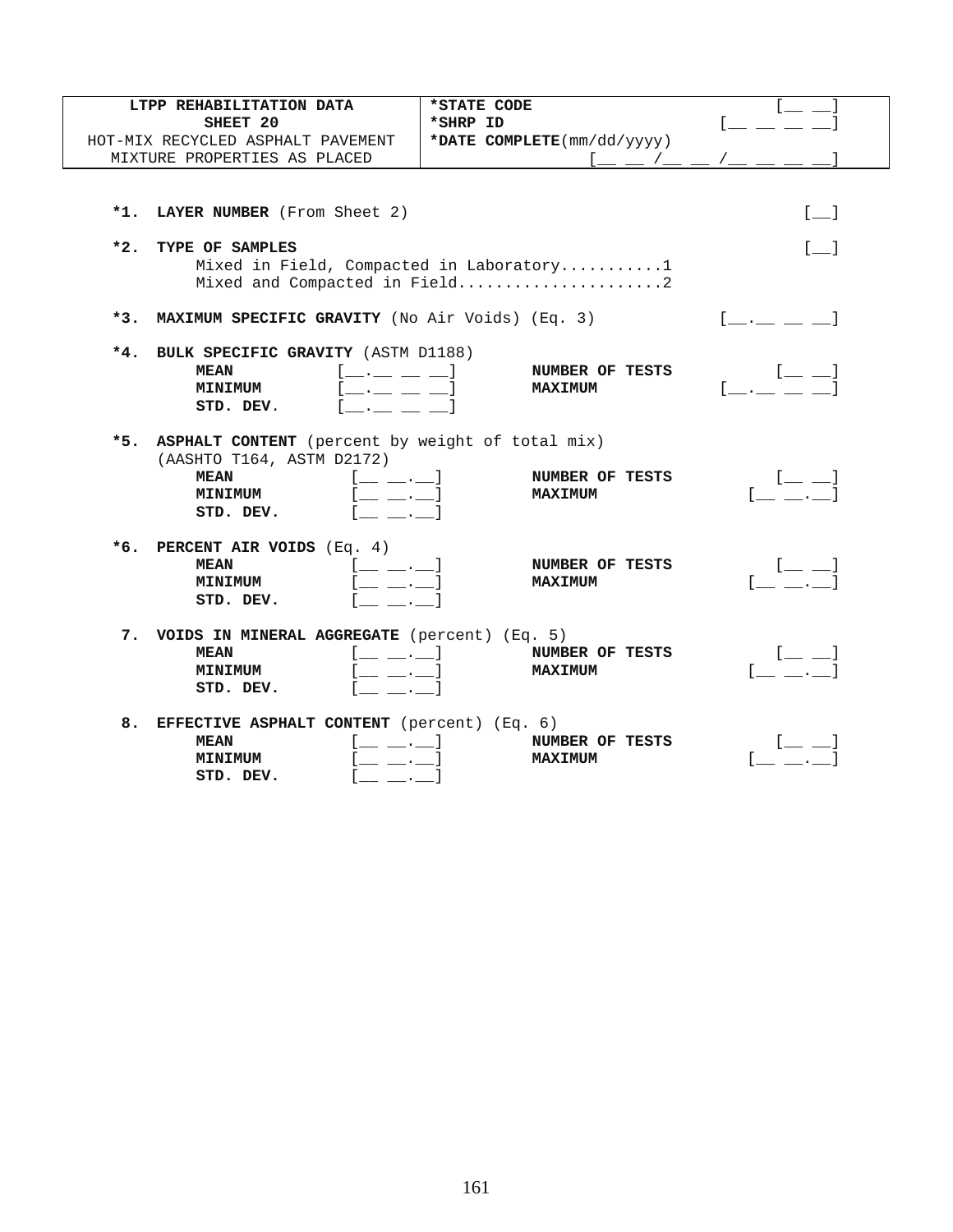|       | LTPP REHABILITATION DATA<br>SHEET 21<br>HOT-MIX RECYCLED ASPHALT PAVEMENT<br>MIXTURE PROPERTIES AS PLACED<br>(CONTINUED)                                                   | *STATE CODE<br>*SHRP ID<br>*DATE COMPLETE(mm/dd/yyyy)                                                                                              | $[$ $\_$ $\_$ $/$ $\_$ $\_$ $/$ $\_$ $\_$ $\_$ $\_$ |
|-------|----------------------------------------------------------------------------------------------------------------------------------------------------------------------------|----------------------------------------------------------------------------------------------------------------------------------------------------|-----------------------------------------------------|
|       |                                                                                                                                                                            |                                                                                                                                                    |                                                     |
|       | *1. LAYER NUMBER (From Sheet 2)                                                                                                                                            |                                                                                                                                                    | $\begin{bmatrix} 1 & 1 \end{bmatrix}$               |
| $*2.$ | TYPE ASPHALT PLANT                                                                                                                                                         | Batch Plant 1 Drum Mix Plant2                                                                                                                      | $\sqrt{1}$                                          |
|       | *3. TYPE OF ANTISTRIPPING AGENT (See Type Codes, Table A.20)                                                                                                               |                                                                                                                                                    | . 1                                                 |
|       | *4. ANTISTRIPPING AGENT LIQUID OR SOLID CODE                                                                                                                               | Liquid 1 Solid 2                                                                                                                                   | $\sqrt{1}$                                          |
|       | *5. AMOUNT OF ANTISTRIPPING AGENT<br>$weight.$ )                                                                                                                           | (If liquid, enter amount as percent of asphalt cement<br>weight, if solid, enter amount as percent of aggregate                                    |                                                     |
| б.    | MOISTURE SUSCEPTIBILITY TEST TYPE                                                                                                                                          | AASHTO T165 (ASTM D1075)1<br>Texas Freeze-Thaw Pedestal Test (Ref 21)2<br>Texas Boiling Test (Ref 22)3<br>Revised Lottman Procedure (AASHTO T283)4 | $\sqrt{1}$                                          |
| 7.    | MOISTURE SUSCEPTIBILITY TEST RESULTS<br>HVEEM STABILITY NO.<br>PERCENT STRIPPED<br><b>TENSILE STRENGTH RATIO (AASHTO T283)</b><br>INDEX OF RETAINED STRENGTH (AASHTO T165) |                                                                                                                                                    |                                                     |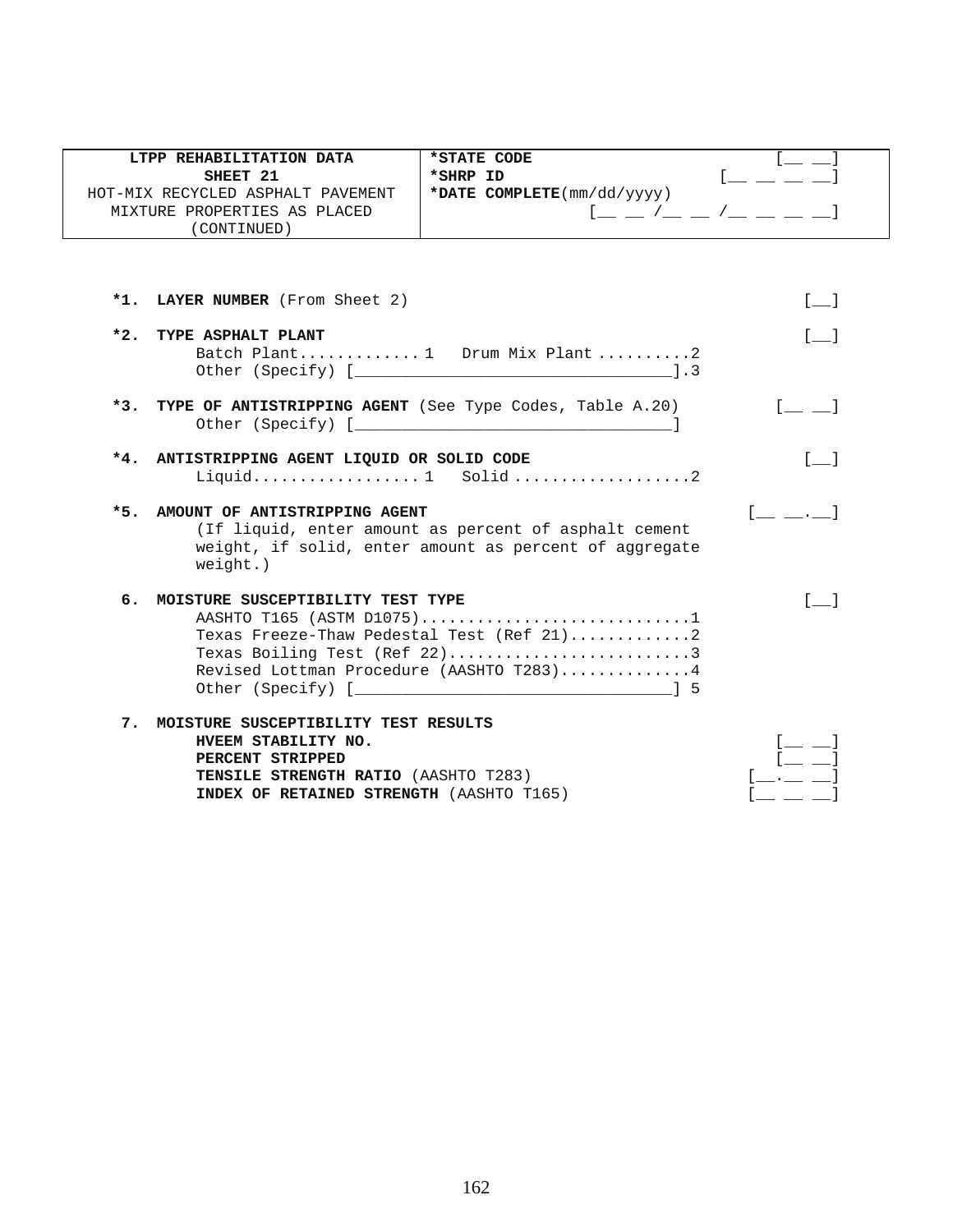| LTPP REHABILITATION DATA          | *STATE CODE                                       |  |
|-----------------------------------|---------------------------------------------------|--|
| SHEET 22                          | *SHRP ID                                          |  |
| HOT-MIX RECYCLED ASPHALT PAVEMENT | *DATE COMPLETE $(\text{mm}/\text{dd}/\text{yyy})$ |  |
| CONSTRUCTION DATA                 |                                                   |  |

**2. MIXING TEMPERATURE** (°F)  $\begin{bmatrix} 0 & 1 \end{bmatrix}$ 

**LAYDOWN TEMPERATURES** (°F) (Items 3, 4, and 5)

| -      | <b>MEAN</b> | OF<br>TESTS<br><b>NIMBER</b> |  |
|--------|-------------|------------------------------|--|
| т.     | MINIMUM     | <b>XIMUM</b><br>ЭΤ.          |  |
| -<br>- | amn<br>DEV  |                              |  |

**ROLLER DATA** (Items 6 through 22)

|         | Roller         | Roller             |        | Gross Wgt Tire Pres. Frequency |            | Amplitude | Speed  |
|---------|----------------|--------------------|--------|--------------------------------|------------|-----------|--------|
|         | Code           | Description        | (tons) | (psi)                          | (vibr/min) | (inches)  | (mph). |
| 6. A    |                | Steel-Whl Tandem   |        |                                |            |           |        |
| 7.      | $\overline{B}$ | Steel-Whl Tandem   |        |                                |            |           |        |
| 8. C    |                | Steel-Whl Tandem   |        |                                |            |           |        |
| 9.      | D              | Steel-Whl Tandem   |        |                                |            |           |        |
| 10.     | E              | Pneumatic-Tired    |        |                                |            |           |        |
| 11. F   |                | Pneumatic-Tired    |        |                                |            |           |        |
| 12. G   |                | Pneumatic-Tired    |        |                                |            |           |        |
| $13.$ H |                | Pneumatic-Tired    |        |                                |            |           |        |
| 14. I   |                | Single-Drum Vibr   |        |                                |            |           |        |
| 15. J   |                | Single-Drum Vibr   |        |                                |            |           |        |
| 16. K   |                | Single-Drum Vibr   |        |                                |            |           |        |
| 17. L   |                | Single-Drum Vibr   |        |                                |            |           |        |
| 18.     | M              | Double-Drum Vibr   |        |                                |            |           |        |
| 19.     | N              | Double-Drum Vibr   |        |                                |            |           |        |
| 20.     | $\Omega$       | Double-Drum Vibr   |        |                                |            |           |        |
| 21.     | $\mathbf{P}$   | Double-Drum Vibr [ |        |                                |            |           |        |
| 22.     | $\circ$        | Other (Specify)[   |        |                                |            |           |        |

**COMPACTION DATA** (Items 23 through 31)

| 23.<br>24.                      | BREAKDOWN:<br>ROLLER CODE $#$ $(A-O)$<br><b>COVERAGES</b>                                                                      | First Lift                 | Second Lift | Third Lift Fourth Lift |  |
|---------------------------------|--------------------------------------------------------------------------------------------------------------------------------|----------------------------|-------------|------------------------|--|
| 25.<br>26.                      | INTERMEDIATE:<br>ROLLER CODE $# (A-Q)$<br><b>COVERAGES</b>                                                                     |                            |             |                        |  |
| 27.<br>28.<br>29.<br>30.<br>31. | FINAL:<br>ROLLER CODE $#$ $(A-O)$<br><b>COVERAGES</b><br>AIR TEMP $(°F)$<br>COMPACTED THICKNESS<br><b>CURING PERIOD</b> (days) | $(in.)$ [ $\blacksquare$ ] |             |                        |  |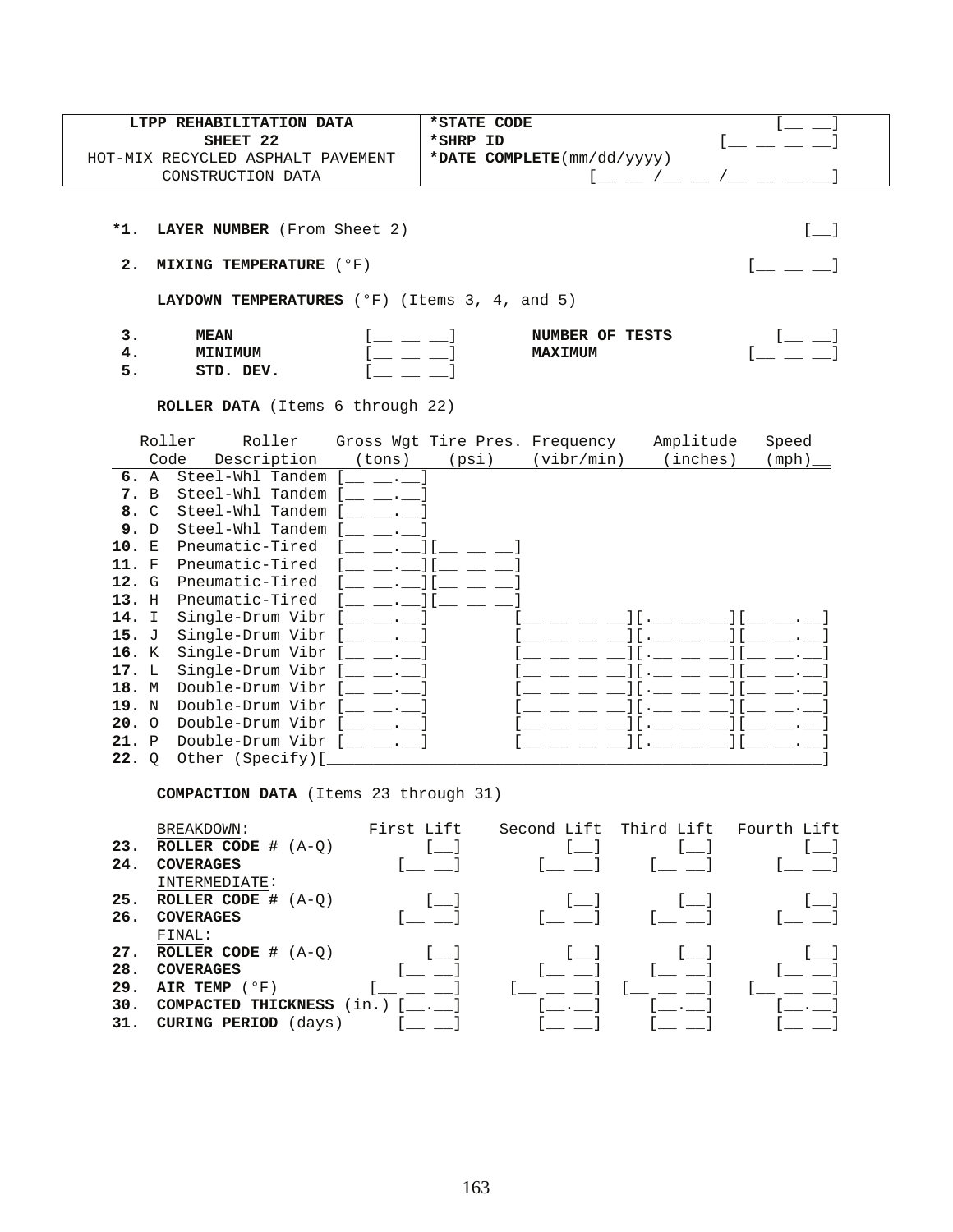| LTPP REHABILITATION DATA           | *STATE CODE                                       |  |
|------------------------------------|---------------------------------------------------|--|
| SHEET 23                           | *SHRP ID                                          |  |
| COLD MIX RECYCLED ASPHALT PAVEMENT | *DATE COMPLETE $(\text{mm}/\text{dd}/\text{yyy})$ |  |
| GENERAL INFORMATION AND            |                                                   |  |
| RECLAIMED AGGREGATE PROPERTIES     |                                                   |  |

GENERAL INFORMATION

| *2. PROCEDURE USED TO BREAK UP AND/OR REMOVE THE ASPHALT PAVEMENT |  |
|-------------------------------------------------------------------|--|
| Scarifying 1 Ripping3                                             |  |
| Grid Rolling 2 Cold Milling4                                      |  |
|                                                                   |  |
| *3. PAVEMENT PROCESSING                                           |  |
|                                                                   |  |

| Pulverized by Hammermill3               |  |
|-----------------------------------------|--|
| Pulverized by Grid or V-Cleated Roller4 |  |
|                                         |  |

RECLAIMED AGGREGATE PROPERTIES

### **\*4. GRADATION OF RECLAIMED AGGREGATES**

| Sieve Size or No.         | % Passing | Sieve Size or No. | % Passing |
|---------------------------|-----------|-------------------|-----------|
| $2"$                      |           | No. 4.            |           |
| $1\;\;1/2" \ldots \ldots$ |           | NO. 8             |           |
| $1"$                      |           | NO. 10            |           |
| $7/8"$                    |           | $No. 16 \ldots$   |           |
| $3/4$ "                   |           | No. 30            |           |
| $5/8"$                    |           | No. 40            |           |
| $1/2$ "                   |           | NO. 50            |           |
| $3/8"$                    |           | NO. 80            |           |
|                           |           | NO. 100           |           |
|                           |           | NO. 200           |           |

**BULK SPECIFIC GRAVITIES** (Items 5 through 8)

| *5. COARSE AGGREGATE (AASHTO T85 or ASTM C127) | $\begin{bmatrix} 1 & 1 & 1 & 1 \end{bmatrix}$                |
|------------------------------------------------|--------------------------------------------------------------|
| *6. FINE AGGREGATE (AASHTO T84 or ASTM C128)   | $\begin{bmatrix} 1 & 1 & 1 \end{bmatrix}$                    |
| *7. MINERAL FILLER (AASHTO T100 or ASTM D854)  | $\left[\begin{array}{ccc} 1 & 1 \\ 1 & 1 \end{array}\right]$ |
| *8. AGGREGATE COMBINATION (Calculated - Eq. 1) | $\begin{bmatrix} 1 & 1 & 1 & 1 \end{bmatrix}$                |
|                                                |                                                              |

9. EFFECTIVE SPECIFIC GRAVITY OF AGGREGATE COMBINATION  $[\dots]$ (Calculated - Eq. 2)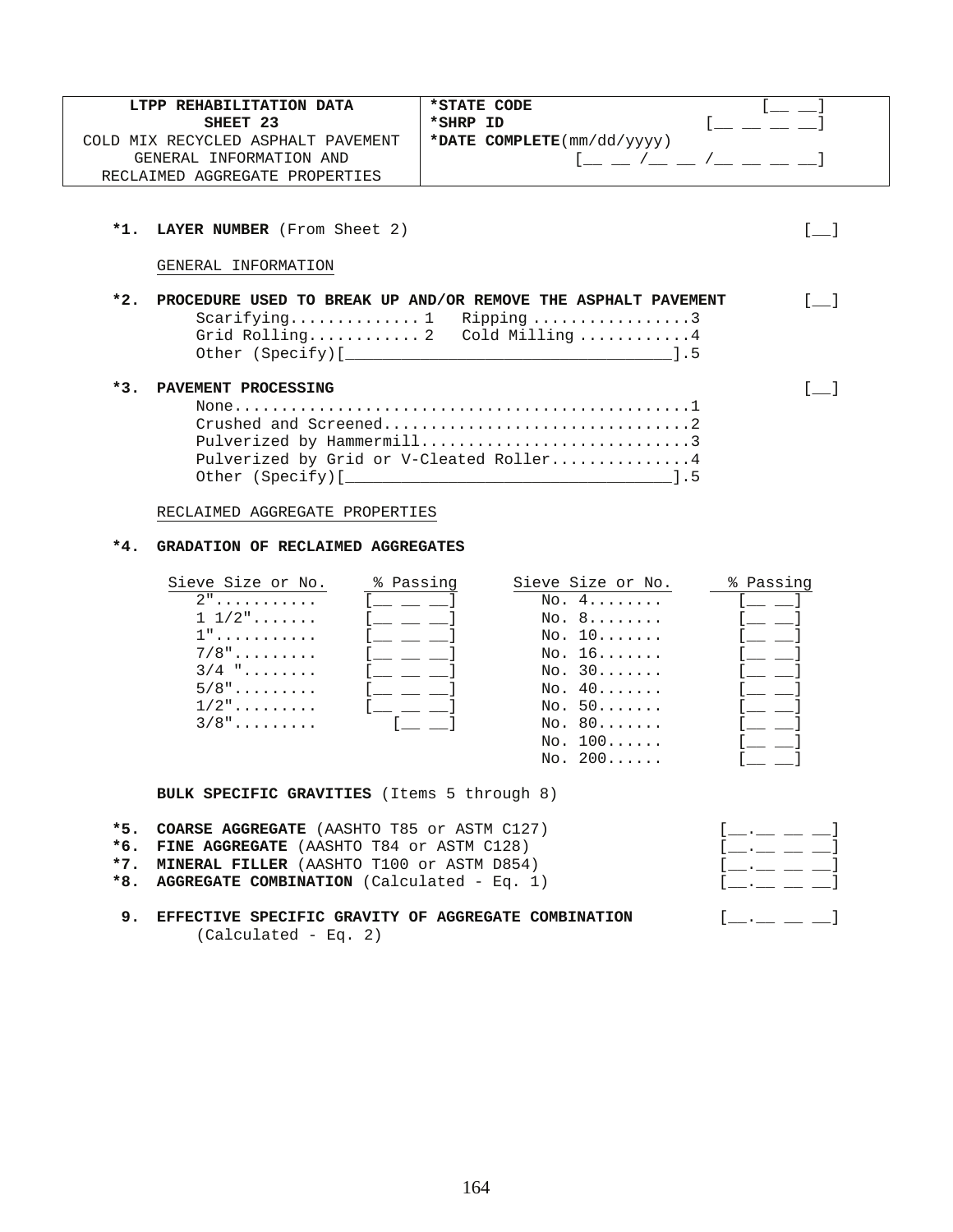| LTPP REHABILITATION DATA                                            | *STATE CODE                                                         |
|---------------------------------------------------------------------|---------------------------------------------------------------------|
| SHEET 24                                                            | *SHRP ID                                                            |
| COLD MIX RECYCLED ASPHALT PAVEMENT                                  | *DATE COMPLETE(mm/dd/yyyy)                                          |
| UNTREATED AGGREGATE PROPERTIES                                      |                                                                     |
|                                                                     |                                                                     |
|                                                                     |                                                                     |
| *1. LAYER NUMBER (From Sheet 2)                                     | [ ]                                                                 |
| <b>COMPOSITION OF COARSE AGGREGATE</b> (Items $2$ , $3$ , and $4$ ) |                                                                     |
|                                                                     | PERCENT<br>TYPE                                                     |
| Crushed Stone1 Crushed Slag4                                        | *2.                                                                 |
| $Gravel$ 2<br>Manufactured                                          | $*3.$                                                               |
| Crushed Gravel3 Lightweight5                                        | $*4.$                                                               |
|                                                                     |                                                                     |
|                                                                     |                                                                     |
| *5. GEOLOGIC CLASSIFICATION OF COARSE AGGREGATE                     |                                                                     |
| (See Geologic Classification Codes, Table A.8)                      |                                                                     |
|                                                                     |                                                                     |
| <b>COMPOSITION OF FINE AGGREGATE</b> (Items 6, 7, and 8)            |                                                                     |
|                                                                     | TYPE<br>PERCENT                                                     |
| Natural Sand 1                                                      | *6.                                                                 |
| Manufactured Sand (From                                             | $*7.$<br><u>i</u> kacamatan ing Kabupatèn Kabupatèn Ing             |
| Crushed Gravel or Stone) 2                                          | *8.                                                                 |
| Recycled Concrete 3                                                 |                                                                     |
| Other (Specify) [ <i>_________________</i> ] 4                      |                                                                     |
|                                                                     |                                                                     |
| <b>SOURCE</b> (Items 9 and 10)                                      |                                                                     |
| Reclaimed Base Material 1                                           | *9.<br><b>COARSE</b><br>$[$ $\Box$                                  |
| Pit (Original Use) 2                                                | *10.<br>FINE                                                        |
|                                                                     |                                                                     |
| *11. TYPE OF MINERAL FILLER                                         | $\lceil$ 1                                                          |
| Stone Dust1 Portland Cement3                                        |                                                                     |
| Hydrated Lime2 Fly Ash4                                             |                                                                     |
|                                                                     |                                                                     |
|                                                                     |                                                                     |
| AGGREGATE DURABILITY TEST RESULTS (Items 12 through 15)             |                                                                     |
| (See Durability Test Type Codes, Table A.12)                        |                                                                     |
| TYPE OF AGGREGATE                                                   | TYPE OF TEST<br>RESULTS                                             |
| 12. COARSE                                                          |                                                                     |
| 13. COARSE                                                          |                                                                     |
| 14. COARSE                                                          | _ __ __ __ __ __ __                                                 |
| 15. COMBINED COARSE AND FINE                                        | $\frac{1}{2}$ and $\frac{1}{2}$ and $\frac{1}{2}$ and $\frac{1}{2}$ |
|                                                                     |                                                                     |
| 16. POLISH VALUE OF COARSE AGGREGATES                               | $\lfloor$ $\rfloor$                                                 |
| (Surface Layer Only) (AASHTO T279, ASTM D3319)                      |                                                                     |
|                                                                     |                                                                     |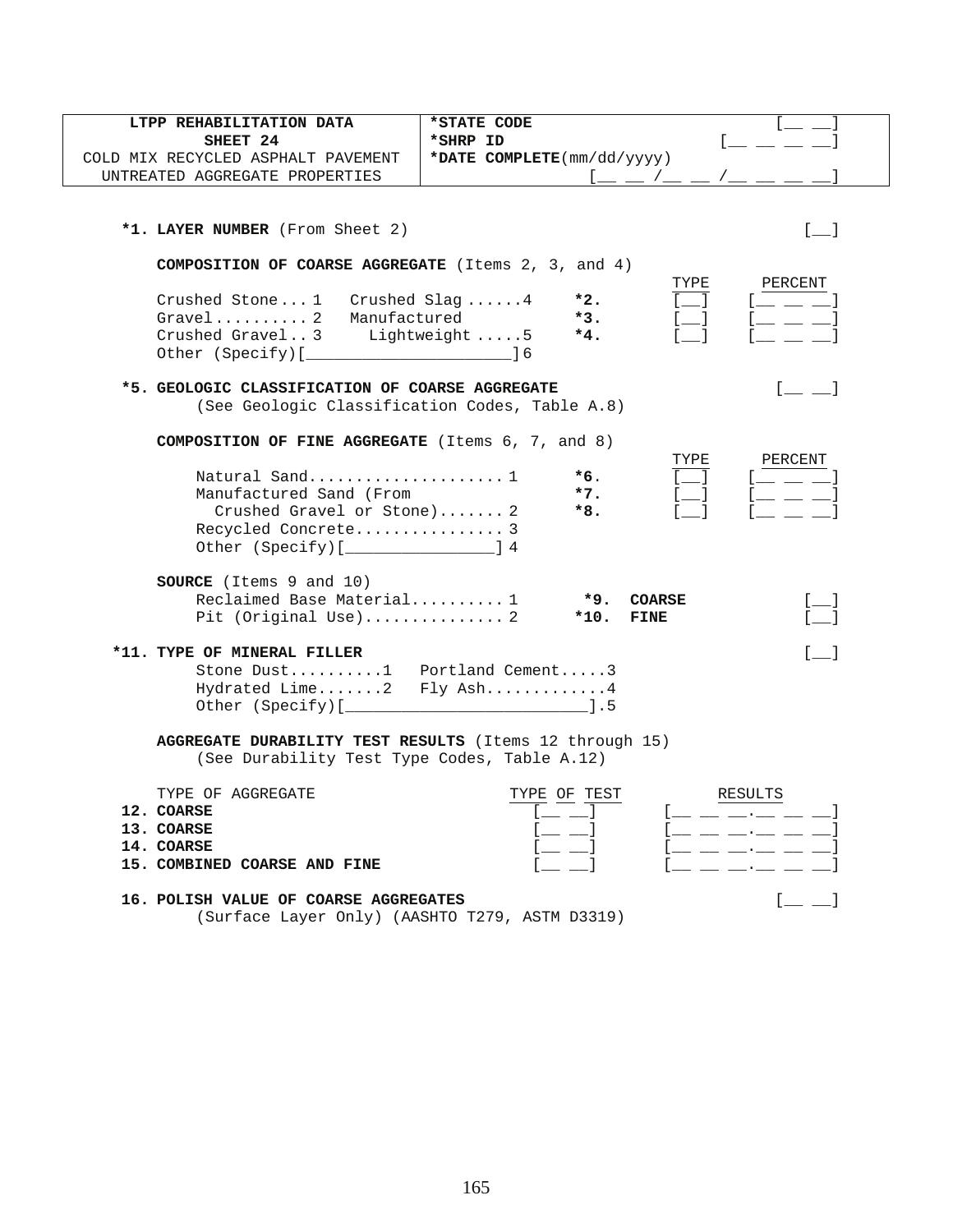| LTPP REHABILITATION DATA           | *STATE CODE                                       |  |
|------------------------------------|---------------------------------------------------|--|
| SHEET 25                           | *SHRP ID                                          |  |
| COLD MIX RECYCLED ASPHALT PAVEMENT | *DATE COMPLETE $(\text{mm}/\text{dd}/\text{yyy})$ |  |
| UNTREATED AGGREGATE PROPERTIES     |                                                   |  |
| 'CONTINUED)                        |                                                   |  |

# **\*1. LAYER NUMBER** (From Sheet 2)  $\begin{bmatrix} \_ \end{bmatrix}$

 $*3.$ 

 $*4.$ 

 $*5.$ 

 $*6.$ 

#### **\*2. GRADATION OF UNTREATED AGGREGATES**

|       | Sieve Size or No.                                                           | % Passing                        | Sieve Size or No. | % Passing                                              |
|-------|-----------------------------------------------------------------------------|----------------------------------|-------------------|--------------------------------------------------------|
|       | $2"$                                                                        | $[$ $\perp$ $\perp$ $\perp$      | No. 4.            | $[$ $\perp$ $\perp$                                    |
|       | $1\;\;1/2" \ldots \ldots$                                                   | $[$ $\perp$ $\perp$ $\perp$      | No. 8             | $[$ $\qquad$ $\qquad$ $]$                              |
|       | 1"                                                                          | $[$ $\perp$ $\perp$ $\perp$      | No. 10            | $[$ $\equiv$ $\equiv$ $]$                              |
|       | $7/8$ "                                                                     | $[$ $\_\_$ $\_\_$                | No. 16            | $1 \underline{\qquad} \underline{\qquad} 1$            |
|       | $3/4$ "                                                                     | $[$ $\perp$ $\perp$ <sup>1</sup> | No. 30            | $[$ $\qquad \qquad$ $\qquad$                           |
|       | $5/8"$                                                                      | $[$ $\perp$ $\perp$ $\perp$      | No. 40            | $[$ $\Box$ $\Box$ $]$                                  |
|       | $1/2$ "                                                                     | $[$ $\perp$ $\perp$ $\perp$      | No. 50            | $[$ $\qquad \qquad$ $\qquad$                           |
|       | $3/8"$                                                                      | $[$ $\Box$ $\Box$                | No. 80            | $[$ $\equiv$ $\equiv$ $]$                              |
|       |                                                                             |                                  | No. 100           | $[$ $\perp$ $\perp$                                    |
|       |                                                                             |                                  | No. 200           | $[\_$ $\_$                                             |
|       | BULK SPECIFIC GRAVITIES (Items 3 through 6)                                 |                                  |                   |                                                        |
| $*3.$ | COARSE AGGREGATE (AASHTO T85 OR ASTM C127)                                  |                                  |                   |                                                        |
| $*4.$ | FINE AGGREGATE (AASHTO T84 OR ASTM C128)                                    |                                  |                   |                                                        |
| *5.   | MINERAL FILLER (AASHTO T100 OR ASTM D854)                                   |                                  |                   | $[$ __ .__ __ __ $]$                                   |
| $*6.$ | AGGREGATE COMBINATION (Calculated - Eq. 1)                                  |                                  |                   | $[$ __ .__ __ __ ]                                     |
| 7.    | EFFECTIVE SPECIFIC GRAVITY OF AGGREGATE COMBINATION<br>(Calculated - Eq. 2) |                                  |                   | $\begin{bmatrix} 1 & 1 & 1 \\ 1 & 1 & 1 \end{bmatrix}$ |

166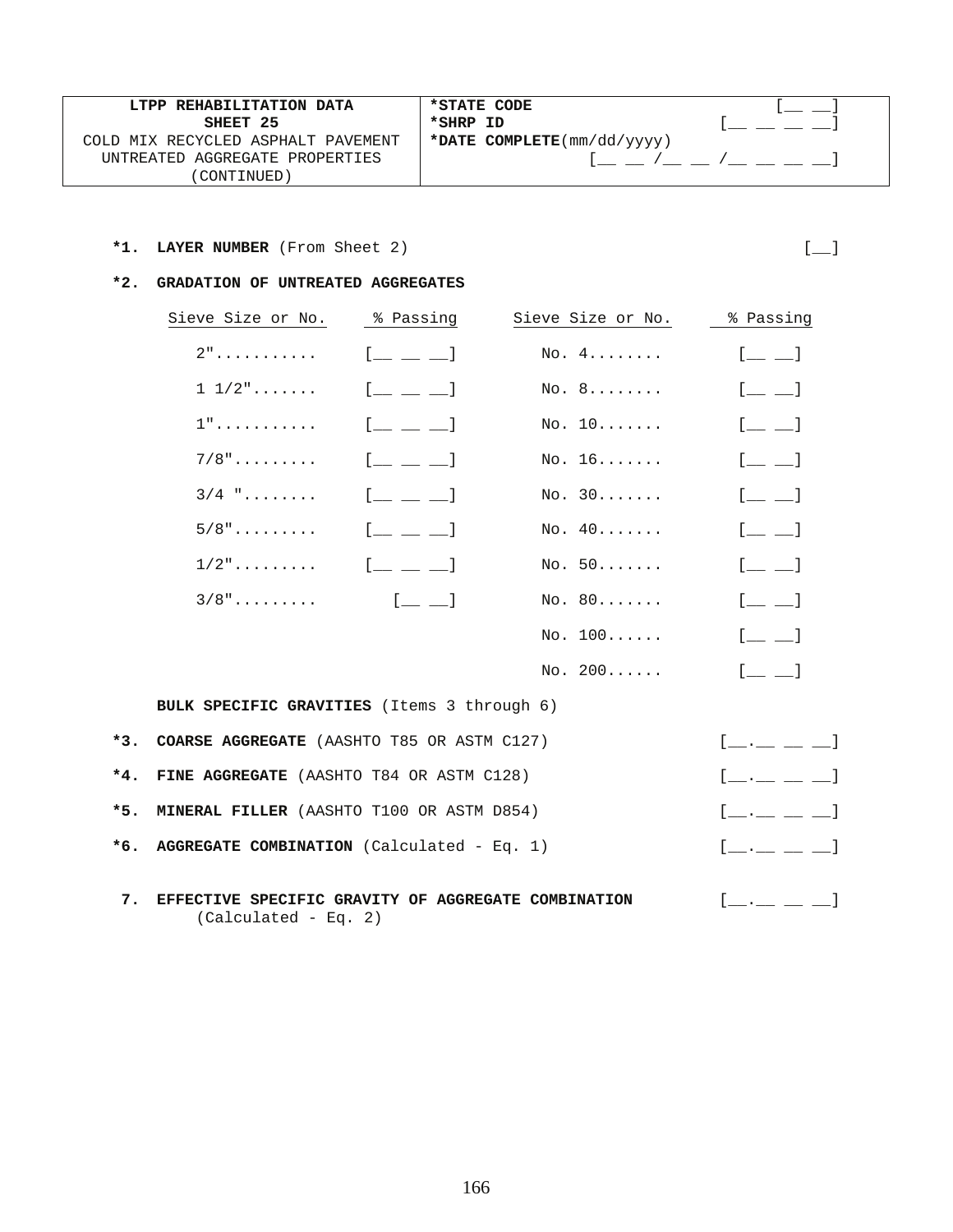| LTPP REHABILITATION DATA               | *STATE CODE                                       |  |
|----------------------------------------|---------------------------------------------------|--|
| SHEET 26                               | *SHRP ID                                          |  |
| MIX RECYCLED ASPHALT PAVEMENT<br>∩⊓ ר∩ | *DATE COMPLETE $(\text{mm}/\text{dd}/\text{yyy})$ |  |
| AGGREGATE PROPERTIES<br>COMBINED       |                                                   |  |

## **\*2. AMOUNT OF NEW UNTREATED AGGREGATE ADDED** [\_\_ \_\_.\_\_] (percent by weight of combined aggregate in recycled mix)

## **\*3. GRADATION OF COMBINED AGGREGATES**

|       | Sieve Size or No.                                                             | % Passing                                     | Sieve Size or No. | % Passing                                      |
|-------|-------------------------------------------------------------------------------|-----------------------------------------------|-------------------|------------------------------------------------|
|       | $2"$                                                                          | $[$ $\_$ $\_$ $\_$                            | No. 4.            | $[$ $\Box$                                     |
|       | $1\;\;1/2" \ldots \ldots$                                                     | $\begin{bmatrix} 1 & 1 & 1 & 1 \end{bmatrix}$ | No. 8             | $\begin{bmatrix} 1 & 1 \\ 1 & 1 \end{bmatrix}$ |
|       | $1"$                                                                          | $[$ $\perp$ $\perp$ $\perp$                   | No. 10            | $[$ $\qquad$ $\qquad$ $]$                      |
|       | $7/8$ "                                                                       | $[$ $\qquad$ $\qquad$ $\qquad$ $]$            | No. 16            | $[$ $\qquad \qquad$ $\qquad$                   |
|       | $3/4$ "                                                                       | $[$ $\_$ $\_$ $\_$                            | No. 30            | $[$ $\perp$ $\perp$                            |
|       | $5/8"$                                                                        | $[$ $\_$ $\_$ $\_$                            | No. 40            | $[$ $\Box$                                     |
|       | $1/2$ "                                                                       | $\begin{bmatrix} 1 & 1 & 1 \end{bmatrix}$     | No. 50            | $\begin{bmatrix} 1 & 1 \\ 1 & 1 \end{bmatrix}$ |
|       | $3/8"$                                                                        | $[$ $[$ $\qquad$ $]$                          | No. 80            | $[$ $\perp$ $\perp$                            |
|       |                                                                               |                                               | No. 100           | $[$ $\qquad$ $\qquad$ $]$                      |
|       |                                                                               |                                               | No. 200           | $[$ $\qquad$ $\qquad$ $]$                      |
|       | <b>BULK SPECIFIC GRAVITIES</b> (Items 4 through 7)                            |                                               |                   |                                                |
| *4.   | COARSE AGGREGATE (AASHTO T85 OR ASTM C127)                                    |                                               |                   | $[\_\_\_\_\_\_\_\]\_\_$                        |
| $*5.$ | FINE AGGREGATE (AASHTO T84 OR ASTM C128)                                      |                                               |                   | $[$ __ _ _ _ _ $]$                             |
| $*6.$ | MINERAL FILLER (AASHTO T100 OR ASTM D854)                                     |                                               |                   | $[$ __ .__ __ __ $]$                           |
| $*7.$ | AGGREGATE COMBINATION (Calculated - Eq. 1)                                    |                                               |                   | $\begin{bmatrix} 1 & 1 & 1 & 1 \end{bmatrix}$  |
| 8.    | EFFECTIVE SPECIFIC GRAVITY OF AGGREGATE COMBINATION<br>$(Calculated - Eq. 2)$ |                                               |                   | $\begin{bmatrix} 1 & 1 & 1 & 1 \end{bmatrix}$  |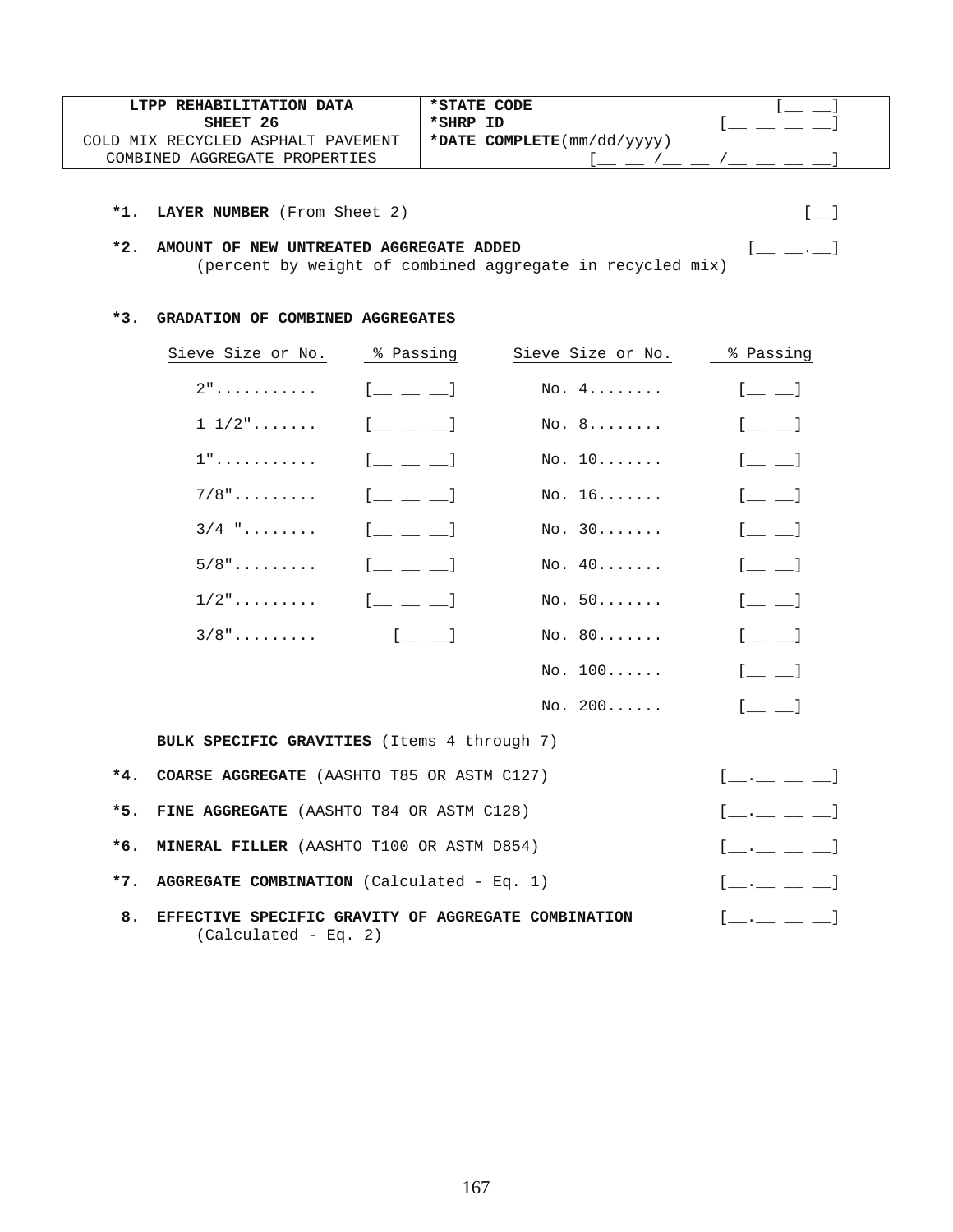| LTPP REHABILITATION DATA                                                                             | *STATE CODE                  |                                                                                                                                                                                                                                                                                                                                              |
|------------------------------------------------------------------------------------------------------|------------------------------|----------------------------------------------------------------------------------------------------------------------------------------------------------------------------------------------------------------------------------------------------------------------------------------------------------------------------------------------|
| SHEET 27                                                                                             | *SHRP ID                     |                                                                                                                                                                                                                                                                                                                                              |
| COLD MIX RECYCLED ASPHALT PAVEMENT                                                                   | *DATE $COMPLETE(mm/dd/yyyy)$ |                                                                                                                                                                                                                                                                                                                                              |
| RECLAIMED ASPHALT CEMENT PROPERTIES                                                                  | $1 - -$ / _ _ / _            |                                                                                                                                                                                                                                                                                                                                              |
| *1. LAYER NUMBER (From Sheet 2)<br>*2. SPECIFIC GRAVITY OF ASPHALT CEMENT<br>(AASHTO T228, ASTM D70) |                              | $\lceil$ 1<br>and the company of the state of the                                                                                                                                                                                                                                                                                            |
| *3. VISCOSITY OF ASPHALT AT 140°F (poises)<br>(AASHTO T202, ASTM D2171)                              |                              |                                                                                                                                                                                                                                                                                                                                              |
| *4. VISCOSITY OF ASPHALT AT 275°F (centistokes)<br>(AASHTO T201, ASTM D2170)                         |                              |                                                                                                                                                                                                                                                                                                                                              |
| *5. PENETRATION AT 77°F, 100 g, 5 sec. (tenths of a mm)<br>(AASHTO T49, ASTM D5)                     |                              | $\begin{bmatrix} 1 & 1 & 1 \ 1 & 1 & 1 \end{bmatrix}$                                                                                                                                                                                                                                                                                        |
| 6. DUCTILITY AT 77°F (cm) (AASHTO T51, ASTM D113)                                                    |                              |                                                                                                                                                                                                                                                                                                                                              |
| 7. DUCTILITY AT 39.2°F (cm) (AASHTO T51, ASTM D113)                                                  |                              |                                                                                                                                                                                                                                                                                                                                              |
| 8. TEST RATE FOR DUCTILITY MEASUREMENT AT 39.2°F (cm/min)                                            |                              |                                                                                                                                                                                                                                                                                                                                              |
| <b>9. PENETRATION AT 39.2°F,</b> 200 q, 60 sec. (tenths of a mm)<br>(AASHTO T49, ASTM D5)            |                              | $\lceil$ $\lceil$ $\lceil$ $\lceil$ $\lceil$ $\lceil$ $\lceil$ $\lceil$ $\lceil$ $\lceil$ $\lceil$ $\lceil$ $\lceil$ $\lceil$ $\lceil$ $\lceil$ $\lceil$ $\lceil$ $\lceil$ $\lceil$ $\lceil$ $\lceil$ $\lceil$ $\lceil$ $\lceil$ $\lceil$ $\lceil$ $\lceil$ $\lceil$ $\lceil$ $\lceil$ $\lceil$ $\lceil$ $\lceil$ $\lceil$ $\lceil$ $\lceil$ |
| 10. RING AND BALL SOFTENING POINT (°F) (AASHTO T53, ASTM D36)                                        |                              |                                                                                                                                                                                                                                                                                                                                              |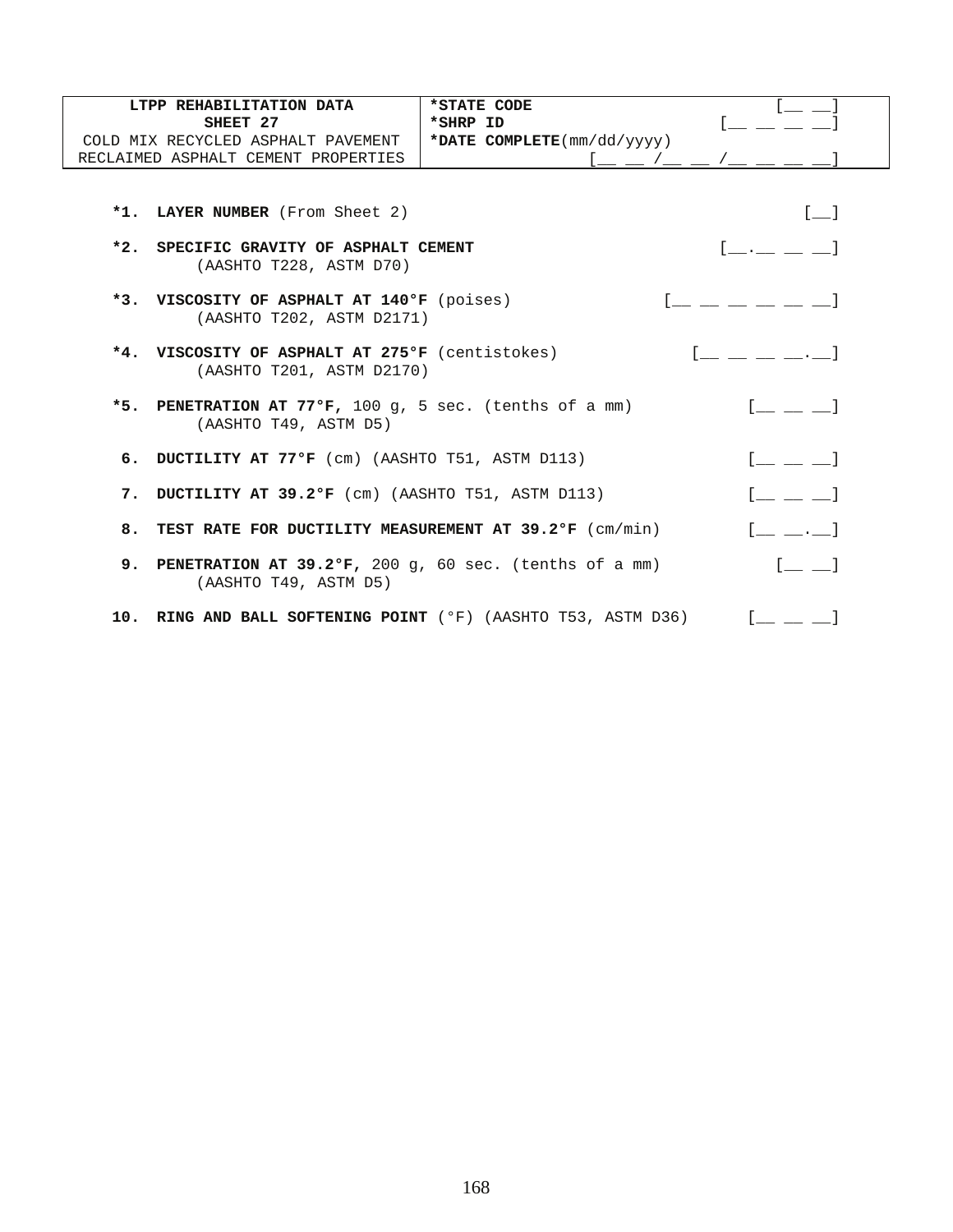| LTPP REHABILITATION DATA                                                                                              | *STATE CODE                                                                                                                                                                                                                                                                                                                                                                                                                                                                            |
|-----------------------------------------------------------------------------------------------------------------------|----------------------------------------------------------------------------------------------------------------------------------------------------------------------------------------------------------------------------------------------------------------------------------------------------------------------------------------------------------------------------------------------------------------------------------------------------------------------------------------|
| SHEET 28<br>COLD MIX RECYCLED ASPHALT PAVEMENT                                                                        | *SHRP ID<br>*DATE $COMPLETE(mm/dd/yyyy)$                                                                                                                                                                                                                                                                                                                                                                                                                                               |
| NEW ASPHALT CEMENT PROPERTIES                                                                                         |                                                                                                                                                                                                                                                                                                                                                                                                                                                                                        |
|                                                                                                                       |                                                                                                                                                                                                                                                                                                                                                                                                                                                                                        |
| *1. LAYER NUMBER (From Sheet 2)                                                                                       | $[-]$                                                                                                                                                                                                                                                                                                                                                                                                                                                                                  |
|                                                                                                                       | *2. ASPHALT GRADE (See Asphalt Code Sheet, Table A.15, Appendix A) $[$ $]$                                                                                                                                                                                                                                                                                                                                                                                                             |
| *3. SOURCE (See Supply Code Sheet, Table A.13, Appendix A)                                                            | $[$ $\qquad$ $\qquad$ $]$                                                                                                                                                                                                                                                                                                                                                                                                                                                              |
| *4. SPECIFIC GRAVITY OF ASPHALT CEMENT<br>(AASHTO T228, ASTM D70)                                                     | [ ]                                                                                                                                                                                                                                                                                                                                                                                                                                                                                    |
| *5. VISCOSITY OF ASPHALT AT 140°F (poises)<br>(AASHTO T202, ASTM D2171)                                               | <u> [ _ _ _ _ _ _ _</u>                                                                                                                                                                                                                                                                                                                                                                                                                                                                |
| *6. VISCOSITY OF ASPHALT AT 275°F (centistokes)<br>(AASHTO T201, ASTM D2170)                                          |                                                                                                                                                                                                                                                                                                                                                                                                                                                                                        |
| *7. PENETRATION AT $77^{\circ}$ F, 100 g, 5 sec. (tenths of a mm)<br>(AASHTO T49, ASTM D5)                            |                                                                                                                                                                                                                                                                                                                                                                                                                                                                                        |
|                                                                                                                       |                                                                                                                                                                                                                                                                                                                                                                                                                                                                                        |
| *8.<br>(AASHTO T72 or ASTM D88)                                                                                       | SAYBOLT FUROL VISCOSITY OF EMULSIFIED ASPHALT AT 77ºF (seconds)<br>$1 \underline{\hspace{1cm}} \underline{\hspace{1cm}} \underline{\hspace{1cm}} \underline{\hspace{1cm}} \underline{\hspace{1cm}} \underline{\hspace{1cm}} \underline{\hspace{1cm}} \underline{\hspace{1cm}} \underline{\hspace{1cm}} \underline{\hspace{1cm}} \underline{\hspace{1cm}} \underline{\hspace{1cm}} \underline{\hspace{1cm}} \underline{\hspace{1cm}} \underline{\hspace{1cm}} \underline{\hspace{1cm}}$ |
| *9. RESIDUE BY DISTILLATION (percent)<br>(AASHTO T59 or ASTM D244)                                                    | $[$ $\Box$ $\Box$ $]$                                                                                                                                                                                                                                                                                                                                                                                                                                                                  |
| 10. COATING ABILITY AND WATER TEST<br>(AASHTO T59 or ASTM D244)<br>Good $\dots$<br>Fair $\ldots$ 2<br>Poor $\ldots$ . | $\begin{bmatrix} 1 & 1 \end{bmatrix}$<br><b>DRY AGGREGATE</b><br>$\begin{bmatrix} 1 \end{bmatrix}$<br><b>AFTER SPRAYING</b><br><b>WET AGGREGATE</b><br>AFTER SPRAYING                                                                                                                                                                                                                                                                                                                  |
| 11. DUCTILITY AT 77°F (cm)<br>(AASHTO T51, ASTM D113)                                                                 | $\mathbf{r}$                                                                                                                                                                                                                                                                                                                                                                                                                                                                           |
| 12. DUCTILITY AT 39.2°F (cm)<br>(AASHTO T51, ASTM D113)                                                               | $[$ $\_\_$ $\_\_$                                                                                                                                                                                                                                                                                                                                                                                                                                                                      |
| 13.<br><b>TEST RATE FOR DUCTILITY MEASUREMENT AT 39.2°F</b> (cm/min)                                                  | $[$ $\perp$ $\perp$ $\perp$                                                                                                                                                                                                                                                                                                                                                                                                                                                            |
| <b>PENETRATION AT 39.2°F,</b> 200 g, 60 sec. (tenths of a mm)<br>14.<br>(AASHTO T49, ASTM D5)                         | $[$ $\qquad \qquad$ $\qquad$ $]$                                                                                                                                                                                                                                                                                                                                                                                                                                                       |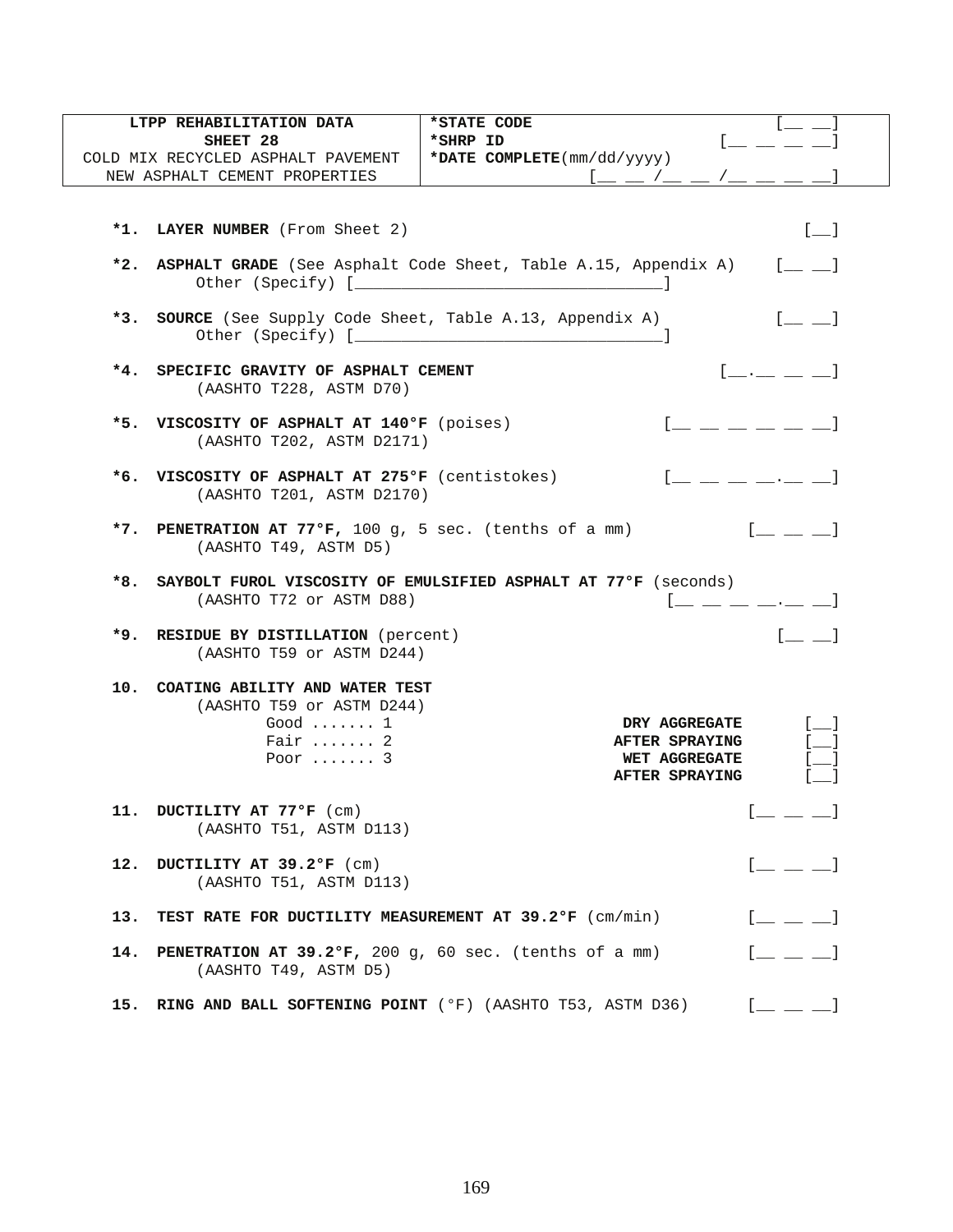| SHEET 29<br>*SHRP ID<br>*DATE COMPLETE(mm/dd/yyyy)<br>COLD MIX RECYCLED ASPHALT PAVEMENT<br>COMBINED ASPHALT CEMENT PROPERTIES<br>$\begin{bmatrix} 1 & 1 \end{bmatrix}$<br>*1. LAYER NUMBER (From Sheet 2)<br>TYPE QUANTITY(%)<br>*2. RECYCLING AGENT (See Type Code, Table A.19)<br>$*3.$<br>AMOUNT OF NEW ASPHALT CEMENT ADDED<br>$\begin{bmatrix} 1 & 1 & 1 \\ 1 & 1 & 1 \end{bmatrix}$<br>(percent by weight of recycled mixture)<br>*4. SPECIFIC GRAVITY OF ASPHALT CEMENT<br>$\begin{bmatrix} 1 & 1 & 1 \end{bmatrix}$<br>(AASHTO T228, ASTM D70)<br>*5. VISCOSITY OF ASPHALT AT 140°F (poises)<br>(AASHTO T202, ASTM D2171)<br>*6. VISCOSITY OF ASPHALT AT 275°F (centistokes)<br>(AASHTO T201, ASTM D2170)<br>$[$ $\perp$ $\perp$ $]$<br>*7. PENETRATION AT 77°F, 100 g, 5 sec. (tenths of a mm)<br>(AASHTO T49, ASTM D5)<br>ASPHALT MODIFIERS (See Type Code, Table A.14, Appendix A) (Items 8 and 9)<br>TYPE<br>QUANTITY (%)<br>*8. MODIFIER #1<br>$[$ $\Box$ $\Box$ $]$<br>$[$ $\_$<br>$1 \underline{\qquad} \underline{\qquad} 1$<br>*9. MODIFIER #2<br>Other (Specify) [______________<br>$[$ $\perp$ $\perp$ $\perp$<br>10. DUCTILITY AT 77°F (cm)<br>(AASHTO T51, ASTM D113) |
|---------------------------------------------------------------------------------------------------------------------------------------------------------------------------------------------------------------------------------------------------------------------------------------------------------------------------------------------------------------------------------------------------------------------------------------------------------------------------------------------------------------------------------------------------------------------------------------------------------------------------------------------------------------------------------------------------------------------------------------------------------------------------------------------------------------------------------------------------------------------------------------------------------------------------------------------------------------------------------------------------------------------------------------------------------------------------------------------------------------------------------------------------------------------------------------------|
|                                                                                                                                                                                                                                                                                                                                                                                                                                                                                                                                                                                                                                                                                                                                                                                                                                                                                                                                                                                                                                                                                                                                                                                             |
|                                                                                                                                                                                                                                                                                                                                                                                                                                                                                                                                                                                                                                                                                                                                                                                                                                                                                                                                                                                                                                                                                                                                                                                             |
|                                                                                                                                                                                                                                                                                                                                                                                                                                                                                                                                                                                                                                                                                                                                                                                                                                                                                                                                                                                                                                                                                                                                                                                             |
|                                                                                                                                                                                                                                                                                                                                                                                                                                                                                                                                                                                                                                                                                                                                                                                                                                                                                                                                                                                                                                                                                                                                                                                             |
|                                                                                                                                                                                                                                                                                                                                                                                                                                                                                                                                                                                                                                                                                                                                                                                                                                                                                                                                                                                                                                                                                                                                                                                             |
|                                                                                                                                                                                                                                                                                                                                                                                                                                                                                                                                                                                                                                                                                                                                                                                                                                                                                                                                                                                                                                                                                                                                                                                             |
|                                                                                                                                                                                                                                                                                                                                                                                                                                                                                                                                                                                                                                                                                                                                                                                                                                                                                                                                                                                                                                                                                                                                                                                             |
|                                                                                                                                                                                                                                                                                                                                                                                                                                                                                                                                                                                                                                                                                                                                                                                                                                                                                                                                                                                                                                                                                                                                                                                             |
|                                                                                                                                                                                                                                                                                                                                                                                                                                                                                                                                                                                                                                                                                                                                                                                                                                                                                                                                                                                                                                                                                                                                                                                             |
|                                                                                                                                                                                                                                                                                                                                                                                                                                                                                                                                                                                                                                                                                                                                                                                                                                                                                                                                                                                                                                                                                                                                                                                             |
|                                                                                                                                                                                                                                                                                                                                                                                                                                                                                                                                                                                                                                                                                                                                                                                                                                                                                                                                                                                                                                                                                                                                                                                             |
|                                                                                                                                                                                                                                                                                                                                                                                                                                                                                                                                                                                                                                                                                                                                                                                                                                                                                                                                                                                                                                                                                                                                                                                             |
|                                                                                                                                                                                                                                                                                                                                                                                                                                                                                                                                                                                                                                                                                                                                                                                                                                                                                                                                                                                                                                                                                                                                                                                             |
|                                                                                                                                                                                                                                                                                                                                                                                                                                                                                                                                                                                                                                                                                                                                                                                                                                                                                                                                                                                                                                                                                                                                                                                             |
|                                                                                                                                                                                                                                                                                                                                                                                                                                                                                                                                                                                                                                                                                                                                                                                                                                                                                                                                                                                                                                                                                                                                                                                             |
|                                                                                                                                                                                                                                                                                                                                                                                                                                                                                                                                                                                                                                                                                                                                                                                                                                                                                                                                                                                                                                                                                                                                                                                             |
|                                                                                                                                                                                                                                                                                                                                                                                                                                                                                                                                                                                                                                                                                                                                                                                                                                                                                                                                                                                                                                                                                                                                                                                             |
|                                                                                                                                                                                                                                                                                                                                                                                                                                                                                                                                                                                                                                                                                                                                                                                                                                                                                                                                                                                                                                                                                                                                                                                             |
|                                                                                                                                                                                                                                                                                                                                                                                                                                                                                                                                                                                                                                                                                                                                                                                                                                                                                                                                                                                                                                                                                                                                                                                             |
|                                                                                                                                                                                                                                                                                                                                                                                                                                                                                                                                                                                                                                                                                                                                                                                                                                                                                                                                                                                                                                                                                                                                                                                             |
|                                                                                                                                                                                                                                                                                                                                                                                                                                                                                                                                                                                                                                                                                                                                                                                                                                                                                                                                                                                                                                                                                                                                                                                             |
|                                                                                                                                                                                                                                                                                                                                                                                                                                                                                                                                                                                                                                                                                                                                                                                                                                                                                                                                                                                                                                                                                                                                                                                             |
|                                                                                                                                                                                                                                                                                                                                                                                                                                                                                                                                                                                                                                                                                                                                                                                                                                                                                                                                                                                                                                                                                                                                                                                             |
|                                                                                                                                                                                                                                                                                                                                                                                                                                                                                                                                                                                                                                                                                                                                                                                                                                                                                                                                                                                                                                                                                                                                                                                             |
|                                                                                                                                                                                                                                                                                                                                                                                                                                                                                                                                                                                                                                                                                                                                                                                                                                                                                                                                                                                                                                                                                                                                                                                             |
|                                                                                                                                                                                                                                                                                                                                                                                                                                                                                                                                                                                                                                                                                                                                                                                                                                                                                                                                                                                                                                                                                                                                                                                             |
|                                                                                                                                                                                                                                                                                                                                                                                                                                                                                                                                                                                                                                                                                                                                                                                                                                                                                                                                                                                                                                                                                                                                                                                             |
|                                                                                                                                                                                                                                                                                                                                                                                                                                                                                                                                                                                                                                                                                                                                                                                                                                                                                                                                                                                                                                                                                                                                                                                             |
|                                                                                                                                                                                                                                                                                                                                                                                                                                                                                                                                                                                                                                                                                                                                                                                                                                                                                                                                                                                                                                                                                                                                                                                             |
|                                                                                                                                                                                                                                                                                                                                                                                                                                                                                                                                                                                                                                                                                                                                                                                                                                                                                                                                                                                                                                                                                                                                                                                             |
|                                                                                                                                                                                                                                                                                                                                                                                                                                                                                                                                                                                                                                                                                                                                                                                                                                                                                                                                                                                                                                                                                                                                                                                             |
|                                                                                                                                                                                                                                                                                                                                                                                                                                                                                                                                                                                                                                                                                                                                                                                                                                                                                                                                                                                                                                                                                                                                                                                             |
|                                                                                                                                                                                                                                                                                                                                                                                                                                                                                                                                                                                                                                                                                                                                                                                                                                                                                                                                                                                                                                                                                                                                                                                             |
|                                                                                                                                                                                                                                                                                                                                                                                                                                                                                                                                                                                                                                                                                                                                                                                                                                                                                                                                                                                                                                                                                                                                                                                             |
|                                                                                                                                                                                                                                                                                                                                                                                                                                                                                                                                                                                                                                                                                                                                                                                                                                                                                                                                                                                                                                                                                                                                                                                             |
| $[$ $\perp$ $\perp$ <sup>1</sup><br>11. DUCTILITY AT 39.2°F (cm)                                                                                                                                                                                                                                                                                                                                                                                                                                                                                                                                                                                                                                                                                                                                                                                                                                                                                                                                                                                                                                                                                                                            |
| (AASHTO T51, ASTM D113)                                                                                                                                                                                                                                                                                                                                                                                                                                                                                                                                                                                                                                                                                                                                                                                                                                                                                                                                                                                                                                                                                                                                                                     |
|                                                                                                                                                                                                                                                                                                                                                                                                                                                                                                                                                                                                                                                                                                                                                                                                                                                                                                                                                                                                                                                                                                                                                                                             |
| $\begin{bmatrix} 1 & 1 & 1 \end{bmatrix}$<br>12. TEST RATE FOR DUCTILITY MEASUREMENT AT 39.2°F (cm/min)                                                                                                                                                                                                                                                                                                                                                                                                                                                                                                                                                                                                                                                                                                                                                                                                                                                                                                                                                                                                                                                                                     |
|                                                                                                                                                                                                                                                                                                                                                                                                                                                                                                                                                                                                                                                                                                                                                                                                                                                                                                                                                                                                                                                                                                                                                                                             |
| $\begin{bmatrix} 1 & 1 & 1 \end{bmatrix}$<br>13. PENETRATION AT 39.2°F, 200 g, 60 sec. (tenths of a mm)                                                                                                                                                                                                                                                                                                                                                                                                                                                                                                                                                                                                                                                                                                                                                                                                                                                                                                                                                                                                                                                                                     |
| (AASHTO T49, ASTM D5)                                                                                                                                                                                                                                                                                                                                                                                                                                                                                                                                                                                                                                                                                                                                                                                                                                                                                                                                                                                                                                                                                                                                                                       |
|                                                                                                                                                                                                                                                                                                                                                                                                                                                                                                                                                                                                                                                                                                                                                                                                                                                                                                                                                                                                                                                                                                                                                                                             |
| 14. RING AND BALL SOFTENING POINT (°F) (AASHTO T53, ASTM D36)<br>$\begin{bmatrix} 1 & 1 & 1 & 1 \end{bmatrix}$                                                                                                                                                                                                                                                                                                                                                                                                                                                                                                                                                                                                                                                                                                                                                                                                                                                                                                                                                                                                                                                                              |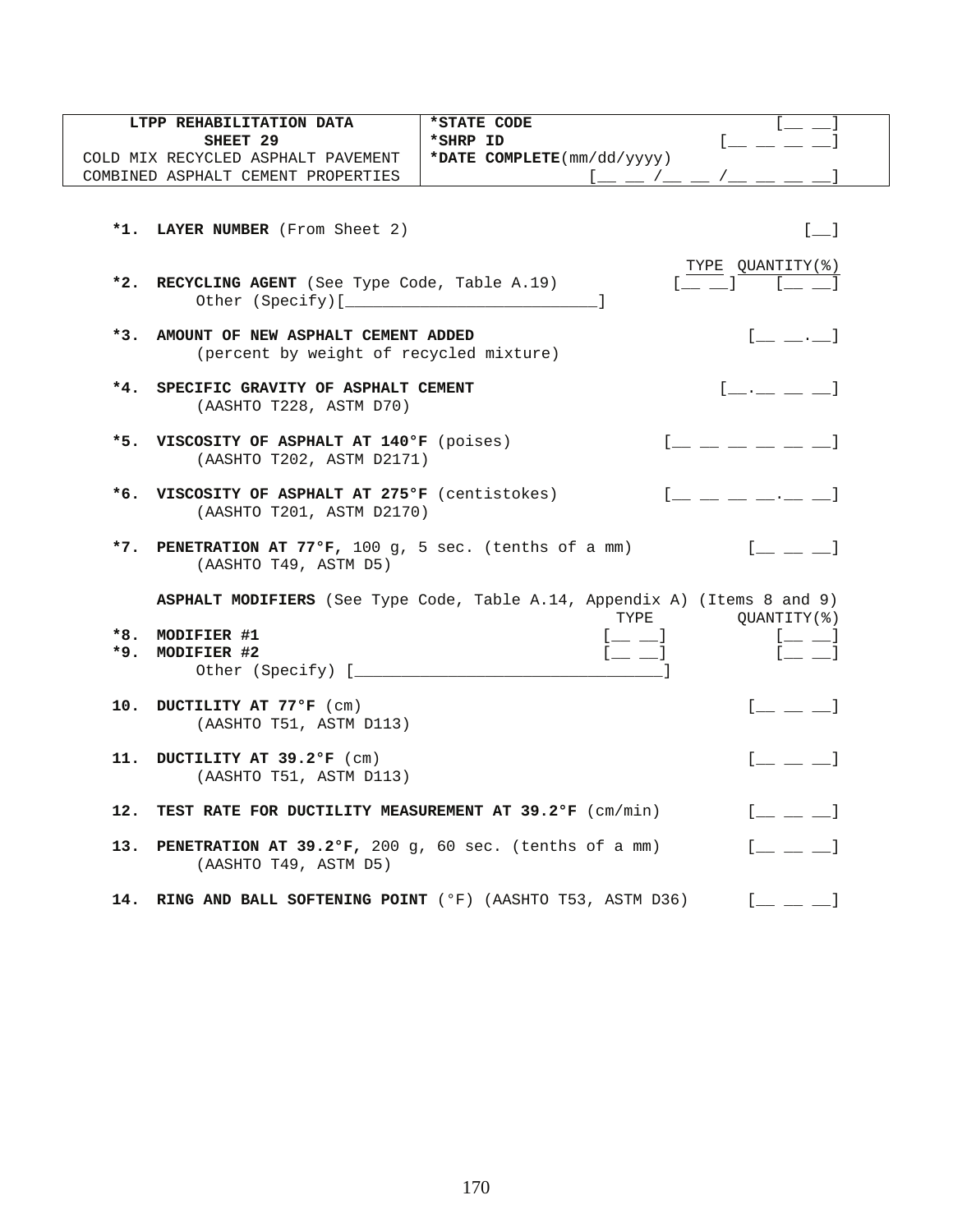| LTPP REHABILITATION DATA                                                           | *STATE CODE                                                   |                                                   |
|------------------------------------------------------------------------------------|---------------------------------------------------------------|---------------------------------------------------|
| SHEET 30                                                                           | *SHRP ID                                                      |                                                   |
| COLD MIX RECYCLED ASPHALT PAVEMENT                                                 | *DATE COMPLETE(mm/dd/yyyy)                                    |                                                   |
| LABORATORY AGED                                                                    | $1 - 1 - 1 - 1 - 1$                                           |                                                   |
| ASPHALT CEMENT PROPERTIES                                                          |                                                               |                                                   |
|                                                                                    |                                                               |                                                   |
| *1. LAYER NUMBER (From Sheet 2)                                                    |                                                               | $[ \quad ]$                                       |
| 2. TEST PROCEDURE USED TO MEASURE AGING EFFECTS                                    |                                                               | $\lceil$ $\rceil$                                 |
|                                                                                    | ASTM $D1754$ - Thin Film Oven Test 1                          |                                                   |
|                                                                                    | ASTM D2872 - Rolling Thin Film Oven Test 2                    |                                                   |
|                                                                                    |                                                               |                                                   |
| 3. VISCOSITY OF ASPHALT AT 140°F (poises)<br>(AASHTO T202, ASTM D2171)             |                                                               |                                                   |
| 4. VISCOSITY OF ASPHALT AT 275°F (centistokes)<br>(AASHTO T201, ASTM D2170)        |                                                               |                                                   |
| 5. DUCTILITY AT 77°F (cm) (AASHTO T51, ASTM D113)                                  |                                                               | $[$ $\underline{\qquad}$ $\underline{\qquad}$ $]$ |
| 6. DUCTILITY AT 39.2°F (cm) (AASHTO T51, ASTM D113)                                |                                                               | $[$ $\perp$ $\perp$ $]$                           |
| 7. TEST RATE FOR DUCTILITY MEASUREMENT AT 39.2°F (cm/min)                          |                                                               | $[$ $\ldots$ $\ldots]$                            |
| 8. PENETRATION AT 77°F, 100 g, 5 sec. (tenths of a mm)<br>(AASHTO T49, ASTM D5)    |                                                               | $\begin{bmatrix} 1 & 1 & 1 \end{bmatrix}$         |
| 9. PENETRATION AT 39.2°F, 200 g, 60 sec. (tenths of a mm)<br>(AASHTO T49, ASTM D5) |                                                               | $[$ $\perp$ $\perp$                               |
|                                                                                    | 10. RING AND BALL SOFTENING POINT (°F) (AASHTO T53, ASTM D36) | $\begin{bmatrix} 1 & 1 & 1 & 1 \end{bmatrix}$     |
| 11. WEIGHT LOSS (percent)                                                          |                                                               | [.1                                               |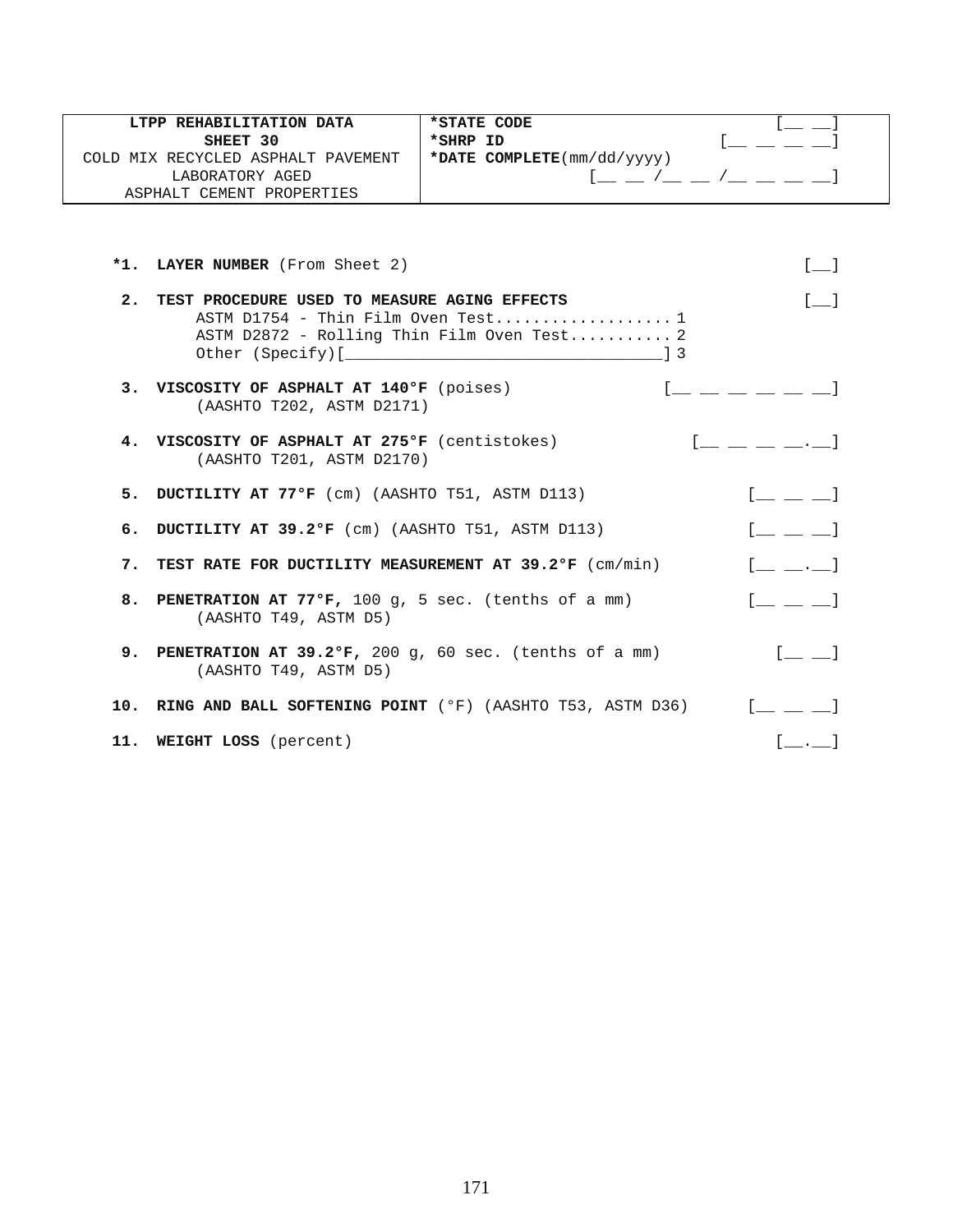| LTPP REHABILITATION DATA           | *STATE CODE                                       |  |
|------------------------------------|---------------------------------------------------|--|
| SHEET 31                           | *SHRP ID                                          |  |
| COLD MIX RECYCLED ASPHALT PAVEMENT | *DATE COMPLETE $(\text{mm}/\text{dd}/\text{yyy})$ |  |
| LABORATORY MIXTURE DESIGN          |                                                   |  |

|    | *1. LAYER NUMBER (From Sheet 2)                                                  |                                                                                                                                                                                                                                                                                                                |
|----|----------------------------------------------------------------------------------|----------------------------------------------------------------------------------------------------------------------------------------------------------------------------------------------------------------------------------------------------------------------------------------------------------------|
|    | 2. MAXIMUM SPECIFIC GRAVITY (No Air Voids) (Eq. 3)                               | $[$ $\_\_$ . $\_\_$ $\_$                                                                                                                                                                                                                                                                                       |
|    | 3. BULK SPECIFIC GRAVITY (ASTM D1188)                                            | $[\underline{\hspace{1cm}} \underline{\hspace{1cm}} \underline{\hspace{1cm}} \underline{\hspace{1cm}} \underline{\hspace{1cm}} \underline{\hspace{1cm}} \underline{\hspace{1cm}} \underline{\hspace{1cm}} \underline{\hspace{1cm}} \underline{\hspace{1cm}} \underline{\hspace{1cm}} \underline{\hspace{1cm}}$ |
|    | 4. OPTIMUM ASPHALT CONTENT (percent by weight of total mix)                      | $\begin{bmatrix} 1 & 1 & 1 \end{bmatrix}$                                                                                                                                                                                                                                                                      |
|    | 5. PERCENT AIR VOIDS (Eq. 4)                                                     |                                                                                                                                                                                                                                                                                                                |
|    | 6. MARSHALL STABILITY (pounds) (AASHTO T245, ASTM D1559)                         |                                                                                                                                                                                                                                                                                                                |
| 7. | NUMBER OF BLOWS                                                                  |                                                                                                                                                                                                                                                                                                                |
|    | 8. MARSHALL FLOW (hundredths of an inch)<br>(AASHTO T245, ASTM D1559)            | $\begin{bmatrix} 1 & 1 & 1 & 1 \ 1 & 1 & 1 & 1 \end{bmatrix}$                                                                                                                                                                                                                                                  |
|    | 9. HVEEM STABILITY (AASHTO T246, ASTM D1560)                                     | $\mathbb{R}^n$ . The set of $\mathbb{R}^n$                                                                                                                                                                                                                                                                     |
|    | 10. HVEEM COHESIOMETER VALUE (grams/25 mm of width)<br>(AASHTO T246, ASTM D1560) |                                                                                                                                                                                                                                                                                                                |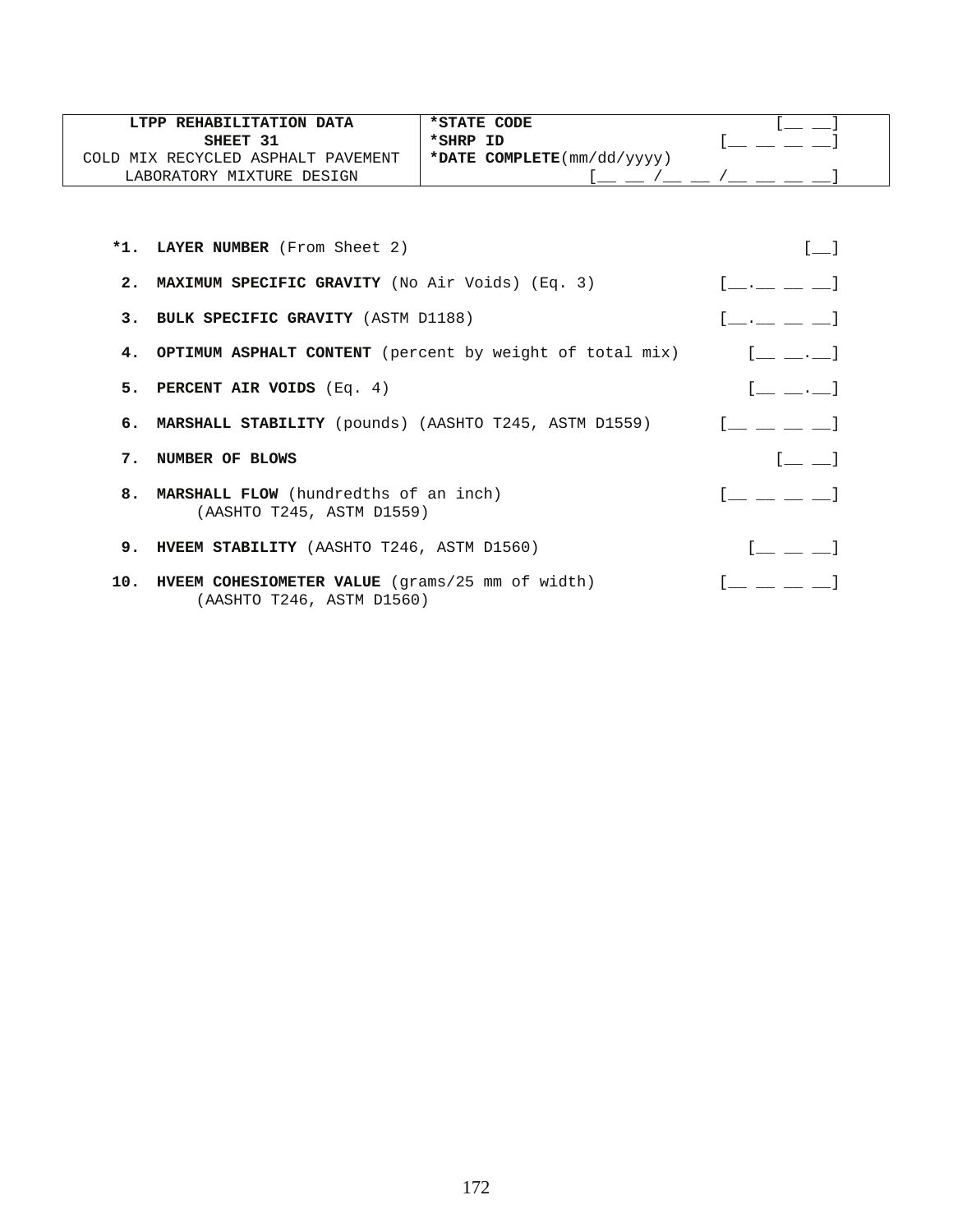| LTPP REHABILITATION DATA                                                                                                                                                                                                                                                                                                                                                                                                                  | *STATE CODE                                                               |                                                         |
|-------------------------------------------------------------------------------------------------------------------------------------------------------------------------------------------------------------------------------------------------------------------------------------------------------------------------------------------------------------------------------------------------------------------------------------------|---------------------------------------------------------------------------|---------------------------------------------------------|
| SHEET 32<br>COLD MIX RECYCLED ASPHALT PAVEMENT                                                                                                                                                                                                                                                                                                                                                                                            | *SHRP ID<br>*DATE COMPLETE(mm/dd/yyyy)                                    |                                                         |
| MIXTURE PROPERTIES AS PLACED                                                                                                                                                                                                                                                                                                                                                                                                              | <u>l _ _ /_ _ /_ _ _ /_</u>                                               |                                                         |
|                                                                                                                                                                                                                                                                                                                                                                                                                                           |                                                                           |                                                         |
|                                                                                                                                                                                                                                                                                                                                                                                                                                           |                                                                           |                                                         |
| *1. LAYER NUMBER (From Sheet 2)                                                                                                                                                                                                                                                                                                                                                                                                           |                                                                           | $\begin{bmatrix} 1 & 1 \end{bmatrix}$                   |
| $*2.$<br>TYPE OF SAMPLES                                                                                                                                                                                                                                                                                                                                                                                                                  |                                                                           |                                                         |
|                                                                                                                                                                                                                                                                                                                                                                                                                                           | Mixed in Field, Compacted in Laboratory1<br>Mixed and Compacted in Field2 |                                                         |
| *3. MAXIMUM SPECIFIC GRAVITY (No Air Voids) (Eq. 3)                                                                                                                                                                                                                                                                                                                                                                                       |                                                                           | in a straight and the state                             |
| $*4.$<br>BULK SPECIFIC GRAVITY (ASTM D1188)<br><b>MEAN</b><br>[ <u>______</u> ___ __]<br><b>MINIMUM</b><br>$\overline{\phantom{a}}$ . $\overline{\phantom{a}}$ . $\overline{\phantom{a}}$ . $\overline{\phantom{a}}$ .<br>STD. DEV.                                                                                                                                                                                                       | NUMBER OF TESTS<br><b>MAXIMUM</b>                                         |                                                         |
| *5. ASPHALT CONTENT (percent by weight of total mix)<br>(AASHTO T164, ASTM D2172)<br><b>MEAN</b><br>$[$ $\_\_\_$ $\_\_$ .<br><b>MINIMUM</b><br>$\equiv \equiv \cdot \equiv 1$<br>STD. DEV.                                                                                                                                                                                                                                                | NUMBER OF TESTS<br><b>MAXIMUM</b>                                         | $[- \quad \quad \quad ]$<br>$\mathcal{L} = \mathcal{L}$ |
| *6. PERCENT AIR VOIDS $(Eq. 4)$<br>$[$ $\_\_$ $\_\_$<br><b>MEAN</b><br><b>MINIMUM</b><br>$\left[\begin{smallmatrix} 1 & 0 & 0 \\ 0 & 1 & 0 & 0 \\ 0 & 0 & 0 & 0 \\ 0 & 0 & 0 & 0 \\ 0 & 0 & 0 & 0 \\ 0 & 0 & 0 & 0 \\ 0 & 0 & 0 & 0 & 0 \\ 0 & 0 & 0 & 0 & 0 \\ 0 & 0 & 0 & 0 & 0 \\ 0 & 0 & 0 & 0 & 0 \\ 0 & 0 & 0 & 0 & 0 \\ 0 & 0 & 0 & 0 & 0 & 0 \\ 0 & 0 & 0 & 0 & 0 & 0 \\ 0 & 0 & 0 & 0 & 0 & 0 \\ 0 & 0 & 0 & 0 & 0$<br>STD. DEV. | NUMBER OF TESTS<br><b>MAXIMUM</b>                                         | $[$ $\_\_$ $\_\_$                                       |
| 7. VOIDS IN MINERAL AGGREGATE (percent) (Eq. 5)<br><b>MEAN</b><br>$[$ _ _ . _ $]$<br>. 1<br><b>MINIMUM</b><br>STD. DEV.<br>$\mathcal{L}$ and $\mathcal{L}$                                                                                                                                                                                                                                                                                | NUMBER OF TESTS<br><b>MAXIMUM</b>                                         |                                                         |
| 8. EFFECTIVE ASPHALT CONTENT (percent) (Eq. 6)<br><b>MEAN</b><br>l___ . 1<br><b>Contract Contract Street</b><br><b>MINIMUM</b><br>STD. DEV.<br><b>Contract Contract Contract</b>                                                                                                                                                                                                                                                          | NUMBER OF TESTS<br><b>MAXIMUM</b>                                         |                                                         |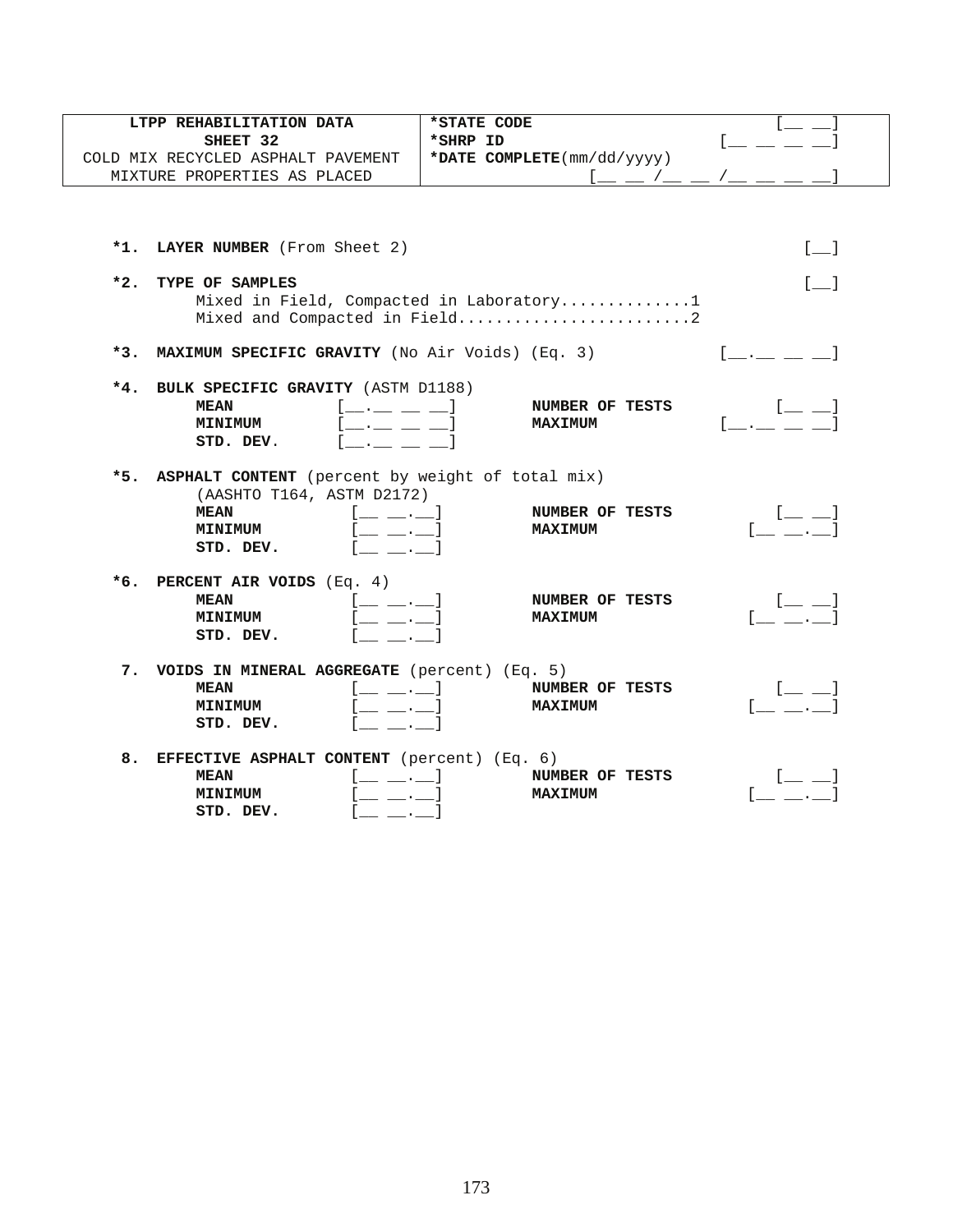|       | LTPP REHABILITATION DATA                                           | *STATE CODE                                                                                                                                                                                                         |                                                |
|-------|--------------------------------------------------------------------|---------------------------------------------------------------------------------------------------------------------------------------------------------------------------------------------------------------------|------------------------------------------------|
|       | SHEET 33                                                           | *SHRP ID                                                                                                                                                                                                            |                                                |
|       | COLD MIX RECYCLED ASPHALT PAVEMENT<br>MIXTURE PROPERTIES AS PLACED | *DATE COMPLETE(mm/dd/yyyy)<br>$\mathfrak{l} \underline{\ \ }\, =\, \mathfrak{l} \underline{\ \ }\, =\, \mathfrak{l} \underline{\ \ }\, =\, \mathfrak{l} \underline{\ \ }\, =\, \underline{\ \ }\, =\, \mathfrak{l}$ |                                                |
|       | (CONTINUED) AND CONSTRUCTION DATA                                  |                                                                                                                                                                                                                     |                                                |
|       |                                                                    |                                                                                                                                                                                                                     |                                                |
|       |                                                                    |                                                                                                                                                                                                                     |                                                |
|       | *1. LAYER NUMBER (From Sheet 2)                                    |                                                                                                                                                                                                                     | $[\_$                                          |
|       |                                                                    |                                                                                                                                                                                                                     |                                                |
|       | *2. TYPE OF ANTISTRIPPING AGENT (See Type Codes, Table A.20)       |                                                                                                                                                                                                                     | $[$ $\_\_$ $\_\_$                              |
|       |                                                                    |                                                                                                                                                                                                                     |                                                |
|       | *3. ANTISTRIPPING AGENT LIQUID OR SOLID CODE                       |                                                                                                                                                                                                                     | $\begin{bmatrix} 1 & 1 \end{bmatrix}$          |
|       |                                                                    | Liquid 1 Solid2                                                                                                                                                                                                     |                                                |
|       |                                                                    |                                                                                                                                                                                                                     |                                                |
|       | *4. AMOUNT OF ANTISTRIPPING AGENT                                  | (If liquid, enter amount as percent of asphalt cement                                                                                                                                                               | $[$ $\ldots$ $\ldots]$                         |
|       |                                                                    | weight, if solid, enter amount as percent of aggregate                                                                                                                                                              |                                                |
|       | $weight.$ )                                                        |                                                                                                                                                                                                                     |                                                |
|       |                                                                    |                                                                                                                                                                                                                     |                                                |
|       | 5. MOISTURE SUSCEPTIBILITY TEST TYPE                               |                                                                                                                                                                                                                     | $\begin{bmatrix} 1 & 1 \\ 1 & 1 \end{bmatrix}$ |
|       |                                                                    | Texas Freeze-Thaw Pedestal Test (Ref 21) 2                                                                                                                                                                          |                                                |
|       |                                                                    |                                                                                                                                                                                                                     |                                                |
|       |                                                                    | Revised Lottman Procedure (AASHTO T283) 4                                                                                                                                                                           |                                                |
|       |                                                                    |                                                                                                                                                                                                                     |                                                |
| б.    | MOISTURE SUSCEPTIBILITY TEST RESULTS                               |                                                                                                                                                                                                                     |                                                |
|       | HVEEM STABILITY NO.                                                |                                                                                                                                                                                                                     |                                                |
|       | PERCENT STRIPPED                                                   |                                                                                                                                                                                                                     |                                                |
|       | TENSILE STRENGTH RATIO (AASHTO T283)                               |                                                                                                                                                                                                                     |                                                |
|       | INDEX OF RETAINED STRENGTH (AASHTO T165)                           |                                                                                                                                                                                                                     |                                                |
|       | CONSTRUCTION DATA                                                  |                                                                                                                                                                                                                     |                                                |
|       |                                                                    |                                                                                                                                                                                                                     |                                                |
| $*7.$ | TYPE OF RECYCLING                                                  |                                                                                                                                                                                                                     | $\begin{bmatrix} 1 & 1 \end{bmatrix}$          |
|       |                                                                    | In-Place  1 Central Plant  2                                                                                                                                                                                        |                                                |
| $*8.$ | PROCEDURES FOR MIXING IN PLACE                                     |                                                                                                                                                                                                                     | $\begin{bmatrix} 1 & 1 \end{bmatrix}$          |
|       |                                                                    | Blade Mixing  1 Travel Plant Mixing  3                                                                                                                                                                              |                                                |
|       | Rotary Mixing  2                                                   | Other (Specify)[_______] 4                                                                                                                                                                                          |                                                |
|       |                                                                    |                                                                                                                                                                                                                     |                                                |
| $*9.$ | TYPE ASPHALT PLANT (If Centrally Mixed)                            |                                                                                                                                                                                                                     | $\begin{bmatrix} 1 & 1 \\ 1 & 1 \end{bmatrix}$ |
|       |                                                                    | Batch Plant  1 Drum Mix Plant  2                                                                                                                                                                                    |                                                |
|       |                                                                    |                                                                                                                                                                                                                     |                                                |
| 10.   | WAS MIXTURE AERATED?                                               |                                                                                                                                                                                                                     | $[\_$                                          |
|       |                                                                    |                                                                                                                                                                                                                     |                                                |
|       |                                                                    |                                                                                                                                                                                                                     |                                                |
| 11.   | PERIOD BETWEEN MIXING AND SPREADING (hours)                        |                                                                                                                                                                                                                     | $\begin{bmatrix} 1 & 1 \\ 1 & 1 \end{bmatrix}$ |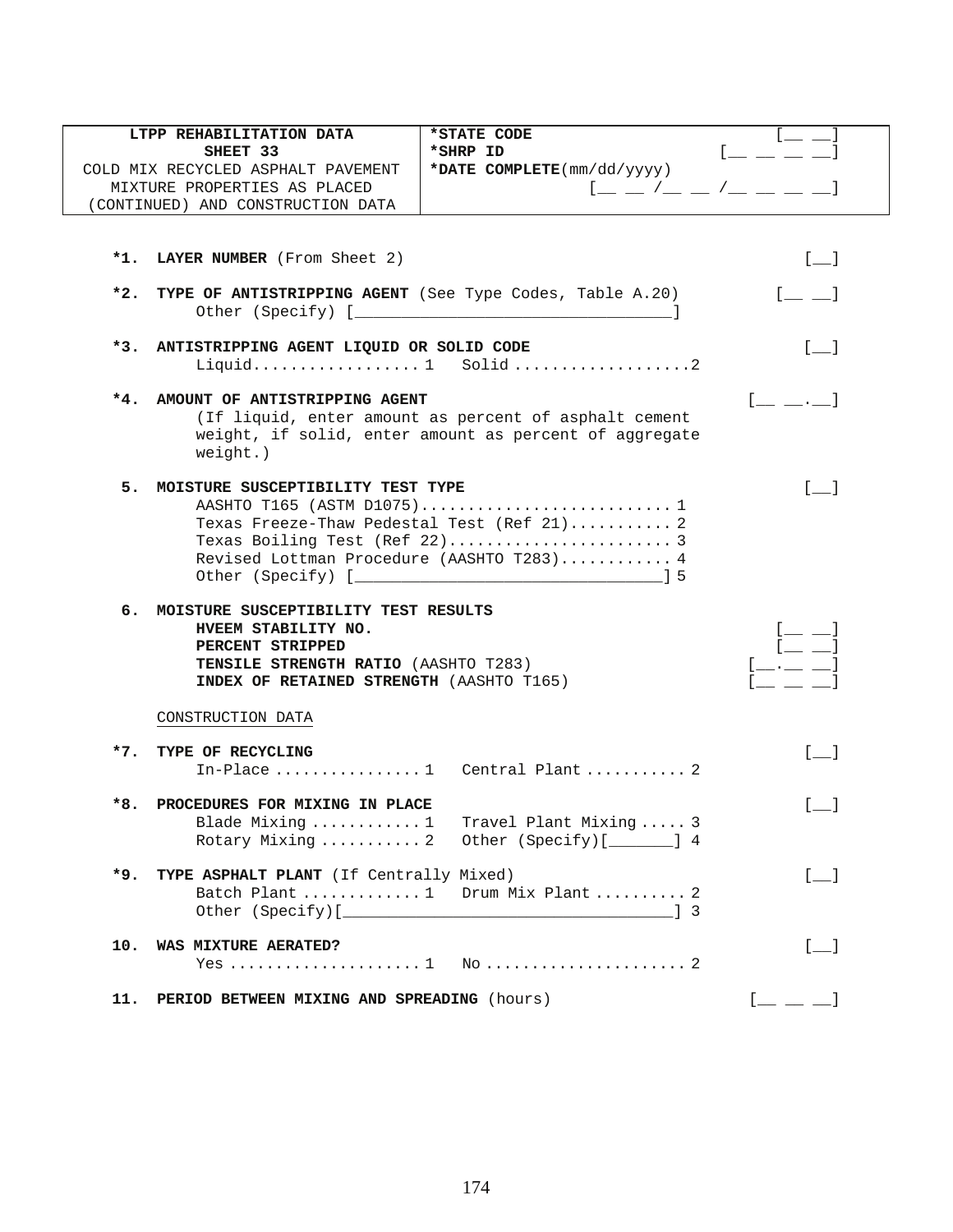| LTPP REHABILITATION DATA           | *STATE CODE                                       |  |
|------------------------------------|---------------------------------------------------|--|
| SHEET 34                           | *SHRP ID                                          |  |
| COLD MIX RECYCLED ASPHALT PAVEMENT | *DATE COMPLETE $(\text{mm}/\text{dd}/\text{yyy})$ |  |
| CONSTRUCTION DATA (<br>(CONTINUED) |                                                   |  |

**\*1. LAYER NUMBER** (From Sheet 2) [\_\_]

## **2. METHOD OF SPREADING MIXTURE** [\_\_]

| Motor Grader  1 Front-Mounted Spreader  3 |  |
|-------------------------------------------|--|
| Asphalt Paver  2 Towed Spreader  4        |  |
| Other (Specify)                           |  |

**ROLLER DATA** (Items 3 through 19)

|       | Roller         | Roller           |        | Gross Wgt Tire Pres. Frequency |            | Amplitude | Speed |
|-------|----------------|------------------|--------|--------------------------------|------------|-----------|-------|
|       | Code           | Description      | (tons) | (psi)                          | (vibr/min) | (inches)  | (mph) |
| 3.    | $\mathbb A$    | Steel-Whl Tandem |        |                                |            |           |       |
| 4.    | $\overline{B}$ | Steel-Whl Tandem |        |                                |            |           |       |
| 5. C  |                | Steel-Whl Tandem |        |                                |            |           |       |
| б.    | D              | Steel-Whl Tandem |        |                                |            |           |       |
| 7.    | E              | Pneumatic-Tired  |        |                                |            |           |       |
| 8. F  |                | Pneumatic-Tired  |        |                                |            |           |       |
| 9. G  |                | Pneumatic-Tired  |        |                                |            |           |       |
| 10.   | H              | Pneumatic-Tired  |        |                                |            |           |       |
| 11.   | I              | Single-Drum Vibr |        |                                |            |           |       |
| 12. J |                | Single-Drum Vibr |        |                                |            |           |       |
| 13.   | K              | Single-Drum Vibr |        |                                |            |           |       |
| 14. L |                | Single-Drum Vibr |        |                                |            |           |       |
| 15. M |                | Double-Drum Vibr |        |                                |            |           |       |
| 16. N |                | Double-Drum Vibr |        |                                |            |           |       |
| 17.   | $\circ$        | Double-Drum Vibr |        |                                |            |           |       |
| 18.   | $\mathbf{P}$   | Double-Drum Vibr |        |                                |            |           |       |
| 19.   | $\overline{Q}$ | Other (Specify)[ |        |                                |            |           |       |

**COMPACTION DATA** (Items 20 through 28)

 BREAKDOWN: **20. ROLLER CODE #** (A-Q) [\_]<br>**21. COVERAGES** [\_\_] 21. COVERAGES INTERMEDIATE: **22. ROLLER CODE #**  $(A-Q)$   $[$   $]$ <br> **23. COVERAGES**  $[$ 23. COVERAGES FINAL: **24. ROLLER CODE #**  $(A-Q)$   $[$   $]$ <br>**25. COVERAGES**  $[$   $]$ 25. COVERAGES<br>
26. AIR TEMP (°F)<br>
27. COMPACTED THICKNESS (in.)<br>
27. COMPACTED THICKNESS (in.) **26. AIR TEMP** ( $^{\circ}$ F) 27. COMPACTED THICKNESS (in.)

**28. CURING PERIOD** (days)  $[\_ \_ ]$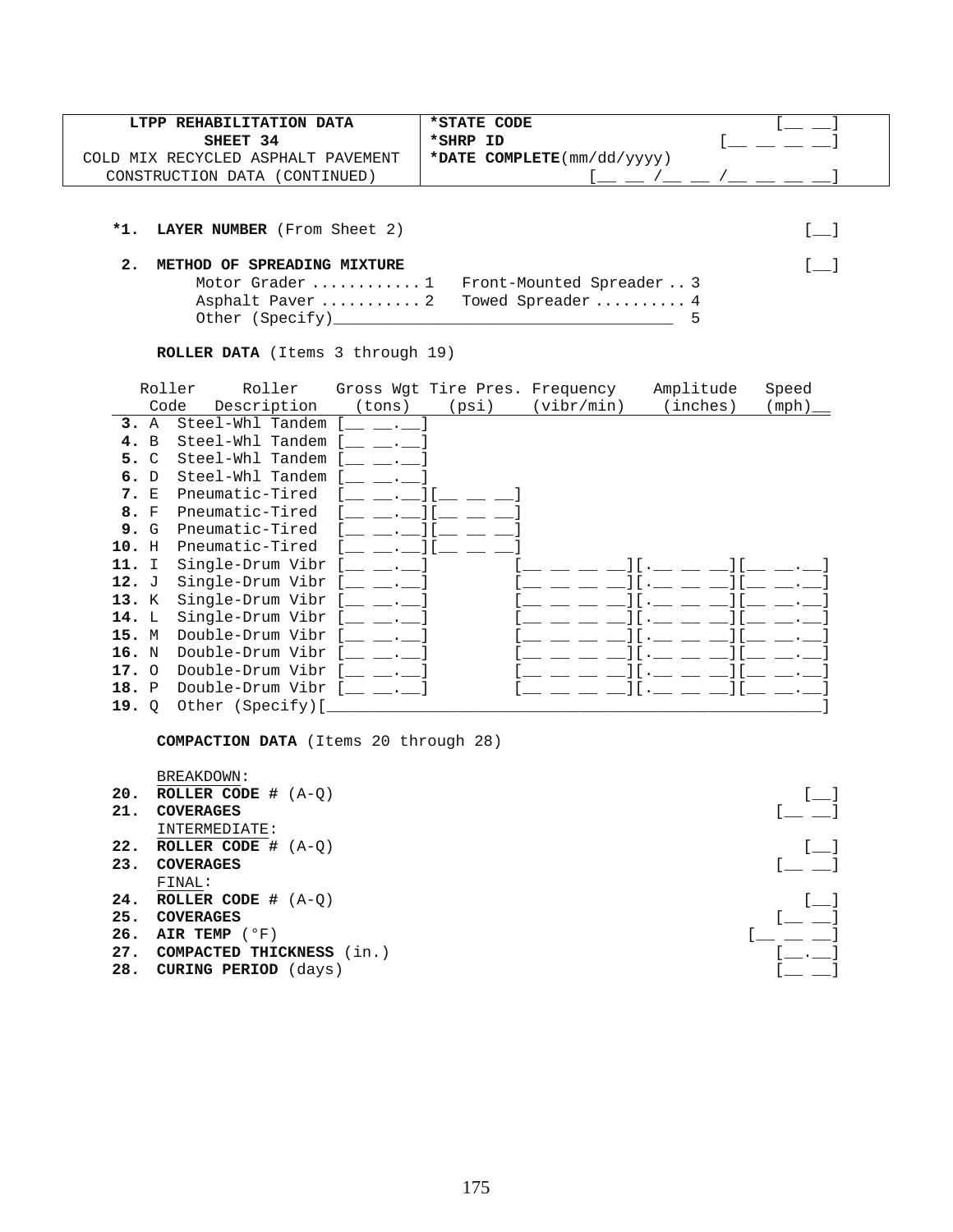| LTPP REHABILITATION DATA                                                                                                                                                                                                                                                                                                                                                                                                                                                     | *STATE CODE                                                                                                                                                                                                                                                                                                                                                                                                                                                                                                                                             |
|------------------------------------------------------------------------------------------------------------------------------------------------------------------------------------------------------------------------------------------------------------------------------------------------------------------------------------------------------------------------------------------------------------------------------------------------------------------------------|---------------------------------------------------------------------------------------------------------------------------------------------------------------------------------------------------------------------------------------------------------------------------------------------------------------------------------------------------------------------------------------------------------------------------------------------------------------------------------------------------------------------------------------------------------|
| SHEET 35                                                                                                                                                                                                                                                                                                                                                                                                                                                                     | *SHRP ID                                                                                                                                                                                                                                                                                                                                                                                                                                                                                                                                                |
| HEATER SCARIFICATION SURFACE                                                                                                                                                                                                                                                                                                                                                                                                                                                 | *DATE COMPLETE(mm/dd/yyyy)                                                                                                                                                                                                                                                                                                                                                                                                                                                                                                                              |
| RECYCLED ASPHALT PAVEMENT                                                                                                                                                                                                                                                                                                                                                                                                                                                    | $1 = -1 = -1$                                                                                                                                                                                                                                                                                                                                                                                                                                                                                                                                           |
| LAYER NUMBER (From Sheet 2)<br>*1.                                                                                                                                                                                                                                                                                                                                                                                                                                           | $[\_$                                                                                                                                                                                                                                                                                                                                                                                                                                                                                                                                                   |
| $*2.$<br>TYPE OF HEATER SCARIFICATION                                                                                                                                                                                                                                                                                                                                                                                                                                        | $[-]$<br>Multiple Unit Process 1 Single Unit Process  2                                                                                                                                                                                                                                                                                                                                                                                                                                                                                                 |
| $*3.$<br>DEPTH OF SCARIFICATION (inches)                                                                                                                                                                                                                                                                                                                                                                                                                                     | $\begin{bmatrix} 1 & 1 & 1 \end{bmatrix}$                                                                                                                                                                                                                                                                                                                                                                                                                                                                                                               |
| *4.<br>TYPE OF SURFACE TREATMENT                                                                                                                                                                                                                                                                                                                                                                                                                                             | $\begin{bmatrix} 1 \end{bmatrix}$                                                                                                                                                                                                                                                                                                                                                                                                                                                                                                                       |
| Aggregate Seal 2                                                                                                                                                                                                                                                                                                                                                                                                                                                             | Slurry Seal 4<br>Sand Seal 5<br>HMAC Overlay 6                                                                                                                                                                                                                                                                                                                                                                                                                                                                                                          |
| TYPE OF REJUVENATING AGENT (Codes - Table A.19)<br>*5.                                                                                                                                                                                                                                                                                                                                                                                                                       |                                                                                                                                                                                                                                                                                                                                                                                                                                                                                                                                                         |
| *6.<br>AMOUNT OF REJUVENATING AGENT                                                                                                                                                                                                                                                                                                                                                                                                                                          | $\begin{bmatrix} 1 & 1 & 1 \end{bmatrix}$                                                                                                                                                                                                                                                                                                                                                                                                                                                                                                               |
| (percent of mixture by weight)                                                                                                                                                                                                                                                                                                                                                                                                                                               |                                                                                                                                                                                                                                                                                                                                                                                                                                                                                                                                                         |
| ROLLER DATA<br>7.<br>Roller<br>Roller<br>Code Description<br>(tons)<br>A Steel-Whl Tandem [ . ]<br>Steel-Whl Tandem [<br>$\mathbf{B}$<br><b>Contract Contract Contract</b><br>Pneumatic-Tired<br>$\mathcal{C}$<br>Pneumatic-Tired<br>$\blacksquare$ . If $\blacksquare$<br>D<br>Double-Drum Vibr $[\_\_\_ \_\_ \_]\$<br>Е<br>Double-Drum Vibr $[\_\_\_ \_\_ \_ \_$<br>F<br>Double-Drum Vibr $[\_\_\_\_\_\_\_\_]\$<br>G<br>Double-Drum Vibr $[\_\_\_\_\_\_\_.\_]\$<br>H<br>I. | Gross Wgt Tire Pres. Frequency<br>Amplitude<br>Speed<br>$(psi)$ $(vibr/min)$<br>(inches)<br>(mph)<br>$[ \begin{array}{cccc} 1 & 0 & 0 & 0 \\ 0 & 0 & 0 & 0 \\ 0 & 0 & 0 & 0 \\ 0 & 0 & 0 & 0 \\ 0 & 0 & 0 & 0 \\ 0 & 0 & 0 & 0 \\ 0 & 0 & 0 & 0 \\ 0 & 0 & 0 & 0 \\ 0 & 0 & 0 & 0 \\ 0 & 0 & 0 & 0 \\ 0 & 0 & 0 & 0 \\ 0 & 0 & 0 & 0 & 0 \\ 0 & 0 & 0 & 0 & 0 \\ 0 & 0 & 0 & 0 & 0 \\ 0 & 0 & 0 & 0 & 0 \\ 0 & 0 & 0 & 0 & 0 \\ 0 & 0$<br>$\mathfrak{l}=\bot\bot\bot\mathfrak{l}\mathfrak{l}\cdot\bot\bot\bot\mathfrak{l}\mathfrak{l}\bot\bot\cdot\bot$ |
| 8<br>COMPACTION DATA                                                                                                                                                                                                                                                                                                                                                                                                                                                         | <b>ROLLER</b><br>CODE<br>COVERAGES                                                                                                                                                                                                                                                                                                                                                                                                                                                                                                                      |
| <b>BREAKDOWN</b>                                                                                                                                                                                                                                                                                                                                                                                                                                                             | $[$ $\Box$<br>$[$ $\equiv$ $\equiv$ $]$<br>$\begin{bmatrix} 1 & 1 \end{bmatrix}$                                                                                                                                                                                                                                                                                                                                                                                                                                                                        |
| <b>INTERMEDIATE</b><br><b>FINAL</b>                                                                                                                                                                                                                                                                                                                                                                                                                                          | $[$ <sub>__</sub> __ $]$<br>$[$ $\qquad \qquad$ $\qquad$                                                                                                                                                                                                                                                                                                                                                                                                                                                                                                |
| 9.<br>LENGTH OF TIME BETWEEN HEATER SCARIFICATION AND ADDITION<br>OF SURFACE TREATMENT (days)                                                                                                                                                                                                                                                                                                                                                                                | $[$ $\equiv$ $\equiv$ $]$                                                                                                                                                                                                                                                                                                                                                                                                                                                                                                                               |
| 10.<br>(days)                                                                                                                                                                                                                                                                                                                                                                                                                                                                | LENGTH OF TIME BETWEEN SURFACING AND OPENING ROAD TO TRAFFIC<br>$[$                                                                                                                                                                                                                                                                                                                                                                                                                                                                                     |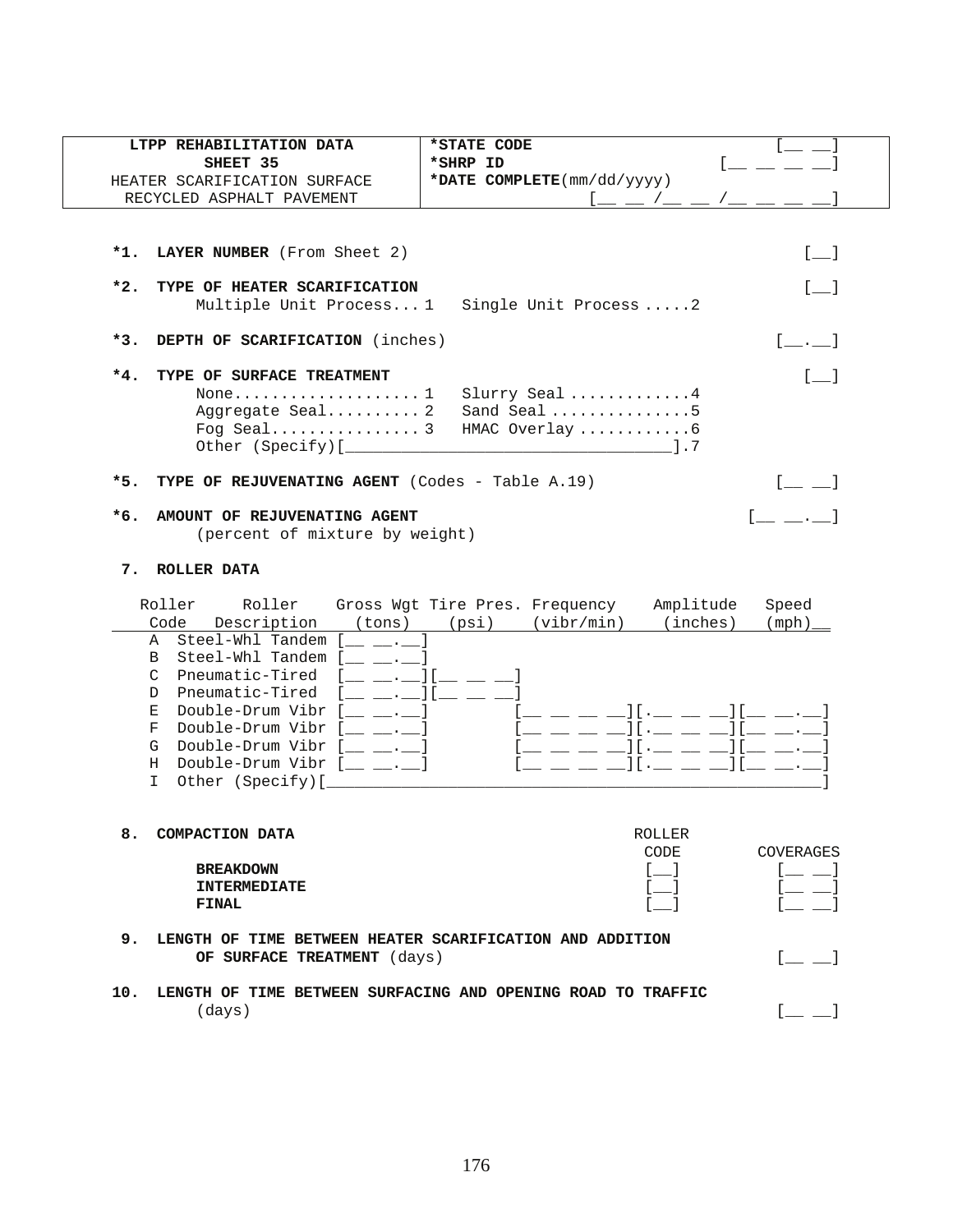|       | LTPP REHABILITATION DATA                                  | *STATE CODE                               |                                                                                                                                                                               |
|-------|-----------------------------------------------------------|-------------------------------------------|-------------------------------------------------------------------------------------------------------------------------------------------------------------------------------|
|       | SHEET 36                                                  | *SHRP ID                                  |                                                                                                                                                                               |
|       | PORTLAND CEMENT CONCRETE OVERLAY                          | *DATE COMPLETE(mm/dd/yyyy)                |                                                                                                                                                                               |
|       | JOINT DATA                                                |                                           |                                                                                                                                                                               |
|       |                                                           |                                           |                                                                                                                                                                               |
|       |                                                           |                                           |                                                                                                                                                                               |
|       | *1. LAYER NUMBER (From Sheet 2)                           |                                           | $[\_$                                                                                                                                                                         |
|       |                                                           |                                           |                                                                                                                                                                               |
| *2.   | AVERAGE CONTRACTION JOINT SPACING (feet)                  |                                           | $[$ $\_\_$ $\_\_$ $\_\_$                                                                                                                                                      |
|       |                                                           |                                           |                                                                                                                                                                               |
| 3.    |                                                           |                                           |                                                                                                                                                                               |
| $*4.$ | BUILT-IN EXPANSION JOINT SPACING (feet)                   |                                           | $[$ $]$                                                                                                                                                                       |
|       |                                                           |                                           |                                                                                                                                                                               |
| $*5.$ | <b>SKEWNESS OF JOINTS</b> (ft./lane)                      |                                           | $[-.$                                                                                                                                                                         |
|       |                                                           |                                           |                                                                                                                                                                               |
| *6.   | TRANSVERSE CONTRACTION JOINT LOAD TRANSFER SYSTEM         |                                           | $[$ $]$                                                                                                                                                                       |
|       |                                                           |                                           |                                                                                                                                                                               |
|       |                                                           | Aggregate Interlock  2 Star Lugs  4       |                                                                                                                                                                               |
|       |                                                           | Keyways  5                                |                                                                                                                                                                               |
|       |                                                           |                                           |                                                                                                                                                                               |
|       |                                                           |                                           |                                                                                                                                                                               |
|       | *7. ROUND DOWEL DIAMETER (inches)                         |                                           | $[\underline{\hspace{1cm}}\underline{\hspace{1cm}}\underline{\hspace{1cm}}\underline{\hspace{1cm}}\underline{\hspace{1cm}}\underline{\hspace{1cm}}\underline{\hspace{1cm}}}]$ |
|       |                                                           |                                           |                                                                                                                                                                               |
| *8.   | DOWEL OR MECHANICAL LOAD TRANSFER DEVICE SPACING (inches) |                                           | $[$ $\qquad \qquad$ $]$                                                                                                                                                       |
| 9.    | AVERAGE INTERMEDIATE SAWED JOINT SPACING (feet)           |                                           | $[\underline{\qquad} \underline{\qquad} \underline{\cdot} \underline{\qquad}]$                                                                                                |
|       |                                                           |                                           |                                                                                                                                                                               |
|       | DIMENSIONS FOR I-BEAMS OR KEYWAYS (Items 10 and 11)       |                                           |                                                                                                                                                                               |
|       | 10. HEIGHT (inches)                                       |                                           | $[$ $]$                                                                                                                                                                       |
|       | 11. WIDTH (inches)                                        |                                           | and the state of the                                                                                                                                                          |
|       |                                                           |                                           |                                                                                                                                                                               |
| 12.   | DISTANCE OF NEAREST DOWEL (OR MECHANICAL LOAD TRANSFER    |                                           |                                                                                                                                                                               |
|       | DEVICE) FROM OUTSIDE LANE-SHOULDER EDGE (inches)          |                                           | $[$ $\ldots$ $]$                                                                                                                                                              |
|       |                                                           |                                           |                                                                                                                                                                               |
|       | 13. DOWEL LENGTH (inches)                                 |                                           | $[$ <sub>__</sub> __ $]$                                                                                                                                                      |
|       |                                                           |                                           |                                                                                                                                                                               |
|       | 14. DOWEL COATING                                         |                                           | $\begin{bmatrix} 1 & 1 \end{bmatrix}$                                                                                                                                         |
|       |                                                           | Paint and/or Grease  1 Stainless Steel  4 |                                                                                                                                                                               |
|       |                                                           | Plastic  2 Epoxy  5                       |                                                                                                                                                                               |
|       | Monel  3                                                  |                                           |                                                                                                                                                                               |
|       |                                                           | Other (Specify)[<br>16                    |                                                                                                                                                                               |
| 15.   | METHOD USED TO INSTALL MECHANICAL LOAD TRANSFER DEVICES   |                                           |                                                                                                                                                                               |
|       |                                                           |                                           | $[\underline{\ }$                                                                                                                                                             |
|       |                                                           |                                           |                                                                                                                                                                               |
|       |                                                           |                                           |                                                                                                                                                                               |
|       |                                                           |                                           |                                                                                                                                                                               |

177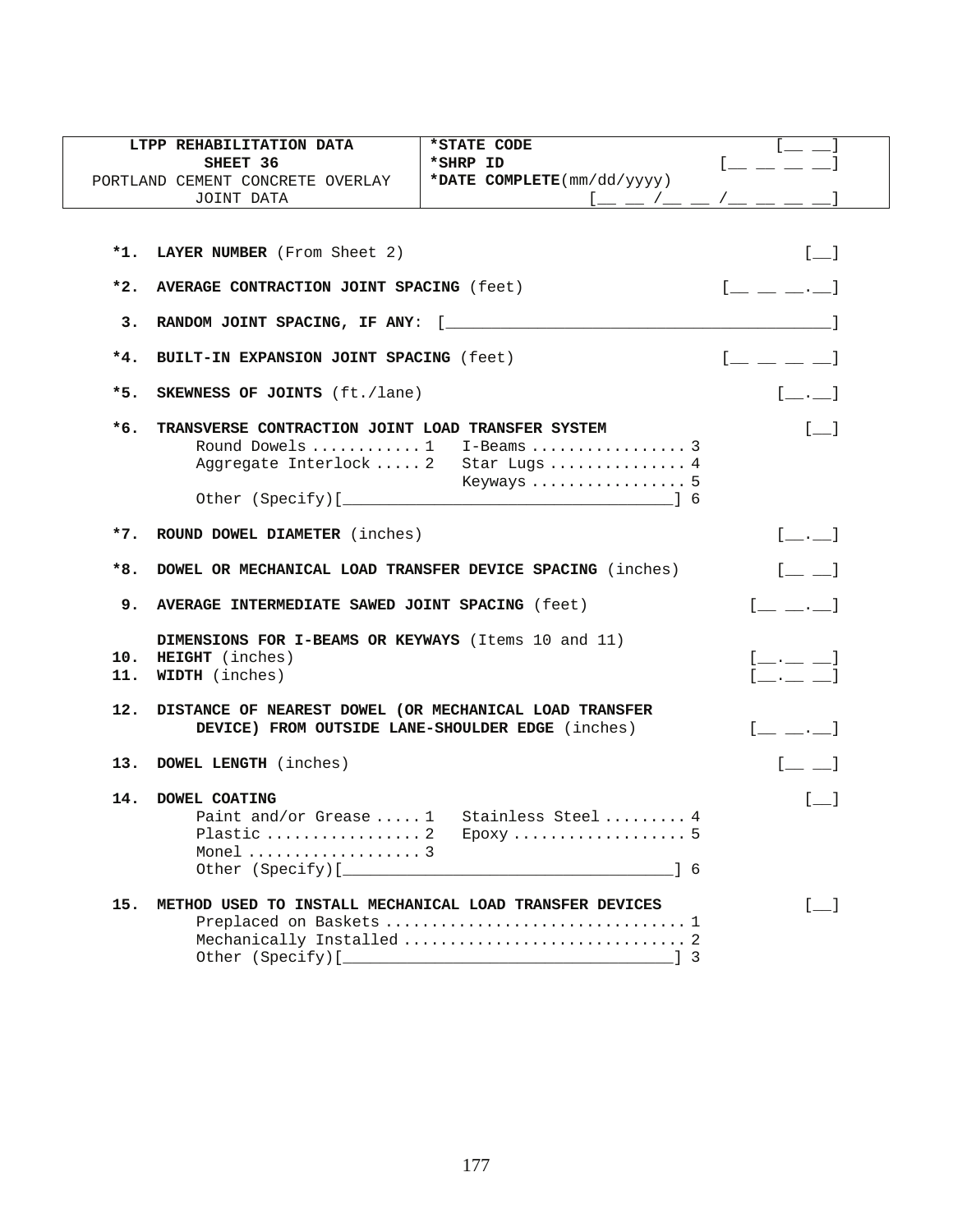| *STATE CODE<br>LTPP REHABILITATION DATA<br>*SHRP ID<br>SHEET 37<br>*DATE COMPLETE(mm/dd/yyyy)<br>PORTLAND CEMENT CONCRETE OVERLAY<br>JOINT DATA (CONTINUED) | $\Box$ $\Box$ $\Box$ $\Box$<br>$\mathfrak{l} \underline{\qquad} \underline{\qquad} \underline{\qquad} \underline{\qquad} \underline{\qquad} \underline{\qquad} \underline{\qquad} \underline{\qquad} \underline{\qquad} \underline{\qquad} \underline{\qquad} \underline{\qquad}$                                                                                                                                                                                                                                                                                                                        |
|-------------------------------------------------------------------------------------------------------------------------------------------------------------|----------------------------------------------------------------------------------------------------------------------------------------------------------------------------------------------------------------------------------------------------------------------------------------------------------------------------------------------------------------------------------------------------------------------------------------------------------------------------------------------------------------------------------------------------------------------------------------------------------|
| *1. LAYER NUMBER (From Sheet 2)                                                                                                                             | $\begin{bmatrix} 1 & 1 \end{bmatrix}$                                                                                                                                                                                                                                                                                                                                                                                                                                                                                                                                                                    |
| *2. METHOD USED TO FORM TRANSVERSE JOINTS<br>Sawed  1 Metal Insert                                                                                          |                                                                                                                                                                                                                                                                                                                                                                                                                                                                                                                                                                                                          |
| Plastic Insert  2 (e.g., Uni-Tube)  3                                                                                                                       |                                                                                                                                                                                                                                                                                                                                                                                                                                                                                                                                                                                                          |
| *3. TYPE OF LONGITUDINAL JOINT (Between Lanes)<br>Butt  1 Sawed Weakened Plane  3<br>Keyed  2    Insert Weakened Plane  4                                   | $\lceil$ 1<br>- 15                                                                                                                                                                                                                                                                                                                                                                                                                                                                                                                                                                                       |
| *4. TYPE OF SHOULDER-TRAFFIC LANE JOINT<br>Butt 1 Insert Weakened Plane  4<br>Keyed  2 Tied Concrete Curb  5<br>Sawed Weakened Plane  3                     | $\lceil$ 1                                                                                                                                                                                                                                                                                                                                                                                                                                                                                                                                                                                               |
| 5. TRANSVERSE JOINT SEALANT TYPE (As Built)<br>Preformed (Open Web)  1 Rubberized Asphalt  3<br>Asphalt  2 Low-Modulus Silicone 4                           | $\begin{bmatrix} 1 & 1 \end{bmatrix}$                                                                                                                                                                                                                                                                                                                                                                                                                                                                                                                                                                    |
| 6. TRANSVERSE JOINT SEALANT RESERVOIR WIDTH (inches)<br>7. TRANSVERSE JOINT SEALANT RESERVOIR DEPTH (inches)                                                | $[$ __ .__ __ $]$<br>$\begin{array}{ccc} \begin{array}{ccc} \end{array} & \begin{array}{ccc} \end{array} & \begin{array}{ccc} \end{array} & \begin{array}{ccc} \end{array} & \begin{array}{ccc} \end{array} & \begin{array}{ccc} \end{array} & \begin{array}{ccc} \end{array} & \begin{array}{ccc} \end{array} & \begin{array}{ccc} \end{array} & \begin{array}{ccc} \end{array} & \begin{array}{ccc} \end{array} & \begin{array}{ccc} \end{array} & \begin{array}{ccc} \end{array} & \begin{array}{ccc} \end{array} & \begin{array}{ccc} \end{array} & \begin{array}{ccc} \end{array} & \begin{array}{$ |
| 8. LONGITUDINAL JOINT SEALANT RESERVOIR WIDTH (inches)<br>9. LONGITUDINAL JOINT SEALANT RESERVOIR DEPTH (inches)                                            | $[$ __._ __ ___ $]$<br>[                                                                                                                                                                                                                                                                                                                                                                                                                                                                                                                                                                                 |
| <b>10. JOINT SEALANT BACKER MATERIAL TYPE</b><br>Foam Backer Rod 1 Tape  2 Rope  3<br>None 4 Other (Specify) [ $\qquad \qquad$ ] 5                          |                                                                                                                                                                                                                                                                                                                                                                                                                                                                                                                                                                                                          |
| 11. JOINT SEALANT BACKER DIMENSION (inches)<br>(Enter diameter of rod/rope or width of tape)                                                                |                                                                                                                                                                                                                                                                                                                                                                                                                                                                                                                                                                                                          |
| 12. BETWEEN LANE TIE BAR DIAMETER (inches)<br>13. BETWEEN LANE TIE BAR LENGTH (inches)<br>14. BETWEEN LANE TIE BAR SPACING (inches)                         | $\frac{1}{\sqrt{1-\frac{1}{\sqrt{1-\frac{1}{\sqrt{1-\frac{1}{\sqrt{1-\frac{1}{\sqrt{1-\frac{1}{\sqrt{1-\frac{1}{\sqrt{1-\frac{1}{\sqrt{1-\frac{1}{\sqrt{1-\frac{1}{\sqrt{1-\frac{1}{\sqrt{1-\frac{1}{\sqrt{1-\frac{1}{\sqrt{1-\frac{1}{\sqrt{1-\frac{1}{\sqrt{1-\frac{1}{\sqrt{1-\frac{1}{\sqrt{1-\frac{1}{\sqrt{1-\frac{1}{\sqrt{1-\frac{1}{\sqrt{1-\frac{1}{\sqrt{1-\frac{1}{\sqrt{1-\frac{1}{\sqrt{1-\frac{1}{\sqrt{1-\frac{1$                                                                                                                                                                        |
| <b>SHOULDER-TRAFFIC LANE JOINT SEALANT RESERVOIR</b> (Items 15 and 16)<br>15. WIDTH (inches)<br>16. DEPTH (inches)                                          | $[-,-]$<br>$\begin{bmatrix} 1 & 1 & 1 \\ 1 & 1 & 1 \end{bmatrix}$                                                                                                                                                                                                                                                                                                                                                                                                                                                                                                                                        |
| SHOULDER-TRAFFIC LANE JOINT TIE BARS (Items 17, 18, and 19)<br>17. DIAMETER (inches)<br>18. LENGTH (inches)<br>19. SPACING (inches)                         |                                                                                                                                                                                                                                                                                                                                                                                                                                                                                                                                                                                                          |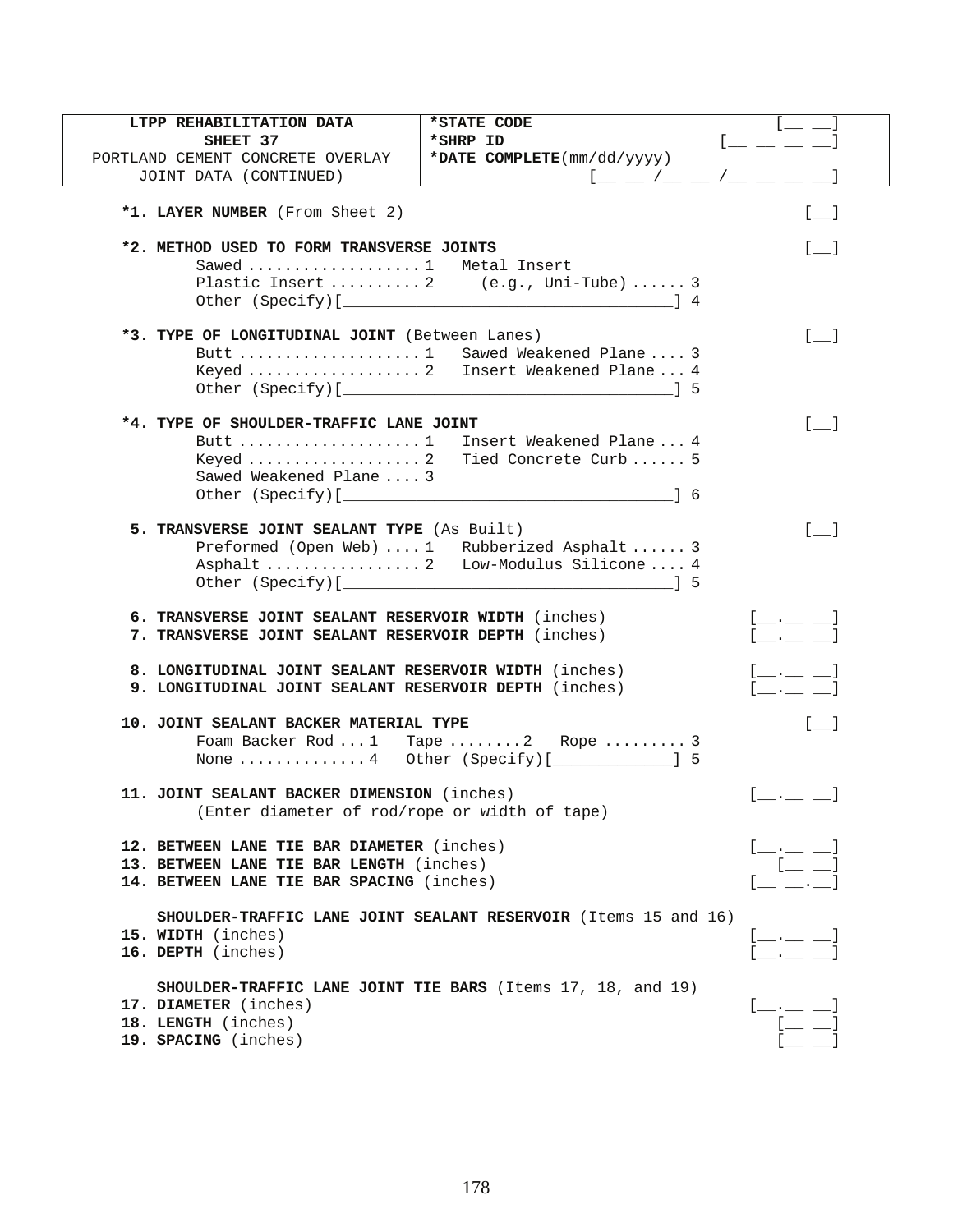|       | LTPP REHABILITATION DATA                                         | *STATE CODE                |                                                     |
|-------|------------------------------------------------------------------|----------------------------|-----------------------------------------------------|
|       | SHEET 38                                                         | *SHRP ID                   |                                                     |
|       | PORTLAND CEMENT CONCRETE OVERLAY                                 | *DATE COMPLETE(mm/dd/yyyy) |                                                     |
|       | REINFORCING STEEL DATA                                           |                            | $[$ $\_$ $\_$ $/$ $\_$ $\_$ $/$ $\_$ $\_$ $\_$ $\_$ |
|       |                                                                  |                            |                                                     |
|       | *1. LAYER NUMBER (From Sheet 2)                                  |                            | $[$ $]$                                             |
| $*2.$ | TYPE OF REINFORCING                                              |                            | $\sqrt{1}$                                          |
|       |                                                                  |                            |                                                     |
|       |                                                                  |                            |                                                     |
|       |                                                                  |                            |                                                     |
| $*3.$ | TRANSVERSE BAR DIAMETER (inches)                                 |                            | $[$ __ .__ __ $]$                                   |
| $*4.$ | TRANSVERSE BAR SPACING (inches)                                  |                            | $[$ $, ]$                                           |
| $*5.$ | LONGITUDINAL BAR DIAMETER (inches)                               |                            | $[-,-]$                                             |
| $*6.$ | DESIGN PERCENTAGE OF LONGITUDINAL STEEL (percent)                |                            | $[$ $]$                                             |
| $*7.$ | DEPTH TO REINFORCEMENT FROM SLAB SURFACE (inches)                |                            | [ ]                                                 |
| $*8.$ | LONGITUDINAL BAR SPACING (inches)                                |                            | $[$ $, ]$                                           |
| 9.    | YIELD STRENGTH OF REINFORCING STEEL (ksi)                        |                            | $[\_$ . 1                                           |
| 10.   | METHOD USED TO PLACE REINFORCEMENT                               |                            | $\begin{bmatrix} 1 \end{bmatrix}$                   |
|       |                                                                  |                            |                                                     |
|       |                                                                  |                            |                                                     |
|       |                                                                  |                            |                                                     |
|       |                                                                  |                            |                                                     |
| 11.   | LAP LENGTH OF LONGITUDINAL STEEL SPLICES (inches)<br>(CRCP only) |                            |                                                     |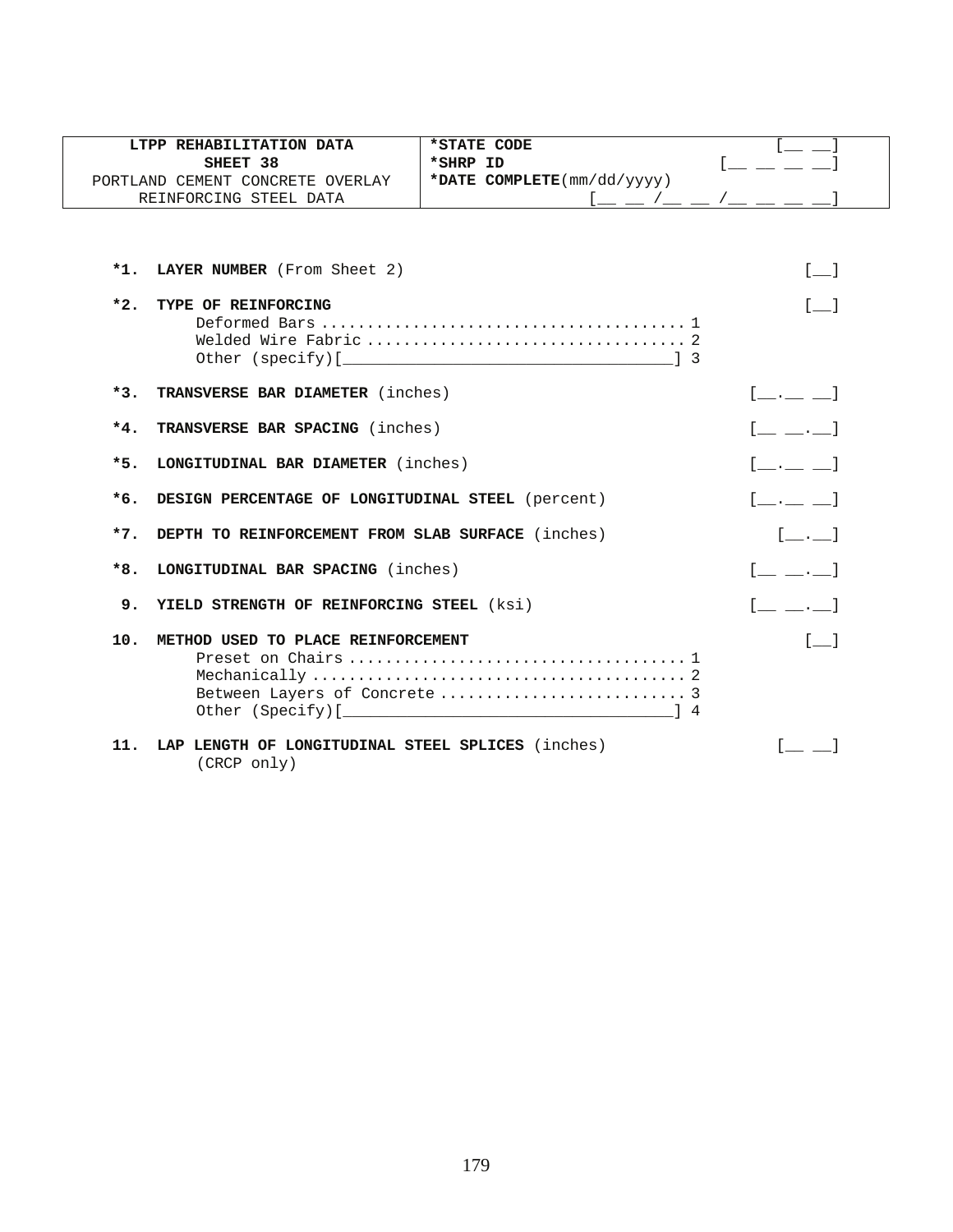| LTPP REHABILITATION DATA                                     | *STATE CODE                                                             |
|--------------------------------------------------------------|-------------------------------------------------------------------------|
| SHEET 39                                                     | *SHRP ID                                                                |
| PORTLAND CEMENT CONCRETE OVERLAY                             | *DATE COMPLETE(mm/dd/yyyy)                                              |
| MIXTURE DATA                                                 |                                                                         |
|                                                              |                                                                         |
|                                                              |                                                                         |
| *1. LAYER NUMBER (From Sheet 2)                              | $[$ $]$                                                                 |
|                                                              | MIX DESIGN (lb./cu.yd. - Oven Dried Weight) (Items 2 through 5)         |
| *2. COARSE AGGREGATE                                         | and the company of the company of                                       |
| *3. FINE AGGREGATE                                           |                                                                         |
| *4. CEMENT                                                   |                                                                         |
| *5. WATER                                                    |                                                                         |
|                                                              |                                                                         |
| *6. CEMENT TYPE USED (See Cement Type Codes, Table A.10)     |                                                                         |
|                                                              |                                                                         |
| *7. ALKALI CONTENT OF CEMENT (percent by weight of cement)   | $[$ $,$ $]$                                                             |
|                                                              |                                                                         |
|                                                              |                                                                         |
| <b>ENTRAINED AIR CONTENT</b> (percent) (Items 8, 9, and 10)  |                                                                         |
| (AASHTO T121, T152, or T196)                                 |                                                                         |
| *8. MEAN                                                     | $[\_\_\cdot\_\cdot]$<br>$\begin{bmatrix} 1 & 1 \\ 1 & 1 \end{bmatrix}$  |
| 9. MINIMUM                                                   |                                                                         |
| 10. MAXIMUM                                                  |                                                                         |
|                                                              |                                                                         |
|                                                              | ADMIXTURES (Items 11, 12, and 13) (See PCC Admixture Codes, Table A.11) |
|                                                              | AMOUNT<br>TYPE CODE                                                     |
| *11. ADMIXTURE #1                                            | _ __ __.__ __ __]                                                       |
| *12. ADMIXTURE #2                                            | __ __ __.__ __ __                                                       |
| *13. ADMIXTURE #3                                            |                                                                         |
| Other (Specify) [                                            |                                                                         |
|                                                              |                                                                         |
| <b>SLUMP</b> (Items 14 through 18) (AASHO T119 or ASTM C143) |                                                                         |
| 14. MEAN (inches)                                            |                                                                         |
| 15. MINIMUM (inches)                                         | $\left[ \ldots \right]$                                                 |
| 16. MAXIMUM (inches)                                         |                                                                         |
| 17. STANDARD DEVIATION (inches)                              |                                                                         |
| 18. NUMBER OF TESTS                                          |                                                                         |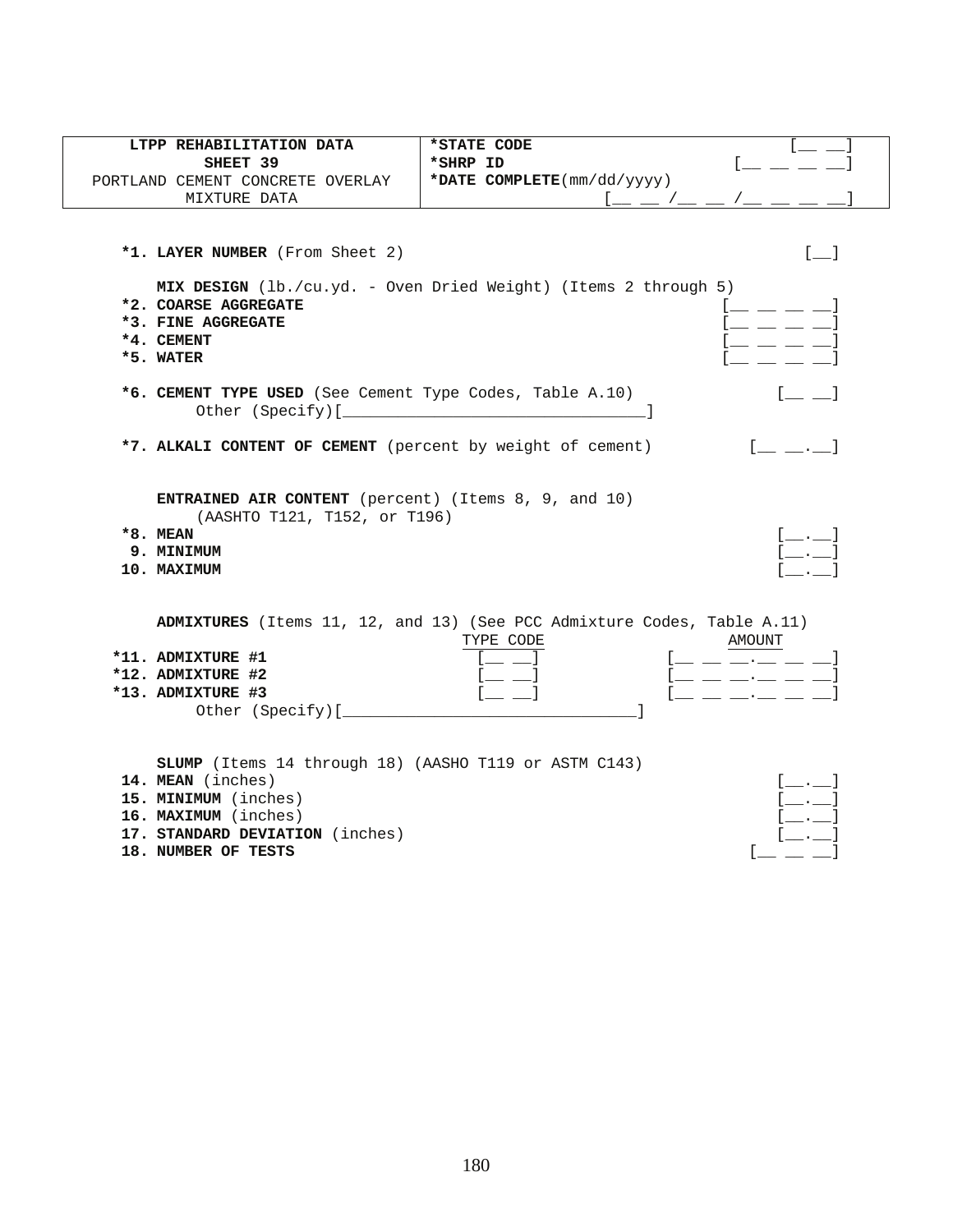| LTPP REHABILITATION DATA<br>SHEET 40<br>PORTLAND CEMENT CONCRETE OVERLAY<br>AGGREGATE DATA                                                                                                                                               | *STATE CODE<br>*SHRP ID<br>*DATE COMPLETE(mm/dd/yyyy)<br>$[$ $\_\_$ $\_\_$ $/$ $\_\_$ $\_\_$ $/$ $\_\_$ $\_\_$ $\_\_$ |
|------------------------------------------------------------------------------------------------------------------------------------------------------------------------------------------------------------------------------------------|-----------------------------------------------------------------------------------------------------------------------|
| *1. LAYER NUMBER (From Sheet 2)                                                                                                                                                                                                          | $\begin{bmatrix} 1 & 1 \end{bmatrix}$                                                                                 |
| <b>COMPOSITION OF COARSE AGGREGATE</b> (Items $2$ , $3$ , and $4$ )<br>Crushed Stone1 Manufactured<br>Gravel2 Lightweight5<br>Crushed Gravel3 Recycled Concrete6<br>Crushed Slag $4$<br>Other (Specify) [ <i>_______________________</i> | TYPE<br>PERCENT<br>$*2.$<br>$*3.$<br>and the state<br>$*4.$<br>17                                                     |
| $*5.$<br>GEOLOGIC CLASSIFICATION OF COARSE AGGREGATE                                                                                                                                                                                     | (See Geologic Classification Codes, Table A.8)                                                                        |
| <b>COMPOSITION OF FINE AGGREGATE</b> (Items 6, 7, and 8)<br>Natural Sand 1<br>Manufactured Sand (From<br>Crushed Gravel or Stone) 2<br>Recycled Concrete 3<br>Other (Specify) [ <i>________________</i> ____] 4                          | TYPE<br>PERCENT<br>$*6.$<br>$*7.$<br>$*8.$                                                                            |
| 9.<br>INSOLUBLE RESIDUE (percent) (ASTM D3042)                                                                                                                                                                                           |                                                                                                                       |
| <b>GRADATION OF AGGREGATES</b> (Items 10 and 11)                                                                                                                                                                                         |                                                                                                                       |

| *10. COARSE AGGREGATE |           | *11. FINE AGGREGATE |           |
|-----------------------|-----------|---------------------|-----------|
| Sieve Size            | % Passing | Sieve Size          | % Passing |
| $2"$                  |           | NO. 4.000           |           |
| $1\;\;1/2"$           |           | No. 8               |           |
| $1"$                  |           | NO. 10              |           |
| $7/8$ "               |           | No. 16              |           |
| $3/4$ "               |           | No. 30              |           |
| $5/8"$                |           | No. 40              |           |
| $1/2$ "               |           | No. 50              |           |
| $3/8"$                |           | No. 80              |           |
|                       |           | No. 100             |           |
|                       |           | NO. 200             |           |

**BULK SPECIFIC GRAVITIES** (Items 12 and 13)

|  | *12. COARSE AGGREGATE (AASHTO T85 or ASTM C127) | $\begin{bmatrix} 1 & 1 & 1 \end{bmatrix}$ |
|--|-------------------------------------------------|-------------------------------------------|
|  | *13. FINE AGGREGATE (AASHTO T84 or ASTM C128)   | $[$ $\_\_$ $\_\_$ $\_\_$ $\_\_$           |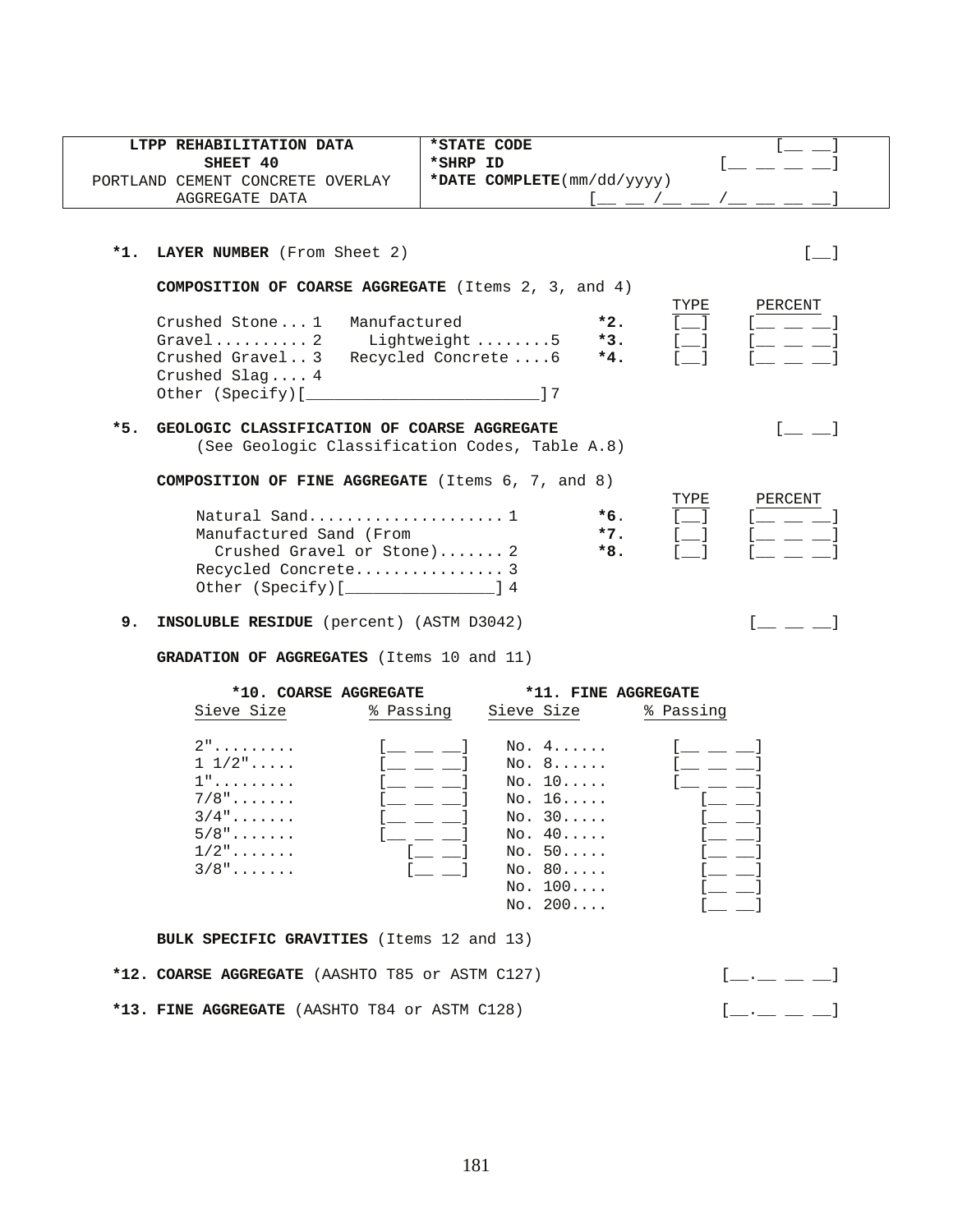| LTPP REHABILITATION DATA                                | <i><b>*STATE CODE</b></i>                                             |  |  |
|---------------------------------------------------------|-----------------------------------------------------------------------|--|--|
| SHEET 41                                                | *SHRP ID                                                              |  |  |
| PORTLAND CEMENT CONCRETE OVERLAY                        | *DATE COMPLETE(mm/dd/yyyy)                                            |  |  |
| AGGREGATE DATA (CONTINUED) AND                          | $1 - 2 - 1 - 1 = 1$                                                   |  |  |
| CONSTRUCTION DATA                                       |                                                                       |  |  |
|                                                         |                                                                       |  |  |
| *1. LAYER NUMBER (From Sheet 2)                         | $\begin{bmatrix} 1 & 1 \end{bmatrix}$                                 |  |  |
|                                                         |                                                                       |  |  |
| AGGREGATE DATA (Continued)                              |                                                                       |  |  |
| AGGREGATE DURABILITY TEST RESULTS (Items 2 through 5)   |                                                                       |  |  |
| (See Durability Test Type Codes, Table A.12)            |                                                                       |  |  |
| TYPE OF AGGREGATE                                       | TYPE OF TEST<br>RESULTS                                               |  |  |
| 2. COARSE                                               |                                                                       |  |  |
| 3. COARSE                                               | $[$ $\_\_$ $\_\_$ $\_\_$<br>__ __]                                    |  |  |
| 4. COARSE                                               | $\frac{1}{2}$ and $\frac{1}{2}$ and $\frac{1}{2}$                     |  |  |
| 5. COARSE AND FINE                                      | $\sim$ $\sim$ $\sim$ $\sim$                                           |  |  |
| CONSTRUCTION DATA                                       |                                                                       |  |  |
| *6. TYPE OF PAVER USED                                  | $\begin{bmatrix} 1 \end{bmatrix}$                                     |  |  |
| Slip-Form Paver  1 Side-Form  2                         |                                                                       |  |  |
|                                                         |                                                                       |  |  |
|                                                         |                                                                       |  |  |
|                                                         | AIR TEMPERATURES DURING PLACEMENT ( $^{\circ}$ F) (Items 7, 8, and 9) |  |  |
| $*7.$ MEAN                                              | $1 \pm 1$                                                             |  |  |
| *8. MINIMUM                                             | $[$ $\_\_$ $\_$                                                       |  |  |
| *9. MAXIMUM                                             |                                                                       |  |  |
| *10. CURING PERIOD BEFORE OPENING TO ANY TRAFFIC (days) |                                                                       |  |  |
| *11. TIME BEFORE SAWING JOINTS (hours)                  |                                                                       |  |  |
| 12. METHOD USED TO CURE CONCRETE                        | $\begin{bmatrix} 1 \end{bmatrix}$                                     |  |  |
| Membrane Curing Compound  1                             | Burlap-Polyethylene Blanket5                                          |  |  |
| Burlap Curing Blankets  2                               | Cotton Mat Curing6                                                    |  |  |
| Waterproof Paper Blankets  3                            |                                                                       |  |  |
| White Polyethylene Sheeting 4                           |                                                                       |  |  |
|                                                         |                                                                       |  |  |
|                                                         |                                                                       |  |  |
| 13. METHOD USED TO TEXTURE CONCRETE                     | $\begin{bmatrix} 1 & 1 \end{bmatrix}$                                 |  |  |
| Tine  1                                                 | Grooved Float 4                                                       |  |  |
| $Broom \ldots \ldots \ldots \ldots \ldots \ldots 2$     | Astro Turf 5                                                          |  |  |
| Burlap Draq $3$                                         |                                                                       |  |  |
| Other (Specify) [_                                      | 1 6                                                                   |  |  |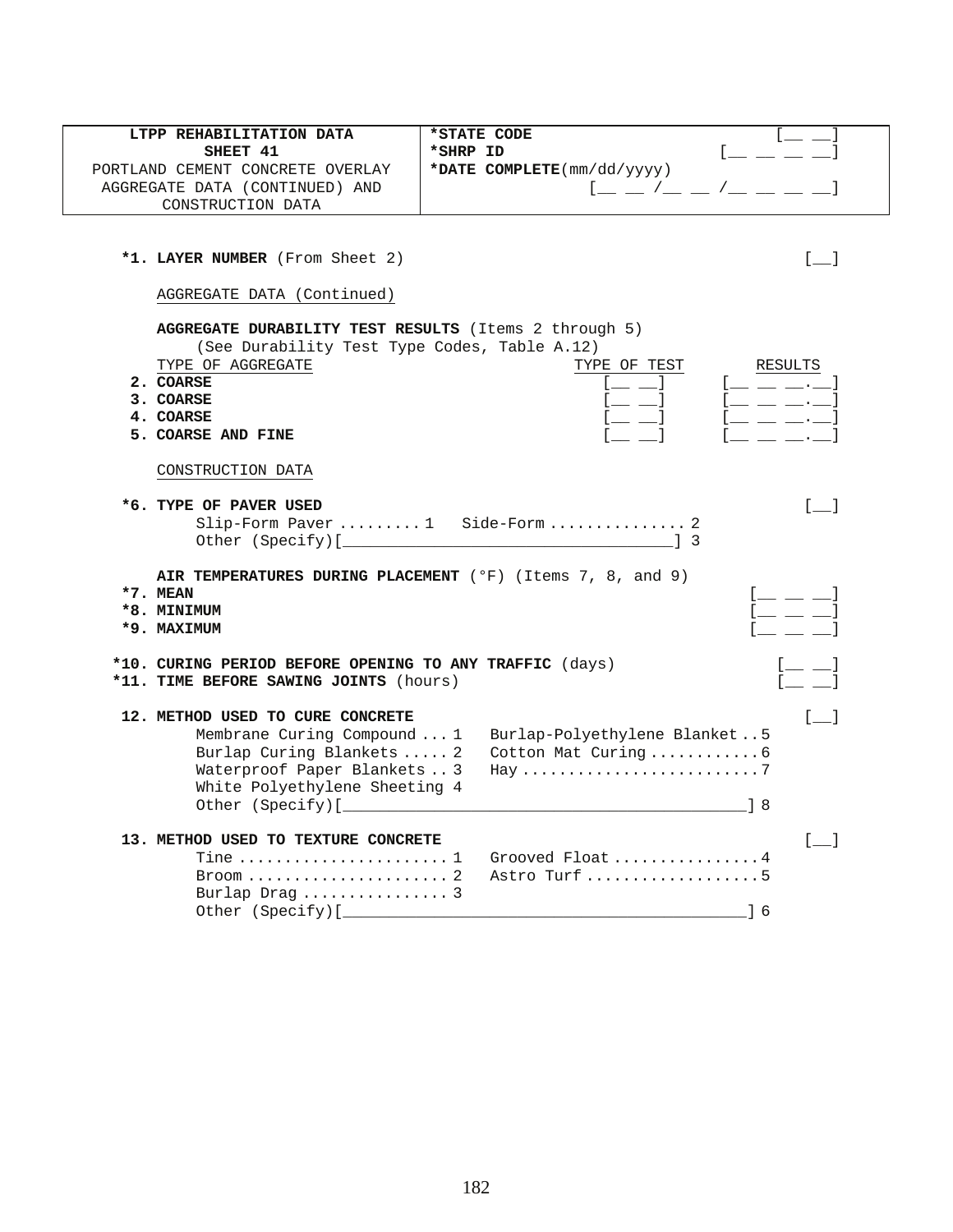|       | LTPP REHABILITATION DATA                                   | *STATE CODE                                   |                                       |
|-------|------------------------------------------------------------|-----------------------------------------------|---------------------------------------|
|       | SHEET 42                                                   | *SHRP ID                                      |                                       |
|       | PORTLAND CEMENT CONCRETE OVERLAY                           | *DATE COMPLETE(mm/dd/yyyy)                    |                                       |
|       | CONSTRUCTION DATA (CONTINUED)                              | _ _ /_ _ /_ _ _                               |                                       |
|       |                                                            |                                               |                                       |
|       | *1. LAYER NUMBER (From Sheet 2)                            |                                               | $\lceil$ 1                            |
| $*2.$ | BONDING CONDITION OF OVERLAY                               |                                               | $\begin{bmatrix} 1 & 1 \end{bmatrix}$ |
|       | Unbonded $\dots\dots\dots\dots\dots\dots1$                 | Fully Bonded  3                               |                                       |
|       | Partially Bonded  2                                        |                                               |                                       |
|       | *3. SURFACE PREPARATION                                    |                                               | $\begin{bmatrix} 1 & 1 \end{bmatrix}$ |
|       | None $\ldots \ldots \ldots \ldots \ldots 1$                | Sand Blast  5                                 |                                       |
|       | Sweep  2                                                   | Cold Mill  6                                  |                                       |
|       | Air Blast  3                                               | Shot Blast $7$                                |                                       |
|       | Water Blast  4                                             |                                               |                                       |
|       |                                                            |                                               |                                       |
|       | *4. TYPE OF GROUT USED FOR BONDED OVERLAYS                 |                                               |                                       |
|       |                                                            | None 1 Water/Cement/Sand  3                   |                                       |
|       |                                                            |                                               |                                       |
|       |                                                            |                                               |                                       |
| $*5.$ | MATERIAL USED TO PREVENT BONDING FOR UNBONDED OVERLAYS     |                                               | $\begin{bmatrix} 1 \end{bmatrix}$     |
|       |                                                            | Asphalt Concrete  1 Polypropylene Sheeting  2 |                                       |
|       |                                                            |                                               |                                       |
|       | *6. MEAN DIRECT SHEAR STRENGTH OF CORE AT                  |                                               |                                       |
|       | <b>OVERLAY/SLAB INTERFACE</b> (psi)                        |                                               |                                       |
|       | *7. AGE OF OVERLAY AT TIME OF DIRECT SHEAR TESTING (days)  |                                               |                                       |
| $*8.$ | OVERLAY JOINTS MATCHED WITH EXISTING PAVEMENT SLAB JOINTS? |                                               |                                       |
|       |                                                            |                                               |                                       |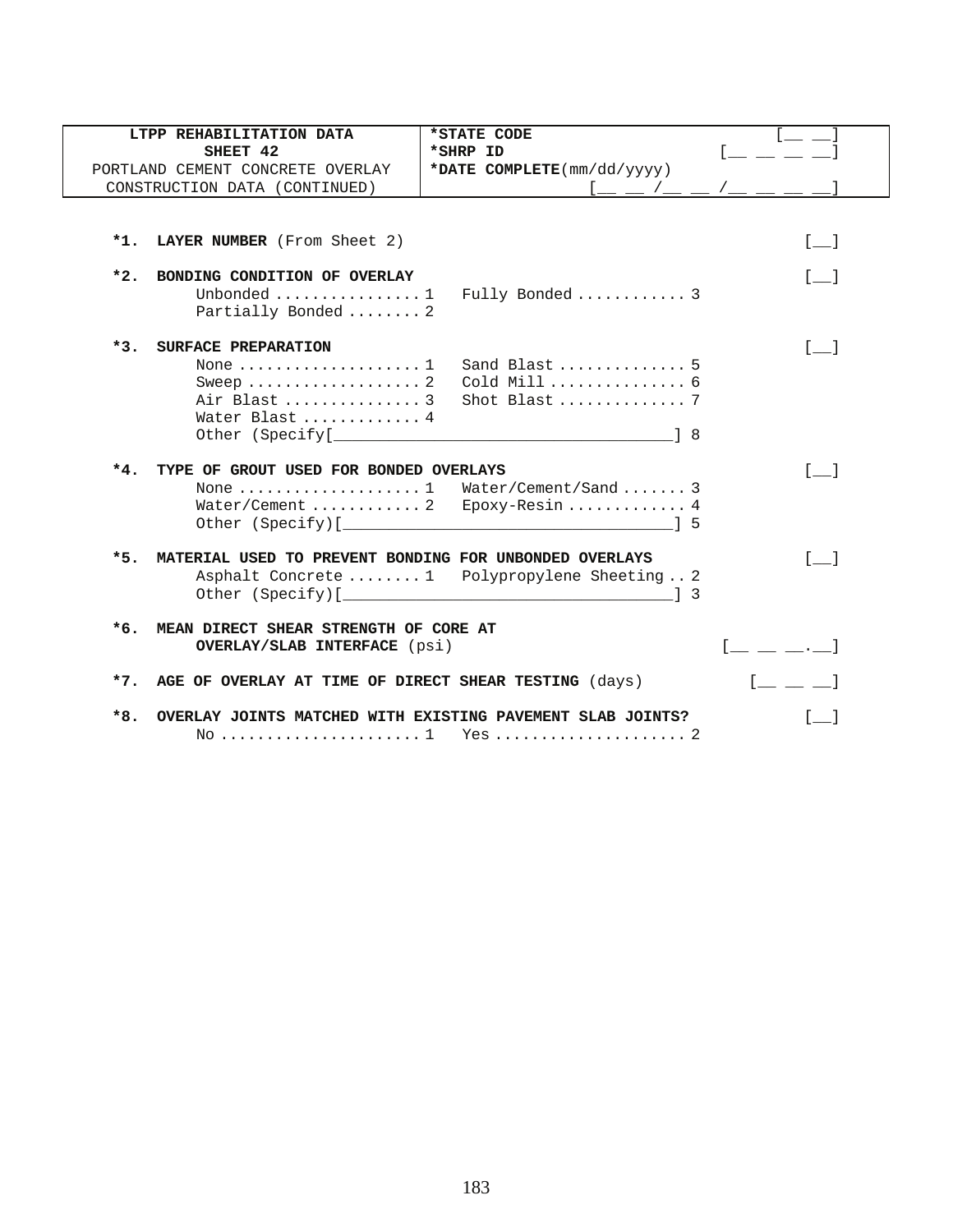| LTPP REHABILITATION DATA                          | *STATE CODE                                                                                           |
|---------------------------------------------------|-------------------------------------------------------------------------------------------------------|
| SHEET 43                                          | *SHRP ID                                                                                              |
| PORTLAND CEMENT CONCRETE OVERLAY<br>STRENGTH DATA | *DATE COMPLETE(mm/dd/yyyy)                                                                            |
|                                                   |                                                                                                       |
|                                                   |                                                                                                       |
| *1. LAYER NUMBER (From Sheet 2)                   | $\begin{bmatrix} 1 & 1 \\ 1 & 1 \end{bmatrix}$                                                        |
|                                                   | FLEXURAL STRENGTH (Modulus of Rupture) (Items 2 through 8)                                            |
| *2. TYPE OF TEST                                  | $\sim$                                                                                                |
|                                                   | Third-Point Loading (AASHTO T97 or ASTM C78)  1<br>Center-Point Loading (AASHTO T177 or ASTM C293)  2 |
| *3. AGE $(days)$                                  |                                                                                                       |
| *4. MEAN (psi)                                    |                                                                                                       |
| 5. MINIMUM (psi)                                  |                                                                                                       |
| 6. MAXIMUM (psi)                                  |                                                                                                       |
| 7. NUMBER OF TESTS                                |                                                                                                       |
| 8. STD. DEV. (psi)                                |                                                                                                       |
|                                                   | <b>COMPRESSIVE STRENGTH</b> (Items 9 through 14) (AASHTO T22 or ASTM C39)                             |
| $*9.$ AGE (days)                                  |                                                                                                       |
| *10. MEAN (psi)                                   |                                                                                                       |
| 11. MINIMUM (psi)                                 |                                                                                                       |
| 12. MAXIMUM (psi)                                 |                                                                                                       |
| 13. NUMBER OF TESTS                               |                                                                                                       |
| 14. STD. DEV. (psi)                               |                                                                                                       |
| C496)                                             | SPLITTING TENSILE STRENGTH (Items 15 through 20) (AASHTO T198 or ASTM                                 |
| $15.$ AGE (days)                                  |                                                                                                       |
| 16. MEAN (psi)                                    |                                                                                                       |
| 17. MINIMUM (psi)                                 |                                                                                                       |
| 18. MAXIMUM (psi)                                 |                                                                                                       |
| 19. NUMBER OF TESTS                               |                                                                                                       |
| 20. STD. DEV. (psi)                               |                                                                                                       |
| <b>ELASTIC MODULUS</b> (Items 21 through 26)      |                                                                                                       |
| 21. MEAN (ksi)                                    | $[$ $\_\_$ $\_\_$ $\_\_$ $\_\_$ $\_\_$                                                                |
| 22. MINIMUM (ksi)                                 |                                                                                                       |
| 23. MAXIMUM (ksi)                                 |                                                                                                       |
| 24. NUMBER OF TESTS                               | $\begin{array}{c} \begin{array}{c} \end{array} \end{array}$                                           |
| 25. STD. DEV. (ksi)                               |                                                                                                       |
| 26. METHOD FOR DETERMINATION OF ELASTIC MODULUS   |                                                                                                       |
|                                                   | Compression Test on Cores (ASTM C469)  1                                                              |
| Compression Test on Cylinders Molded              |                                                                                                       |
|                                                   | During Construction (ASTM C469)  2                                                                    |
| Calculated Using ACI Relation Between             |                                                                                                       |
|                                                   | Elastic Modulus and Compressive Strength                                                              |
|                                                   |                                                                                                       |
|                                                   |                                                                                                       |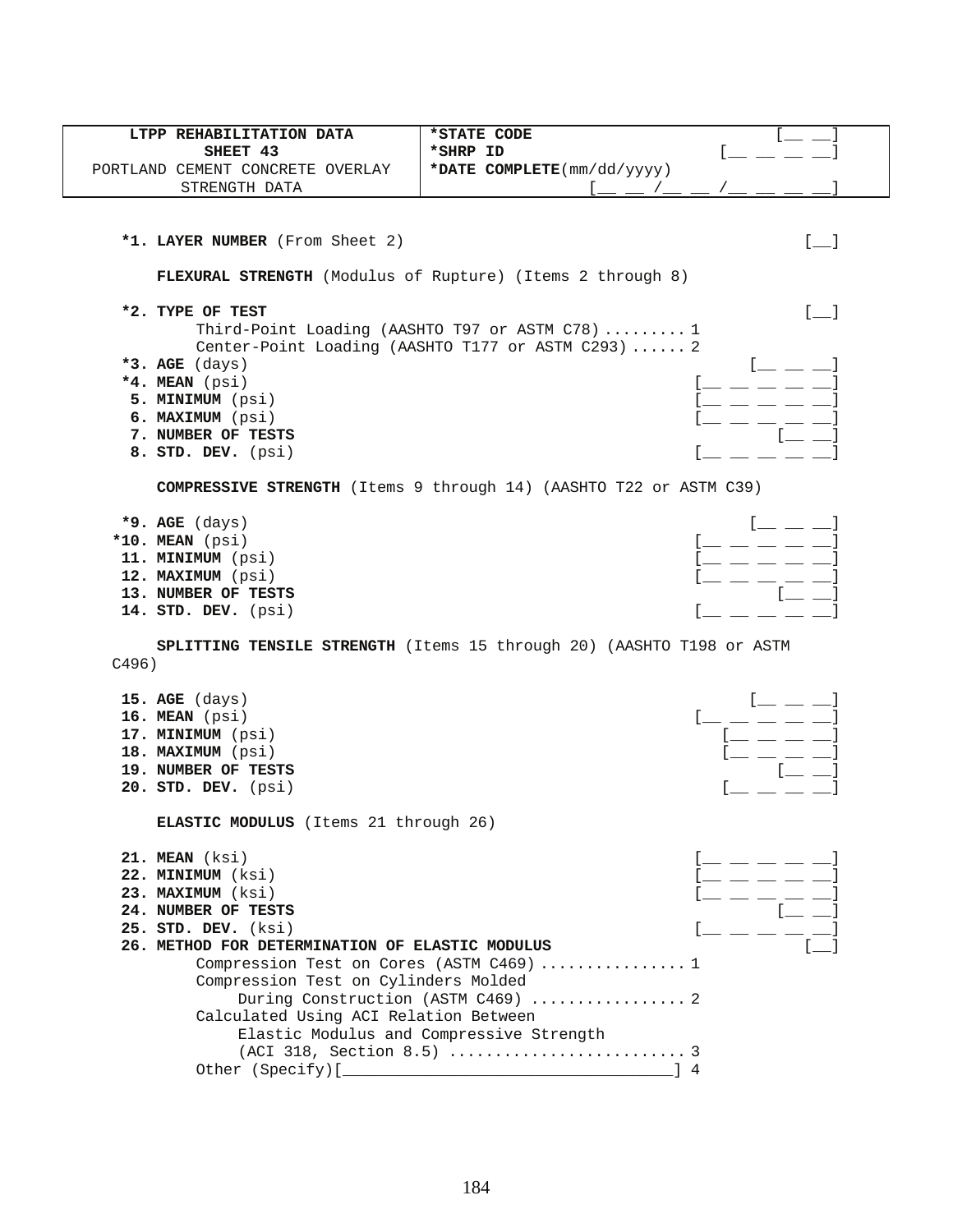|            | LTPP REHABILITATION DATA                                  | *STATE CODE                               |                                                                                                                                                                                                                                                                                                                                |
|------------|-----------------------------------------------------------|-------------------------------------------|--------------------------------------------------------------------------------------------------------------------------------------------------------------------------------------------------------------------------------------------------------------------------------------------------------------------------------|
|            | SHEET 44                                                  | *SHRP ID                                  | [ _ _ _ _                                                                                                                                                                                                                                                                                                                      |
|            | RECYCLED PORTLAND CEMENT CONCRETE                         | *DATE COMPLETE(mm/dd/yyyy)                |                                                                                                                                                                                                                                                                                                                                |
|            | JOINT DATA                                                |                                           |                                                                                                                                                                                                                                                                                                                                |
|            |                                                           |                                           |                                                                                                                                                                                                                                                                                                                                |
|            |                                                           |                                           |                                                                                                                                                                                                                                                                                                                                |
|            | *1. LAYER NUMBER (From Sheet 2)                           |                                           | $[\_$                                                                                                                                                                                                                                                                                                                          |
|            |                                                           |                                           |                                                                                                                                                                                                                                                                                                                                |
| $*2.$      | AVERAGE CONTRACTION JOINT SPACING (feet)                  |                                           | $[$ $\_\_$ $\_\_$ $\_\_$                                                                                                                                                                                                                                                                                                       |
|            |                                                           |                                           |                                                                                                                                                                                                                                                                                                                                |
| 3.         |                                                           |                                           |                                                                                                                                                                                                                                                                                                                                |
| $*4.$      | BUILT-IN EXPANSION JOINT SPACING (feet)                   |                                           | $\begin{bmatrix} 1 & 1 & 1 & 1 \\ 1 & 1 & 1 & 1 \\ 1 & 1 & 1 & 1 \\ 1 & 1 & 1 & 1 \\ 1 & 1 & 1 & 1 \\ 1 & 1 & 1 & 1 \\ 1 & 1 & 1 & 1 \\ 1 & 1 & 1 & 1 \\ 1 & 1 & 1 & 1 \\ 1 & 1 & 1 & 1 \\ 1 & 1 & 1 & 1 \\ 1 & 1 & 1 & 1 \\ 1 & 1 & 1 & 1 & 1 \\ 1 & 1 & 1 & 1 & 1 \\ 1 & 1 & 1 & 1 & 1 \\ 1 & 1 & 1 & 1 & 1 \\ 1 & 1 & 1 & $ |
|            |                                                           |                                           |                                                                                                                                                                                                                                                                                                                                |
| *5.        | <b>SKEWNESS OF JOINTS</b> (ft./lane)                      |                                           | $[\underline{\hspace{1cm}} \underline{\hspace{1cm}} \underline{\hspace{1cm}} \underline{\hspace{1cm}} \underline{\hspace{1cm}} \underline{\hspace{1cm}}$                                                                                                                                                                       |
|            |                                                           |                                           |                                                                                                                                                                                                                                                                                                                                |
| *6.        | TRANSVERSE CONTRACTION JOINT LOAD TRANSFER SYSTEM         |                                           | $\begin{bmatrix} 1 & 1 \end{bmatrix}$                                                                                                                                                                                                                                                                                          |
|            |                                                           | Round Dowels  1 I-Beams  3                |                                                                                                                                                                                                                                                                                                                                |
|            |                                                           | Aggregate Interlock  2 Star Lugs  4       |                                                                                                                                                                                                                                                                                                                                |
|            |                                                           | Keyways  5                                |                                                                                                                                                                                                                                                                                                                                |
|            |                                                           |                                           |                                                                                                                                                                                                                                                                                                                                |
|            |                                                           |                                           |                                                                                                                                                                                                                                                                                                                                |
|            | *7. ROUND DOWEL DIAMETER (inches)                         |                                           | $[\underline{\hspace{1cm}}\underline{\hspace{1cm}}\underline{\hspace{1cm}}\underline{\hspace{1cm}}\underline{\hspace{1cm}}\underline{\hspace{1cm}}\underline{\hspace{1cm}}}]$                                                                                                                                                  |
|            |                                                           |                                           |                                                                                                                                                                                                                                                                                                                                |
| *8.        | DOWEL OR MECHANICAL LOAD TRANSFER DEVICE SPACING (inches) | $[\underline{\qquad} \underline{\qquad}]$ |                                                                                                                                                                                                                                                                                                                                |
|            |                                                           |                                           |                                                                                                                                                                                                                                                                                                                                |
| 9.         | AVERAGE INTERMEDIATE SAWED JOINT SPACING (feet)           |                                           | $[$ <sub>_</sub> _ ._ $]$                                                                                                                                                                                                                                                                                                      |
|            |                                                           |                                           |                                                                                                                                                                                                                                                                                                                                |
|            | DIMENSIONS FOR I-BEAMS OR KEYWAYS (Items 10 and 11)       |                                           | $\begin{bmatrix} 1 & 1 & 1 \\ 1 & 1 & 1 \end{bmatrix}$                                                                                                                                                                                                                                                                         |
| 10.<br>11. | <b>HEIGHT</b> (inches)                                    |                                           |                                                                                                                                                                                                                                                                                                                                |
|            | <b>WIDTH</b> (inches)                                     |                                           |                                                                                                                                                                                                                                                                                                                                |
| 12.        | DISTANCE OF NEAREST DOWEL OR MECHANICAL LOAD TRANSFER     |                                           |                                                                                                                                                                                                                                                                                                                                |
|            | DEVICE FROM OUTSIDE LANE-SHOULDER EDGE (inches)           |                                           | $[\underline{\qquad} \underline{\qquad} \underline{\qquad}]$                                                                                                                                                                                                                                                                   |
|            |                                                           |                                           |                                                                                                                                                                                                                                                                                                                                |
|            | 13. DOWEL LENGTH (inches)                                 |                                           | $[$ <sub><math>\perp</math></sub> $]$                                                                                                                                                                                                                                                                                          |
|            |                                                           |                                           |                                                                                                                                                                                                                                                                                                                                |
| 14.        | DOWEL COATING                                             |                                           | $\begin{bmatrix} 1 & 1 \end{bmatrix}$                                                                                                                                                                                                                                                                                          |
|            |                                                           | Paint and/or Grease  1 Stainless Steel  4 |                                                                                                                                                                                                                                                                                                                                |
|            | Plastic  2 Epoxy                                          |                                           |                                                                                                                                                                                                                                                                                                                                |
|            | Monel  3                                                  |                                           |                                                                                                                                                                                                                                                                                                                                |
|            |                                                           |                                           |                                                                                                                                                                                                                                                                                                                                |
|            |                                                           |                                           |                                                                                                                                                                                                                                                                                                                                |
| 15.        | METHOD USED TO INSTALL MECHANICAL LOAD TRANSFER DEVICES   |                                           | $\begin{bmatrix} 1 & 1 \end{bmatrix}$                                                                                                                                                                                                                                                                                          |
|            |                                                           |                                           |                                                                                                                                                                                                                                                                                                                                |
|            |                                                           |                                           |                                                                                                                                                                                                                                                                                                                                |
|            |                                                           |                                           |                                                                                                                                                                                                                                                                                                                                |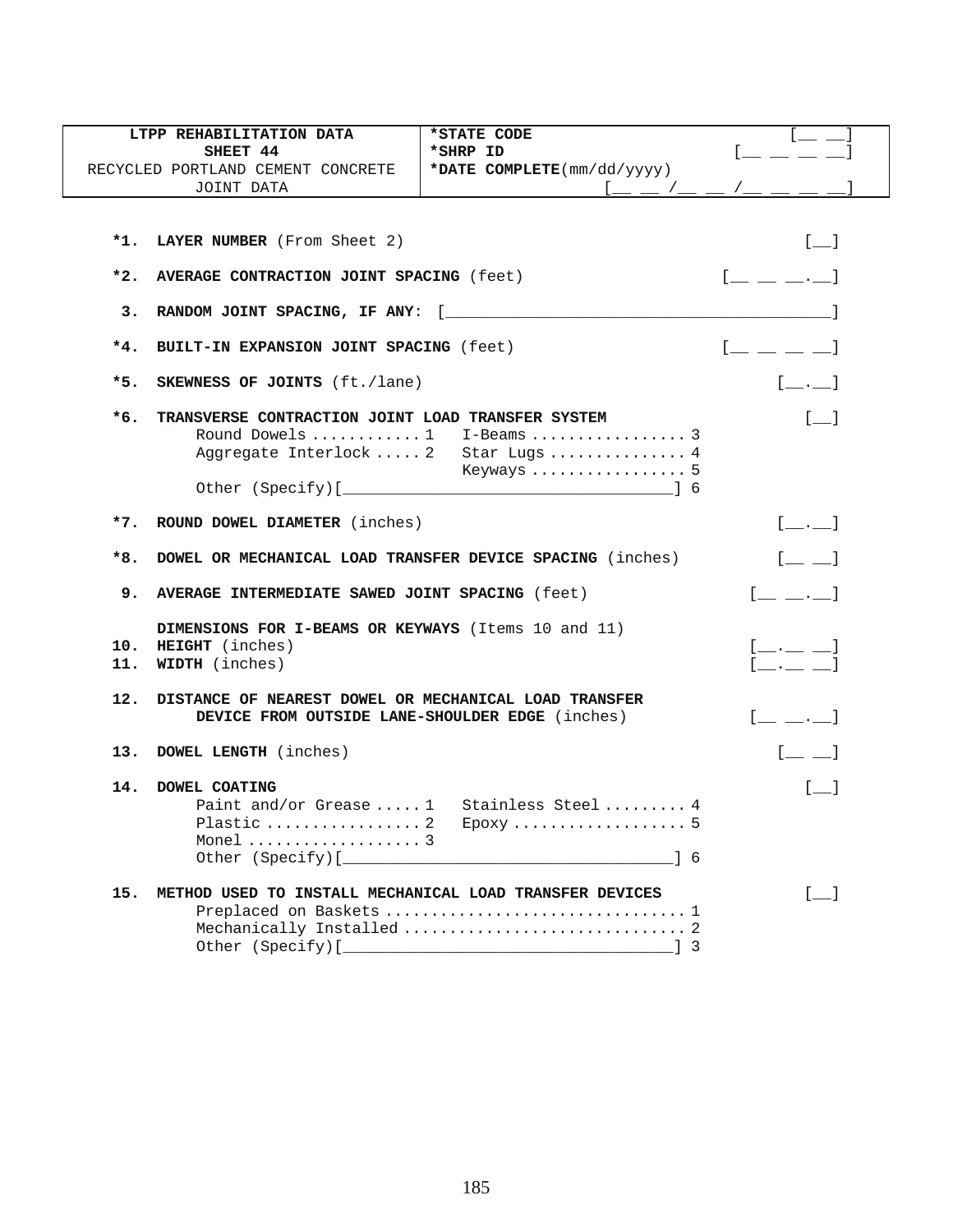| LTPP REHABILITATION DATA                                                            | *STATE CODE                                                            |                                                                                                                                                                                                                                                                                                                                                                                                                                                                                                                                                                                                                                                             |
|-------------------------------------------------------------------------------------|------------------------------------------------------------------------|-------------------------------------------------------------------------------------------------------------------------------------------------------------------------------------------------------------------------------------------------------------------------------------------------------------------------------------------------------------------------------------------------------------------------------------------------------------------------------------------------------------------------------------------------------------------------------------------------------------------------------------------------------------|
| SHEET 45                                                                            | *SHRP ID                                                               |                                                                                                                                                                                                                                                                                                                                                                                                                                                                                                                                                                                                                                                             |
| RECYCLED PORTLAND CEMENT CONCRETE                                                   | *DATE COMPLETE(mm/dd/yyyy)                                             |                                                                                                                                                                                                                                                                                                                                                                                                                                                                                                                                                                                                                                                             |
| JOINT DATA (CONTINUED)                                                              |                                                                        |                                                                                                                                                                                                                                                                                                                                                                                                                                                                                                                                                                                                                                                             |
|                                                                                     |                                                                        |                                                                                                                                                                                                                                                                                                                                                                                                                                                                                                                                                                                                                                                             |
| *1. LAYER NUMBER (From Sheet 2)                                                     |                                                                        | $\begin{bmatrix} 1 & 1 \end{bmatrix}$                                                                                                                                                                                                                                                                                                                                                                                                                                                                                                                                                                                                                       |
|                                                                                     |                                                                        |                                                                                                                                                                                                                                                                                                                                                                                                                                                                                                                                                                                                                                                             |
| *2. METHOD USED TO FORM TRANSVERSE JOINTS                                           |                                                                        | $\lceil$ 1                                                                                                                                                                                                                                                                                                                                                                                                                                                                                                                                                                                                                                                  |
| Sawed  1 Metal Insert                                                               |                                                                        |                                                                                                                                                                                                                                                                                                                                                                                                                                                                                                                                                                                                                                                             |
|                                                                                     | Plastic Insert  2 (e.g., Uni-Tube)  3                                  |                                                                                                                                                                                                                                                                                                                                                                                                                                                                                                                                                                                                                                                             |
|                                                                                     |                                                                        |                                                                                                                                                                                                                                                                                                                                                                                                                                                                                                                                                                                                                                                             |
| *3. TYPE OF LONGITUDINAL JOINT (Between Lanes)                                      |                                                                        | $\lceil \quad \rceil$                                                                                                                                                                                                                                                                                                                                                                                                                                                                                                                                                                                                                                       |
|                                                                                     | Butt  1 Sawed Weakened Plane  3                                        |                                                                                                                                                                                                                                                                                                                                                                                                                                                                                                                                                                                                                                                             |
|                                                                                     | Keyed  2 Insert Weakened Plane  4                                      |                                                                                                                                                                                                                                                                                                                                                                                                                                                                                                                                                                                                                                                             |
|                                                                                     |                                                                        |                                                                                                                                                                                                                                                                                                                                                                                                                                                                                                                                                                                                                                                             |
|                                                                                     |                                                                        |                                                                                                                                                                                                                                                                                                                                                                                                                                                                                                                                                                                                                                                             |
| *4. TYPE OF SHOULDER-TRAFFIC LANE JOINT                                             |                                                                        | $[$ $]$                                                                                                                                                                                                                                                                                                                                                                                                                                                                                                                                                                                                                                                     |
| Butt $\ldots \ldots \ldots \ldots \ldots \ldots 1$                                  | Insert Weakened Plane  4                                               |                                                                                                                                                                                                                                                                                                                                                                                                                                                                                                                                                                                                                                                             |
|                                                                                     | Tied Concrete Curb 5                                                   |                                                                                                                                                                                                                                                                                                                                                                                                                                                                                                                                                                                                                                                             |
| Sawed Weakened Plane  3                                                             |                                                                        |                                                                                                                                                                                                                                                                                                                                                                                                                                                                                                                                                                                                                                                             |
|                                                                                     |                                                                        |                                                                                                                                                                                                                                                                                                                                                                                                                                                                                                                                                                                                                                                             |
|                                                                                     |                                                                        | $\lceil \quad \rceil$                                                                                                                                                                                                                                                                                                                                                                                                                                                                                                                                                                                                                                       |
| 5. TRANSVERSE JOINT SEALANT TYPE (As Built)                                         |                                                                        |                                                                                                                                                                                                                                                                                                                                                                                                                                                                                                                                                                                                                                                             |
| Preformed (Open Web)  1 Rubberized Asphalt  3<br>Asphalt  2 Low-Modulus Silicone  4 |                                                                        |                                                                                                                                                                                                                                                                                                                                                                                                                                                                                                                                                                                                                                                             |
|                                                                                     |                                                                        |                                                                                                                                                                                                                                                                                                                                                                                                                                                                                                                                                                                                                                                             |
|                                                                                     |                                                                        |                                                                                                                                                                                                                                                                                                                                                                                                                                                                                                                                                                                                                                                             |
| 6. TRANSVERSE JOINT SEALANT RESERVOIR WIDTH (inches)                                |                                                                        | $[$ ___ __ __ $]$                                                                                                                                                                                                                                                                                                                                                                                                                                                                                                                                                                                                                                           |
| 7. TRANSVERSE JOINT SEALANT RESERVOIR DEPTH (inches)                                |                                                                        |                                                                                                                                                                                                                                                                                                                                                                                                                                                                                                                                                                                                                                                             |
| 8. LONGITUDINAL JOINT SEALANT RESERVOIR WIDTH (inches)                              |                                                                        | [ ]                                                                                                                                                                                                                                                                                                                                                                                                                                                                                                                                                                                                                                                         |
| 9. LONGITUDINAL JOINT SEALANT RESERVOIR DEPTH (inches)                              |                                                                        | $\begin{bmatrix} 1 & 1 & 1 \end{bmatrix}$                                                                                                                                                                                                                                                                                                                                                                                                                                                                                                                                                                                                                   |
|                                                                                     |                                                                        |                                                                                                                                                                                                                                                                                                                                                                                                                                                                                                                                                                                                                                                             |
| 10. JOINT SEALANT BACKER MATERIAL TYPE                                              |                                                                        | $\begin{bmatrix} 1 & 1 \\ 1 & 1 \end{bmatrix}$                                                                                                                                                                                                                                                                                                                                                                                                                                                                                                                                                                                                              |
|                                                                                     |                                                                        |                                                                                                                                                                                                                                                                                                                                                                                                                                                                                                                                                                                                                                                             |
|                                                                                     |                                                                        |                                                                                                                                                                                                                                                                                                                                                                                                                                                                                                                                                                                                                                                             |
| 11. JOINT SEALANT BACKER DIMENSION (inches)                                         |                                                                        | <b>Contract Contract Contract</b>                                                                                                                                                                                                                                                                                                                                                                                                                                                                                                                                                                                                                           |
| (Enter diameter of rod/rope or width of tape)                                       |                                                                        |                                                                                                                                                                                                                                                                                                                                                                                                                                                                                                                                                                                                                                                             |
|                                                                                     |                                                                        |                                                                                                                                                                                                                                                                                                                                                                                                                                                                                                                                                                                                                                                             |
| 12. BETWEEN LANE TIE BAR DIAMETER (inches)                                          |                                                                        |                                                                                                                                                                                                                                                                                                                                                                                                                                                                                                                                                                                                                                                             |
| 13. BETWEEN LANE TIE BAR LENGTH (inches)                                            |                                                                        |                                                                                                                                                                                                                                                                                                                                                                                                                                                                                                                                                                                                                                                             |
| 14. BETWEEN LANE TIE BAR SPACING (inches)                                           |                                                                        |                                                                                                                                                                                                                                                                                                                                                                                                                                                                                                                                                                                                                                                             |
|                                                                                     | <b>SHOULDER-TRAFFIC LANE JOINT SEALANT RESERVOIR</b> (Items 15 and 16) |                                                                                                                                                                                                                                                                                                                                                                                                                                                                                                                                                                                                                                                             |
| 15. WIDTH (inches)                                                                  |                                                                        |                                                                                                                                                                                                                                                                                                                                                                                                                                                                                                                                                                                                                                                             |
| 16. DEPTH (inches)                                                                  |                                                                        | $\frac{[,-]}{[]}$                                                                                                                                                                                                                                                                                                                                                                                                                                                                                                                                                                                                                                           |
|                                                                                     |                                                                        |                                                                                                                                                                                                                                                                                                                                                                                                                                                                                                                                                                                                                                                             |
|                                                                                     | SHOULDER-TRAFFIC LANE JOINT TIE BARS (Items 17, 18, and 19)            |                                                                                                                                                                                                                                                                                                                                                                                                                                                                                                                                                                                                                                                             |
| 17. DIAMETER (inches)                                                               |                                                                        | $\begin{array}{c} \underline{\mathbf{1}} \underline{\mathbf{1}} \underline{\mathbf{1}} \underline{\mathbf{1}} \underline{\mathbf{1}} \underline{\mathbf{1}} \underline{\mathbf{1}} \underline{\mathbf{1}} \underline{\mathbf{1}} \underline{\mathbf{1}} \underline{\mathbf{1}} \underline{\mathbf{1}} \underline{\mathbf{1}} \underline{\mathbf{1}} \underline{\mathbf{1}} \underline{\mathbf{1}} \underline{\mathbf{1}} \underline{\mathbf{1}} \underline{\mathbf{1}} \underline{\mathbf{1}} \underline{\mathbf{1}} \underline{\mathbf{1}} \underline{\mathbf{1}} \underline{\mathbf{1}} \underline{\mathbf{1}} \underline{\mathbf{1}} \underline{\mathbf$ |
| 18. LENGTH (inches)                                                                 |                                                                        |                                                                                                                                                                                                                                                                                                                                                                                                                                                                                                                                                                                                                                                             |
| 19. SPACING (inches)                                                                |                                                                        |                                                                                                                                                                                                                                                                                                                                                                                                                                                                                                                                                                                                                                                             |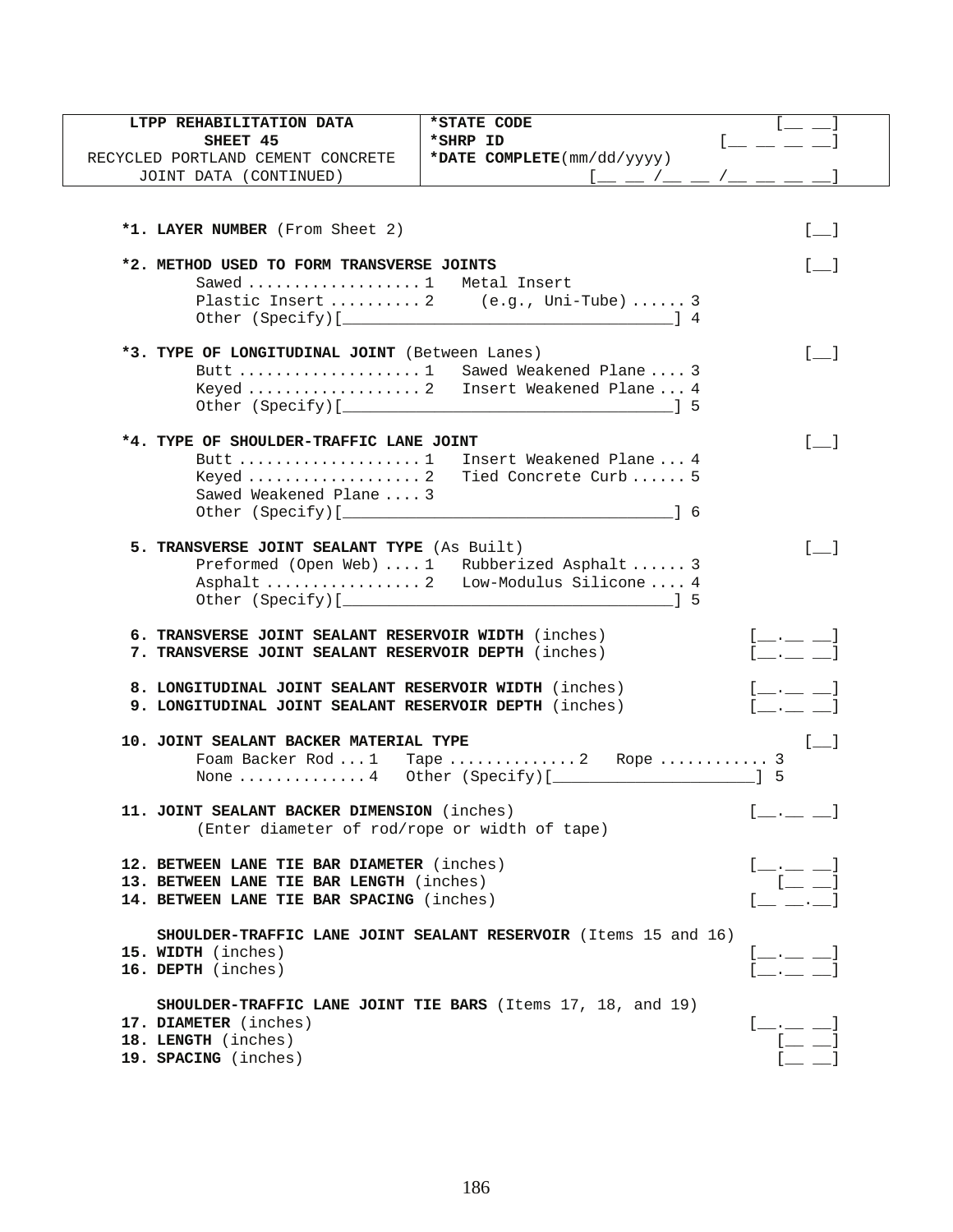| LTPP REHABILITATION DATA                                             | *STATE CODE                |                                                                                                                                                                                                                                                           |
|----------------------------------------------------------------------|----------------------------|-----------------------------------------------------------------------------------------------------------------------------------------------------------------------------------------------------------------------------------------------------------|
| SHEET 46                                                             | *SHRP ID                   |                                                                                                                                                                                                                                                           |
| RECYCLED PORTLAND CEMENT CONCRETE                                    | *DATE COMPLETE(mm/dd/yyyy) |                                                                                                                                                                                                                                                           |
| REINFORCING STEEL DATA                                               |                            | $1 - 1 - 1 - 1$                                                                                                                                                                                                                                           |
|                                                                      |                            |                                                                                                                                                                                                                                                           |
| *1. LAYER NUMBER (From Sheet 2)                                      |                            | $\begin{bmatrix} 1 & 1 \\ 1 & 1 \end{bmatrix}$                                                                                                                                                                                                            |
| *2. TYPE OF REINFORCING                                              |                            | $\begin{bmatrix} 1 & 1 \end{bmatrix}$                                                                                                                                                                                                                     |
|                                                                      |                            |                                                                                                                                                                                                                                                           |
|                                                                      |                            |                                                                                                                                                                                                                                                           |
| *3. TRANSVERSE BAR DIAMETER (inches)                                 |                            | $[$ $,$ $]$                                                                                                                                                                                                                                               |
| *4. TRANSVERSE BAR SPACING (inches)                                  | $[$ $, ]$                  |                                                                                                                                                                                                                                                           |
| *5. LONGITUDINAL BAR DIAMETER (inches)                               | [ ]                        |                                                                                                                                                                                                                                                           |
| *6. DESIGN PERCENTAGE OF LONGITUDINAL STEEL (percent)                | $[$ $]$                    |                                                                                                                                                                                                                                                           |
| *7. DEPTH TO REINFORCEMENT FROM SLAB SURFACE (inches)                |                            |                                                                                                                                                                                                                                                           |
| *8. LONGITUDINAL BAR SPACING (inches)                                |                            | $\begin{bmatrix} 1 & 1 & 1 \\ 1 & 1 & 1 \end{bmatrix}$                                                                                                                                                                                                    |
| 9. YIELD STRENGTH OF REINFORCING STEEL (ksi)                         |                            | $\begin{array}{ccc} \begin{array}{ccc} \end{array} & \begin{array}{ccc} \end{array} & \begin{array}{ccc} \end{array} & \begin{array}{ccc} \end{array} & \begin{array}{ccc} \end{array} & \begin{array}{ccc} \end{array} & \begin{array}{ccc} \end{array}$ |
| 10. METHOD USED TO PLACE REINFORCEMENT                               |                            | $\lceil$ 1                                                                                                                                                                                                                                                |
|                                                                      |                            |                                                                                                                                                                                                                                                           |
|                                                                      |                            |                                                                                                                                                                                                                                                           |
|                                                                      |                            |                                                                                                                                                                                                                                                           |
| 11. LAP LENGTH OF LONGITUDINAL STEEL SPLICES (inches)<br>(CRCP only) |                            |                                                                                                                                                                                                                                                           |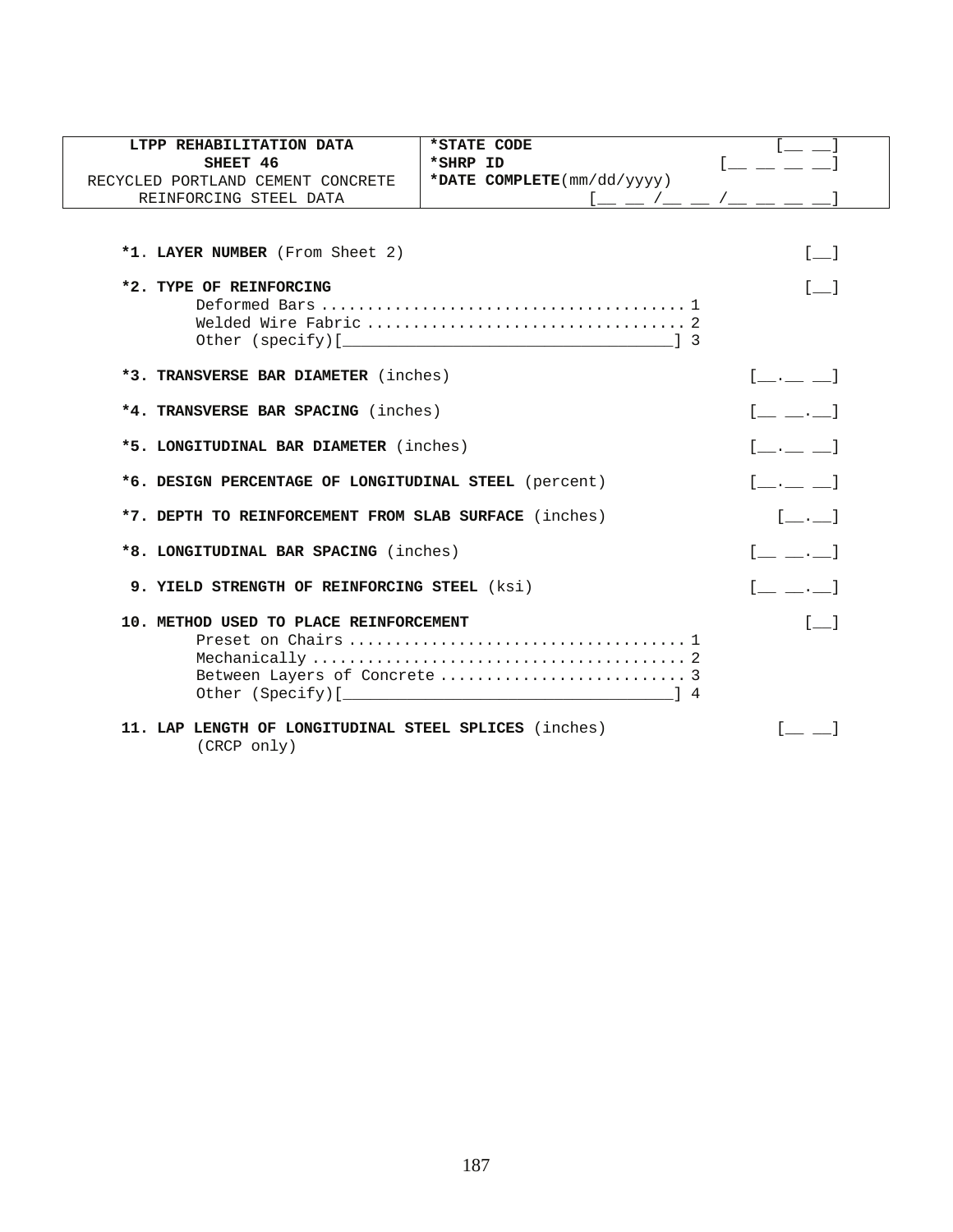| LTPP REHABILITATION DATA<br>SHEET 47                                                                                                                                                        | *STATE CODE<br>*SHRP ID                                                                                                                          |
|---------------------------------------------------------------------------------------------------------------------------------------------------------------------------------------------|--------------------------------------------------------------------------------------------------------------------------------------------------|
| RECYCLED PORTLAND CEMENT CONCRETE                                                                                                                                                           | *DATE COMPLETE(mm/dd/yyyy)                                                                                                                       |
| MIXTURE DATA                                                                                                                                                                                |                                                                                                                                                  |
| *1. LAYER NUMBER (From Sheet 2)<br>*2. COARSE AGGREGATE<br>*3. FINE AGGREGATE<br>*4. CEMENT<br>*5. WATER                                                                                    | $[$ $]$<br>MIX DESIGN (lb./cu.yd. - Oven Dried Weight) (Items 2 through 5)<br>$=$ $=$ $=$ $=$<br>$=$ $=$ $=$ $=$                                 |
| *6. CEMENT TYPE USED (See Cement Type Codes, Table A.10)                                                                                                                                    |                                                                                                                                                  |
| *7. ALKALI CONTENT OF CEMENT (percent by weight of cement)                                                                                                                                  |                                                                                                                                                  |
| ENTRAINED AIR CONTENT (percent) (Items 8, 9, and 10)<br>(AASHTO T121, T152, or T196)<br>$*8.$ MEAN<br>9. MINIMUM<br>10. MAXIMUM                                                             | $[\_\_\_\_\_\_\]$<br>$[\_\_\cdot\_\cdot]$                                                                                                        |
| *11. ADMIXTURE #1<br>*12. ADMIXTURE #2<br>*13. ADMIXTURE #3                                                                                                                                 | ADMIXTURES (Items 11, 12, and 13) (See PCC Admixture Codes, Table A.11)<br><b>AMOUNT</b><br>TYPE CODE<br>$=$ $=$ $  =$ $-1$<br>__ __ __.__ __ __ |
| <b>SLUMP</b> (Items 14 through 18) (AASHO T119 or ASTM C143)<br>14. MEAN (inches)<br>15. MINIMUM (inches)<br>16. MAXIMUM (inches)<br>17. STANDARD DEVIATION (inches)<br>18. NUMBER OF TESTS | []                                                                                                                                               |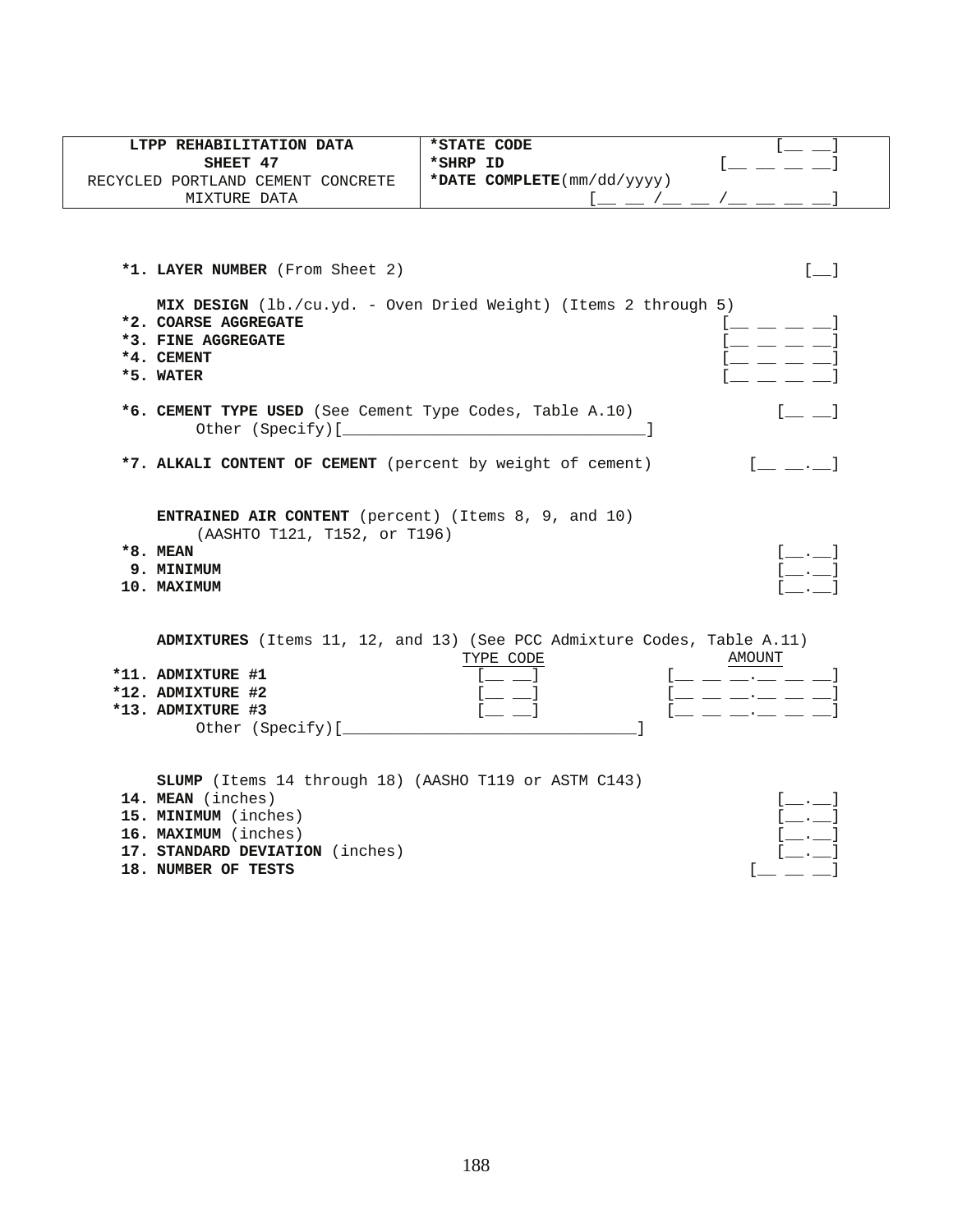| LTPP REHABILITATION DATA                                                                                                                                      | *STATE CODE                                                                      |                                                  |
|---------------------------------------------------------------------------------------------------------------------------------------------------------------|----------------------------------------------------------------------------------|--------------------------------------------------|
| SHEET 48                                                                                                                                                      | *SHRP ID                                                                         |                                                  |
| RECYCLED PORTLAND CEMENT CONCRETE                                                                                                                             | *DATE $COMPLETE(mm/dd/yyyy)$                                                     |                                                  |
| NEW AGGREGATE DATA                                                                                                                                            | l __ _ /__ _ /_                                                                  |                                                  |
| *1. LAYER NUMBER (From Sheet 2)<br><b>COMPOSITION OF COARSE AGGREGATE</b> (Items $2$ , $3$ , and $4$ )<br>Crushed Stone1 Manufactured<br>Gravel2 Lightweight5 | TYPE<br>$*2.$<br>$*3.$<br>$\blacksquare$                                         | $\begin{bmatrix} 1 & 1 \end{bmatrix}$<br>PERCENT |
| Crushed Gravel3 Recycled Concrete6<br>Crushed Slaq $4$<br>Other (Specify) [                                                                                   | $*4.$                                                                            |                                                  |
| *5. GEOLOGIC CLASSIFICATION OF COARSE AGGREGATE<br>(See Geologic Classification Codes, Table A.8)<br><b>COMPOSITION OF FINE AGGREGATE</b> (Items 6, 7, and 8) | TYPE                                                                             | PERCENT                                          |
| Natural Sand1<br>Manufactured Sand (From<br>Crushed Gravel or Stone)2<br>Recycled Concrete3<br>Other (Specify) [ <i>_________________</i> ].4                 | $\overline{\phantom{0}}$<br>$*6$ .<br>$*7.$<br>$\overline{\phantom{0}}$<br>$*8.$ |                                                  |
| 9. INSOLUBLE RESIDUE (percent) (ASTM D3042)<br><b>GRADATION OF NEW AGGREGATES</b> (Items 10 and 11)                                                           |                                                                                  |                                                  |

| *10. COARSE AGGREGATE |           | *11. FINE AGGREGATE |           |
|-----------------------|-----------|---------------------|-----------|
| Sieve Size            | % Passing | Sieve Size          | % Passing |
| $2"$                  |           | NO. 4.000           |           |
| $1\;\;1/2"$           |           | NO. 8.000           |           |
| $1"$                  |           | No. 10              |           |
| $7/8$ "               |           | No. 16              |           |
| $3/4$ "               |           | No. 30              |           |
| $5/8"$                |           | No. 40              |           |
| $1/2$ "               |           | No. 50              |           |
| $3/8"$                |           | No. 80              |           |
|                       |           | No. 100             |           |
|                       |           | NO. 200             |           |

**BULK SPECIFIC GRAVITIES** (Items 12 and 13)

|  | *12. COARSE AGGREGATE (AASHTO T85, ASTM C127) | $\begin{bmatrix} 1 & 1 & 1 \end{bmatrix}$ |
|--|-----------------------------------------------|-------------------------------------------|
|  | *13. FINE AGGREGATE (AASHTO T84, ASTM C128)   | $[$ $\_\_$ $\_\_$ $\_\_$ $\_\_$           |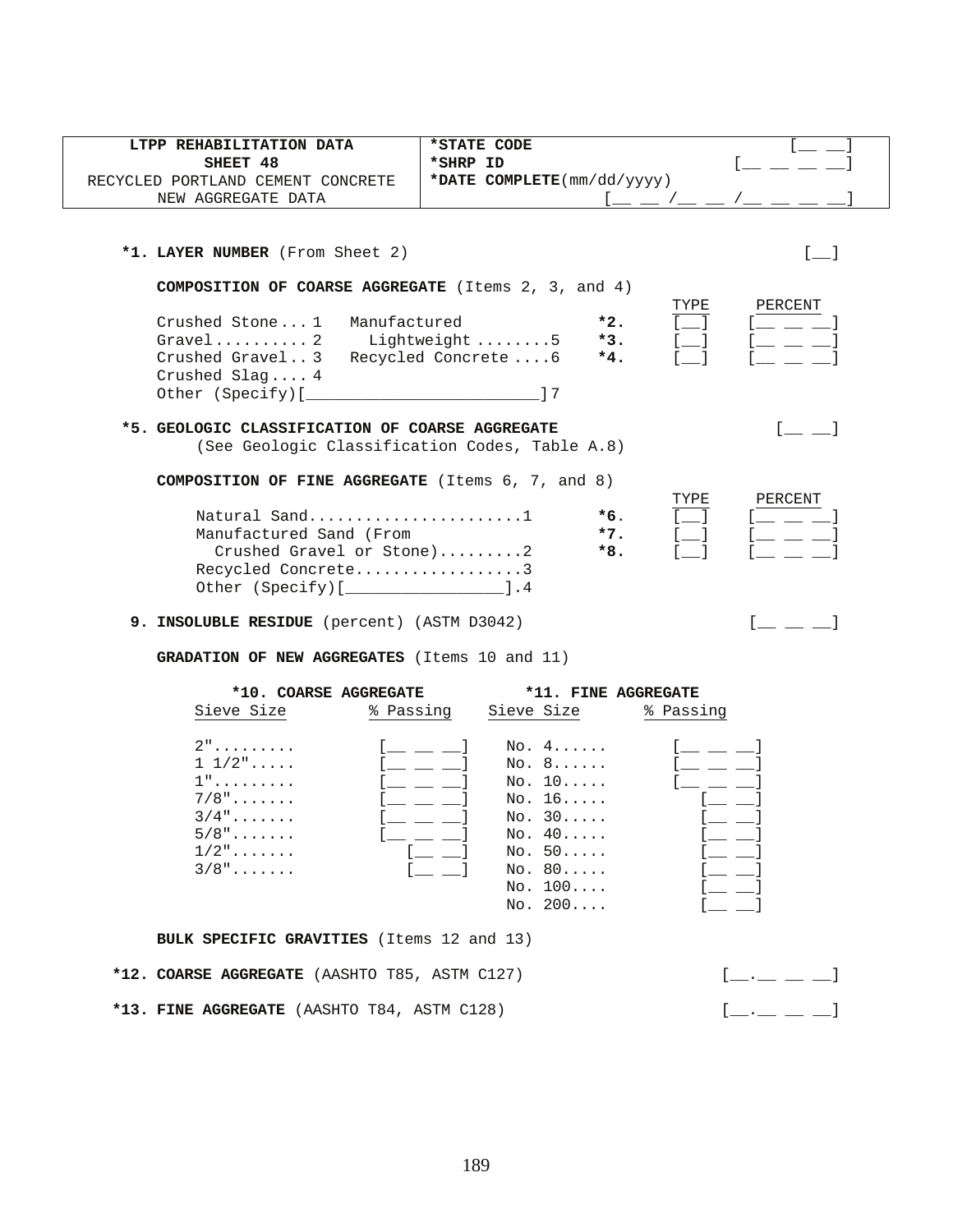| LTPP REHABILITATION DATA           | *STATE CODE                                       |  |
|------------------------------------|---------------------------------------------------|--|
| SHEET 49                           | *SHRP ID                                          |  |
| RECYCLED PORTLAND CEMENT CONCRETE  | *DATE COMPLETE $(\text{mm}/\text{dd}/\text{yyy})$ |  |
| NEW AGGREGATE DATA (CONTINUED) AND |                                                   |  |
| COMBINED AGGREGATE DATA            |                                                   |  |

\*1. LAYER NUMBER (From Sheet 2) [\_\_]

**DURABILITY OF NEW AGGREGATES** (Items 2 through 5)

(See Durability Test Type Codes, Table A.12)

|    | $\sqrt{2}$ . The contract of $\frac{1}{2}$ |                    |         |
|----|--------------------------------------------|--------------------|---------|
|    | TYPE OF AGGREGATE                          | TEST<br>TYPE<br>ΟF | RESULTS |
|    | <b>COARSE</b>                              |                    |         |
| 2. | <b>COARSE</b>                              |                    |         |
|    | COARSE                                     |                    |         |

**5. COARSE AND FINE** 

#### **\*6. AMOUNT OF NEW COARSE AGGREGATE ADDED** [\_\_ \_\_ \_\_]

(percent by weight of combined coarse aggregate in recycled mixture)

## \*7. AMOUNT OF NEW FINE AGGREGATE ADDED  $[$   $\_\_\_\_$

(percent by weight of combined fine aggregate in recycled mixture)

 **GRADATION OF COMBINED AGGREGATES** (Items 8 and 9)

 **\*8. COARSE AGGREGATE \*9. FINE AGGREGATE** Sieve Size % Passing Sieve Size % Passing 2"......... [\_\_ \_\_ \_\_] No. 4...... [\_\_ \_\_ \_\_] 1  $1/2$ ".....  $[$   $[$   $]$   $[$   $]$   $[$   $]$   $[$   $]$   $[$   $]$   $[$   $]$   $[$   $]$   $[$   $]$   $[$   $]$   $[$   $]$   $[$   $]$   $[$   $]$   $[$   $]$   $[$   $]$   $[$   $]$   $[$   $]$   $[$   $]$   $[$   $]$   $[$   $]$   $[$   $]$   $[$   $]$   $[$   $]$   $[$   $]$   $[$   $]$   $[$   $]$   $[$  $[$   $\bot$   $\bot$   $\bot$   $]$  No. 10..... [ $\bot$   $\bot$   $\bot$ ] 7/8"....... [\_\_ \_\_ \_\_] No. 16..... [\_\_ \_\_]  $3/4$ "....... [\_ \_ \_ ] No. 30..... [\_ \_]  $5/8$ ".......  $[$   $[$   $]$   $[$   $]$   $[$   $]$   $[$   $]$   $[$   $]$   $[$   $]$   $[$   $]$   $[$   $]$   $[$   $]$   $[$   $]$   $[$   $]$   $[$   $]$   $[$   $]$   $[$   $]$   $[$   $]$   $[$   $]$   $[$   $]$   $[$   $]$   $[$   $]$   $[$   $]$   $[$   $]$   $[$   $]$   $[$   $]$   $[$   $]$   $[$   $]$   $[$  $\frac{5}{8}, \frac{1}{2}, \ldots, \frac{1}{1}$   $\frac{1}{2}, \ldots, \frac{1}{2}$   $\frac{1}{2}, \ldots, \frac{1}{2}$  $3/8"$ .......  $[$   $]$   $]$   $]$  No. 80..... No.  $100...$  [\_ \_]  $No. 200...$ 

**BULK SPECIFIC GRAVITIES OF COMBINED AGGREGATES** (Items 10 and 11)

### \*10. COARSE AGGREGATE (AASHTO T85, ASTM C127)  $[$  \_\_\_\_\_ \_\_\_ \_\_\_

\*11. FINE AGGREGATE (AASHTO T84, ASTM C128)

**DURABILITY OF COMBINED AGGREGATES** (Items 12 through 15)

| (See Durability Test Type Codes, Table A.12) |  |                        |
|----------------------------------------------|--|------------------------|
| M                                            |  | $m$ $m$ n $n$ mn $n$ m |

| AGGREGATE<br>TYPE OF | TEST<br>TYPE<br>ΩF | RESULTS |
|----------------------|--------------------|---------|
| 12<br><b>COARSE</b>  |                    |         |
| 13. COARSE           |                    |         |
| 14. COARSE           |                    |         |
| 15. COARSE AND FINE  |                    |         |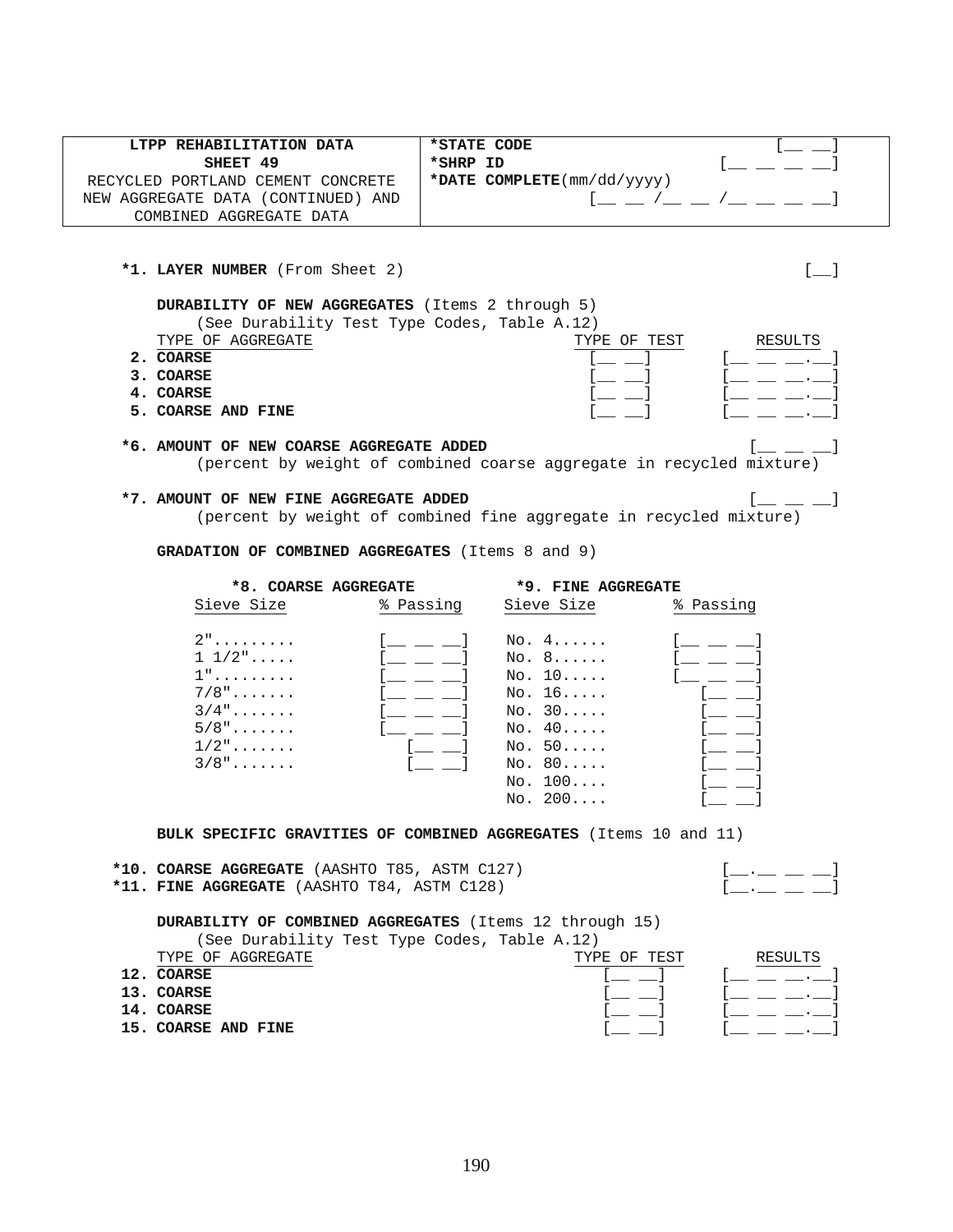|       | LTPP REHABILITATION DATA                           | *STATE CODE                                              |                 |
|-------|----------------------------------------------------|----------------------------------------------------------|-----------------|
|       | SHEET 50                                           | *SHRP ID                                                 |                 |
|       | RECYCLED PORTLAND CEMENT CONCRETE                  | *DATE COMPLETE(mm/dd/yyyy)                               |                 |
|       | CONSTRUCTION DATA                                  |                                                          |                 |
|       |                                                    |                                                          |                 |
|       | *1. LAYER NUMBER (From Sheet 2)                    |                                                          | <b>Contract</b> |
| $*2.$ | EQUIPMENT USED TO BREAK UP PCC PAVEMENT            |                                                          |                 |
|       |                                                    |                                                          |                 |
|       |                                                    |                                                          |                 |
|       |                                                    |                                                          |                 |
|       |                                                    |                                                          |                 |
|       |                                                    |                                                          |                 |
|       |                                                    |                                                          |                 |
|       |                                                    |                                                          |                 |
|       |                                                    |                                                          |                 |
| $*3.$ | AVERAGE SIZE OF PCC PIECES AFTER BREAKING (inches) |                                                          |                 |
|       | WIDTH                                              |                                                          |                 |
|       |                                                    |                                                          |                 |
|       | <b>LENGTH</b>                                      |                                                          |                 |
|       |                                                    |                                                          |                 |
| $*4.$ | HOW WERE CONCRETE PIECES AND REINFORCING STEEL (IF |                                                          |                 |
|       | PRESENT) SEPARATED INITIALLY ON SITE?              |                                                          |                 |
|       |                                                    | Reinforcing Steel Ruptured During PCC Breakup  1         |                 |
|       |                                                    |                                                          |                 |
|       |                                                    | Reinforcing Steel Cut by Vibratory or Hydraulic Shears 3 |                 |
|       |                                                    | Reinforcing Steel Removed by "Rhino Bars" 4              |                 |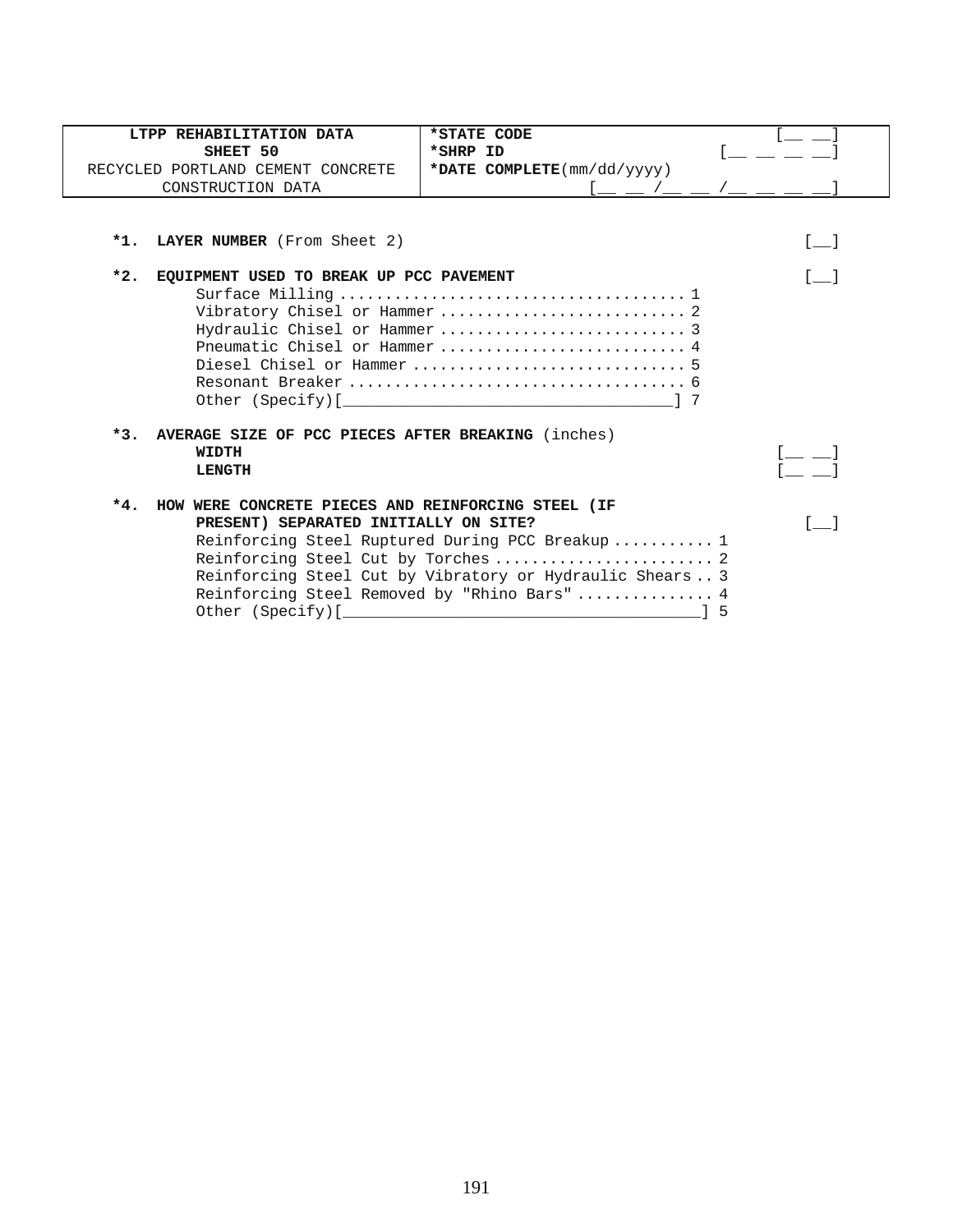|       | LTPP REHABILITATION DATA                                  | *STATE CODE                                                           |                                                |
|-------|-----------------------------------------------------------|-----------------------------------------------------------------------|------------------------------------------------|
|       | SHEET 51                                                  | *SHRP ID                                                              |                                                |
|       | RECYCLED PORTLAND CEMENT CONCRETE                         | *DATE COMPLETE(mm/dd/yyyy)                                            |                                                |
|       | CONSTRUCTION DATA (CONTINUED)                             |                                                                       |                                                |
|       |                                                           |                                                                       |                                                |
|       |                                                           |                                                                       |                                                |
| $*1.$ | <b>LAYER NUMBER</b> (From Sheet 2)                        |                                                                       | $\lceil$ 1                                     |
| $*2.$ | TYPE OF PAVER USED                                        |                                                                       |                                                |
|       |                                                           | Slip-Form Paver  1 Side-Form  2                                       |                                                |
|       |                                                           | Other (Specify) 3                                                     |                                                |
|       |                                                           |                                                                       |                                                |
|       |                                                           | AIR TEMPERATURES DURING PLACEMENT ( $^{\circ}$ F) (Items 3, 4, and 5) |                                                |
| $*3.$ | <b>MEAN</b>                                               |                                                                       | [ __ __ _                                      |
| $*4.$ | MINIMUM                                                   |                                                                       | $l = -1$                                       |
| $*5.$ | <b>MAXIMUM</b>                                            |                                                                       |                                                |
| $*6.$ |                                                           |                                                                       |                                                |
|       | CURING PERIOD BEFORE OPENING TO ANY TRAFFIC (days)        |                                                                       |                                                |
| $*7.$ | TIME BEFORE SAWING JOINTS (hours)                         |                                                                       | $\begin{bmatrix} 1 & 1 \\ 1 & 1 \end{bmatrix}$ |
|       |                                                           |                                                                       |                                                |
| 8.    | METHOD USED TO CURE CONCRETE                              |                                                                       | $\begin{bmatrix} 1 & 1 \end{bmatrix}$          |
|       | Membrane Curing Compound  1                               | Burlap-Polyethylene Blanket5                                          |                                                |
|       | Burlap Curing Blankets  2<br>Waterproof Paper Blankets  3 | Cotton Mat Curing6                                                    |                                                |
|       | White Polyethylene Sheeting 4                             |                                                                       |                                                |
|       |                                                           | Other (Specify) [ $\qquad \qquad$ 3                                   |                                                |
|       |                                                           |                                                                       |                                                |
| 9.    | METHOD USED TO TEXTURE CONCRETE                           |                                                                       |                                                |
|       | Tine $\ldots \ldots \ldots \ldots \ldots 1$               | Grooved Float  4                                                      |                                                |
|       |                                                           | Astro Turf  5                                                         |                                                |
|       | Burlap Drag  3                                            |                                                                       |                                                |
|       |                                                           | 1 6                                                                   |                                                |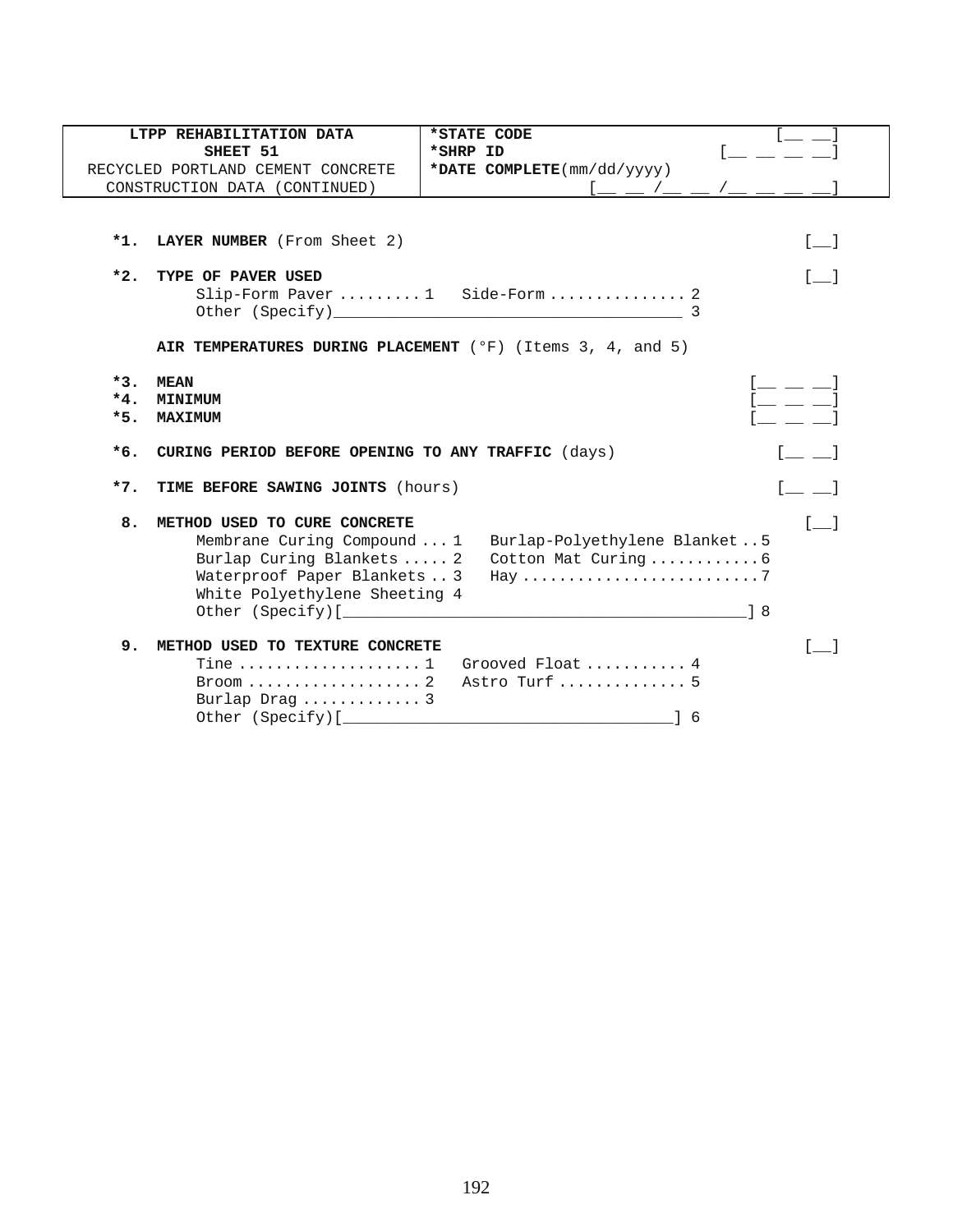| LTPP REHABILITATION DATA                        | *STATE CODE                                                               |                                       |
|-------------------------------------------------|---------------------------------------------------------------------------|---------------------------------------|
| SHEET 52                                        | *SHRP ID                                                                  |                                       |
| RECYCLED PORTLAND CEMENT CONCRETE               | *DATE COMPLETE(mm/dd/yyyy)                                                |                                       |
| STRENGTH DATA                                   |                                                                           |                                       |
|                                                 |                                                                           |                                       |
|                                                 |                                                                           |                                       |
| *1. LAYER NUMBER (From Sheet 2)                 |                                                                           | $\begin{bmatrix} 1 & 1 \end{bmatrix}$ |
|                                                 | FLEXURAL STRENGTH (Modulus of Rupture) (Items 2 through 8)                |                                       |
|                                                 |                                                                           |                                       |
| *2. TYPE OF TEST                                |                                                                           | $[\_$                                 |
|                                                 | Third-Point Loading (AASHTO T97, ASTM C78)  1                             |                                       |
|                                                 | Center-Point Loading (AASHTO T177, ASTM C293)  2                          |                                       |
| *3. AGE $(days)$                                |                                                                           |                                       |
| *4. MEAN (psi)<br>5. MINIMUM (psi)              |                                                                           |                                       |
| 6. MAXIMUM (psi)                                |                                                                           |                                       |
| 7. NUMBER OF TESTS                              |                                                                           |                                       |
| 8. STD. DEV. (psi)                              |                                                                           |                                       |
|                                                 |                                                                           |                                       |
|                                                 | COMPRESSIVE STRENGTH (Items 9 through 14) (AASHTO T22, ASTM C39)          |                                       |
|                                                 |                                                                           |                                       |
| $*9.$ AGE (days)                                |                                                                           |                                       |
| *10. MEAN (psi)                                 |                                                                           |                                       |
| 11. MINIMUM (psi)<br>12. MAXIMUM (psi)          |                                                                           |                                       |
| 13. NUMBER OF TESTS                             |                                                                           |                                       |
| 14. STD. DEV. (psi)                             |                                                                           |                                       |
|                                                 |                                                                           |                                       |
|                                                 | SPLITTING TENSILE STRENGTH (Items 15 through 20) (AASHTO T198, ASTM C496) |                                       |
|                                                 |                                                                           |                                       |
| 15. $AGE$ (days)                                |                                                                           |                                       |
| 16. MEAN (psi)<br>17. MINIMUM (psi)             |                                                                           |                                       |
| 18. MAXIMUM (psi)                               |                                                                           |                                       |
| 19. NUMBER OF TESTS                             |                                                                           |                                       |
| 20. STD. DEV. (psi)                             |                                                                           |                                       |
|                                                 |                                                                           |                                       |
| <b>ELASTIC MODULUS</b> (Items 21 through 26)    |                                                                           |                                       |
| 21. MEAN (ksi)                                  |                                                                           |                                       |
| 22. MINIMUM (ksi)                               |                                                                           |                                       |
| 23. MAXIMUM (ksi)                               |                                                                           |                                       |
| 24. NUMBER OF TESTS                             |                                                                           |                                       |
| 25. STD. DEV. (ksi)                             |                                                                           |                                       |
| 26. METHOD FOR DETERMINATION OF ELASTIC MODULUS |                                                                           |                                       |
|                                                 | Compression Test on Cores (ASTM C469)  1                                  |                                       |
| Compression Test on Cylinders Molded            |                                                                           |                                       |
|                                                 | During Construction (ASTM C469)  2                                        |                                       |
| Calculated Using ACI Relation Between           |                                                                           |                                       |
| Elastic Modulus and Compressive Strength        |                                                                           |                                       |
|                                                 |                                                                           |                                       |
|                                                 |                                                                           |                                       |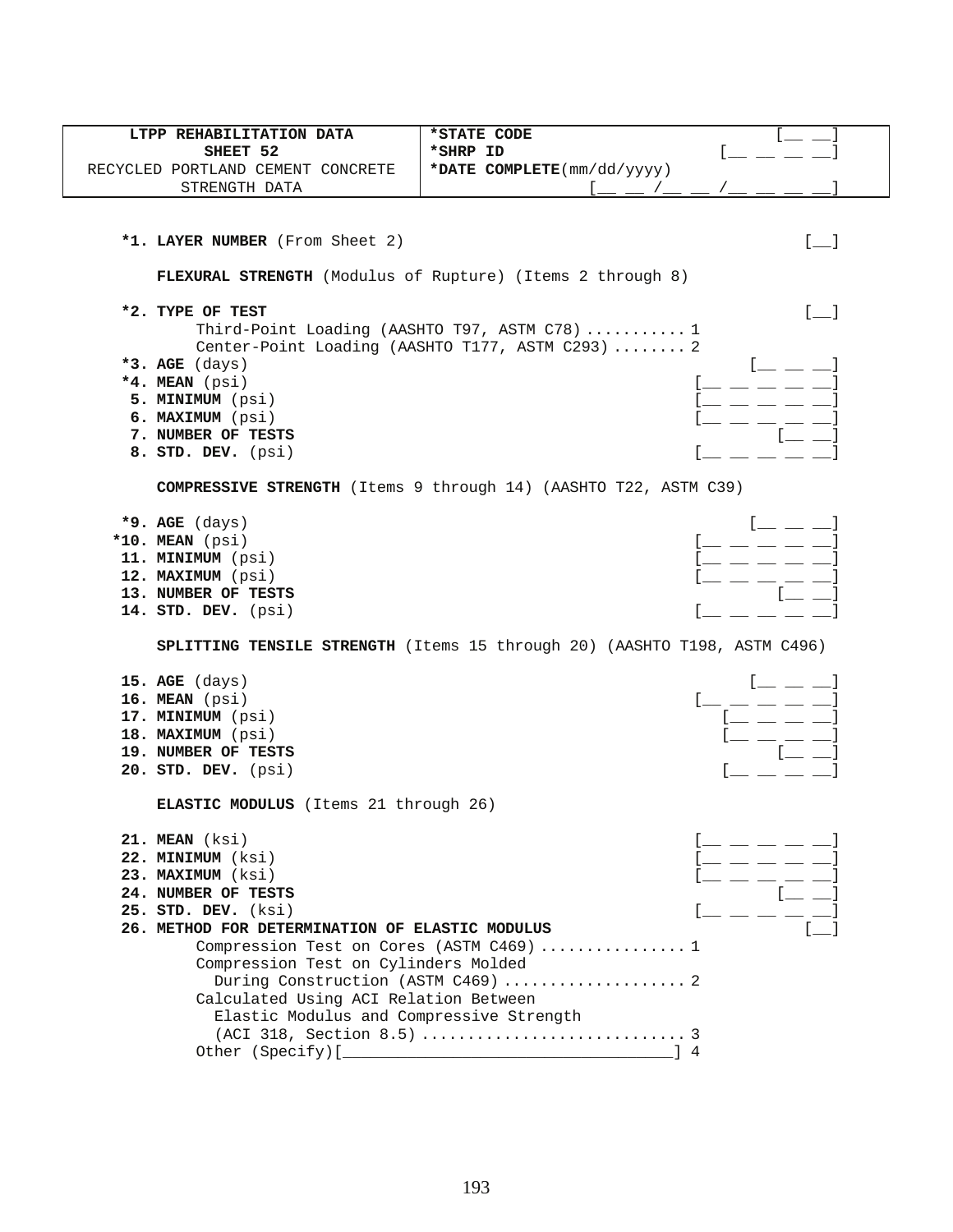|       | LTPP REHABILITATION DATA                                                                  | *STATE CODE                |                                         |
|-------|-------------------------------------------------------------------------------------------|----------------------------|-----------------------------------------|
|       | SHEET 53                                                                                  | *SHRP ID                   |                                         |
|       | PRESSURE RELIEF JOINTS                                                                    | *DATE COMPLETE(mm/dd/yyyy) |                                         |
|       | IN PCC PAVEMENTS                                                                          | $1$ __ __ /__ __ /__ __    |                                         |
|       |                                                                                           |                            |                                         |
| $*1.$ | LAYER NUMBER (From Sheet 2)                                                               |                            | $\lceil$ 1                              |
| $*2.$ | REASON FOR PRESSURE RELIEF JOINT INSTALLATION                                             |                            | $\sqrt{2}$                              |
|       |                                                                                           |                            |                                         |
|       |                                                                                           |                            |                                         |
|       |                                                                                           |                            |                                         |
|       |                                                                                           |                            |                                         |
|       |                                                                                           |                            |                                         |
| $*3.$ | AVERAGE PRESSURE RELIEF JOINT INTERVAL (feet)                                             |                            |                                         |
|       |                                                                                           |                            |                                         |
|       |                                                                                           |                            |                                         |
| $*4.$ | AVERAGE DISTANCE BETWEEN PRESSURE RELIEF JOINT AND<br><b>NEAREST WORKING JOINT</b> (feet) |                            |                                         |
| $*5.$ |                                                                                           |                            |                                         |
|       | RELIEF JOINT INITIAL DIMENSIONS (inches)                                                  | <b>DEPTH</b>               |                                         |
|       |                                                                                           | <b>WIDTH</b>               | $\mathcal{L}(\mathcal{L}(\mathcal{L}))$ |
|       |                                                                                           |                            |                                         |
| $*6.$ | METHOD OF CUTTING AND REMOVAL OF CONCRETE                                                 |                            | $\begin{bmatrix} 1 & 1 \end{bmatrix}$   |
|       | Two Diamond Blade Saw Cuts with Light                                                     |                            |                                         |
|       |                                                                                           |                            |                                         |
|       |                                                                                           |                            |                                         |
|       |                                                                                           |                            |                                         |
|       |                                                                                           |                            |                                         |
| $*7.$ | IS ORIGINAL AGGREGATE EXPANSIVE IN CONCRETE?                                              |                            |                                         |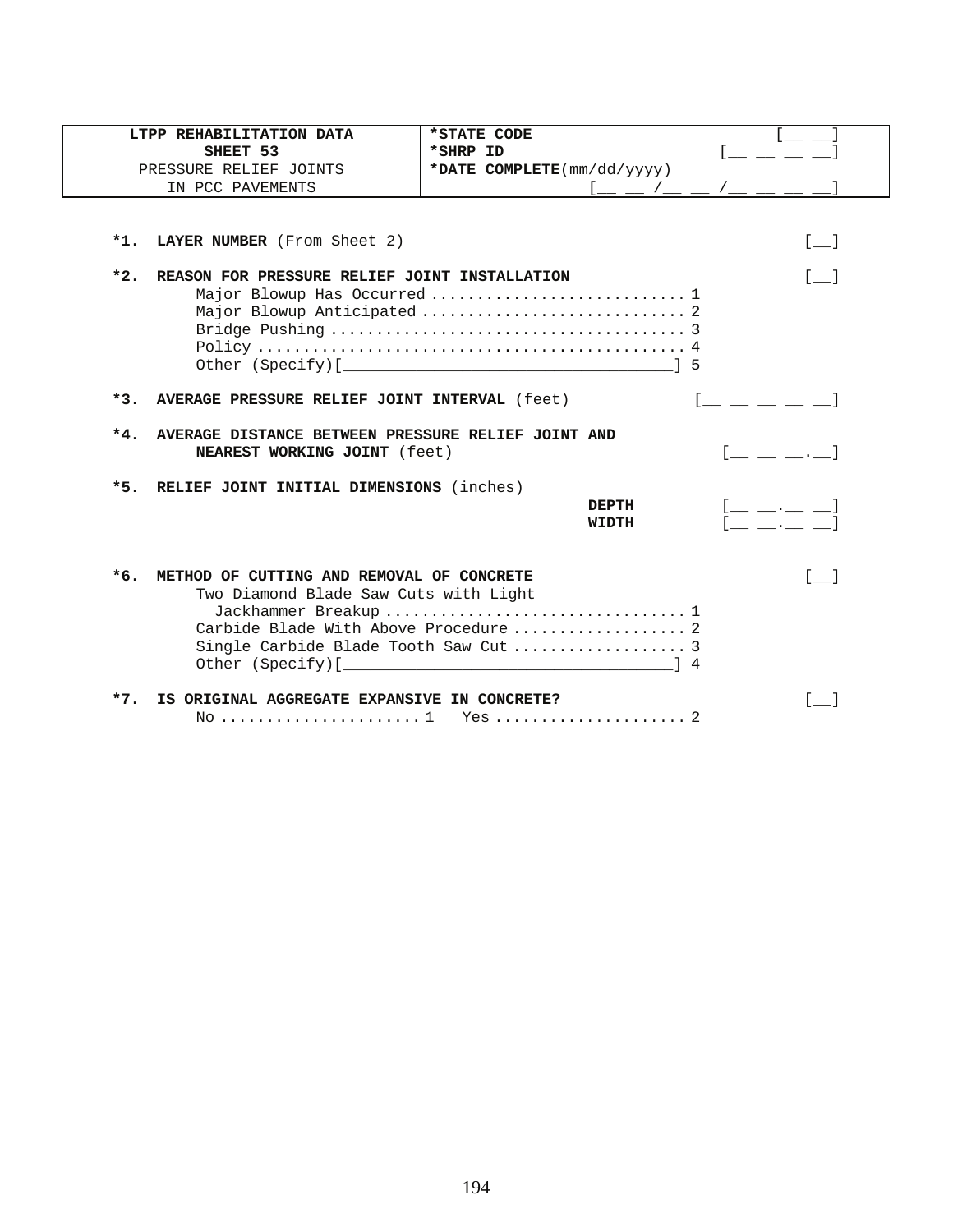|       |                            | LTPP REHABILITATION DATA              | *STATE CODE                                            |                                   |
|-------|----------------------------|---------------------------------------|--------------------------------------------------------|-----------------------------------|
|       | SHEET 54                   |                                       | *SHRP ID                                               |                                   |
|       |                            | PRESSURE RELIEF JOINTS IN PCC         | *DATE COMPLETE(mm/dd/yyyy)                             |                                   |
|       | PAVEMENTS (CONTINUED)      |                                       |                                                        |                                   |
|       |                            |                                       |                                                        |                                   |
| *1.   |                            | LAYER NUMBER (From Sheet 2)           |                                                        | $\lceil$ 1                        |
| $*2.$ |                            | TYPE OF PRESSURE RELIEF JOINT SEALANT |                                                        | $\begin{bmatrix} 1 \end{bmatrix}$ |
|       |                            | (ASTM Specifications)                 |                                                        |                                   |
|       | D1850                      | Concrete Joint Sealer                 |                                                        |                                   |
|       |                            |                                       | Cold-Application Type 1                                |                                   |
|       | D1190                      | Concrete Joint Sealer                 |                                                        |                                   |
|       |                            |                                       | Hot-Poured Elastic Type 2                              |                                   |
|       | D3406                      | Joint Sealants, Hot-Poured            |                                                        |                                   |
|       |                            |                                       | Elastomeric-Type, For PCC Pavements 3                  |                                   |
|       | D3405                      | Joint Sealants, Hot-Poured            |                                                        |                                   |
|       |                            |                                       | For Concrete and Asphalt Pavements 4                   |                                   |
|       | D3542                      | Preformed Polychloroprene             |                                                        |                                   |
|       |                            |                                       | Elastomeric Joint Seals For Bridges 5                  |                                   |
|       | D2628                      |                                       | Preformed Polychloroprene Elastomeric                  |                                   |
|       |                            |                                       | Joint Seals for Concrete Pavements 6                   |                                   |
|       |                            |                                       | ADDITIONAL INFORMATION ON SEALANT TYPE (Items 3 and 4) |                                   |
| з.    | <b>MANUFACTURER NAME</b> [ |                                       |                                                        |                                   |
| 4.    |                            | MANUFACTURER'S SEALANT NAME [         |                                                        |                                   |
| $*5.$ |                            | TYPE OF PRESSURE RELIEF JOINT FILLER  |                                                        | $\lceil$ 1                        |
|       |                            | (ASTM Specifications)                 |                                                        |                                   |
|       | D3204                      |                                       | Preformed Cellular Plastic Joint                       |                                   |
|       |                            |                                       | Fillers for Relieving Pressure 1                       |                                   |
|       | D994                       |                                       | Preformed Expansion Joint Filler                       |                                   |
|       |                            |                                       | for Concrete (Bituminous Type)  2                      |                                   |
|       | D1751                      |                                       | Preformed Expansion Joint Fillers                      |                                   |
|       |                            |                                       | for Concrete Paving and Structural                     |                                   |
|       |                            |                                       | Construction (Nonextruding and                         |                                   |
|       |                            |                                       | Resilient Bituminous Types)  3                         |                                   |
|       | D1752                      |                                       | Preformed Sponge Rubber and Cork                       |                                   |
|       |                            |                                       | Expansion Joint Fillers for Concrete                   |                                   |
|       |                            |                                       | Paving and Structural Construction 4                   |                                   |
|       |                            |                                       |                                                        |                                   |
|       |                            |                                       |                                                        |                                   |
|       |                            |                                       | ADDITIONAL INFORMATION ON FILLER TYPE (Items 6 and 7)  |                                   |

195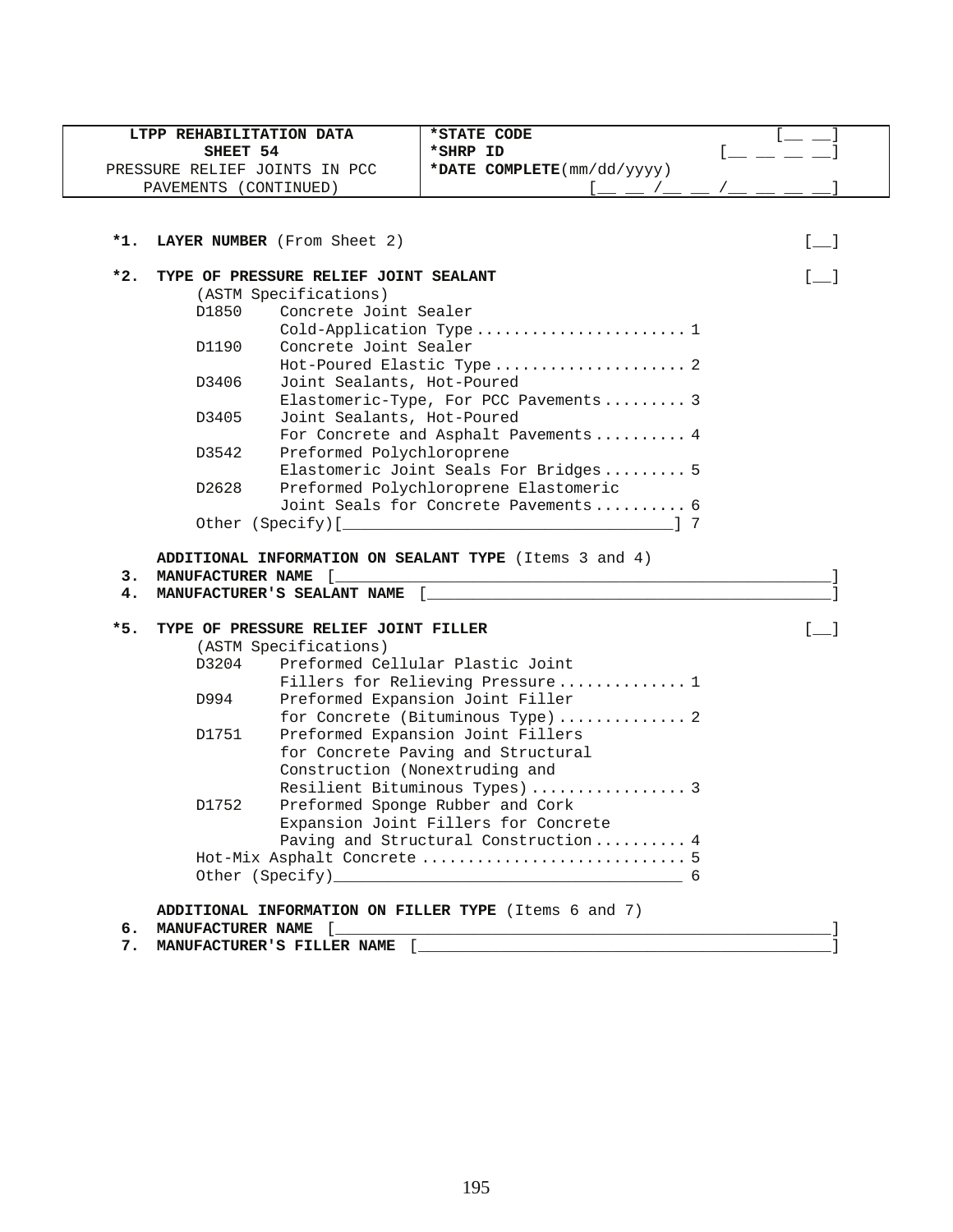| LTPP REHABILITATION DATA                                     | *STATE CODE                                                   |                                                                                                                                                                                                                                                                                                                        |
|--------------------------------------------------------------|---------------------------------------------------------------|------------------------------------------------------------------------------------------------------------------------------------------------------------------------------------------------------------------------------------------------------------------------------------------------------------------------|
| SHEET 55                                                     | *SHRP ID                                                      | Letter and the second                                                                                                                                                                                                                                                                                                  |
|                                                              | *DATE COMPLETE(mm/dd/yyyy)                                    |                                                                                                                                                                                                                                                                                                                        |
| SUBSEALING PCC PAVEMENT                                      | $\frac{1-\frac{1}{2}-1}{1-\frac{1}{2}-1}$                     |                                                                                                                                                                                                                                                                                                                        |
|                                                              |                                                               |                                                                                                                                                                                                                                                                                                                        |
| *1. LAYER NUMBER OF PCC PAVEMENT (From Sheet 2)              |                                                               | $[$ $]$                                                                                                                                                                                                                                                                                                                |
|                                                              |                                                               |                                                                                                                                                                                                                                                                                                                        |
| *2. TYPE OF MIXTURE USED IN SUBSEALING                       |                                                               | $[$ ]                                                                                                                                                                                                                                                                                                                  |
|                                                              | Cement-Loam Top Soil Slurry  1                                |                                                                                                                                                                                                                                                                                                                        |
|                                                              | Cement-Limestone Dust Slurry  2                               |                                                                                                                                                                                                                                                                                                                        |
|                                                              |                                                               |                                                                                                                                                                                                                                                                                                                        |
|                                                              | Cement-Fine Sand Slurry  4                                    |                                                                                                                                                                                                                                                                                                                        |
|                                                              |                                                               |                                                                                                                                                                                                                                                                                                                        |
|                                                              |                                                               |                                                                                                                                                                                                                                                                                                                        |
| ASPHALT CEMENT DATA (Items 3, 4, and 5)                      |                                                               |                                                                                                                                                                                                                                                                                                                        |
| *3. AC GRADE (See Codes, Table A.15)                         |                                                               |                                                                                                                                                                                                                                                                                                                        |
| *4. PENETRATION AT 77°F, 100 g, 5 sec. (tenths of a mm)      |                                                               | $[$ $\frac{1}{2}$ $\frac{1}{2}$ $\frac{1}{2}$ $\frac{1}{2}$ $\frac{1}{2}$ $\frac{1}{2}$ $\frac{1}{2}$ $\frac{1}{2}$ $\frac{1}{2}$ $\frac{1}{2}$ $\frac{1}{2}$ $\frac{1}{2}$ $\frac{1}{2}$ $\frac{1}{2}$ $\frac{1}{2}$ $\frac{1}{2}$ $\frac{1}{2}$ $\frac{1}{2}$ $\frac{1}{2}$ $\frac{1}{2}$ $\frac{1}{2}$ $\frac{1}{2$ |
| (AASHTO T49, ASTM D5)                                        |                                                               |                                                                                                                                                                                                                                                                                                                        |
|                                                              | *5. RING AND BALL SOFTENING POINT (°F) (AASHTO T53, ASTM D36) | $\begin{bmatrix} 1 & 1 \\ 1 & 1 \end{bmatrix}$                                                                                                                                                                                                                                                                         |
|                                                              |                                                               |                                                                                                                                                                                                                                                                                                                        |
| MIX DESIGN OF PORTLAND CEMENT GROUT (Items 6 through 10)     |                                                               |                                                                                                                                                                                                                                                                                                                        |
| *6. CEMENT TYPE (See Cement Type Codes, Table A.10)          |                                                               |                                                                                                                                                                                                                                                                                                                        |
| *7. CEMENT TO SAND RATIO (by weight)                         |                                                               |                                                                                                                                                                                                                                                                                                                        |
| *8. WATER/CEMENT RATIO (by weight)                           |                                                               | $[-,-,-]$                                                                                                                                                                                                                                                                                                              |
| *9. ADDITIVE TYPE (See Table A.11)                           |                                                               | $[$ $\qquad$ $]$                                                                                                                                                                                                                                                                                                       |
| *10. AMOUNT OF ADDITIVE (by percent of cement weight)        |                                                               | $[$ $,$ $,$ $]$                                                                                                                                                                                                                                                                                                        |
|                                                              |                                                               |                                                                                                                                                                                                                                                                                                                        |
| *11. FLUIDITY OF PORTLAND CEMENT GROUT                       |                                                               |                                                                                                                                                                                                                                                                                                                        |
| (Flow Cone Method ASTM C939) (sec.)                          |                                                               |                                                                                                                                                                                                                                                                                                                        |
| 12. CUBE COMPRESSIVE STRENGTH OF PORTLAND CEMENT GROUT (psi) |                                                               |                                                                                                                                                                                                                                                                                                                        |
| (AASHTO T106, ASTM C109)                                     |                                                               |                                                                                                                                                                                                                                                                                                                        |
|                                                              |                                                               |                                                                                                                                                                                                                                                                                                                        |
| 13. CURING PERIOD FOR PORTLAND CEMENT GROUT (days)           |                                                               | $\begin{bmatrix} 1 & 1 \\ 1 & 1 \end{bmatrix}$                                                                                                                                                                                                                                                                         |
| *14. DETERMINATION OF AREA TO BE UNDERSEALED                 |                                                               | $[$ $]$                                                                                                                                                                                                                                                                                                                |
|                                                              |                                                               |                                                                                                                                                                                                                                                                                                                        |
|                                                              |                                                               |                                                                                                                                                                                                                                                                                                                        |
|                                                              |                                                               |                                                                                                                                                                                                                                                                                                                        |
| Other (Specify)[_                                            |                                                               |                                                                                                                                                                                                                                                                                                                        |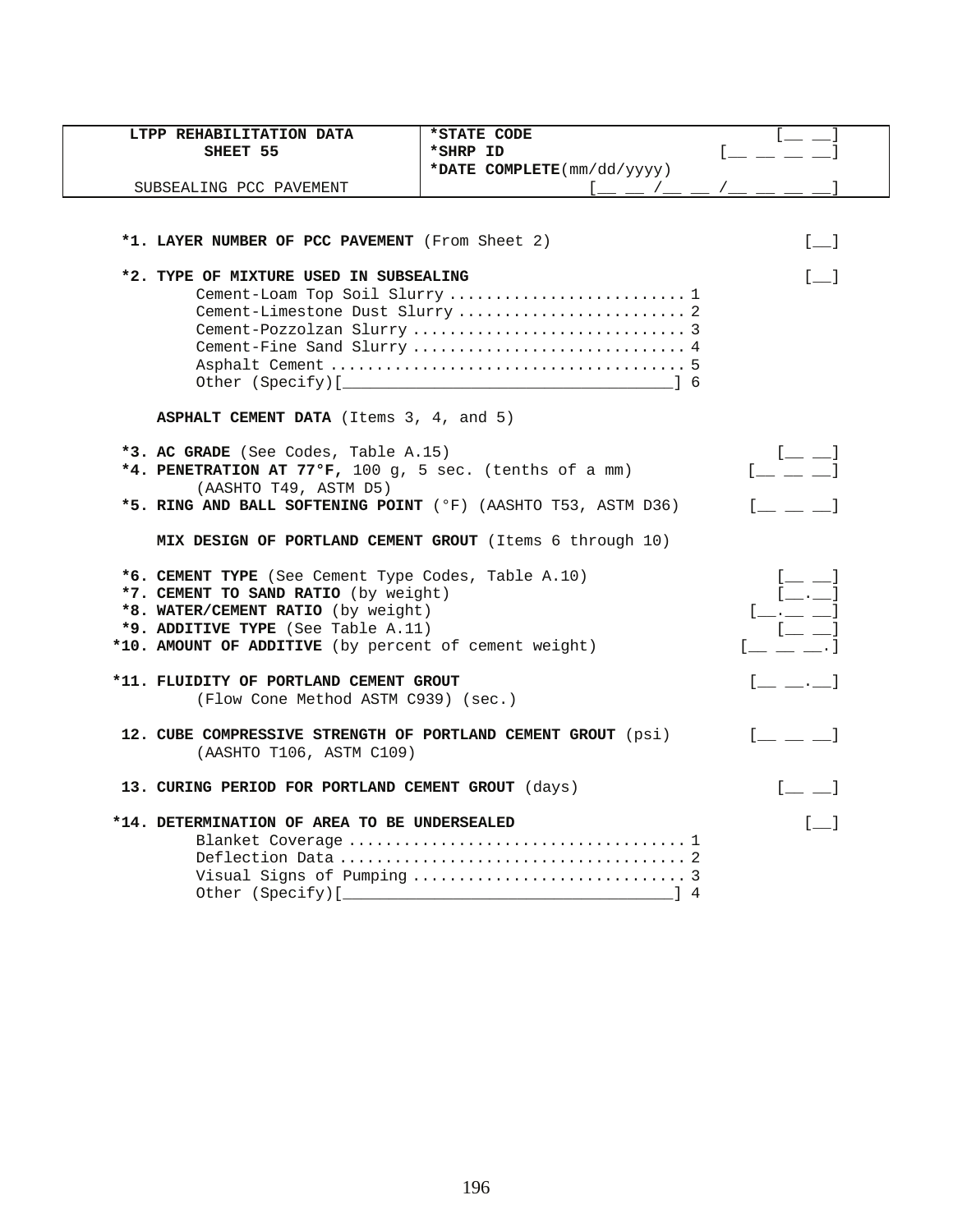| LTPP REHABILITATION DATA                                                 | *STATE CODE                                                           |
|--------------------------------------------------------------------------|-----------------------------------------------------------------------|
| SHEET 56                                                                 | *SHRP ID                                                              |
|                                                                          | *DATE COMPLETE(mm/dd/yyyy)                                            |
| SUBSEALING PCC PAVEMENT (CONTINUED)                                      |                                                                       |
|                                                                          |                                                                       |
|                                                                          |                                                                       |
| *1. LAYER NUMBER OF PCC PAVEMENT (From Sheet 2)                          | $\lceil$ 1                                                            |
| *2. DEPTH OF SUBSEALING HOLE FROM TOP OF SLAB (inches)                   | $[$ $,$ $]$                                                           |
| *3. MAXIMUM ALLOWABLE PUMPING PRESSURE                                   |                                                                       |
| (Gauge at Plant) (psi)                                                   |                                                                       |
| *4. MAXIMUM SURGE PRESSURE (psi)                                         | $\begin{bmatrix} 1 & 1 & 1 \end{bmatrix}$                             |
| *5. SLABS IN TEST SECTION (JCP Only)                                     |                                                                       |
| TOTAL NUMBER                                                             | $\mathbb{R}^n$ and $\mathbb{R}^n$<br><b>NUMBER SUBSEALED</b>          |
| *6. AVERAGE NUMBER OF HOLES PER SLAB SUBSEALED                           | $[$ $\equiv$ $\equiv$ $]$                                             |
| (JCP Only)                                                               |                                                                       |
|                                                                          |                                                                       |
| *7. TYPICAL NUMBER OF SUBSEALING HOLES NEAR JOINT OR CRACK<br>(JCP Only) | $[$ $\Box$                                                            |
|                                                                          |                                                                       |
| *8. AVERAGE NUMBER OF HOLES PER LINEAR FOOT OF PAVEMENT<br>(CRCP Only)   | $\begin{bmatrix} 1 & 1 & 1 \\ 1 & 1 & 1 \end{bmatrix}$                |
| *9. AVERAGE VOLUME OF MATERIAL PUMPED PER HOLE                           | $[$ $\ldots]$                                                         |
| (cubic feet)                                                             |                                                                       |
|                                                                          |                                                                       |
| *10. MONITORING OF LIFT                                                  | $\begin{bmatrix} 1 & 1 \end{bmatrix}$                                 |
|                                                                          | Deflection Device (e.g., Benkelman Beam)  1                           |
|                                                                          |                                                                       |
| Appearance of Material                                                   |                                                                       |
|                                                                          | in Adjacent Joints or Cracks  3                                       |
|                                                                          |                                                                       |
|                                                                          | *11. TYPICAL TIME BETWEEN SUBSEALING AND REOPENING TO TRAFFIC (hours) |
|                                                                          |                                                                       |
|                                                                          | *12. WERE DEFLECTION MEASUREMENTS TAKEN BEFORE AND AFTER SUBSEALING?  |
|                                                                          | <b>BEFORE SUBSEALING</b>                                              |
|                                                                          | AFTER SUBSEALING                                                      |
|                                                                          |                                                                       |
|                                                                          | *13. TIME OF DAY THAT DEFLECTION MEASUREMENTS WERE CONDUCTED (hours)  |
|                                                                          | STARTING TIME<br>ENDING TIME                                          |
|                                                                          | BEFORE SUBSEALING<br>_ __ __ __ 1                                     |
|                                                                          | AFTER SUBSEALING                                                      |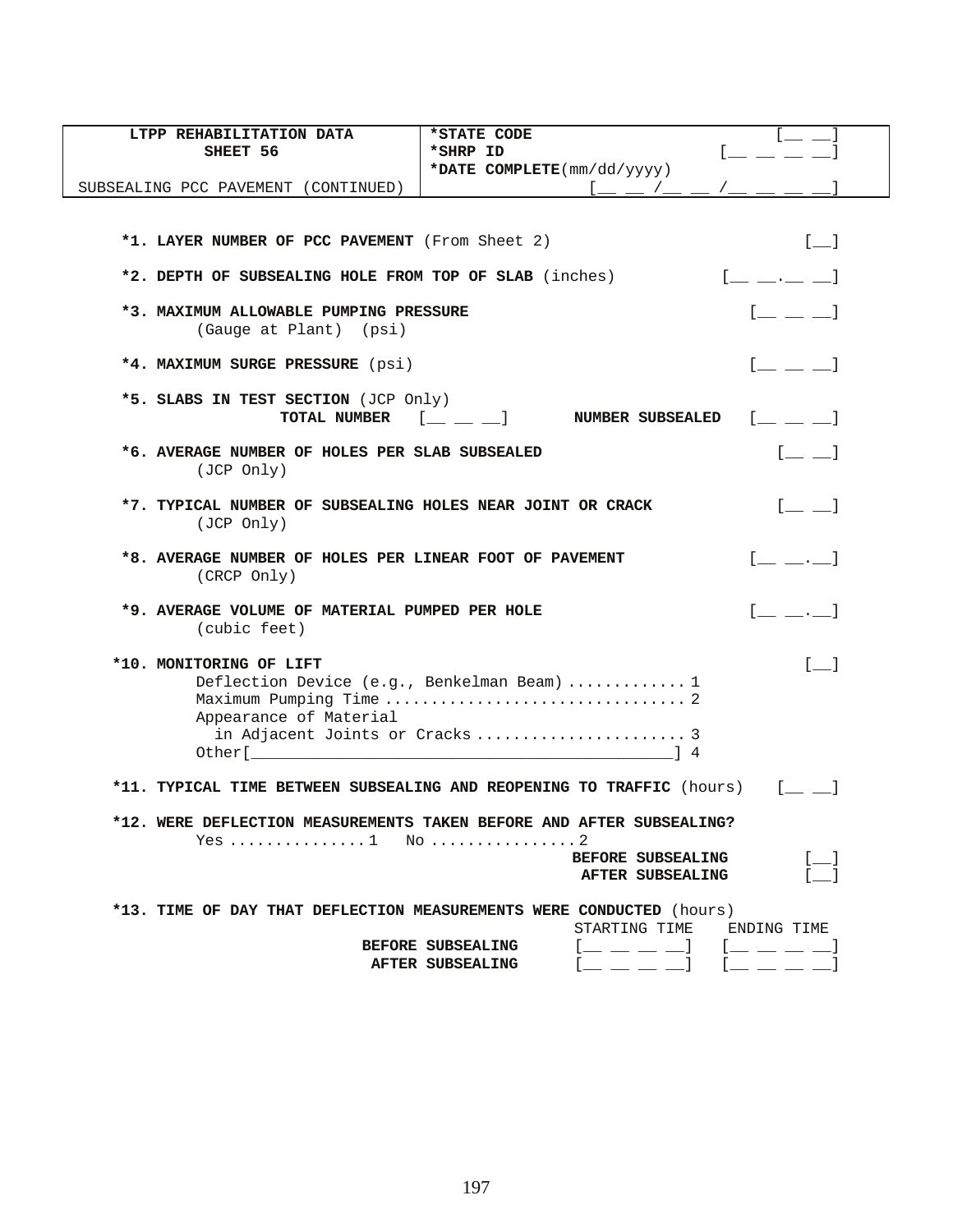| LTPP REHABILITATION DATA                                           | *STATE CODE                                                                                                                                                                                                                                   |                                                |
|--------------------------------------------------------------------|-----------------------------------------------------------------------------------------------------------------------------------------------------------------------------------------------------------------------------------------------|------------------------------------------------|
| SHEET 57                                                           | *SHRP ID                                                                                                                                                                                                                                      |                                                |
|                                                                    | *DATE COMPLETE(mm/dd/yyyy)                                                                                                                                                                                                                    |                                                |
| SUBDRAINAGE (RETROFIT) DATA                                        | <u>[ _ _ /_ _ /_ _ _ _ _</u>                                                                                                                                                                                                                  |                                                |
|                                                                    |                                                                                                                                                                                                                                               |                                                |
|                                                                    |                                                                                                                                                                                                                                               |                                                |
| *1. TYPE OF SUBDRAINS                                              |                                                                                                                                                                                                                                               | $\begin{bmatrix} 1 & 1 \\ 1 & 1 \end{bmatrix}$ |
|                                                                    | Transverse  1 Longitudinal  2                                                                                                                                                                                                                 |                                                |
|                                                                    |                                                                                                                                                                                                                                               |                                                |
| *2. EXTENT OF SUBDRAINS                                            | Continuous  1 Intermittent  2                                                                                                                                                                                                                 | $\begin{bmatrix} 1 & 1 \end{bmatrix}$          |
|                                                                    |                                                                                                                                                                                                                                               |                                                |
|                                                                    |                                                                                                                                                                                                                                               |                                                |
| *3. TYPE OF DRAINAGE PIPE                                          |                                                                                                                                                                                                                                               | $\begin{bmatrix} 1 & 1 \end{bmatrix}$          |
| Clay Tile  1                                                       | Perforated                                                                                                                                                                                                                                    |                                                |
| Concrete Tile  2                                                   | Corrugated Metal  5                                                                                                                                                                                                                           |                                                |
| Vitrified Clay  3                                                  | Corrugated Plastic                                                                                                                                                                                                                            |                                                |
| Perforated Plastic                                                 | Tubing $\ldots \ldots \ldots \ldots$ .                                                                                                                                                                                                        |                                                |
|                                                                    | Bituminous Fiber  4 Drainage Mat  7                                                                                                                                                                                                           |                                                |
|                                                                    |                                                                                                                                                                                                                                               |                                                |
|                                                                    |                                                                                                                                                                                                                                               |                                                |
| *4. DIAMETER OF PIPE (inches)                                      |                                                                                                                                                                                                                                               |                                                |
| *5. DEPTH OF PIPE BELOW TOP OF PAVEMENT SURFACE (inches)           |                                                                                                                                                                                                                                               |                                                |
| *6. HORIZONTAL PLACEMENT OF PIPE FROM OUTER EDGE OF PAVEMENT (in.) |                                                                                                                                                                                                                                               |                                                |
|                                                                    |                                                                                                                                                                                                                                               |                                                |
| *7. TYPE OF PRIMARY FILTER USED                                    |                                                                                                                                                                                                                                               | $\lceil$ 1                                     |
|                                                                    | Graded Aggregate  1 Non-Woven Fabric  4<br>Porous PCC 5                                                                                                                                                                                       |                                                |
| Uniformly Graded<br>Aggregate (One Size)  2  Porous Bituminous     |                                                                                                                                                                                                                                               |                                                |
|                                                                    | Woven Fabric  3 Concrete  6                                                                                                                                                                                                                   |                                                |
|                                                                    | 17                                                                                                                                                                                                                                            |                                                |
|                                                                    |                                                                                                                                                                                                                                               |                                                |
| *8. MAXIMUM PARTICLE SIZE OF PRIMARY FILTER MATERIAL (inches)      |                                                                                                                                                                                                                                               | $\lceil$ . 1                                   |
|                                                                    |                                                                                                                                                                                                                                               |                                                |
| *9. GRADATION OF PRIMARY FILTER MATERIAL                           |                                                                                                                                                                                                                                               |                                                |
|                                                                    | PERCENT PASSING # 4 SIEVE $[\underline{\hspace{1cm}} \underline{\hspace{1cm}} \ldots]$ PERCENT PASSING # 40 SIEVE $[\underline{\hspace{1cm}} \underline{\hspace{1cm}} \ldots]$                                                                |                                                |
|                                                                    | PERCENT PASSING #10 SIEVE $[\underline{\hspace{1cm}} \underline{\hspace{1cm}} \underline{\hspace{1cm}} \underline{\hspace{1cm}} ]$ PERCENT PASSING #100 SIEVE $[\underline{\hspace{1cm}} \underline{\hspace{1cm}} \underline{\hspace{1cm}} ]$ |                                                |
| 10. PERMEABILITY OF PRIMARY FILTER MATERIAL (ft/day)               |                                                                                                                                                                                                                                               |                                                |
|                                                                    |                                                                                                                                                                                                                                               |                                                |
| *11. TYPE AND LOCATION OF SECONDARY FILTER MATERIAL                |                                                                                                                                                                                                                                               |                                                |
|                                                                    | Fabric Encapsulating the Primary Filter Material  1                                                                                                                                                                                           |                                                |
|                                                                    | Fabric Encapsulating the Drainage Pipe  2                                                                                                                                                                                                     |                                                |
|                                                                    |                                                                                                                                                                                                                                               |                                                |
|                                                                    |                                                                                                                                                                                                                                               |                                                |
| *12. AVERAGE OUTLET INTERVAL (feet)                                |                                                                                                                                                                                                                                               | $[$ $\_$ $\_$ $\_$                             |
|                                                                    |                                                                                                                                                                                                                                               |                                                |
| *13. PRIMARY PURPOSE OF SUBDRAINAGE INSTALLATION                   |                                                                                                                                                                                                                                               |                                                |
|                                                                    | Remove Free Water From Pavement Layers  1                                                                                                                                                                                                     |                                                |
|                                                                    | Cut Off Side-Hill/Through Hill Seepage  2                                                                                                                                                                                                     |                                                |
|                                                                    |                                                                                                                                                                                                                                               |                                                |
|                                                                    |                                                                                                                                                                                                                                               |                                                |
|                                                                    |                                                                                                                                                                                                                                               |                                                |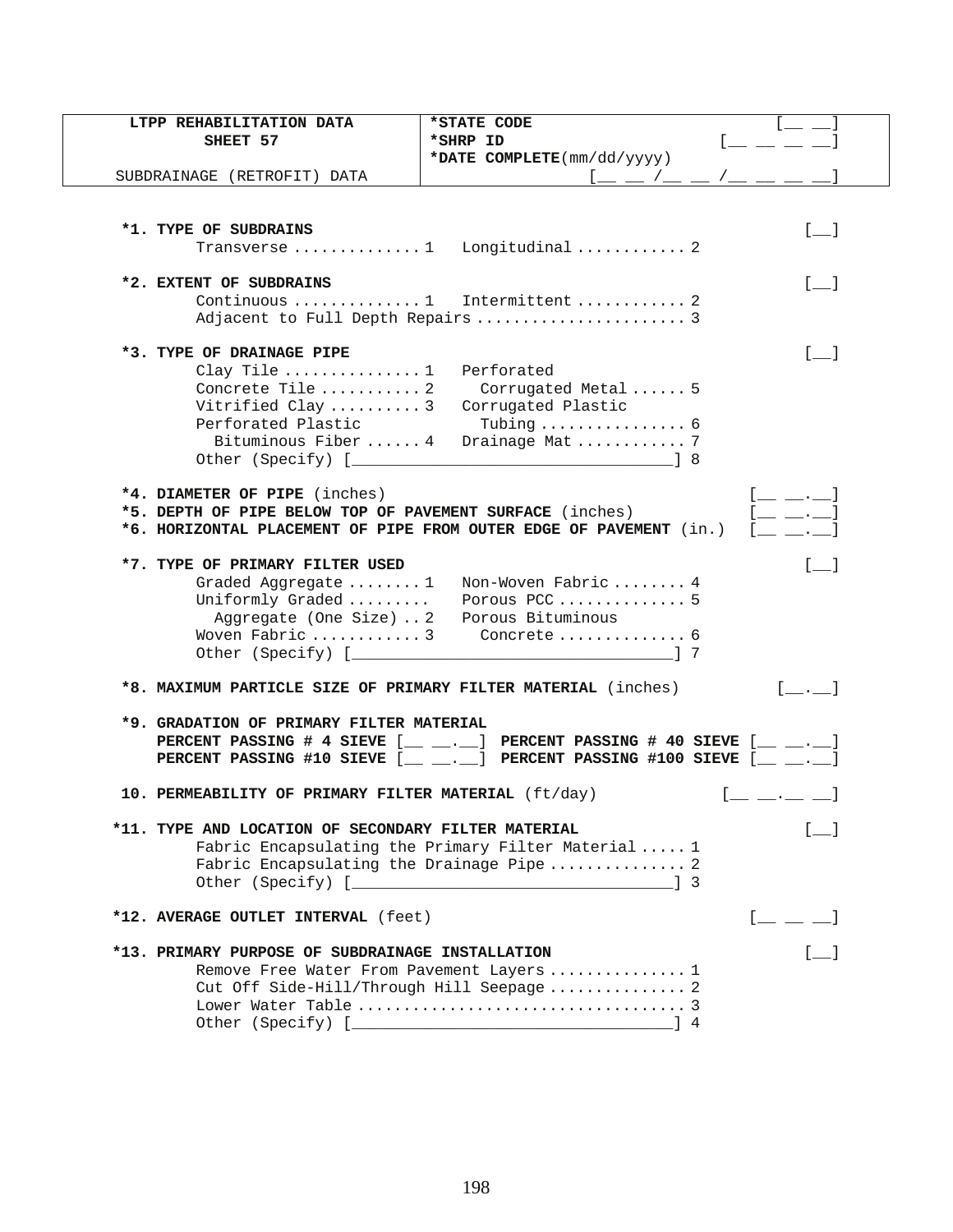|       | LTPP REHABILITATION DATA<br>SHEET 58         | *STATE CODE<br>*SHRP ID                                |                                   |
|-------|----------------------------------------------|--------------------------------------------------------|-----------------------------------|
|       | LOAD TRANSFER RESTORATION DATA               | *DATE COMPLETE(mm/dd/yyyy)<br><u>l — / — / — / — -</u> |                                   |
| $*1.$ | LAYER NUMBER (From Sheet 2)                  |                                                        | $[\_$                             |
|       |                                              |                                                        |                                   |
| $*2.$ | TYPE OF LOAD TRANSFER RESTORATION            |                                                        | $\begin{bmatrix} 1 \end{bmatrix}$ |
|       |                                              | Retrofit Dowels (Placed in Slots)  1                   |                                   |
|       |                                              | Compressed Double-Vee Shear Device  2                  |                                   |
|       |                                              |                                                        |                                   |
|       |                                              | Plate and Stud Connector Shear Device  4               |                                   |
|       |                                              | Other (Specify) [ 3                                    |                                   |
| $*3.$ | FREQUENCY OF INSTALLATION                    |                                                        | $\lceil$ 1                        |
|       |                                              |                                                        |                                   |
|       |                                              | At Every Joint and Working Crack  2                    |                                   |
|       | At Intermittent Joints and Cracks            |                                                        |                                   |
|       |                                              |                                                        |                                   |
|       |                                              |                                                        |                                   |
| $*4.$ | NUMBER OF DEVICES PER JOINT                  |                                                        |                                   |
| $*5.$ | LOCATION OF DOWELS OR SHEAR DEVICES (inches) |                                                        |                                   |
|       |                                              | $1^{\rm st}$                                           |                                   |
|       |                                              | $2^{\text{nd}}$                                        |                                   |
|       |                                              | $3^{rd}$                                               |                                   |
|       |                                              | $4^{\text{th}}$                                        |                                   |
|       |                                              | 5 <sup>th</sup>                                        |                                   |
|       |                                              | 6 <sup>th</sup>                                        |                                   |
|       | (Distance from the outer lane                | 7 <sup>th</sup>                                        |                                   |
|       | edge to the center of each device)           | 8 <sup>th</sup><br>$q^{th}$                            |                                   |
|       |                                              | $10^{\text{th}}$                                       |                                   |
|       |                                              | $11^{\text{th}}$                                       |                                   |
|       |                                              | $12^{\text{th}}$                                       |                                   |
|       |                                              |                                                        |                                   |
| $*6.$ | DIAMETER OF RETROFIT DOWEL BARS (inches)     |                                                        |                                   |
| $*7.$ | LENGTH OF RETROFIT DOWEL BARS (inches)       |                                                        |                                   |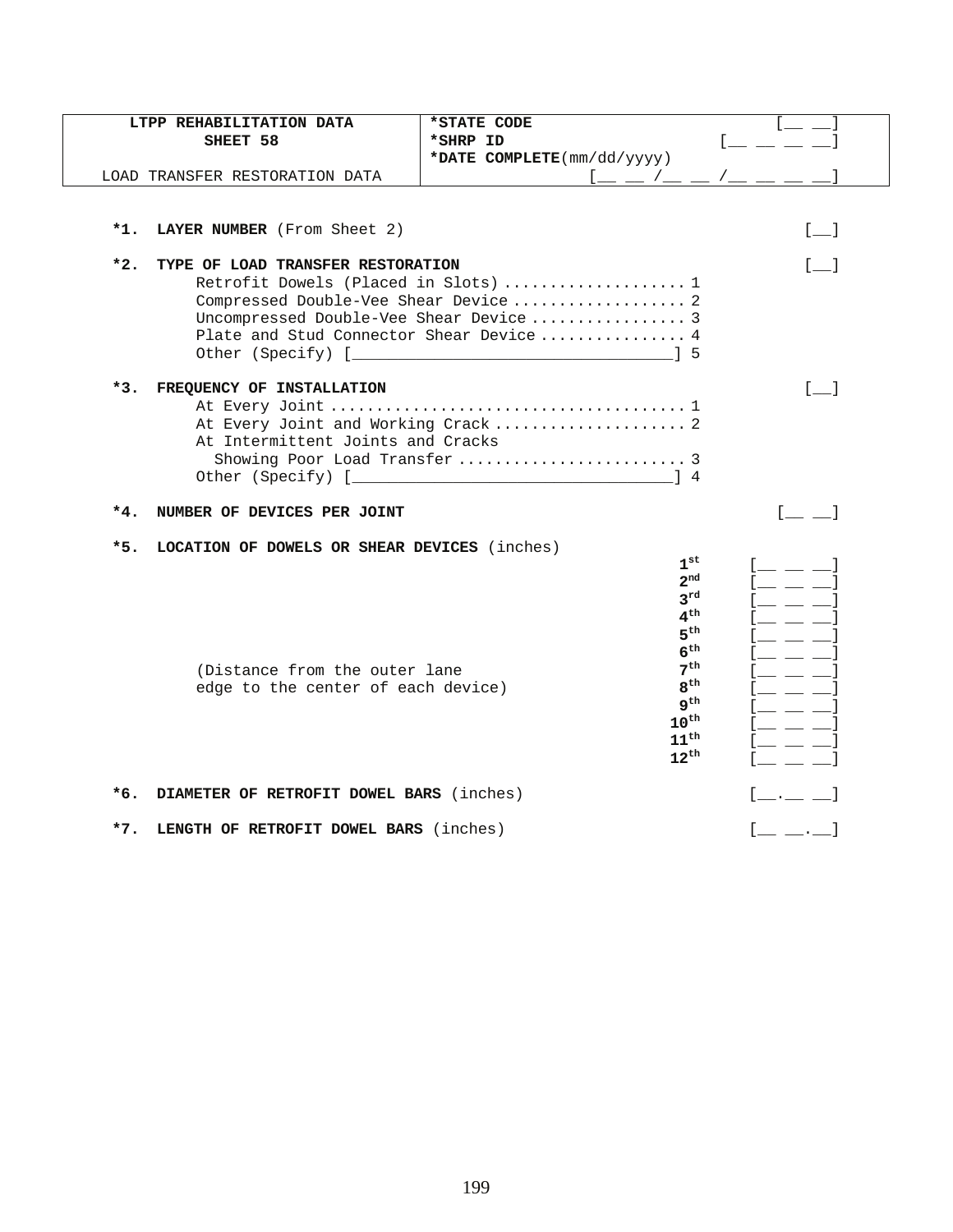| LTPP REHABILITATION DATA       | *STATE CODE                                       |  |
|--------------------------------|---------------------------------------------------|--|
| SHEET 59                       | *SHRP ID                                          |  |
| LOAD TRANSFER RESTORATION DATA | *DATE COMPLETE $(\text{mm}/\text{dd}/\text{yyy})$ |  |
| CONTINUED)                     |                                                   |  |

|       | *1. LAYER NUMBER (From Sheet 2)                                                    |  |
|-------|------------------------------------------------------------------------------------|--|
| $*2.$ | MATERIAL USED TO BACKFILL SLOT/CORE HOLE                                           |  |
| $*3.$ | BONDING AGENT USED BETWEEN EXISTING PCC AND BACKFILL MATERIAL<br>Other (Specify) [ |  |

### **\*4. LOAD TRANSFER EFFICIENCY BEFORE AND AFTER RESTORATION**

| POINT DISTANCE<br>(feet) | LOAD<br>TRANSFER<br><b>DEVICE</b><br>NUMBER | LOAD TRANSFER<br><b>BEFORE</b><br>RESTORATION | EFFICIENCY (%)<br>AFTER<br>RESTORATION |
|--------------------------|---------------------------------------------|-----------------------------------------------|----------------------------------------|
|                          | 1                                           |                                               |                                        |
|                          | $\mathfrak{D}$                              |                                               |                                        |
|                          | 3                                           |                                               |                                        |
|                          |                                             |                                               |                                        |
|                          | 2                                           |                                               |                                        |
|                          | 3                                           |                                               |                                        |
|                          |                                             |                                               |                                        |
|                          | 2                                           |                                               |                                        |
|                          | 3                                           |                                               |                                        |
|                          |                                             |                                               |                                        |
|                          | $\overline{2}$                              |                                               |                                        |
|                          |                                             |                                               |                                        |

# **\*5. DATE OF LOAD TRANSFER EFFICIENCY TESTS** (mm/dd/yyyy)

| <b>BEFORE RESTORATION</b>          |  |
|------------------------------------|--|
| <b>RESTORATION</b><br><b>AFTER</b> |  |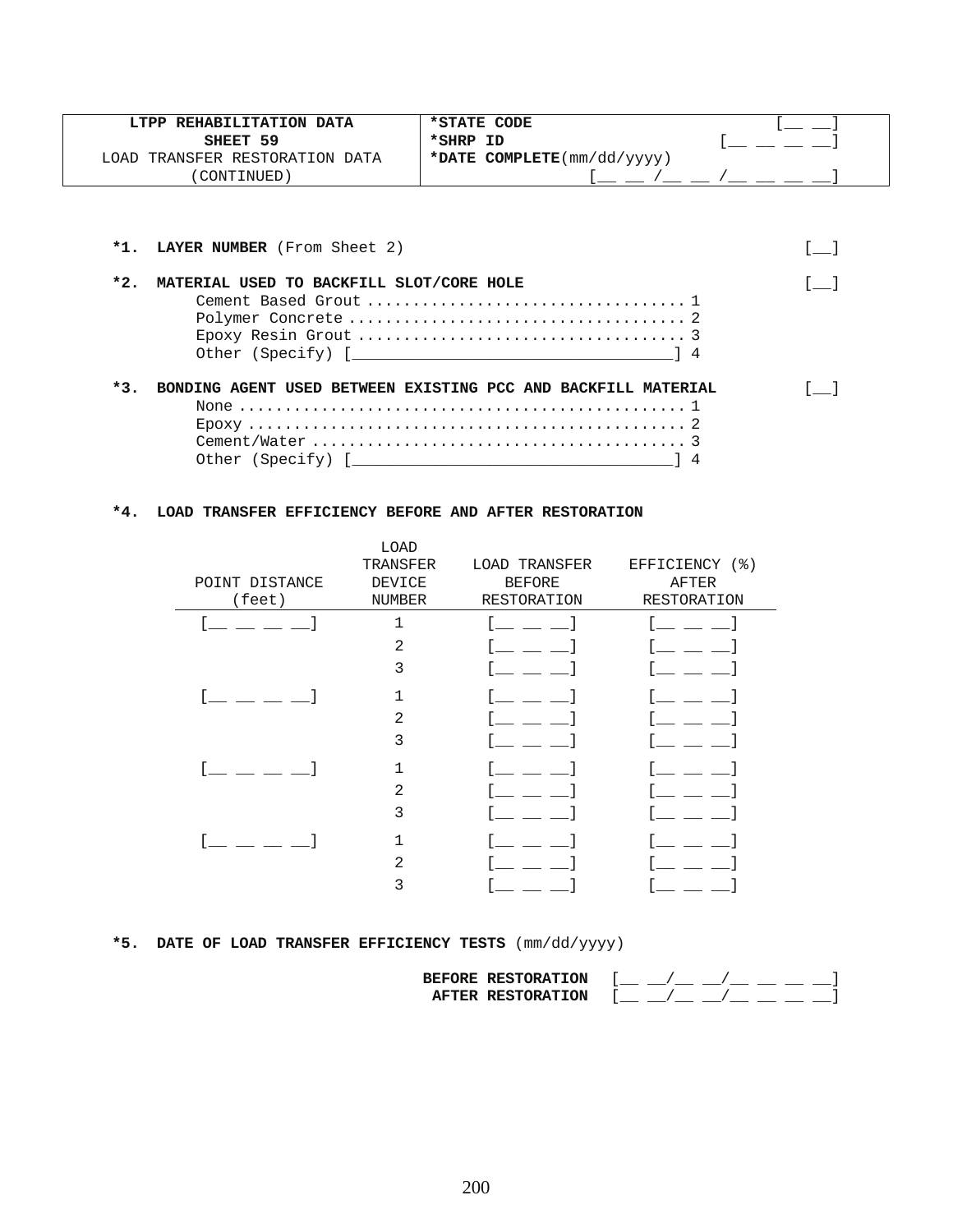| LTPP REHABILITATION DATA                                 | *STATE CODE                                                   |
|----------------------------------------------------------|---------------------------------------------------------------|
| SHEET 60                                                 | *SHRP ID                                                      |
| CRACK AND SEAT PORTLAND CEMENT                           | *DATE $COMPLETE(mm/dd/yyyy)$                                  |
| CONCRETE PAVEMENT                                        | $1 = -1 = -1$                                                 |
|                                                          |                                                               |
|                                                          |                                                               |
| *1. LAYER NUMBER (From Sheet 2)                          | $\begin{bmatrix} 1 & 1 \end{bmatrix}$                         |
|                                                          |                                                               |
| *2. AVERAGE PCC BREAKAGE SIZE (inches)                   |                                                               |
|                                                          | WIDTH<br><b>LENGTH</b>                                        |
|                                                          |                                                               |
| *3. PAVEMENT BREAKER PASSES/LANE                         | $\lceil$ 1                                                    |
|                                                          |                                                               |
| *4. PAVEMENT BREAKER TYPE                                | $\begin{bmatrix} 1 \end{bmatrix}$                             |
| Roller  1                                                | Guillotine Drop Hammer 4                                      |
| Pile Driver Hammer  2                                    | Air Hammer  5                                                 |
| Whip Hammer  3                                           | Hydraulic Hammer  6                                           |
|                                                          |                                                               |
|                                                          |                                                               |
| *5. PROOF ROLLER TYPE                                    | $[ \quad ]$                                                   |
|                                                          | Steel Wheeled  1 Pneumatic  2                                 |
|                                                          |                                                               |
| *6. PROOF ROLLER WEIGHT (tons)                           | $[$ $\qquad$ $\qquad$ $]$                                     |
| *7. BROKEN PAVEMENT EXPOSURE TO TRAFFIC (days)           |                                                               |
|                                                          |                                                               |
| *8. DEFLECTION MEASUREMENTS TAKEN (Yes1, No2)            |                                                               |
|                                                          | BEFORE BREAKING                                               |
|                                                          | $\overline{\phantom{a}}$<br>AFTER BREAKING (Prior to Seating) |
|                                                          | AFTER SEATING (Prior to Overlay)                              |
|                                                          | <b>AFTER OVERLAY</b>                                          |
|                                                          |                                                               |
| *9. DEFLECTION MEASUREMENT DEVICE USED                   | $\lceil$ 1                                                    |
|                                                          |                                                               |
|                                                          | Benkleman Beam  2 Dynaflect  4                                |
|                                                          |                                                               |
|                                                          |                                                               |
| *10. MAGNITUDE OF LOAD USED FOR DEFLECTION TEST (pounds) | $[$ $\_\_$ $\_\_$ $\_$                                        |
|                                                          |                                                               |
| *11. LOADING FREQUENCY (hertz)                           | $\begin{bmatrix} 1 & 1 \\ 1 & 1 \end{bmatrix}$                |
| (For Cyclic Loading Devices Only)                        |                                                               |
|                                                          |                                                               |
| *12. BROKEN PAVEMENT SURFACE PREPARATION                 | $\Box$                                                        |
| None $\dots\dots\dots\dots\dots\dots\dots1$              | Tack Coat  3                                                  |
|                                                          | Leveling Course  4                                            |
|                                                          | Full Depth Repair of Failed Areas  5                          |
|                                                          |                                                               |
|                                                          |                                                               |

 $\overline{\phantom{a}}$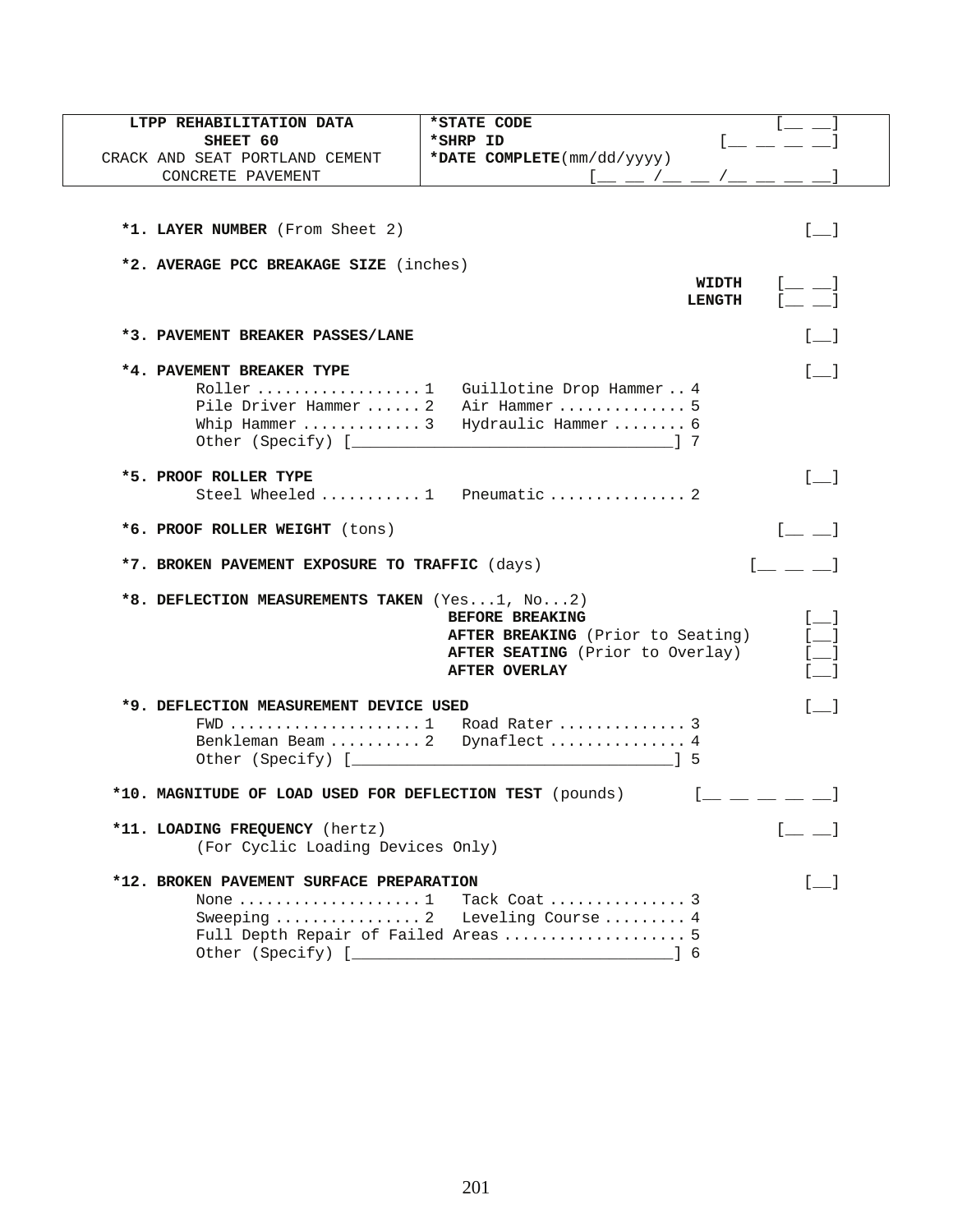| LTPP REHABILITATION DATA                                       | *STATE CODE                                    |
|----------------------------------------------------------------|------------------------------------------------|
| SHEET 61                                                       | *SHRP ID                                       |
|                                                                | *DATE COMPLETE(mm/dd/yyyy)                     |
| RESTORATION OF AC SHOULDERS                                    |                                                |
|                                                                |                                                |
|                                                                |                                                |
| *1. SHOULDER RESTORED                                          | $\lceil \quad \rceil$                          |
| Outside  1                                                     |                                                |
| Inside  2                                                      |                                                |
| Both  3                                                        |                                                |
|                                                                | INSIDE<br>OUTSIDE                              |
|                                                                | SHOULDER<br>SHOULDER                           |
| *2. SURFACE TYPE (See Codes, Table A.4)                        |                                                |
| *3. TOTAL WIDTH (feet)                                         |                                                |
| *4. PAVED WIDTH (feet)                                         |                                                |
| *5. SHOULDER BASE TYPE (See Codes, Table A.5)                  |                                                |
| *6. SURFACE THICKNESS (inches)                                 |                                                |
| *7. BASE THICKNESS (inches)                                    | $\blacksquare$ . If $\blacksquare$             |
|                                                                |                                                |
| *8. TYPE OF SHOULDER RESTORATION                               |                                                |
|                                                                | AC Overlay Without Removal of Existing AC  1   |
|                                                                | Cold Milling and AC Overlay  2                 |
|                                                                | Complete Shoulder Removal and Replacement  3   |
|                                                                | In-place Recycling and Overlay  4              |
|                                                                |                                                |
| *9. TYPE OF AC MATERIALS                                       | $\begin{bmatrix} 1 & 1 \end{bmatrix}$          |
|                                                                |                                                |
|                                                                |                                                |
|                                                                |                                                |
|                                                                |                                                |
|                                                                |                                                |
| *10. THICKNESS OF AC MATERIAL REMOVED BY COLD MILLING (inches) |                                                |
|                                                                |                                                |
| *11. AC OVERLAY THICKNESS (inches)                             | $[\quad \quad \quad ]$                         |
|                                                                |                                                |
| 12. LANE/SHOULDER JOINT SEALANT                                |                                                |
|                                                                |                                                |
|                                                                | Sealed Without Providing Reservoir  2          |
|                                                                |                                                |
|                                                                |                                                |
| 13. LANE/SHOULDER JOINT SEALANT RESERVOIR (inches)             |                                                |
|                                                                | WIDTH                                          |
|                                                                | $[$ $,$ $]$<br><b>DEPTH</b>                    |
|                                                                |                                                |
| <b>14. TYPE OF JOINT SEALANT</b>                               | $\begin{bmatrix} 1 & 1 \\ 1 & 1 \end{bmatrix}$ |
| Poured $1$                                                     |                                                |
| Preformed  2                                                   |                                                |
|                                                                |                                                |

NOTE: Data Items 8 to 14 Pertain Only to the Restored Outside Shoulder.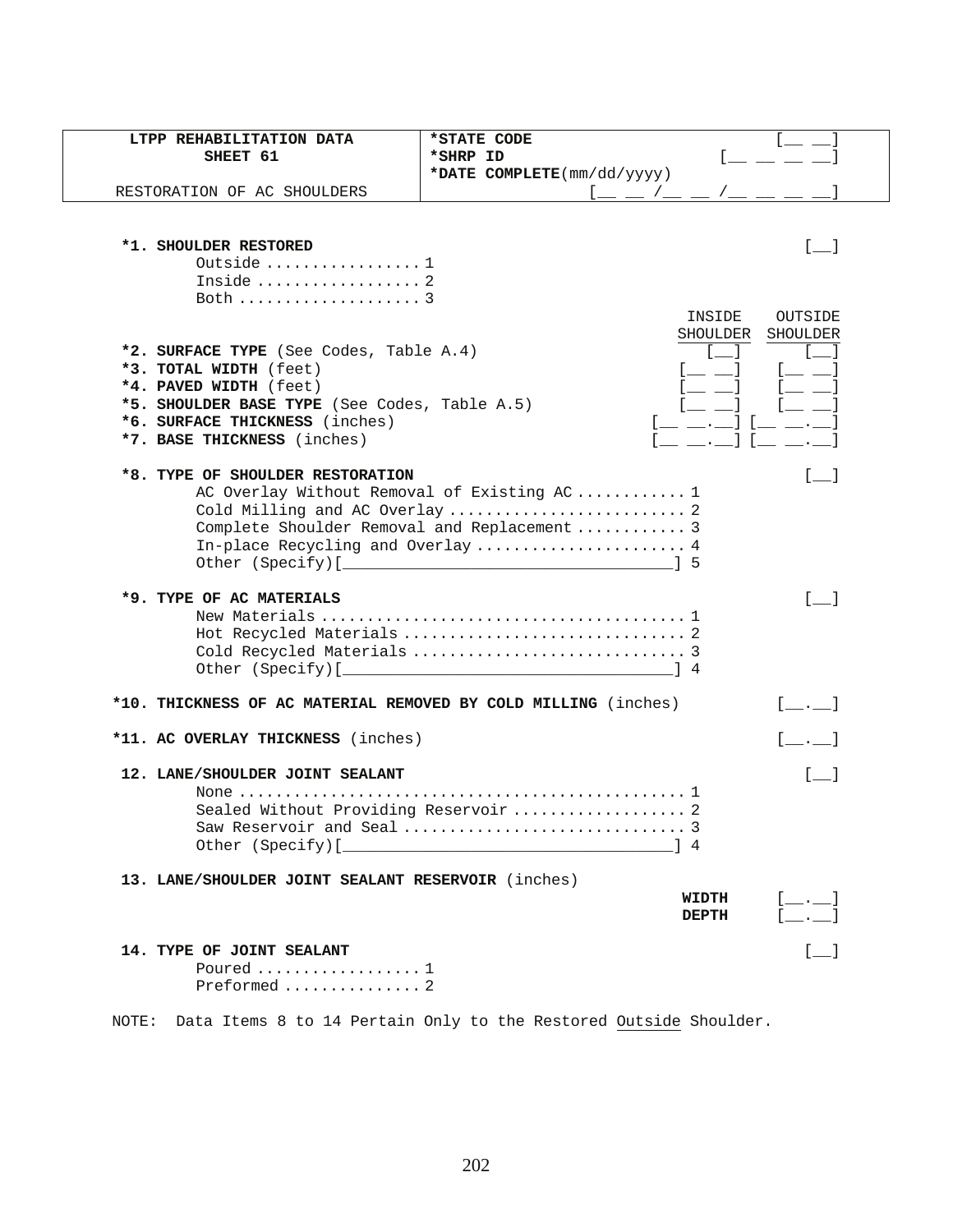| LTPP REHABILITATION DATA                                        | *STATE CODE                                    |  |
|-----------------------------------------------------------------|------------------------------------------------|--|
| SHEET 62                                                        | *SHRP ID                                       |  |
|                                                                 | *DATE COMPLETE(mm/dd/yyyy)                     |  |
| RESTORATION OF PCC SHOULDERS                                    | $\sqrt{2}$                                     |  |
|                                                                 |                                                |  |
| *1. SHOULDER RESTORED                                           | $\begin{bmatrix} 1 & 1 \\ 1 & 1 \end{bmatrix}$ |  |
| Outside $1$                                                     |                                                |  |
| Inside  2                                                       |                                                |  |
| Both $\ldots \ldots \ldots \ldots \ldots$                       |                                                |  |
|                                                                 | INSIDE<br>OUTSIDE                              |  |
|                                                                 | SHOULDER<br>SHOULDER                           |  |
| *2. SURFACE TYPE (See Codes, Table A.4)                         |                                                |  |
| *3. TOTAL WIDTH (feet)                                          | ւ__ __ ]                                       |  |
| *4. PAVED WIDTH (feet)                                          |                                                |  |
| *5. SHOULDER BASE TYPE (See Codes, Table A.5)                   |                                                |  |
| *6. SURFACE THICKNESS (inches)                                  | $[ \quad . \quad ]$ [<br>$\sim$ $\sim$ 1       |  |
| *7. BASE THICKNESS (inches)                                     | $\blacksquare$                                 |  |
| *8. TYPE OF SHOULDER SYSTEM                                     | $\begin{bmatrix} 1 & 1 \\ 1 & 1 \end{bmatrix}$ |  |
|                                                                 |                                                |  |
| JRCP Shoulder  2                                                | Other Specify)[         ] 4                    |  |
|                                                                 |                                                |  |
| *9. AVERAGE JOINT SPACING (feet)                                | $\begin{bmatrix} 1 & 1 & 1 \end{bmatrix}$      |  |
| *10. SKEWNESS OF JOINTS (feet)                                  |                                                |  |
| *11. JOINTS MATCH PAVEMENT JOINTS?                              | $\lceil$ 1                                     |  |
| Yes $1$                                                         |                                                |  |
|                                                                 |                                                |  |
| *12. TYPE OF LANE/SHOULDER JOINT                                | $[-]$                                          |  |
|                                                                 |                                                |  |
|                                                                 | Other $(Specify)$ [ $\qquad \qquad$ ] 4        |  |
| LANE/SHOULDER JOINT TIE SYSTEM (Items 13 through 16)            |                                                |  |
|                                                                 |                                                |  |
| $*13.$ TYPE                                                     | $[$ $]$                                        |  |
| None $\dots\dots\dots\dots\dots\dots\dots1$<br>Deformed Bars  2 |                                                |  |
|                                                                 | Other (Specify)[__________________] 4          |  |
| *14. BAR DIAMETER (inches)                                      | $[$ $,$ $]$                                    |  |
|                                                                 |                                                |  |
| *15. BAR LENGTH (inches)                                        | $[$ $\qquad \qquad$ $\qquad$                   |  |
| *16. BAR SPACING (inches)                                       | $[\underline{\qquad} \underline{\qquad}]$      |  |
|                                                                 |                                                |  |

 NOTE: Data Items 8 through 16 Pertain Only to the Restored Outside Shoulder.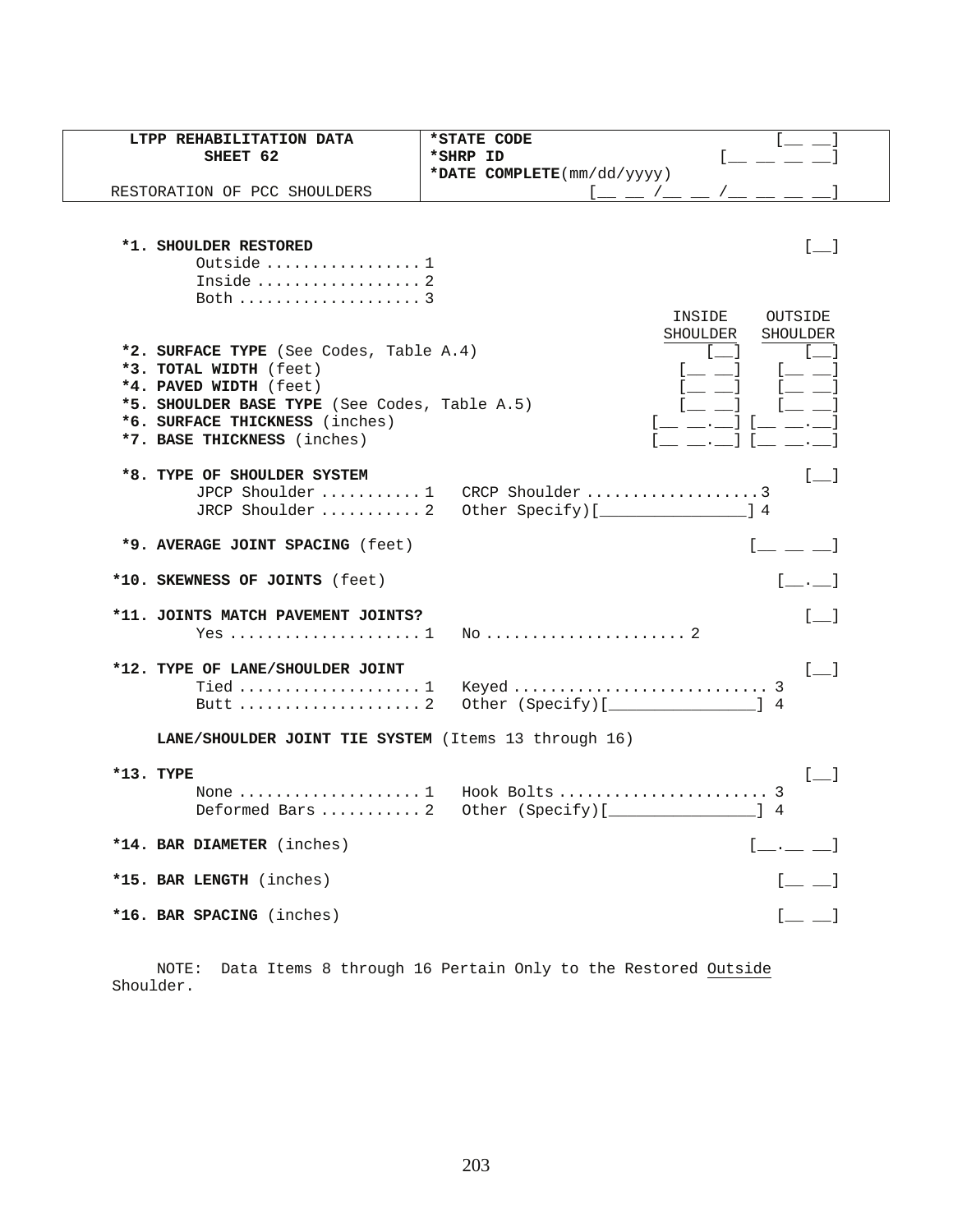|        | LTPP REHABILITATION DATA                                                                 | *STATE CODE                           |                                       |
|--------|------------------------------------------------------------------------------------------|---------------------------------------|---------------------------------------|
|        | SHEET 63                                                                                 | *SHRP ID                              |                                       |
|        | RESTORATION OF PCC SHOULDERS                                                             | *DATE COMPLETE(mm/dd/yyyy)            |                                       |
|        | (CONTINUED)                                                                              | $1 - 2 - 1 - 1 - 1 = 1$               |                                       |
| $*1$ . | LANE/SHOULDER JOINT SEALANT                                                              | Sealed Without Providing Reservoir  2 |                                       |
| 2.     | LANE/SHOULDER JOINT SEALANT RESERVOIR (inches)                                           |                                       | WIDTH<br><b>DEPTH</b>                 |
|        | 3. TYPE OF JOINT SEALANT                                                                 |                                       | $\begin{bmatrix} 1 & 1 \end{bmatrix}$ |
| 4.     | JOINT SEALANT BACKER MATERIAL TYPE                                                       |                                       |                                       |
| 5.     | JOINT SEALANT BACKER DIMENSION (inches)<br>(Enter diameter of rod/rope or width of tape) |                                       |                                       |

NOTE: Data Items 1 through 6 Pertain Only to the Restored Outside Shoulder.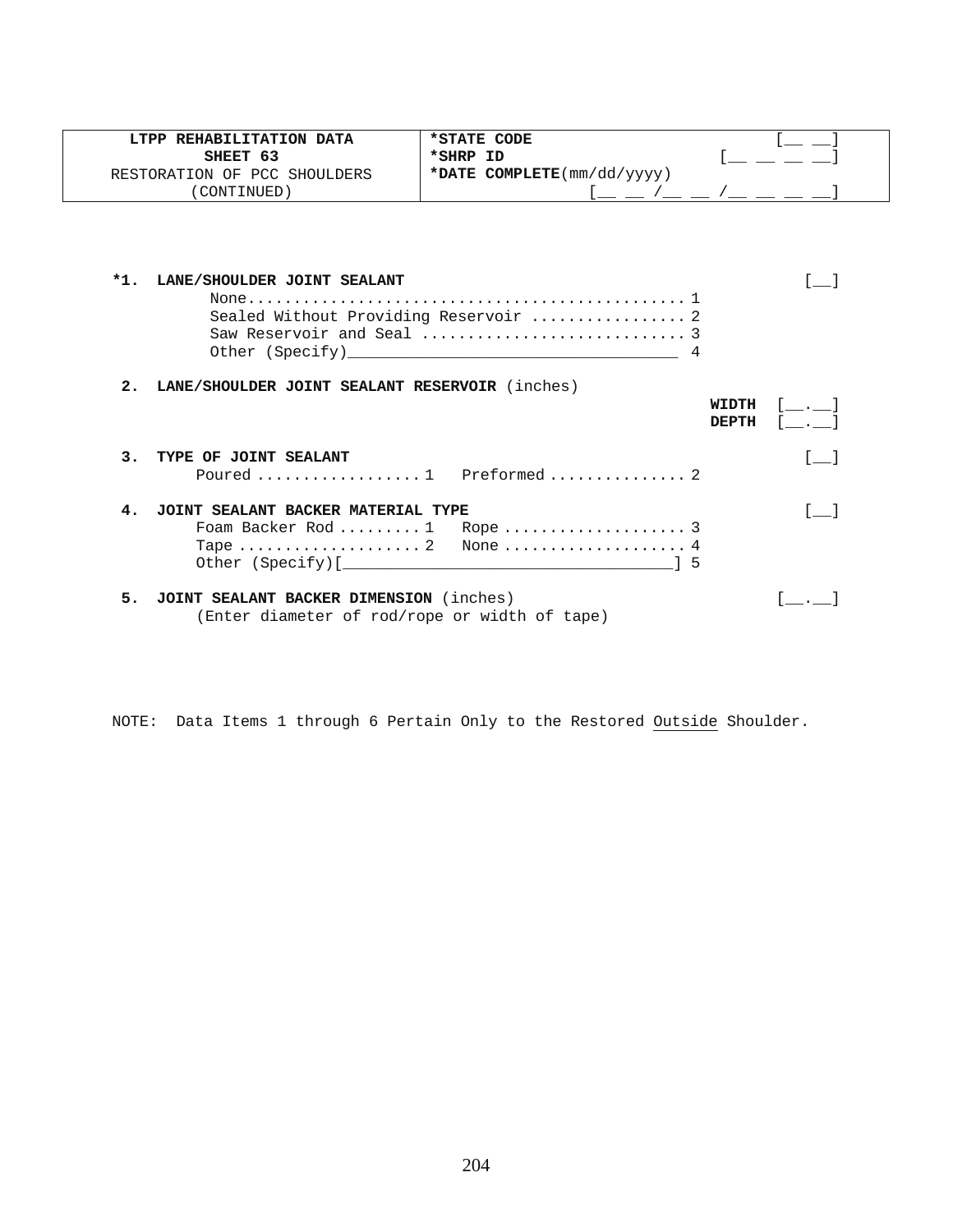| LTPP REHABILITATION DATA                        | *STATE CODE                                       |  |
|-------------------------------------------------|---------------------------------------------------|--|
| SHEET 64                                        | *SHRP ID                                          |  |
| MILLING AND GRINDING DATA FOR                   | *DATE COMPLETE $(\text{mm}/\text{dd}/\text{yyy})$ |  |
| PAVEMENT SURFACES                               | $\sqrt{2}$                                        |  |
| <b>LAYER NUMBER</b> (S) (From Sheet 2)<br>$*1.$ |                                                   |  |
| $*2.$<br>METHOD USED                            |                                                   |  |
| $*3.$<br>EXTENT OF EXISTING SURFACE PREPARATION | Entire Test Section Length  1                     |  |
| <b>AVERAGE DEPTH OF CUT</b> (inches)<br>$*4.$   |                                                   |  |

NOTE: If an overlay will not be placed after the milling/grinding work, record the milling/grinding data on the appropriate maintenance data sheet (refer to chapter 3).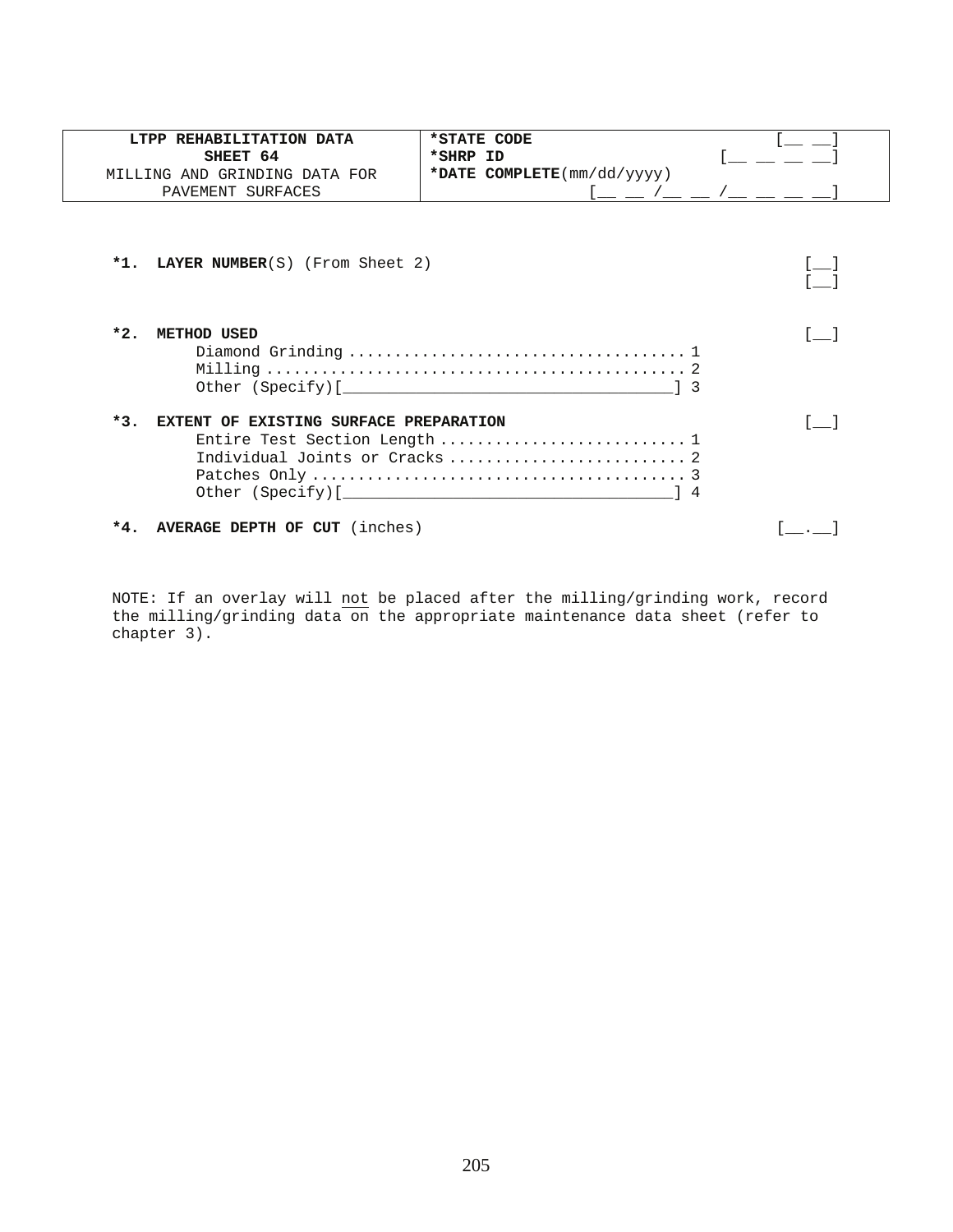| LTPP REHABILITATION DATA       | *STATE CODE                                       |  |
|--------------------------------|---------------------------------------------------|--|
| SHEET 65                       | *SHRP ID                                          |  |
| ASPHALT CONCRETE OVERLAY       | *DATE COMPLETE $(\text{mm}/\text{dd}/\text{yyy})$ |  |
| SUPERPAVE AGGREGATE PROPERTIES |                                                   |  |

\*1. LAYER NUMBER(S) (From Sheet 2) [\_\_] **2. ANGULARITY<br>COARSE** (percent fractured faces )  $[$  \_\_ .\_\_ ]<br>**FINE** (percent voids)  $[$  \_\_ .\_\_ ] COARSE (percent fractured faces ) FINE (percent voids)  **3. SOUNDNESS COARSE** (percent loss)  $[\underline{\hspace{1cm}} \underline{\hspace{1cm}} \underline{\hspace{1cm}} \underline{\hspace{1cm}} \underline{\hspace{1cm}} \underline{\hspace{1cm}} \underline{\hspace{1cm}} \underline{\hspace{1cm}} \underline{\hspace{1cm}} \underline{\hspace{1cm}} \underline{\hspace{1cm}} \underline{\hspace{1cm}} \underline{\hspace{1cm}} \underline{\hspace{1cm}} \underline{\hspace{1cm}} \underline{\hspace{1cm}} \underline{\hspace{1cm}} \underline{\hspace{1cm}} \underline{\hspace{1cm}} \underline{\hspace{1cm}} \underline{\hspace{1cm}} \underline{\hspace{1$ FINE (percent loss) **4. TOUGHNESS OF COARSE AGGREGATE** (percent loss LAR) [\_\_ \_\_.\_] **5. DELETERIOUS MATERIALS** (percent)  $[\underline{\hspace{1cm}} \underline{\hspace{1cm}} \underline{\hspace{1cm}} \underline{\hspace{1cm}} \underline{\hspace{1cm}} \underline{\hspace{1cm}} \underline{\hspace{1cm}} \underline{\hspace{1cm}} \underline{\hspace{1cm}} \underline{\hspace{1cm}} \underline{\hspace{1cm}} \underline{\hspace{1cm}} \underline{\hspace{1cm}} \underline{\hspace{1cm}} \underline{\hspace{1cm}} \underline{\hspace{1cm}} \underline{\hspace{1cm}} \underline{\hspace{1cm}} \underline{\hspace{1cm}} \underline{\hspace{1cm}} \underline{\hs$ **6. CLAY CONTENT** (Sand Equivalent, Ratio)  $[\underline{\hspace{1cm}} \underline{\hspace{1cm}} \underline{\hspace{1cm}} \underline{\hspace{1cm}} \underline{\hspace{1cm}} \underline{\hspace{1cm}} \underline{\hspace{1cm}} \underline{\hspace{1cm}} \underline{\hspace{1cm}} \underline{\hspace{1cm}} \underline{\hspace{1cm}} \underline{\hspace{1cm}} \underline{\hspace{1cm}} \underline{\hspace{1cm}} \underline{\hspace{1cm}} \underline{\hspace{1cm}} \underline{\hspace{1cm}} \underline{\hspace{1cm}} \underline{\hspace{1cm}} \underline{\hspace{$ 7. **THIN, ELONGATED PARTICLES** (percent)  $[\_\_\_\_\_\]$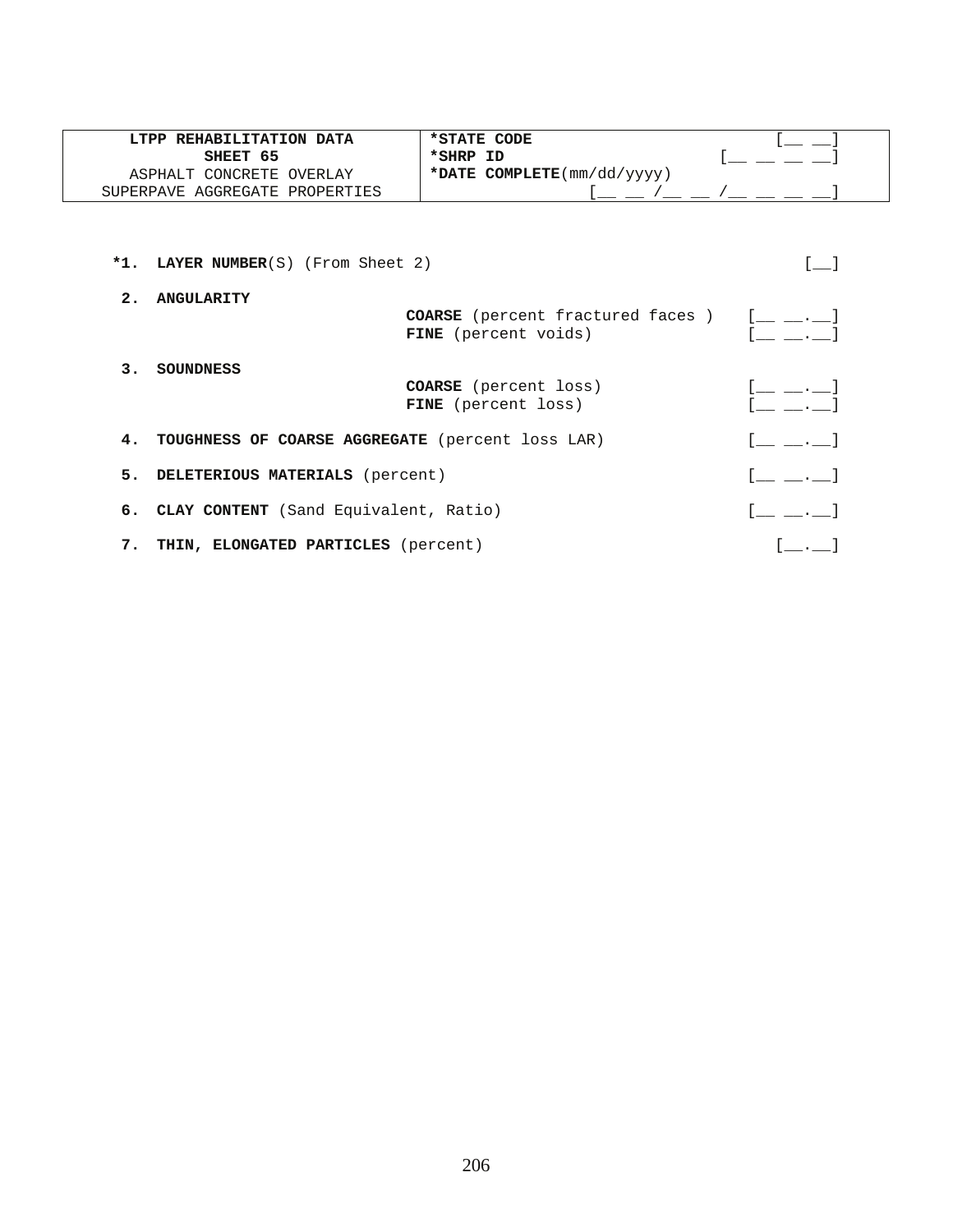| LTPP REHABILITATION DATA            | *STATE CODE                                       |  |
|-------------------------------------|---------------------------------------------------|--|
| SHEET 66                            | *SHRP ID                                          |  |
| ASPHALT CONCRETE OVERLAY            | *DATE COMPLETE $(\text{mm}/\text{dd}/\text{yyy})$ |  |
| SUPERPAVE ASPHALT CEMENT PROPERTIES |                                                   |  |

|    | *1. LAYER NUMBER(S) (From Sheet 2)                                                                                                                                                   |
|----|--------------------------------------------------------------------------------------------------------------------------------------------------------------------------------------|
|    | *2. ASPHALT GRADE (Specify Design SHRP PG Grading) $PG[\underline{\hspace{1cm}}\underline{\hspace{1cm}}] = [\underline{\hspace{1cm}}\underline{\hspace{1cm}}]$                       |
|    | *3. SOURCE (See Supply Code Sheet, Table A.13)<br>$[$ $\_\_$ $\_\_$                                                                                                                  |
|    | *4. SPECIFIC GRAVITY OF ASPHALT CEMENT (AASHTO T228, ASTM D70) [ . ]                                                                                                                 |
|    | GENERAL ASPHALT CEMENT PROPERTIES (If Available From Supplier)                                                                                                                       |
|    | 5. DYNAMIC SHEAR RHEOMETER COMPLEX MODULUS AND PHASE ANGLE (kPa, deg)<br>(Tank Asphalt) (AASHTO TP5)<br>$\begin{bmatrix} 1 & 1 & 1 \end{bmatrix}$<br>the contract of the contract of |
|    | 6. DYNAMIC SHEAR RHEOMETER COMPLEX MODULUS AND PHASE ANGLE (kPa, deg)<br>(RTFO Asphalt) (AASHTO TP5)<br>$[$ $[$ $[$ $]$ $[$ $[$ $]$                                                  |
|    | 7. DYNAMIC SHEAR RHEOMETER COMPLEX MODULUS AND PHASE ANGLE (kPa, deg)<br>(PAV Asphalt) (AASHTO TP5)                                                                                  |
|    | 8. BENDING BEAM RHEOMETER STIFFNESS MODULUS AND SLOPE (MPa, ratio)<br>(PAV Asphalt) (AASHTO TP1)<br>$[$ _ $\cdot$ _ _ _ _ _ _ $]$<br>the contract of the contract of                 |
| 9. | DIRECT TENSION TENSILE STRENGTH AND TENSILE STRAIN (kPa, ratio)<br>(PAV Asphalt) (AASHTO TP3)<br>$\begin{bmatrix} 1 & 1 & 1 \end{bmatrix}$<br>the contract of the contract of the    |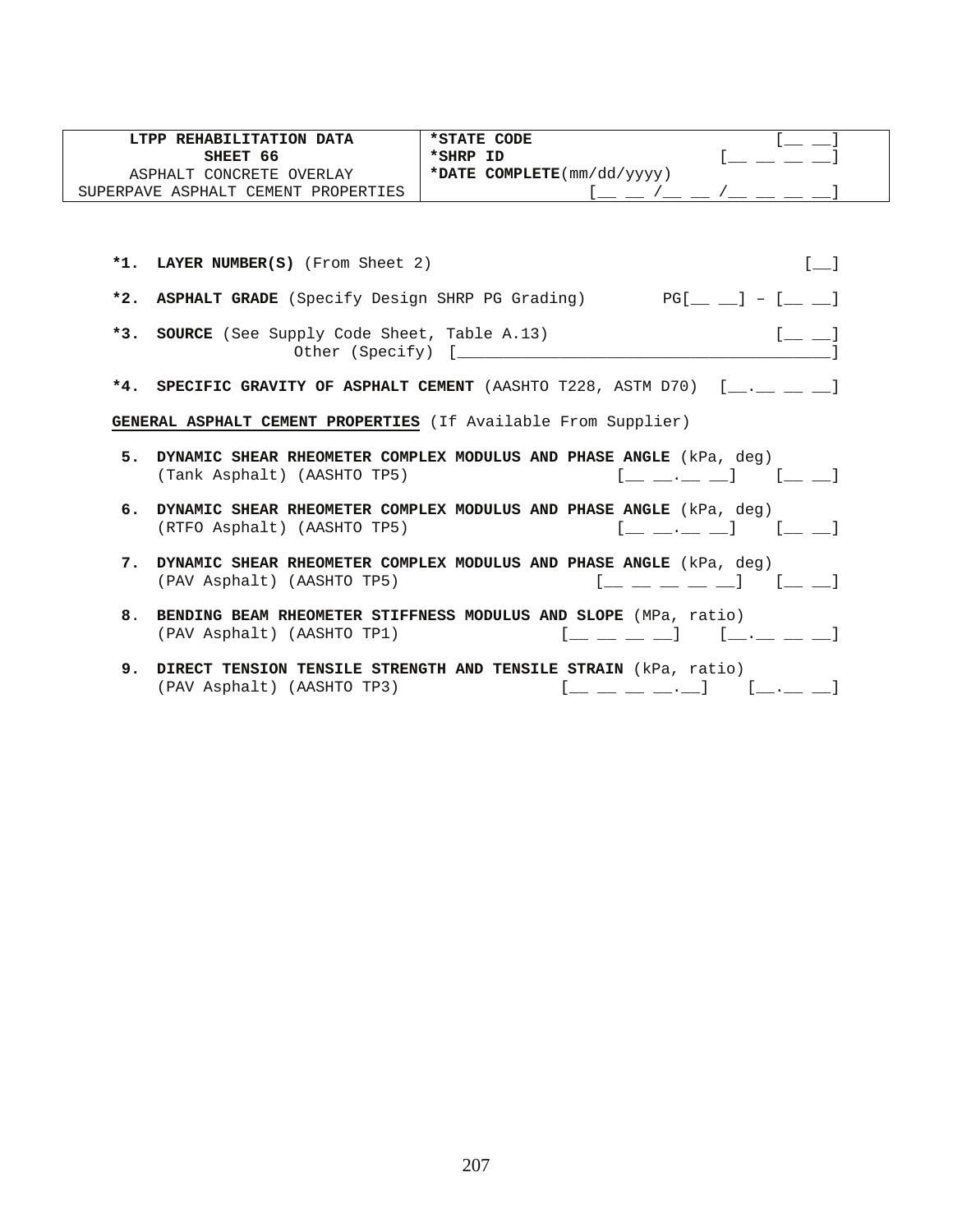| LTPP REHABILITATION DATA      | *STATE CODE                                       |  |
|-------------------------------|---------------------------------------------------|--|
| SHEET 67                      | *SHRP ID                                          |  |
| ASPHALT CONCRETE OVERLAY      | *DATE COMPLETE $(\text{mm}/\text{dd}/\text{yyy})$ |  |
| SUPERPAVE MIXUTRE PROPRERTIES |                                                   |  |

**\*1. LAYER NUMBER(S)** (From Sheet 2) [\_\_]

- **\*2. TYPE OF SAMPLES** [\_\_] Mixed in Field, Compacted in Laboratory..............1 Mixed and Compacted in Field..............................2
- **\*3. FREQUENCY SWEEP** (Complex Modulus, MPa & Phase Angle, δ) **4°C**[\_\_ \_\_ \_\_][\_\_ \_\_.\_\_] **20°C**[\_\_ \_\_ \_\_][\_\_ \_\_.\_\_] **40°C**[\_\_ \_\_ \_\_][\_\_ \_\_.\_\_]
- **\*4. UNIAXIAL STRAIN** (Axial Stress, kPa & Strain, mm/mm) **4°C**[\_\_ \_\_ \_\_][\_\_.\_\_ \_\_] **20°C**[\_\_ \_\_ \_\_][\_\_.\_\_ \_\_] **40°C**[\_\_ \_\_ \_\_][\_\_.\_\_ \_\_]
- **\*5. VOLUMETRIC STRAIN** (Confining Pressure, kPa & Axial Strain, mm/mm) **4°C**[\_\_ \_\_ \_\_][\_\_.\_\_ \_\_] **20°C**[\_\_ \_\_ \_\_][\_\_.\_\_ \_\_] **40°C**[\_\_ \_\_ \_\_][\_\_.\_\_ \_\_]

#### **\*6. SIMPLE SHEAR**

| Axial Stress, kPa |  |  |
|-------------------|--|--|
| Shear Stress, kPa |  |  |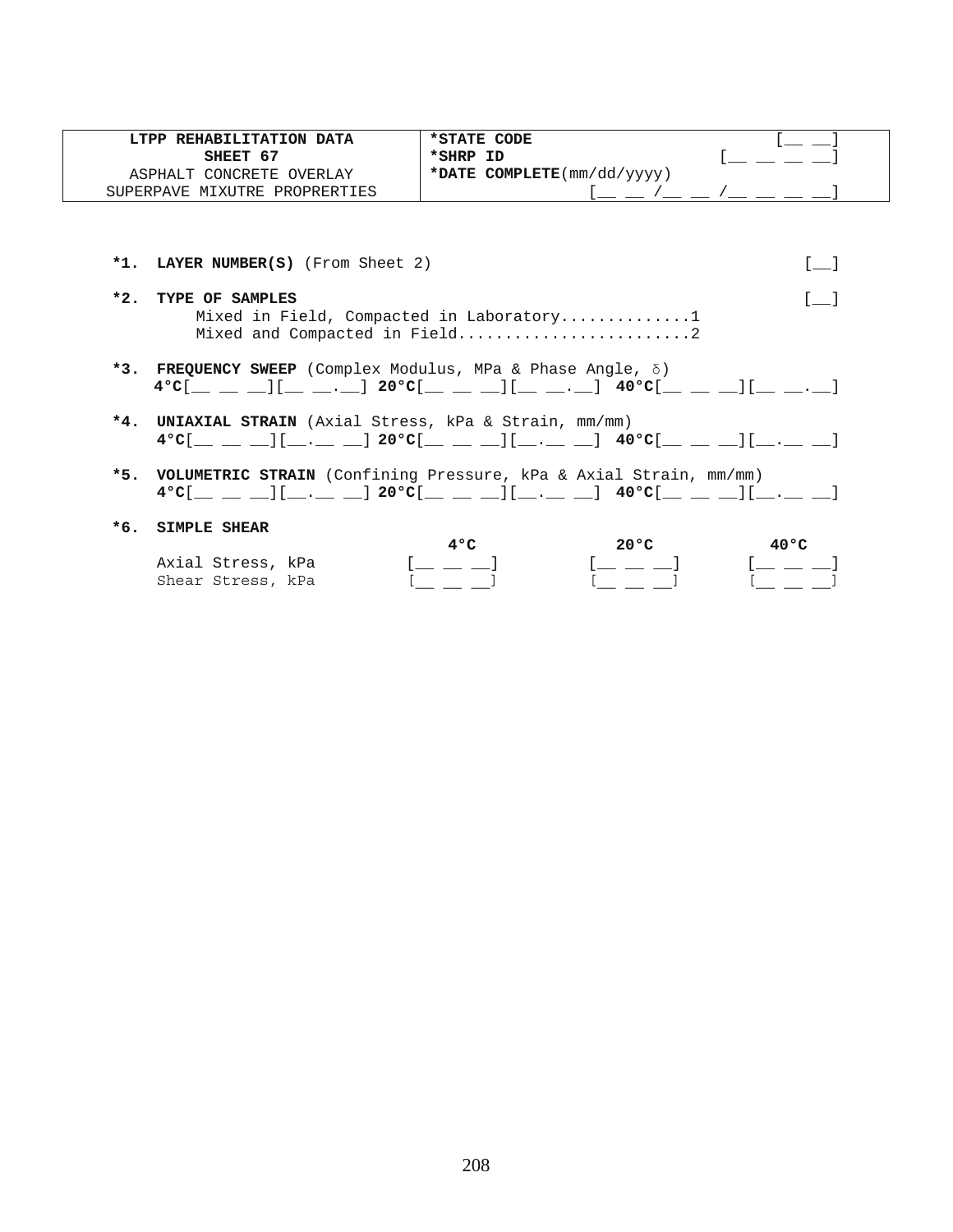## **APPENDIX A. STANDARD CODES**

| <b>State</b>         | Code            | <b>State</b>            | Code            |
|----------------------|-----------------|-------------------------|-----------------|
| Alabama              | 01              | North Carolina          | 37              |
| Alaska               | 02              | North Dakota            | 38              |
| Arizona              | 04              | Ohio                    | 39              |
| Arkansas             | 05              | Oklahoma                | 40              |
| California           | 06              | Oregon                  | 41              |
| Colorado             | 08              | Pennsylvania            | 42              |
| Connecticut          | 09              | Rhode Island            | 44              |
| Delaware             | 10              | South Carolina          | 45              |
| District of Columbia | 11              | South Dakota            | 46              |
| Florida              | 12              | Tennessee               | 47              |
| Georgia              | 13              | <b>Texas</b>            | 48              |
| Hawaii               | 15              | Utah                    | 49              |
| Idaho                | 16              | Vermont                 | 50              |
| Illinois             | 17              | Virginia                | $\overline{51}$ |
| Indiana              | 18              | Washington              | 53              |
| Iowa                 | 19              | West Virginia           | 54              |
| <b>Kansas</b>        | 20              | Wisconsin               | $\overline{55}$ |
| Kentucky             | 21              | Wyoming                 | 56              |
| Louisiana            | 22              | American Samoa          | 60              |
| Maine                | 23              | Guam                    | 66              |
| Maryland             | 24              | Puerto Rico             | 72              |
| Massachusetts        | $\overline{25}$ | Virgin Islands          | 78              |
| Michigan             | 26              | Alberta                 | 81              |
| Minnesota            | 27              | <b>British Columbia</b> | $\overline{82}$ |
| Mississippi          | 28              | Manitoba                | 83              |
| Missouri             | 29              | New Brunswick           | 84              |
| Montana              | 30              | Newfoundland            | 85              |
| Nebraska             | 31              | Nova Scotia             | 86              |
| Nevada               | $\overline{32}$ | Ontario                 | 87              |
| New Hampshire        | 33              | Prince Edward Island    | 88              |
| New Jersey           | 34              | Quebec                  | 89              |
| New Mexico           | 35              | Saskatchewan            | 90              |
| New York             | 36              |                         |                 |

### **Table A.1. Table of Standard Codes for States, District of Columbia, Puerto Rico, American Protectorates, and Canadian Provinces**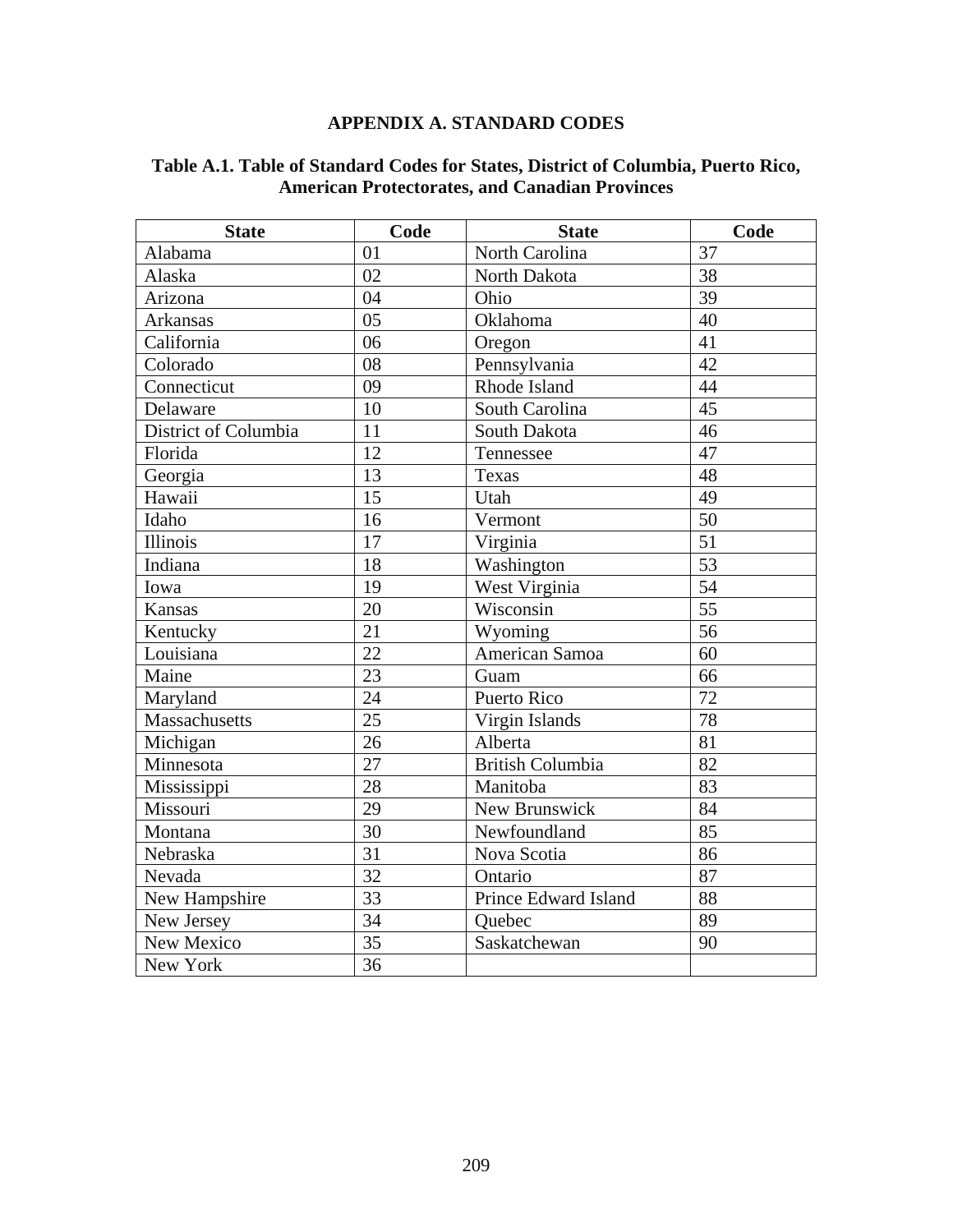| <b>Functional Class</b>                          | Code |
|--------------------------------------------------|------|
| Rural:                                           |      |
| Principal Arterial—Interstate                    | 01   |
| Principal Arterial-Other                         | 02   |
| <b>Minor Arterial</b>                            | 06   |
| Major Collector                                  | 07   |
| <b>Minor Collector</b>                           | 08   |
| <b>Local Collector</b>                           | 09   |
| Urban:                                           |      |
| Principal Arterial—Interstate                    | 11   |
| Principal Arterial—Other Freeways or Expressways | 12   |
| <b>Other Principal Arterial</b>                  | 14   |
| <b>Minor Arterial</b>                            | 16   |
| Collector                                        | 17   |
| Local                                            | 19   |

## **Table A.2. Functional Class Codes**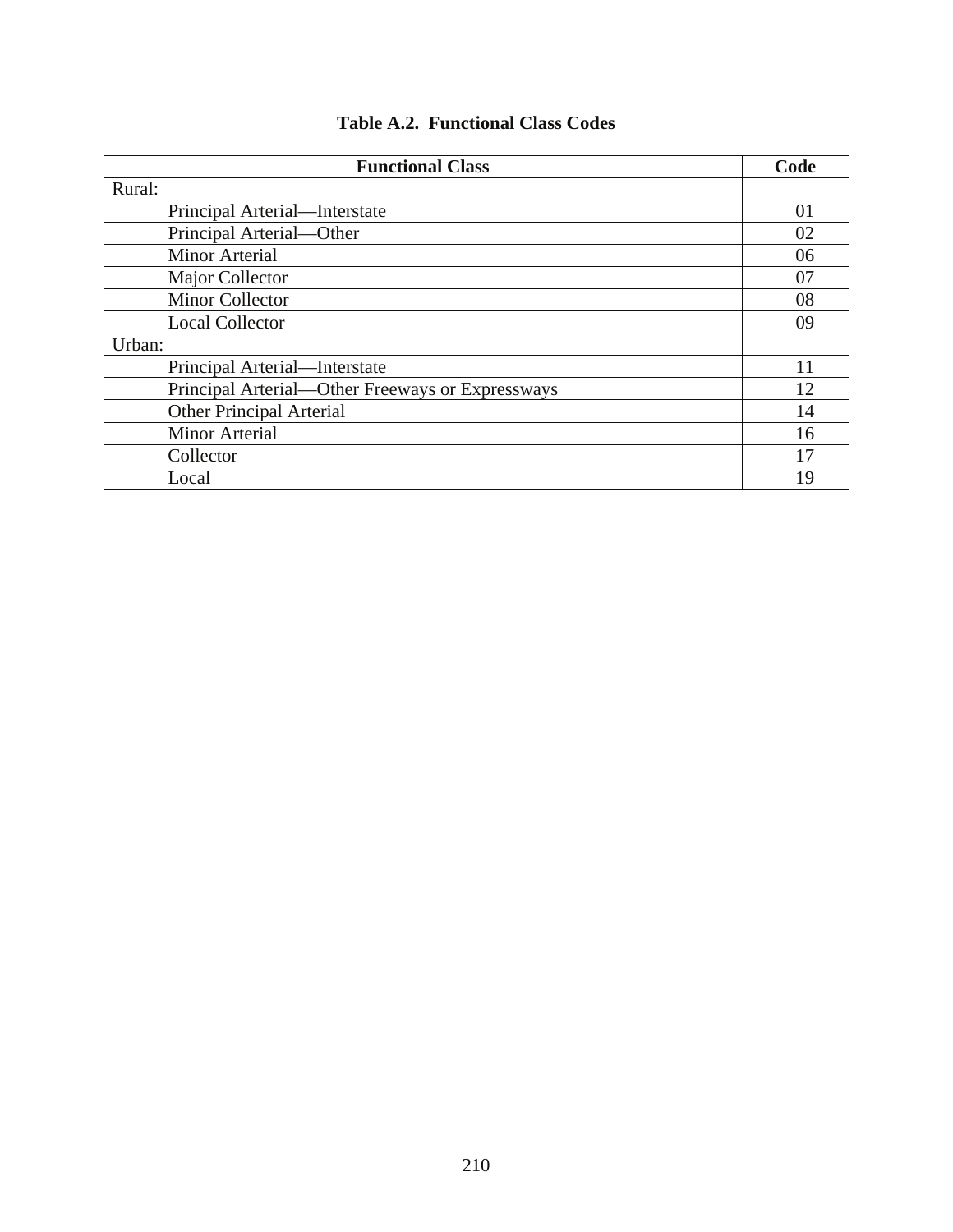### **Experiment Type Definitions**

#### *General Pavement Studies*

#### *(01) Asphalt Concrete Pavement with Granular Base*

Acceptable pavements for this study include a dense-graded HMAC surface layer, with or without other HMAC layers, placed over untreated granular base. One or more subbase layers may also be present, but are not required. A treated subgrade is classified as a subbase layer. "Full depth" AC pavements—defined as an HMAC surface layer combined with one or more subsurface HMAC layers beneath the surface layer with a minimum total HMAC thickness of 152 mm (6 inches) placed directly over a treated or untreated subgrade—are also allowed in this study. Two or more consecutive lifts of the same mixture design are to be treated as one layer.

Seal coats or porous friction courses are allowed on the surface, but not in combination. For example, a porous friction course placed over a seal coat is not acceptable. Seal coats are permissible on top of granular layers. At least one layer of dense-graded HMAC is required, regardless of the existence of seal coats or porous friction courses.

#### *(02) Asphalt Concrete Pavement with Bound Base*

Acceptable pavements for this study include a dense-graded HMAC surface layer with or without other HMAC layers, placed over a bound base layer. To properly account for a variety of bound base types in the sampling design, two classifications of binder types, bituminous and nonbituminous, are defined as factor levels. Bituminous binders include asphalt cements, cutbacks, emulsions, and road tars. Nonbituminous binders include all hydraulic cements (those that harden by a chemical reaction with water and are capable of hardening under water), lime, fly ashes, and natural pozzolans, or combinations thereof. Stabilized bases with lower quality materials such as sand asphalt or soil cement are also allowed. Stabilization practices of primary concern for this study are those in which the structural characteristics of the material are improved due to the cementing action of the stabilizing agent. (Thus, the description of the study actually refers to treatments improving the structural properties of the base materials.) Two or more consecutive lifts of the same mixture design are to be treated as one layer. One or more subbase layers may be present but are not required.

Seal coats or porous friction courses are permitted on the surface but not in combination, e.g., a porous friction course placed over a seal coat is not acceptable. Project selection is often favorable to those constructed on both fine and coarse subgrades.

#### *(03) Jointed Plain Concrete Pavement—JPCP*

Acceptable pavements for this study include a jointed, unreinforced PCC slab placed over an untreated granular base, HMAC, or stabilized base. One or more subbase layers may also be present, but are not required. The joints may have either no load transfer devices or smooth dowel bars. A seal coat above a granular base layer is permissible. Jointed slabs with load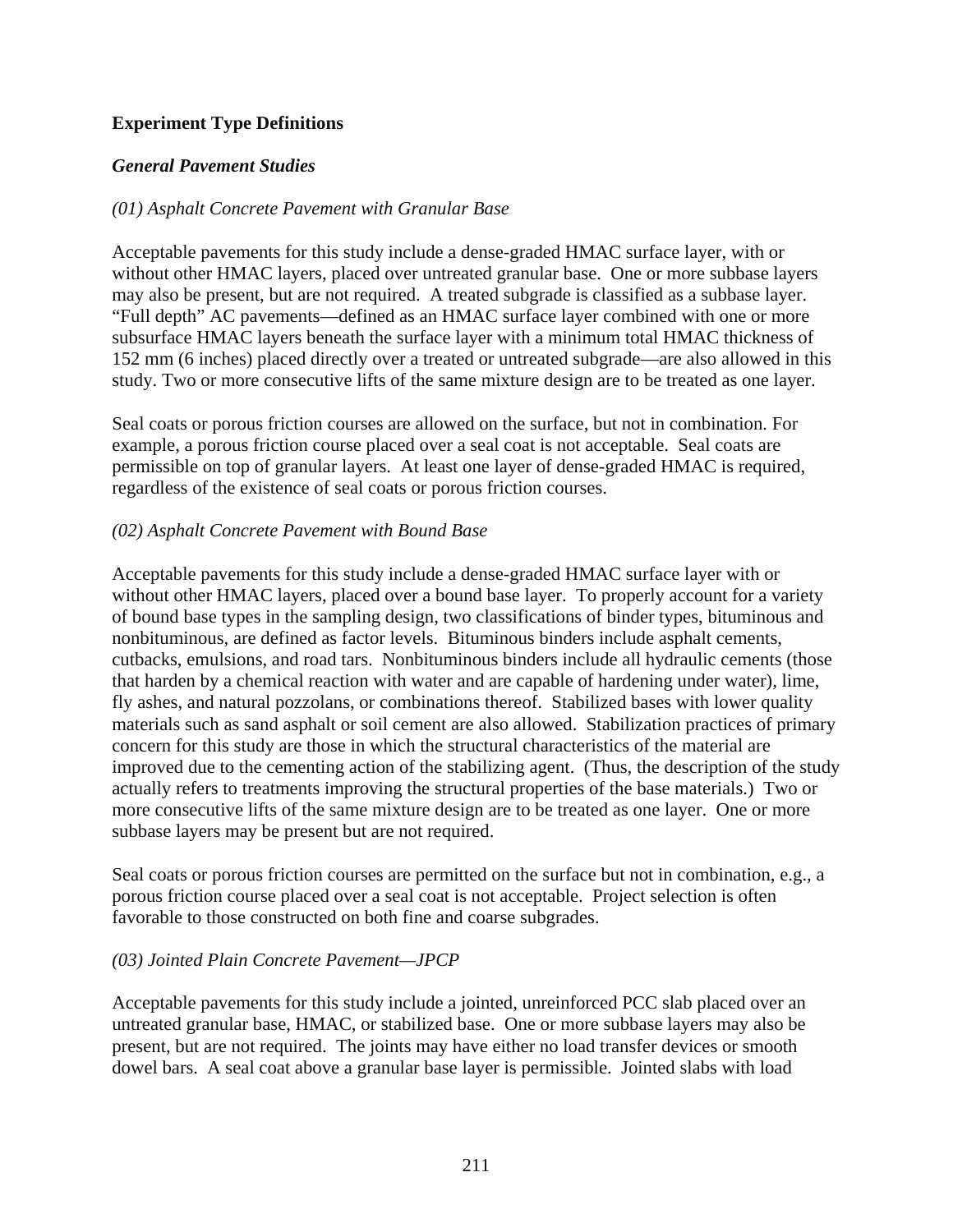transfer devices other than dowel bars and pavements placed directly over a treated or untreated subgrade are not acceptable.

## *(04) Jointed Reinforced Concrete Pavement—JRCP*

Acceptable projects include jointed reinforced PCC pavements with doweled joints spaced between 66 and 213 m (20 and 65 ft). The slab may rest directly on a base layer or on unstabilized coarse-grained subgrade. A base layer and one or more subbase layers may exist, but are not required. A seal coat is also permissible over a granular base layer. JRCPs placed directly over a fine-grained soil/aggregate layer or a fine-grained subgrade will not be considered for this study. JRCPs without load transfer devices or using devices other than smooth dowel bars at the joints are not acceptable.

## *(05) Continuously Reinforced Concrete Pavement—CRCP*

Acceptable projects include continuously reinforced PCC pavements placed directly over a base layer or upon unstabilized coarse-grained subgrade. One or more subbase layers can exist but are not required. A seal coat (prime coat) is permissible just above a granular base layer. CRCPs placed directly over a fine-grained soil/aggregate layer or a fine-grained subgrade are not acceptable for this study.

### *(06) AC Overlay of AC Pavement*

Pavements in the GPS–6A, 6B, 6C, 6D, and 6S experiments include a dense-graded HMAC surface layer with or without other HMAC layers placed over an existing AC pavement.

The designation 6A refers to those sections that were overlaid before acceptance in the GPS program.

The 6B, 6C, 6D, and 6S designation refers to LTPP sections on which an overlay was placed after the section had been accepted into the LTPP program.

Seal coats or porous friction courses are allowed, but not in combination. Fabric interlayers and SAMIs are permitted between the original surface and the overlay. The total thickness of HMAC used in the overlay is required to be at least 25.4 mm (1.0 inch).

### *(07) AC Overlay of Concrete Pavement*

Pavements classified in the GPS–7A, 7B, 7C, 7D, 7F, 7R, and 7S experiments primarily consist of JPCP, JRCP, and CRCP pavements in which a dense-graded HMAC surface layer with or without other HMAC surface layers was constructed.

The exception is the 7R classification that has been added to account for PCC pavement test sections rehabilitated using CPR techniques. (To date, no test sections have been classified in the 7R category.)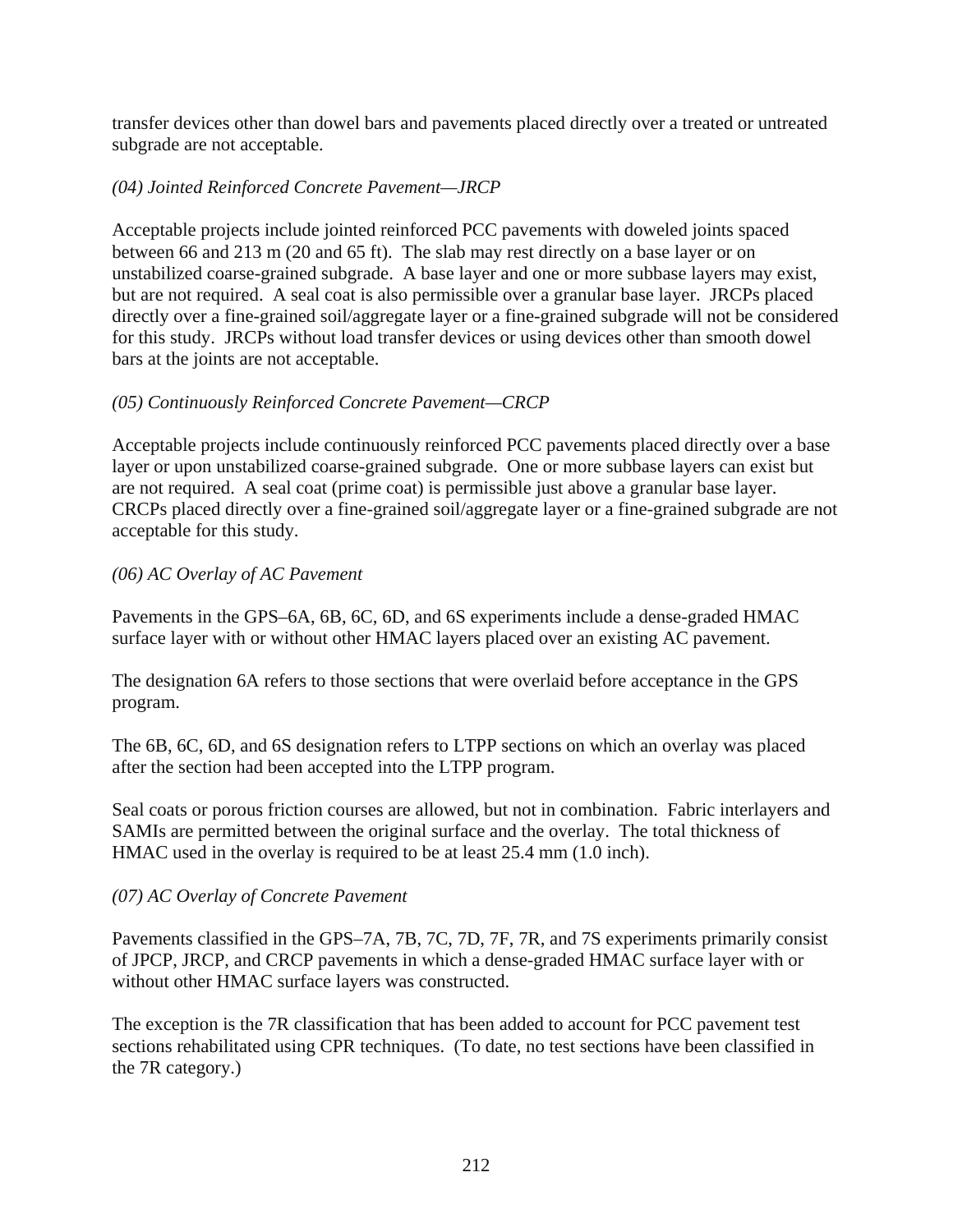The designation 7A refers to sections that were overlaid prior to acceptance in the GPS program. The 7B, 7C, 7D, 7F, and 7S designations refer to those test sections on which an overlay was placed after the section had been accepted into the LTPP program.

The PCC slab may rest upon a combination of the base and/or subbase layers. The existing concrete slab can also be placed directly over lime or cement-treated fine or coarse-grained subbase or over untreated coarse-grained subgrade soil. Slabs placed directly over untreated fine-grained subgrade are not acceptable.

Seal coats or porous friction courses are permissible but not allowed in combination. Fabric interlayers and SAMIs are acceptable when placed between the original surface (concrete) and the overlay. Overlaid pavements involving aggregate interlayers and open-graded AC interlayers are not included in this study. The total thickness of HMAC used in the overlay is required to be at least 38 mm (1.5 inches).

## *(09) Unbonded JCP Overlays of Concrete Pavement*

Acceptable projects for this study include unbonded JPCP, JRCP, or CRCP overlays with a thickness of 129 mm (5 inches) or more placed over an existing JPCP, JRCP, or CRCP pavement. An interlayer used to prevent bonding of the existing and the overlay slabs is required. The overlaid concrete pavement can rest on a base and/or a subbase or directly on the subgrade.

## *Specific Pavement Studies*

### *(01) Structural Factors for Flexible Pavements*

The experiment on Strategic Study of Structural Factors for Flexible Pavements (SPS–1) examines the performance of specific HMAC-surfaced pavement structural factors under different environmental conditions. Pavements within SPS–1 must start with the original construction of the entire pavement structure or removal and complete reconstruction of an existing pavement. The pavement structural factors included in this experiment are in-pavement drainage layer, surface thickness, base type, and base thickness. The experiment design stipulates a traffic loading level in the study lane in excess of 100,000 80-kN (18-kip) equivalent single axle load (ESAL) per year. The combination of the study factors in this experiment result in 24 different pavement structures. The experiment is designed using a fractional factorial approach to enhance implementation practicality. This permits the construction of 12 test sections at 1 site and the construction of a complementary 12 test sections on a similar subgrade type at another site within the same climatic region.

### *02) Structural Factors for Rigid Pavements*

The experiment on Strategic Study of Structural Factors for Rigid Pavements (SPS–2) examines the performance of specific JPCP structural factors under different environmental conditions. Pavements within SPS–2 must start with the original construction of the entire pavement structure or the removal and complete reconstruction of an existing pavement. The pavement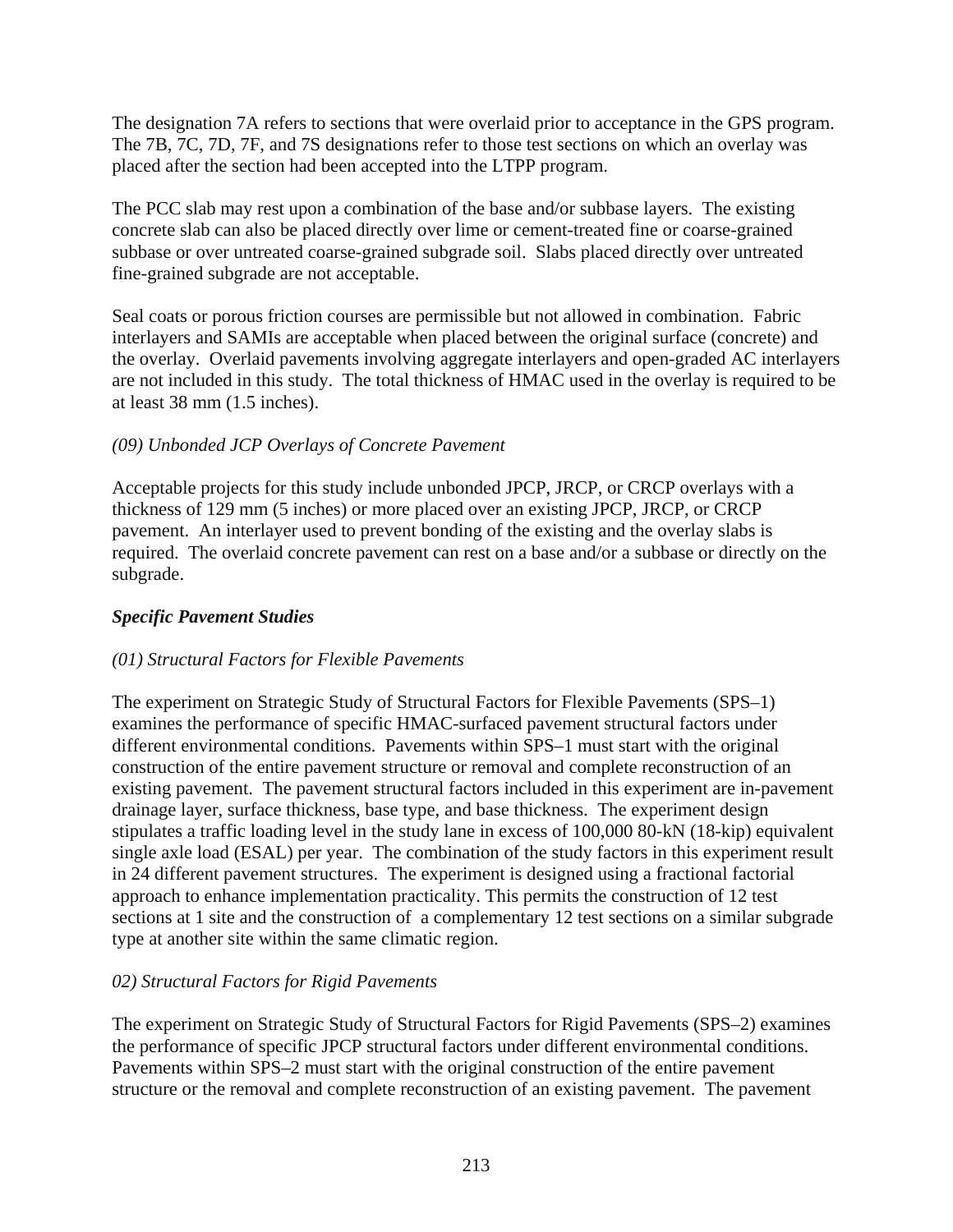structural factors included in this experiment are in-pavement drainage layer, PCC surface thickness, base type, PCC flexural strength, and lane width. The experiment requires that all test sections be constructed with perpendicular doweled joints at 4.9-m (15-ft) spacing and stipulates a traffic loading level in the lane in excess of 200,000 ESAL/year. The experiment is designed using a fractional factorial approach to enhance implementation practicality. This permits construction of 12 test sections at 1 site and construction of a complementary 12 test sections on a similar subgrade type at another site within the same climatic region.

### *(03) Preventive Maintenance Effectiveness of Flexible Pavements*

The experiment on Preventive Maintenance Effectiveness of Flexible Pavements (SPS–3) examines the performance of four preventive maintenance treatments (cracking seal, chip seal, slurry seal, and thin overlay) on AC surfaced pavement sections within the four climatic regions, on the two classes of subgrade soil. The experimental design stipulates that the effectiveness of each of the four treatments be evaluated independently. The effectiveness of combinations of treatments is not considered. Therefore, each site includes four treated test sections in addition to a control section. In most cases the control, or "do nothing" section, is classified as a GPS test section.

#### *(04) Preventive Maintenance Effectiveness of Jointed Concrete Pavements*

The experiment on Preventive Maintenance Effectiveness of Jointed Concrete Pavements (SPS– 4) was designed to study the effects of crack/joint sealing and undersealing on jointed PCC pavement structures. Both JRCP and JPCP are included in the study. Undersealing is included as an optional factor and is only performed on a section for which the need for undersealing is indicated. The experimental design stipulates that the effectiveness of each of the two treatments be evaluated independently. The effectiveness of combinations of treatments is not considered. Each test site includes two treated test sections in addition to a control section. The treatment sections on joint/crack seal test sites consists of one section in which all joints have no sealant, and one in which a watertight seal is maintained on all cracks and joints.

### *(05) Rehabilitation of Asphalt Concrete Pavements*

The experiment on Rehabilitation of Asphalt Concrete Pavements (SPS–5) examines the performance of eight combinations of AC overlays on existing AC-surfaced pavements. The rehabilitation treatment factors included in the study are intensity of surface preparation, recycled versus virgin AC overlay mixture, and overlay thickness. The experimental design includes all four climatic regions and conditions of existing pavement and stipulates a traffic loading level in the study lane in excess of 100,000 ESALs/year.

#### *(06) Rehabilitation of Jointed Portland Cement Concrete Pavements*

The experiment on Rehabilitation of Jointed Portland Cement Concrete Pavements (SPS–6) examines the performance of seven rehabilitation treatment options as a function of climatic region, type of pavement (plain and reinforced), and condition of existing pavement. The rehabilitation methods include surface preparation (a limited preparation and full CPR) with a 102-mm- (4-inch-) thick AC overlay or without an overlay, crack/break and seat with two AC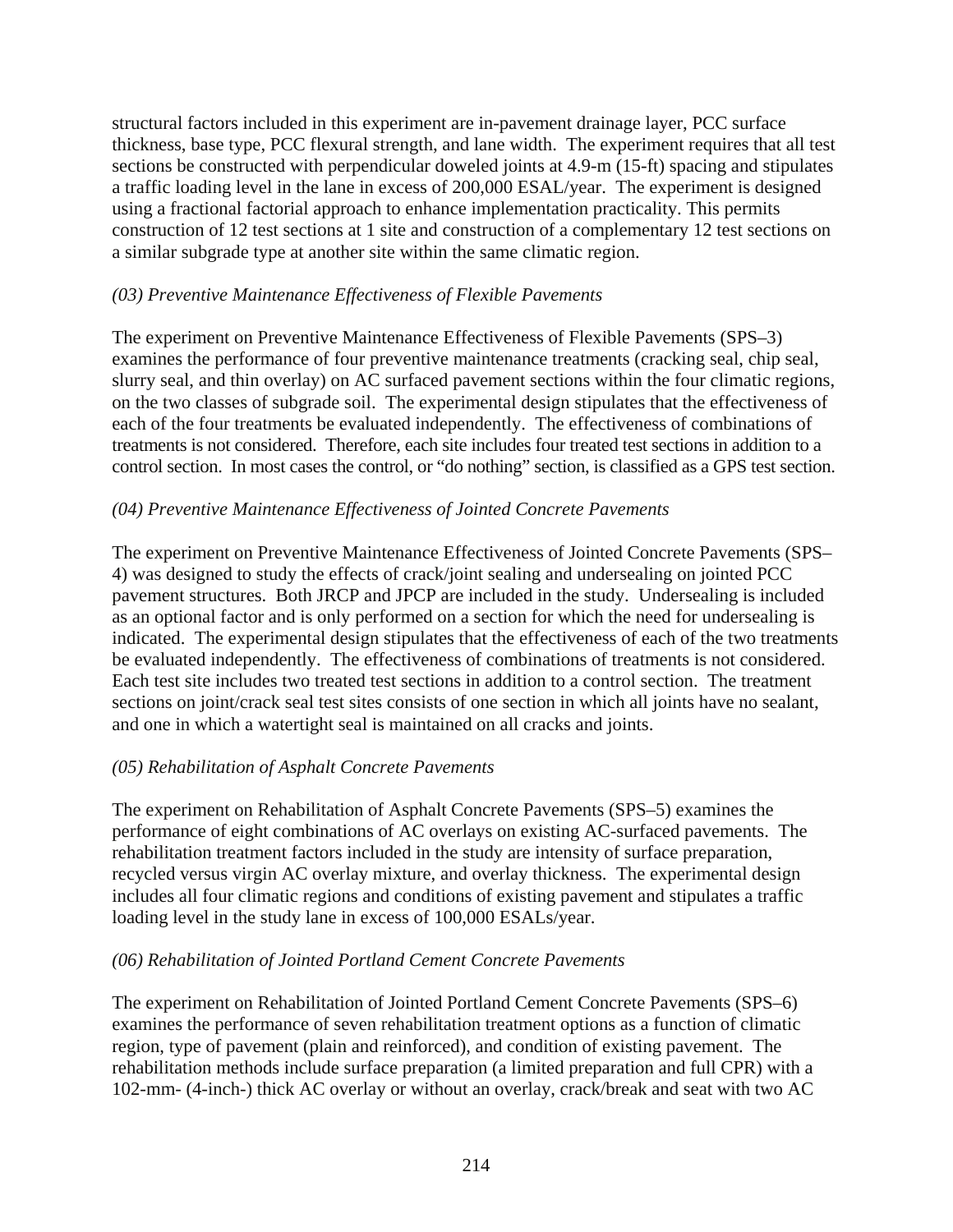overlay thicknesses (102 mm and 203 mm) (4 inches and 8 inches), and limited surface preparation with a 102-mm- (4-inch-) thick AC overlay with sawed and sealed joints.

## *(07) Bonded Concrete Overlays of Concrete Pavements*

The experiment on Bonded Concrete Overlays on Concrete Pavements (SPS–7) examines the performance of eight combinations of bonded PCC treatment alternatives as a function of climatic region, pavement type (jointed and continuously reinforced), and condition of existing pavement. The rehabilitation treatment factors include combinations of surface preparation methods (cold milling plus sand blasting, and shot blasting), bonding agents (neat cement grout or none), and overlay thickness (76 and 127 mm) (3 and 5 inches). The experimental design stipulates a traffic loading level in the study lane in excess of 200,000 ESAL/year.

## *(08) Environmental Effects in the Absence of Heavy Loads*

The experiment on Environmental Effects in the Absence of Heavy Loads (SPS–8) examines the effect of climatic factors in the four environmental regions, subgrade type (frost-susceptible, expansive, fine, and coarse) on pavement sections incorporating flexible and rigid pavement designs that are subjected to limited traffic loading. The experimental design requires either two flexible pavement structures or two rigid pavement structures to be constructed at each site. The two flexible pavement sections consist of a 102-mm (4-inch) AC surface on a 102-mm- (8-inch-) thick untreated granular base, and a 178-mm (7-inch) AC surface over a 305-mm- (12-inch-) thick granular base. The two rigid pavement test sections consist of doweled JPCP with 203-mm (8-inch) and 279-mm (11-inch) PCC surface thickness on 152-mm- (6-inch-) thick dense-graded granular base. The pavement structures included in this study match pavement structures included in the SPS–1 and –2 experiments. The experiment design stipulates that traffic volume in the study lane be at least 100 vehicles per day but not more than 10,000 ESALs/year. The flexible and rigid pavement sections may be constructed at the same site or at different sites.

### *(09) Validation of SHRP Asphalt Specifications and Mix Design*

The SPS–9P pilot effort was initiated at the end of the SHRP program with the objective of gaining experience in implementing the Superpave specifications. Test sections classified as SPS–9P were constructed using a very limited set of guidelines. In some instances, specifications were based on interim Superpave specifications that were changed at a later date. Many of the test sections were constructed before material sampling and testing guidelines were established.

The SPS–9A experiment, Superpave Asphalt Binder Study, requires construction of a minimum of two test sections at each project site. Construction may include new construction, reconstruction, or overlay. The minimum test sections consist of (1) Highway agencies' standard mix, (2) Superpave Level 1 designed standard mix, and (3) Superpave mix with alternate binder grade either higher or lower than the specified Superpave binder. The minimum of two test sections at some sites results from the agency's declaration that the Superpave test section is the same as the standard agency mixture. This experiment will provide the opportunity to evaluate and improve the practical aspects of implementing the Superpave mix design through a hands-on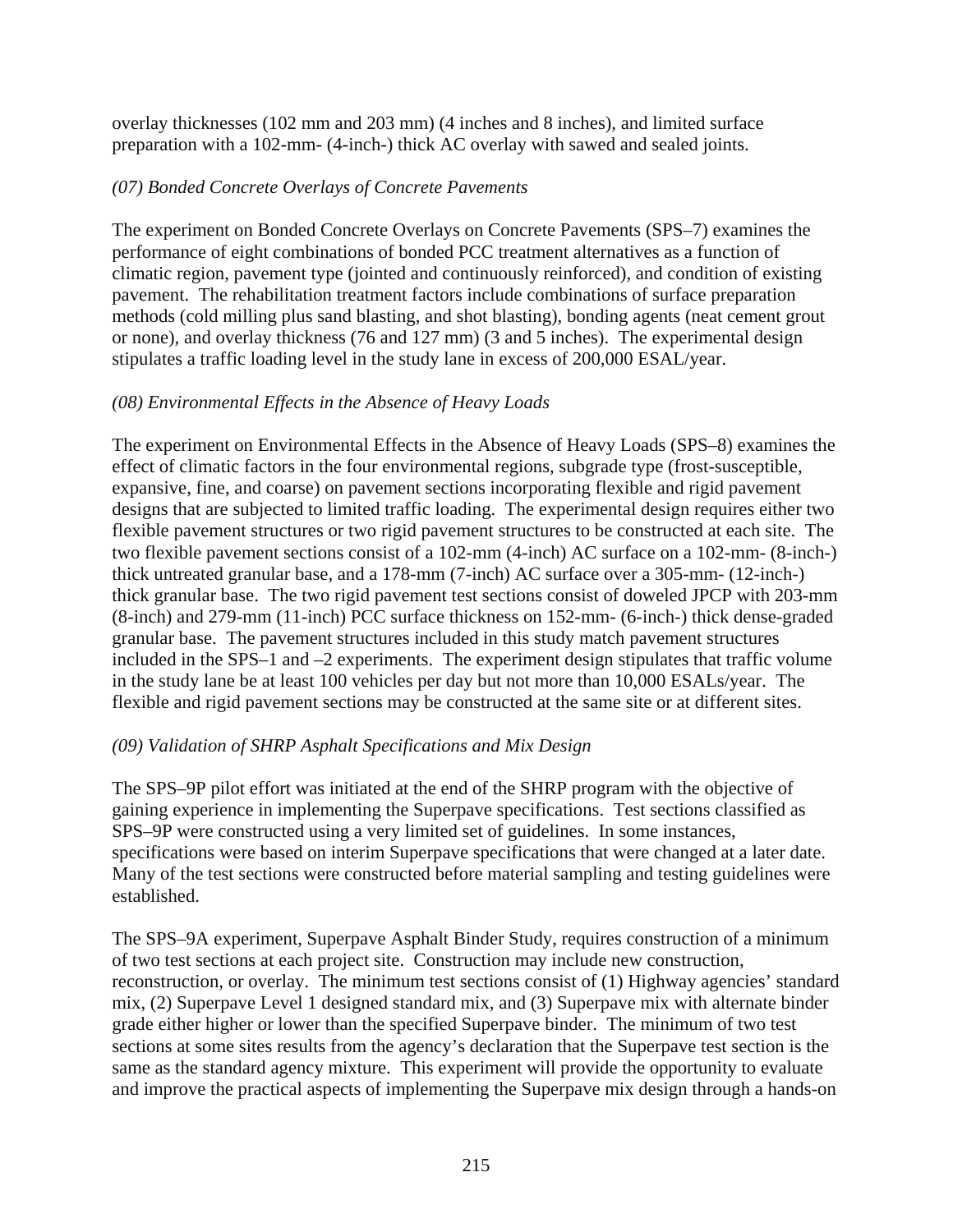field trial by interested highway agencies. It will also make it possible to compare the performance of the Superpave mixes against mixes designed with current highway agencies' asphalt specifications, asphalt-aggregate specifications, and mix design procedures. Finally, there will be an opportunity to test the sensitivity of the Superpave asphalt binder specifications relative to low temperature cracking, fatigue, and permanent deformation distress factors.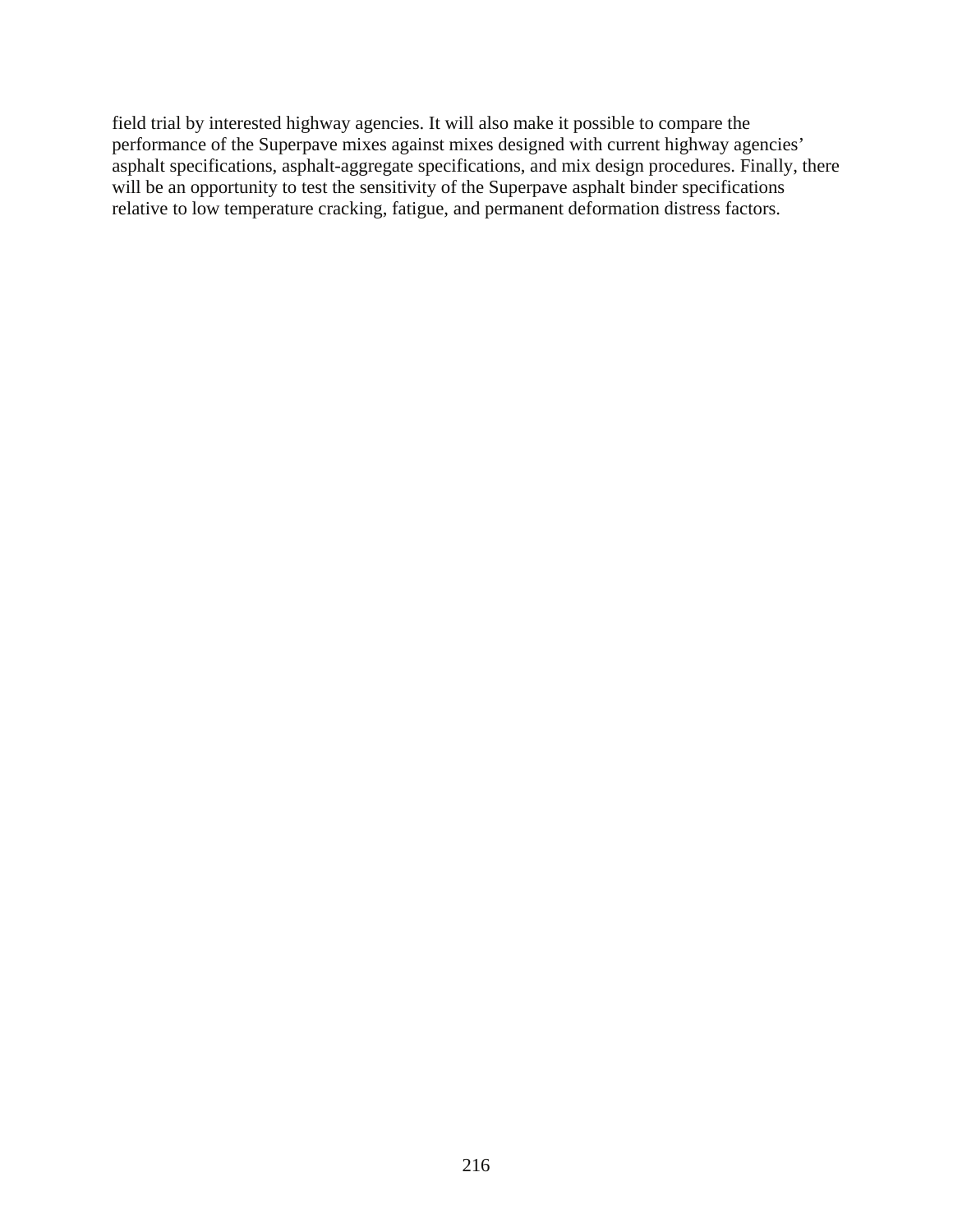| <b>Type of Pavement</b>                                                  | Code            |
|--------------------------------------------------------------------------|-----------------|
| <b>Asphalt Concrete (AC) Surfaced Pavements</b>                          |                 |
| <b>AC With Granular Base</b>                                             | $\overline{01}$ |
| <b>AC With Bituminous Treated Base</b>                                   | 02              |
| <b>AC With Nonbituminous Treated Base</b>                                | 07              |
| <b>AC Overlay on AC Pavement</b>                                         | 03              |
| <b>AC Overlay on JPCP Pavement</b>                                       | 28              |
| <b>AC Overlay on JRCP Pavement</b>                                       | 29              |
| <b>AC Overlay on CRCP Pavement</b>                                       | 30              |
| Other                                                                    | 10              |
| <b>PCC Surfaced Pavements</b>                                            |                 |
| <b>JPCP Placed Directly on Untreated Subgrade</b>                        | 11              |
| <b>JRCP Placed Directly on Untreated Subgrade</b>                        | 12              |
| <b>CRCP Placed Directly on Untreated Subgrade</b>                        | 13              |
| <b>JPCP Placed Directly on Treated Subgrade</b>                          | $\overline{14}$ |
| <b>JRCP Placed Directly on Treated Subgrade</b>                          | $\overline{15}$ |
| <b>CRCP Placed Directly on Treated Subgrade</b>                          | 16              |
| <b>JPCP Over Unbound Base</b>                                            | 17              |
| <b>JRCP Over Unbound Base</b>                                            | 18              |
| <b>CRCP Over Unbound Base</b>                                            | 19              |
| <b>JPCP Over Bituminous Treated Base</b>                                 | 20              |
| <b>JRCP Over Bituminous Treated Base</b>                                 | 21              |
| <b>CRCP Over Bituminous Treated Base</b>                                 | 22              |
| <b>JPCP Over Nonbituminous Treated Base</b>                              | 23              |
| <b>JRCP Over Nonbituminous Treated Base</b>                              | $\overline{24}$ |
| <b>CRCP Over Nonbituminous Treated Base</b>                              | 25              |
| <b>JPCP Overlay on JPCP Pavement</b>                                     | 31              |
| <b>JPCP Overlay on JRCP Pavement</b>                                     | 33              |
| <b>JPCP Overlay on CRCP Pavement</b>                                     | 35              |
| <b>JRCP</b> Overlay on JPCP Pavement                                     | 32              |
| <b>JRCP Overlay on JRCP Pavement</b>                                     | 34              |
| <b>JRCP Overlay on CRCP Pavement</b>                                     | 36              |
| <b>CRCP Overlay on JPCP Pavement</b>                                     | 38              |
| <b>CRCP</b> Overlay on JRCP Pavement                                     | 39              |
| <b>CRCP Overlay on CRCP Pavement</b>                                     | 37              |
| <b>JPCP Overlay on AC Pavement</b>                                       | 04              |
| <b>JRCP</b> Overlay on AC Pavement                                       | 0 <sub>5</sub>  |
| <b>CRCP</b> Overlay on AC Pavement                                       | 06              |
| <b>Prestressed Concrete Pavement</b>                                     | 40              |
| Other                                                                    | 49              |
| *Composite Pavements (Wearing Surface Included in Initial Construction): |                 |
| <b>JPCP With Asphalt Concrete Wearing Surface</b>                        | 51              |
| <b>JRCP With Asphalt Concrete Wearing Surface</b>                        | 52              |
| <b>CRCP With Asphalt Concrete Wearing Surface</b>                        | 53              |
| Other                                                                    | 59              |

## **Table A.3. Pavement Type Codes**

JPCP – Jointed Plain Concrete Pavement, JRCP – Jointed Reinforced Concrete Pavement, CRCP – Continuously Reinforced Concrete Pavement

\* "Composite Pavements" are pavements originally constructed with an AC wearing surface over a PCC slab (1986 *AASHTO Guide for Design of Pavement Structures*).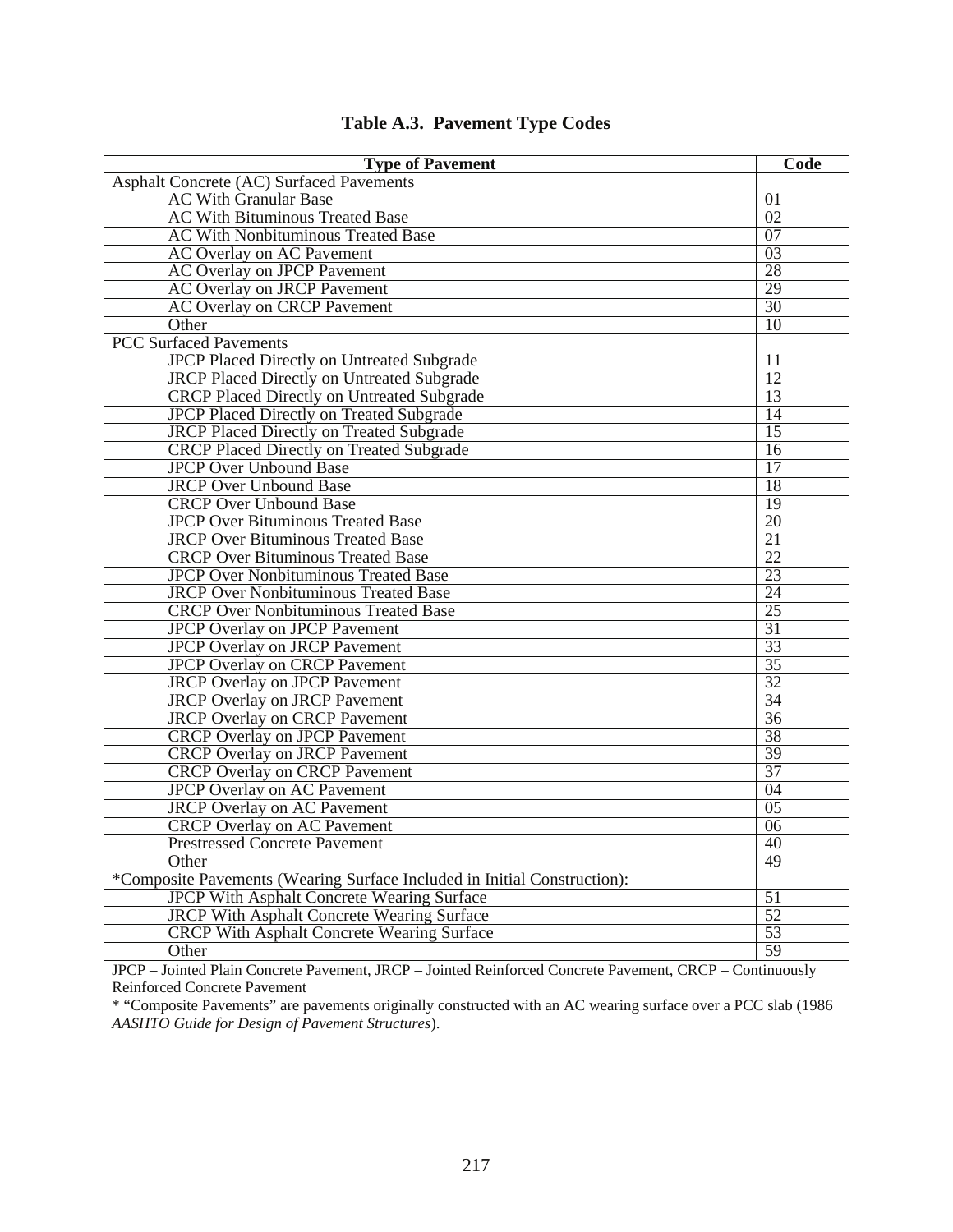| <b>Material Type</b>                                                       | Code |
|----------------------------------------------------------------------------|------|
| Hot-Mixed, Hot-Laid Asphalt Concrete, Dense Graded                         | 01   |
| Hot-Mixed, Hot-Laid Asphalt Concrete, Open Graded (Porous Friction Course) | 02   |
| Sand Asphalt                                                               | 03   |
| PCC (JPCP)                                                                 | 04   |
| PCC (JRCP)                                                                 | 05   |
| PCC (CRCP)                                                                 | 06   |
| PCC (Prestressed)                                                          | 07   |
| PCC (Fiber-Reinforced)                                                     | 08   |
| Plain PCC (Only Used for SPS-7 Overlays of CRCP)                           | 90   |
| Plant Mix (Emulsified Asphalt) Material, Cold-Laid                         | 09   |
| Plant Mix (Cutback Asphalt) Material, Cold-Laid                            | 10   |
| <b>Single Surface Treatment</b>                                            | 11   |
| <b>Double Surface Treatment</b>                                            | 12   |
| <b>Recycled Asphalt Concrete</b>                                           |      |
| Hot, Central Plant Mix                                                     | 13   |
| Cold Laid, Central Plant Mix                                               | 14   |
| Cold Laid, Mixed-In-Place                                                  | 15   |
| <b>Heater Scarification/Recompaction</b>                                   | 16   |
| Recycled PCC                                                               |      |
| <b>JPCP</b>                                                                | 17   |
| <b>JRCP</b>                                                                | 18   |
| <b>CRCP</b>                                                                | 19   |
| Other                                                                      | 20   |

# **Table A.4. Pavement Surface Material Type Classification Codes**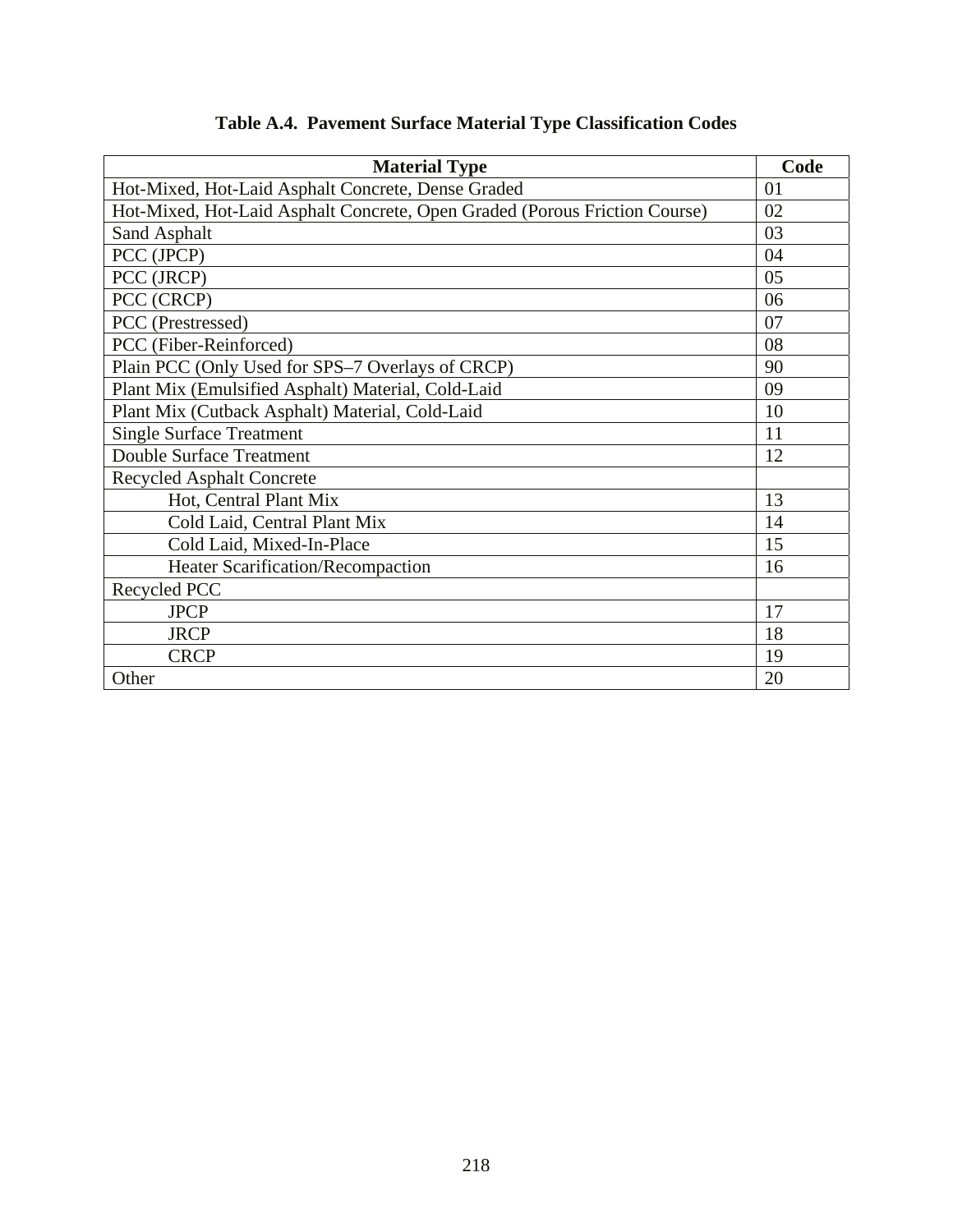| <b>Base and Subbase Material</b>                           | Code |
|------------------------------------------------------------|------|
| Gravel (Uncrushed)                                         | 22   |
| Crushed Stone, Gravel or Slag                              | 23   |
| Sand                                                       | 24   |
| Soil-Aggregate Mixture (Predominantly Fine-Grained Soil)   | 25   |
| Soil-Aggregate Mixture (Predominantly Coarse-Grained Soil) | 26   |
| Soil Cement                                                | 27   |
| <b>Asphalt Bound Base or Subbase Materials</b>             |      |
| Dense-Graded, Hot-Laid, Central Plant Mix                  | 28   |
| Dense-Graded, Cold-Laid, Central Plant Mix                 | 29   |
| Dense-Graded, Cold-Laid, Mixed-In-Place                    | 30   |
| Open-Graded, Hot-Laid, Central Plant Mix                   | 31   |
| Open-Graded, Cold-Laid, Central Plant Mix                  | 32   |
| Open-Graded, Cold-Laid, Mixed-In-Place                     | 33   |
| Recycled Asphalt Concrete, Plant Mix, Hot-Laid             | 34   |
| Recycled Asphalt Concrete, Plant Mix, Cold-Laid            | 35   |
| Recycled Asphalt Concrete, Mixed-In-Place                  | 36   |
| Sand Asphalt                                               | 46   |
| Cement-Aggregate Mixture                                   | 37   |
| Lean Concrete (<3 sacks cement/cy)                         | 38   |
| Recycled PCC                                               | 39   |
| <b>Sand-Shell Mixture</b>                                  | 40   |
| Limerock, Caliche (Soft Carbonate Rock)                    | 41   |
| Lime-Treated Subgrade Soil                                 | 42   |
| <b>Cement-Treated Subgrade Soil</b>                        | 43   |
| Pozzolanic-Aggregate Mixture                               | 44   |
| Cracked and Seated PCC Layer                               | 45   |
| Other                                                      | 49   |

# **Table A.5. Base and Subbase Material Type Classification Codes**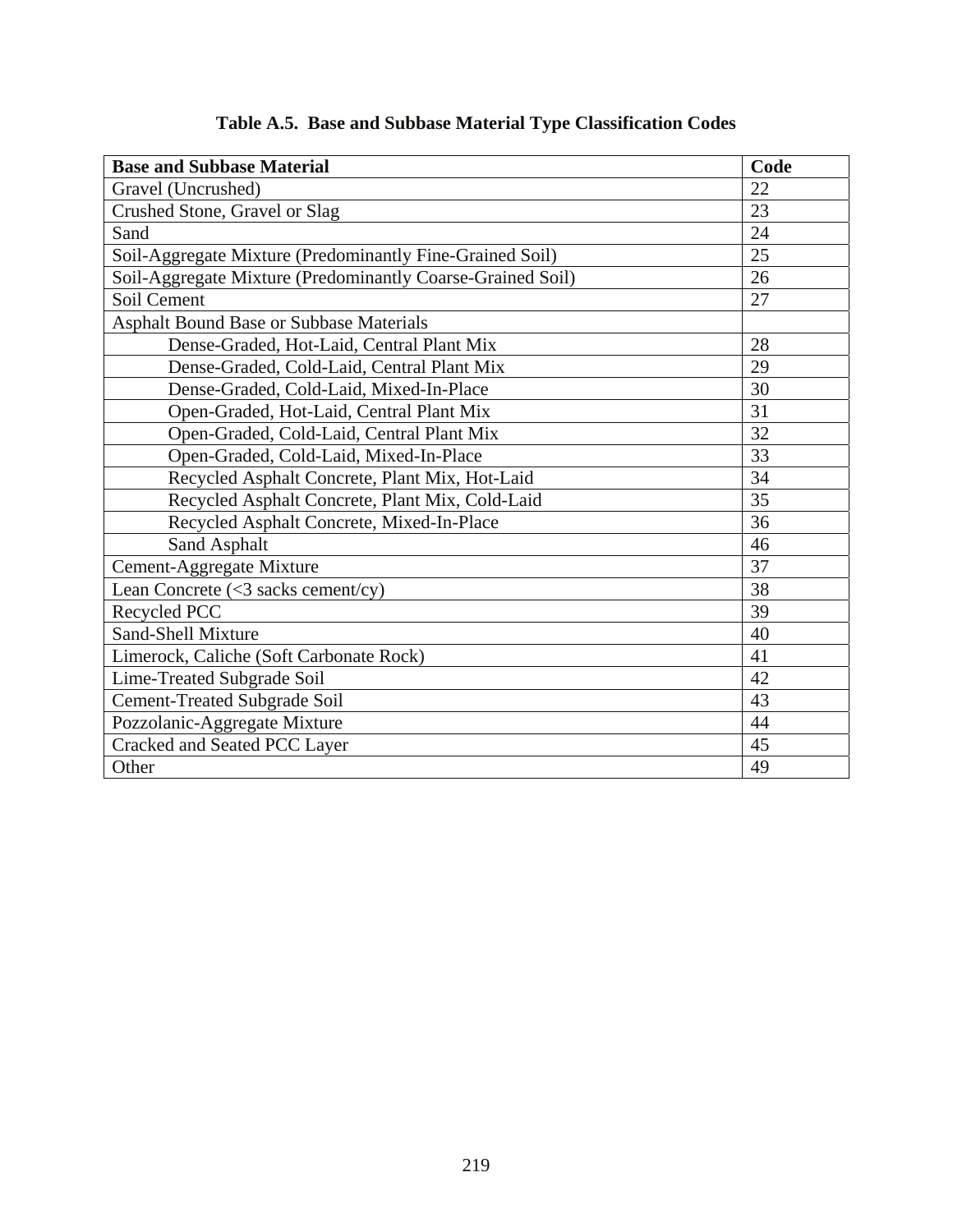| <b>Soil Description</b>              | Code |
|--------------------------------------|------|
| Fine-Grained Subgrade Soils          |      |
| Clay (Liquid Limit $> 50$ )          | 51   |
| Sandy Clay                           | 52   |
| <b>Silty Clay</b>                    | 53   |
| Silt                                 | 54   |
| Sandy Silt                           | 55   |
| Clayey Silt                          | 56   |
| <b>Coarse-Grained Subgrade Soils</b> |      |
| Sand                                 | 57   |
| Poorly Graded Sand                   | 58   |
| <b>Silty Sand</b>                    | 59   |
| <b>Clayey Sand</b>                   | 60   |
| Gravel                               | 61   |
| Poorly Graded Gravel                 | 62   |
| Clayey Gravel                        | 63   |
| Shale                                | 64   |
| Rock                                 | 65   |

## **Table A.6. Subgrade Soil Description Codes**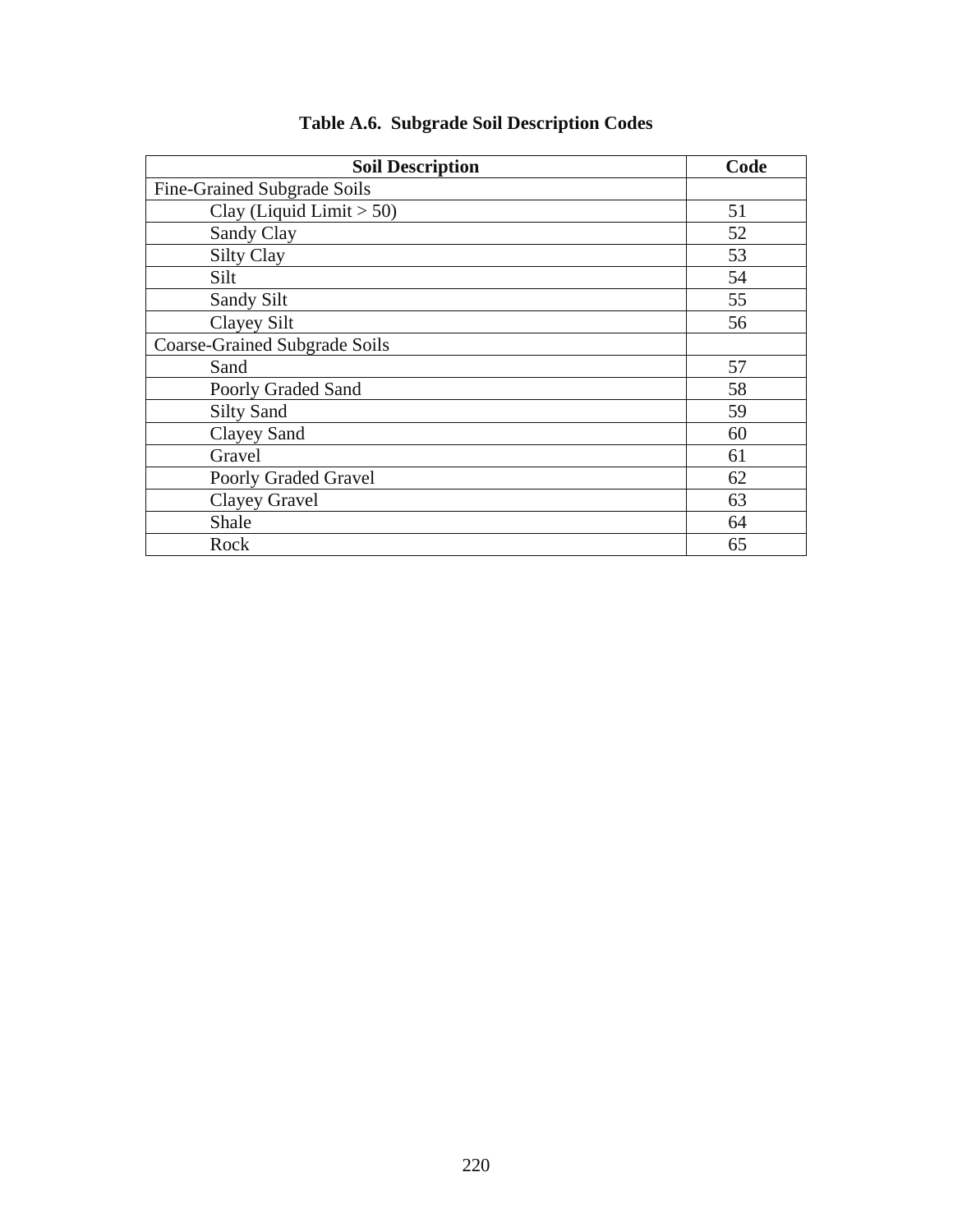| <b>Material Type</b>                                           | Code |
|----------------------------------------------------------------|------|
| Grout                                                          | 70   |
| Chip Seal Coat                                                 | 71   |
| <b>Slurry Seal Coat</b>                                        | 72   |
| Fog Seal Coat                                                  | 73   |
| <b>Woven Geotextile</b>                                        | 74   |
| Nonwoven Geotextile                                            | 75   |
| <b>Stress Absorbing Membrane Interlayer</b>                    | 77   |
| Dense-Graded Asphalt Concrete Interlayer                       | 78   |
| Aggregate Interlayer                                           | 79   |
| Open-Graded Asphalt Concrete Interlayer                        | 80   |
| Chip Seal with Modified Binder (Does Not Include Crumb Rubber) | 81   |
| Sand Seal                                                      | 82   |
| Asphalt-Rubber Seal Coat (Stress Absorbing Membrane)           | 83   |
| Sand Asphalt                                                   | 84   |
| Other                                                          | 85   |
| Thin Seal Interlayer                                           | 86   |
| Plain PCC (only used for SPS-7)                                | 90   |

# **Table A.7. Material Type Codes for Thin Seals and Interlayers**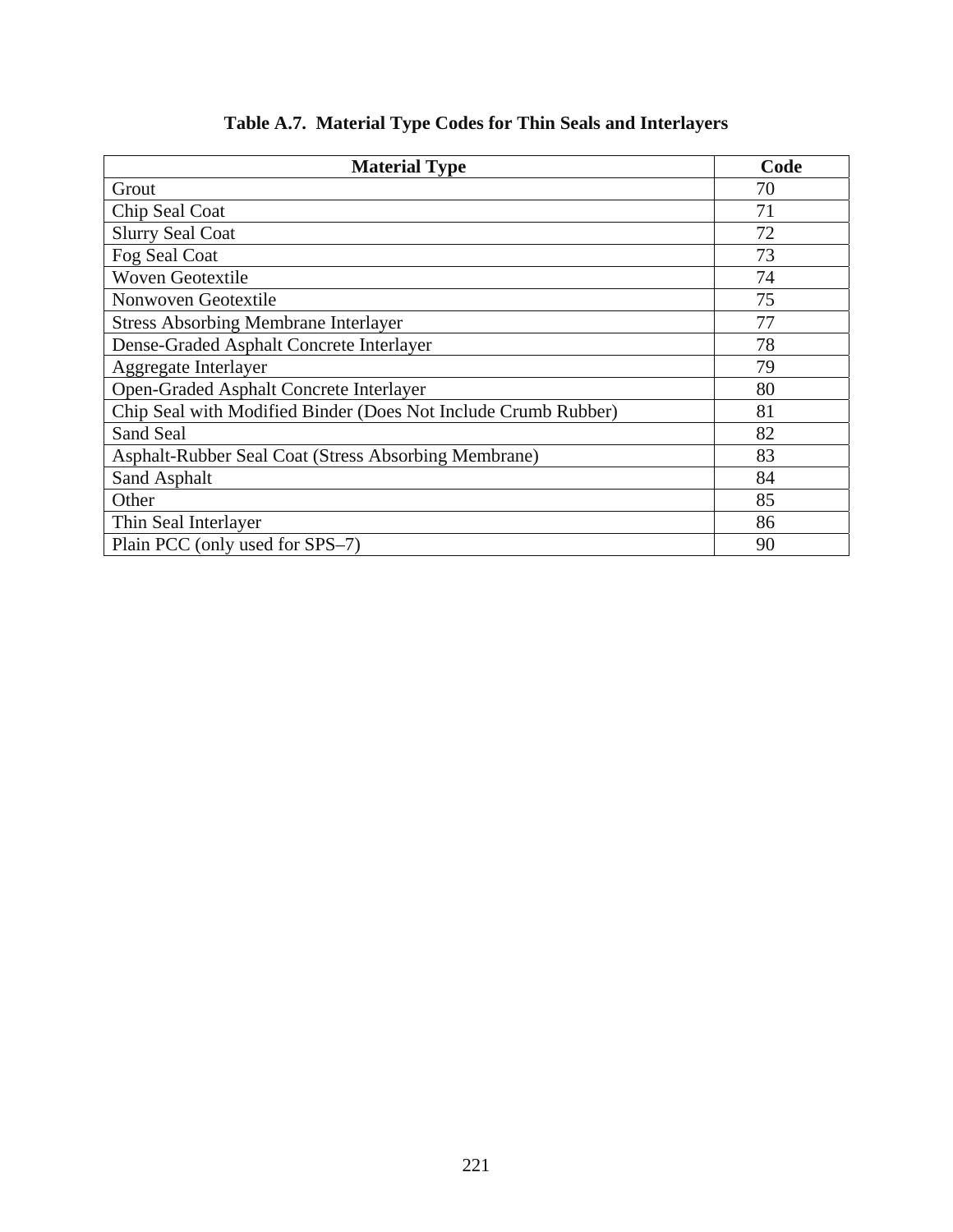| <b>Geologic Classification</b>                   | Code |
|--------------------------------------------------|------|
| Igneous                                          |      |
| Granite                                          | 01   |
| Syenite                                          | 02   |
| Diorite                                          | 03   |
| Gabbro                                           | 04   |
| Peridotite                                       | 05   |
| Felsite                                          | 06   |
| <b>Basalt</b>                                    | 07   |
| Diabase                                          | 08   |
| Sedimentary                                      |      |
| Limestone                                        | 09   |
| Dolomite                                         | 10   |
| Shale                                            | 11   |
| Sandstone                                        | 12   |
| Chert                                            | 13   |
| Conglomerate                                     | 14   |
| <b>Breccia</b>                                   | 15   |
| Metamorphic                                      |      |
| Gneiss                                           | 16   |
| Schist                                           | 17   |
| Amphibolite                                      | 18   |
| Slate                                            | 19   |
| Quartzite                                        | 20   |
| Marble                                           | 21   |
| Serpentine                                       | 22   |
| Other Rock Type (Specify if Possible or Unknown) | 30   |
| <b>Glacial Soils</b>                             |      |
| <b>Glacial Soils</b>                             | 31   |
| <b>Boulder Clay</b>                              | 32   |
| <b>Glacial Sands and Gravels</b>                 | 33   |
| <b>Laminated Silts and Laminated Clays</b>       | 34   |
| Varved Clays                                     | 35   |
| <b>Ground Moraine</b>                            | 36   |
| Fluvio-glacial Sands and Gravels                 | 37   |
| <b>Other Glacial Soils</b>                       | 38   |

# **Table A.8. Geologic Classification Codes**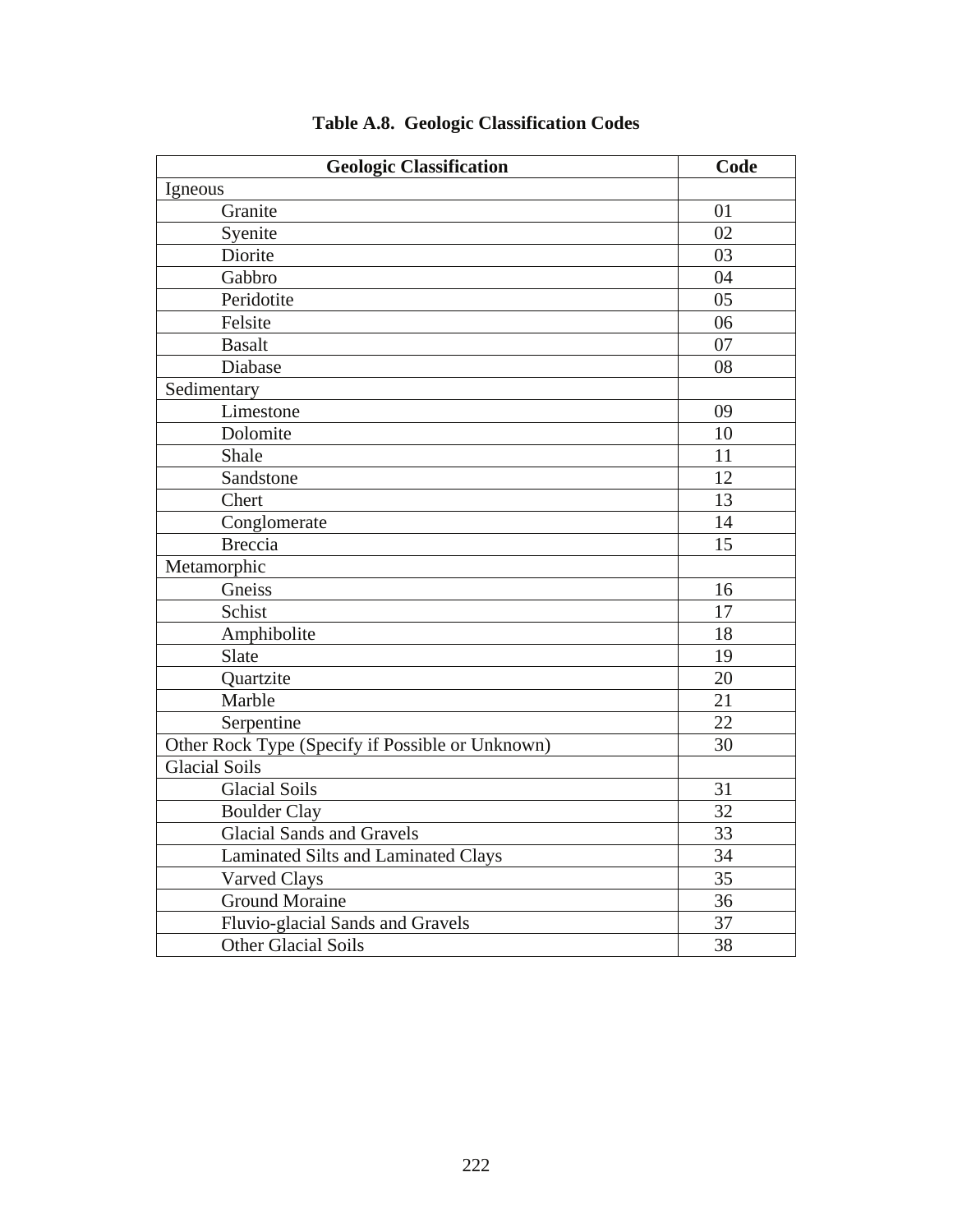| <b>Geologic Classification</b>                              | Code |
|-------------------------------------------------------------|------|
| <b>Residual Soils Code</b>                                  |      |
| <b>Plateau Gravels</b>                                      | 40   |
| <b>River Gravels</b>                                        | 41   |
| Alluvium                                                    | 42   |
| Alluvial Clays and/or Peat                                  | 43   |
| <b>Alluvial Silt</b>                                        | 44   |
| <b>Other Alluvial Soils</b>                                 | 45   |
| <b>Coastal Shingle and Beach Deposits</b>                   | 46   |
| Wind-Blown Sand                                             | 47   |
| Loess (Collapsible Soil)                                    | 48   |
| Shale, Siltstone, Mudstone, Claystone                       | 49   |
| <b>Expansive Soils</b>                                      | 50   |
| <b>Residual Soils</b>                                       | 51   |
| Residual Soils Derived from Granites, Gneisses, and Schists | 52   |
| Residual Soils Derived from Limestone, Sandstone, And Shale | 53   |
| <b>Other Residual Soils</b>                                 | 54   |
| Coquina                                                     | 55   |
| Shell                                                       | 56   |
| Marl                                                        | 58   |
| Caliche                                                     | 59   |
| Other                                                       | 60   |

## **Table A.8. Geologic Classification Codes (Continued)**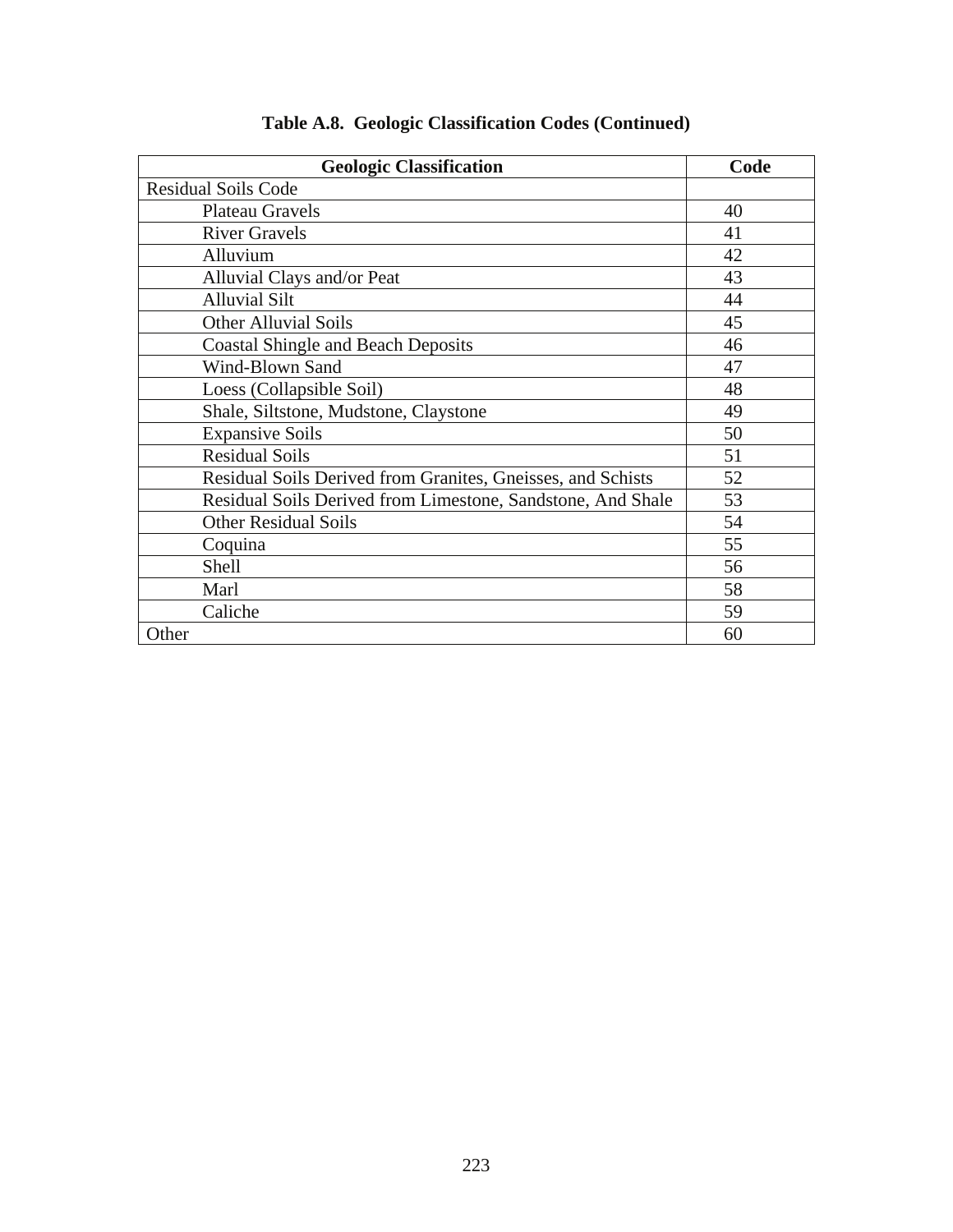| <b>Soil and Soil-Aggregate Mixture Type</b> | Code |
|---------------------------------------------|------|
| $A-1-a$                                     | 01   |
| $A-1-b$                                     | 02   |
| $A-3$                                       | 03   |
| $A-2-4$                                     | 04   |
| $A-2-5$                                     | 05   |
| $A-2-6$                                     | 06   |
| $A-2-7$                                     | 07   |
| $A-4$                                       | 08   |
| $A-5$                                       | 09   |
| $A-6$                                       | 10   |
| $A - 7 - 5$                                 | 11   |
| $A-7-6$                                     | 12   |

**Table A.9. Soil and Soil-Aggregate Mixture Type Codes, AASHTO Classification**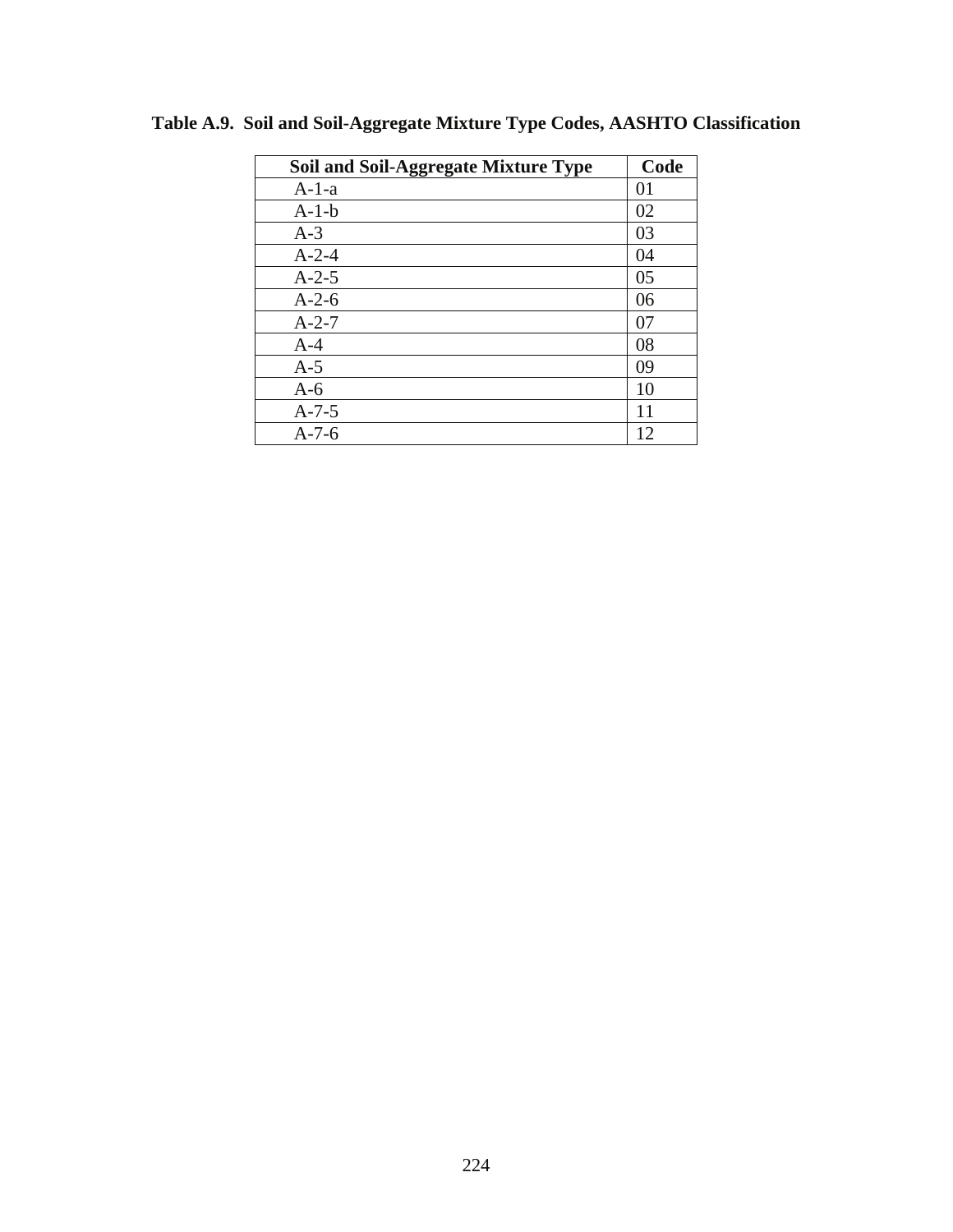| <b>Portland Cement Type</b> | Code |
|-----------------------------|------|
| Type I                      | 41   |
| Type II                     | 42   |
| Type III                    | 43   |
| Type IV                     | 44   |
| Type V                      | 45   |
| Type IS                     | 46   |
| Type ISA                    | 47   |
| Type IA                     | 48   |
| Type IIA                    | 49   |
| Type IIIA                   | 50   |
| Type IP                     | 51   |
| Type IPA                    | 52   |
| Type N                      | 53   |
| Type NA                     | 54   |
| Other                       | 55   |

**Table A.10. Portland Cement Type Codes**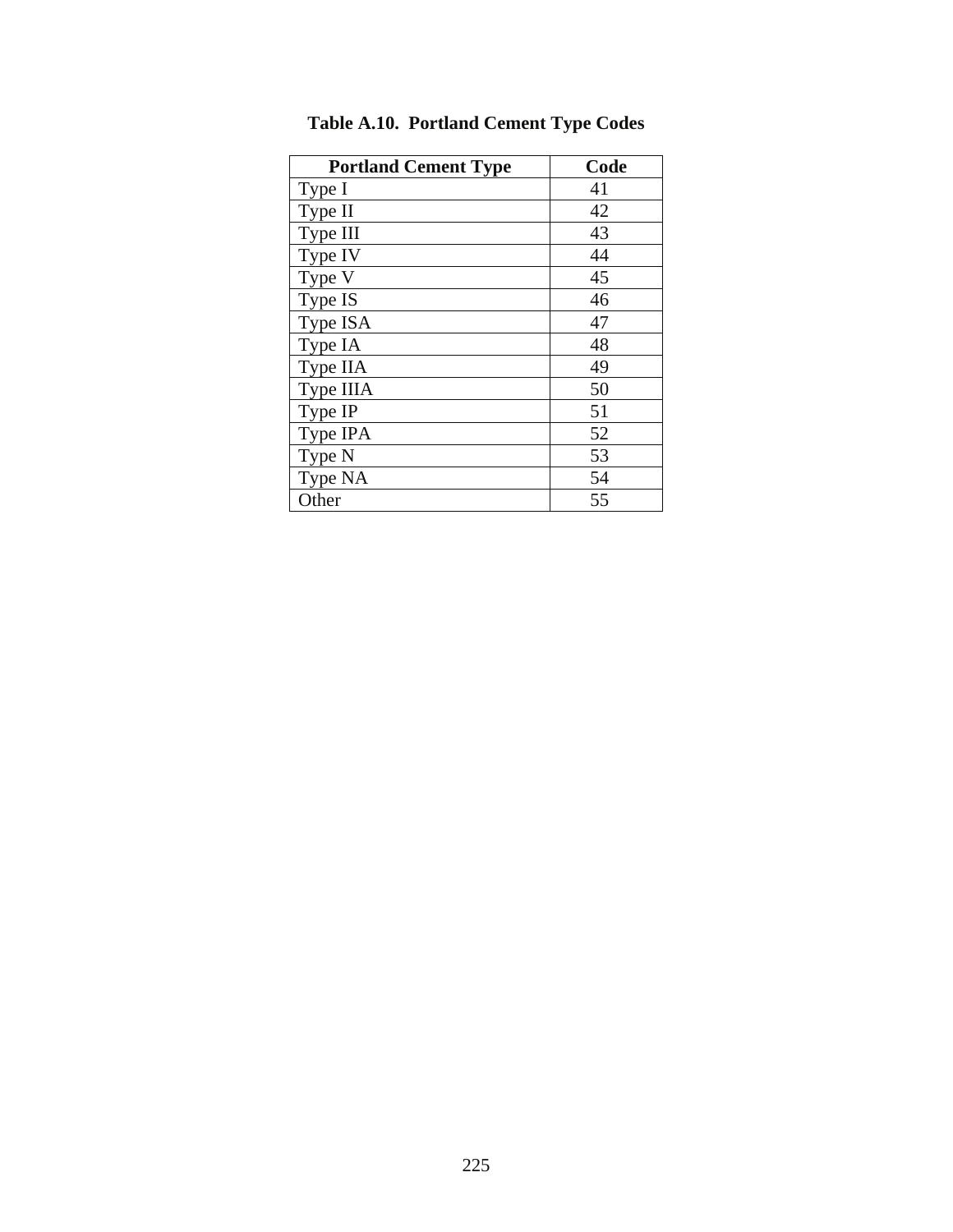| <b>Portland Cement Concrete Admixture</b>                      | Code |
|----------------------------------------------------------------|------|
| Water-Reducing (AASHTO M194, Type A)                           | 01   |
| Retarding (AASHTO M194, Type B)                                | 02   |
| Accelerating (AASHTO M194, Type C)                             | 03   |
| Water-Reducing and Retarding (AASHTO M194, Type D)             | 04   |
| Water-Reducing and Accelerating (AASHTO M194, Type E)          | 05   |
| Water-Reducing, High Range (AASHTO M194, Type F)               | 06   |
| Water-Reducing, High Range and Retarding (AASHTO M194, Type G) | 07   |
| Air-Entraining Admixture (AASHTO M154)                         | 08   |
| Natural Pozzolans (AASHTO M295, Class N)                       | 09   |
| Fly Ash, Class F (AASHTO M295)                                 | 10   |
| Fly Ash, Class C (AASHTO M295)                                 | 11   |
| Other (Chemical)                                               | 12   |
| Other (Mineral)                                                | 13   |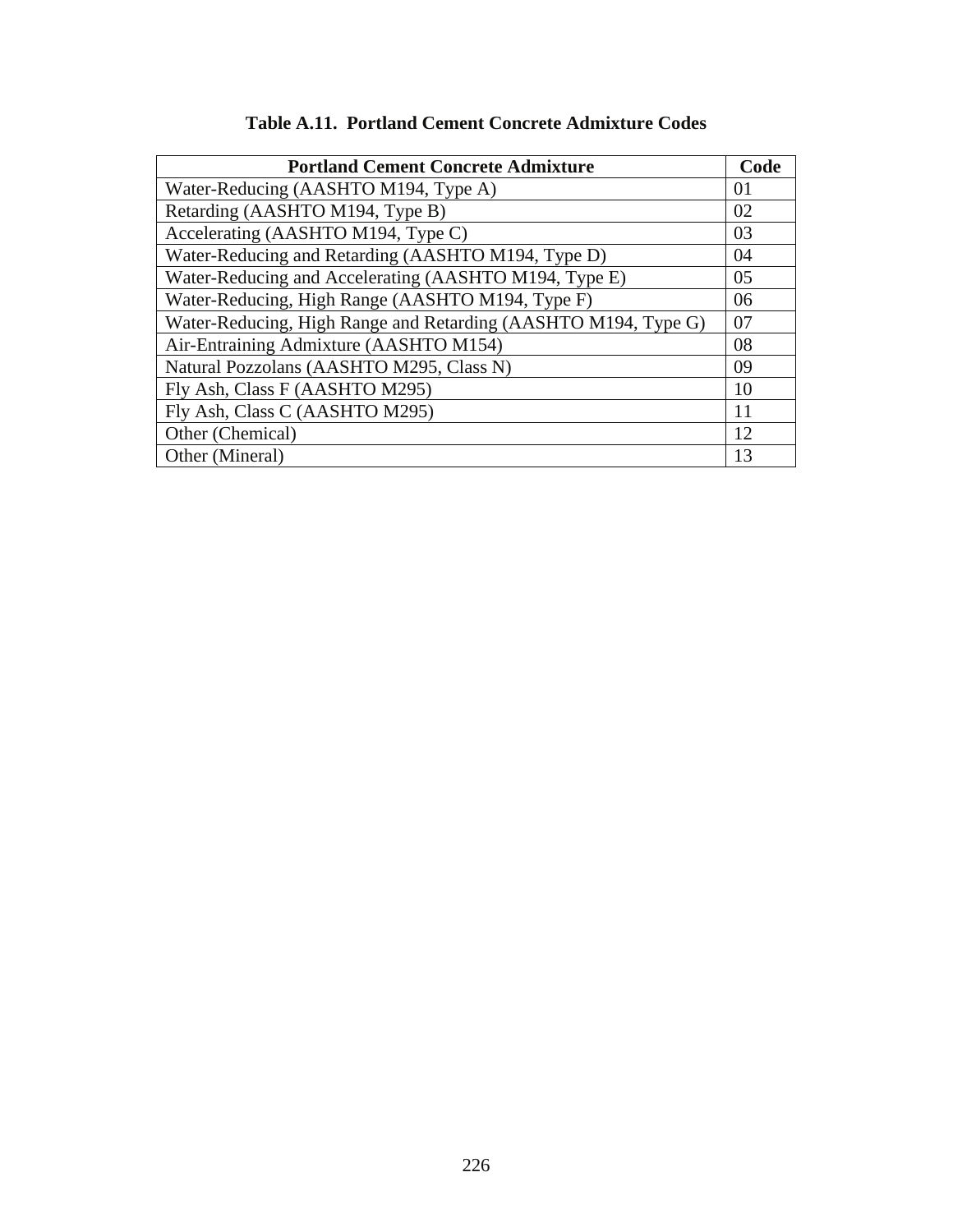| <b>Description</b>                                         | <b>AASHTO</b> | <b>ASTM</b>      | Code           |
|------------------------------------------------------------|---------------|------------------|----------------|
| <b>Resistance to Abrasion of Small Size Coarse</b>         | T96           | C <sub>131</sub> | 0 <sub>1</sub> |
| Aggregate by Use of Los Angeles Machine (Percent           |               |                  |                |
| Weight Loss)                                               |               |                  |                |
| Soundness of Aggregate by Freezing and Thawing             | T103          |                  | 02             |
| (Percent Weight Loss)                                      |               |                  |                |
| Soundness of Aggregate by Use of Sodium Sulfate or         | T104          | <b>C88</b>       | 03             |
| Magnesium Sulfate (Percent Weight Loss)                    |               |                  |                |
| Resistance to Degradation of Large-Size Coarse             | —             | C <sub>535</sub> | 04             |
| Aggregate by Abrasion and Impact in the Los Angeles        |               |                  |                |
| Machine (Percent Weight Loss)                              |               |                  |                |
| Potential Volume Change of Cement-Aggregate                |               | C342             | 05             |
| <b>Combinations (Percent Expansion)</b>                    |               |                  |                |
| <b>Evaluation of Frost Resistance of Coarse Aggregates</b> |               | C682             | 06             |
| in Air-Entrained Concrete by Critical Dilution             |               |                  |                |
| Procedures (Number of Weeks of Frost Immunity)             |               |                  |                |
| Potential Alkali Reactivity of Cement Aggregate            |               | C <sub>227</sub> | 07             |
| <b>Combinations (Average Percent Expansion)</b>            |               |                  |                |
| Potential Reactivity of Aggregates (Reduction in           |               | C <sub>289</sub> | 08             |
| Alkalinity-mmol/L)                                         |               |                  |                |
| Test for Clay Lumps and Friable Particles in               | T112          | C142             | 09             |
| Aggregates (Percent by Weight)                             |               |                  |                |
|                                                            |               |                  |                |
| Test for Potential Alkali Reactivity of Carbonate          |               | C586             | 11             |
| Rocks for Concrete Aggregates (Percent Change in           |               |                  |                |
| Specimen Length)                                           |               |                  |                |

# **Table A.12. Aggregate Durability Test Type Codes**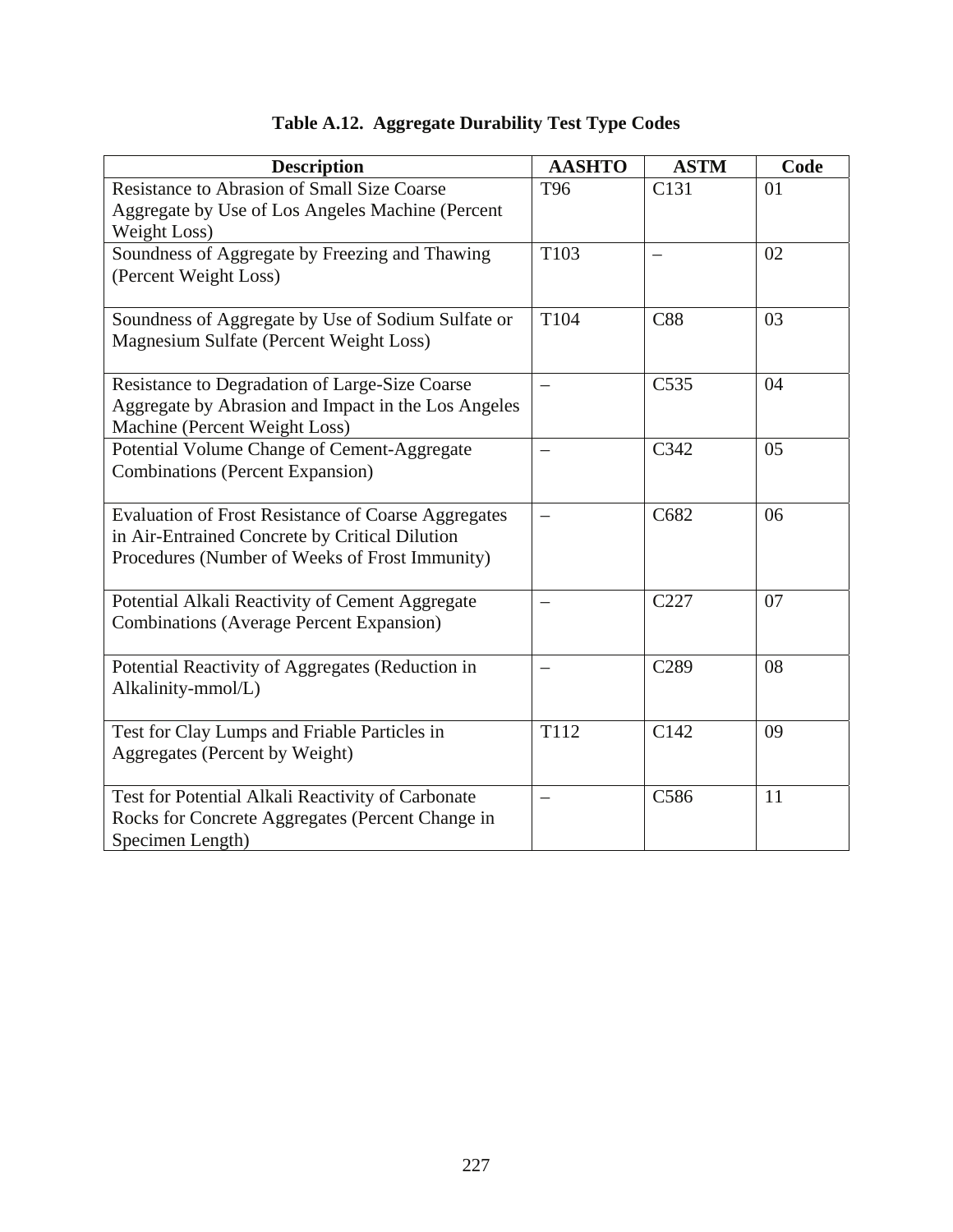| <b>Asphalt Refiners and Processors</b>                                       | Code                               |
|------------------------------------------------------------------------------|------------------------------------|
| Belcher Refining Co., Mobile Bay, AL                                         | 78                                 |
| Hunt Refining Co., Tuscaloosa, AL                                            | $\overline{01}$                    |
| Chevron USA, Inc., Kenai, AK                                                 | $\overline{02}$                    |
| Mapco Alaska Petroleum, North Pole, AK                                       | $\overline{03}$                    |
| Intermountain Refining Cl., Fredonia, AZ                                     | $\overline{04}$                    |
| Berry Petroleum Company, Stevens, AR                                         | $\overline{05}$                    |
| Cross Oil and Refining Company, Smackover, AR                                | $\overline{06}$                    |
| Lion Oil Company, El Dorado, AR                                              | $\overline{07}$                    |
| McMillan Ring, Free Oil Cl., Norphlet, AR                                    | $\overline{08}$                    |
| Chevron USA, Inc., Richmond, CA                                              | 09                                 |
| Conoco, Inc., Santa Maria, CA                                                | 10                                 |
| Edgington Oil Co., Inc., Long Beach, CA                                      | 11                                 |
| Golden Bear Division, Witco Chemical Corp., Oildale, CA                      | $\overline{12}$                    |
| Golden West Refining, Co., Santa Fe Springs, CA                              | $\overline{13}$                    |
| Huntway Refining Co., Benicia, CA                                            | $\overline{14}$                    |
| Huntway Refining Co., Wilmington, CA                                         | 15                                 |
| Lunday-Thagard Co., South Gate, CA                                           | 79                                 |
| Newhall Refining Co., Inc., Newhall, CA                                      | $\overline{16}$                    |
| Oxnard Refining, Oxnard, CA<br>17                                            | 17                                 |
| Paramount Petroleum Corp., Paramount, CA                                     | 80                                 |
| Powerline Oil Co., Santa Fe Springs, CA                                      | $\overline{81}$                    |
| San Joaquin Refining Cl., Bakersfield, CA                                    | 18                                 |
| Shell Oil Co., Martinez, CA                                                  | 19                                 |
| Superior Processing Co., Santa Fe Springs, CA                                | $\overline{20}$                    |
| Colorado Refining Co., Commerce City, CO                                     | 82                                 |
| Conoco, Inc., Commerce City, CO                                              | 21                                 |
| Amoco Oil, Inc., Savannah, GA                                                | $\overline{22}$                    |
| Young Refining Corp., Douglasville, GA                                       | 23                                 |
| Chevron USA, Inc., Barber's Point, HI                                        | $\overline{24}$                    |
| Clark Oil and Refining Corp., Blue Island, IL                                | $\overline{25}$                    |
| Shell Oil Co., Wood River, IL                                                | 26                                 |
| Unacol Corp., Lemont, IL                                                     | $\overline{27}$                    |
| Amoco Oil Co., Whiting, IN                                                   | 28                                 |
| Laketon Refining Corp., Laketon, IN                                          | 83                                 |
| Young Refining Corp., Laketon, IN                                            | 29                                 |
| Derby Refining Co., El Dorado, KS                                            | 84                                 |
| Farmland Industries, Inc., Phillipsburg, KS                                  | 30                                 |
| Total Petroleum, Inc., Arkansas City, KS                                     | 31                                 |
| Ashland Petroleum Co., Catlettsburg, KY                                      | 32<br>33                           |
| Atlas Processing Co., Shreveport, LA                                         |                                    |
| Calumet Refining Co., Princeton, LA                                          | $\overline{34}$<br>$\overline{35}$ |
| Exxon Co., Baton Rouge, LA                                                   | $\overline{36}$                    |
| Marathon Petroleum Co., Garyville, LA<br>Marathon Petroleum Co., Detroit, MI | $\overline{37}$                    |
| Ashland Petroleum Co., St. Paul, MN                                          | 38                                 |
|                                                                              | $\overline{39}$                    |
| Koch Refining Co., Rosemount, MN<br>Chevron USA, Inc., Pascagoula, MS        | 40                                 |
|                                                                              | 41                                 |
| Ergon Refining Inc., Vicksburg, MS                                           |                                    |

**Table A.13. Codes for Asphalt Refiners and Processors in the United States\***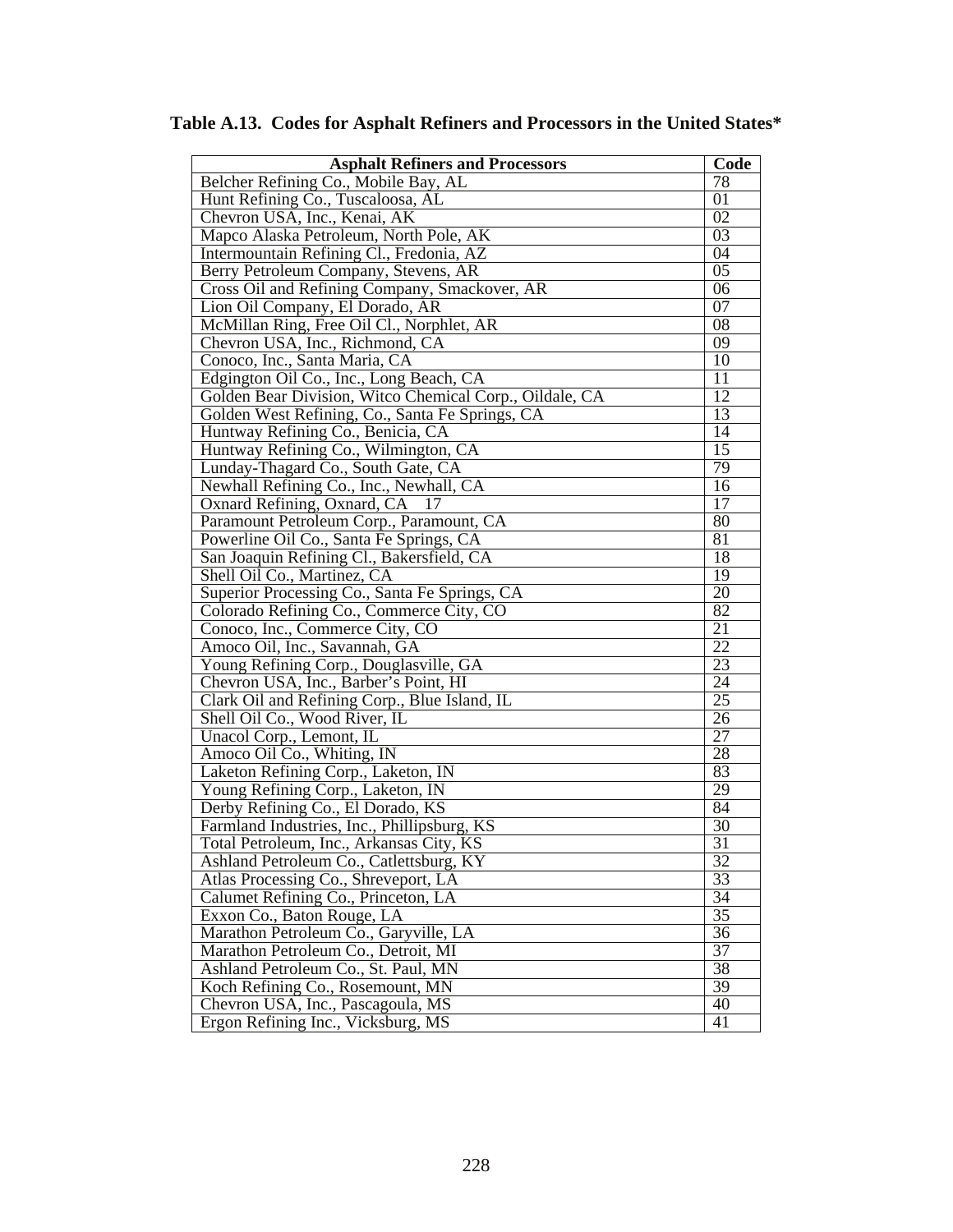| <b>Asphalt Refiners and Processors</b>                           | Code            |
|------------------------------------------------------------------|-----------------|
| Southland Oil Co., Lumberton, MS                                 | $\overline{42}$ |
| Southland Oil Co., Sanderson, MS                                 | $\overline{43}$ |
| Cenex, Laurel, MT                                                | 44              |
| Conoco, Inc., Billings, MT                                       | 45              |
| Exxon Co., Billings, MT                                          | 46              |
| Chevron USA, Inc., Perth Amboy, NJ                               | 47              |
| Exxon Co., Linden, NJ                                            | 48              |
| Giant Industries, Inc., Gallup, NM                               | 85              |
| Navahoe Refining Co., Artesia, NM                                | 49              |
| Cibro Petroleum Products Co., Albany, NY                         | 86              |
| Ashland Petroleum Co., Canton, OH                                | 50              |
| Standard Oil Co., Toledo, OH                                     | $\overline{51}$ |
| Sohio Oil Co. (BP America), Toledo, OH                           | 87              |
| Kerr-McGee Refining Co., Wynnewood, OK                           | $\overline{52}$ |
| Sinclair Oil Corp., Tulsa, OK                                    | 53              |
| Sun Co., Tulsa, OK                                               | 54              |
| Total Petroleum Inc., Ardmore, OK                                | $\overline{55}$ |
| Chevron USA, Inc., Portland, OR                                  | 56              |
| Atlantic Refining & Marketing Corp., Philadelphia, PA            | $\overline{57}$ |
| United Refining Co., Warren, PA                                  | 58              |
| Mapco Petroleum, Inc., Memphis, TN                               | 59              |
| Charter International Oil Co., Houston, TX                       | 60              |
| Chevron USA, Inc., El Paso, TX                                   | 61              |
| Coastal Refining & Marketing, Inc., Corpus Christi, TX           | 88              |
| Coastal States Petroleum Co., Corpus Christi, TX                 | 62              |
| Diamond Shamrock Corp., Sunray, TX                               | 63              |
| Exxon Co. USA, Baytown, TX                                       | $\overline{64}$ |
| Fina Oil and Chemical Co., Big Spring, TX                        | 65              |
| Fina Oil and Chemical Co., Port Arthur, TX                       | 89              |
| Hill Petroleum Co., Houston, TX                                  | 90              |
| Shell Oil Co., Deer Park, TX                                     | 66              |
| Star Enterprise, Port Arthur & Port Neches, TX                   | 91              |
| Texaco Refining & Marketing, Inc., Port Arthur & Port Neches, TX | $\overline{67}$ |
| Trifinery, Corpus Christi, TX                                    | $\overline{92}$ |
| Unocal Corp., Nederland, TX                                      | 68              |
| Valero Refining Co., Corpus Christi, TX                          | 69              |
| Phillips 66 Co., Woods Cross, UT                                 | $\overline{70}$ |
| Chevron USA Inc., Seattle, WA                                    | $\overline{71}$ |
| Sound Refining, Inc., Tacoma, WA                                 | $\overline{72}$ |
| US Oil and Refining Co., Tacoma, WA                              | 73              |
| Murphy Oil USA, Inc., Superior, WI                               | 74              |
| Big West Oil Co., Cheyenne, WY                                   | 75              |
| Little America Refining Co., Casper, WY                          | 93              |
| Sinclair Oil Corp., Sinclair, WY                                 | 76              |
| Other                                                            | 77              |

#### **Table A.13. Codes for Asphalt Refiners and Processors in the United States\* (Continued)**

\* Originally taken from *Oil and Gas Journal*, March 20, 1989, pp. 72–89 and updated October 1993.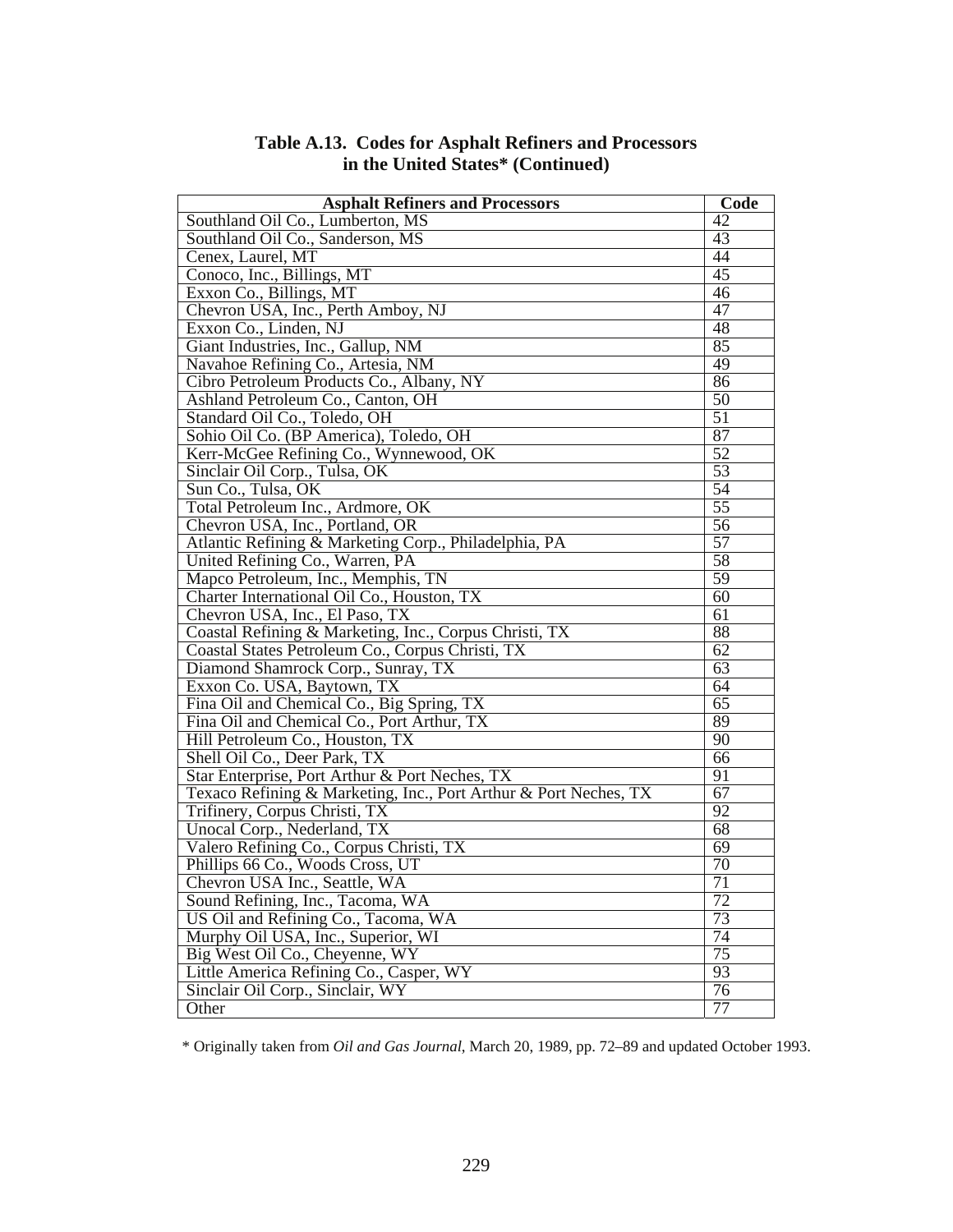| <b>Asphalt Cement Modifier</b> | Code |
|--------------------------------|------|
| <b>Stone Dust</b>              | 01   |
| Lime                           | 02   |
| <b>Portland Cement</b>         | 03   |
| <b>Carbon Black</b>            | 04   |
| Sulfur                         | 05   |
| Lignin                         | 06   |
| <b>Natural Latex</b>           | 07   |
| Synthetic Latex                | 08   |
| <b>Block Copolymer</b>         | 09   |
| <b>Reclaimed Rubber</b>        | 10   |
| Polyethylene                   | 11   |
| Polypropylene                  | 12   |
| <b>Ethylene-Vinyl Acetate</b>  | 13   |
| Polyvinyl Chloride             | 14   |
| Asbestos                       | 15   |
| <b>Rock Wool</b>               | 16   |
| Polyester                      | 17   |
| Manganese                      | 18   |
| <b>Other Mineral Salts</b>     | 19   |
| <b>Lead Compounds</b>          | 20   |
| Carbon                         | 21   |
| <b>Calcium Salts</b>           | 22   |
| <b>Recycling Agents</b>        | 23   |
| <b>Rejuvenating Oils</b>       | 24   |
| Amines                         | 25   |
| Fly Ash                        | 26   |
| Other                          | 27   |

**Table A.14. Asphalt Cement Modifier Codes**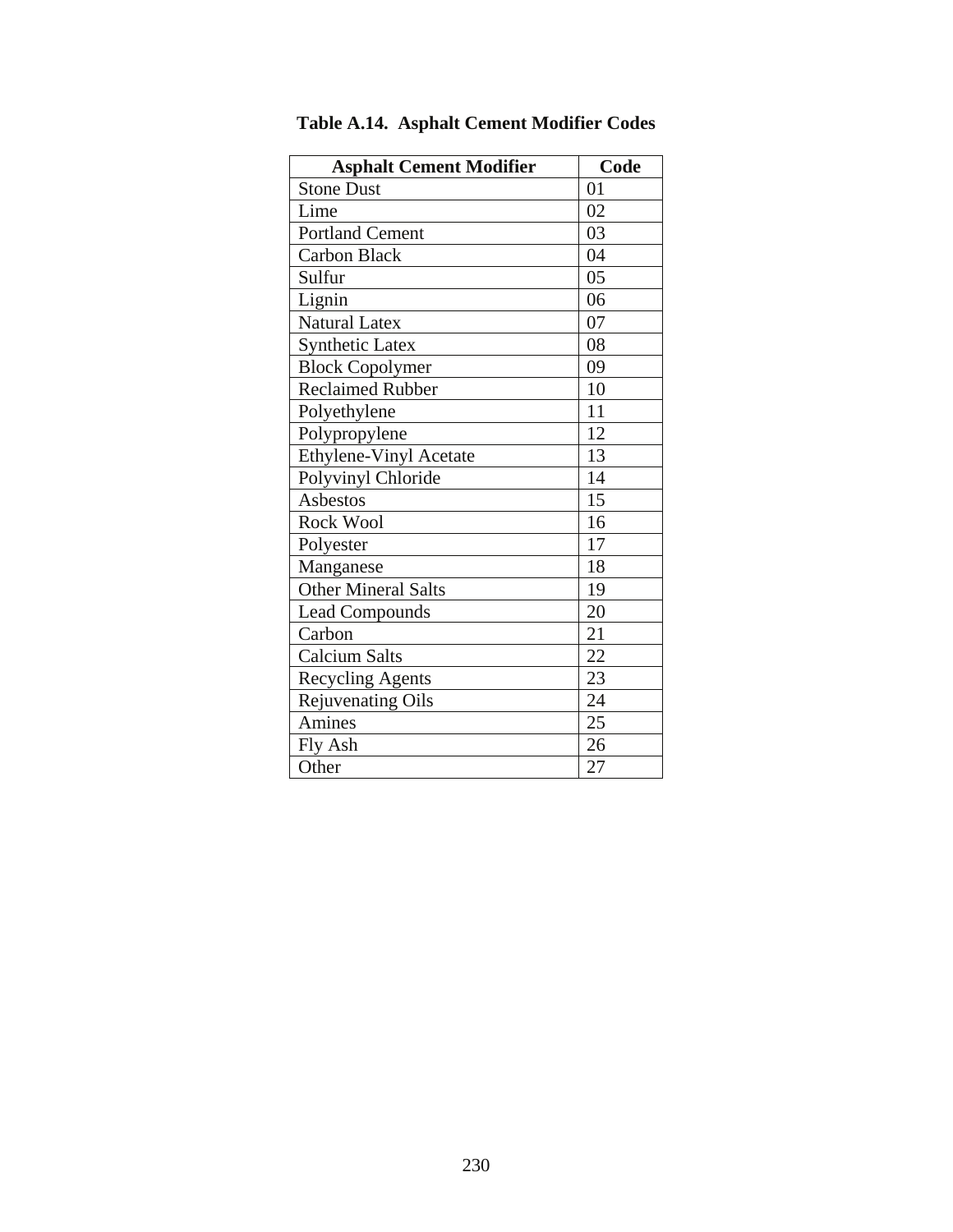| <b>Asphalt Grade</b>                    | Code |
|-----------------------------------------|------|
| <b>Asphalt Cements</b>                  |      |
| $AC-2.5$                                | 01   |
| $AC-5$                                  | 02   |
| $AC-10$                                 | 03   |
| $AC-20$                                 | 04   |
| $AC-30$                                 | 05   |
| $AC-40$                                 | 06   |
| AR-1000 (AR-10 by AASHTO Designation)   | 07   |
| AR-2000 (AR-20 by AASHTO Designation)   | 08   |
| AR-4000 (AR-40 by AASHTO Designation)   | 09   |
| AR-8000 (AR-80 by AASHTO Designation)   | 10   |
| AR-16000 (AR-160 by AASHTO Designation) | 11   |
| 200-300 pen                             | 12   |
| 120-150 pen                             | 13   |
| 85-100 pen                              | 14   |
| $60-70$ pen                             | 15   |
| $40-50$ pen                             | 16   |
| Other Asphalt Cement Grade              | 17   |
| <b>Emulsified Asphalts</b>              |      |
| $RS-1$                                  | 18   |
| $RS-2$                                  | 19   |
| $MS-1$                                  | 20   |
| $MS-2$                                  | 21   |
| $MS-2h$                                 | 22   |
| HFMS-1                                  | 23   |
| HFMS-2                                  | 24   |
| HFMS-2h                                 | 25   |
| HFMS-2s                                 | 26   |
| $SS-1$                                  | 27   |
| $SS-1h$                                 | 28   |
| CRS-1                                   | 29   |
| CRS-2                                   | 30   |
| $CMS-2$                                 | 31   |
| $CMS-2h$                                | 32   |
| $CSS-1$                                 | 33   |
| $CSS-1h$                                | 34   |
| <b>Other Emulsified Asphalt Grades</b>  | 35   |
| Cutback Asphalts (RC, MC, SC)           |      |
| 30 (MC only)                            | 36   |
| 70                                      | 37   |
| 250                                     | 38   |
| 800                                     | 39   |
| 3000                                    | 40   |
| Other Cutback Asphalt Grade             | 99   |

**Table A.15. Grades of Asphalt, Emulsified Asphalt, and Cutback Asphalt Codes** 

Taken from Manual Series No. 5 (MS-5), "A Brief Introduction to Asphalt," and Specification Series No. 2 (SS-2), "Specifications for Paving and Industrial Asphalts," both publications by the Asphalt Institute.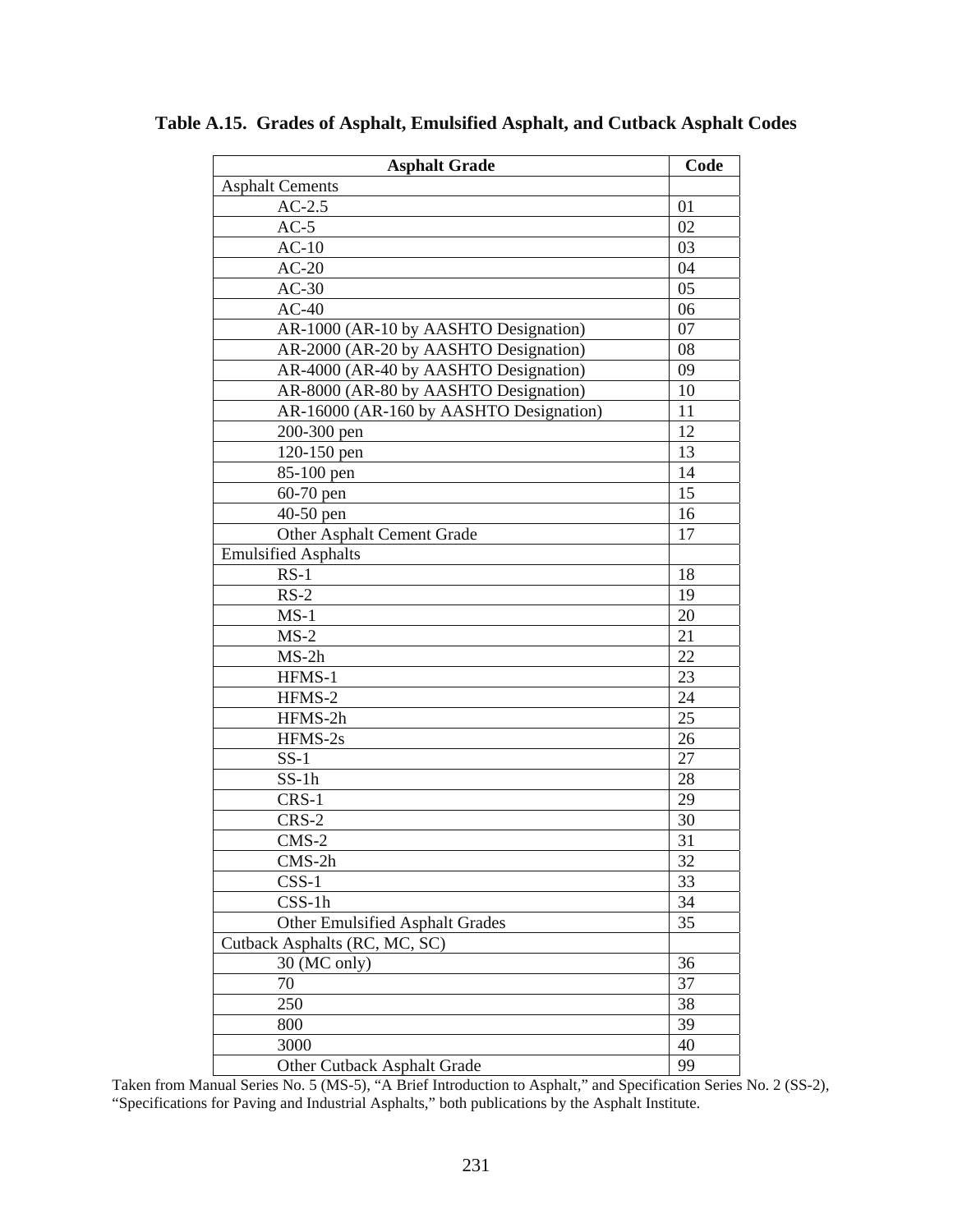| <b>Maintenance and Rehabilitation Work Type</b>                                           | <b>Codes</b> |
|-------------------------------------------------------------------------------------------|--------------|
| Crack Sealing (linear ft)                                                                 | 01           |
| Transverse Joint Sealing (linear ft)                                                      | 02           |
| Lane-Shoulder, Longitudinal Joint Sealing (linear ft)                                     | 03           |
| Full Depth Joint Repair Patching of PCC (sq. yards)                                       | 04           |
| Full Depth Patching of PCC Pavement Other than at Joint (sq. yards)                       | 05           |
| Partial Depth Patching of PCC Pavement Other than at Joint (sq. yards)                    | 06           |
| PCC Slab Replacement (sq. yards)                                                          | 07           |
| PCC Shoulder Restoration (sq. yards)                                                      | 08           |
| PCC Shoulder Replacement (sq. yards)                                                      | 09           |
| AC Shoulder Restoration (sq. yards)                                                       | 10           |
| AC Shoulder Replacement (sq. yards)                                                       | 11           |
| Grinding/Milling Surface (sq. yards)                                                      | 12           |
| Grooving Surface (sq. yards)                                                              | 13           |
| Pressure Grout Subsealing (no. of holes)                                                  | 14           |
| Slab Jacking Depressions (no. of depressions)                                             | 15           |
| Asphalt Subsealing (no. of holes)                                                         | 16           |
| Spreading of Sand or Aggregate (sq. yards)                                                | 17           |
| Reconstruction (Removal and Replacement) (sq. yards)                                      | 18           |
| Asphalt Concrete Overlay (sq. yards)                                                      | 19           |
| PCC Overlay (sq. yards)                                                                   | 20           |
| Mechanical Premix Patch (using motor grader and roller) (sq. yards)                       | 21           |
| Manual Premix Spot Patch (hand spreading and compacting with roller) (sq. yards)          | 22           |
| Machine Premix Patch (placing premix with paver, compacting with roller) (sq. yards)      | 23           |
| Full Depth Patch of AC Pavement (removing damaged material, repairing supporting          | 24           |
| material, and repairing) (sq. yards)                                                      |              |
| Patch Pot Holes-Hand Spread, Compacted with Truck (no. of holes)                          | 25           |
| Skin Patching (hand tools / hot pot to apply liquid asphalt and aggregate) (sq. yards)    | 26           |
| Strip Patching (using spreader and distributor to apply hot liquid asphalt and aggregate) | 27           |
| (sq. yards)                                                                               |              |
| Surface Treatment, single layer (sq. yards)                                               | 28           |
| Surface Treatment, double layer (sq. yards)                                               | 29           |
| Surface Treatment, three or more layers (sq. yards)                                       | 30           |
| Aggregate Seal Coat (sq. yards)                                                           | 31           |
| Sand Seal Coat (sq. yards)                                                                | 32           |
| Slurry Seal Coat (sq. yards)                                                              | 33           |
| Fog Seal Coat (sq. yards)                                                                 | 34           |
| Prime Coat (sq. yards)                                                                    | 35           |
| Tack Coat (sq. yards)                                                                     | 36           |
| Dust Layering (sq. yards)                                                                 | 37           |

# **Table A.16. Maintenance and Rehabilitation Work Type Codes**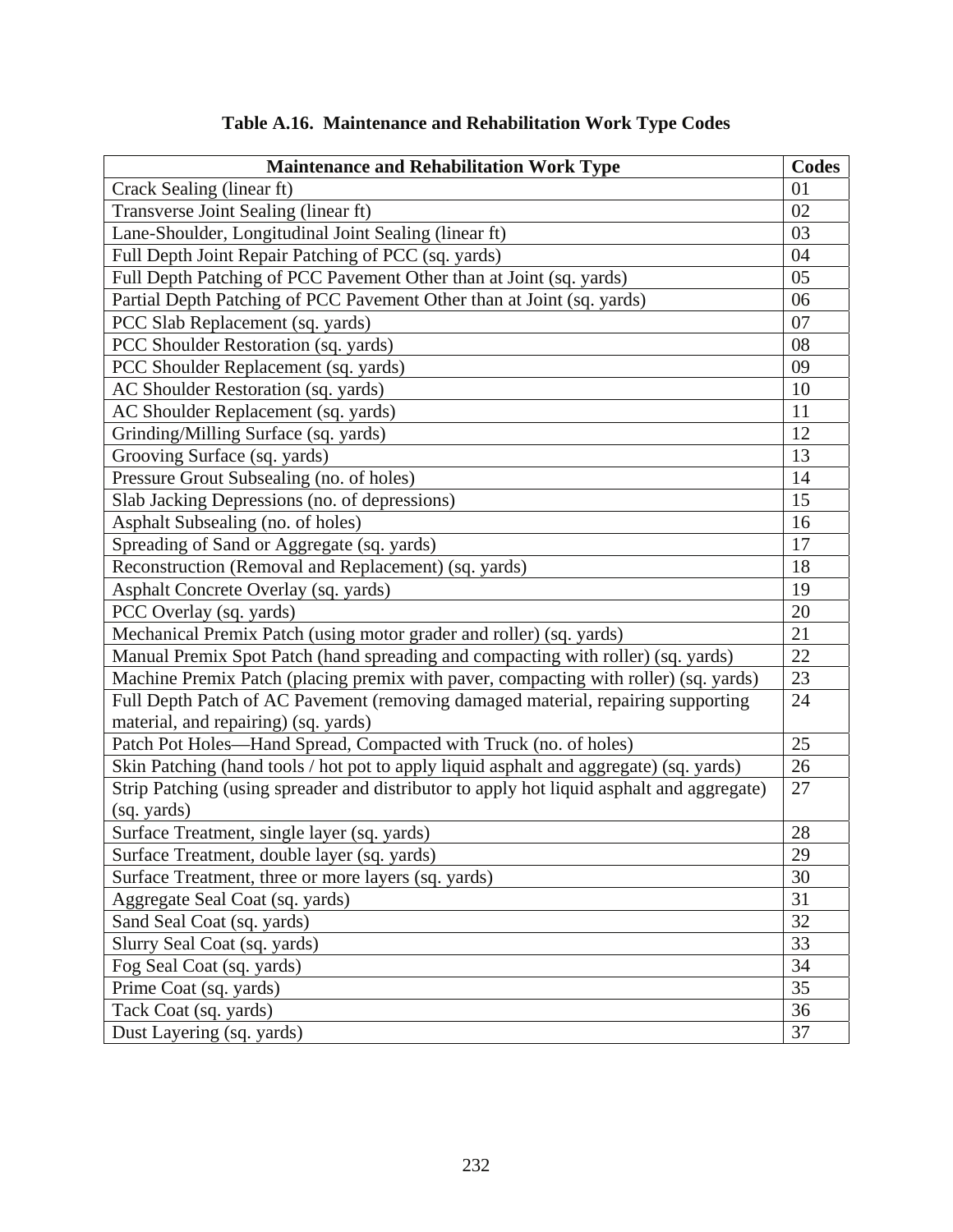| <b>Maintenance and Rehabilitation Work Type</b>                                        | Codes |
|----------------------------------------------------------------------------------------|-------|
| Longitudinal Subdrains (linear ft)                                                     | 38    |
| Transverse Subdrains (linear ft)                                                       | 39    |
| Drainage Blanket (sq. yards)                                                           | 40    |
| Well System                                                                            | 41    |
| Drainage Blankets with Longitudinal Drains                                             | 42    |
| Hot-Mix Recycled Asphalt Concrete (sq. yards)                                          | 43    |
| Cold-Mix Recycled Asphalt Concrete (sq. yards)                                         | 44    |
| Heater Scarification, Surface Recycled Asphalt Concrete (sq. yards)                    | 45    |
| Fracture Treatment of PCC Pavement as Base for New AC Surface (sq. yards)              | 46    |
| Fracture Treatment of PCC Pavement as Base for New PCC Surface (sq. yards)             | 47    |
| Recycled PCC (sq. yards)                                                               | 48    |
| Pressure Relief Joints in PCC Pavements (linear ft)                                    | 49    |
| Joint Load Transfer Restoration in PCC Pavements (linear ft)                           | 50    |
| Mill Off Existing AC Pavement and Overlay with AC (sq. yards)                          | 51    |
| Mill Off Existing AC Pavement and Overlay with PCC (sq. yards)                         | 52    |
| Other                                                                                  | 53    |
| Partial Depth Patching of PCC Pavement at Joints (sq. yards)                           | 54    |
| Mill Existing Pavement and Overlay with Hot-Mix Recycled Asphalt Concrete (sq. yards)  | 55    |
| Mill Existing Pavement and Overlay with Cold-Mix Recycled Asphalt Concrete (sq. yards) | 56    |
| Saw and Seal (linear ft)                                                               | 57    |

# **Table A.16. Maintenance and Rehabilitation Work Type Codes (Continued)**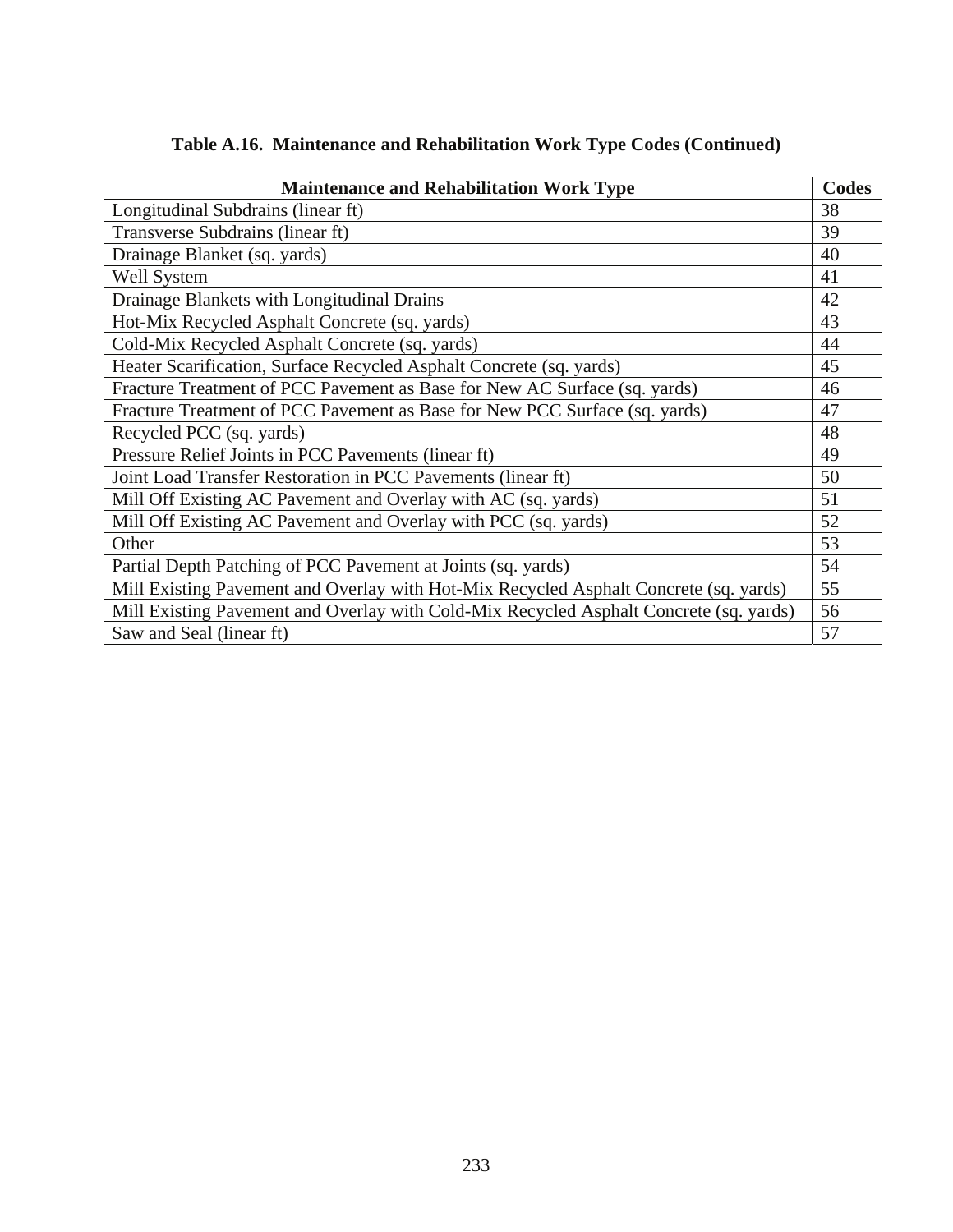| Code |
|------|
| 01   |
| 02   |
| 03   |
| 09   |
| 04   |
| 10   |
| 05   |
| 06   |
| 07   |
| 08   |
|      |

**Table A.17. Maintenance Location Codes** 

Note: LTPP only studies outside lanes.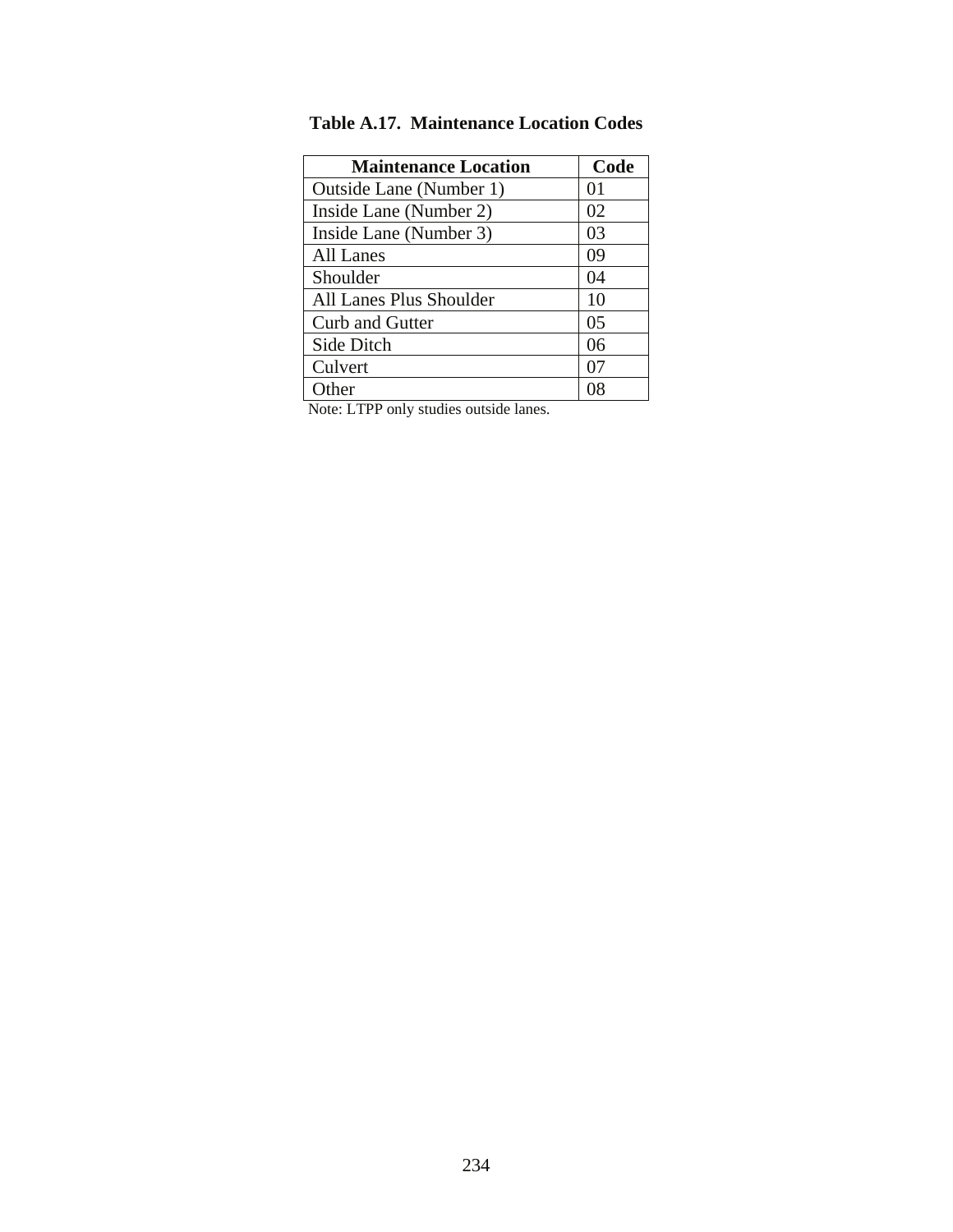| <b>Maintenance Materials Type</b>               | Code |
|-------------------------------------------------|------|
| <b>Preformed Joint Fillers</b>                  | 01   |
| <b>Hot-Poured Joint and Crack Sealer</b>        | 02   |
| Cold-Poured Joint and Crack Sealer              | 03   |
| <b>Open-Graded Asphalt Concrete</b>             | 04   |
| Hot-Mix Asphalt Concrete Laid Hot               | 05   |
| Hot-Mix Asphalt Concrete Laid Cold              | 06   |
| Sand Asphalt                                    | 07   |
| PCC (overlay replacement)                       |      |
| Joint Plain (JPCP)                              | 08   |
| Joint Reinforced (JRCP)                         | 09   |
| Continuously Reinforced (CRCP)                  | 10   |
| PCC (Patches)                                   | 11   |
| Hot Liquid Asphalt and Aggregate (Seal Coat)    | 12   |
| Hot Liquid Asphalt and Mineral Aggregate        | 13   |
| Hot Liquid Asphalt and Sand                     | 14   |
| Emulsified Asphalt and Aggregate (Seal Coat)    | 15   |
| <b>Emulsified Asphalt and Mineral Aggregate</b> | 16   |
| <b>Emulsified Asphalt and</b>                   | 17   |
| Hot Liquid Asphalt                              | 18   |
| <b>Emulsified Asphalt</b>                       | 19   |
| Sand Cement (Using Portland Cement)             | 20   |
| <b>Lime Treated or Stabilized Materials</b>     | 21   |
| <b>Cement Treated or Stabilized Materials</b>   | 22   |
| <b>Cement Grout</b>                             | 23   |
| Aggregate (Gravel, Crushed Stone, or Slag)      | 24   |
| Sand                                            | 25   |
| <b>Mineral Dust</b>                             | 26   |
| <b>Mineral Filler</b>                           | 27   |
| Other                                           | 28   |

# **Table A.18. Maintenance Materials Type Codes**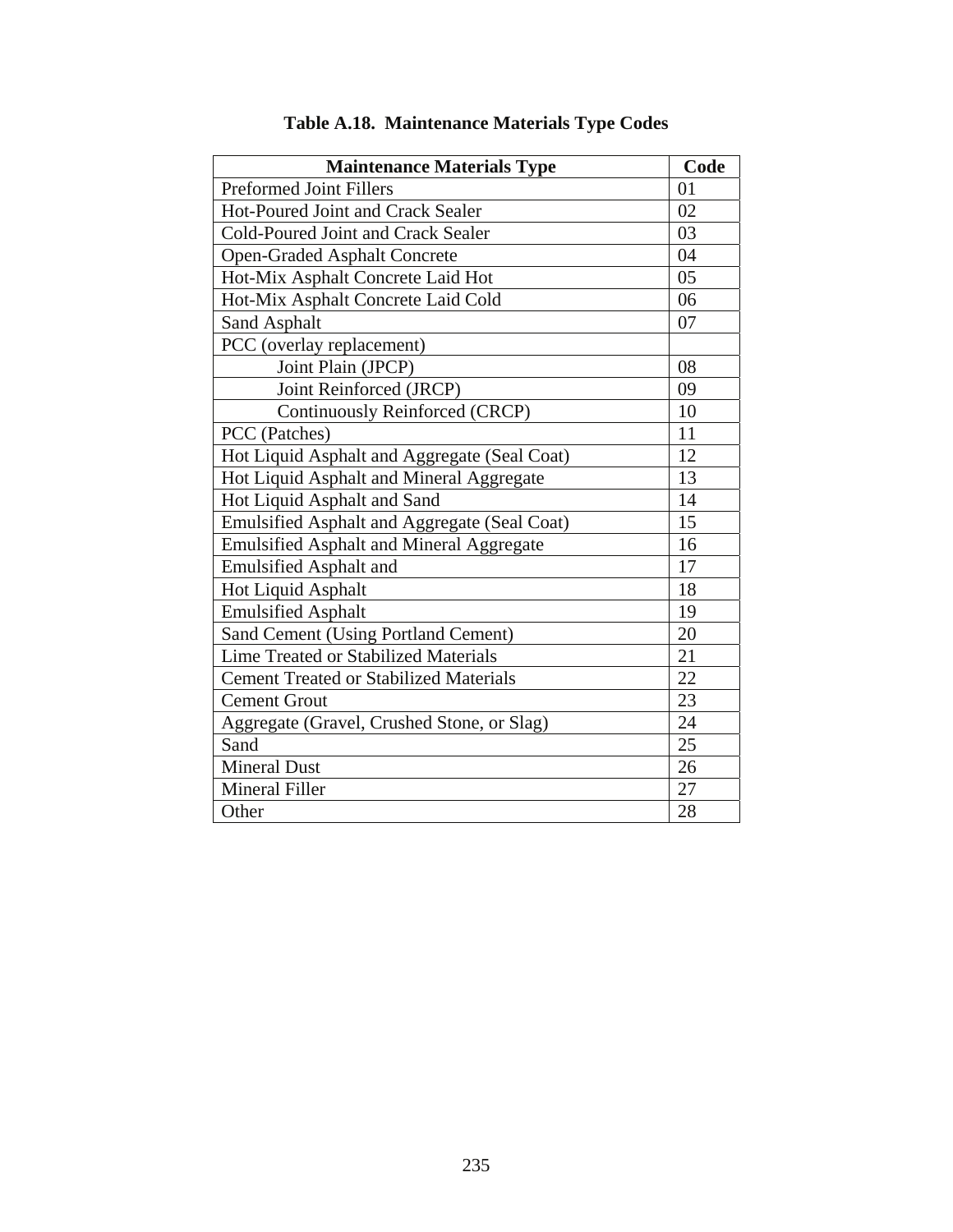| <b>Recycling Agent Type</b> | Code |
|-----------------------------|------|
| RA <sub>1</sub>             | 42   |
| <b>RA 5</b>                 | 43   |
| <b>RA 25</b>                | 44   |
| <b>RA 75</b>                | 45   |
| <b>RA 250</b>               | 46   |
| <b>RA 500</b>               | 47   |
| Other                       |      |

**Table A.19. Recycling Agent Type Codes** 

Note: The recycling agent groups shown in this table are defined in ASTM D4552.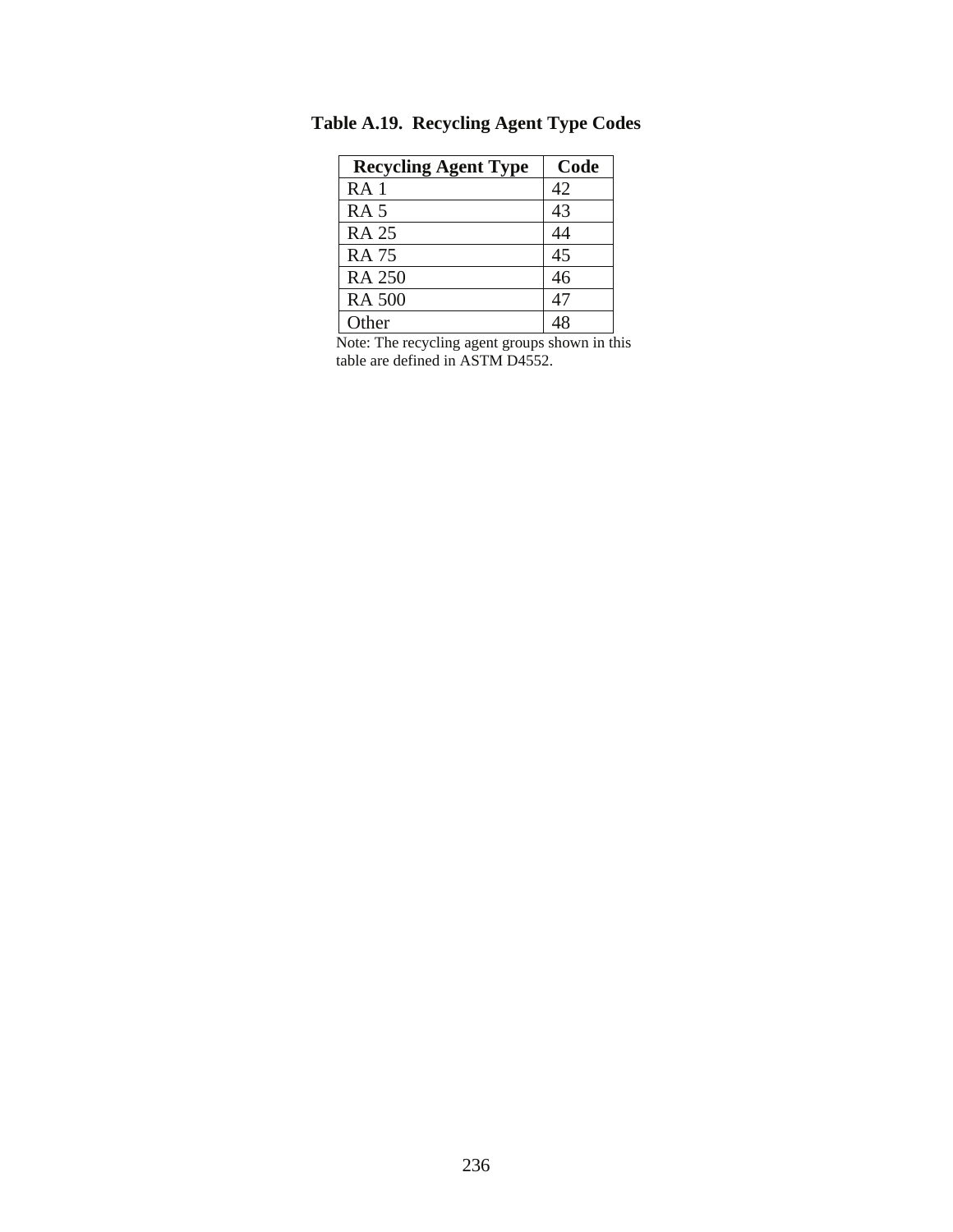| <b>Antistripping Agent Type</b>                              | Code |
|--------------------------------------------------------------|------|
| Permatac                                                     | 01   |
| Permatac Plus                                                | 02   |
| <b>Betascan Roads</b>                                        | 03   |
| Pavebond                                                     | 04   |
| Pavebond Special                                             | 05   |
| <b>Pavebond Plus</b>                                         | 06   |
| <b>BA 2000</b>                                               | 07   |
| <b>BA 2001</b>                                               | 08   |
| Unichem "A"                                                  | 09   |
| Unichem "B"                                                  | 10   |
| Unichem "C"                                                  | 11   |
| Aquashield AS4115                                            | 12   |
| Aquashield AS4112                                            | 13   |
| Aquashield AS4113                                            | 14   |
| <b>Portland Cement</b>                                       | 15   |
| Hydrated Lime:                                               |      |
| Mixed Dry with Asphalt Cement                                | 16   |
| Mixed Dry with Dry Aggregate                                 | 17   |
| Mixed Dry with Wet Aggregate                                 | 18   |
| Slurried Lime Mixed with Aggregate                           | 19   |
| Hot Lime Slurry (Quick Lime Slaked and Slurried at Job Site) | 20   |
| No Strip Chemicals A-500                                     | 21   |
| No Strip Chemical Works ACRA RP-A                            | 22   |
| No Strip Chemical Works ACRA Super Conc.                     | 23   |
| No Strip Chemical Works ACRA 200                             | 24   |
| No Strip Chemical Works ACRA 300                             | 25   |
| No Strip Chemical Works ACRA 400                             | 26   |
| No Strip Chemical Works ACRA 500                             | 27   |
| No Strip Chemical Works ACRA 512                             | 28   |
| No Strip Chemical Works ACRA 600                             | 29   |
| Darakote                                                     | 30   |
| De Hydro H86C                                                | 31   |
| <b>Emery 17065</b>                                           | 32   |
| <b>Emery 17319</b>                                           | 33   |
| Emery 17319-6880                                             | 34   |
| <b>Emery 17320</b>                                           | 35   |
| <b>Emery 17321</b>                                           | 36   |
| <b>Emery 17322</b>                                           | 37   |
| <b>Emery 17339</b>                                           | 38   |
| Emery 1765-6860                                              | 39   |
| Emery 6886B                                                  | 40   |
| Husky Anti-Strip                                             | 41   |

# **Table A.20. Antistripping Agent Type Codes**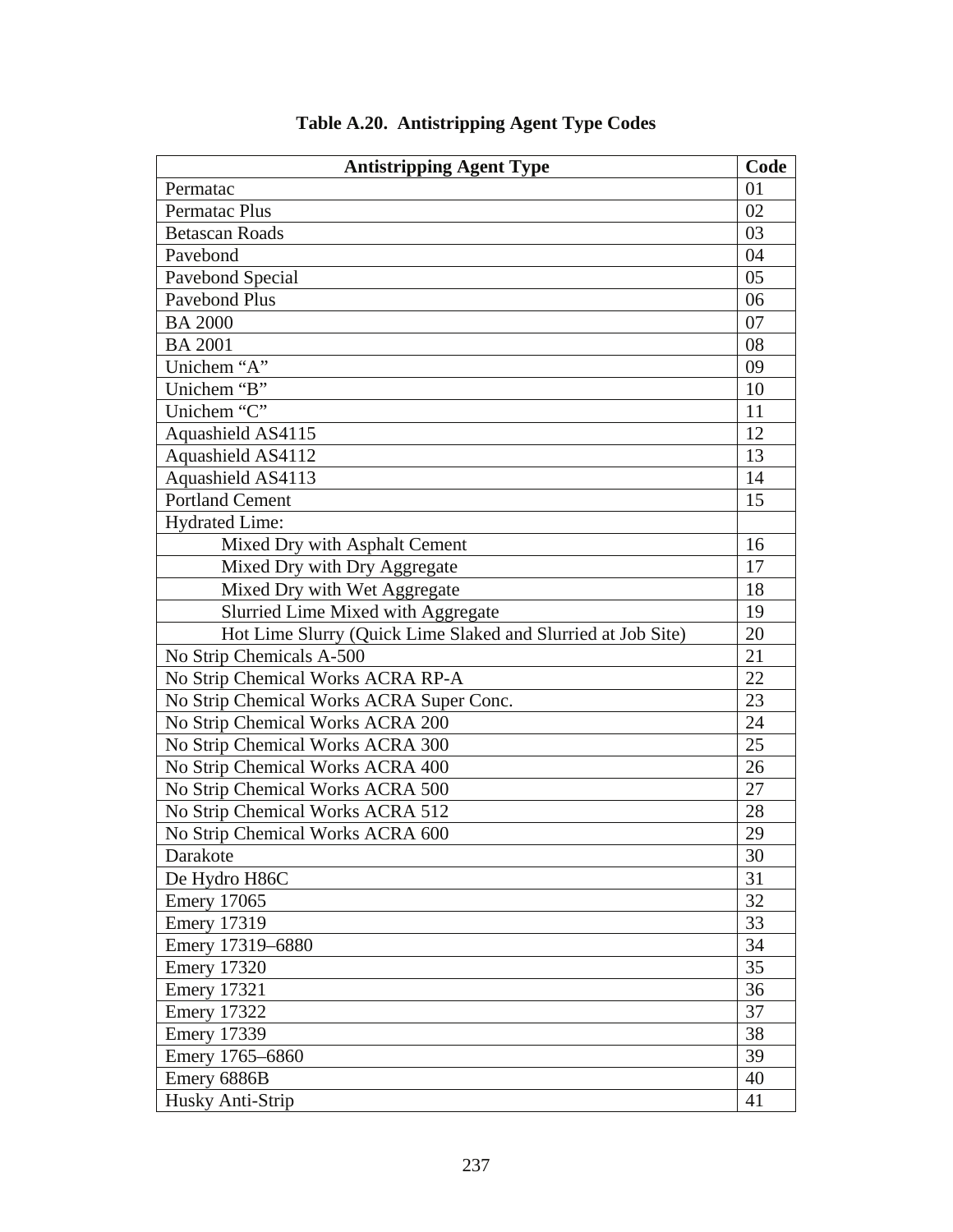| <b>Antistripping Agent Type</b> | Code            |
|---------------------------------|-----------------|
| Indulin AS-Special              | 42              |
| <b>Indulin AS-1</b>             | 43              |
| Jetco AD-8                      | 44              |
| Kling                           | 45              |
| Kling-Beta ZP-251               | 46              |
| Kling-Beta L-75                 | 47              |
| Kling-Beta LV                   | 48              |
| Kling-Beta 1000                 | 49              |
| Kling-Beta 200                  | 50              |
| Nacco Anti-Strip                | 51              |
| No Strip                        | $\overline{52}$ |
| No Strip Concentrate            | 53              |
| Redi-Coat 80-S                  | 54              |
| Redi-Coat 82-S                  | 55              |
| Silicone                        | 56              |
| Super AD-50                     | 57              |
| Tap Co 206                      | 58              |
| Techni H1B7175                  | 59              |
| Techni H1B7173                  | 60              |
| Techni H1B7176                  | 61              |
| Techni H1B7177                  | 62              |
| Tretolite DH-8                  | 63              |
| Tretolite H-86                  | 64              |
| Tretolite H-86C                 | 65              |
| Tyfo $A-45$                     | 66              |
| Tyfo A-65                       | 67              |
| Tyfo A-40                       | 68              |
| Edoco 7003                      | 69              |
| Other                           | 70              |
| No Antistripping Agent Used     | $00\,$          |

**Table A.20. Antistripping Agent Type Codes (Continued)**